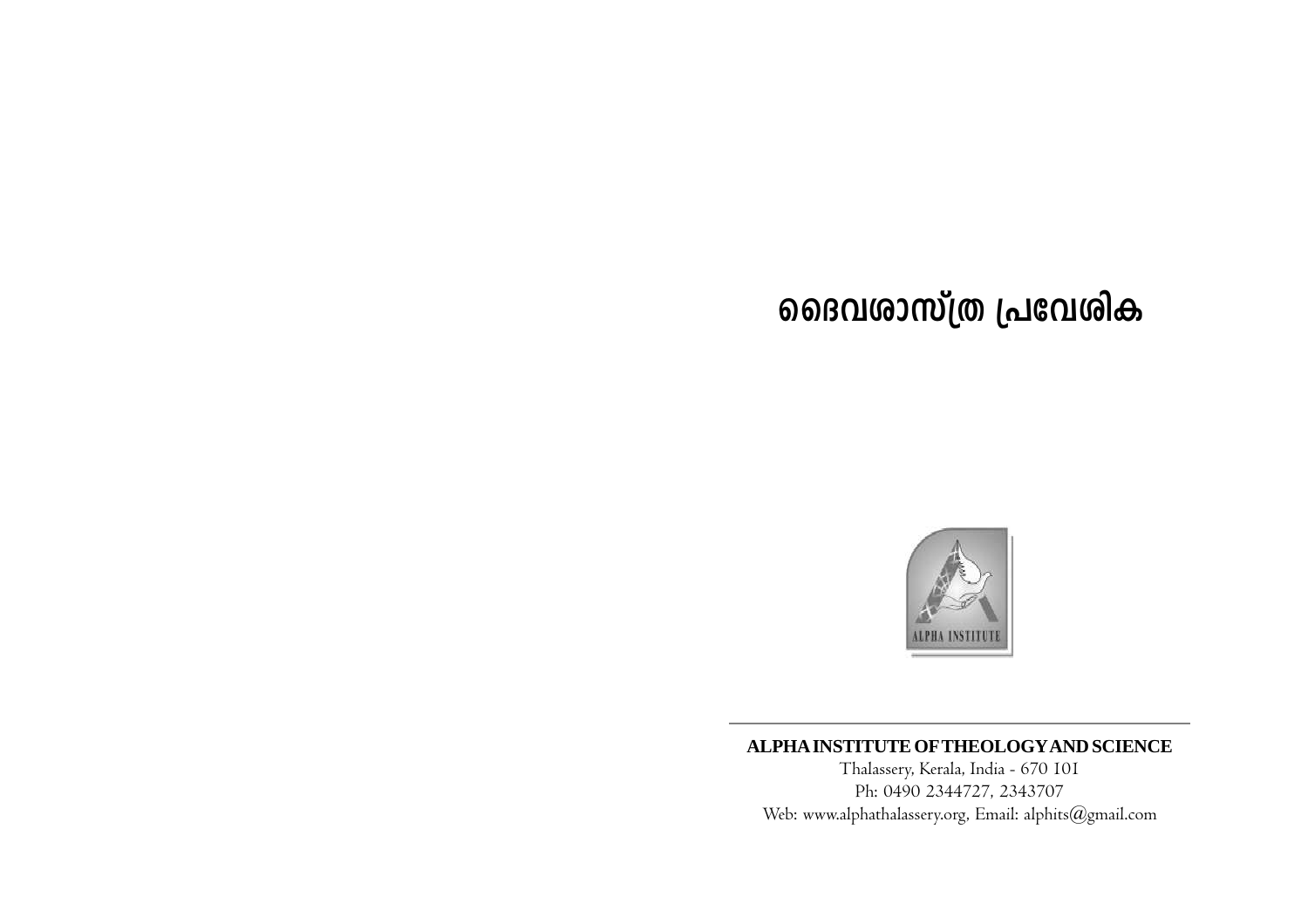# <u>ഉള്</u>ളടക്കം

# | ദൈവ**ശാസ്ത്ര പ്രവേ**ശിക

| Title:                    | Introduction to Theology                                                         |
|---------------------------|----------------------------------------------------------------------------------|
| Published by:             | The Director, Alpha Institute, Archdiocese of Tellicherry,                       |
|                           | Sandesa Bhavan, Tellicherry, 670 101, Kannur, Kerala                             |
|                           | Ph: 0490 - 2344727, 2343707                                                      |
| Published on:             | 2014 September 8 (Nativity of Bl. Virgin Mary)                                   |
| <b>Editorial Board:</b>   | Rev. Dr. Joseph Pamplany                                                         |
|                           | Rev. Dr. Thomas Kochukarottu                                                     |
| <b>Office Assistance:</b> | Rev. Sr. Celin Kunnel FCC                                                        |
|                           | Mrs. Anitha Vijayan                                                              |
|                           | Mrs. Jeshitha Vijesh                                                             |
|                           | Miss. Bhavya K                                                                   |
|                           | Design & Layout: Mr. Midhun Thomas                                               |
| Printing:                 | Vimala Offset, Thalassery                                                        |
| Copy Right:               | © All rights reserved. No part of this publication may be reproduced, stored     |
|                           | in or introduced into a retrieval system, or transmitted, in any form, or by any |
|                           | means, electronic, mechanical, photocopying, recording or otherwise              |
|                           | without the prior written permission of the publisher                            |

| 1. ദൈവശാസ്ത്രം:                                             |
|-------------------------------------------------------------|
| നിർവ്വചനം, വിശദീകരണം, വിഭജനം, ക്രമീകരണം  5                  |
| 2. ക്രിസ്തീയ ദൈവശാസ്ത്രം: ചരിത്രത്തിലൂടെ  26                |
| 3. ദൈവാവിഷ്കരണം വി. ഗ്രന്ഥത്തിലും പാരമ്പര്യത്തിലും  43      |
|                                                             |
|                                                             |
|                                                             |
|                                                             |
| 8. ആദ്ധ്യാത്മിക ജീവിതത്തിന്റെ ശക്തിസ്രോതസ്സ് - കൂദാശകൾ  112 |
|                                                             |
| 10. കാനൻ നിയമം പാശ്ചാത്യ (CIC), പൗരസ്ത്യ (CCEO)             |
| സഭകളുടെ കാനോൻ നിയമസംഹിതകൾ  128                              |
|                                                             |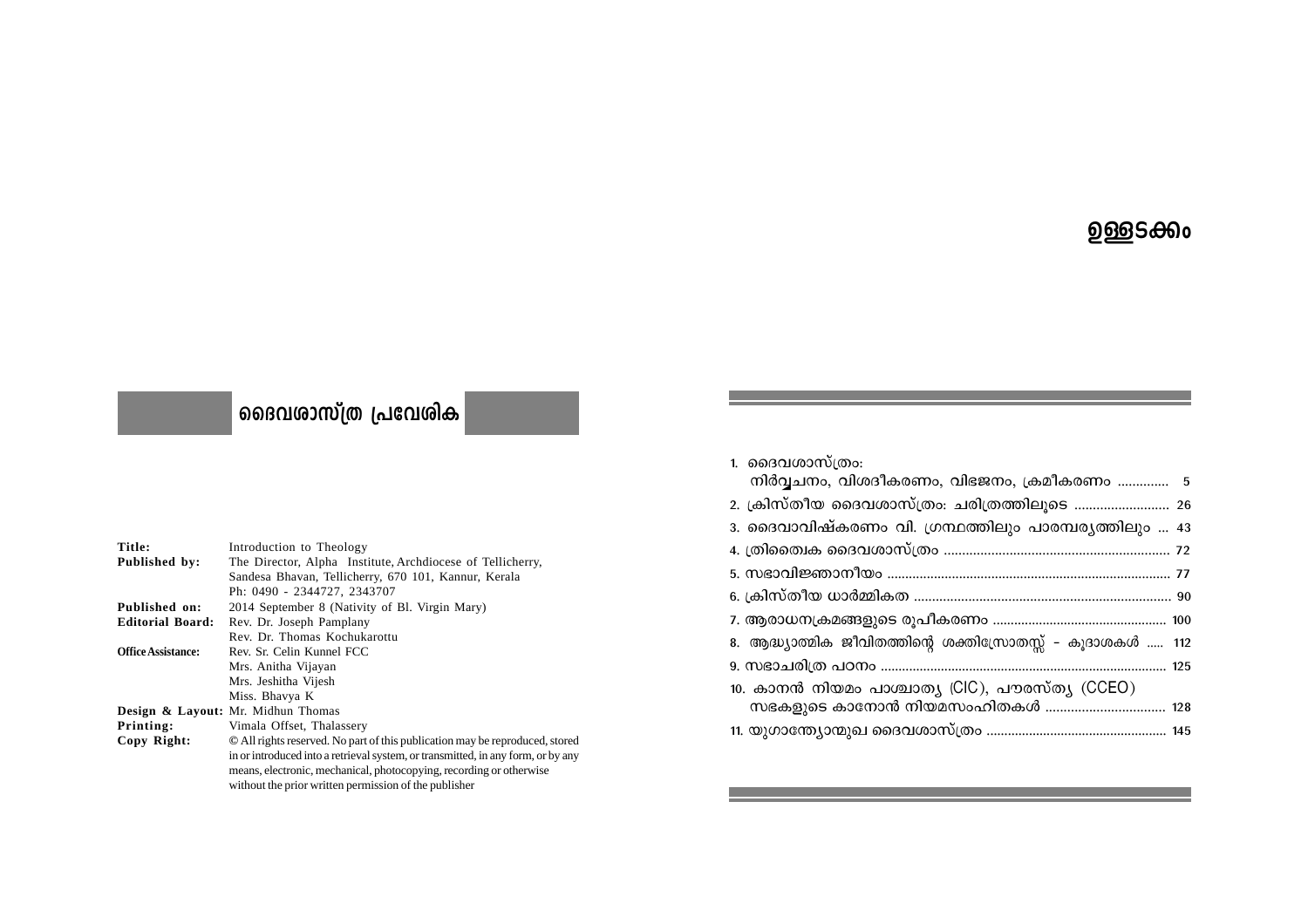# <u>01</u>

**ൈവ**ശാസ്ത്രം: നിർവ്വചനം, വിശദീകരണം, വിഭജനം, ക്രമീകരണം

ദൈവശാസ്ത്രത്തിന്റെ അടിസ്ഥാനങ്ങളെ അവതരിപ്പിക്കുന്ന ഈ അമാഖപഠനം തയാറാക്കിയിരിക്കാന്നത് വിഖാത ദൈവശാസ്ത്രജ്ഞനാം പാലാരൂപതയുടെ മെത്രാനുമായ **മാർ ജോസഫ് കല്ലറങ്ങാട്ട്** പിതാവാണ്.

### 1. എന്താണ് ദൈവശാസ്ത്രം?

ദൈവത്തെയും ദൈവികരഹസ്യങ്ങളേയും അറി യുവാനുള്ള മനുഷൃന്റെ തൃഷ്ണയ്ക്ക് മനുഷൃ സൃഷ്ടിയോളം തന്നെ പഴക്കമുണ്ട്. കാരണം തന്റെ സ്വന്തം "ഛായയിലും സാദൃശ്യത്തിലും" (ഉൽപത്തി 1:26) മനുഷ്യനെ സൃഷ്ടിച്ചപ്പോൾതന്നെ ദൈവത്തിന്റെ അസ്തിത്വത്തിന്റെയും, ഉണ്മയുടെയും ഉറവിടം കണ്ടെ ത്തുവാനുള്ള അഭിവാഞ്ഛ മനുഷൃനിൽ ദൈവം നിക്ഷേപിച്ചിരുന്നു. 'പൂർവ്വകാലങ്ങളിൽ പിതാക്കന്മാ രോടു പലപ്പോഴായും പലവിധേനയും സംസാരിച്ച ദൈവം' 'സമയത്തിന്റെ തികവിൽ സ്വപുത്രനെ ലോ കത്തിലേയ്ക്കയച്ചു കൊണ്ടു' (ഗലാ 4:4) പുത്രൻ മുഖേന നമ്മോടു സംസാരിച്ചിരിക്കുന്നു (ഹെബ്രാ 1:1 2), നമ്മോടു കൂടി ആയിത്തീർന്നിരിക്കുന്നു (മത്താ 1:23). ഈശോമിശിഹായിലൂടെ മനുഷ്യന്റെ മുമ്പിൽ ദൃശ്യനായ ദൈവമാണ് ഇന്നും ദൈവാമ്പേഷിയായ മനുഷ്യന്റെ അന്വേഷണത്തിന്റെ കേന്ദ്രബിന്ദു ക്രൈസ്തവദൈവവിജ്ഞാനീയം നാമ്പെടുക്കുന്നത് ഇവിടെനിന്നുമാണ്.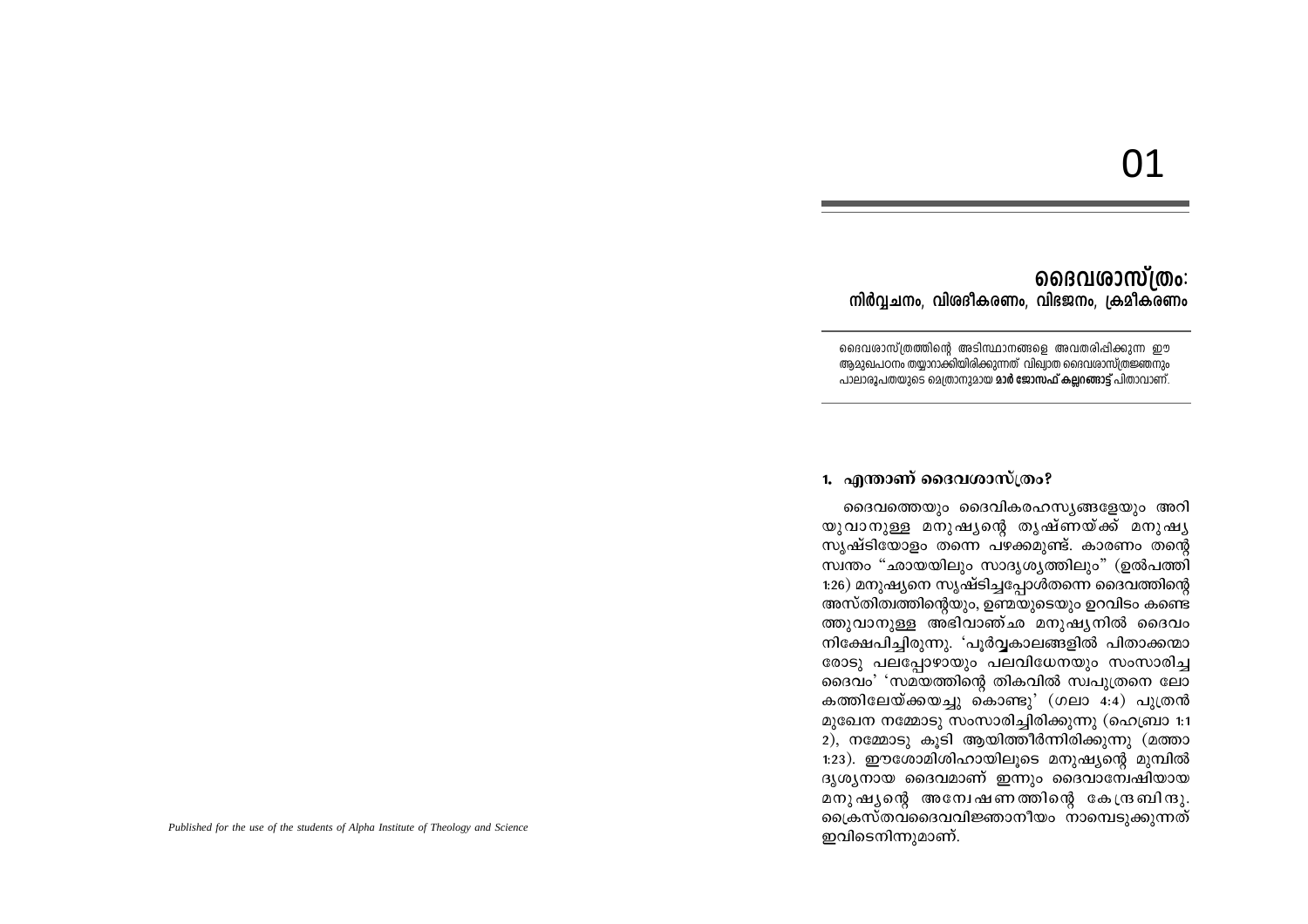### 2. ദൈവവിജ്ഞാനീയം: മൂലാർത്ഥങ്ങൾ

ദൈവശാസ്ത്രം, ദൈവവിജ്ഞാനീയം എന്നൊക്കെ മലയാള പരി ഭാഷയിൽ വരുന്ന ആംഗലേയപദമായ തിയോളജി ( $Theology$ ) യുടെ ഉത്ഭവം ഗ്രീക്കുഭാഷയിൽനിന്നുമാണ്. ദൈവം എന്നർത്ഥമുള്ള തെയോസ് (Theos), വാക്ക്, പഠനം, അർത്ഥം, ശാസ്ത്രം എന്നി ങ്ങനെ പല അർത്ഥങ്ങൾ നൽകുന്ന ലോഗോസ്  $(Logos)$  എന്നീ ഗ്രീക്കു പദങ്ങൾ ചേർന്നുണ്ടായ ഒരു സംയുക്തപദമാണു "തെയോ ളൊഗിയ" (Theologia). "തെയോളൊഗിയ" എന്ന ഗ്രീക്കുപദത്തിൽ നിന്നാണ് തിയോളജി എന്ന ഇംഗ്ലീഷ്പദം ഉണ്ടായത്.

തിയോളജി എന്ന പദം കേൾക്കുമ്പോൾ ഇന്നത്തെ മനുഷ്യന്റെ മനസ്സിൽ തെളിയുന്ന ആശയം "ക്രൈസ്തവവിശ്വാസ സംബന്ധ മായ ശാസ്ത്രം" എന്നാണ്. എന്നാൽ പിന്നിലേക്കു കടന്നൊരു അന്വേഷണം നടത്തിയാൽ മേല്പറഞ്ഞ പ്രകാരമായിരുന്നില്ല സ്ഥിതി എന്നു മനസ്സിലാകും. ഗ്രീക്കു സംസ്ക്കാരത്തിൽ ഉടലെ ടുത്ത ഈ വാക്കിന് പേഗൻ ചിന്താഗതിയനുസരിച്ച് 'പരമ യാഥാർത്ഥ്യത്തെക്കുറിച്ചുള്ള മൗലികമായ ഒരു വിശദീകരണ' മെന്ന അർത്ഥമാണ് നല്കിപ്പോന്നത്. പരാശക്തിയെത്തേടിയുള്ള മനു ഷ്യന്റെ അന്വേഷണത്തെയും, ഭക്ത്യാദര വികാരങ്ങളെ തൃപ്തിപ്പെ ടുത്തുവാൻ പ്രത്യക്ഷപ്പെട്ട സാങ്കല്പിക ദേവീദേവന്മാരെക്കുറിച്ചുള്ള പ്രതിപാദനത്തെയും സൂചിപ്പിക്കാൻ വിശ്രുത യവനതത്ത്വചിന്തക നായ പ്ലേറ്റോ ഈ വാക്ക് ഉപയോഗിക്കുന്നുണ്ട്'. മറ്റൊരു പ്രസിദ്ധ ഗ്രീക്ക് ത്ത്ത്വജ്ഞാനിയായ അരിസ്റ്റോട്ടിൽ ആകട്ടെ, തെയോളൊ ഗിയ എന്ന വാക്ക് ഉപയോഗിക്കുന്നത്, സ്വയം പ്രവർത്തിക്കുന്ന പരാശക്തിയോട് വിശ്വത്തെ ബന്ധപ്പെടുത്തി വ്യാഖ്യാനിക്കുന്ന ആദ്യ തത്ത്വദർശനത്തോടു (First Philosophy) ബന്ധപ്പെടുത്തി  $Q^n$ ( $Q^n$ )

മേല്പറഞ്ഞ പ്രകാരം പേഗൻ ചിന്താഗതിയിൽ ദേവീദേവന്മാ രോടും ഇതര പരാശക്തികളോടും ബന്ധപ്പെട്ടുനിന്ന ഈ പദം ക്രൈസ്തവലോകത്തേക്കു കടന്നുവന്നത് അഗാധപണ്ഡിതനും സത്യവിശ്വാസിയുമായ ഒരിജിൻ (Origen) വഴിയാണ്. ദൈവത്തിന്റെ ആന്തരികരഹസ്യങ്ങളെയും, സത്യവിശ്വാസത്തെയും ഉൾക്കൊള്ളി ച്ചുകൊണ്ട് ക്രൈസ്തവ വിജ്ഞാനനീയത്തിൽ ഈ വാക്കിനു ചിരപ്രതിഷ്ഠ നേടിക്കൊടുക്കുവാൻ അദ്ദേഹത്തിനു കഴിഞ്ഞു. എങ്കിലും പാശ്ചാതൃരുടെ ഇടയിൽ ഇതിന് പ്രചാരം ലഭിച്ചില്ല. ദൈവ സംബന്ധിയായ ബൗദ്ധികവും ക്രമാനുഗതവുമായ വിജ്ഞാനത്തെ ദ്യോതിപ്പിക്കുവാൻ ക്രൈസ്തവലോകത്തിൽ ദൈവശാസ്ത്രമെന്ന പദം അതിന്റെ ശാസ്ത്രീയ അർത്ഥത്തിൽ പ്രഥമമായി ഉപയോഗി

ച്ചത് ദാർശനികനും ദൈവശാസത്രജ്ഞനുമായ പീറ്റർ അബലാഡ് (12-ാം നൂറ്റാണ്ട്) ആണ്.

### 3. നിർവ്വചനവും വിശദീകരണവും

തിയോളജി അഥവാ ദൈവശാസ്ത്രം എന്ന പദം ഇന്ന് വളരെ വിശാലമായ തലങ്ങളെ ഉൾക്കൊള്ളുന്ന ഒന്നാണ്. ദൈവത്തെ സംബന്ധിച്ച എല്ലാ പരിചിന്തനങ്ങളും, ദൈവകേന്ദ്രിതമായ ജീവി താനുഭവങ്ങളും, ബൗദ്ധികമായി അത്തരം അനുഭവങ്ങളെ വിശക ലനം ചെയ്യവാനും, നിർവ്വചിക്കുവാനും വിശദീകരിക്കുവാനുമുള്ള എല്ലാ ഉദ്യമങ്ങളും പൊതുവെ ദൈവശാസ്ത്രമെന്നാണ് അറിയ പ്പെടുക. ഇവിടെ ഒരു കാര്യം വ്യക്തമാണ്. മേല്പറഞ്ഞതിലെല്ലാം മാനുഷികതലത്തിൽ നിന്നുള്ള ഒരു യത്നം, മനുഷൃബുദ്ധിക്കു ദൈവത്തെ കണ്ടെത്താനുള്ള ഒരു ഉദ്യമം, ഒരു നീക്കം ദർശിക്കാ നാകും തിയോളജി എന്ന വാക്കിന്റെ പ്രഥമ അർത്ഥം പൊതുവെ ഈ സമീപനത്തെ മതപരമായ ദൈവശാസ്ത്ര സമീപനമായി കാണാം.

എന്നാൽ ദൈവശാസ്ത്രമെന്നത് അതിന്റെ ആഴമായ അർത്ഥ ത്തിൽ ദൈവത്തെക്കുറിച്ചുള്ള മനുഷ്യന്റെ വാക്കോ, ആശയങ്ങളോ, വിശകലനങ്ങളോ അല്ല, പിന്നെയോ മാംസംധരിച്ച ദൈവവചന ത്തിലൂടെ ദൈവം മനുഷ്യനുവേണ്ടി എന്തു ചെയ്തു, എന്തു ചെയ്തു കൊണ്ടിരിക്കുന്നു എന്നുള്ളതാണ്. കുറേക്കൂടി വ്യക്തമായിപ്പറ ഞ്ഞാൽ ദൈവത്തെക്കുറിച്ചുള്ള മനുഷ്യന്റെ വചനമല്ല, മനുഷ്യനു വേണ്ടിയുള്ള ദൈവവചനത്തിന്റെ പ്രവർത്തനമാണ് ദൈവശാസ്ത്ര ത്തിന്റെ അന്ത:സത്ത. ദൈവത്തിന്റെ വചനം മാംസം ധരിച്ച് ചരി ത്രത്തിൽ അവതരിച്ചതാണല്ലോ ഈശോ. ഈശോയിലൂടെ മനു ഷ്യചരിത്രത്തിൽ ദൈവം സ്വയം വെളിപ്പെടുത്തിയതും ഈശോ യിലൂടെ ദൈവം പ്രവർത്തിച്ചതുമാണ് മിശിഹാശാസ്ത്രമായി പരി ഗണിക്കുക. ഇന്നു ദൈവം തന്റെ സാന്നിദ്ധ്യവും പ്രവർത്തനവും തുടരുന്നത് ദൈവാത്മാവിന്റെ പ്രവർത്തനങ്ങളിലൂടെയാണ്. ദൈവ ശാസ്ത്രമെന്നത് രക്ഷാകരചരിത്രത്തിൽ ത്രിതൈദകദൈവം എങ്ങനെ സ്വയം വെളിപ്പെടുത്തുന്നു എന്നതു ഗ്രഹിക്കുവാനുള്ള പരിശ്രമമാണ്. മനുഷ്യന്റെ ഈ പരിശ്രമത്തിൽ മുഖ്യഹേതു മനു ഷ്യൻ എന്നതിനേക്കാൾ സ്വയം 'വചന'ത്തിലൂടെ വെളിപ്പെടുത്തിയ ദൈവമാണ്. മറ്റുവാക്കിൽ പറഞ്ഞാൽ ദൈവശാസ്ത്രത്തിന്റെ ഉത്ഭ വകാരണവും, ഉള്ളടക്കവും രക്ഷാകരചരിത്രത്തിലൂടെ രവളി പ്പെടുത്തുന്ന ദൈവമാണ്. ഈ ദൈവത്തെ വിശ്വാസപൂർവ്വം സ്വീക രിക്കുന്ന മനുഷ്യന്റെ ഹൃദയാവിഷ്ക്കാരമാണ് ദൈവശാസ്ത്രം.

മേല്പറഞ്ഞതിൽ നിന്നും ദൈവശാസ്ത്രത്തെ മാനുഷിക തല ത്തിൽ നിന്നുകൊണ്ടുള്ള മതപരമായ ഒരു സമീപനമായും വിശ്വാ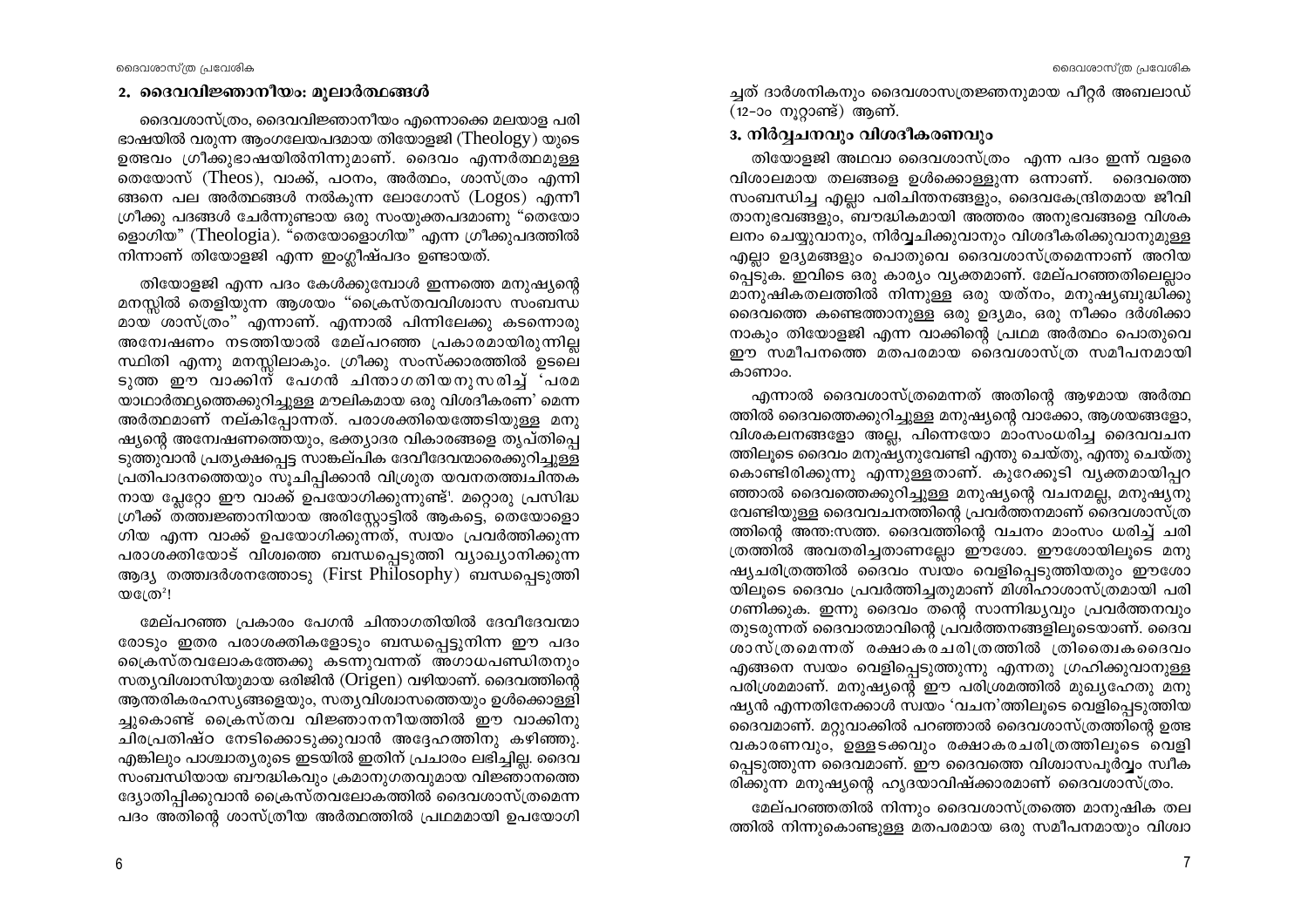ദൈവശാസ്ത്ര പ്രവേശിക

സതലത്തിൽ നിന്നുകൊണ്ട് ദൈവിക വെളിപാടിൽ അധിഷ്ഠിത മായ വിശകലനമായും വേർതിരിച്ചു മനസ്സിലാക്കാവുന്നതാണ്. മത പരമായ ദൈവശാസ്ത്രസമീപനത്തിൽ മാനുഷിക ബുദ്ധിക്കതീത നായി നില്ക്കുന്ന ദൈവത്തെ അന്വേഷിച്ചു കണ്ടെത്തി സൈദ്ധാ ന്തികമായി നിർവ്വചിക്കുവാൻ യത്നിക്കുമ്പോൾ, വിശ്വാസത്തില ധിഷ്ഠിതമായ ദൈവശാസ്ത്രത്തിൽ, ചരിത്രത്തിൽ സന്നിഹിത നായ ദൈവത്തിന്റെ ആവിഷ്കാരസംഭവങ്ങളിലുള്ള ഭാഗഭാഗിത്വത്തി നാണ് മുൻതൂക്കം. ക്രൈസ്തവ ദൈവവിജ്ഞാനീയമെന്നത് അതിന്റെ നിഷ്കൃഷ്ടാർത്ഥത്തിൽ രണ്ടാമതു പറഞ്ഞ കാര്യമാണ്. മനുഷ്യന് സ്വയമേവ ഇതു പൂർണ്ണമായി സാധ്യമല്ല. ദൈവകൃപ ഇതിനാവശ്യമാണ്. "എന്നിലൂടെ അല്ലാതെ ആരും പിതാവിന്റെ അടുക്കലേയ്ക്കു വരുന്നില്ല" (യോഹ 14:6) എന്നും 'ദൈവാത്മാ വിന്റെ സഹായംകുടാതെ ആർക്കും ഈശോ കർത്താവാണ്' എന്നു ഏറ്റുപറയുവാൻ സാധിക്കുകയില്ല എന്നും വി. ഗ്രന്ഥം പറയുന്നത് ഇതിനാലത്രേ.

മേല്പറഞ്ഞവയിൽ നിന്ന് ദൈവശാസ്ത്രത്തെ സംബന്ധിച്ച മറ്റൊരു കാഴ്ചപ്പാടിലേയ്ക്കു നാം നീങ്ങുകയാണ്. ദൈവശാസ്ത്ര മെന്നത് 'വിശ്വാസത്തിന്റെ ശാസ്ത്രമാണ്' കുറേക്കൂടി വൃക്ത മായിപറഞ്ഞാൽ ക്രൈസ്തവദൈവവിജ്ഞാനീയം അഥവാ ക്രൈസ്തവ ദൈവശാസ്ത്രമെന്നത് 'ക്രിസ്തീയവിശ്വാസത്തിന്റെ ശാസ്ത്രമാണ്'. ഇങ്ങനെ പറയുമ്പോൾ വിശ്വാസം എന്നാൽ എന്ത് എന്നൊരു ചോദ്യമുദിക്കുന്നു. 2-ാം വത്തിക്കാൻ കൗൺസിലിന്റെ ദൈവാവിഷ്കരണമെന്ന പ്രമാണരേഖയിൽ പറയുന്നു: "വിശ്വാസ ത്തിൽ നിന്നു വരുന്ന അനുസരണംവഴി മനുഷ്യൻ തന്റെ ബുദ്ധിയും മനസ്സും സ്വയം വെളിപ്പെടുത്തിയ ദൈവത്തിനു സമ്പൂർണ്ണമായി അടിയറവെയ്ക്കുകയും ദൈവികവെളിപാടു ഹൃദയപൂർവ്വം അംഗീ കരിക്കുകയും ചെയ്യുന്നു. അങ്ങനെ തന്നെത്തന്നെ സ്വമനസ്സാ അവി ടുത്തേയ്ക്കു മുഴുവനായി സമർപ്പിക്കുകയും ചെയ്യുന്നു. ഇങ്ങനെ യുള്ള വിശ്വാസം ഉണ്ടാകണമെങ്കിൽ ദൈവത്തിന്റെ മുൻകുട്ടിയുള്ള പ്രേരകപ്രസാദവരവും പരിശുദ്ധ റൂഹായുടെ ആന്തരിക സഹാ യവും ആവശ്യമാണ്" (DV.1,5). ഇതു വ്യക്തമാക്കുന്നതു പോലെ വിശ്വാസമെന്നത് സ്വയം മനുഷ്യനു വെളിപ്പെടുത്തിയ ദൈവത്തി നു മനുഷ്യൻ നല്കുന്ന പ്രത്യുത്തരമാണ്. ഈ വീക്ഷണത്തിൽ ദൈവശാസ്ത്രത്തിന്റെ കേന്ദ്രവിഷയം ദൈവികവെളിപാടാണ്. ഇതിനെ സ്ഥീകരിക്കുവാനും മനസ്സിലാക്കുവാനുമുള്ള മനുഷ്യന്റെ ഉദൃമത്തിൽ ''വിശ്വാസ''മാണ് അവനു വെളിച്ചമായി നിലകൊള്ളുന്നത്. ഈ വിശ്വാസംതന്നെയും, മേല്പറഞ്ഞ കൗൺസിൽപഠനത്തിൽ നിന്നും വ്യക്തമാകുന്നതുപോലെ പരി ശുദ്ധ റൂഹായുടെ ദിവൃദാനമാണ്. ഇങ്ങനെ ചിന്തിക്കുമ്പോൾ ദൈവ

ശാസ്ത്രമെന്നത് മാനുഷികതലത്തിൽമാത്രം ഒതുങ്ങിനില്ക്കുന്ന ഒരു ശാസ്ത്രീയഗവേഷണമല്ല, ദൈവകൃപയുടെ സഹായത്താൽ, ദൈവദാനമായ വിശ്വാസത്തിന്റെ വെളിച്ചത്തിൽ, ചരിത്രത്തിൽ ആവിഷ്കൃതനായ ദൈവത്തെ കണ്ടെത്താനുള്ള മനുഷ്യന്റെ ഉദ്യമം ആണെന്നു വൃക്തമാകുന്നു. മേല്പറഞ്ഞവയുടെ വെളിച്ചത്തിൽ ദൈവശാസ്ത്രം എന്തെന്നുള്ള നിർവ്വചനത്തെ ഇപ്രകാരം വിശദീ കരിക്കാം:

വിശ്വാസത്താൽ സ്വീകരിച്ചതും ഗ്രഹിച്ചതുമായ ദൈവാവിഷ് ക്കാരത്തെക്കുറിച്ചുള്ള ബുദ്ധിപൂർവ്വകവും, ശാസ്ത്രീയവും, ക്രമാ നുഗതവുമായ പരിചിന്തനവും, വിശകലനവും, വിശദീകരണവുമാ ണ് ദൈവശാസ്ത്രം. വെളിപ്പെടുത്തപ്പെട്ട വചനം എല്ലാ സത്യത്തി ന്റേയും ഉറവിടവും മാനദണ്ഡവുമാകയാൽ ഇതര 'സത്യ' ങ്ങളെ കണ്ടെത്താനും അഭിമുഖീകരിക്കുവാനും വെളിപാടിന്റെ ശാസ്ത്രീ യവും ക്രമാനുഗതവുമായ പരിചിന്തനം ആവശ്യമാണ്, അതു സാധ്യ വുമാണ്. ദൈവശാസ്ത്രം വിശ്വാസത്തിന്റെ ശാസ്ത്രീയാപഗ്രഥന മാകുന്നത് വിശ്വാസം അതിന്റെ അടിസ്ഥാനവും മാനദണ്ഡവും ലക്ഷ്യവുമായി തീരുമ്പോഴത്രേ.

ദൈവശാസ്ത്രം വിശ്വാസത്തെ സംബന്ധിച്ച വിചിന്തനവും വിശ ദീകരണവുമാണ്. അതിന്റെ ഉള്ളടക്കം ദൈവാവിഷ്കരണമാകയാൽ അത് പ്രഘോഷണപര (kerygmatic) മാകുന്നു. മറ്റുവാക്കിൽ, വിശ്വാ സത്തിന്റെ പ്രഘോഷണമാണ് ദൈവശാസ്ത്രത്തിന്റെ ലക്ഷ്യം. ഇതര താത്ത്വിക ശാസ്ത്രീയ മത വിജ്ഞാന മേഖലകളിൽ നിന്നും ദൈവവിജ്ഞാനീയത്തെ വൃതിരിക്തമാക്കുന്നത് ദൈവശാസ്ത്ര ത്തിന്റെ പ്രഘോഷണപരമായ ഈ വശമത്രേ.

വിശ്വാസവും ദൈവശാസ്ത്രവും അഭേദ്യമായി ബന്ധപ്പെട്ടിരി ക്കുന്നതിനാലും ദൈവദാനമായ വിശ്വാസം സ്വാതന്ത്ര്യത്തോടെ മനുഷൃൻ സ്വീകരിക്കുന്നതിനാലും വിശ്വാസമെന്നത് പ്രവൃ ത്തിയിലൂടെ വെളിവാകേണ്ട ഒരു യാഥാർത്ഥ്യമാകയാലും ദൈവ ശാസ്ത്രം ഒരു പ്രായോഗികശാസ്ത്രം ആണെന്നു പറയാം. ഇത്ത രത്തിലുള്ള വിശ്വാസാധിഷ്ഠിത ദൈവവിജ്ഞാനീയം പ്രത്യാശ യിലേയ്ക്കും ഉപവിയിലേയ്ക്കും മനുഷ്യനെ നയിക്കും.

# 4, ദൈവശാസ്ത്രം എപ്രകാരമുള്ളതായിരിക്കണം?

# വി. ഗ്രന്ഥാധിഷ്ഠിതം (Biblical)

വെളിപ്പെടുത്തപ്പെട്ട സത്യങ്ങളെ സംബന്ധിച്ച ഏറ്റം ആധികാ രികവും ഒരിക്കലും മാറ്റമില്ലാതെ നിലകൊള്ളുന്നതുമായ ഉറവിട മെന്ന നിലയിൽ ദൈവശാസ്ത്രം വി. ഗ്രന്ഥാധിഷ്ഠിതമായിരിക്ക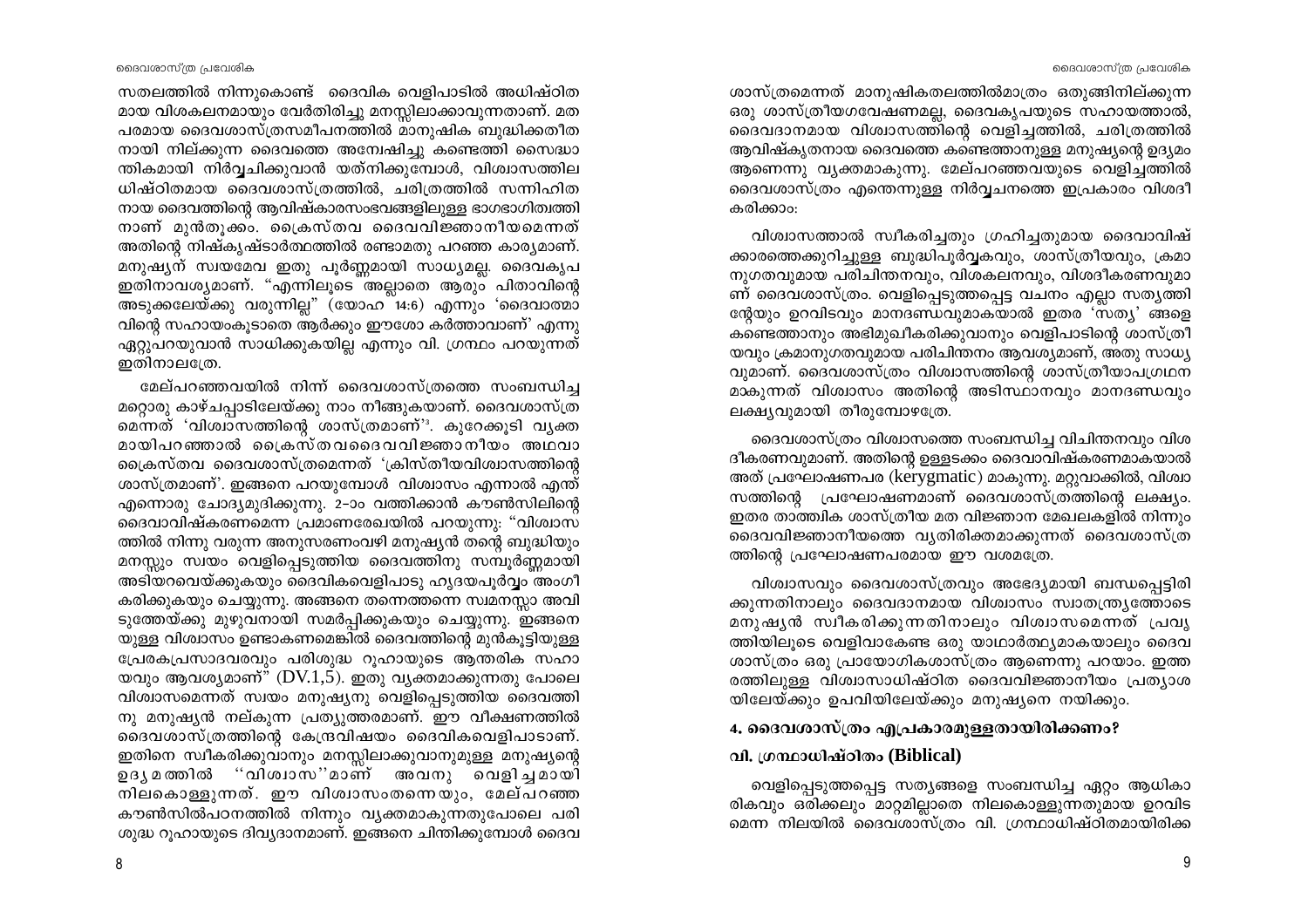ദൈവശാസ്ത്ര പ്രവേശിക

ണം. ദൈവശാസ്ത്രത്തിന്റെ കേന്ദ്രം വി. ഗ്രന്ഥമാണെന്നു പറയാം. ദൈവവചനം ദൈവശാസ്ത്ര രുപീകത്നത്തിനുള്ള ഉറവിടങ്ങളിൽ ഏറ്റവും പ്രധാനപ്പെട്ടതാണ്.

### ത്രിത്വാത്മകം (Trinitarian)

വിശ്വാസത്തിലധിഷ്ഠിതമായ ക്രിസ്തീയദൈവശാസ്ത്രം ആധി കാരികമായ ദൈവശാസ്ത്രമാകുന്നത് അതു ത്രിത്വാത്മകം ആകു മ്പോഴാണ്. സ്വാഭീഷ്ടത്താൽ മനുഷ്യരക്ഷയ്ക്ക് പദ്ധതി തയ്യാറാ ക്കുകയും സമയത്തിന്റെ തികവിൽ പുത്രനിലൂടെ ആ പദ്ധതി സാക്ഷാത്കരിക്കുകയും തന്റെ ആത്മാവിലൂടെ ആ പദ്ധതിയെ പുർത്തീകരിക്കുകയും ചെയ്ത ത്രിതൈഥക്കെദവമാണല്ലോ ദൈവാ വിഷ്കാരത്തിന്റെ ഉറവിടം. ഈ ദൈവമാണ് സ്വയം ആവിഷ്കൃത നാകുന്നതും. ഈ ദൈവവും ദൈവികപ്രവർത്തനങ്ങളുമാണ് അപ്പോൾ ദൈവശാസ്ത്രവിഷയമായി മാറുക. അതുകൊണ്ടാണ് വി.അത്തനേഷൃസ് പറഞ്ഞത്: ''ദൈവ ശാസ്ത്രമെന്നത് പ. ത്രിത്വത്തെ ധ്യാനിക്കുന്നതാണ്" (Contemplation on the Trin- $\mathbf{i}(y)$  എന്നും 'ത്രിത്വത്തിൽ ദൈവശാസ്ത്രം പൂർണ്ണമാണ്' (In the Trinity Theology is complete)<sup>3</sup> എന്നും. അതിനാൽ എല്ലാ ദൈവ ശാസ്ത്രവും ത്രിത്വത്തിൽ നിന്നാരംഭിക്കുന്നതും ത്രിത്വത്തി ലേയ്ക്കു നയിക്കുന്നതുമായിരിക്കണം. ത്രിത്വാത്മകമാണ് എന്നു പറയുന്നതുകൊണ്ടുതന്നെ ദൈവശാസ്ത്രം മിശിഹാകേന്ദ്രിതവും, റൂഹാകേന്ദ്രിതവുമാണ്. ദൈശാസ്ത്രത്തിനു പറയുവാനുള്ളത് പിതാവിനെക്കുറിച്ചും ഈശോയെക്കുറിച്ചും റുഹായെക്കുറിച്ചുമാ ണ്.

# mesomes (Ecclesial)

ക്രിസ്തീയമായ ദൈവശാസ്ത്രത്തിന്റെ ആധികാരികതയെ വ്യക്തമാക്കുന്ന മറ്റൊരു പ്രധാന വസ്തുത അതു സഭാത്മകമായി രിക്കണം എന്നതാണ്. ത്രിതൈകസ്വഭാവത്തിൽ നിന്നു ഉരുത്തിരി യുന്നതാണ് ഈ സഭാത്മകസ്വഭാവം. ഒന്നുകൂടി വിശദമായി പറ ഞ്ഞാൽ ദൈവശാസ്ത്രം ത്രിത്വാത്മകവും, ദൈവമനുഷ്യകൂട്ടായ്മ യുടെ പ്രകാശനവും ആകയാൽ അത് ഒരു വ്യക്തിയെന്ന നില യിൽ ദൈവശാസ്ത്രജ്ഞന്റെ കുത്തകയോ വ്യക്തിപരമായ കുറെ വാദങ്ങളോ ബൗദ്ധികമായ സിദ്ധാന്തങ്ങളോ, നിർവ്വചനങ്ങളോ അല്ല, അങ്ങനെ ആയിരിക്കുവാൻ പാടുള്ളതുമല്ല. പ്രത്യുത വിശ്വാ സത്തിലൂടെ, സഭാസമൂഹവുമായി കൂട്ടായ്മയിൽ നിലനിന്നുകൊണ്ട് സഭയിലൂടെ ദൈവത്തെ മനസ്സിലാക്കി, ആ അറിവിൽ നിന്നുമാണ് ദൈവശാസ്ത്രം ഉരുത്തിരിയേണ്ടത്. കാരണം ദൈവിക വെളിപാട് നല്കപ്പെട്ടിരിക്കുന്നതു സഭയ്ക്കാണ്. സഭയാണ് ദൈവിക വെളി പാടിന്റെ സംവാഹകയും, സംരക്ഷകയും. അപ്പോൾ വിശ്വാസം സഭയിലും സഭയിലുടെയുമാണ് പ്രകടമാകുക. അങ്ങനെ വരു മ്പോൾ ദൈവാവിഷ്ക്കാരത്തിന്റെ വിശ്വാസപൂർവ്വകമായ സ്വീകര ണവും അതിനുള്ള പ്രത്യുത്തരവും സഭയിലാണ്. ദൈവശാസ്ത്രം ജന്മമെടുക്കുന്നതും, പുഷ്പിക്കുന്നതും, പ്രകടിതമാകുന്നതും സഭ യിലും സഭയിലൂടെയുമാണ്. ദൈവാവിഷ്ക്കാരത്തെ സംബന്ധിച്ച സഭയുടെ അവബോധവും വിശ്വാസവുമാണ് ദൈവശാസ്ത്ര ത്തിന്റെ കേന്ദ്രബിന്ദു. ഇങ്ങനെയൊരു സമീപനത്തിൽ വി.ഗ്രന്ഥം സാക്ഷ്യപ്പെടുത്തുന്നതുപോലെ മിശിഹായിലൂടെയും, അവിടുത്തെ ആത്മാവിലുടെയും സംസ്ഥാപിതമായ ദൈവ-മനുഷ്യകൂട്ടായ്മ യും, ജീവദായകമായ ഈ രക്ഷാകര അനുഭവത്തിന്റെ തലമുറക ളിലൂടെയുള്ള കൈമാറലും (പാരമ്പര്യം) സഭാസമൂഹമാകുന്ന കുട്ടായ്മയുടെ ഫലങ്ങളും ദൈവശാസ്ത്രത്തെ കരുപ്പിടിപ്പിക്കുന്ന പ്രധാനഘടകങ്ങളായി വർത്തിക്കുന്നു<sup>4</sup>.

### ആരാധനക്രമാധിഷ്ഠിതം (Liturgical)

മനുഷ്യാതീതനായ ദൈവം രക്ഷാകരചരിത്രത്തിൽ മനുഷ്യനു സുഗ്രാഹ്യമായ രീതിയിൽ തന്നെത്തന്നെ വെളിപ്പെടുത്തുന്നു. വി. ഗ്രന്ഥത്തിലുടെ കണ്ണോടിച്ചാൽ ഈ വെളിപ്പെടുത്തലുകളിലെല്ലാം ദൈവ–മനുഷ്യ അഭിദർശനം നമുക്കു കണ്ടെത്താം. മേല്പറഞ്ഞ വെളിപാടാണ് ദൈവശാസ്ത്രത്തിനാധാരമെങ്കിൽ ഈ വെളിപ്പെ ടുത്തലിൽ നടക്കുന്ന ദൈവ-മനുഷ്യ കൂടിക്കാഴ്ചയാണ് ആരാധന യിലേയ്ക്കു നയിക്കുക. ദൈവ–മനുഷ്യ അഭിദർശനത്തിന്റെ ആഘോ ഷവും ആചരണവുമാണ് ആരാധന. രക്ഷാചരിത്രത്തിലുള്ള ദൈവ ത്തിന്റെ രക്ഷാകര പ്രവർത്തനം ഇവിടെ അനുസ്മരിക്കപ്പെടുന്നു. രക്ഷാകരപ്രവൃത്തികളുടെ വിശദീകരണമാണു ദൈവശാസ്ത്രം. അതിന്റെ ആഘോഷമാണ് ആരാധന. കഴിഞ്ഞുപോയ രക്ഷാകര പ്രവൃത്തികളെ ആരാധനയിലൂടെ ഇന്നിന്റെ അനുഭവമാക്കി മാറ്റുക യാണ് നാം ചെയ്യന്നത്.

"ലിറ്റർജി" (ദൈവാരാധന) എന്നത് ദൈവജനത്തിന്റെ വിശ്വാ സത്തിന്റെ ഏറ്റവും ഉദാത്തമായ പ്രകടനമാണ്. സഭയുടെ വിശ്വാ സമാണ് സഭയുടെ ആരാധനയായി മാറുക. ഇങ്ങനെ വരുമ്പോൾ ദൈവശാസ്ത്രമെന്നത്, സഭയുടെ വിശ്വാസത്തിന്റെ ആഘോഷമായ ലിറ്റർജിയിൽനിന്നും ഉത്ഭവിക്കുന്നതും ആ വിശ്വാസത്തിലേയ്ക്കു തന്നെ വീണ്ടും നയിക്കുന്നതുമാണ്. ദൈവശാസ്ത്രവിചിന്തനത്തിന് ആരാധനക്രമത്തെ ആശ്രയിക്കുന്നതിനു കാരണം അതു വിശ്വാസ ത്തിന്റെ ഏറ്റം ഉദാത്തമായ പ്രകടനവും ഉറവിടവും ആയതിനാ ലാണ്. വി.ഗ്രന്ഥവും വി.പാരമ്പര്യവും ആരാധനക്രമത്തിൽ സമന്വ യിക്കപ്പെട്ടിട്ടുണ്ട്. അതിനാൽ സഭയുടെ വിശ്വാസത്തിന്റെ ഏറ്റവും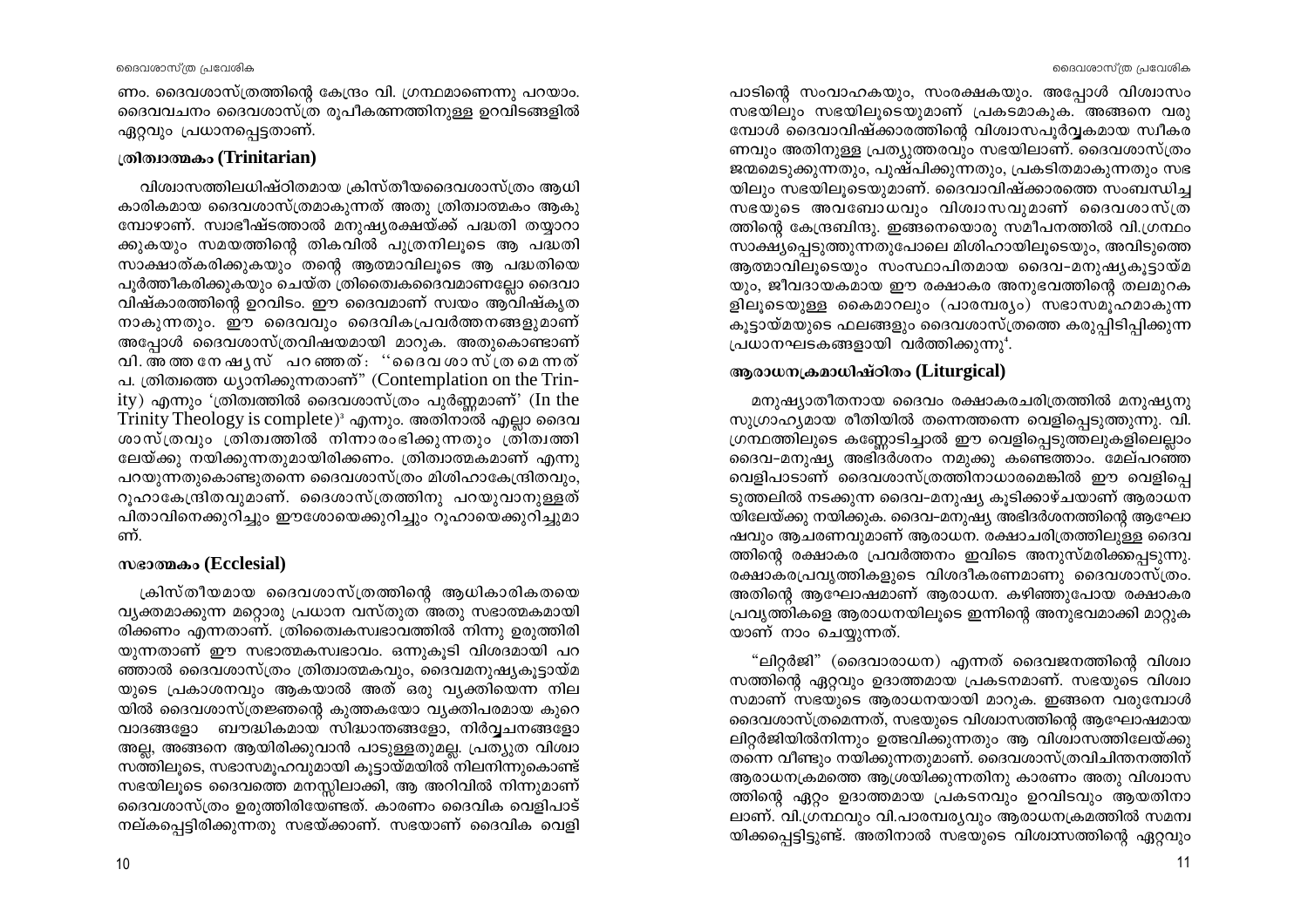നല്ല സാക്ഷ്യവും ആരാധന തന്നെ. ആരാധനാ ഗ്രന്ഥങ്ങളിലാണു സ്ഭയുടെ ദൈവശാസ്ത്രം ഉറഞ്ഞു കുടിയിരിക്കുന്നത്.

### പിതാക്കന്മാരുടെയും സാർവ്വത്രികസൂനഹദോസ്സുകളുടേയും പ്രബോധനങ്ങളിലധിഷ്ഠിതമാണ്

രക്ഷാകരസംഭവങ്ങളോട് ഏറ്റം അടുത്ത കാലഘട്ടത്തിൽ ജീവി ച്ചവരും, കലർപ്പുകൂടാതെ അതിനെ വ്യാഖ്യാനിച്ചവരുമായ സഭാ പിതാക്കന്മാരുടെ പഠനങ്ങൾ വി. ഗ്രന്ഥം പോലെ തന്നെ പ്രാധാ ന്യമർഹിക്കുന്ന സഭയുടെ പാരമ്പര്യത്തിന്റെ ഭാഗമാകയാൽ ദൈവ ശാസ്ത്രം പിതാക്കന്മാരുടെ പഠനങ്ങളിൽ ഊന്നിനിന്നു കൊണ്ടുള്ളതായിരിക്കണം. അവികലമായി അവർ പഠിപ്പിച്ചതും, കാത്തുസൂക്ഷിച്ചതുമായ വിശ്വാസപൈതൃകം ദൈവശാസ്ത്രപഠ നങ്ങളിൽ മാനദണ്ഡമായി നിലകൊള്ളുകയും വേണം.

കാലാകാലങ്ങളിൽ സഭയുടെ പ്രബോധനാധികാരമുപയോഗിച്ച് സഭ ഔദ്യോഗികമായി പഠിപ്പിക്കുകയും പ്രഖ്യാപിക്കുകയും തല മുറകൾക്കു കൈമാറുകയും ചെയ്ത വിശ്വാസസംബന്ധവും, സഭാ ത്മകവും, ധാർമ്മികവുമായ പഠനങ്ങളാണ് സാർവ്വത്രികസൂനഹദോ സ്റ്റുകളുടെ പ്രബോധനങ്ങൾ. സഭയുടെ പൊതുമന:സാക്ഷിയായി നിലകൊള്ളുന്ന സൂനഹദോസ്സുകളുടെ പഠനവും ഇക്കാരണത്താൽ ദൈവശാസ്ത്രപഠനങ്ങളിൽ മാർഗ്ഗരേഖയായി നിലകൊള്ളേണ്ടതാ ണ്.

# എക്യുമെനിക്കൽ (Ecumenical)

മിശിഹാ തന്റെ ദൗത്യപൂർത്തിയ്ക്കായി സ്ഥാപിച്ച സഭ ഏക മായിരുന്നു. അപ്രകാരമായിരിക്കുവാൻ അവിടുന്നാഗ്രഹിക്കുകയും ചെയ്തു. എങ്കിലും വിഭജിതരുപത്തിലാണ് സഭ ഇന്നു നിലകൊ ള്ളുക. ഈ പശ്ചാത്തലത്തിൽ ദൈവശാസ്ത്രത്തിന് ഒരു എക്യുമെ നിക്കൽ സ്വഭാവം കൈവരേണ്ടതും, ഇന്നിന്റെ ഒരാവശ്യമാണ്.

# ശാസ്ത്രീയമായ വിഭജനം

ദൈവശാസ്ത്രത്തിൽ പ്രധാനമായും മൂന്നു പാരമ്പര്യങ്ങളുണ്ട്: - സുറിയാനി, ലത്തീൻ, ഗ്രീക്ക്. മേൽ പറഞ്ഞ മൂന്നു പാരമ്പര്യങ്ങ ളിൽ അടിയുറച്ചുനിന്നു കൊണ്ടുതന്നെ ദൈവശാസ്ത്രത്തെ ശാസ്ത്രീയമായ രീതിയിൽ നോക്കിക്കാണേണ്ടത് ഇന്നിന്റെ ആവ ശ്യമാണ്. അപ്രകാരം നോക്കുമ്പോൾ ദൈവശാസ്ത്രത്തെ  $\tilde{a}$ ) ചരി ത്രപരമായ ദൈവശാസ്ത്രം എന്നും (b) ക്രമീകൃത ദൈവശാസ്ത്രമെന്നും തിരിക്കാം. ഇവ രണ്ടിലും അനേകം ഉപ ശാഖകളുണ്ട്.



ക്രമീകൃതദൈവശാസ്ത്രത്തിന്റെ പ്രധാന ശാഖകൾ താഴെപ്പറയു ന്നവയാണ്:

- 1. മൗലികദൈവശാസ്ത്രം (Fundamental Theology)
- 2. താത്തിക ദൈവശാസ്തരം (Systematic or Dogmatic Theology)
- 3. ധാർമ്മിക ദൈവശാസ്ത്രം (Moral Theology)
- 4. പ്രായോഗിക ദൈവശാസ്ത്രം (Practical Theology)
- 5. അജപാലന ദൈവശാസ്ത്രം (Pastoral Theology)
- 6. അസറ്റിക്കൽ ദൈവശാസ്ത്രം (Ascetical & Monastic Theology)
- 7. ആരാധനക്രമ ദൈവശാസ്ത്രം (Liturgical Theology)

മേല്പറഞ്ഞ ഓരോ ശാഖയ്ക്കും (അഥവാ വിഭാഗത്തിനും) അനേകം ഉപശാഖകൾ ഉണ്ട്. ഇതിൽ നമ്മെ സംബന്ധിച്ചിടത്തോളം ഏറ്റവും പ്രധാനപ്പെട്ടത് ആദ്യത്തെ രണ്ട് മൗലിക, താത്ത്വിക വിഭാ ഗങ്ങളാണ്. അവയെക്കുറിച്ച് അല്പം വിശദമായിത്തന്നെ ചിന്തിക്കാം.

# മൗലികദൈവശാസ്ത്രം (Fundamental Theology)

ഫുന്തമെന്താലിസ് (Fundamentalis) എന്ന ലത്തീൻ വാക്കിൽ നിന്നാണ് ഫണ്ടമെന്റൽ (Fundamental) എന്ന പദം ഉരുത്തിരിയു ന്നത്. അതിന്റെ പ്രത്യക്ഷാർത്ഥം സുചിപ്പിക്കുന്നതുപോലെ 'ഏറ്റവും പ്രധാനപ്പെട്ടത്', 'മൗലികമായത്' എന്നൊക്കെയാണ് അതിന്റെ യർത്ഥം. ദൈവശാസ്ത്രത്തിലെ ഏറ്റവും അടിസ്ഥാനപരമായ കാര്യ ങ്ങളെപ്പറ്റിയാണ് ഇതിൽ പ്രതിപാദിക്കുക. ദൈവശാസ്ത്രത്തിന്റെ അടിത്തറ (അടിസ്ഥാനം) എന്ന അർത്ഥവും അതിനാൽ ഇതിനു ണ്ട്.

പ്രൈസ്തവമതത്തിന്റെ ആരംഭദശകങ്ങളിൽ മറ്റു മതങ്ങളോട് പലപ്പോഴും ഏറ്റുമുട്ടേണ്ടിവന്ന സാഹചര്യത്തിലാണ് ഇപ്രകാരമൊരു ദൈവശാസ്ത്രശാഖ രൂപമെടുത്തത്. ആദൃകാലങ്ങളിൽ 'അപ്പോ ളജി' (apology) എന്ന പേരിലാണിതറിയപ്പെട്ടിരുന്നത്. ദൈവിക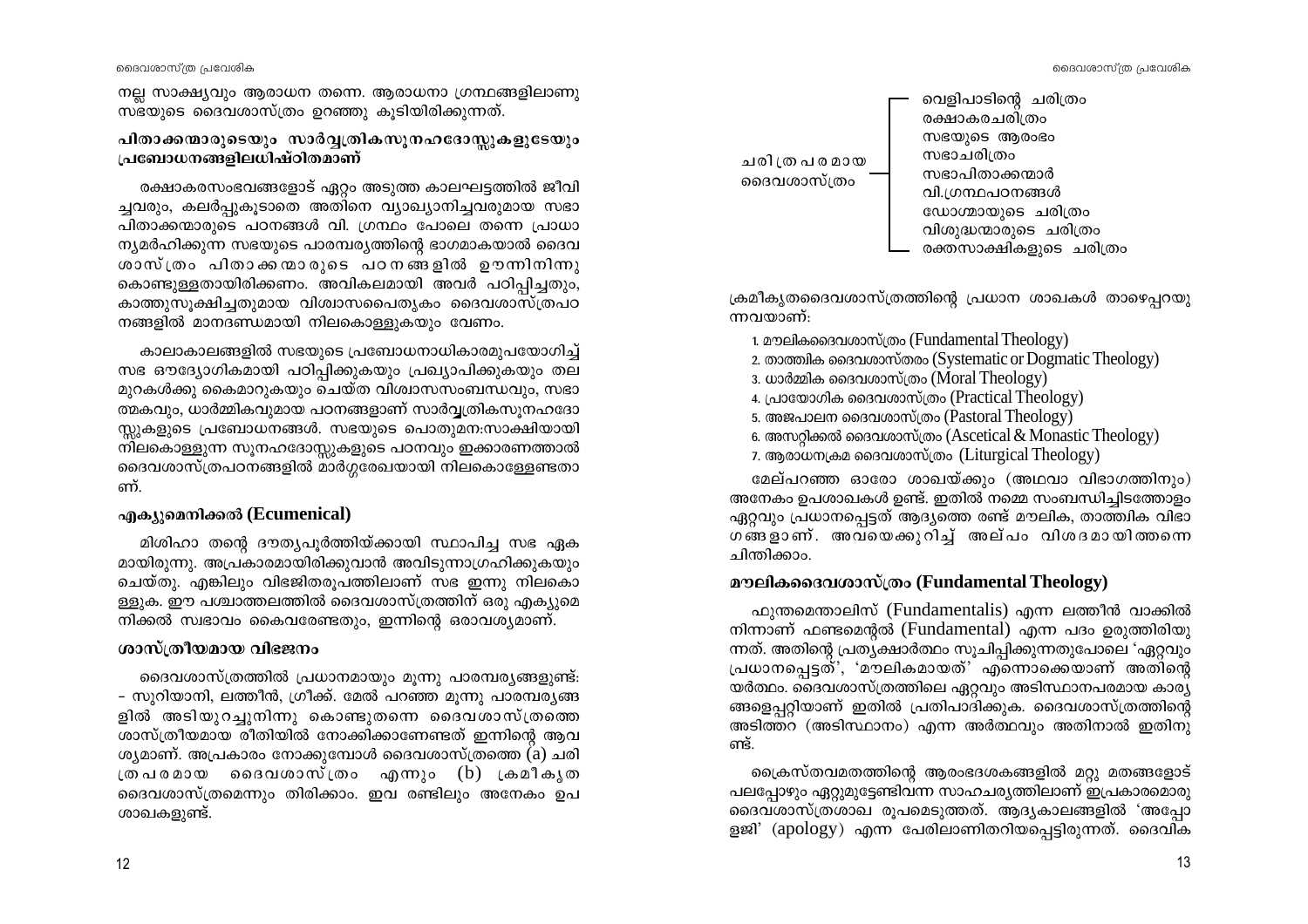വെളിപാടിനെ നിഷേധിക്കുന്ന ശക്തമായ ഒരു നീക്കം സഭയുടെ ആരംഭകാലത്തു കാണാം. ഇപ്രകാരമുള്ള പ്രതിസന്ധികൾ തരണം ചെയ്തുകൊണ്ട് ആദ്യകാലദൈവശാസ്ത്രജ്ഞന്മാർ ക്രൈസ്തവി കതയുടെ മൗലികയാഥാർത്ഥ്യങ്ങൾ ഏവയെന്നു എടുത്തുകാട്ടുവാൻ തുടങ്ങി. ഈ ദൈവശാസ്ത്രജ്ഞന്മാരെയാണ് വിശ്വാസ സംരക്ഷ കർ എന്നു വിളിക്കുന്നത്. ഇവരുടെ ലിഖിതരുപത്തിലുള്ള പ്രബോ ധനങ്ങൾക്കു പൊതുവേ വിശ്വാസസമർപ്പണഗ്രന്ഥങ്ങൾ എന്നു പറ യും. ഇങ്ങനെ നോക്കുമ്പോൾ ആദ്യകാലങ്ങളിൽ മൗലിക ദൈവ ശാസ്ത്രവും വിശ്വാസസംരക്ഷണപ്രബോധനങ്ങളും ഒന്നായി കരു തപെട്ടതിൽ അത്ഭുതപ്പെടാനില്ല.

### മൗലിക ദൈവശാസ്ത്രത്തിന്റെ ഉള്ളടക്കം

മൗലിക ദൈവശാസ്ത്രത്തിൽ പ്രധാനമായി മൂന്നു കാര്യങ്ങ ളാണ് ഉൾക്കൊള്ളുക: വെളിപാട്, വിശ്വാസം, മനുഷ്യൻ.

## വെളിപാട് (Revelation)

മൗലികദൈവശാസ്ത്രത്തിലെ ഏറ്റവും അടിസ്ഥാനപരമായ യാഥാർത്ഥ്യമാണു വെളിപാട്. ചരിത്രത്തിലുടെ സ്വയം വെളിപ്പെ ടുത്തുന്ന ദൈവംതന്നെയാണ് ഇതിന്റെ കേന്ദ്രബിന്ദു. ഇതിന്റെ വിശ ദാംശങ്ങൾ എന്ന വിധത്തിൽ വിവിധ മതങ്ങളുടെ ഉല്പത്തി, അവ യുടെ ആവശ്യകത എന്നിവയാണ് ആദ്യമായി ഇവിടെ ചർച്ച ചെയ്യുന്ന വിഷയം. വിവിധ ലോകമതങ്ങളിലൂടെ 'ദൈവം' എപ്ര കാരം സ്വയം വെളിപ്പെടുത്തുന്നു എന്നു പരിശോധിക്കുന്നതൊ ടൊപ്പം ക്രൈസ്തവമതവും അതിനാധാരമായ ദൈവികവെളിപാ ടുമാണ് ഈ ദൈവശാസ്ത്ര ശാഖയുടെ പ്രതിപാദ്യം. വെളിപാട് എന്നു പറയുന്നത് ദൈവവും മനുഷ്യനും തമ്മിലുള്ള കുടിക്കാഴ്ച യാണ്. തന്റെ വചനത്തിലൂടെയും പ്രവൃത്തിയിലൂടെയും സ്വയം വെളിപ്പെടുത്തുന്ന ദൈവത്തെ മനുഷ്യൻ കണ്ടെത്തുന്നു. വി.ഗ്രന്ഥ വും, പാരമ്പര്യവും, വെളിപാടും തമ്മിലുള്ള ബന്ധം ഇവിടുത്തെ ഒരു കേന്ദ്ര ആശയമാണ്. മിശിഹായിലൂടെയാണല്ലോ ദൈവം ഏറ്റവും ഉദാത്തമായ രീതിയിൽ സ്വയം വെളിപ്പെടുത്തിയത്. അതു കൊണ്ട് മിശിഹായുടെ വ്യക്തിത്വം ഇവിടെ ഏറ്റവും പ്രാധാന്യ മർഹിക്കുന്നു. ഈശോ തന്നെത്തന്നെ മനുഷ്യപുത്രനെന്നുവിളിച്ചു. അതേസമയം അവിടുന്ന് ദൈവപുത്രനുമാണ്. ഈ ദൈവികതയുടെ പ്രകാശനങ്ങളാണ് അവിടുത്തെ അത്ഭുതങ്ങൾ. ഈശോയുടെ പുന രുത്ഥാനത്തിലുള്ള വിശ്വാസം ദൈവികവെളിപാടിനുള്ള മാനുഷിക ഉത്തരമാണ്.

വെളിപാടിനെക്കുറിച്ചു ചിന്തിക്കുമ്പോൾ, ക്രൈസ്തവമതത്തിലും മറ്റു ലോകമതങ്ങളിലുമുള്ള ദൈവികവെളിപാടിന്റെ സാമൃവും

#### ദൈവശാസ്ത്ര പ്രവേശിക

വ്യത്യാസവും എന്ത്, ക്രൈസ്തവമതത്തിലെ വെളിപാടിന്റെ അന നൃത എന്ത് എന്നു തുടങ്ങിയവയെല്ലാം ഇന്ന് ഏറെ സജീവമായി ചർച്ച ചെയ്യ പ്പെടുന്ന കാരൃ ങ്ങള്ാണ്. 2-ാം വത്തിക്കാൻ കൗൺസിലിന്റെ അപ്രൈസ്തവമതങ്ങളെക്കുറിച്ചുള്ള പ്രബോധ നത്തിൽ ഇതരമതങ്ങളിലുള്ള ദൈവികസാന്നിധ്യത്തെ അംഗീക രിച്ചു പ്രഖ്യാപിക്കുന്നതിനാൽ സത്യത്തിന്റെ യഥാർത്ഥ അവകാ ശികൾ ക്രൈസ്തവരാണെങ്കിലും അതിന്റെ സമ്പൂർണ്ണ കുത്തക അവരുടേതാണെന്നു പറയുവാൻ സാധിക്കുകയില്ല. അതിനാൽ വിവിധ മതങ്ങൾ തമ്മിലുള്ള ഒരു താരതമ്യപഠനവും ഇന്നിന്റെ വലിയ ആവശ്യമാണ്.

# ด<sub>1</sub>000 (Faith)

വെളിപാട് ദൈവത്തിലുള്ള വിശ്വാസത്തിലേക്കു മനുഷ്യനെ ക്ഷണിക്കുന്നു. വിശ്വാസമാകട്ടെ വെളിപാടിനുള്ള പ്രത്യുത്തരമാ ണ്. ഈശോയുടെ പീഡാസഹനത്തിലുടെയും ഉത്ഥാനത്തിലു ടെയും സ്വയം വെളിപ്പെടുത്തിയ ദൈവത്തിലുള്ള വിശ്വാസമാണ് ഇവിടെ വിവക്ഷിക്കുന്നത്. അക്കാരണത്താൽ ഈശോയും അവി ടുത്തെ അത്ഭുതങ്ങളും, ഉത്ഥാനവും, അവിടുത്തെ തുടർച്ചയായ സഭയുമെല്ലാം ഇതിൽ ഉൾപ്പെടുന്നു. പഴയനിയമത്തിൽ വിശ്വാസ മെന്നത് യാഹ്വേയിൽ ഉള്ളതായിരുന്നുവെങ്കിൽ പുതിയ നിയമ ത്തിൽ ഇത് ത്രിയേകദൈവത്തിലുള്ള വിശ്വാസമാണ്. വിശ്വാസ ത്തെപ്പറ്റിയുള്ള ആധികാരികമായ സംഹിതകളൊക്കെ സഭാപിതാ ക്കന്മാരുടെ ഗ്രന്ഥങ്ങളുടെ വെളിച്ചത്തിൽ ഇവിടെ സ്ഥാപിക്കുന്നു. കത്തോലിക്കാ വിശ്വാസവും ഇതര ക്രൈസ്തവ സഭകളും തമ്മി ലുള്ള വ്യത്യാസം വിശ്വാസത്തിന്റെ ഏതേതു തലങ്ങളിലാണെന്ന് ഇവിടെ പ്രത്യേകം ചിന്തിക്കുന്നു. മാർട്ടിൻ ലൂഥർ, ജോൺ കാൽവിൻ, കാൾബാർത്ത്, പോൾ ടില്ലിക്ക് തുടങ്ങിയ പ്രൊട്ടസ്റ്റന്റ് ദൈവശാ സ്ത്രജ്ഞന്മാരുടെ വിശ്വാസ സംഹിതകളും ഇവിടെ ഏറെ പ്രധാ നപ്പെട്ടതാണ്. രണ്ടാം ഒറാഞ്ച് (orange) കൗൺസിൽ, ട്രെന്റ് സൂന ഹദോസ്സ്, ഒന്നാം വത്തിക്കാൻ കൗൺസിൽ, രണ്ടാം വത്തിക്കാൻ കൗൺസിൽ എന്നീ ഔദ്യോഗിക കൗൺസിലുകളിൽ വിശ്വാസ ത്തെപ്പറ്റി പറഞ്ഞിരിക്കുന്ന ഭാഗങ്ങൾക്ക് ഇവിടെ പ്രത്യേക ഊന്നൽ നൽകുന്നുണ്ട്.

# \_മനുഷ്യനെപ്പറ്റിയുള്ള ദൈവശാസ്ത്ര സമീപനം (Theologi cal Anthropology)

വെളിപാടിലൂടെ സ്വയം വെളിപ്പെടുത്തുന്ന ദൈവം, മനുഷ്യനെ യാണ് തന്നിലുള്ള വിശ്വാസത്തിലേക്ക് ക്ഷണിക്കുന്നത്. മനുഷ്യന്റെ ഉൽപത്തി, പരിണാമം, മോണോജനിസം (ഏകദമ്പതികളിൽ നിന്ന് മനുഷ്യകുലം മുഴുവൻ ആവിർഭവിച്ചു.) എന്ന സിദ്ധാന്തം, ആദത്തിനു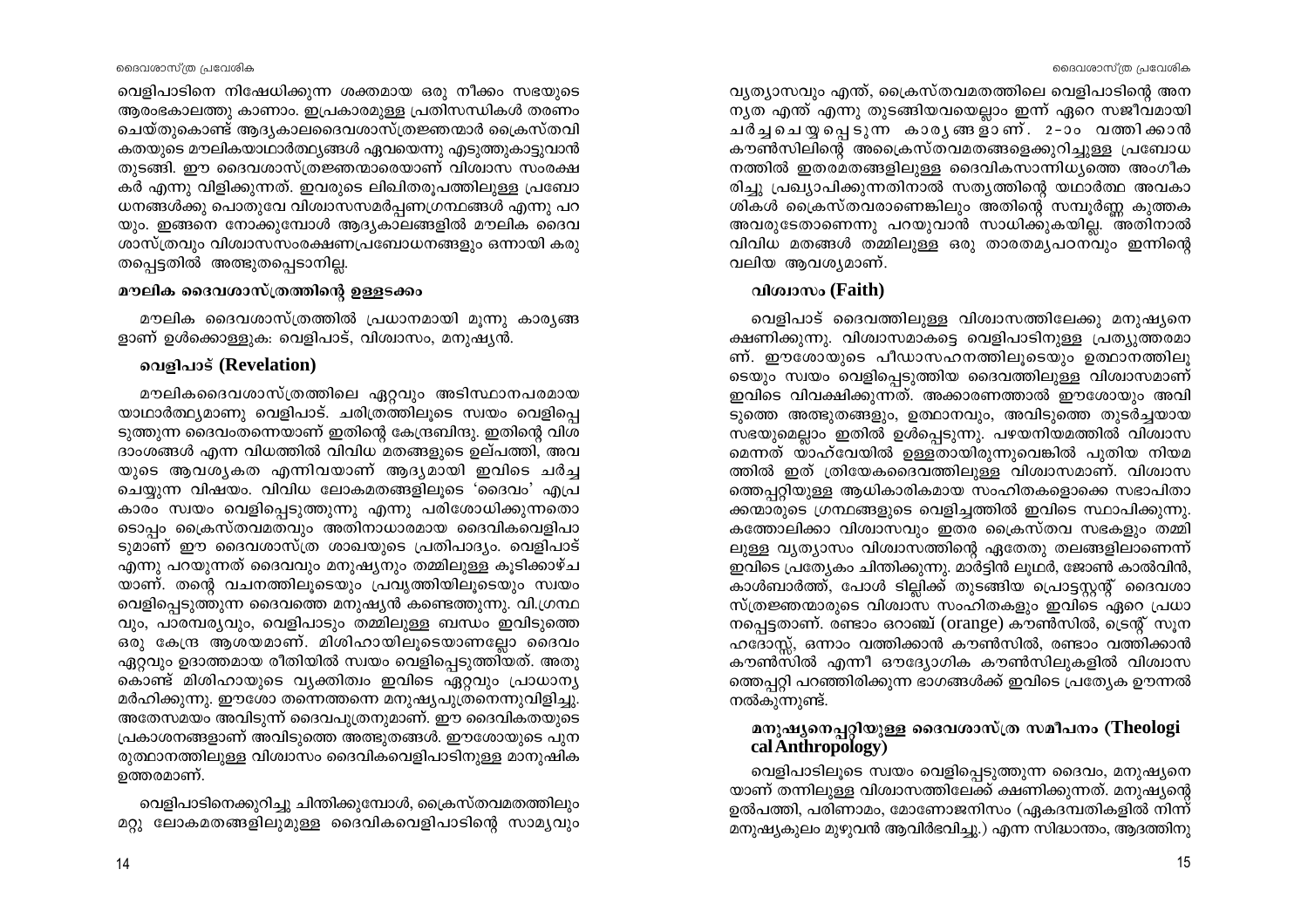നുഭവങ്ങളാണ് മൗലികദൈവശാസ്ത്രത്തിന്റെ രണ്ടാമത്തെ ഘട കം. ഈ മാധ്യമങ്ങളിലൂടെയാണ് ഒരുവൻ വെളിപാടു മനസ്സിലാ ക്കുന്നതും, സ്വീകരിക്കുന്നതും. മൗലികദൈവശാസ്ത്രം വെളിപാ ടിനു പ്രത്യുത്തരം നല്കുന്ന വിശ്വാസത്തെ അടിസ്ഥാനഘടകമായി സങ്കല്പിക്കുന്നുവെങ്കിൽ മനുഷ്യന്റെ ജീവിതാനുഭവങ്ങളിൽ ഈ . വെളിപാടിനെ സ്വീകരിക്കുവാനുള്ള<sup>്</sup>വൃവസ്ഥകളും സങ്കല്പിക്കു  $mp<sub>2</sub>$ .

മൗലികദൈവശാസ്ത്രത്തിന്റെ മുന്നാമത്തെ സങ്കല്പം വിശ്വാ സവും, മനുഷ്യാനുഭവവും തമ്മിലുള്ള ആന്തരികബന്ധം വ്യക്തമാ ക്കുന്നതിന് യുക്തി (reason) ക്ക് കഴിയും എന്നതാണ്. വിശ്വാസത്തെ മാറ്റിനിറുത്താതെയും, നശിപ്പിക്കാതെയും അതിനൊരു ശാസ്ത്രീ യവിശകലനം നല്കുവാൻ സാധിക്കുമെന്ന് ഉറച്ചു വിശ്വസിക്കുന്നു.

സഭ, കൂദാശകൾ തുടങ്ങിയ യാഥാർത്ഥ്യങ്ങൾ വിശദീകരിക്കു വാനുള്ള പരിശ്രമത്തിൽ മറ്റു ദൈവശാസ്ത്രശാഖകൾ വെളിപാട് ഉപയോഗപ്പെടുത്തുമ്പോൾ, മൗലികദൈവശാസ്ത്രം വെളിപാടിനെ പ്പറ്റിത്തന്നെ പഠിക്കുന്നു. വെളിപാട്, വിശ്വാസം, പാരമ്പര്യം, ദൈവ നിവേശനം തുടങ്ങിയ കാര്യങ്ങൾ ആധികാരികമായി പഠിപ്പിക്കുക യാണ് ഈ ശാസ്ത്രശാഖയുടെ ലക്ഷ്യം.

# താത്ത്വിക ദൈവശാസ്ത്രം (Systematic or Dogmatic Theology)

ദൈവത്തെപ്പറ്റിയും അവിടുത്തെ പ്രവർത്തനങ്ങളെപ്പറ്റിയുമുള്ള സിദ്ധാന്തപര (theoreltical) മായ പഠനമാണ് ക്രമീക്യതദൈവ ശാസ്ത്രം അഥവാ താത്തികദൈവശാസ്ത്രം. ആരംഭകാലങ്ങളിൽ മൗലിക ദൈവശാസ്ത്രത്തെ 'പൊതുതാത്ത്വികദൈവശാസ്ത്രം' (general dogmatic theology) എന്നുവിളിച്ചിരുന്നു. താത്ത്വിക ദൈവ ശാസ്ത്രത്തിന്റെ പരിധിയിൽ വരുന്ന കാര്യങ്ങൾക്ക് 'പ്രത്യേക താത്തിക' ദൈവശാസ്ത്രം (Special dogmatic theology) എന്നും പേരു നല്കിയിരുന്നു. എന്നാൽ ഇന്ന് ദൈവശാസ്ത്രത്തിൽ മൗലി കദൈവശാസ്ത്രമെന്നും, താത്ത്വിക ദൈവശാസ്ത്രമെന്നുമുള്ള വേർതിരിവ് വ്യക്തമായിട്ടുണ്ട്.

# എന്താണ് താത്ത്വിക ദൈവശാസ്ത്രം

താത്ത്വിക ദൈവശാസ്ത്രശാഖകളാണ് ദൈവശാസ്ത്രത്തിലെ ഏറ്റവും കാതലായ ഭാഗം. അതുകൊണ്ട് ദൈവശാസ്ത്രത്തെ പ്പറ്റിയുള്ള നിർവ്വചനംതന്നെ ഇതിനുള്ള നിർവ്വചനമായും പരിഗ ണിക്കാറുണ്ട്. വസ്തുനിഷ്ഠ (objectively) മായി നോക്കുമ്പോൾ ദൈവശാസ്ത്രം ദൈവത്തെപ്പറ്റിയുള്ള പഠനമാണല്ലോ. വ്യക്തി നിഷ്ഠ (Subjectively) മായി പറഞ്ഞാൽ ദൈവത്തെപ്പറ്റിയും ദൈവിക യാഥാർത്ഥ്യങ്ങളെപ്പറ്റിയുമുള്ള ഒരുവന്റെ അറിവാണിത്.

ശേഷമുള്ള വൃക്തികളുടെ ആരംഭം തുടങ്ങിയവയാണ് ഈ വിജ്ഞാന ശാഖയിലെ അടിസ്ഥാന ചിന്താവിഷയങ്ങൾ. വിവിധ ങ്ങളായ കാര്യങ്ങൾ മനുഷ്യനെ സംബന്ധിച്ച് ഇവിടെ വിചിന്തന ത്തിന് വിധേയമാക്കുന്നുണ്ട്. ഹീബ്രു, ഗ്രീക്ക് കാഴ്ചപാടുകളനുസ രിച്ച് മനുഷ്യൻ ആരാണ്, സമാന്തര സുവിശേഷങ്ങളിലും, വിശുദ്ധ പൗലോസിന്റെ ലേഖനങ്ങളിലും കാണുന്ന മനുഷ്യശാസ്ത്രം എന്താ ണ്, സഭയുടെ ഔദ്യോഗിക പ്രമാണരേഖകളിൽ മനുഷ്യനെ കാണു ന്നതെങ്ങനെ, മനുഷ്യനെപ്പറ്റിയുള്ള ദൈവശാസ്ത്ര വിചിന്തന ങ്ങളേവ, മനുഷ്യൻ ആത്മാവും ശരീരവും ചേരുന്ന യാഥാർത്ഥ്യമാ ണെന്നുള്ളതിന്റെ ദൈവശാസ്ത്രപരമായ വിശദീകരണമെന്ത്, ദൈവ ഛായയിലും സാദൂശൃത്തിലും സൃഷ്ടിക്കപ്പെട്ടവനാണ് മനു ഷ്യനെന്ന വിശുദ്ധ ഗ്രന്ഥാധിഷ്ഠിത വീക്ഷണത്തെക്കുറിച്ചുള്ള സഭാ പിതാക്കന്മാരുടെ പ്രബോധനങ്ങൾ ഏവ, തുടങ്ങിയവയെല്ലാം ഇതിൽപ്പെടുന്നു. കൂടാതെ പാപത്തിന് മുമ്പുള്ള മനുഷ്യ്ന്റെ സ്ഥിതി, പാപിയായ മനുഷ്യൻ, ആദിപാപം, പാപത്തിന്റെ പരിണിത ഫലങ്ങൾ, ആദിപാപത്തെക്കുറിച്ചുള്ള സഭയുടെ ഔദ്യോഗിക നില പാട്, ത്രെത്തോസ് സൂനഹദോസ്സിന് മുമ്പും പിമ്പുമുള്ള സമീപന ങ്ങൾ, ആദിപാപവും ലോകത്തിന്റെ പാപവും, ആദി പാപവും മോണാജനിസവും തുടങ്ങി വളരെയേറെ കാര്യങ്ങൾ ഇവിടെ പരി ചിന്തനം ചെയ്യപ്പെടുന്നു.

മൗലിക ദൈവശാസ്ത്രത്തിന്റെ സ്വാഭാവം കൊണ്ട് അതിൽ പ്രതിപാദിക്കുന്ന കാര്യങ്ങളൊക്കെ മറ്റു വിഭാഗങ്ങളിലും ഒരു പരി ധിവരെ ഉൾപ്പെടും. അതിനാൽ പരസ്പര ബന്ധമില്ലാത്ത രീതി യിൽ ഈ ഉപശാഖകളെ വിഭജിക്കുന്നത് ശരിയായൊരു ദൈവശാ സ്ത്രസമീപനമായിരിക്കില്ല. മൗലികദൈവശാസ്ത്രം എന്നു പറയു ന്നത് നമുക്കു വിശദീകരിക്കുവാൻ വിഷമമുള്ള വിശ്വാസം മാത്ര മല്ല ആധുനികവിശകലനപ്രതിപാദനരീതികളും, നൂതനങ്ങളായ ഗവേഷണപ്രസ്ഥാനങ്ങളും, വളരെ വിപുലീകൃതസ്വഭാവമുള്ള ചർച്ച കളും ഉൾക്കൊള്ളുന്നുണ്ട്. അതിനാൽ മൗലികദൈവശാസ്ത്രം അസ്തിത്വപരവും, താത്ത്വികവും, ചരിത്രപരവും പ്രായോഗികവു മായ രീതികൾ (methods) അവലംബിക്കുന്നു.

മൗലികദൈവശാസ്ത്രത്തിൽ ചില അടിസ്ഥാന സങ്കല്പങ്ങളു ണ്ട്. സംശയത്തിന് ഈ ദൈവശാസ്ത്രശാഖയിൽ സ്ഥാനമില്ല. മാത്ര മല്ല യാഥാർത്ഥ്യത്തോട് വിമർശനപരമായ ഒരു നിലപാട് സ്വീകരി ക്കുകയും ചെയ്യുന്നു. ഈ അടിസ്ഥാന സങ്കല്പത്തെപ്പറ്റി ബോധ വാനായിക്കൊണ്ട് ഒരു മൗലികദൈവശാസ്ത്രജ്ഞൻ തന്റെ നില പാട് ആധികാരികമായി വെളിപ്പെടുത്തുന്നു.

തന്നെപ്പറ്റിയും ഈ ലോകത്തെപ്പറ്റിയുമുള്ള ഒരുവന്റെ ജീവിതാ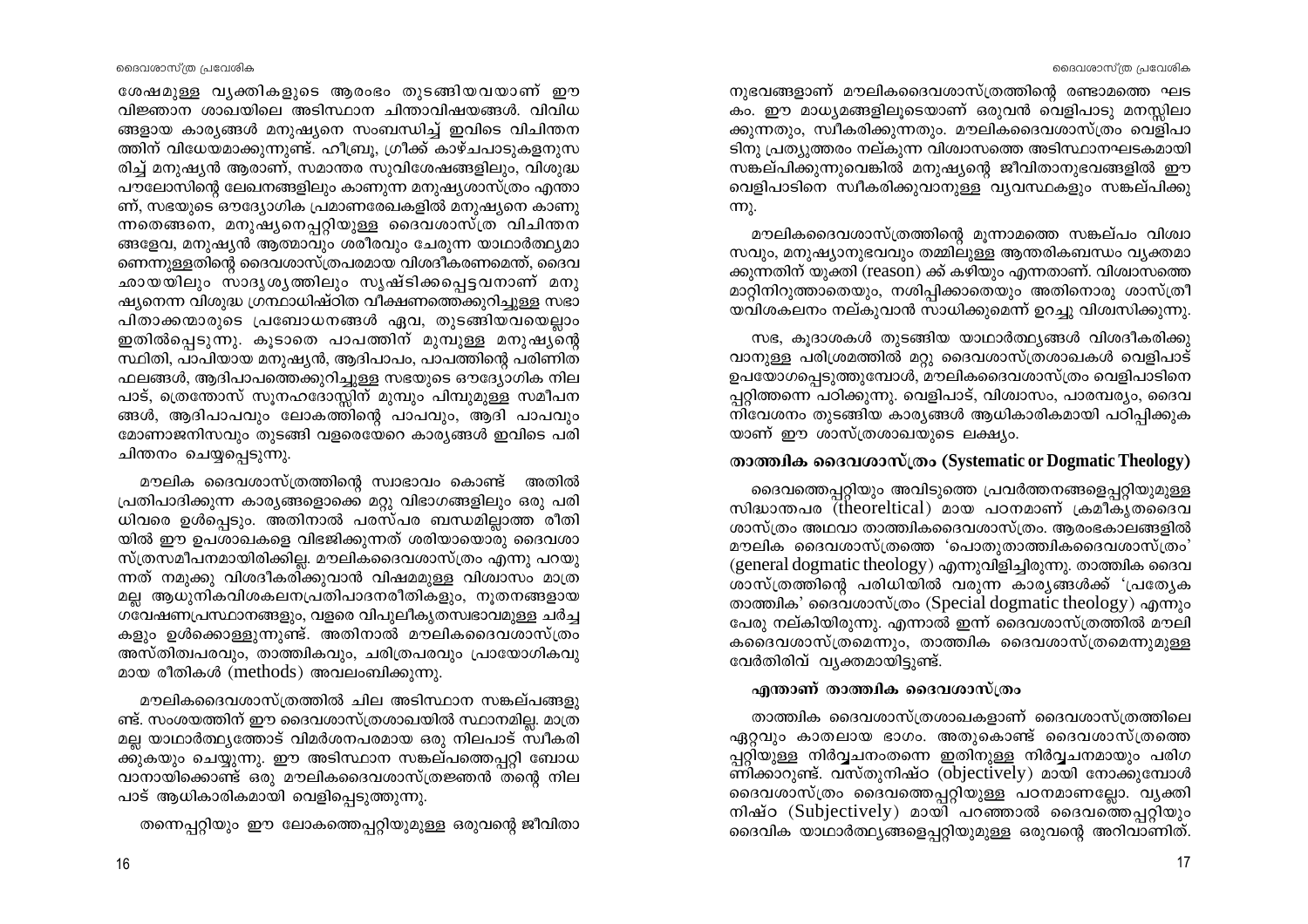പ്രസ്താവന പുതിയനിയമത്തിൽ ഒരിടത്തും നാം കാണുന്നില്ലെ ങ്കിലും ദൈവം ത്രിത്വമാണെന്ന യാഥാർത്ഥ്യം അവിടെ വ്യക്തമാ ണ്. ദൈവം, പിതാവും പൂത്രനും പരിശുദ്ധാത്മാവും കൂടിയ ഒരു പൂർണ്ണകൂട്ടായ്മയാണ്. ഈ ബന്ധത്തിന് 'പെരിക്കൊറേസിസ്' (Perichoresis) എന്നു പറയുന്നു. ഈ ദൈവാനുഭവം കൂടുതലായും സഭാപിതാക്കൻമാരുടെ ഗ്രന്ഥങ്ങളിലുടെയാണ് വ്യക്തമാക്കപ്പെട്ട ത്. ദൈവം മൂന്നു വ്യക്തികളുടെ കൂട്ടായ്മണെന്നും ദൈവത്തിൽ ഏകസ്വഭാവമാണുള്ളതെന്നും സഭയിലെ ആദ്യകാല സാർവ്വത്രിക സുനഹദോസുകൾ വ്യക്തമാക്കി. അപ്രകാരം ത്രിയേകദൈവം ക്രൈസ്തവവിശ്വാസത്തിന്റെ കേന്ദ്രബിന്ദുവും സഭയുടെ വിശ്വാസ സത്യവുമായി. ശരിയായിട്ടുള്ള ദൈവശാസ്ത്രവീക്ഷണത്തിനും വിചിന്തനത്തിനും ദൈവം ത്രിത്വമാണെന്ന കാഴ്ചപ്പാട് കുടിയേ തീരു. എന്നാൽ മദ്ധ്യകാലഘട്ടങ്ങളിൽ ദൈവം ത്രിത്വമാണെന്ന ആശയം ഒരു പരിധിവരെ വിസ്മരിക്കപ്പെട്ടു. അതിന്റെ ഫലമായി ഈ ദൈവശാസ്ത്രശാഖയിൽ പല വ്യതിചലനങ്ങളും ഉണ്ടായി. ഉദാഹരണമായി Patromonism (പിതാവിന് കൂട്ടൽ ഊന്നൽ കൊട്ടു ക്കുന്നു) Christo monisam (മിശിഹായ്ക്കു അധികമായ ഊന്നൽ) Pneumatomonism (പ.റൂഹായ്ക്കു കൂടുതൽ ഊന്നൽ) Filioque വിവാദം (പ. റുഹാ പിതാവിൽനിന്നും പുത്രനിൽനിന്നും പുറപ്പെ ടുന്നു – പാശ്ചാത്യ ദൈവശാസ്ത്ര ചിന്താഗതിയാണിത്) തുടങ്ങി യവയെല്ലാം. എന്നാൽ 19-ാം നൂറ്റാണ്ടിന്റെ ഉത്തരാർദ്ധം മുതൽ "ത്രിയേക്ദൈവ" ശാസ്ത്രം വീണ്ടും ശക്തമായി പ്രത്യക്ഷപ്പെടു വാൻ തുടങ്ങി. വളരെയേറെ എക്യുമെനിക്കൽ പ്രാധാന്യമുള്ള ഒരു വിഷയം കുടിയാണ് 'ത്രിയേകദൈവശാസ്ത്രം. ഈ ത്രിയേകദൈ വശാസ്ത്രത്തെ താത്ത്വികദൈവശാസ്ത്രത്തിന്റെ സിരാകേന്ദ്ര മെന്നും വിളിക്കാം. ഇന്നു ദൈവശാസ്ത്രത്തിൽ വന്നിട്ടുള്ള ശരി യായ പല വീക്ഷണങ്ങളുടേയും മൂലകാരണം ദൈവം ത്രിത്വമാ ണെന്നുള്ള ബോദ്ധ്യമാണ്.

# m\^ay\anga (Creation)

ദൈവത്തെപ്പറ്റിയുള്ള ചിന്ത കഴിഞ്ഞാൽ സൃഷ്ടിയെപ്പറ്റിയാണ് അടുത്ത ചിന്ത. സൃഷ്ടിയുടെ അർത്ഥമെന്ത്? ദൈവം എന്തുകൊണ്ടു ലോകത്തെ സൃഷ്ടിച്ചു? ഈ രണ്ടു കാര്യങ്ങളാണ് ഇവിടെ കുടുത ലായി പ്രതിപാദിക്കപ്പെടുന്നത്. ഇതു മനുഷൃശാസ്ത്ര (anthropology) വുമായി ഏറെ ബന്ധപ്പെട്ട ഒരു കാര്യമാണ്. സൃഷ്ടിയും സ്രഷ്ടാവും തമ്മിലുള്ള ബന്ധം ഈ ദൈവശാസ്ത്രശാഖയിലെ അടിസ്ഥാനപരമായ പഠനവിഷയമാണ്. ഇല്ലായ്മയിൽനിന്നു (out of nothing) ദൈവം എല്ലാം സൃഷ്ടിച്ചു എന്നതാണ് ഇവിടുത്തെ കാതലായ ചിന്താവിഷയം.

വെളിപാടിലധിഷ്ഠിതമായി, ദൈവത്തെപ്പറ്റിയും, ദൈവിക കാര്യ ങ്ങളെപറിയും വസ്തുനിഷ്ഠവും ക്രമീകൃതവുമായ രീതിയിൽ പ്രതി പാദിക്കുന്നതാണ് ദൈവശാസ്ത്രം. ദൈവത്തിന്റെ അസ്തിത്വത്തേ യോ, സത്തയേയോപറ്റിയുള്ള ഏതാനും ചില കാര്യങ്ങൾ മാത്രമ ല്ല, ദൈവത്താൽ വെളിപ്പെടുത്തപ്പെട്ട എല്ലാ സത്യങ്ങളും ഇവിടെ പഠനവിഷയമാക്കുന്നു. വിശ്വാസത്തിന്റെ ഉറവിടങ്ങളിൽ കാണുന്ന എല്ലാ സത്യങ്ങളും ദൈവശാസ്ത്രം പരിഗണിക്കുന്നു. ദൈവശാ സ്ത്രത്തിൽ ഒരു പഴഞ്ചൊല്ലുണ്ട്: "ദൈവശാസ്ത്രം ദൈവത്തെ പ്പറ്റി പഠിപ്പിക്കുന്നു, ദൈവത്താൽ പഠിപ്പിക്കപ്പെടുന്നു. ദൈവത്തി ലേയ്ക്കു നയിക്കുന്നു"വെന്ന്.

കത്തോലിക്കാ ദൈവശാസ്ത്രമെന്നു പറയുന്നത് ഗണിതശാ സ്ത്രമോ തത്ത്വശാസ്ത്രമോപോലുള്ള ഒന്നല്ല. പ്രത്യുത, സ്വഭാവ ത്താൽതന്നെ ആധികാരികമായിട്ടുള്ള ഒന്നാണ്. വിശ്വാസത്തിന്റെ രഹസ്യാത്മകതയിലും, വെളിപാടിന്റെ ആധികാരികതയിലും, ഈശോയാൽ സ്ഥാപിക്കപ്പെട്ട സഭയുടെ തെറ്റാവരത്താലും അധി ഷ്ഠിതമാണ് ഈ ദൈവശാസ്ത്രത്തിന്റെ അദ്ധ്യാപനം. വിശ്വാസ ത്തിന്റെ ഉൾക്കാമ്പ് സമ്പൂർണ്ണമായി സൂക്ഷിക്കുകയും തെറ്റുപറ്റാതെ അതു പഠിപ്പിക്കുകയും പ്രചരിപ്പിക്കുകയും ചെയ്യുക എന്നതാണ് സഭയുടെ ദൗത്യം. സഭാത്മകമായ ഈ മാനം ദൈവശാസ്ത്രത്തിന്റെ സ്വഭാവത്തിൽനിന്നും നിർഗളിക്കുന്നതാണ്. വെളിപാടിന്റെ അസ്തി ത്വവും വെളിപ്പെടുത്തപ്പെട്ട സത്യങ്ങളെ തെറ്റുപറ്റാതെ സുക്ഷിക്കു വാനും പഠിപ്പിക്കുവാനുമുള്ള ചുമതലയും സഭയുടേതാണെന്ന് അംഗീകരിക്കാതെ തരമില്ല. ഒരു കത്തോലിക്കനെ സംബന്ധിച്ചിട ത്തോളം സഭയെ കൂടാതെയുള്ള ദൈവശാസ്ത്രം ദൈവത്തെ കൂടാ തെയുള്ള ദൈവശാസ്ത്രത്തിനു തുല്യമാണ്. സഭയിലും, സഭയി ലുടെയുമാണ് നാം ദൈവത്തെ കാണുന്നതും, അറിയുന്നതും, അനു ഭവിക്കുന്നതും. അതുകൊണ്ട് താത്തിക ദൈവശാസ്ത്രത്തെ, ദൈവ ത്തെപ്പറ്റിയും അവിടുത്തെ പ്രവർത്തനങ്ങളെപ്പറ്റിയുമുള്ള താത്ത്വി കവും ശാസ്ത്രീയവുമായ അവതരണമെന്നു നിർവ്വചിക്കാം.

# താത്ത്വികദൈവശാസ്ത്രശാഖയിലെ ഉപശാഖകൾ

# പരി. ത്രിത്വം (Holy Trinity)

പരി. ത്രിത്വത്തെക്കുറിച്ചുള്ള പഠനമാണ് താത്തികദൈവശാസ്ത്ര ത്തിൽ ആദ്യത്തെ ഘടകം. ദൈവം ത്രിത്വമാണെന്ന യാഥാർത്ഥ്യ മാണ് ഇവിടെ പ്രത്യേകമായും പഠനവിഷയമാക്കുന്നത്. പഴയനി യമത്തിൽ ദൈവത്തിന്റെ സ്വഭാവം പല വിധത്തിലും കാലാകാല ങ്ങളിൽ വെളിപ്പെടുത്തപ്പെട്ടുവെങ്കിലും ദൈവം ത്രിത്വമാണെന്ന കാര്യം അവിടെ അത്ര വ്യക്തമല്ല. പുതിയ നിയമത്തിലാണ് ദൈ ത്തിന്റെ വെളിപാട് പൂർണ്ണമാകുന്നത്. ദൈവം ത്രിത്വമാണെന്ന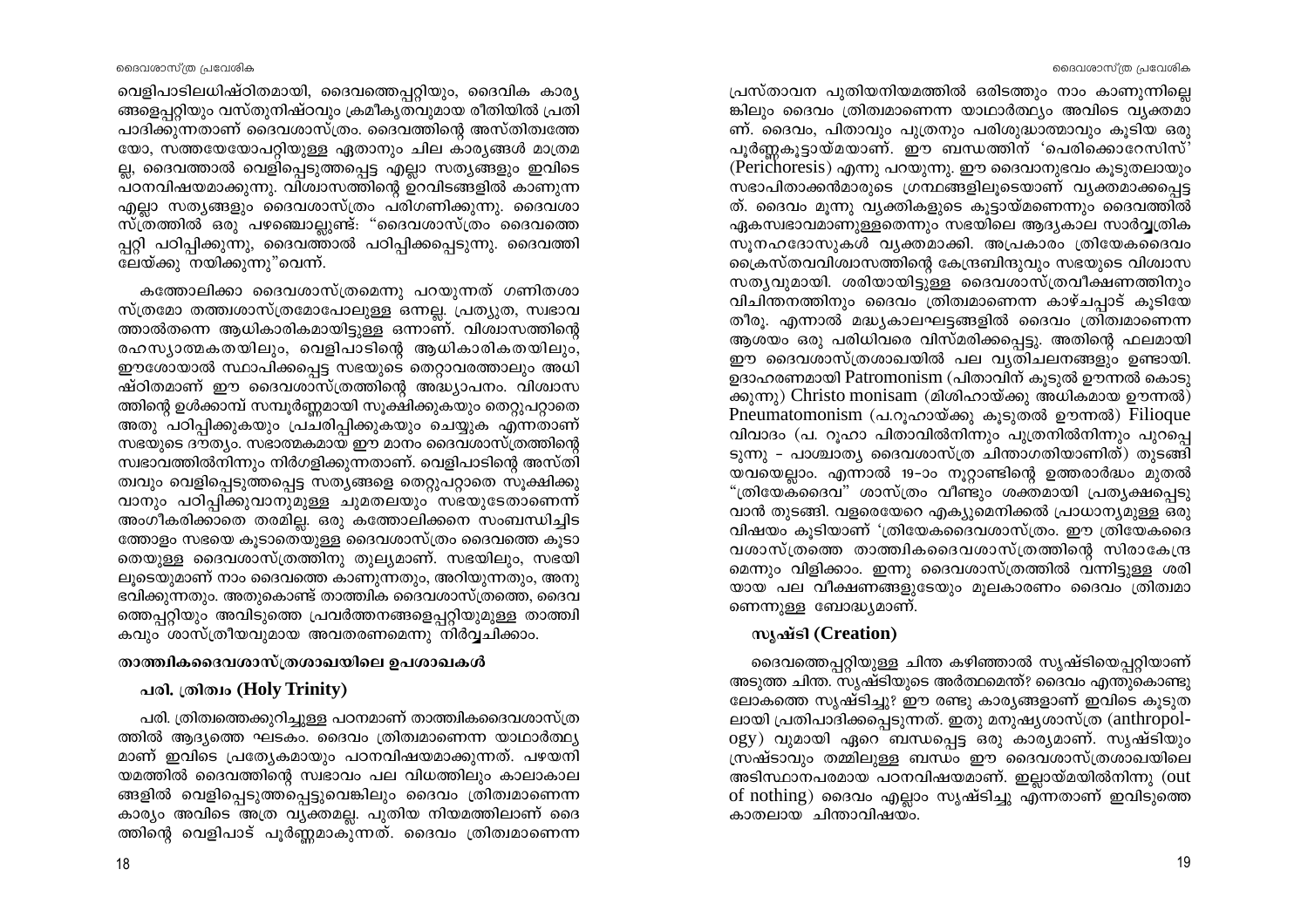### സഭാവിജ്ഞാനീയം (Ecclesiology)

സഭ എന്താണെന്നും, സഭയുടെ ആതൃന്തിക ലക്ഷ്യമെന്താ ണെന്നും ഇവിടെ പഠനവിഷയമാക്കുന്നു. ഇന്നു സഭയെക്കുറിച്ചു പഠിക്കുക സഭയെപ്പറ്റിയുള്ള 2-ാം വത്തിക്കാൻ കൗൺസിലിന്റെ വീക്ഷണത്തിന്റെ വെളിച്ചത്തിലാണ്. സഭ എന്നു പറഞ്ഞാൽ ദൈവ ജനം, മിശിഹായുടെ ഭൗതികശരീരം, പരി. റുഹായുടെ ആലയം എന്നൊക്കെയാണർത്ഥം. അതേസമയം ഈ സഭ മിശിഹായുടെ കുദാശയുമാണ്. സഭയുടെ വി. ഗ്രന്ഥാടിസ്ഥാനം, ദൈവശാസ്ത്ര പരമായ അടിസ്ഥാനം എന്നീ കാര്യങ്ങൾ സഭയെക്കുറിച്ചുള്ള പ്രതി പാദനത്തിൽ ഏറെ പ്രാധാന്യമർഹിക്കുന്നു. ഇന്നു സഭയിലൂടെ പ്രവർത്തിക്കുന്നത് ഈശോയും പരി. റൂഹായുമത്രേ. സഭ ഒരു സംഘ ടനയോ, പ്രസ്ഥാനമോ അല്ല പ്രത്യുത, ദൈവികമേഖലയാണ്. സഭ യെപ്പറ്റിയുള്ള കൗൺസിലിന്റെ ഏറ്റവും വലിയ കാഴ്ചപ്പാട് സഭ ഒരു കൂട്ടായ്മയാണെന്നുള്ളതാണ്. കുറച്ചുകൂടി വിശദമായി പറ ഞ്ഞാൽ, സഭ അനേകം സഭകളുടെ, പാശ്ചാതൃപൗരസ്ത്യ സഭക ളുടെ, കൂട്ടായ്മയാണ്. മുന്നെങ്കിലും ഒന്നായിരിക്കുന്ന ദൈവത്തി ലുള്ള കൂട്ടായ്മയുടെ പ്രതിഫലനമാണു സഭ. 'സഭ' എന്നുപറയു മ്പോൾ അത് അനേകം മാനങ്ങൾ ഉൾക്കൊള്ളുന്നുണ്ട്. പ്രാദേശി കസഭ (Local Church) പ്രത്യേകസഭ (Particular Church) വ്യക്തി സഭ (Individual Church), സഹോദരീസഭ (Sister Church) തുടങ്ങി യവയാണവ. സാർവ്വത്രികസഭ (Universal Church) എന്നുപറയു ന്നത്, ഈ പ്രാദേശികസഭകളിലും പ്രത്യേകസഭകളിലും നിന്നുമാണ് ഉടലെടുക്കുക. സഭയിലെ കുട്ടായ്മ ഏറ്റവും പ്രധാനമായി മുന്നു കാര്യങ്ങളിലുള്ളതാണ്: വിശ്വാസം, കൂദാശകൾ, ഹയരാർക്കി. ഈ കൂട്ടായ്മ ഒരിക്കലും ഐകരൂപ്യം കാംക്ഷിക്കുന്നില്ല. മേൽപറഞ്ഞ വയിലൂടെ സഭകൾ ഐക്യപ്പെട്ടിരുന്നുവെങ്കിലും ഓരോ സഭയും അതിന്റേതായ ശ്ലൈഹികപാരമ്പര്യം, ആരാധനക്രമം, ദൈവ ശാസ്ത്രം, ആദ്ധ്യാത്മികത, ഭരണക്രമം എന്നിവയിലൂടെ അതിന്റെ വൃതിരിക്തതയും വൈവിധൃവും പ്രകടമാക്കുന്നു. സഭയിലെ ഐക്യം വൈവിധ്യത്തിലെ ഐക്യമാണ്. കത്തോലിക്കാവിശ്വാ സത്തിൽ നില്ക്കുന്ന സഭകളെല്ലാം തമ്മിൽ പൂർണ്ണമായ കൂട്ടായ്മ യുണ്ട്. കത്തോലിക്കാസഭയും അകത്തോലിക്കാസഭയും തമ്മിലും കുട്ടായ്മയുണ്ട്. പക്ഷേ, അത് അപൂർണ്ണമാണ്. അതുകൊണ്ട് എക്യു മെനിസം (സഭൈക്യം) സഭാശാസ്ത്രത്തിന്റെ തന്നെ ഒരു ഭാഗമാ കുന്നു. സഭയിലെ കൗൺസിലുകൾ, മെത്രാന്മാരുടെ സംഘാതാത്മ കത, വി.കൂർബ്ബാന എന്നിവയെല്ലാം സഭയുടെ കൂട്ടായ്മയുടെ തനിമ വൃക്തമാക്കുന്ന യഥാർത്ഥൃങ്ങളത്രേ. മേല്പറഞ്ഞകാരൃങ്ങൾ കുടാതെ സഭയുടെ പ്രേഷിത സ്വഭാവം, സഭയിലെ അധികാരം, സഭയും ലോകവും തമ്മിലുള്ള ബന്ധം തുടങ്ങിയവയെല്ലാം ഇവിടെ

പഠനവിഷയമാകുന്നു. സഭയുടെ അടിസ്ഥാഗുണവിശേഷങ്ങളായ ഏകത്വം കാതോലികത്വം, ശ്രൈഹികത്വം വിശുദ്ധി തുടങ്ങിയ യാഥാർത്ഥ്യങ്ങളെപ്പറ്റിയുള്ള ദൈവശാസ്ത്രപരമായ സമീപനം സഭ യുടെ സ്വഭാവത്തെ വെളിവാക്കും. സഭയുടെ തീർത്ഥാടന സ്വഭാവം, യുഗാത്ത്യോന്മൂഖമായ പ്രയാണം എന്നിവയും പരിചിന്തനവിധേ യമാക്കേണ്ടവിഷയങ്ങളാണ്.

### ക്രിസ്തുവിജ്ഞാനിയം (Christology)

ക്രിസ്തു കേന്ദ്രീകരിച്ചുകൊണ്ടുള്ള ദൈവശാസ്ത്രശാഖയാ ണിത്. മദ്ധ്യകാലഘട്ടങ്ങളിലെല്ലാം മിശിഹാവിജ്ഞാനിയം, മിശി ഹായുടെ വ്യക്തിത്വത്തെയും സ്വഭാവങ്ങളെയും (ദൈവ-മനുഷ്യ) പറ്റിയുള്ള ഒരു പഠനം മാത്രമായി ചുരുങ്ങിയിരുന്നു. എന്നാൽ ഇന്ന് മിശിഹാവിജ്ഞാനിയം വേറൊരു പന്ഥാവിൽ എത്തിയിരിക്കുക യാണ്. എല്ലാ ദൈവശാസ്ത്രജ്ഞൻമാരും ഇന്നു ചരിത്രപുരുഷ നായ ഈശോയ്ക്ക് (Historical Jesus) ഏറെ പ്രാധാന്യം കൊടു ക്കുന്നു. യഹൂദനായി പിറന്ന, മനുഷ്യനായി ജീവിച്ച ഈശോയാണ് ഇവിടെ പ്രാധാനം. അതിനുശേഷമാണ് വിശ്വാസത്തിലുള്ള ഈശോയ്ക്ക് (Christ of faith) ഊന്നൽ. അതായത് വിവിധ ക്രൈസ്തവപാരമ്പര്യങ്ങളിൽ, വിവിധ സുവിശേഷങ്ങളിൽ ക്രിസ്തു വിനെപ്പറ്റിയുള്ള ധാരണയും വിശ്വാസവും എപ്രകാരം വളർന്നു എന്നുള്ള കാര്യം. ഈശോയുടെ സന്ദേശം, വ്യക്തിത്വം, പീഡാസ ഹനം, മരണം, ഉത്ഥാനം എന്നിവയെല്ലാം ഇവിടെ പഠനവിഷയമാ കുന്നു.

്മിശിഹാവിജ്ഞാനീയത്തിലെ മറ്റൊരു സുപ്രധാനശാഖയാണ് ഡോഗ്മാറ്റക് മിശിഹാവിജ്ഞാനീയം. സഭയുടെ ആരംഭകാലം മുതൽ ദൈവശാസ്ത്രത്തിൽ അലക്സാണ്ഡ്രിയായിലെ ദൈവശാ സ്ത്രപാഠശാല (Alexandrian School)യും അന്ത്യോക്യായിലെ ദൈവശാസ്ത്രപാഠശാല (Antiochean School)യും നിസ്സിബിയാ, എദേസ്സാ (Nisibian, Edessan) പാഠശാലകളും തങ്ങളുടേതായ വൃത്യസ്ത കാഴ്ചപ്പാടുകളിലൂടെ ദൈവശാസ്ത്രത്തിന് രൂപംകൊ ടുത്തിരുന്നു. മിശിഹാ വിജ്ഞാനീയത്തിൽ ഇതു വളരെ ശക്തമായി അനുഭവപ്പെടുകയും ചെയ്തിരുന്നു. എഫേസൂസ്, കാത്സിഡോൺ തുടങ്ങിയ കൗൺസിലുകളിലൂടെ ഈശോയിൽ ഏകവ്യക്തിയും (ദൈവികം) ഇരുസ്വഭാവങ്ങളും (ദൈവ-മനുഷ്യ) ഉണ്ടെന്നു സമർത്ഥിച്ചു. ഇതാണ് മിശിഹാവൃക്തിത്വത്തിന്റെ അനനൃത. ഇതിന്റെ വെളിച്ചത്തിൽ (hypostatic union) ഹ്യൂപ്പോസ്റ്റാറ്റിക് യൂണി യൻ (two wills) രണ്ടു മനസ്സുകൾ (two activities) രണ്ടു പ്രവർത്ത നങ്ങൾ (cross predication) ദൈവമനുഷ്യ സ്വഭാവങ്ങൾ തമ്മിലുള്ള ബന്ധം (impecability) പാപമില്ലാത്ത അവസ്ഥ തുടങ്ങിയവയെല്ലാം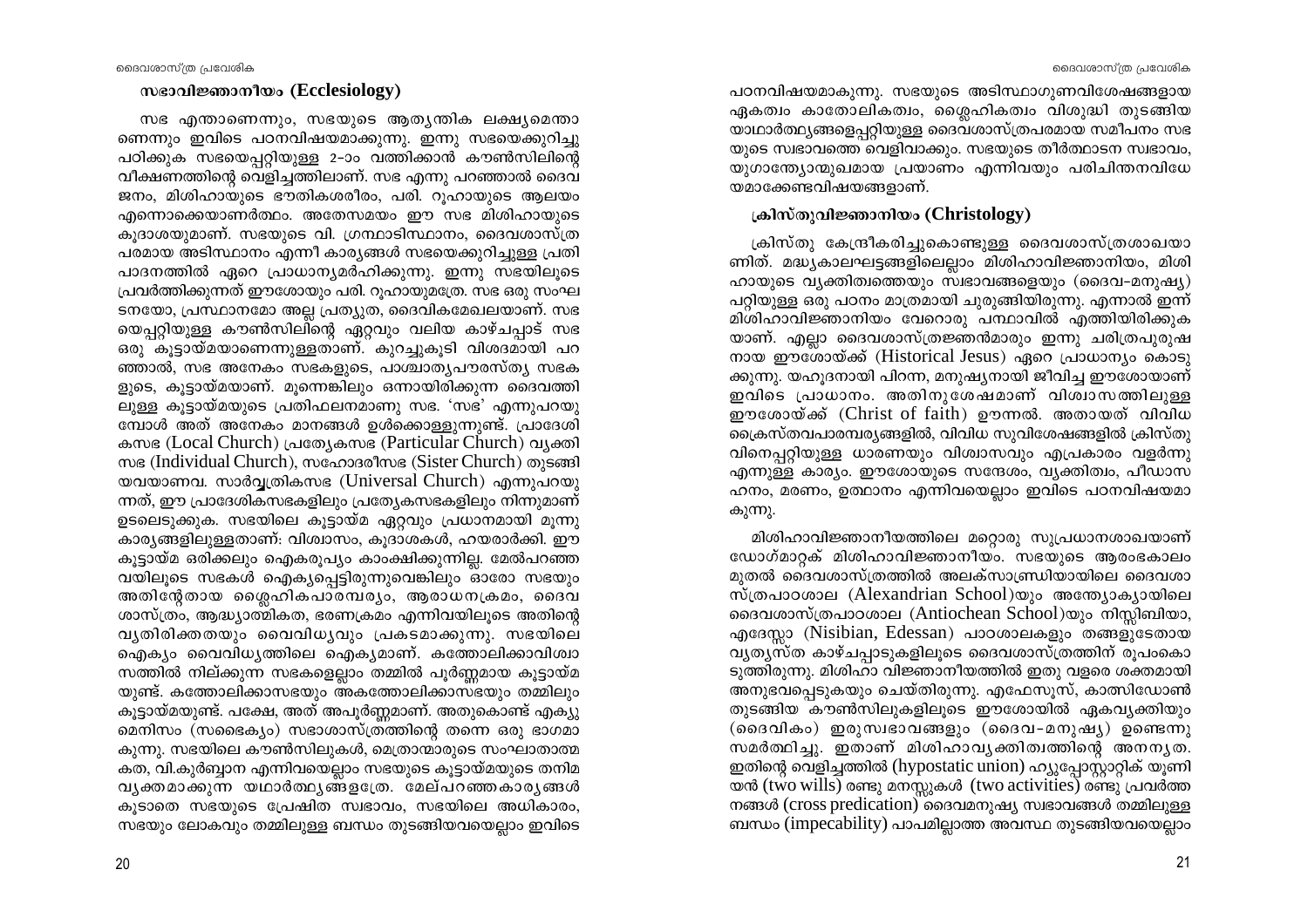പഠനവിധേയമാകുന്നു. ചരിത്രത്തിലൂടെയും, വി. ഗ്രന്ഥത്തിലൂടെയും ഡോഗ്മായിലൂടെയും വളർന്ന മിശിഹാവിജ്ഞാനീയം ഇന്ന് അനേകം തരത്തിലുള്ള ദൈവശാസ്ത്രവിചിന്തനങ്ങൾക്ക് വിഷയ മായിത്തീർന്നിരിക്കുന്നു. അതാണ് ആധുനിക മിശിഹാവിജ്ഞാനീ യം. വിമോചനദൈവശാസ്ത്രം ഉൾപ്പെടെ ദൈവശാസ്ത്രത്തിൽ വന്നിട്ടുള്ള നൂതനചിന്താധാരകളെല്ലാം മിശിഹാവിജ്ഞാനീയത്തിൽ വന്നിട്ടുള്ള മാറ്റങ്ങളുടെ ഫലമാണ്. അവസാനമായി രക്ഷയെക്കു റിച്ചുള്ള ദൈവശാസ്ത്രവും ശരിയായിട്ടുള്ള മിശിഹാവിജ്ഞാനീ യത്തിനു മകുടം ചാർത്തുന്ന ഭാഗമാണെന്നു പറയാം. ഈശോ എന്ന വ്യക്തിയെ അവിടുത്തെ പ്രവ്യത്തികളിൽനിന്നു നമുക്കു വേർതിരിച്ചുകാണാൻ പറ്റില്ല. നസ്രത്തിലെ ഈശോ നമ്മുടെ രക്ഷ കൻ (Saviour) ആണ് എന്നു നമ്മൾ വിശ്വസിക്കുകയും ഏറ്റുപറയു കയും ചെയ്യുമ്പോഴാണ് മിശിഹാവിജ്ഞാനീയം പൂർണ്ണമാകുന്ന ത്. ഈശോയുടെ പീഡാസഹനത്തിന്റേയും കുരിശുമരണത്തി ന്റേയും രക്ഷാകരമുല്യത്തിന് ഇവിടെ കൂടുതൽ പ്രാധാന്യം നല്കുന്നു.

### പരിശുദ്ധ റൂഹാവിജ്ഞാനീയം (Pneumatology)

പരിശുദ്ധ റൂഹായെപ്പറ്റിയുള്ള ദൈവശാസ്ത്രപഠനമാണിത്. പൗരസ്തൃസഭകളിലാണ് ഇതിന് ഏറെ പ്രാധാന്യം കിട്ടിയത്. പരി ശുദ്ധ റൂഹായെ വെറും ഒരു ശക്തിയായി കാണാതെ ദൈവത്തിലെ മൂന്നാമത്തെ വ്യക്തിയായി ഈ ശാസ്ത്രശാഖ കാണുന്നു. അർത്ഥ വത്തായ ഒരു ത്രിയേക ദൈവവിജ്ഞാനീയത്തിന്റെ വെളിച്ചത്തിൽ മാത്രമേ റൂഹായെപ്പറ്റിയുള്ള പഠനം സുഗ്രഹമാകൂ. Filioque വിവാ ദത്തിന്റെ (പാശ്ചാത്യ ദൈവശസ്ത്രചന്താഗതിയനുസരിച്ച് പ. റുഹാ പിതാവിൽനിന്നും പുത്രനിൽനിന്നും പുറപ്പെടുന്നു. പൗരസ്ത്യചി ന്താഗതിയനുസരിച്ച് പിതാവിൽനിന്ന് പുത്രനിലൂടെ പ. റൂഹാ പുറ പ്പെടുന്നു. ഈ വൃതൃസ്ത വീക്ഷണങ്ങളാണ് വിവാദങ്ങൾക്കു കാര ണ്മായത്) പശ്ചാത്തലത്തിൽ ശരിക്കും പരിശുദ്ധ റൂഹാ കേന്ദ്രിത മായ ഒരു ദൈവശാസ്ത്രം അവശ്യാവശ്യകമാണെന്ന് ആധുനിക ദൈവശാസ്ത്രജ്ഞൻമാർ എടുത്തുകാണിക്കുന്നു. അതുകൊണ്ട് ഇതിനെ റൂഹായുടെ വരങ്ങളേയും ദാനങ്ങളേയുംപറ്റിയുള്ള ഒരു പഠനമായിമാത്രം കാണുന്നത് ഒരിക്കലും ശരിയായിരിക്കില്ല. പിന്നെയോ ദൈവശാസ്ത്രത്തിൽ അടിസ്ഥാനപരമായി സ്വീകരി ക്കേണ്ട ഒരു സമീപനമായി ഇതിനെ കണക്കിലെടുക്കണം. ദൈവ ത്തിലെ മൂന്നാമാളിനെക്കുറിച്ചുള്ള ഒരു പഠനം മാത്രവുമല്ലിത്. പ്രത്യുത ദൈവശാസ്ത്രത്തിന്റെതന്നെ തനിമയെ വെളിവാക്കുന്ന നിർണ്ണായകമായ ശാസ്ത്രശാഖയാണിത്. ആധുനിക ദൈവശാ സ്ത്രത്തിലെ Pneuma - Christ ഈ അരൂപി ദൈവശാസ്ത്രത്തിന്റെ വികാസഫലമാണ്. ഈ വീക്ഷണമനുസരിച്ച് പരിശുദ്ധ റുഹായെ

കുടാതെ മിശിഹായോ മിശിഹായെ കുടാതെ പരിശുദ്ധ റുഹായോ றபூ.

# കൃപാവരം (Grace)

അർത്ഥവത്തായ ഒരു ത്രിയേകദൈവശാസ്ത്രത്തിന്റെ വെളിച്ച ത്തിൽ വേണം നാം കൃപാവരത്തെ കാണുവാൻ. ഉത്ഥിതനായ മിശി ഹായുടെ അരുപിവഴിയുള്ള ക്രൈസ്തവനീതീകരണം ഇവിടെ പഠ നവിഷയമാകുന്നു. ക്രൈസ്തവൻ റൂഹായുടെ ആലയമാണ്. റൂഹാ യുടെ പ്രവർത്തനം വഴി ഒരു മനുഷ്യനിലുണ്ടാകുന്ന മാനസാന്ത രം, ഒരു ക്രൈസ്തവന്റെ അരുപിയിലുള്ള ജീവിതം, റുഹായുടെ പ്രേരണകൾ ദൈവാരൂപിയോടുള്ള വിധേയത്വം തുടങ്ങി യവയൊക്കെ ഇവിടെ ചർച്ചാവിഷയങ്ങളാണ്. റുഹായുടെ കൃപാ വരം എന്നു പറയുന്നത് അടിസ്ഥാനപരമായും ത്രിയേക ദൈവകേ ന്ദ്രിതവും, മിശിഹാകേന്ദ്രിതവുമാണ്. അതിനാൽ ആത്യന്തികമായി ചിന്തിക്കുമ്പോൾ കൃപാവരം ദൈവത്തിന്റെ കൃപാവരമാണ്.

## കുദാശകൾ (Sacraments)

ക്രൈസ്തവദൈവശാസ്ത്രത്തിൽ കുദാശകളെക്കുറിച്ചുള്ള പഠ നത്തിന് ഏറെ പ്രസക്തിയുണ്ട്. കൂദാശകളുടെ വി. ഗ്രന്ഥാടിസ്ഥാ നം, കുദാശകൾ ഈശോ നേരിട്ടു സ്ഥാപിച്ചവയാണോ? ഏഴു കുദാ ശകൾ എന്ന്, എങ്ങനെ ഉണ്ടായി? തുടങ്ങിയ കാര്യങ്ങളെല്ലാം ഈ ദൈവശാസ്ത്ര ശാഖയിലെ അടിസ്ഥാനപരമായ പരിചിന്തനവി ഷയങ്ങളാണ്. ഈശോ കുദാശകൾ സ്ഥാപിച്ച വിധത്തെപ്പറ്റി ഇന്നു ദൈവശാസ്ത്രജ്ഞന്മാരുടെ ഇടയിൽ വലിയ തർക്കമുന്നു. പലവി ധത്തിലുള്ള സിദ്ധാന്തങ്ങളും ഇതിനോടനുബന്ധിച്ചു രൂപപ്പെട്ടിരി ക്കുന്നു. കത്തോലിക്കാസഭ ഏഴു കൂദാശകൾ ഇന്നും അഭംഗുരം കാത്തു സൂക്ഷിക്കുകയും പരികർമ്മം ചെയ്യുകയും ചെയ്യുന്നു. പാശ്ചാതൃപൗരസ്തൃസഭകൾ തമ്മിൽ ഈ കുദാശകളുടെ അനു ഷ്ഠാനത്തിലും അതിന്റെ പിന്നിലെ ദൈവശാസ്ത്ര സമീപനത്തിലും കാതലായ വൃത്യാസമുണ്ട്. ഏഴു കൂദാശകൾ ഇന്ന് കത്തോലിക്കാ കുട്ടായ്മയുടെ ഒരു പ്രധാനഘടകമായി നിലകൊള്ളുന്നു (ഇതര ഘടകങ്ങൾ വിശ്വാസം, ഹയരാർക്കി എന്നിവയാണ്). ഈ കൂദാശ കളിലെല്ലാമുള്ള ഈശോയുടെ സാന്നിധ്യത്തിന്റെ പ്രകൃതം എന്ത് എന്നതാണ് മറ്റൊരു ചിന്താവിഷയം. രണ്ടാം വത്തിക്കാൻ കൗൺസിലിന്റെ ആവിർഭാവത്തോടെ കൗദാശികദൈവശാസ്ത്രം വീണ്ടും ആഴത്തിൽ പഠനവിഷയമായി. അതോടെ കൗദാശികപ ദ്ധതി (Sacramental Economy) യുടെ പ്രാധാന്യം ഊന്നിപ്പറയുവാൻ തുടങ്ങി. ഈശോ അടിസ്ഥാനകൂദാശയായും സഭ രക്ഷയുടെ സാർവ്വത്രികകൂദാശയായും ആധുനികദൈവശാസ്ത്രത്തിൽ സ്ഥാനംപിടിച്ചു. അദൃശൃനായ ദൈവത്തെ ദൃശൃനാക്കിത്തന്ന

23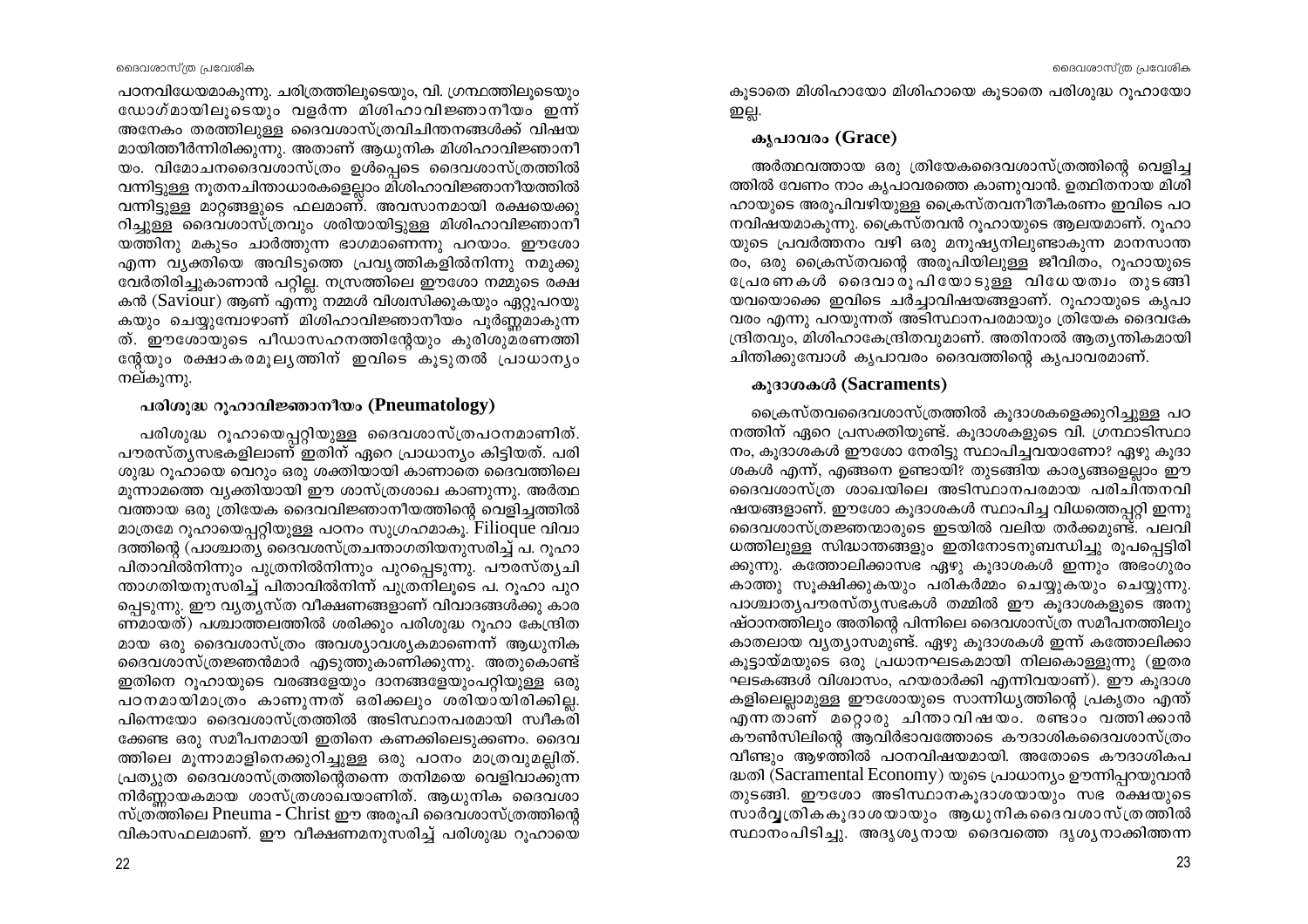ദൈവശാസ്ത്ര പ്രവേശിക

ഈശോ ദൈവത്തിന്റെ കുദാശയാണ്. ഈശോയുടെ ഉത്ഥാനത്തി നുശേഷം അവിടുന്നു നമുക്ക് അദൃശ്യനാണ്. എന്നാൽ അദൃശ്യ നായ ഈശോയെ ഇന്നു സഭയാണ് വെളിപ്പെടുത്തുന്നത്. അതു കൊണ്ട് സഭയെ ഈശോയുടെ കുദാശ എന്നും വിളിക്കുന്നു.

എക്യുമെനിക്കൽ പ്രസ്ഥാനങ്ങളിൽ കുദാശകളുടെ നേർക്കുള്ള സമീപനം ഏറ്റവും പ്രാധാന്യമർഹിക്കുന്നു. ആധുനികകാലത്തുവി വിധസഭകൾ തമ്മിൽ നടത്തിയ എക്യുമെനിക്കൽ സമ്മേളനങ്ങളു ടെയെല്ലാം തന്നെ ചർച്ചാവിഷയം കുദാശകളായിരുന്നു. പാശ്ചാ തൃസഭയും, പൗരസ്തൃസഭയും തമ്മിൽ സമ്മേളിക്കുമ്പോൾ ഇരു സഭകളുടെയും കുദാശകളെക്കുറിച്ചുള്ള ദൈവശാസ്ത്രവീക്ഷണ ത്തിലെ വ്യത്യാസങ്ങളും ലത്തീൻ കത്തോലിക്കാസഭയും അതിൽ നിന്നു വേർതിരിഞ്ഞ പാശ്ചാതൃക്രൈസ്തവസഭകളും തമ്മിൽ സമ്മേളിക്കുമ്പോൾ വേർപിരിഞ്ഞവരുടെ കൗദാശിക ദൈവശാ സ്ത്രത്തിന്റെ അപൂർണ്ണതയും സഭകൾ തമ്മിലുള്ള ഐക്യത്തിൽ പ്രശ്നമായി നില്ക്കുന്നുണ്ട്.

ഏഴു കുദാശകളെപറ്റിയുള്ള പ്രത്യേകമായ പഠനം അവയുടെ ആരാധനക്രമപരവും ദൈവശാസ്ത്രപരവുമായ പശ്ചാത്തലത്തിൽ വേണം നടത്തുവാൻ. എങ്കിൽ മാത്രമേ സമഗ്രമായ ഒരു കാഴ്ച പാട് അവയെക്കുറിച്ച് ലഭ്യമാകു.

# മാലാഖമാരെയും പിശാചുക്കളെയും കുറിച്ചുള്ള വിജ്ഞാ mlwo (Angelology and Devilology)

മദ്ധ്യകാലഘട്ടങ്ങളിൽ ഈ രണ്ടു ശാഖകൾക്കും ഏറെ പ്രാധാന്യം കൊടുത്തിരുന്നു. എന്നാൽ സ്കൊളാസ്റ്റിക് ദൈവശാ സ്ത്രത്തിന്റെ പ്രാധാന്യം കുറഞ്ഞതോടുകൂടി ദൈവശാസ്ത്രത്തിൽ ഇവയുടെ പ്രാധാന്യവും കുറഞ്ഞു.

# മരിയവിജ്ഞാനീയം (Mariology)

മാതാവ് എന്ന വ്യക്തി, ദൈവമാതൃത്വം എന്നിവയാണ് മരിയോ ളജിയിലെ സുപ്രധാനമായ ചർച്ചാവിഷയങ്ങൾ. തെയോതോക്കോസ് (Theotokos) (ദൈവമാതാവ്), ക്രിസ്റ്റോതോക്കോസ് (Christokos) തുടങ്ങിയ പദങ്ങളെപ്പറ്റിയുള്ള വാഗ്വാദങ്ങളും ഇവയെപ്പറ്റിയുള്ള സഭാപിതാക്കൻമാരുടെ നിലപാടുകളും പ്രാധാന്യമർഹിക്കുന്നു. മാതാവിന്റെ നിതൃകനൃകാത്വമാണ് മറ്റൊരു ചിന്താവിഷയം. പ. മറി യത്തിന്റെ കന്യാത്വം, രക്ഷണീയകർമ്മത്തിലും സഭയിലും മറിയ ത്തിനുള്ള സ്ഥാനം തുടങ്ങിയവയെക്കുറിച്ച് വി.ഗ്രന്ഥകാരന്മാരും, സഭാപിതാക്കൻമാരും പരിശുദ്ധ മാർപാപ്പാമാരും രണ്ടാം വത്തി ക്കാൻ സൂനഹദോസും എപ്രകാരം മനസ്സിലാക്കി എന്നുള്ള പഠന മാണ് ഇതിന്റെ ഉള്ളടക്കം.

മാതാവും സഭയും തമ്മിലുള്ള ബന്ധം ദൈവശാസ്ത്രപരമായ കാഴ്ചപാടിലൂടെ നോക്കൂമ്പോൾ ഏറെ പ്രധാനപെട്ടതാണ്. അതുപോലെതന്നെ മാതാവിന് മനുഷ്യരക്ഷയിലുള്ള പങ്ക്, മാതാ വിനോടു മാദ്ധ്യസ്ഥ്യം പ്രാർത്ഥിക്കുന്നതിലുള്ള പ്രസക്തി തുടങ്ങി യവയൊക്കെ മരിയോളജിയിലെ ശ്രദ്ധേയമായ വിഷയങ്ങളത്രേ. മാതാവിന്റെ അമലോത്ഭവം, സ്വർഗ്ഗാരോപണം തുടങ്ങിയ ഡോഗ്മകളും ഈ ശാസ്ത്രശാഖയിൽ് പ്രാധാന്യമർഹിക്കുന്നു. ആധൂനികദൈവശാസ്ത്രത്തിൽ മാതാവിനെ കേന്ദ്രമാക്കിയുള്ള ധാരാളം ഭക്താഭ്യാസങ്ങൾ അപ്രത്യക്ഷമാവുകയും അതേസമയം ചില ദൈവശാസ്ത്രാഭിമുഖ്യങ്ങൾക്ക്–ഉദാഹരണത്തിന് സഭയും മാതാവും തമ്മിലുള്ള ബന്ധം – പ്രാധാന്യം ലഭിക്കുകയും ചെയ്തി ടുണ്ട്.

# $\omega$ ) ( $\omega$ )  $\omega$ )  $\omega$ )  $\omega$  and  $\omega$  and  $\omega$  (Eschatology)

ക്രൈസ്തവാസ്തിത്വം തന്നെ യുഗാന്ത്യോന്മുഖ വീക്ഷണത്തിൽ വേണം നോക്കിക്കാണാൻ. ദൈവശാസ്ത്രപരമായി ചിന്തിക്കു മ്പോൾ സഭാപിതാക്കന്മാരിലും, സ്കൊളാസ്റ്റിക് ദൈവശാസ്ത്ര ത്തിലും, ആരാധനക്രമങ്ങളിലും അന്ത്യത്തെപ്പറ്റിയുള്ള ചിന്ത എപ്ര കാരം കടന്നുകൂടി, എന്തുമാത്രം ഉണ്ട് എന്നതൊക്കെ പരിഗണി ക്കേണ്ട വസ്തുതകളാണ്. വി. ഗ്രന്ഥത്തിന്റെ അടിസ്ഥാനത്തിൽ ചിന്തിക്കുമ്പോൾ യഹൂദപാരമ്പര്യത്തിൽ വളർന്നുവന്ന പഴയനിയ മത്തിലെ യുഗാന്ത്യോന്മുഖ കാഴ്ചപ്പാടും പുതിയനിയത്തിലെ ഓരോ ഗ്രന്ഥകർത്താവിന്റേയും യുഗാന്ത്യോന്മുഖ വീക്ഷണവും ഏറെ പ്രധാനപ്പെട്ട കാര്യങ്ങളത്രേ. ഡോഗ്മാറ്റിക് ദൈവശാസ്ത്രത്തിന്റെ മണ്ഡലത്തിൽ നിന്നു ചിന്തിക്കുമ്പോൾ അന്ത്യനാളുകൾ, മരണം, ഉയിർപ്പ്, വിധി, സ്വർഗ്ഗം, നരകം, ശുദ്ധീകരണസ്ഥലം, പാതാളം തുടങ്ങിയവയെപ്പറ്റിയുള്ള സഭയുടെ ഔദ്യോഗികനിലപാടുകളാണ് ഇതിന്റെ പഠന വിഷയമായി വരിക. ആധുനിക ദൈവശാസ്ത്ര ത്തിൽ യുഗാന്ത്യോന്മുഖ സമീപനമെന്ന രീതിക്ക് ഏറെ പ്രാധാന്യം കിട്ടിക്കൊണ്ടിരിക്കുകയാണ്. കാരണം മനുഷ്യനെ ലക്ഷ്യോന്മൂഖ നാക്കി നയിക്കുന്നതിനും തന്റെ അന്ത്യത്തെപ്പറ്റി കൂടുതൽ ബോധ വാനാക്കുന്നതിനും ഇതു സഹായിക്കും. എന്നാൽ മേല്പറഞ്ഞ യുഗാന്ത്യോന്മൂഖ വിഷയങ്ങളോടുള്ള സഭയുടെ ഔദ്യോഗികനി ലപാടും ആധുനിക ദൈവശാസ്ത്രജ്ഞൻമാരുടെ നിലപാടുകളും തമ്മിൽ ഏറെ വ്യത്യാസങ്ങളുണ്ട്.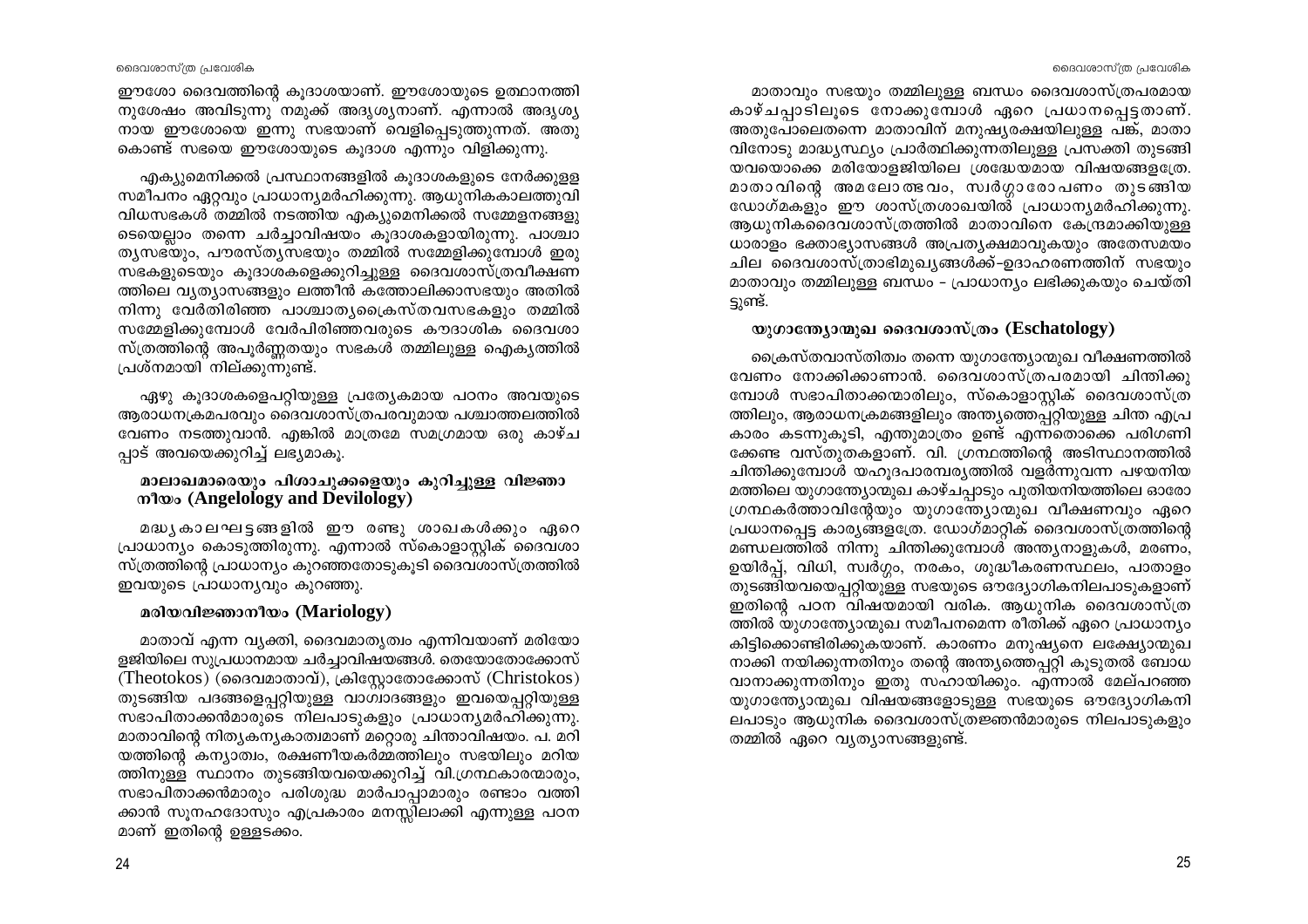ലാക്കിയതിന്റെ സാക്ഷ്യങ്ങളാണ് സുവിശേഷങ്ങളും ലേഖനങ്ങളും. ദൈവശാസ്ത്രം വിശ്വാസത്തിന്റെ ശാസ്ത്രമാണ്, വിശ്വാസത്തിന്റെ വ്യാഖ്യാനമാണ്. ഈ അർത്ഥത്തിൽ സൂവിശേഷങ്ങളും ലേഖന ങ്ങളും ദൈവശാസ്ത്രഗ്രന്ഥങ്ങളും, സുവിശേഷകന്മാരും വി. പൗലോസും ദൈവശാസ്ത്രജ്ഞന്മാരുമാണ്. മിശിഹാസംഭവത്തെ വ്യാഖ്യാനിച്ചവരാണ് അവരെല്ലാം. എല്ലാ ദൈവശാസ്ത്രങ്ങളു ടെയും അടിസ്ഥാനമായി നില്ക്കുന്നതിനാൽ പുതിയനിയമത്തെ 'നോർമെറ്റീവ് തിയോളജി' എന്ന് വിളിക്കാറുണ്ട്. ഈ അടിസ്ഥാന ത്തിൻമേലാണ് മറ്റു ദൈവശാസ്ത്ര സമീപനങ്ങളെല്ലാം പണിയ ച്ചെടുന്നത്.

### 2. ആദിമസഭയുടെ കാലഘട്ടം

ക്രിസ്തീയ ദൈവശാസ്ത്രത്തിന്റെ "പിള്ളത്തൊട്ടിൽ" ആദിമ സഭയാണ്. കാരണം, ദൈവാവിഷ്കാരത്തിന്റെ പരമകാഷ്ഠയായ മിശിഹാസംഭവത്തിനു സാക്ഷ്യം വഹിച്ചവരും അതിനോട് ഏറ്റം അടുത്തിടപഴകി മിശിഹായെ പ്രഘോഷിച്ചവരുമായ ശ്ലീഹന്മാരുടെ അനുഭവസാക്ഷ്യങ്ങളും സഭാകുട്ടായ്മയുടെ ജീവിതാനുഭവങ്ങളും (Day of the Lord) ദൈവാവിഷ്കാരത്തിന്റെ മുർത്തഭാവങ്ങളായി നിലകൊണ്ടത് ആദിമസഭയിലാണ്. ചരിത്രപുരുഷനായ മിശിഹാ യുടെ വാക്കുകളും, പ്രവൃത്തികളും, ജീവിതവും, പീഡാസഹനവും, മരണവും, ഉത്ഥാനവും, പരിശുദ്ധ റൂഹായുടെ ആഗമനവും, സഭാ സ്ഥാപനവും മറ്റും ദൈവശാസ്ത്രത്തിന്റെ "ന്യൂക്ലിയസ്സായി" നില കൊള്ളുമ്പോൾ ഈ അനുഭവങ്ങളുടെ പ്രഘോഷണത്തിലൂടെ, ആഘോഷത്തിലൂടെ വെളിപ്പെടുത്തപ്പെട്ട സത്യങ്ങൾ വീണ്ടും ആവി ഷ്കൃതമായി. അതോടെ ദൈവശാസ്ത്രത്തിന്റെ വളർച്ചയും ആരം ഭിച്ചു.

ദൈവികസത്യങ്ങളുടെ പ്രഘോഷണത്തോടൊപ്പം അവക്കെതി രായി ഉയർന്നുവന്ന പാഷണ്ഡതകളെയും എതിർവാദങ്ങളെയും ഖണ്ഡിക്കുവാനുള്ള യത്നങ്ങളും നടന്നു, ഈശോയെ രക്ഷകനായി സ്വീകരിച്ച് വിശ്വാസത്തിലേയ്ക്ക് കടന്നുവന്നവരെ ആ രഹസ്യങ്ങ ളിലേയ്ക്ക് കുടുതൽ ഉൾച്ചേർക്കുവാനുള്ള യത്നങ്ങളും, ജ്ഞാന സ്നാനം, സൈ്ഥര്യലേപനം തുടങ്ങിയ കൗദാശിക സന്ദർഭങ്ങളും ആവിഷ്കൃതസത്യങ്ങളുടെ ഗാഢമായ പരിചിന്തനത്തിനും, വിശ ദീകരണത്തിനും ഇടനല്കി. ഈ യത്നത്തിന്റെ തന്നെ ഏറ്റം മൂർത്ത മായ രൂപമാണ് സുവിശേഷങ്ങളും, ഇതര പുതിയനിയമ ഗ്രന്ഥങ്ങ ളും. ക്രിസ്തീയ ദൈവശാസ്ത്രത്തിന്റെ സ്രോതസ്സും, മാനദണ്ഡവും അടിസ്ഥാനവുമായി ലിഖിതരൂപം പ്രാപിച്ച ഈ ആവിഷ്കൃതവ ചനസമുച്ചയം ഇന്നും നിലകൊള്ളുന്നു. തിരുലിഖിതങ്ങൾ ദൈവ ശാസ്ത്രത്തിന്റെ ഉറവിടമായി നിലകൊള്ളുമ്പോഴും വളരെ വ്യവ

# 02

# ക്രിസ്തീയ ദൈവശാസ്ത്രം: ചരിത്രത്തിലൂടെ

 $\mathbb{G}\hspace{-1pt}\triangleleft\hspace{-1pt}1$ ാകചരിത്രത്തെത്തന്നെ രണ്ടായി വിഭജിച്ച മിശിഹാസംഭവം നവലോകസൃഷ്ടിയുടെ നാന്ദികുറിക്ക ലാണല്ലോ. ക്രിസ്തീയ ദൈവവിജ്ഞാനീയത്തിന്റെ ഉത്ഭവവും ഇവിടെനിന്നുതന്നെ. ലോകത്തിൽ അവ തീർണ്ണനായ വചനം, തന്റെ ജീവിത മരണോത്ഥാന ങ്ങളിലൂടെ മനുഷ്യരക്ഷ സാധിച്ച മിശിഹാസംഭവം, അതോടു ചേർന്നുള്ള ആദിമപ്രൈസ്തവ സമൂഹ ത്തിന്റെ ഉത്ഭവം, സുവിശേഷങ്ങളുടെ രചന, ഇതി നെല്ലാം പശ്ചാത്തലമായി നില്ക്കുന്ന പഴയനിയമം എന്നിവയൊക്കെ ദൈവശാസ്ത്രത്തിന് "ഊടും പാവും" നൽകിയ സത്യങ്ങളാണ്. അതിനാൽ ദൈവ ശാസ്ത്രത്തിന്റെ ഉത്ഭവകാലമേതെന്നു ക്ലിപ്തമായി പറ യാൻ പ്രയാസമുണ്ട്. വി. ഗ്രന്ഥത്തിലെ പുതിയ നിയ മത്തിന്റെയും ആദിമസഭയുടെയും കാലഘട്ടങ്ങളെ സംയോജിപ്പിച്ച് ദൈവശാസ്ത്രവളർച്ചയുടെ ആദ്യകാ ലഘട്ടത്തിലേക്കു നമുക്കു കടന്നുചെല്ലാം.

### 1. സുവിശേഷകന്മാർ ദൈവശാസ്ത്രജ്ഞന്മാർ

വി. ഗ്രന്ഥം എന്നു പറയുന്നത് ദൈവശാസ്ത്ര ത്തിന്റെ ഒരു കേവല ഉറവിടം മാത്രമല്ല, ദൈവശാസ്ത്ര വിചിന്തനങ്ങൾ തന്നെയാണ്. ഈശോയാകുന്ന രഹസ്യം ശിഷ്യന്മാരും ആദിമവിശ്വാസികളും മനസ്സി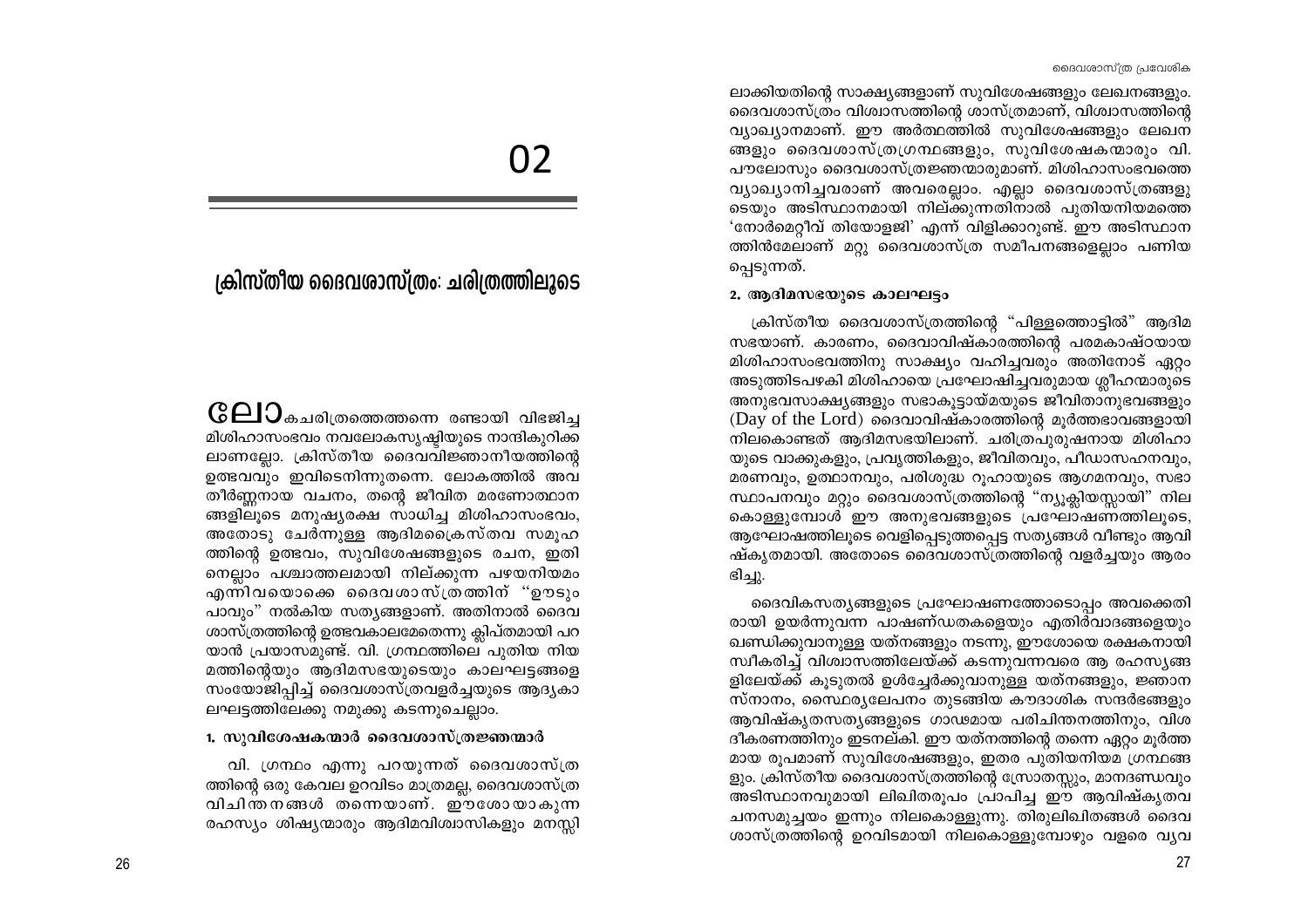പകരുകയും ചെയ്ത വിശ്വാസത്തിന്റെ പ്രഘോഷകരും വക്താക്ക ളും, പോരാളികളും, സംരക്ഷകരുമായവരേയും, അവരുടെ കൃതി കളേയുമാണ് കത്തോലിക്കാസഭ ഈ ശാസ്ത്രശാഖയിൽ ഉൾപെ ടുത്തിയിരിക്കുന്നത്. നിഷ്കൃഷ്ടാർത്ഥത്തിൽ പാശ്ചാതൃസഭയിൽ 7-ാം നൂറ്റാണ്ടുവരെയും – മഹാനായ ഗ്രിഗറി (604) അഥവാ സെവി ലിലെ ഇസിദോർ (636) - പൗരസ്ത്യസഭയിൽ 8-ാം നൂറ്റാണ്ടുവരെ യുള്ള (ഡമാസ്ക്കസിലെ യോഹന്നാൻ - 749) കാലഘട്ടത്തിൽ ജീവിച്ചിരുന്നവരുമായ ദൈവശാസ്ത്രജ്ഞന്മാരാണ് സഭാപിതാക്ക ന്മാർ. അവികലവും അന്യാദൃശ്യവുമായ ചിന്തയാലും വിശകലന ങ്ങളാലും വിശ്വാസരഹസ്യങ്ങളെ നിർവ്വചിക്കുകയും വിശദീകരി ക്കുകയും ചെയ്തവരും ഇതിന്റെയെല്ലാം വെളിച്ചത്തിൽ സത്യപ്ര ബോധകരായി സഭ അംഗീകരിച്ചവരുമാണ് സഭാപിതാക്കന്മാർ എന്ന സംജ്ഞയ്ക്കർഹർ. ശ്ലീഹന്മാർ ആലേഖനം ചെയ്തുകാട്ടിയ ഈശോമിശിഹായേയും അവിടുത്തെ രക്ഷാകരസന്ദേശത്തേയും തൊട്ടടുത്ത കാലഘട്ടത്തിൽ അനുഭവിച്ചറിഞ്ഞവരെന്ന നിലയിൽ അവരുടെ പഠനങ്ങൾക്കും, വിശ്വാസവിശദീകരണങ്ങൾക്കും, വി. ഗ്രന്ഥം കഴിഞ്ഞാൽ, സർവ്വപ്രധാനമായ സ്ഥാനമാണ് സഭ കൽപി ക്കുന്നത്. അതുകൊണ്ടായിരിക്കണം "മിശിഹാ മുലക്കല്ലും, വി. ശ്ലീഹന്മാർ അടിസ്ഥാനവുമായ സഭാസൗധത്തിലെ ബലമേറിയ തുണുകളാണ് സഭാപിതാക്കന്മാർ" എന്ന് പ. പിതാവ് ജോൺപോൾ 2-ാമൻ പാപ്പാ പറഞ്ഞത്.

### 4. സഭാപിതാക്കന്മാരുടെ സ്ഥാനം

സഭാപിതാക്കന്മാർ സ്ഥലകാല സംസ്കാരങ്ങളുടെ കാര്യത്തിൽ വിഭിന്നരായിരുന്നു എങ്കിൽത്തന്നെയും സത്യവിശ്വാസത്തിന്റെ പ്രഘോഷണത്തിൽ അവർ ഏകാഭിപ്രായക്കാരായിരുന്നു. അവരുടെ ദൈവശാസ്ത്രമെന്നത് ആവിഷ്കൃതസത്യത്തിന്റെ ലിഖിതരൂപമായ വി. ഗ്രന്ഥത്തിന്റെ വ്യാഖ്യാനമായിരുന്നു. ദൈവവചനത്തെ തങ്ങ ളുടെ ചിന്തയുടേയും, അജപാലന ജീവിതത്തിന്റേയും വിഷയമാ ക്കിക്കൊണ്ട് ദൈവാത്മാവിന്റെ സഹായത്താൽ വ്യാഖ്യാനി ച്ചുകൊണ്ട് അവർ ദൈവശാസ്ത്രത്തെ പരിപുഷ്ഠമാക്കി. പ്രതീകാ ത്മക വ്യാഖ്യാനം (typological interpretation), രൂപകാത്മകവ്യാ ഖ്യാനം (allegorical irrpretation), അന്തർ വിജ്ഞാനീയ വ്യാഖ്യാനം (intutive interpretation), എന്നിങ്ങനെ പിതാക്കൻമാരുടെ വ്യാഖ്യാന വിഷയം മാംസംധരിച്ച വചനമായ മിശിഹായായിരുന്നു. ഈ മിശി ഹായിലൂടെ അവർ എത്തിച്ചേർന്നതോ പിതാവും പുത്രനും, പരി ശുദ്ധ റൂഹായുമായ ത്രിയേകദൈവത്തിലും! അങ്ങനെ വിശ്വാസ ത്തിന്റെ വെളിച്ചത്തിൽ തിരുലിഖിതങ്ങളിലും ശ്ലൈഹിക പ്രബോ ധനങ്ങളിലും അന്നുവരെയുള്ള സഭാപാരമ്പര്യത്തിലും ഉറച്ചു നിന്നു

സ്ഥാപിതവുമായ ദൈവശാസ്ത്ര വിചിന്തനങ്ങൾ അതിൽ ഉൾക്കൊ ണ്ടിട്ടുണ്ട് എന്ന് പറയാനാവില്ല. എങ്കിലും മിശിഹാസംഭവങ്ങളുടെ സാക്ഷ്യമെന്ന നിലയിൽ സുവിശേഷങ്ങളിൽത്തന്നെ ദൈവശാസ്ത്ര ത്തിന്റെ ഒരു വളർച്ച നാം കാണുന്നുണ്ട്.

അധൂനിക ബൈബിൾ പണ്ഡിതന്മാർ അഭിപ്രായപ്പെടുന്നതു പോലെ മുന്നു വൃക്തമായ ഘടകങ്ങൾ സുവിശേഷരചന യിൽത്തന്നെ കാണുന്നുണ്ട്. (a) മിശിഹായുടെ തന്നെ വാക്കുകളും, പ്രവൃത്തികളും (ചരിത്രപുരുഷനായ മിശിഹായും, മിശിഹാ സംഭ വങ്ങളും) (b) ആദ്യകാലമിശിഹാനുയായികളുടെ-ശ്ലീഹന്മാർ, ശിഷ്യ ന്മാർ, ആദിമസഭാസമൂഹം – ഒറ്റവാക്കിൽ – ആദ്യശൈസ്തവ സഭ– മിശിഹാസംഭവങ്ങളെക്കുറിച്ചുള്ള ഗാഢമായ പരിചിന്തനം, (c) സുവി ശേഷകർത്താക്കളുടെ അനുഭവം, ചിന്താധാര, വിശദീകര ണോപാധികൾ, ശൈലികൾ തുടങ്ങിയവ. ഇങ്ങനെ നോക്കുമ്പോൾ സുവിശേഷരചനയോടുകുടിത്തന്നെ ആവിഷ്കൃതസതൃങ്ങളെ സംബന്ധിച്ച ഒരു വിശദീകരണം നടന്നുകഴിഞ്ഞു. ചുരുക്കത്തിൽ ആദിമസഭയുടെ കാലഘട്ടം ദൈവശാസ്ത്രത്തെ സംബന്ധിച്ച് അതി പ്രധാനമായ കാലഘട്ടമാണ്. തുടർന്നുവരുന്ന ദൈവശാസ്ത്ര വളർച്ചയ്ക്കു മുഴുവൻ അടിസ്ഥാനവും, ഹേതുവും ഈ ഘട്ടം തന്നെ. കുറേക്കൂടി വ്യക്തമായി പറഞ്ഞാൽ ഈ കാലഘട്ടത്തിൽ സംഭ വിച്ച മിശിഹാ-സഭാ സംഭവങ്ങളാണ് ക്രൈസ്തവ ദൈവശാസ്ത്ര ത്തിനാധാരം.

### 3. സഭാപിതാക്കന്മാരുടെ കാലഘട്ടം

ദൈവശാസ്ത്രവളർച്ചയുടെ സുവർണ്ണകാലമെന്നും, അനുഗൃഹീ തകാലഘട്ടമെന്നും വിശേഷിപ്പിക്കപ്പെടുന്ന ഒരു കാലഘട്ടമാണ് പിതാക്കന്മാരുടേത്. പുതിയ നിയമ കാലഘട്ടം ദൈവശാസ്ത്ര ത്തിന്റെ സ്രോതസ്സാണെങ്കിൽ പിതാക്കന്മാരുടെ കാലം അതിന്റെ കലവറയാണ്. വി. ഗ്രന്ഥത്തിന്റെ ആഴങ്ങളിൽ മുങ്ങിത്തപ്പി അവർ കണ്ടെത്തിയ മണിമുത്തുകളിലേക്ക്, ദൈവശാസ്ത്രത്തിന്റെ ആഴ ങ്ങളിലേക്കു, കടക്കുംമുമ്പ് എന്താണ് പട്രോളജി, ആരാണ് ഈ പിതാക്കന്മാർ എന്നൊന്നു ചുരുക്കമായി വിശദീകരിക്കാം.

ശ്ലീഹന്മാരുടെ കാലത്തിനുശേഷം 8-ാം നൂറ്റാണ്ടുവരെ സത്യ പ്രബോധനം നടത്തുകയും, അതേക്കുറിച്ചു ഭാഷ്യങ്ങൾ രചിക്കു കയും ചെയ്തിട്ടുള്ളവരെ സംബന്ധിച്ചുള്ള പഠനത്തിനാണ് പൊതുവേ പട്രോളജി എന്നു പറയുക. അവരിൽ തന്നെ ദൈവി കാവിഷ്കാരത്തിലുടെ മനുഷ്യരക്ഷ സംലഭ്യമാക്കിത്തീർത്ത രക്ഷ യുടെ സന്ദേശത്തെ അവികലമായ രീതിയിൽ മനസ്സിലാക്കുകയും, ജീവിതത്തിന്റെ ഭാഗമാക്കുകയും, ആ സത്യത്തെ നിർമ്മലതയോടെ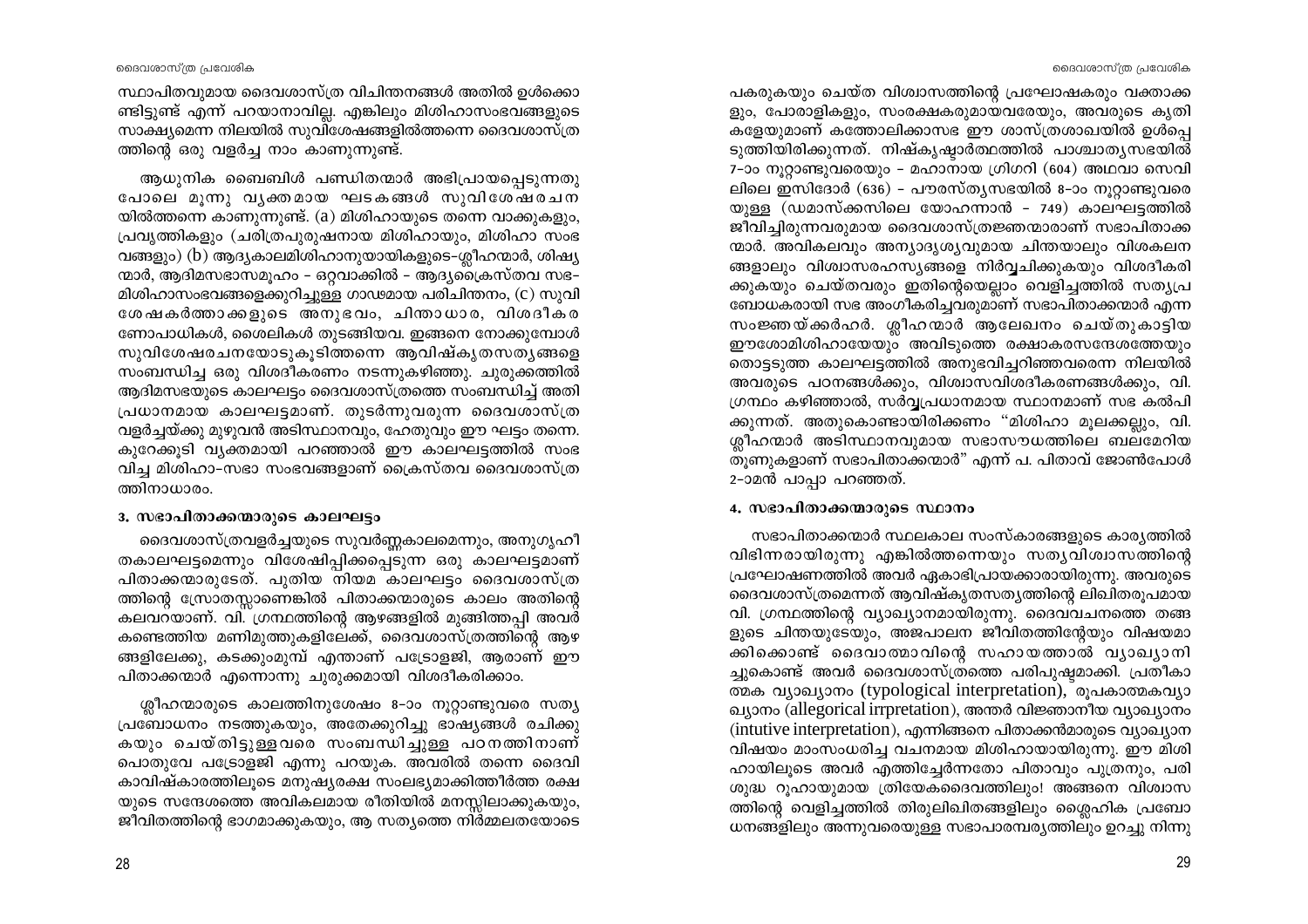കാലം മുമ്പോട്ടുപോയി, പീഢനങ്ങളും മർദ്ദനങ്ങളും വിശ്വാസമാ കുന്ന പരിചക്ക് മുമ്പിൽ തകർന്നടിഞ്ഞു. ദൈവികശക്തിക്കു മുമ്പിൽ മാനുഷിക ശക്തികൾ നിഷ്പ്രഭമായി. ക്രൂശിതന്റെ പീഢകർ, ക്രൂശി തന്റെ മുമ്പിൽ അടിയറവു പറഞ്ഞതോടെ അന്നുവരെ പീഡകരാ യിരുന്നവർ അവിടുത്തെ വക്താക്കളായി. അങ്ങനെ റോമാ സാമ്രാജ്യം, മിശിഹായുടെ സാമ്രാജ്യമായി.

രാഷ്ട്രീയതലത്തിലുണ്ടായ മാറ്റം ദൈവശാസ്ത്രവളർച്ചയെ സാരമായി സ്വാധീനിച്ചു. അക്കാലഘട്ടത്തിൽ റോമാ സാമ്രാജ്യ ത്തിൽ പോലും പ്രാമുഖ്യം ലഭിച്ചിരുന്ന ഗ്രീക്കുഭാഷയും തത്ത്വശാസ്ത്രവും, ചിന്താധാരയും ക്രൈസ്തവവിശ്വാസത്തെ സ്വാധീനിക്കുവാൻ തുടങ്ങി. അതോടെ പ്രസ്തുത സംസ്ക്കാര ത്തിലും തത്ത്വചിന്തയിലും ആവിഷ്കൃതസത്യങ്ങളെ വിശദീകരി ക്കേണ്ടതിന്റെ ആവശ്യകതയും ഉടലെടുത്തു. ഗ്രീക്കു തത്ത്വശാസ്ത്ര വും, പദങ്ങളും, ചിന്താധാരയും ഉപയോഗിച്ചുകൊണ്ട് ദൈവ ശാസ്ത്രം ആവിഷ്ക്കരിക്കുവാനുള്ള പരിശ്രമത്തിൽ ഗണനീയമായ പങ്ക് വഹിച്ച വ്യക്തിയാണു രക്തസാക്ഷിയായ വി. ജസ്റ്റിൻ.

രണ്ടാം നൂറ്റാണ്ടിലെ ദൈവശാസ്ത്രവികാസത്തിൽ ഏറ്റവും ശ്രദ്ധേയനായ, ദൈവശാസ്ത്രത്തിന്റെ പിതാവെന്നു വിശേഷിപ്പി ക്കപ്പെടുന്ന ലയൺസിലെ വി.ഇരണേവൂസിന്റെ സംഭാവന ദൈവ ശാസ്ത്രിത്തിന്റെ മറ്റുചില മാനങ്ങളെക്കുടി അനാവരണം ചെയ്യ ന്നതാണ്. ഇരണേവൂസ് വ്യക്തവും ശക്തവുമായ ബോദ്ധ്യത്തോടെ വിശ്വാസ സത്യങ്ങളെ ജ്ഞാനവാദം-(gnosticism) എന്ന പാഷണ്ഡ തയ്ക്കെതിരായി ഏറ്റുപറയുവാനും, പഠിപ്പിക്കുവാനും ഭഗീരഥ പ്രയത്നം തന്നെ നടത്തി. അതോടെ ദൈവശാസ്ത്രം കുറേക്കൂടി ആഴത്തിൽ വിസ്തൃതിയിൽ വളർച്ച പ്രാപിച്ചുതുടങ്ങി. ജ്ഞാന വാദ ത്തിന്റെ കപടത തുറന്നുകാട്ടാനുള്ള തന്റെ പരിശ്രമത്തിൽ നവ മായ ദൈവശാസ്ത്ര കണ്ടുപിടിത്തങ്ങൾ നടത്താനല്ല അദ്ദേഹം യത്നിച്ചത്. ക്രിസ്തീയതത്ത്വസംഹിതകൾ, ഡോഗ്മാറ്റിക് പദങ്ങ ളിൽ എഴുതിപ്പിടിപ്പിക്കുന്നതിന് അദ്ദേഹം യത്നിച്ചു. ഇത്തരമൊരു തീവ്ര പ്രയത്നം ആദ്യമായി നടത്തിയതും ഇദ്ദേഹം തന്നെ.

# 6. മൂന്നാം നൂറ്റാണ്ട്

മുന്നാം നുറ്റാണ്ടിലെ ദൈവശാസ്ത്രജ്ഞന്മാരിൽ ഏറ്റം പ്രഗ ത്ഭൻ, പണ്ഡിതനും വാഗ്മിയും താത്ത്വികനും ആയിരുന്ന ഒരിജൻ (Origen) ആണ്. വിശുദ്ധനെന്നു സഭ ഔദ്യോഗികമായി പ്രഖ്യാപി ച്ചിട്ടില്ലെങ്കിലും ഒരു മിസ്ലിക് കുടിയായ അദ്ദേഹത്തിന്റെ സംഭാവന ദൈവശാസ്ത്രത്തിന് എന്നും ഒരു മുതൽക്കൂട്ടുതന്നെ. കൃതാർത്ഥ തയോടെയും അർഹമായ പ്രാധാന്യം നല്കിക്കൊണ്ടും സഭ അതു സ്വീകരിക്കുന്നുമുണ്ട്. അലക്സാൻഡ്രിയായിലെ പ്രസിദ്ധമായ

കൊണ്ട് ദൈവത്തിന്റെ ഏകത്വം, ത്രിത്വം, മിശിഹായിലുടെയുള്ള മനുഷ്യരക്ഷ, പരിശുദ്ധ റുഹായുടെ പ്രവർത്തനം, സഭയുടെ സ്വഭാ വം, പ. കന്യകയുടെ രക്ഷാചരിത്രത്തിലുള്ള സ്ഥാനം എന്നിങ്ങ നെയുള്ള കാര്യമാത്ര പ്രസക്തമായ ദൈവശാസ്ത്ര വിഷയങ്ങൾ വികസിപ്പിക്കുവാനും വിശദീകരിക്കുവാനും അവർക്കു കഴിഞ്ഞു. അതോടൊപം വളരെ ആധികാരികമായ ഒരു മനുഷ്യശാസ്ത്ര (anthropology) ത്തിനും അവർ രുപകല്പന നൽകി. പിതാക്കന്മാ രുടെ മാനുഷികവിജ്ഞാനീയത്തിനും അടിസ്ഥാനം ദൈവിക വെ ളിപാടായ, പരിപൂർണ്ണ ദൈവവും മനുഷ്യനുമായ മിശിഹാതന്നെ യാണ്. അവർ മിശിഹാരഹസ്യത്തെ വിശ്ചാസപൂർവ്വം ഉറ്റുനോക്കി. ആ മിശിഹാരഹസ്യത്തിൽ മനുഷ്യരഹസ്യം പ്രകാശിതമാകുന്നത് അവർ കണ്ടു. കാരണം, ദൈവത്തിന്റെതന്നെ സത്തയും, പ്രതിച്ചാ യയുമായ ദൈവപുത്രനിലാണല്ലോ ദൈവഛായയിൽ സൃഷ്ടിക്ക പ്പെട്ട മനുഷ്യന്റെ തികവും മികവും. അങ്ങനെ ക്രിസ്തീയമാനുഷി കശാസ്ത്രത്തിനു സംഭാവന നല്കിയ പിതാക്കൻമാരുടെ കാല ഘട്ടം ദൈവശാസ്ത്രവികാസത്തിന്റെ ഏറ്റം പ്രകാശമാനമായ, ഫല സമൃദ്ധമായ കാലമായി പരിലസിക്കുന്നു.

മേൽപറഞ്ഞവ കൂടാതെ, വിവിധ ആരാധനക്രമങ്ങളുടെ ആവിർഭാവം, അവയുടെ നിയതമായ രൂപംപ്രാപിക്കൽ, സൂനഹ ദോസ്സുകളിലുടെയുള്ള വിശ്വാസപ്രഖ്യാപനങ്ങൾ തുടങ്ങിയവയൊ ക്കെയും ഈ കാലഘട്ടത്തിലെ ദൈവശാസ്ത്രവളർച്ചയിലെ ശ്രദ്ധേ യമായ സംഗതികളാണ്. ചുരുക്കത്തിൽ ദൈവവിജ്ഞാനീയത്തിന്റെ വളർച്ചയുടെ ഏറ്റം ഫലസംദായകമായ ഒരു ഘട്ടമായി, ഇതിനെ കണക്കാക്കുന്നതിൽ തെറ്റുണ്ടെന്നു തോന്നുന്നില്ല.

# 5. ഒന്നും രണ്ടും നൂറ്റാണ്ടുകൾ

ചരിത്രത്തിൽ നിന്നും വ്യക്തമാകുന്നതുപോലെ ക്രിസ്തീയ വിശ്വാസം, അഥവാ ക്രിസ്തുമതം, ജന്മം കൊള്ളുന്നത് യഹുദമത ത്തിന്റെ കൈക്കുമ്പിളിലാണ്. യുഗങ്ങളുടെ പ്രതീക്ഷയായി, യഹൂ ദജനം പ്രതീക്ഷിച്ചുകൊണ്ടിരുന്ന മിശിഹായുടെ ആഗമനം ലോക ചരിത്രത്തെ തന്നെ രണ്ടായി വിഭജിച്ചു. അതോടൊപ്പം ആ മിശി ഹായെ സ്ഥീകരിച്ച ഏതൊരാളും താൻ ആയിരുന്ന അവസ്ഥയിൽ നിന്നും വേർതിരിക്കപ്പെട്ട് മിശിഹായുടേതായിത്തീരുന്നു; ക്രൈസ്തവ മതത്തിന്റെ അംഗത്വം സ്വീകരിക്കുന്നു. ഈ അംഗത്വം അനായാസമായ ജീവിത പദ്ധതിയായിരുന്നില്ല. പിന്നെയോ, യഹൂ ദർക്ക്ഇടർച്ചയും വിജാതീയർക്ക് ഭോഷത്തവുമായിരുന്ന ക്രുശി തനെപ്രതി സ്വജീവരക്തം വിലയായി നൽകിയ മഹത്തായൊരു സംരംഭമായിരുന്നു. ക്രൂശിതനെപ്രതി ആയിരങ്ങൾ ചുടുനിണം വീഴ്ത്തിയപ്പോൾ ആ രക്തത്തിൽ പതിനായിരങ്ങൾ ജീവൻ പ്രാപിച്ചു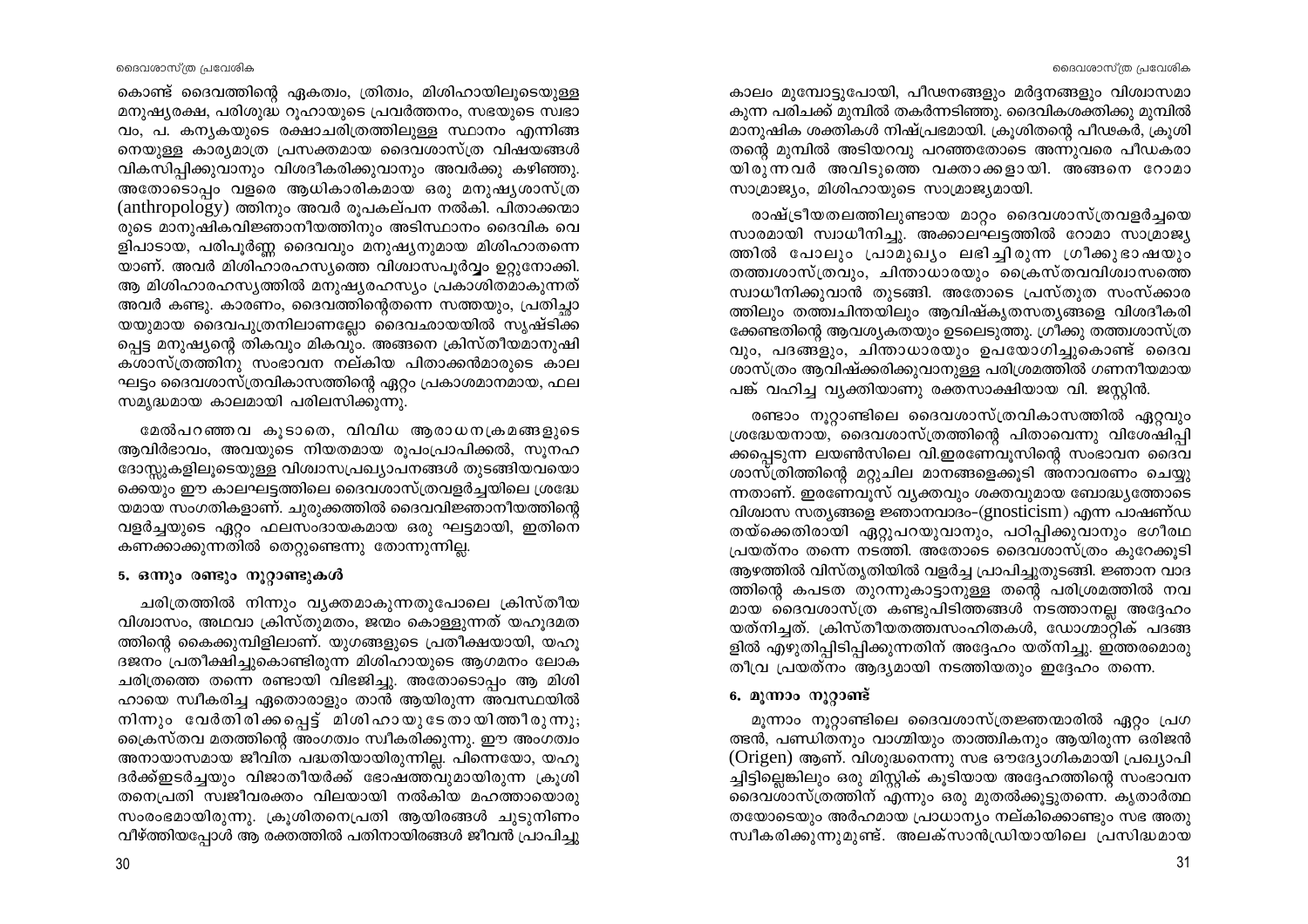വേദോപദേശ പാഠശാല (Catechetical School) യിലെ പ്രധാനാ ദ്ധ്യാപകനായിരുന്ന വ്യക്തിയെന്ന നിലയിലും ഇദ്ദേഹവും ശ്രേഷ്ഠ മായ ഒരു സ്ഥാനം ദൈവശാസ്ത്ര വളർച്ചയിൽ വഹിക്കുന്നുണ്ട്. പ്ലേറ്റോയുടെ തത്ത്വചിന്തയെ കുടുതൽ സ്നേഹിച്ച ഒരിജൻ അതിന്റെ സ്വാധീനത്തെ ദൈവശാസ്ത്രത്തിലേക്കു തിരിച്ചുവിട്ടു.

ഒരിജന്റെ ദൈവശാസ്ത്രം ദൈവം - ത്രിത്വം - എന്ന അടി സ്ഥാന തത്ത്വത്തിലധിഷ്ഠിതമാണ്. മൂന്നാളുകൾക്ക് വ്യക്തിത്വത്തി ലാണ് വ്യത്യാസമെന്നും, ദൈവം ഒരുവനാണെന്നും അദ്ദേഹം പഠി പ്പിച്ചു. ക്രൈസ്തവ ദൈവശാസ്ത്രത്തിന്റെ ഏറ്റവും ഗഹനങ്ങളായ വിഷയങ്ങൾ സംബന്ധിച്ച് ഉദാത്തമായ സംഭാവന നല്കി ദൈവ വിജ്ഞാനീയത്തെ ദീർഘദൂരം മുന്നോട്ടെത്തിച്ച ഒരിജനും ചരിത്ര ത്തിൽ ശ്രദ്ധേയമായ സ്ഥാനം പിടിച്ചിരിക്കുന്നു.

### 7. നാലും അഞ്ചും നൂറ്റാണ്ടുകളിലൂടെ

ദൈവശാസ്ത്രപുരോഗതിയിലെ സർവ്വപ്രധാനമായ കാലഘട്ട മാണ് 4 - 5 നുറ്റാണ്ടുകൾ. കത്തോലിക്കാസഭയിൽ നിന്നും വേർപെട്ടു നില്ക്കുന്ന ഓർത്തഡോക്സ് സഭാ വിഭാഗങ്ങൾപോലും അംഗീക രിക്കുകയും സ്വീകരിക്കുകയും ചെയ്യുന്ന ആദ്യത്തെ സൂനഹദോ സ്റ്റുകൾ നടന്നത് ഇക്കാലഘട്ടത്തിലത്രേ. ആവിഷ്കൃത ദൈവിക സ്ത്യങ്ങളെ ബുദ്ധികൊണ്ടു മനസ്സിലാക്കുവാനും, അന്നു ലഭ്യമാ യിരുന്ന ചിന്താധാരകളിലൂടെ അവയെ പ്രകടിപ്പിക്കുവാനും, പ്രഘോ ഷിക്കുവാനും, വിശകലനം ചെയ്യുവാനും തുടങ്ങിയപ്പോൾ ദൈവ ശാസ്ത്രം ശീഘ്രം വളരാൻ തുടങ്ങി. ഈ വളർച്ചയ്ക്കിടയിൽ അസ്വീ കാര്യമായതു പലതും ഉടലെടുത്തു. പരമരഹസ്യമായ ത്രിത്വത്തെ സംബന്ധിച്ച വിശദീകരണയത്നങ്ങൾ - എങ്ങനെ ഒരു ദൈവം മൂന്നാകും, ഈ മൂന്നുപേർ എങ്ങനെ ഒരു ദൈവമാകും അവരിൽ ഒരാൾ എങ്ങനെ മനുഷ്യനാകും ആ ആളിൽത്തന്നെ എങ്ങനെ മനു ഷ്യത്വവും ദൈവത്വവും ഒന്നിച്ചിരിക്കും എന്നിങ്ങനെയുള്ള നുറു നൂറു ചോദ്യങ്ങൾ - പ്രശ്നങ്ങൾക്കു വഴിതെളിച്ചു. ത്രിത്വസ്സംബ ന്ധമായും, മിശിഹാകേന്ദ്രീകൃതമായും ധാരാളം പഠനങ്ങൾക്കും ഭാഷ്യങ്ങൾക്കും ഇത് ഇടനല്കി. അക്കൂട്ടത്തിൽ തെറ്റായ പഠന ങ്ങളും പൊന്തിവന്നു. തെറ്റായവരെ തിരുത്തി ശരിയായതു ഉറപ്പി ക്കുവാനുള്ള സഭയുടെ നീക്കമാണ് സൂനഹദോസ്സുകളിൽ സംഭവി ച്ചത്. അവയിൽ പരമപ്രാധാന്യമർഹിക്കുന്നവയാണ് നിഖ്യാ (325), കോൺസ്റ്റാന്റിനോപ്പിൾ (381) എഫേസൂസ് (431), കാത്സിഡോൺ (451) സുനഹദോസ്സുകൾ. ക്രിസ്തീയ വിശ്വാസത്തിന്റെ അടിസ്ഥാ നങ്ങളായി പരിഗണിക്കപ്പെടുന്ന പ. ത്രിത്വം, ദൈവത്വവും മനുഷ്യ ത്വവും ഒരേ വ്യക്തിയിൽ സംയോജിച്ചിരിക്കുന്ന മിശിഹാരഹസ്യം, പ. ആത്മാവിന്റെ ദൈവികത, പ. കനൃകയുടെ ദൈവമാതൃത്വം തുട

ങ്ങിയവ ഇവയിലൂടെ നിർവ്വചിക്കപ്പെട്ടു. ഇതിന്റെ പിന്നിൽ കത്തോ ലിക്കാസഭയുടെ അഭിമാനസ്തംഭങ്ങളായ പല പിതാക്കന്മാരുടേയും സംഭാവനകൾ ഒളിമങ്ങാത്ത പ്രകാശഗോളങ്ങളായി അന്നും ഇന്നും നിലകൊള്ളുന്നു. അവരിൽ പ്രധാനികളാണ് വി. അത്തനേഷ്യസ്, കപ്പദോച്ചിയായിലെ പിതാക്കന്മാർ എന്നറിയപ്പെടുന്ന നീസ്സായിലെ വി. ഗ്രിഗരി, നസ്യാൻസിലെ വി. ഗ്രിഗരി, മഹാനായ വി. ബേസിൽ എന്നിവർ.

ക്രിസ്ത്രീയവിശ്വാസത്തിന്റെ അടിസ്ഥാന തത്ത്വങ്ങളെ സംബ ന്ധിച്ചു വിശ്വാസപരവും, അനുഭവപരവും ബൗദ്ധികവും യുക്തി പൂർണ്ണവുമായ പ്രതിപാദനങ്ങളിലൂടെയും ഭാഷ്യങ്ങളിലൂടെയും ദൈവശാസ്ത്രത്തിന് ആഴവും പരപ്പും നല്കാൻ ഈ പിതാക്ക ന്മാർക്കു കഴിഞ്ഞു.

4-ാം നൂറ്റാണ്ടിലെ മേല്പറഞ്ഞ ഗ്രീക്കു പിതാക്കന്മാരോട് ദൈവ ശാസ്ത്രചിന്തയിൽ കിടപിടിക്കത്തക്ക സ്ഥാനം വഹിക്കുന്നവരാണ് സുറിയാനി മല്പാന്മാരായ അഫ്രാറ്റസും എഫ്രേമും. ഇവരിൽ പ്രമു ഖൻ എഫ്രോ തന്നെ. സുറിയാനി ഭാഷയിൽ രചിക്കപ്പെട്ട ഇവ രുടെ കൃതികളിലെ വിവിധങ്ങളായ ദൈവവിജ്ഞാനീയ ചിന്താ ധാരകൾ, കത്തോലിക്കാസഭയുടെ ദൈവശാസ്ത്ര വളർച്ചയിൽ സുറിയാനിപാരമ്പര്യവും തനതായ സംഭാവന നല്കിയിട്ടുണ്ട് എന്നു വ്യക്തമാക്കുന്നു.

### 8. അഞ്ചാം നുറ്റാണ്ട്

അഞ്ചാം നൂറ്റാണ്ടിലേക്കു കടക്കുമ്പോൾ എഫേസൂസ് കൗൺസിലും (431), കാത്സിഡോൺ (451) കൗൺസിലുമാണ് ശ്രദ്ധേ യമായിട്ടുള്ളത്. എഫേസുസ് കൗൺസിലിലൂടെ ശ്രദ്ധേയനായ വ്യക്തിയാണ് അലക്സാണ്ഡ്രിയായിലെ സിറിൽ. ആ നുറ്റാണ്ടിലെ ദൈവശാസ്ത്രജ്ഞന്മാരിൽ അതികായൻ ആണ് ഇദ്ദേഹം. മോണോ ഫിസിറ്റിസം (ഏകസ്വഭാവവാദം) എന്നറിയപ്പെടുന്ന പാഷണ്ഡതയെ ്ഖണ്ഡിച്ചുകൊണ്ട് നിഖ്യാ – കോൺസ്റ്റാന്റിനോപ്പിൾ സൂനഹദോ സ്ക്കുളുടെ വിശ്വാസപ്രമാണങ്ങൾ 451-ൽ സമ്മേളിച്ച കാൽസിഡോൺ കൗൺസിൽ ഒന്നുകൂടി ആവർത്തിച്ചുറപ്പിച്ചു.

ക്രിസ്തീയ വിശ്വാസത്തിന്റെ അടിസ്ഥാനസത്യങ്ങളായ ദൈവ ത്തിന്റെ ഏകത്വം, ത്രിത്വം, ദൈവപുത്രന്റെ മനുഷ്യാവതാരം, ദൈവ ത്വവും മനുഷ്യത്വവും ഒന്നുചേരൽ, പരിശുദ്ധ റുഹായുടെ ദൈവ ത്വം, പ. കനൃകയുടെ ദൈവമാതൃത്വം തുടങ്ങിയവ സംശയാതീ തവും അനിഷേധൃവുമായ വിധത്തിൽ നിർവ്വചിച്ച ഈ നാല് കൗൺസിലുകളും അവയുടെ വിശ്വാസപ്രമാണങ്ങളും ദൈവ ശാസ്ത്ര വളർച്ചയിലെ "നാഴികക്കല്ലു"കളാണ്.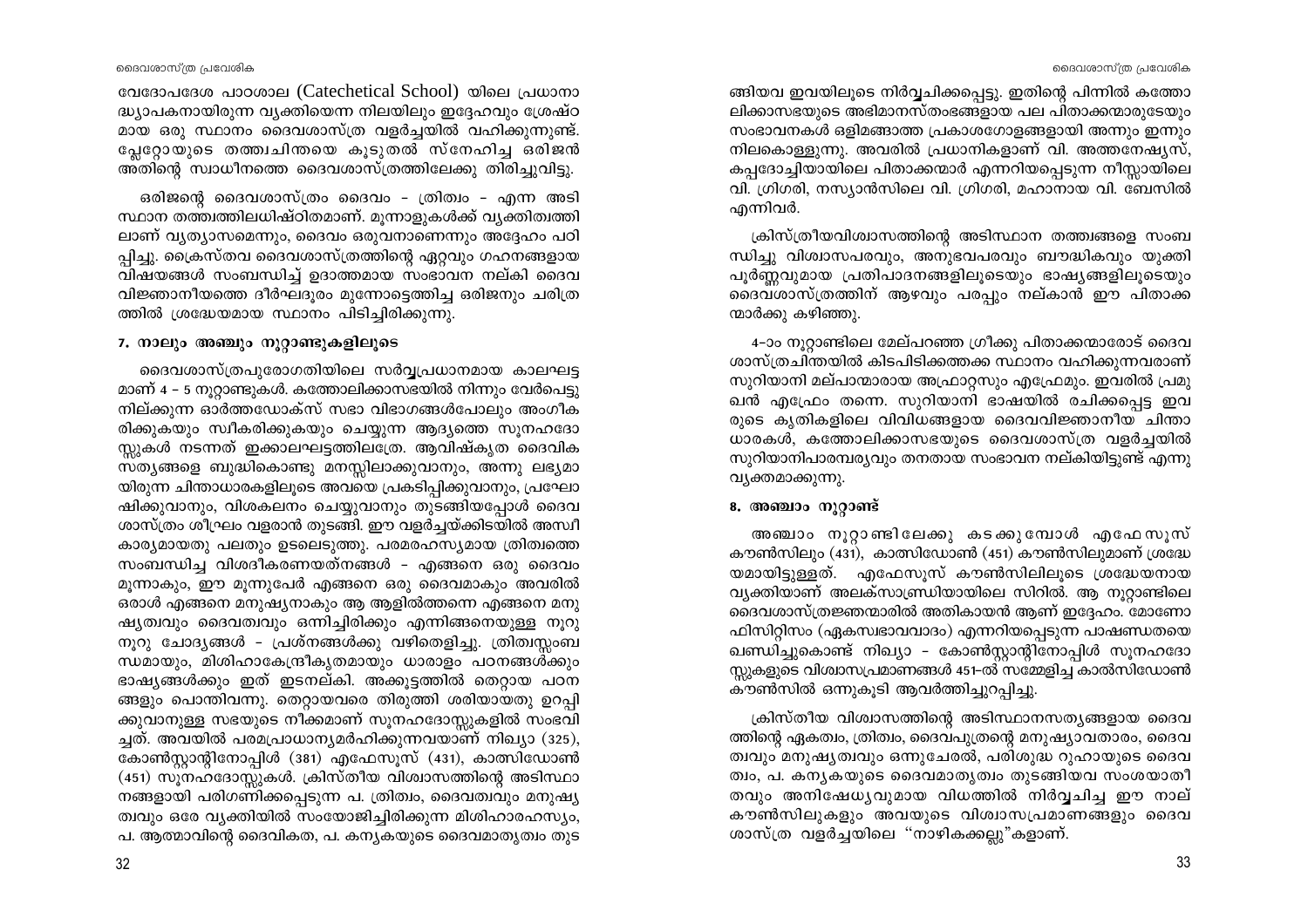അഞ്ചാം നൂറ്റാണ്ടിലെ പാശ്ചാതൃസഭാ പിതാക്കന്മാരുടെ ഗണ ത്തിൽ അഗ്രഗണ്യനാണ് ഹിപ്പോയിലെ മെത്രനായിരുന്ന വി. അഗ സ്റ്റിൻ. സഭാപിതാക്കന്മാരുടെ ഗണത്തിൽ അഗ്രഗണ്യനും, മഹാവി ശുദ്ധനും, അഗാധപണ്ഡിതനും വാഗ്മിയും ദാർശനികനുമായ വി. അഗസ്റ്റിന്റെ ഉൾക്കാഴ്ചകൾ സഭയുടെ ഇന്നോളമുള്ള ദൈവശാ സ്ത്ര്ചിന്തയെ സാരമായി സ്വാധീനിച്ചിട്ടുണ്ട്. 'ഏറുപറച്ചിൽ' (Confessions) എന്ന തന്റെ ആത്മകഥയിലൂടെ വിശ്വവിച്യാതനായ ഈ മഹാവിശുദ്ധൻ ദൈവികകൃപാവരത്തെക്കുറിച്ചുള്ള ആഴമാർന്ന പ്രബോധനങ്ങളാൽ സഭയെ ധന്യമാക്കിയതിനാൽ 'കൃപാവര ത്തിന്റെ വേദപാരംഗതൻ' (Doctor of Grace) എന്നാണ് വിളിക്ക പ്പെടുന്നത്.

ചുരുക്കത്തിൽ ദൈവശാസ്ത്ര വികാസത്തിൽ പിതാക്കന്മാരുടെ കാലം സുവർണ്ണകാലഘട്ടമായിരുന്നു. അമൂല്യങ്ങളായ നിക്ഷേപ ങ്ങൾ സാർവ്വത്രിക സഭയ്ക്കു കാഴ്ചവെച്ച പിതാക്കന്മാരും, എഴു ത്തുകാരും അവരുടെ പ്രബോധനങ്ങളും കൂടാതെയുള്ള ഒരു ദൈവ ശാസ്ത്രം സഭയ്ക്കില്ല.

### 9. ദൈവശാസ്ത്രം മദ്ധ്യശതകങ്ങളിൽ

മദ്ധ്യയുഗത്തിലെ പ്രഥമ ദശ ട്രുള്ളോ സുനഹദോസു മുതൽ ഗ്രിഗറി ഏഴാമൻ മാർപ്പാപ്പാവരെയുള്ള കാലഘട്ടമാണ് (692 – 1073). 9-15 നുറ്റാണ്ടുവരെയുള്ള ക്രിസ്തീയ ദൈവശാസ്ത്രത്തെ പൊതുവെ "സ്കൊളാസ്ലിക് ദൈവശാസ്ത്രം" എന്നാണ് പറയുക. മദ്ധ്യശതകങ്ങളുടെ ആദ്യഘട്ടത്തിൽ ദൈവശാസ്ത്ര പ്രതിപാദനം Alcuin എന്ന സന്ന്യാസിയുടെ നേതൃത്വത്തിലുള്ള വി. ഗ്രന്ഥത്തി ന്റെയും പിതാക്കന്മാരുടെ കൃതികളുടെയും പഠനത്തോടെയാണ് ആരംഭിക്കുന്നത്. സന്ന്യാസാശ്രമ ജീവിതശൈലിയിലുള്ള ധ്യാന പരമായ ഈ പഠനം മേല്പറഞ്ഞവയുടെ വ്യാഖ്യാനങ്ങൾക്കു രൂപം കൊടുത്തു. പരിചിന്തനാത്മകമായ (Speculative) ഒരു ദൈവശാ സ്ത്രത്തിനു രൂപം കൊടുക്കുക എന്നതിനേക്കാൾ ദൈവൈക്യം പ്രാപിക്കുക എന്ന ലക്ഷ്യമായിരുന്നു ഇവർക്കുണ്ടായിരുന്നത്.

എന്നാൽ 11-ാം ശതകം മുതൽ ഈ രീതിക്കു വ്യതിയാനം വന്നു. സ്കൊളാസ്റ്റിക് ദൈവവിജ്ഞാനീയത്തിന്റെ പിതാവ് എന്നു വിളി ക്കപ്പെടുന്ന കാന്റർബറിയിലെ വി. ആൻസലം അതീന്ദ്രീയവും അതി ബൗദ്ധികവുമായ (metaphysical) കാഴ്ചപ്പാടിലൂടെ വി. ഗ്രന്ഥത്തേ യും, വി. പാരമ്പര്യത്തേയും നോക്കിക്കാണുവാനും വ്യാഖ്യാനി ക്കുവാനുമാണ് തുനിഞ്ഞത്. വിശ്വാസവും മനുഷ്യയുക്തിയും തമ്മിൽ പൊരുത്തപ്പെടുത്തി മതതത്വങ്ങളെ തത്വശാസ്ത്രത്തിലൂടെ അവതരിപ്പിക്കുവാനുള്ള അദ്ദേഹത്തിന്റെ യത്നം സ്കൊളാസ്റ്റിക്

ദൈവശാസ്ത്രത്തിന്റെ പിതാവ് എന്ന നാമം അദ്ദേഹത്തിനു നേടി ക്കൊടുത്തു.

12–ാം നൂറ്റാണ്ട് ആയപ്പോഴേയ്ക്കും അരിസ്റ്റോട്ടിലിന്റെ ഡയലെ റ്റിക്സ് (Dialectics) ദൈവശാസ്ത്രത്തിൽ ഏറെ സ്വാധീനം ചെലു .<br>ത്താൻ തുടങ്ങി. വാദവും, പ്രതിവാദവും അനുമാനവും, ഉപമാനവും മറ്റും കൂട്ടിച്ചേർത്ത് ബുദ്ധിക്കും യുക്തിക്കും നിരക്കുന്ന വിധത്തിൽ വിശ്വാസസത്യങ്ങളെ ആവിഷ്ക്കരിക്കുവാനുള്ള പരിശ്രമം സ്കൊളാ സ്ലിക് ദൈവശാസ്ത്രത്തിന്റെ ശൈലിയായിത്തീർന്നു. സ്കൊളാ സ്റ്റിക് ദൈവശാസ്ത്രത്തിന്റെ വളർച്ചയുടെ ഒരു പ്രധാന പടിയാണ് അരിസ്റ്റോട്ടിലിന്റെ കൃതികൾ ഗ്രീക്കിൽ നിന്നും, അറബിയിൽ നിന്നും ലത്തീനിലേയ്ക്ക് പരിഭാഷപ്പെടുത്തിത്.

യുക്തിചിന്തയുടെയും, തത്വജ്ഞാനത്തിന്റെയും ഗുരുവായി പരി ഗണിക്കപ്പെട്ടിരുന്ന അരിസ്റ്റോട്ടിലിന്റെ തത്വശാസ്ത്രം ദൈവ ശാസ്ത്ര ചിന്താധാരയുടെ അടിസ്ഥാനമാക്കി രൂപപ്പെടുത്തി എടു ത്തതിൽ പ്രമുഖർ മഹാനായ വി. ആൽബർട്ടും, വി. തോമസ് അക്വീ നാസുമാണ്. ഒരു പ്രകൃതിശാസ്ത്രജ്ഞനും, തത്വജ്ഞാനിയും ദൈവ വിജ്ഞാനിയുമായിരുന്ന വി. ആൽബർട്ട്, വി. തോമസ് അക്വീനാ സിന്റെ ഗുരുഭൂതൻകൂടിയായിരുന്നു. 13-ാം ശതാബ്ബത്തിൽ പുനരു ജ്ജീവനം പ്രാപിച്ച അരിസ്റ്റോട്ടിലിന്റെ തത്വശാസ്ത്രത്തെ ദൈവ ശാസ്ത്ര മണ്ഡലത്തിലേയ്ക്കു പ്രവേശിപ്പിച്ച് അതിനെ പരിപോ ഷിപ്പിച്ചത് വി. ആൽബർട്ടാണ്. അതുകൊണ്ടായിരിക്കണം സ്കൊളാ സ്റ്റിക് തിയോളജിയുടെ സ്ഥാപകനായി ഇദ്ദേഹത്തെ കണക്കാക്കു ന്നത്.

യുക്തിയും വിശ്വാസവും സമന്വയിപ്പിക്കുമ്പോഴും മറ്റു പല സ്കൊളാസ്റ്റിക് ദൈവശാസ്ത്രജ്ഞന്മാരേക്കാളുപരിയായി, വി. ഗ്രന്ഥത്തേയും പാരമ്പര്യത്തേയും കണക്കിലെടുത്ത വി. ബൊന വന്തുരായുടെ ദൈവശാസ്ത്രം മിശിഹാകേന്ദ്രിതമായിരുന്നു. അദ്ദേ ഹത്തിന്റെ തനതായ ശൈലിക്ക് ദൈവശാസ്ത്ര രൂപീകരണത്തിൽ ശ്രേഷ്ഠമായൊരു സ്ഥാനമുണ്ട്.

മദ്ധ്യശതകങ്ങളിലെ ദൈവശാസ്ത്രജ്ഞന്മാരിൽ അഗ്രഗണ്യ നാണ് വി. തോമസ് അക്വീനാസ്. അദ്ദേഹത്തിന്റെ"സുമ്മാ തിയോ ളജിക്കെ" വിശ്വപ്രസിദ്ധമാണല്ലോ. അരിസ്റ്റോട്ടിലിന്റെ ബൗദ്ധിക വിജ്ഞാനത്തിന്റേയും ക്രിസ്തീയ പാരമ്പര്യത്തിലെ വെളിപ്പെടു ത്തപ്പെട്ട സതൃങ്ങളുടേയും ഒരു സമന്വയമാണ് ഇതെന്നു പറയാം. ദൈവശാസ്ത്രമേഖലയിൽ അദ്ദേഹത്തിന്റെ സവിശേഷത, ബുദ്ധിക്കു പൂർണ്ണമായ പരിഗണന നല്കുമ്പോഴും ദൈവാവിഷ്ക്കാ രത്തിന് അദ്ദേഹം അതിനെ വിധേയപ്പെടുത്തുന്നു എന്നതാണ്. 2–ാം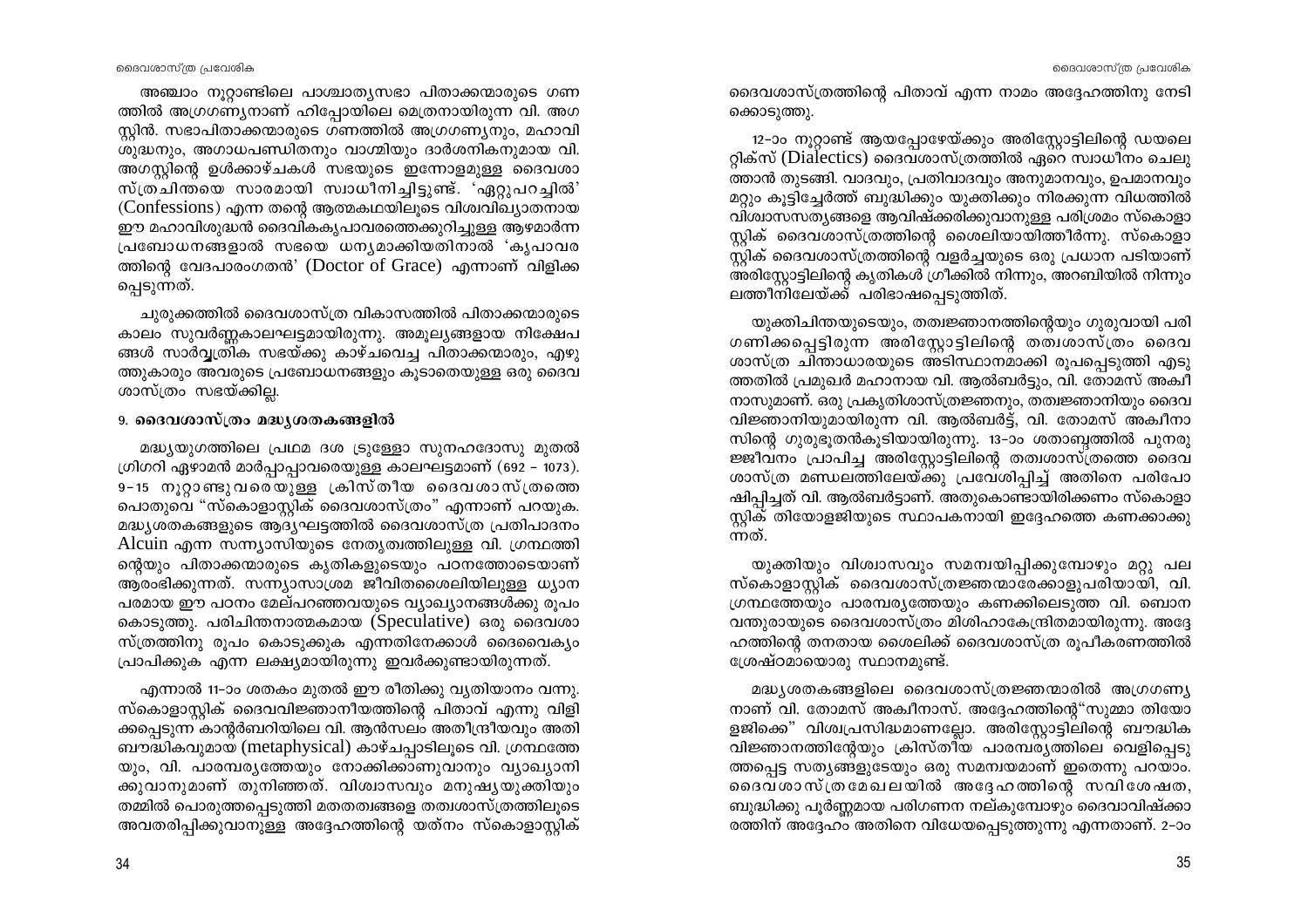പ്രസ്ഥാനം (Reformation Movement) സഭയുടെ പിളർപ്പിനും പ്രോട്ട സ്കന്റു സഭയുടെ സ്ഥാപനത്തിനും കാരണക്കാരനായ ലുതറിനെ പലരും കാണാറുള്ളൂ. യഥാർത്ഥത്തിൽ ലുതറിന്റെ ലക്ഷ്യം, സഭ യുടെ ഭിന്നിപ്പായിരുന്നില്ല. മറിച്ച്, സഭയുടെ ആന്തരികനവീകരണ മായിരുന്നു. സഭയുടെ ദൈവശാസ്ത്രമേഖലയിൽ മാത്രമല്ല, സഭാ ജീവിതത്തിലും അധികാരവിനിയോഗത്തിലും സാമൂഹികതലങ്ങ ളിലുമൊക്കെ തളർച്ചയും വിളർച്ചയും വന്നുഭവിച്ച മദ്ധ്യശതകങ്ങ ളിൽ സഭാഗാത്രത്തെ അവയിൽ നിന്നും മോചിപ്പിക്കുവാനുള്ള യത്നമായിരുന്നു അദ്ദേഹത്തിന്റേത്. ബുദ്ധിയിൽ കുടുങ്ങിപ്പോയ വിശ്വാസസത്യങ്ങളെ അതിൽ നിന്നു മോചിപ്പിച്ച് യഥാർത്ഥ ദൈവ വചനമായ വി. ഗ്രന്ഥത്തിൽ ഊന്നിനിന്നുകൊണ്ടുള്ള ഒരു ദൈവ ശാസ്ത്രത്തിനു രൂപം കൊടുക്കുവാൻ, തന്റെ 'രക്ഷ' ഉറപ്പുവരു ത്തുവാനുള്ള ആഗ്രഹത്താൽ പ്രേരിതനായി, അദ്ദേഹം ശ്രമിച്ചു. നിലവിലിരുന്ന സ്കൊളാസ്റ്റിക് ചിന്താധാരയെ പരിതൃജിച്ചു കൊണ്ട് വൃക്തിപരവും ആദ്ധ്യാത്മികവും, അസ്തിത്വപരവും, വി. ഗ്രന്ഥാധിഷ്ഠിതവുമായ ഒരു ദൈവശാസ്ത്ര ശൈലിക്ക് മാർട്ടിൻ ലൂതർ രൂപം കൊടുത്തു. ഇതു വളരെ ക്രിയാത്മകമായ ഒരു ദൈവ ശാസ്ത്രത്തിന് വഴിതെളിച്ചു.

പ്രോട്ടസ്റ്റര്ിസത്തിന് അടിസ്ഥാനതത്വങ്ങൾ രൂപകല്പന ്ചെയ്തു നല്കിയ ജോൺ കാൽവിൻ നവീകരണകാലഘട്ടത്തിലെ പ്രശസ്തനായ ഒരു ദൈവശാസ്ത്രജ്ഞനാണ്. ജോൺ നല്കി യ, പ്രോട്ടസ്റ്റന്റിസത്തിന്റെ അടിസ്ഥാന പ്രമാണങ്ങൾമൂലം യൂറോ പ്പിലും അമേരിക്കയിലും അദ്ദേഹം പരക്കെ അറിയപ്പെടുവാനും ഇടയായി. അദ്ദേഹത്തിന്റെ "Institute" പാശ്ചാത്യ ദൈവശാസ്ത്ര പാരമ്പര്യത്തിലെ ഒരു ക്ലാസ്സിക് കൃതിയാണ്.

പ്രോട്ടസ്റ്റന്റ് പ്രസ്ഥാനത്തിനെതിരായ കത്തോലിക്കാസഭയുടെ നിലപാട് ട്രെന്റ് സൂനഹദോസിലൂടെ പ്രഖ്യാപിതമായി. ലൂതറു ടേയും കൂട്ടരുടേയും വാദങ്ങളേയും, പഠനങ്ങളേയും അവഗണിച്ചു കൊണ്ട് സ്കൊളാസ്റ്റിക് ശൈലിയിൽ കത്തോലിക്കാസഭ വിശ്വാസ സത്യങ്ങളെ ഉറപ്പിച്ചു പറയുകയും വിശദീകരിക്കുകയും ചെയ്തു. അങ്ങനെ സ്കൊളാസ്റ്റിക് ദൈവശാസ്ത്രം സഭയുടെ ഔദ്യോഗി കപഠനങ്ങളിലും കയറിപ്പറ്റി. ലൂതറിന്റേയും കൂട്ടരുടേയും ക്രിയാ ത്മകമായ ദൈവശാസ്ത്ര വിചിന്തനങ്ങൾ നിരാകരിക്കപ്പെടുകയും ചെയ്തു.

18-ാം നുറ്റാണ്ട് പ്രബുദ്ധത (enlightenment) -യുടെ കാലഘട്ടമാ ണ്. ഈ നൂറ്റാണ്ടിന്റെ അവസാന ദശകങ്ങളിൽ പ്രോട്ടസ്റ്റന്റുകാരു ടെയിടയിൽ ക്രിസ്തീയ വിശ്വാസത്തിന്റെ ഉള്ളടക്കത്തെ സംബ ന്ധിച്ച് ഒരു പുനഃർവ്യാഖ്യാനം, പുനഃർവിചിന്തനം പ്രകടമായി.

വത്തിക്കാൻ കൗൺസിലിന്റെ സമയം വരെ സഭയുടെ ദൈവവി ജ്ഞാനീയത്തിന്റെ മാനദണ്ഡമായി (Normative Theology) കരുത പ്പെട്ടിരുന്ന സ്കൊളാസ്റ്റിക് ദൈവശാസ്ത്രം സർവ്യപ്രധാനമായും അ്ക്വീനാസിന്റേതായിരുന്നു. സുപ്രസിദ്ധ യവനദാർശനികനായ അരിസ്റ്റോട്ടിലിന്റെ കാലം മുതലുള്ള വിവിധ ശാസ്ത്രങ്ങളിൽ അന്തർലിനമായിരുന്ന തത്വങ്ങൾ തെരഞ്ഞെടുത്തു ശേഖരിച്ച് മാനു ഷികവിജ്ഞാനത്തിന്റെ, പ്രത്യേകിച്ച് തത്വശാസ്ത്രത്തിന്റെയും ദൈവശാസ്ത്രത്തിന്റെയും സമഗ്രമായ സമന്വയം, അഥവാ ഉദ്ഗ്ര ഥനം, സാധിതമാക്കി എന്നതാണ് ഈ "മഹാസംയോജകന്റെ" (great synthesizer) ഏറ്റവും വലിയ വൈജ്ഞാനിക നേട്ടം. "ക്രിസ്തുമത ത്തിലെ അരിസ്റ്റോട്ടിൽ" എന്നദ്ദേഹം അറിയപ്പെടുന്നതിനും നിദാനം മറ്റൊന്നല്ല.

വിശ്വാസത്തേയും ബുദ്ധിയേയും തമ്മിൽ സമന്വയിപ്പിച്ച് ആവി ഷ്കൃത സതൃങ്ങളെ വിശദീകരിച്ചു ദൈവശാസ്ത്രത്തിനു രൂപം കൊടുക്കുന്നതിൽ സ്കൊളാസ്ലിക് ദൈവശാസ്ത്രജ്ഞന്മാർ വിജ യിച്ചുവെങ്കിലും മറ്റുപല കാര്യങ്ങളും ആ കാലയളവിൽ പിന്നോക്കം പോയി എന്നു സമ്മതിച്ചേ തീരു. വി. ഗ്രന്ഥവും വി. പാരമ്പര്യവു മാണല്ലോ ദൈവശാസ്ത്രത്തിന്റെ ഉറവിടങ്ങൾ. ഇവയ്ക്കു വേണ്ടത്ര സ്ഥാനവും ശ്രദ്ധയും നല്കുന്നതിൽ അവർ വലിയൊരളവ് പരാജ യപ്പെട്ടു. അത് ദൈവശാസ്ത്രത്തിനു നല്കേണ്ട ചരിത്രാവബോധ ത്തിനും കുറവുവരുത്തി. കൂടാതെ ബുദ്ധിയുടേയും ദാർശനികത യുടേയും അതിപ്രസരം ദൈവശാസ്ത്രത്തിൽ അനാവശ്യവും അനാ ശാസ്യവുമായ തരംതിരിവുകൾക്കും ഇടവരുത്തി.

പതിനാലും പതിനഞ്ചും നൂറ്റാണ്ടുകൾ സ്കൊളാസ്റ്റിക് ദൈവ ശാസ്ത്രത്തിന്റെ തളർച്ചയുടെ കാലമാണ്. ഇക്കാലഘട്ടത്തിലാണ് വില്യം ഓഫ് ഓക്കാമിന്റെ "നോമിനലിസം" എന്ന സിദ്ധാന്തം അരി സ്റ്റോട്ടിലിന്റെ തത്വശാസ്ത്രത്തിന്മേൽ ആക്രമണം നടത്തിയത്. വില്യമിന്റെ സിദ്ധാന്തമനുസരിച്ച് ബുദ്ധികൊണ്ട് ഉണ്മയെ (Being) അറിയുക സാദ്ധ്യമല്ല. ബുദ്ധിയുടെ ബന്ധത്തിൽ നിന്നു വിശ്വാസ തത്വങ്ങളെ മോചിപ്പിക്കുവാൻ അദ്ദേഹം ശ്രമിച്ചു. പരിണിത ഫലമോ? മതവും ബൗദ്ധികവിജ്ഞാനവും തമ്മിലൊരു വേർതിരി വിനു ഇടയായി. അതേതുടർന്നു വിശ്വാസം മാത്രം മതി എന്ന കാഴ്ചപ്പാട് ഉടലെടുത്തു.

ഇങ്ങനെ ഒരുവശത്തു തളർച്ചയുടെയും മറുവശത്തു നൂതനചി ആവിർഭാ വങ്ങ ളു ടേയും ന്താധാരകളുടെ നടു വിൽ ക്രിസ്തീയതയ്ക്ക് ഒരു ഉണർവ്വും ഉത്തേജനവും നല്കുവാൻ കെല്പുള്ള ഒരു നവോത്ഥാനം 16–ാം നൂറ്റാണ്ടിൽ സംഭവിച്ചു. അതാണ് മാർട്ടിൻ ലൂതറിന്റെ നേതൃത്വത്തിലുണ്ടായ നവീകരണ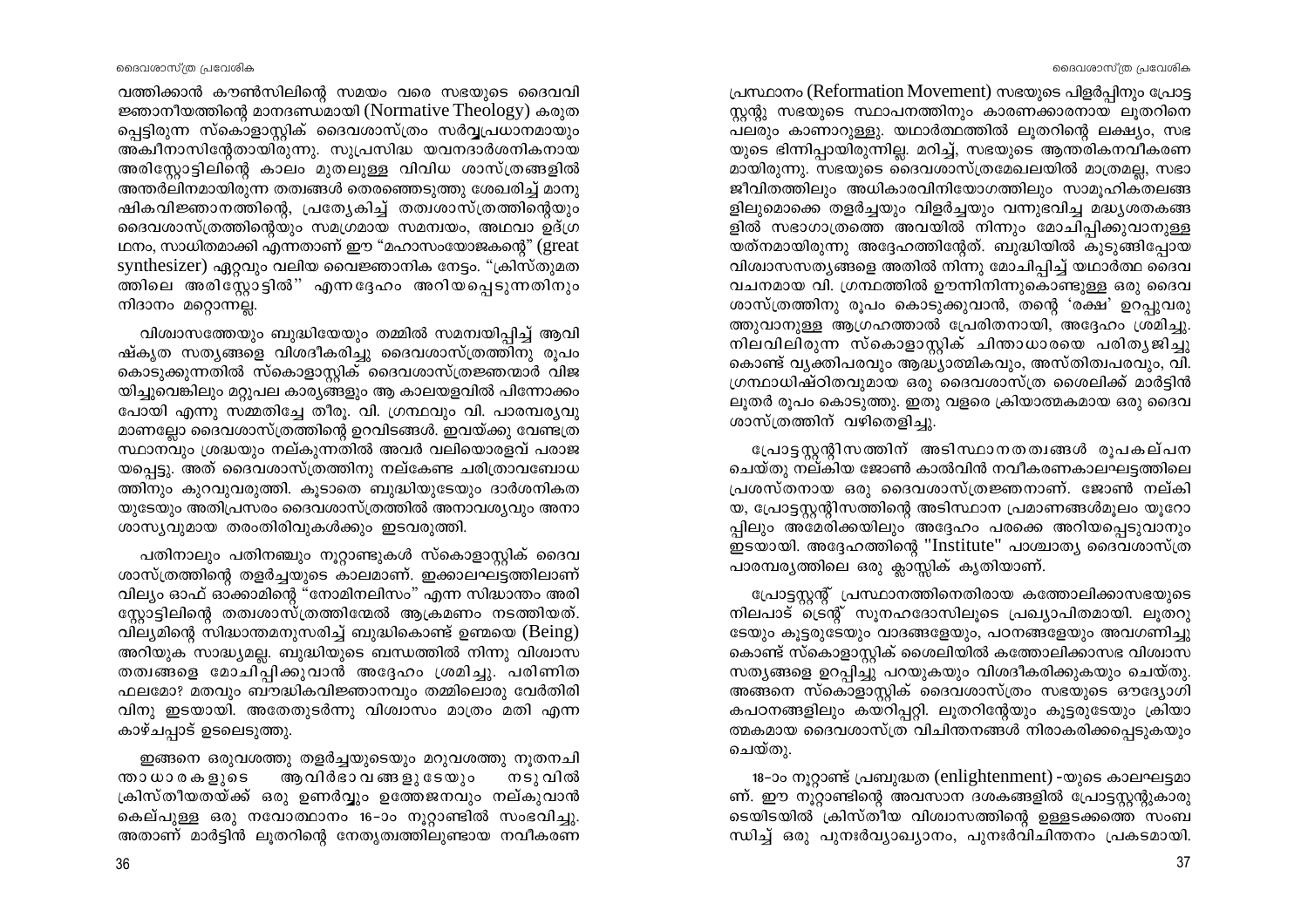എന്നാൽ കത്തോലിക്കാ ദൈവശാസ്ത്രജ്ഞന്മാർക്കു "കാലത്തിന്റെ ചുവരെഴുത്തു" വായിക്കാനോ അതനുസരിച്ചു പ്രതികരിക്കുവാനോ കഴിഞ്ഞില്ല. സ്കൊളാസ്റ്റിക് ചട്ടക്കൂട്ടിൽ രൂപകല്പന ചെയ്ത സഭ യുടെ ഔദ്യോഗിക പ്രബോധനങ്ങളിൽ തളംകെട്ടി നിന്ന ചിന്താഗ തിയിൽ നിന്നു വിട്ടുമാറാൻ, അതിനപ്പുറം കടന്നൊന്നു പ്രവർത്തി ക്കുവാൻ ഒട്ടും ശ്രദ്ധയും താല്പര്യവും കത്തോലിക്കാവിഭാഗം കാണിച്ചില്ല. എങ്കിലും വിനാവിളംബം സ്കൊളാസ്റ്റിസിസം കാല ഘട്ടത്തിന്നുസരിച്ച് പ്രതികരിക്കുവാൻ അപര്യാപ്തമാണെന്നും നൂതനങ്ങളായ ദൈവശാസ്ത്ര ചിന്താധാരകൾ ആവശ്യമാണെന്നു മുള്ള ഒരവബോധം അവിടവിടെയായി പൊന്തിവരുവാൻ തുടങ്ങി. അതിന്റെ ഫലമാണ് 19-ാം നൂറ്റാണ്ടിലെ നവീകരണ ശ്രമങ്ങൾ. വളരെ സമ്പന്നവും തീവ്രവുമായ ദൈവശാസ്ത്ര പ്രയത്നങ്ങൾക്കു രുപം നല്കിയ ഈ നുറ്റാണ്ടിൽ വി. ഗ്രന്ഥത്തിന്റെ ശാസ്ത്രീയാപ ഗ്രഥന മാർഗ്ഗങ്ങളിലൂടെ അതിന്റെ ചരിത്രപരവും, സാഹിതൃപര വും, വിമർശനാത്മകവുമായ പഠനങ്ങൾ നടന്നു. ആഴമാർന്ന ദൈവ വചനപഠനത്തിനും, അതിലുടെ വെളിവായ ദൈവികസത്യങ്ങളുടെ മനസ്സിലാക്കലിനും ഇതേറെ സഹായിച്ചു. പ്രോട്ടസ്റ്റന്റു ദൈവശാ സ്ത്രജ്ഞന്മാരുടെ സംഭാവന ഇക്കാരൃത്തിൽ ഏറെ ശ്രദ്ധേയമാ ണ്. ഇതര ക്രൈസ്തവസഭകളിൽ നടന്ന നവീകരണയത്നങ്ങൾ കത്തോലിക്കാസഭയ്ക്ക് ഒരു വെല്ലുവിളിയും, ആത്മപരിശോധന യ്ക്കുള്ള അവസരവുമായിത്തീർന്നു.

കൂടാതെ ഈ നൂറ്റാണ്ടിൽ ഉയർന്നുവന്ന പല തത്വശാസ്ത്രങ്ങളും ആശയവാദം, അനുഭവവാദം, അസ്തിത്വവാദം, പ്രക്രിയാവാദം Idealism, Empiricism, Existentialism Process thought അരിസ്കോട്ടി ലിന്റെ തത്വചിന്തയിൽ നിന്നു വിട്ടുമാറി ചിന്തിക്കുവാനും, കുറേ ക്കുടി വ്യക്തിപരവും അസ്തിത്വപരവും ക്രിയാത്മകവുമായ പല ദൈവശാസ്ത്ര ചിന്താധാരകൾക്കു രൂപം കൊടുക്കുവാനും ഇട യായി. കാന്റ്, ഫിക്റ്റേ, ഷെല്ലിംഗ്,ഹേഗൽ, കീർക്കെഗാഡ്, ഹ്യും, ലോക്ക്, മുതലായവര് വിവിധ തത്വശാസ്ത്ര ചിന്താധാരകൾക്കു രൂപം കൊടുത്തവരിൽ പ്രമുഖരാണ്.

ഷ്ലയിമാകർ ഇക്കാലഘട്ടത്തിലെ പ്രോട്ടസ്റ്റന്റു ദൈവശാസ്ത്ര ജ്ഞന്മാരിൽ പ്രമുഖൻ ആണ്. അദ്ദേഹത്തിന്റെ ആദ്യകാലകൃതി യായ Speeches on Religion പ്രോട്ടസ്റ്റന്റു ദൈവശാസ്ത്രത്തിൽ ചെലുത്തിയ സ്വാധീനം അതുലൃമാണ്. ക്രിസ്തീയ വിശ്വാസ ത്തിന്റെ എല്ലാ സത്യങ്ങളെയും കുറിച്ചു പ്രതിപാദിക്കുന്ന The Christian Faith ഉം സവിശേഷ ശ്രദ്ധയാകർഷിക്കുന്നു.

നാനാവശത്തുനിന്നുമുണ്ടായ നവീകരണയത്നങ്ങൾ കത്തോ ലിക്കാസഭയിലും ചലനങ്ങൾ സൃഷ്ടിച്ചുതുടങ്ങി. വ്യക്തമായ രണ്ടു ദൈവശാസ്ത്ര ചിന്താധാരകളാണ് ഇക്കാലത്തു സഭയിൽ പ്രകട മായത്.

(a) സഭയുടെ നിലവിലിരുന്ന ദൈവശാസ്ത്ര ചിന്താഗതിയെ അംഗീകരിക്കുകയും, ഉറപ്പിക്കുകയും, അതിനെ സാധൂകരിച്ചുകൊണ്ട് ഭാഷ്യങ്ങൾ രചിക്കുകയും ചെയ്ത ചിന്താഗതി. സഭയെ പരിപൂർണ മായ ഒരു സമുഹ (Perfect Society) മായി വീക്ഷിക്കുന്ന ഒരു നില പാടായിരുന്നു അത്. അൾട്രാമൊണ്ടേനിസ്റ്റുകൾ എന്നറിയപ്പെട്ടി രുന്ന അവർ മാർപാപായുടെ പരമാധികാരത്തിന്റേയും, റോമൻ ആരാധനാക്രമപാരമ്പര്യത്തിന്റേയും വക്താക്കളായിരുന്നു. സഭയെ ന്നത് ഹയരാർക്കിയാണെന്ന ധാരണയിൽ കഴിഞ്ഞിരുന്ന അവരുടെ ദൈവശാസ്ത്രവീക്ഷണം സാർവ്വത്രിക സഭയെ സംബന്ധിച്ചുള്ള തായിരുന്നു. റോം സഭയുടെ കേന്ദ്രം മാത്രമല്ല, പ്രാദേശിക സഭക ളുടെ ഐക്യത്തിന്റെ കേന്ദ്രവും, ഉറവിടവും കൂടിയാണെന്നു അവർ കരുതി. കുടാതെ മെത്രാന്മാരുടെ അധികാരം മാർപ്പാപ്പയിൽ നിന്നും വരുന്നതാണെന്നും അവർ പഠിപ്പിച്ചു. സാർവ്വത്രികവും, കേന്ദ്രീകൃ തവും, നൈയാമികവുമായ ഒരു സഭാശാസ്ത്രത്തിനു രൂപം കൊടുത്ത അൾട്രാമൊണ്ടേനിസ്കുകളിൽ പ്രമുഖർ Cappellri, W.G.Ward, H.Manning എന്നിവരാണ്. ഇവരുടെ ചിന്താഗതി യ്ക്കുള്ള സഭയുടെ ഔദ്യോഗിക അംഗീകാരമായിരുന്നു ഒന്നാം വത്തിക്കാൻ കൗൺസിൽ. മാർപ്പാപ്പായുടെ പരമാധികാരവും, അപ്ര മാദിത്വവും നിർവ്വചിച്ചുകൊണ്ട് സർവ്വാധികാരങ്ങളും റോമൻകുരി യായിൽ, അതിന്റെ കേന്ദ്രമായ മാർപ്പാപ്പയിൽ കേന്ദ്രീകരിച്ച ഈ ദൈവശാസ്ത്ര ചിന്താധാരയുടെ തിക്തഫലം പിന്നീട് സഭാജീവി തത്തിൽ വളരെ രുക്ഷമായി അനുഭവപ്പെട്ടു.

(b) യോഹന്നാസ് ആഡം മ്യേളർ (Johannes Adam Moehler) എന്ന ജർമ്മൻ ദൈവശാസ്ത്രജ്ഞന്റെ നേതൃത്വത്തിൽ നടന്ന നവീ കരണ യത്നങ്ങൾ മറ്റൊരു ദൈവശാസ്ത്ര ചിന്താസരണിക്കു വഴി തെളിച്ചു. വി. ഗ്രന്ഥത്തിന്റെയും, ആരാധനാക്രമ പാരമ്പര്യങ്ങളു ടെയും, പിതാക്കന്മാരുടെ കൃതികളുടെയും ആഴത്തിലുള്ള പഠന ങ്ങളിലൂടെ ആവിഷ്കൃത സത്യങ്ങളെ അതിന്റെ തനിമയിലും പരി ശുദ്ധിയിലും കണ്ടെത്താൻ അദ്ദേഹത്തിനും അനുയായികൾക്കും കഴിഞ്ഞു. ഫലമോ? സഭയെന്നത് വ്യവസ്ഥാപിതമായ ഒരു സംഘ ടനയോ, റോമാമാർപാപ്പയോ, മെത്രാന്മാരോ മാത്രമല്ലെന്നും, പ്രത്യുത മൂന്നെങ്കിലും ഒന്നായിരിക്കുന്ന പ. ത്രിത്വത്തിന്റെ കൂട്ടാ യ്മയുടെ മാതൃകയിൽ പിതാവിനാൽ വിളിക്കപ്പെട്ട്, പ. റൂഹായിൽ ഒന്നുചേർക്കപ്പെട്ട് മിശിഹായുടെ മൗതികശരീരമായിത്തീർന്ന വിശ്വാ ്സികളുടെ കൂട്ടായ്മയാണെന്നുള്ള ബോദ്ധ്യത്തിലേയ്ക്ക് അവർ കട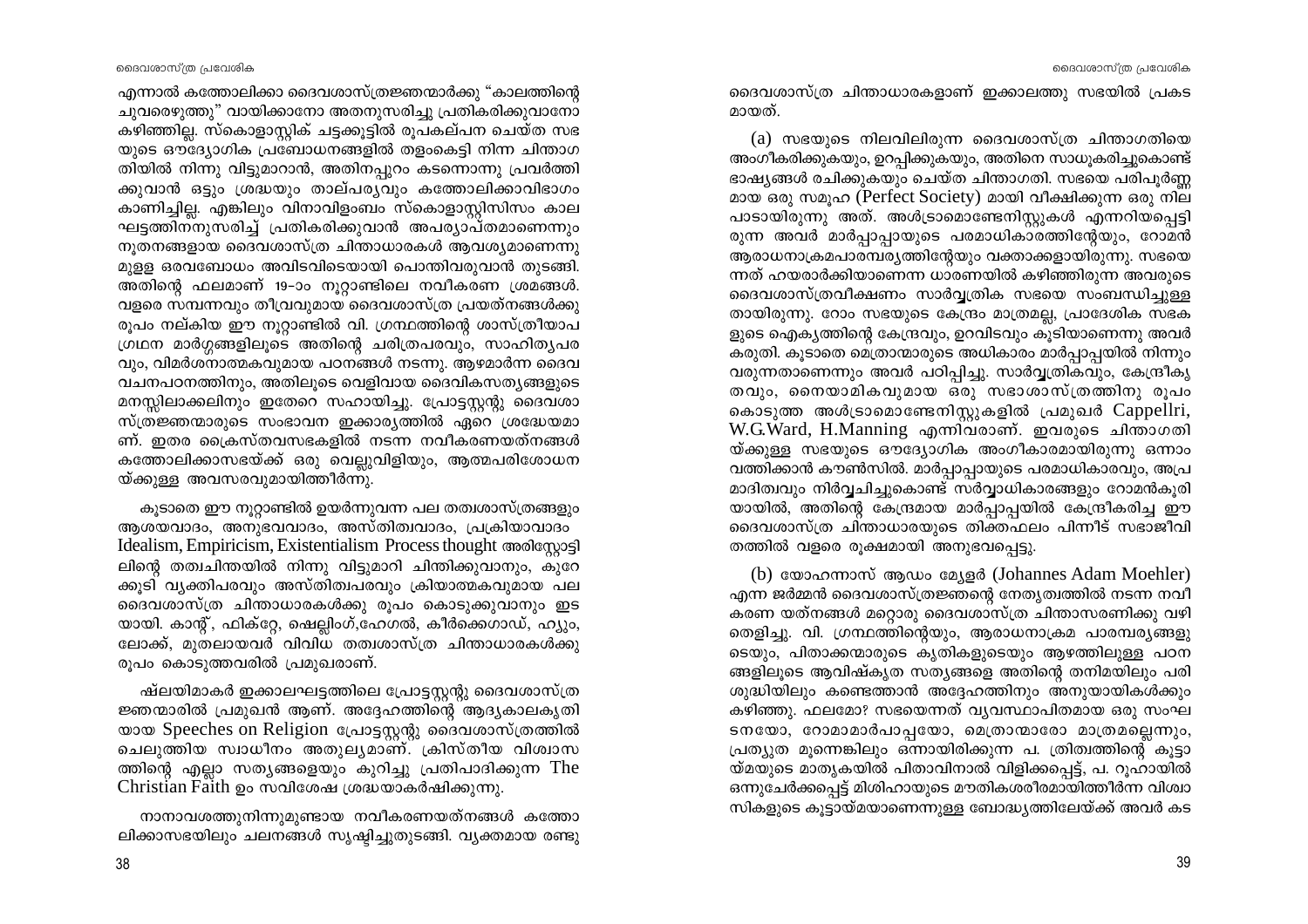ന്നുവന്നു. ദൃശ്യമായ സംഘടനാസ്വഭാവമല്ല അദൃശ്യമായ ദൈവി കസാന്നിദ്ധ്യമാണ് സഭാസമൂഹത്തെ സജീവവും ചലനാത്മകവു മാക്കുന്നതെന്നും അവർ വാദിച്ചു. അതിനാൽ സഭയുടെ ഐക്യ ത്തിനു നിദാനം പ. ത്രിത്വമാണ്, ദൈവത്തിന്റെ ആത്മാവാണ് എന്നി ങ്ങനെയുള്ള ഉന്നതവും ഉദാത്തവുമായ ഒരു കാഴ്ചപ്പാടിലേയ്ക്കു വരുവാൻ മ്യേളർക്കും കൂട്ടർക്കും കഴിഞ്ഞു. ഈ നവീകരണപ്രസ്ഥാ നത്തെ "ഉറവിടങ്ങളിലേയ്ക്കുള്ള നീക്കം" (Re-sourcement movement) എന്നാണ് പറയുന്നത്. ജർമ്മനിയിലെ ട്യുബിങ്ങൻ സ്കൂളിലെ ദൈവശാസ്ത്രജ്ഞന്മാരായ Peronne, Scheeban എന്നി വർ മ്യേളരുടെ സഹായികളും ഇതിന്റെ വക്താക്കളുമായിരുന്നു. ഇതര ദൈവശാസ്ത്രജ്ഞന്മാർ ധാർമ്മിക ദൈവശാസ്ത്രജ്ഞനായ Hirscher, സഭാചരിത്രകാരനായ Hefte, ഡോഗ്മാറ്റിക് ദൈവശാ സ്ത്രജ്ഞന്മാരായ Staudenmeir, ഗൗവി തുടങ്ങിയവരാണ്. ചരിത്ര പരവും പരിചിന്തനാത്മകവുമായ ചിന്തകളെ സമന്വയിപ്പിക്കുക എന്ന തായിരുന്നു ഇവരുടെ പ്രധാനപ്പെട്ട പരിഗണന.

സഭയുടെ വി. ഗ്രന്ഥാധിഷ്ഠിതവും ചരിത്രപരവുമായ വശങ്ങളെ സമന്വയിപ്പിച്ചുകൊണ്ടുള്ള ഒരു ദൈവശാസ്ത്ര വിപുലീകരണത്തിന് ഇംഗ്ലണ്ടിൽ നേതൃത്വം നല്കിയത് ഹെൻറി ന്യൂമാൻ (Henri Newmann) ആണ്. അദ്ദേഹത്തിന്റെ Theory of the Development of Christian Doctrine എന്ന കൃതി ജർമ്മൻകാരായ J.S.Drey, J.A.Moehler എന്നിവരുടെ ചിന്താധാരയോടു സാധാർമ്മ്യവും, താല്പര്യവും കാണിക്കുന്നുണ്ട്. ഇപ്രകാരമുള്ള നവീകൃതചിന്താ ധാരയ്ക്ക് ഓർത്തഡോക്സു ദൈവശാസ്ത്രജ്ഞന്മാരുടെ സംഭാ വനയും സ്വാധീനവും പ്രത്യേകം സ്മർത്തവ്യമാണ്. അവരിൽ പ്രമു ഖരാണ്. A.Khomiakov, S.Bulgakov, G.Florovsky എന്നിവർ.

19-ാം നൂറ്റാണ്ടിന്റെ ഉത്തരാർദ്ധത്തിൽ സ്കൊളാസ്റ്റിക് ദൈവ ശാസ്ത്രത്തിന് വീണ്ടും ഒരു ഉയിർത്തെഴുന്നേല്പുണ്ടായി. ഒന്നാം വത്തിക്കാൻ കൗൺസിൽ അതിന്റെ പരമകാഷ്ഠയായിരുന്നു. ന്യൂന പക്ഷമായിരുന്ന ട്യൂബിങ്ങൻ സ്കൂളും അതിലെ പ്രമുഖരായ ദൈവ ശാസ്ത്രജ്ഞന്മാരുടെ ചിന്താധാരകളും നിഷ്പ്രഭമായി. മദ്ധ്യശത കങ്ങളിലെപ്പോലെ സ്കൊളാസ്ലിക് ദൈവശാസ്ത്രമാണ് കത്തോ ലിക്കാ വശ്വാസം പ്രകടമാക്കുവാനുള്ള ഏറ്റവും പറ്റിയ മാർഗ്ഗമെന്നു സഭ കരുതി. അതു മറ്റു ക്രിയാത്മകമായ ചിന്താധാരകളെ കീഴ്പ്പെ ടുത്തുന്ന ദുരവസ്ഥയിലെത്തി. എങ്കിലും കത്തോലിക്കാ ദൈവശാ സ്ത്രത്തിന്റെ ഭാവിയിൽ സംഭവിക്കാനിരുന്ന, ഉയിർത്തെഴുന്നേൽ ല്പിനും, അത്ഭുതാവഹമായ നവീകരണത്തിനും പശ്ചാത്തലമൊ രുക്കിക്കൊണ്ട് അവയൊക്കെയും വീറോടെ പിടിച്ചു നിന്നു.

# $10.20 - 30$  നൂറ്റാണ്ട്

"സഭയുടെ നൂറ്റാണ്ട്" എന്നു വിശേഷിപ്പിക്കപ്പെടുന്ന 20-ാം നുറ്റാണ്ട് സഭാതലത്തിലൊന്നാകെ നവീകരണത്തിനു വഴി തുറ ന്നു. അടിസ്ഥാനപരമായ ദൈവവിജ്ഞാനീയ നവീകരണം ഇതിനു പ്രേരകമായി വർത്തിച്ചു. വി. ഗ്രന്ഥം, പിതാക്കന്മാരുടെ കൃതികൾ, ആരാധനാപരവും ചരിത്രപരവുമായ ഗ്രന്ഥങ്ങൾ എന്നിവയുടെ പഠ നങ്ങൾ സഭാതലത്തിലൊന്നാകെ ചലനമുളവാക്കി. വി. ഗ്രന്ഥപഠ നത്തെ പ്രോത്സാഹിപ്പിക്കുവാൻ "Divino Affainte Spiritu" (1943) എന്ന ചാക്രികലേഖനം 12-ാം പീയുസ് മാർപ്പാപ്പ പ്രസിദ്ധപ്പെടുത്തി. ആഗോളതലത്തിൽ ഒരു ബിബ്ലിക്കൽ കമ്മീഷൻ രൂപവൽക്കരിക്ക പ്പെട്ടു. പൗരസ്തൃസഭകൾക്കുവേണ്ടിയുള്ള ഒരു കോൺഗ്രിഗേഷൻ (Congregation for the Oriental Churches) സ്ഥാപിക്കപ്പെട്ടു. പൗരസ്ത്യ സഭകളുടെ ദൈവശാസ്ത്രം, ചരിത്രം എന്നിവ പഠന വിധേയമായി; അങ്ങനെ വിവിധതലങ്ങളിലും തരങ്ങളിലും നവീ കരണയത്നങ്ങൾ ഊർജ്ജിതമായി നടന്നു. ഇവയെല്ലാം സഭാത ലത്തിലൊന്നാകെ അനുരണനങ്ങളുളവാക്കി. എക്യുമെനിക്കൽ പ്രസ്ഥാനങ്ങൾക്ക് ഇവ വഴിതെളിച്ചു. "ഉറവിടങ്ങൾ" തേടിയുള്ള ഈ അമ്പേഷണത്തിൽ ഒളിഞ്ഞുകിടന്നിരുന്ന, വിസ്മരിക്കപ്പെട്ടിരു ന്ന, വിലയേറിയ ദൈവശാസ്ത്ര സമ്പന്നതകൾ കണ്ടെത്താൻ നേതൃത്വം നല്കിയ M.D.Chenu, Y.Congar, H.de-Lubac, L.Bouyer, C.Duguock എന്നിവർ ഫ്രാൻസിൽ നിന്നുള്ളവരാണ്. ജർമ്മനിയിൽ നിന്നും K.Rahner, W.Kasper, K.Neufeld, ഹോളണ്ടിൽ നിന്നും E.Schillebeeckx, അമേരിക്കയിൽ നിന്നും A.Dulles, E.Kilmartin, G.Komonchak, M.Fahey മുതലായവർ ഉറവിടങ്ങളിലധിഷ്ഠിതമായ ദൈവത്തിന്റെ ശാസ്ത്രവക്താക്കളാണ്. പ്രോട്ടസ്റ്റന്റുകാരുടെ ഇട യിൽ നിന്നു  $\breve{K}$ .Barth ഈ പ്രസ്ഥാനത്തെ ഏറെ സ്ഥാധീനിച്ചിട്ടുണ്ട്. അദ്ദേഹത്തിന്റെ Church Dogmatics എന്ന ഗ്രന്ഥം സവിശേഷ ശ്രദ്ധ അർഹിക്കുന്നതാണ്. ഓർത്തഡോക്സ് സഭകളിൽ നിന്ന് O.Clement, J.Meyendorff, N.Nissiotis, J.D.Zizioulas എന്നിവരും പൗരസ്ത്യകത്തോലിക്കാസഭകളിൽ നിന്ന് P.Jousif, T.Spidlik, P.B.T.Bilaniuk, E.Lanne എന്നിവരുമാണ് ഈ പ്രസ്ഥാനത്തിന്റെ വക്താക്കൾ. ഈ നവീകരണയത്നം ഫലമണിഞ്ഞത് വത്തിക്കാൻ കൗൺസി (1962–65) ലിൽ ആണ്. 2–ാം പന്തക്കുസ്താ എന്നറിയ പ്പെടുന്ന ഈ മഹത്സംഭവം ക്രിസ്തീയദൈവശാസ്ത്രത്തിന്റെയും സഭാശാസ്ത്രത്തിന്റെയും വളർച്ചയ്ക്കു മാത്രമല്ല, സഭ ഒന്നാകെ യുള്ള അടിസ്ഥാനപരമായ മാറ്റങ്ങൾക്കും വേദിയായി. ദൈവശാ സ്ത്രചിന്തയിൽ വന്ന വ്യതിയാനമാണ് ഇവയിലേറെ പ്രധാനം.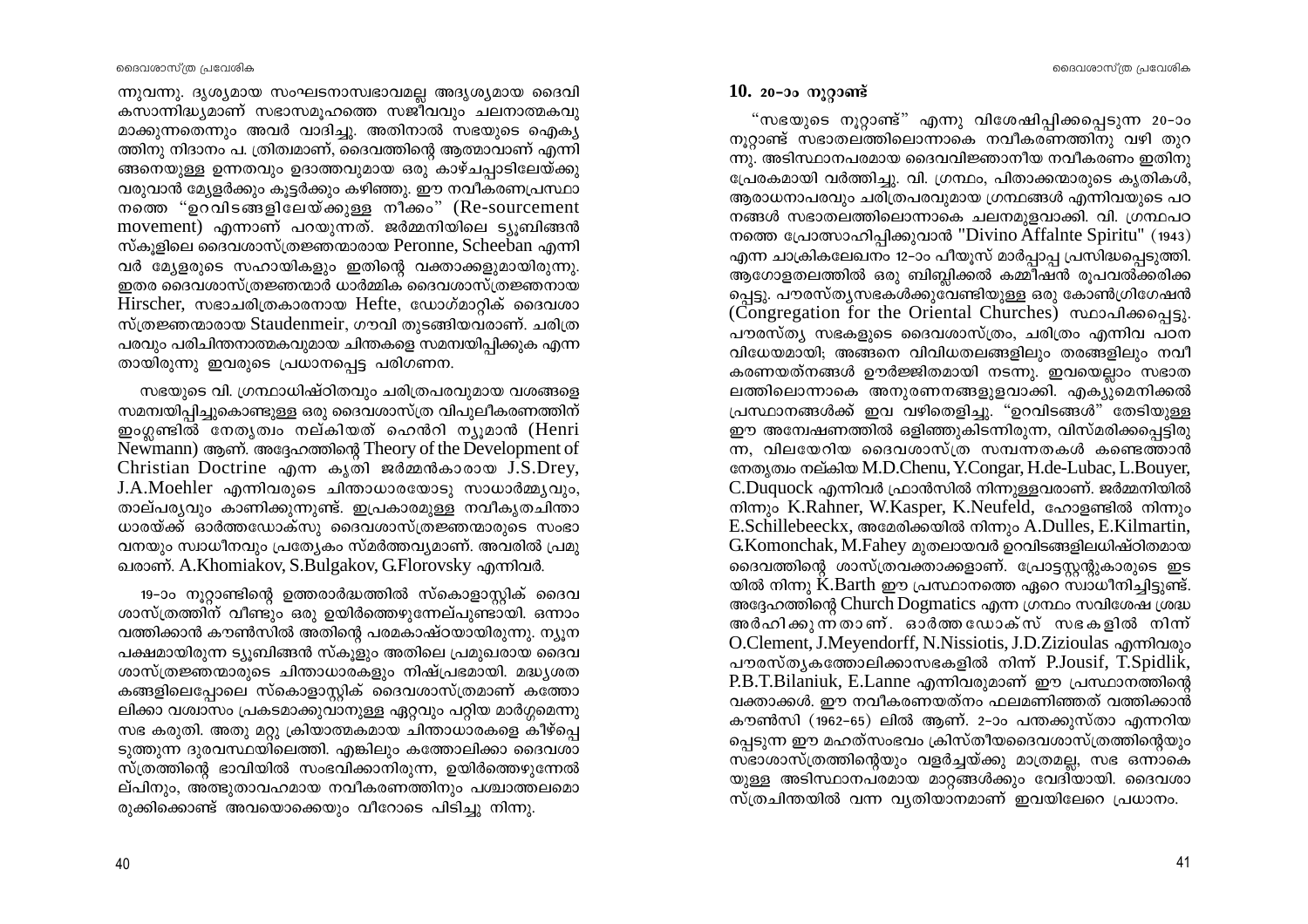03

# രൈവാവിഷ്കരണം വി. ഗ്രന്ഥത്തിലും പാരമ്പര്വത്തിലും

(GIO)യിരത്തിൽപരം വർഷങ്ങൾ കൊണ്ടു രൂപം പ്രാപിച്ച എഴുപത്തിമുന്നു പുസ്തകങ്ങളടങ്ങുന്ന സമാ ഹാരമാണ് ബൈബിൾ. അതിനെ പഴയനിയമം എന്നും പുതിയനിയമം എന്നും രണ്ടുഭാഗമായി തിരിച്ചിരിക്കു  $(m)$ . പഴയനിയമം യഹുദരും ക്രൈസ്തവരും ഒരു പോലെ, എഴുതപ്പെട്ട ദൈവവചനമായി സ്വീകരിക്കു ന്നു. 'നിയമം' എന്ന പേര് ബൈബിളിന്റെ ഉള്ളട ക്കത്തെ പൂർണ്ണമായി പ്രകാശിപ്പിക്കുന്നില്ല. മനുഷ്യർ അനുവർത്തിക്കേണ്ട ജീവിത് നിയമങ്ങൾ എന്ന സുചന മാത്രമേ ഈ പേരുനൽകുന്നുള്ളു. ബൈബിളിൽത്തന്നെ കാണുന്ന 'ഉടമ്പടി' എന്ന പേരാണ് അർത്ഥം വൃക്തമാക്കാൻ കൂടുതൽ പര്യാപ്തം. സീനായ് മലയിൽവച്ച് മോശവഴി നൽക പെട്ട ഉടമ്പടിയാണ് ആദൃഭാഗത്തിന്റെ കേന്ദ്രം; യേശുക്രിസ്തുവിലൂടെ നൽകപ്പെട്ട പുതിയ ഉടമ്പടി രണ്ടാം ഭാഗത്തിന്റെയും.

### പഴയനിയമം

ദൈവം പ്രത്യേകം തെരഞ്ഞെടുത്ത ഇസ്രായേൽ ജനത്തിന്റെ ചരിത്രമായിട്ടാണ് പഴയനിയമം (46 പുസ്ത കങ്ങൾ) പ്രതൃക്ഷപ്പെടുന്നത്. *ഉൽപത്തി* പുസ്തകം

ദൈവശാസ്ത്ര പ്രവേശിക

ദൈവശാസ്ത്രവളർച്ചയിലെ നവംനവങ്ങളായ കണ്ടെത്തലുക ളുടെ ഒരു കാലമാണ് രണ്ടാം വത്തിക്കാൻ കൗൺസിലിനുശേഷ മുള്ള ഇക്കാലഘട്ടം. ഉന്നതവും ഉദാത്തവുമായ ദൈവശാസ്ത്ര ചിന്ത കളാൽ നിബിഡമായ രണ്ടാംവത്തിക്കാൻ കൗൺസിൽ പ്രമാണരേ ഖകളുടെ ആനുകാലികമായ പഠനം, സഭൈകൃത്തെ ലക്ഷ്യംവെ ച്ചുകൊണ്ടുള്ള പൊതുവായ ഉറവിടമമ്പേഷിക്കൽ, ആധുനികലോ കത്തിന്റെ പ്രശ്നങ്ങളേയും ആവശ്യങ്ങളേയും കാലത്തിന്റെ ഇതര അടയാളങ്ങളേയും കണക്കിലെടുത്തുകൊണ്ടുള്ള ആവിഷ്കൃത സത്യവിശദീകരണങ്ങൾ എന്നിങ്ങനെ നാനാതരത്തിലുള്ള ദൈവ ശാസ്ത്ര വിചിന്തനങ്ങൾ അതിനെ ധന്യവും സമ്പുഷ്ഠവുമാക്കി ക്കൊണ്ടിരിക്കുന്നു.

ചുരുക്കത്തിൽ പരമസത്തയും, പരമരഹസ്യവുമായ ദൈവത്തെ മനസ്സിലാക്കുവാനും ഉൾക്കൊള്ളുവാനുമുള്ള മനുഷ്യചേതനയുടെ അഭിനിവേശം കാലഘട്ടത്തിന്റെ മുന്നോട്ടുള്ള നീക്കത്തിൽ പുതു പുത്തൻ ചിന്താധാരകൾക്കും, ആശയാവിഷ്ക്കരണങ്ങൾക്കും രുപം നല്കി. ചിലർ ആവിഷ്കൃതസതൃങ്ങളെ നിർമ്മലമായി പരിപാലി ച്ചു. എന്നാൽ മറ്റു ചിലർ അതു മനസ്സിലാക്കിയതിൽ തെറ്റുപറ്റി. അങ്ങനെ വിവിധങ്ങളായ ദൈവവിജ്ഞാനീയശാഖകൾ രൂപംകൊ ണ്ടു. എന്നിട്ടും നിത്യസത്യത്തെ മനുഷ്യൻ പൂർണ്ണമായി ഉൾക്കൊ ണ്ടില്ല. ഇനിയും ദൈവശാസ്ത്രവളർച്ചയ്ക്കു അതു വഴിതുറക്കു ന്നു.്ചിന്താസരണികളിൽ കാലഘട്ടത്തിനനുസൃതമായ മാറ്റങ്ങൾ സംഭവിക്കുന്നുണ്ട്. എങ്കിലും മാറ്റമില്ലാത്തതായി നിതൃസതൃം എന്നും നിലനിൽക്കുന്നു. ഈ നിത്യസ്ത്യത്തിനു മുമ്പിൽ തലകു നിക്കുന്ന മനുഷ്യൻ ഭാഗ്യവാൻ!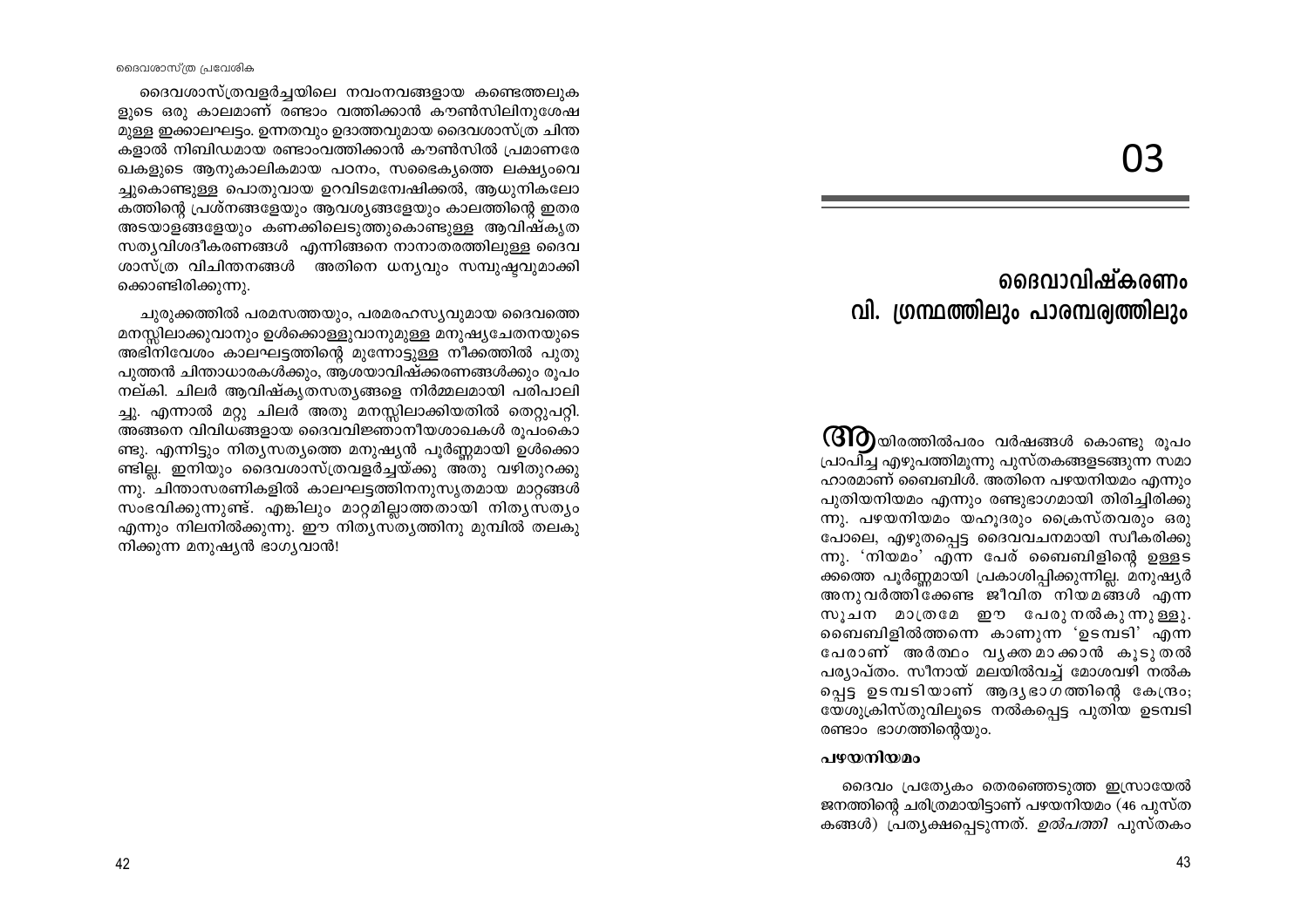ജീവിതത്തെയും ജീവൽപ്രശ്നങ്ങളെയും കുറിച്ച് ദൈവജന ത്തിനു ലഭിച്ച ഉൾക്കാഴ്ചകൾ അവതരിപിക്കുന്ന ഏഴ് പുസ്തക ങ്ങൾ *ജ്ഞാനഗ്രന്ഥങ്ങൾ* എന്ന പേരിൽ അറിയപ്പെടുന്നു. "നീതി മാന്റെ സഹനം" എന്ന രഹസ്യമാണ് *ജോബിന്റെ* പ്രമേയം. ഇസ്രാ യേൽ ജനത്തിന്റെ ദൈവാനുഭവം ഏറ്റം പ്രകടമാകുന്ന പ്രാർത്ഥന കളാണ് *സങ്കിർത്തനങ്ങൾ. സഭാപ്രസംഗകൻ* എന്ന ഗ്രന്ഥമാകട്ടെ ജീവിതത്തിന്റെ നശ്വരതയും ദൈവത്തെ മറന്നുള്ള സുഖഭോഗങ്ങ ളുടെ വ്യർത്ഥതയും വ്യക്തമാക്കുന്നു. സ്ത്രീ–പുരുഷ സ്നേഹത്തിൽ പ്രതിഫലിക്കുന്ന ദൈവമനുഷ്യബന്ധത്തിന്റെ ഉദാത്തമായ കീർത്ത നമാണ് *ഉത്തമഗീതം. പ്രഭാഷകനും ജ്ഞാനവും* ഐശ്വര്യപൂർണ്ണ മായ ജീവിതത്തിനുവേണ്ട മാർഗ്ഗങ്ങൾ നിർദ്ദേശിക്കുന്നു.

വാഗ്ദത്തഭൂമിയിൽ ദൈവരാജ്യം സ്ഥാപിക്കാൻ തിരഞ്ഞെടുക്ക പ്പെട്ട രാജാക്കൻമാർ സ്വാർത്ഥമതികളായ മർദ്ദകരായിത്തീരുകയും ഒ്ദൈവാരാധനയ്ക്കായി ജനത്തെ ഒരുക്കാൻ വിളിക്കപ്പെട്ട പുരോ ഹിതൻമാർ അവർക്ക് കുടുനിൽക്കുകയും ജനം ദൈവത്തിൽനിന്ന കലുകയും ചെയ്തപ്പോൾ തന്റെ ഹിതം ശക്തവും വ്യക്തവുമായ ഭാഷയിൽ ജനത്തെ അറിയിക്കാനായി ദൈവം അയച്ചവരാണ് പ്രവാ ചകൻമാർ. ആമോസ് ദൈവത്തിന്റെ നീതിയും ഹോസിയ അവി ടുത്തെ സ്നേഹവും പ്രഘോഷിച്ചുകൊണ്ട് വടക്കൻ രാജ്യമായ ഇസ്രായേലിനെ മാനസാന്തരത്തിനു ക്ഷണിച്ചു. അവരുടെ സ്വരത്തിന് കാതടച്ച രാജ്യം നശിപ്പിക്കപ്പെട്ടു. ഹോസിയയുടെ സമകാലിനരാണ് യുദയായിൽ പ്രസംഗിച്ച വിശുദ്ധിയുടെ പ്രവാച കനായ *ഏശയ്യായും* നീതിയ്ക്കും കരുണയ്ക്കും വേണ്ടി ശബ്ദമു യർത്തിയ *മിക്കായും.* സുനിശ്ചിതമായ നാശത്തിലേക്കു നീങ്ങുന്ന ജനത്തെ *ജെറമിയ, സെഫാനിയ, നാഹും, ഹബക്കുക്ക്, ഒബാദിയാ* എന്നി പ്രവാചകൻമാർ മാനസാന്തരത്തിന് ആഹ്വാനം ചെയ്തു. ജറുസലെമിന്റെ പതനത്തിനും പ്രവാസത്തിനും തൊട്ടു മുമ്പാണ് ഇവർ അഞ്ചുപേരും യൂദയായിൽ പ്രസംഗിച്ചത്. ജറുസലെമിന്റെ നാശത്തെക്കുറിച്ചുള്ള വിലാപവും അതിനു കാരണമായ പാപത്തെ ക്കുറിച്ചുള്ള അനുതാപവുമാണ് 'വിലാപങ്ങൾ'. ജെറമിയായുടെ ശിഷ്യനായ *ബാറുക്കിന്റെ* പേരിലുള്ള പുസ്തകം പ്രവാസകാലത്തും അതിനു ശേഷവുമായി രചിക്കപ്പെട്ട അനുതാപപ്രാർത്ഥന, കൃത ്ജ്ഞതാഗീതം, വിഗ്രഹാരാധനയുടെ മൗഢ്യം വ്യക്തമാക്കുന്ന വിചി ന്തനങ്ങൾ മുതലായവയുടെ സമാഹാരമാണ്.

പ്രവാസകാലത്ത് *എസെക്കിയേലും* രണ്ടാം ഏശയ്യ (ഏശ 40 -55)യും ജനത്തിനു പ്രതീക്ഷ പകർന്നു. തിരിച്ചെത്തിയ ജനത്തെ ഉടമ്പടിയുടെ പ്രമാണമനുസരിച്ച് നീതിനിഷ്ഠവും വിശുദ്ധവുമായ ജീവിതം നയിക്കുന്നതിന് *ഹാഗ്ഗായി, സഖറിയ,* മൂന്നാം ഏശയ്യ

ആ ജനത്തിന്റെ ആരംഭവും പ്രപഞ്ചത്തിലും ലോക ജനതകൾക്കി ടയിലും അവര്ക്കുള്ള സ്ഥാനവും വിവരിക്കുന്നു. ഒരുപറ്റം അടിമ കൾ ദൈവജനമായി തിരഞ്ഞെടുക്കപ്പെടുന്നതാണ് *പുറ്പ്പാടു* പു സ്തകത്തിന്റെ പ്രമേയം. ജിവിത വിശുദ്ധിയുടെ ആവശ്യകതയും ജനം ദൈവത്തിനർപ്പിക്കേണ്ട ആരാധനയുടെ പ്രത്യേകതകളും അതിന് ആവശ്യമായ നിയമങ്ങളും *ലേവൃർ* പുസ്തകം പ്രതിപാ ദിക്കുന്നു. ജനത്തിന്റെ ഘടനയും മരുഭൂമിയിലൂടെയുള്ള അവരുടെ പ്രയാണവുമാണ് *സംഖ്യാ*പുസ്തകത്തിൽ വിവരിക്കുന്നത്. ആ ജന ത്തിന്റെ ജീവിതത്തെ നയിക്കേണ്ട സ്നേഹത്തിന്റെ ചൈതന്യത്തെ *നിയമാവർത്തനപുസ്തകം* വിശദീകരിക്കുന്നു. ഈ അഞ്ചു പുസ്ത കങ്ങൾ *പഞ്ചഗ്രന്ഥം* എന്ന പേരിൽ അറിയപ്പെടുന്നു.

ദൈവരാജ്യത്തെ സംബന്ധിച്ച് അതിപ്രധാനമായൊരു പ്രമേയ മാണ് വാഗ്ദത്തഭൂമി. ദൈവജനം വാഗ്ദത്തഭൂമി കരസ്ഥമാക്കുന്ന തിന്റെ ചരിത്രം ജോഷ്വായുടെ പുസ്തകത്തിലും, തങ്ങൾക്കവ കാശമായ ഭൂമി സ്വന്തമായി സുക്ഷിക്കുവാൻ വേണ്ടി നടത്തുന്ന പോരാട്ടങ്ങൾ ന്യായാധിപന്മാരുടെ പുസ്തകത്തിലും വിവരിക്കു ന്നു. അബ്രാഹത്തിൽനിന്ന് ജനിച്ചവർ മാത്രമല്ല, ദൈവഹിതം അനു സരിക്കുന്ന എല്ലാവരും ദൈവരാജ്യത്തിലേക്ക് സ്വീകരിക്കപ്പെടുന്നു .എന്ന് റുത്തിന്റെ പുസ്തകം വ്യക്തമാക്കുന്നു. സാമുവേലിന്റെ രണ്ടു പുസ്തകങ്ങളിൽ ദൈവജനം രാജഭരണത്തിൻ കീഴിൽ വരുന്നതും, വിശ്വസ്തനായ ദാവീദിന്റെ കീഴിൽ ഇസ്രായേൽ ശക്തമായ ഒരു രാഷ്ട്രമായിത്തീരുന്നതും വിവരിക്കുന്നു. രാജാവായ സോളമന്റെ കാലത്ത് മഹത്വത്തിന്റെ ഉച്ചകോടിയിൽ എത്തിയ ഇസ്രായേൽ ദൈവത്തിൽനിന്നകലുന്നതും ക്രമേണ തകർന്ന്, രാജ്യം നഷ്ടപ്പെട്ട്, അടിമത്തത്തിൽ എത്തുന്നതും ചിത്രീകരിക്കുന്നു. ദാവീദിന്റെ ഭര ണകാലമാണ് മുഖ്യമായും ദിനവൃത്താന്തങ്ങൾ ഒന്നാം പുസ്തകം വിവരിക്കുന്നത്. രണ്ടാം പുസ്തകമാവട്ടെ സോളമൻ മുതൽ പ്രവാസം വരെയുള്ള കാലത്തെ ചരിത്രം അവതരിപ്പിക്കുന്നു.

പ്രവാസത്തിൽനിന്നു മടങ്ങിയെത്തിയ ജനം വീണ്ടും ദേവാലയം പണിയുകയും നിയമങ്ങൾ ക്രോഡീകരിച്ച് ദൈവജനത്തെ ദൈവ ഹിതാനുസാരം നയിക്കാൻ ശ്രമിക്കുകയും ചെയ്യുന്നതിന്റെ ചരി ത്രമാണ് *എസ്രാ, നെഹമിയ* എന്നീ ഗ്രന്ഥങ്ങളുടെ വിഷയം. നിയ മത്തോടു വിശ്വസ്തത പുലർത്തേണ്ടതിന്റെ ആവശ്യകത വ്യക്ത മാക്കുന്നതാണ് *തോബിത്, യൂദിത്, എസ്തേർ* എന്നീ ഗ്രന്ഥങ്ങൾ. ബി.സി. രണ്ടാം നൂറ്റാണ്ടിന്റെ ഒന്നാം പകുതിയിൽ മതമർദ്ദനത്തി നെതിരേ ഇസ്രായേൽ ജനം നടത്തിയ ഐതിഹാസികമായ ചെറു ്തനുനിൽപ്പിന്റെ ചരിത്രം *മക്കബായരുടെ* രണ്ടു പുസ്തകങ്ങൾ വിവ രിക്കുന്നു. മേൽ വിവരിച്ച 21 പുസ്തകങ്ങൾ *ചരിത്രഗ്രന്ഥങ്ങൾ* എന്നാണ് അറിയപ്പെടുന്നത്.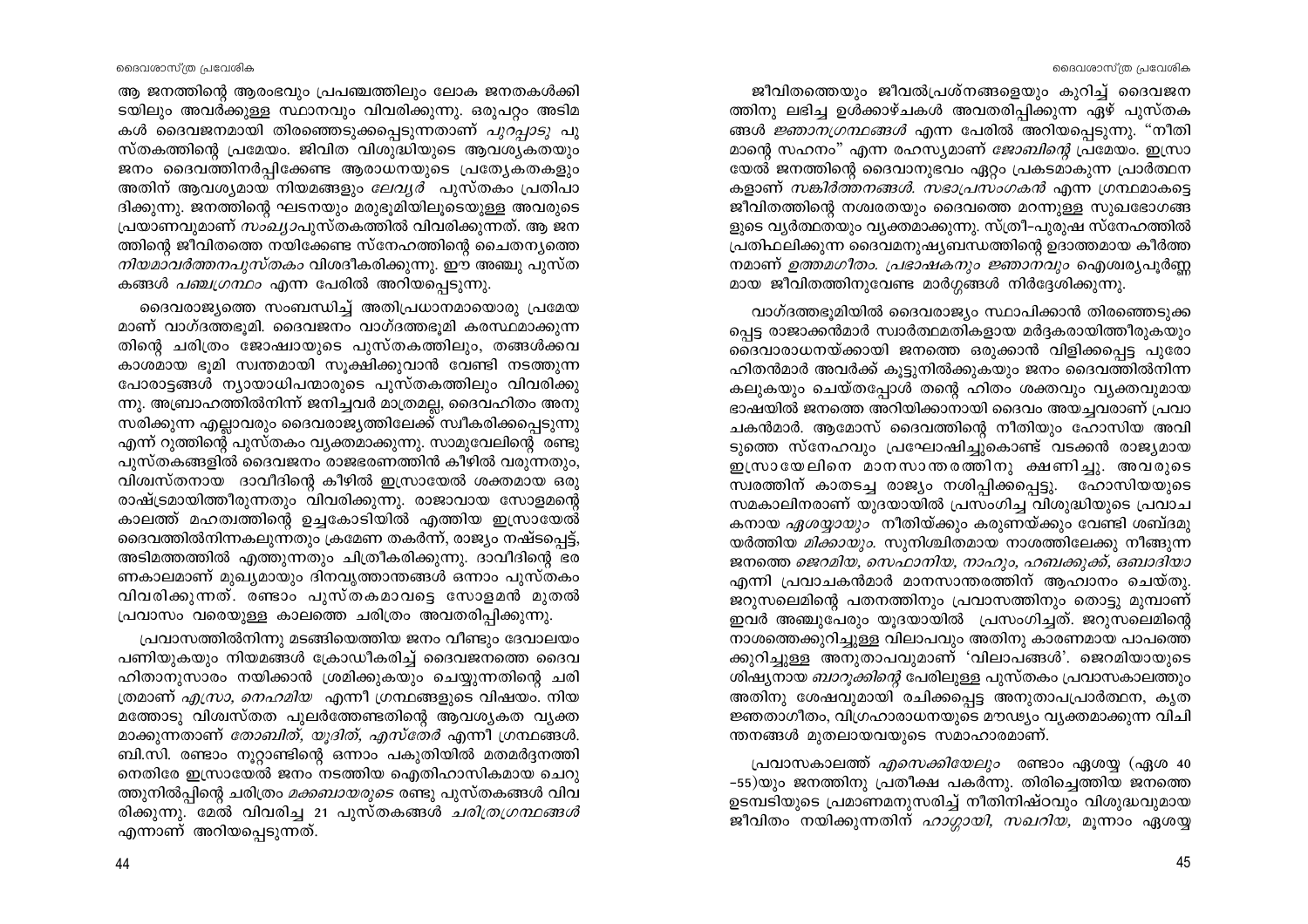(ഏശ 56-66) *ജോയേൽ, മലാക്കി* എന്നിവർ ഉദ്ബോധിപ്പിച്ചു. നിയ മപണ്ഡിതൻമാരുടെ കീഴിൽ വീണ്ടും സ്വാർത്ഥമതികളും ദേശീയ വാദികളുമായിത്തീർന്ന ജനത്തെ ദൈവത്തിന്റെ അതിരുകളില്ലാത്ത സ്നേഹത്തേയും സാർവ്വത്രിക രക്ഷാപദ്ധതിയേയും കുറിച്ചു ബോദ്ധ്യപ്പെടുത്തുന്നതാണ് *യോനാ* പ്രവാചകന്റെ പുസ്തകം. മത പീഢനങ്ങളിൽ മനം തകരാതെ ഉറച്ചുനിൽക്കാൻ *ദാനിയേൽ* പ്രചോദനം നൽകുന്നു. ഈ പതിനെട്ടു പുസ്തകങ്ങൾ *പ്രവാചക ഗ്രന്ഥങ്ങൾ* എന്നപേരിൽ അറിയപ്പെടുന്നു.

# പുതിയനിയമം

മനുഷ്യന് വഴിയും വഴികാട്ടിയും, ലക്ഷ്യവും നായകനുമായി ദൈവം തന്നെ മനുഷ്യനായി ഭൂമിയിലേക്ക് ഇറങ്ങിവന്നതിന്റെ ചരി ത്രമാണ് *സുവിശേങ്ങൾ നാലും* രേഖപ്പെടുത്തിയിരിക്കുന്നത്. ഭയശു വിന്റെ ജനനം മുതൽ പുനരുത്ഥാനംവരെയുള്ള സംഭവങ്ങൾ ദൈവ ത്തിന്റെ അന്തിമവും പൂർണ്ണവുമായ സ്വയം വെളിപ്പെടുത്തലാണ്. യേശു സ്ഥാപിച്ച ദൈവരാജ്യത്തിന്റെ സദ്വാർത്ത ലോകം മുഴുവൻ .എത്തിക്കുന്നതിന്റെ ചരിത്രം *അപ്പസ്തോലപ്രവർത്തനങ്ങൾ* വിവ രിക്കുന്നു. യേശുക്രിസ്തുവിൽ വിശ്വസിച്ചവരുടെ സമൂഹങ്ങൾ നേരിട്ട നിരവധി പ്രതിസന്ധികളിൽ അവർക്ക് മാർഗ്ഗനിർദ്ദേശങ്ങൾ നൽകാനായി വി. പൗലോസ് എഴുതിയ കത്തുകളാണ് അദ്ദേഹ ത്തിന്റെ പേരിൽ അറിയപ്പെടുന്ന പതിമൂന്ന് ലേഖനങ്ങൾ. യേശു ക്രിസ്തുവിന്റെ പൗരോഹിത്യത്തെ ഊന്നിപ്പറയുന്നതാണ് *ഹെബ്രാ യർക്കെഴുതിയ ലേഖനം.* ആഗോളസഭയെ മുന്നിൽ കണ്ടുകൊണ്ട് അപ്പസ്തോലൻമാരായ *യാക്കോബ്, പത്രോസ്, യൂദാ, യോഹന്നാൻ* എന്നിവർ എഴുതിയ ലേഖനങ്ങൾ 'കാതോലിക ലേഖനങ്ങൾ' എന്നറിയപ്പെടുന്നു. പീഡനങ്ങളുടെ മദ്ധ്യേ നാഥനോടു വിശ്വസ്ത മായി ഉറച്ചുനിൽക്കുന്ന സഭയെ വെളിപാട് പുസ്തകം വരച്ചുകാ ട്ടുന്നു. ദൈവം മനുഷ്യരുടെ മദ്ധ്യേ തന്റെ കൂടാരം ഉറപ്പിക്കുകയും സൃഷ്ടപ്രപഞ്ചത്തെ മുഴുവൻ നവീകരിച്ച് പുതിയ ആകാശവും പുതിയ ഭൂമിയും രൂപപ്പെടുത്തുകയും ചെയ്യുന്നതോടെ ബൈബിളിന്റെ ഇതിവൃത്തം പൂർണ്ണമാകുന്നു.

# കാനോനിക ഗ്രന്ഥങ്ങൾ

വെളിപ്പെടുത്തപ്പെട്ട സത്യങ്ങൾ ഉൾക്കൊള്ളുന്ന വിശുദ്ധഗ്രന്ഥം എന്ന് സഭ ഔദ്യോഗികമായി അംഗികരിച്ച പുസ്തകങ്ങളുടെ പട്ടി ക "കാനോൻ" എന്നും ആ പട്ടികയിൽപ്പെട്ട ഗ്രന്ഥങ്ങൾ "കാനോ നികഗ്രന്ഥങ്ങൾ" എന്നും അറിയപ്പെടുന്നു. "മാനദണ്ഡം" എന്നാണ് "കാനോൻ" എന്ന ഗ്രീക്കുപദത്തിന്റെ അർത്ഥം. ഞാങ്ങണ എന്നർത്ഥമുള്ള "ഖനു" എന്ന ബാബിലോണിയൻ പദത്തിൽനി ന്നാണ് "കാനോൻ" എന്ന ഗ്രീക്കുപദം രൂപം കൊണ്ടത്. അളവു കോലായി ഞാങ്ങണ ഉപയോഗിച്ചതിനാലാണ് ഈ പേരുണ്ടായത്. ഔദ്യോഗികമായി അംഗികരിക്കപ്പെട്ട ഗ്രന്ഥങ്ങളുടെ പട്ടിക എന്ന അർത്ഥത്തിൽ ഏ.ഡി. 4ാം നൂറ്റാണ്ടു മുതൽ ഈ പദം ക്രൈസ്ത വരുടെ ഇടയിൽ പ്രചാരത്തിൽ വന്നു.

'പഴയനിയമം', 'പുതിയനിയമം' എന്ന രണ്ടു ഭാഗങ്ങളിലായി 73 പുസ്തകങ്ങൾ ഉൾക്കൊള്ളുന്ന ഗ്രന്ഥസമാഹാരമാണ് ബൈബിൾ. "പഴയനിയമം" എന്നു ക്രൈസ്തവർ വിളിക്കുന്ന ആദ്യ ഭാഗം യഹുദരുടെയും മതഗ്രന്ഥമാണ്. പുസ്തകങ്ങളുടെ എണ്ണത്തെ ക്കുറിച്ചുപറയുമ്പോൾ പഴയനിയമവും പുതിയനിയമവും വേറിട്ടു കാണേണ്ടതുണ്ട്. ബൈബിളിൽ എത്രപുസ്തകങ്ങൾ ഉണ്ട് എന്ന കാര്യത്തിൽ യഹൂദരുടെയും ക്രൈസ്തവരുടെയും ഇടയിൽ ദിർഘ കാലത്തേക്ക് സംശയങ്ങളും തർക്കങ്ങളും നിലനിന്നു. പുതിയനി യമത്തിൽ 27 പുസ്തകങ്ങൾ ഉണ്ട് എന്ന് എല്ലാ ഫ്രൈസ്തവരും അംഗികരിക്കുന്നുണ്ട്. എന്നാൽ പഴയനിയമത്തെക്കുറിച്ചുള്ള നില പാട് വൃതൃസ്തമാണ്. കത്തോലിക്കരെ സംബന്ധിച്ചിടത്തോളം ത്രെന്തോസ് സുനഹദോസ് (ഏ.ഡി. 1545–1563) ഈ കാര്യത്തിൽ അന്തിമ തീർപ്പുകൽപിച്ചു.1546 ഏപ്രിൽ 8–ാം തിയതി നടന്ന സൂന ഹദോസിന്റെ നലാം സമ്മേളനം "കാനോനികഗ്രന്ഥങ്ങളെക്കുറിച്ച്" (De Canonicis Scripturis) എന്ന ഡിക്രിയിലൂടെ പഴയനിയമത്തിൽ 45 ഉം ("വിലാപങ്ങൾ" എന്ന പുസ്തകം "ജെറമിയാ" യുടെ അനു ബന്ധമായി കരുതി, രണ്ടും കൂടി ഒരു പുസ്തകമായിട്ടാണ് എണ്ണി യത്) പുതിയനിയമത്തിൽ 27 ഉം പുസ്തകങ്ങൾ ആണ് ഉള്ളതെന്ന് വിശ്വാസസത്യമായി പ്രഖ്യാപിച്ചു.

ഏ.ഡി. നലാം നൂറ്റാണ്ടിന്റെ അവസാനത്തോടെ വി. ജെറോം മൂലഭാഷകളിൽനിന്നു ലത്തീനിലേക്കു വിവർത്തനം ചെയ്തതും "വുൾഗാത്ത" എന്ന പേരിൽ അറിയപ്പെടുന്നതുമായ ബൈബി ളിന്റെ പതിപ്പിനെയാണ് സൂനഹദോസ് ആധികാരികഗ്രന്ഥമായി സ്വീകരിച്ചത്. എന്നാൽ പ്രോട്ടസ്റ്റന്റുസഭകൾ ത്രെന്ത്രോസ് സൂന ഹദോസിന്റെ ഈ തീരുമാനത്തെ അംഗികരിക്കുന്നില്ല. പഴയനി യമത്തെ സംബന്ധിച്ചാണ് അഭിപ്രായവ്യത്യാസം ഉള്ളത്.

പഴയനിയമം യഹ്വദരുടെ മത്യഗന്ഥമാകയാൽ യഹുദർ "കാനോ നികം" എന്ന് അംഗികരിച്ച പുസ്തകങ്ങൾ മാത്രമേ ക്രിസ്ത്യാനി കളും കാനോനികമായി സ്വീകരിക്കാവു എന്നതാണ് പ്രോട്ടസ്റ്റര്ു നിലപാട് ഹെബ്രായ ബൈബിളിൽ ഇല്ലാത്തതും കത്തോലിക്കർ പ്രസിദ്ധീകരിക്കുന്ന ബൈബിളിൽ ഉള്ളതുമായ പുസ്തകങ്ങളെ പ്രോട്ടസ്റ്റന്റുകാർ "അപ്പോക്രിഫ" അഥവ അപ്രമാണിക ഗ്രന്ഥങ്ങൾ എന്നുവിളിക്കുന്നു. കത്തോലിക്കരാകട്ടെ ഈ ഗ്രന്ഥങ്ങളെ '്ഉത്ത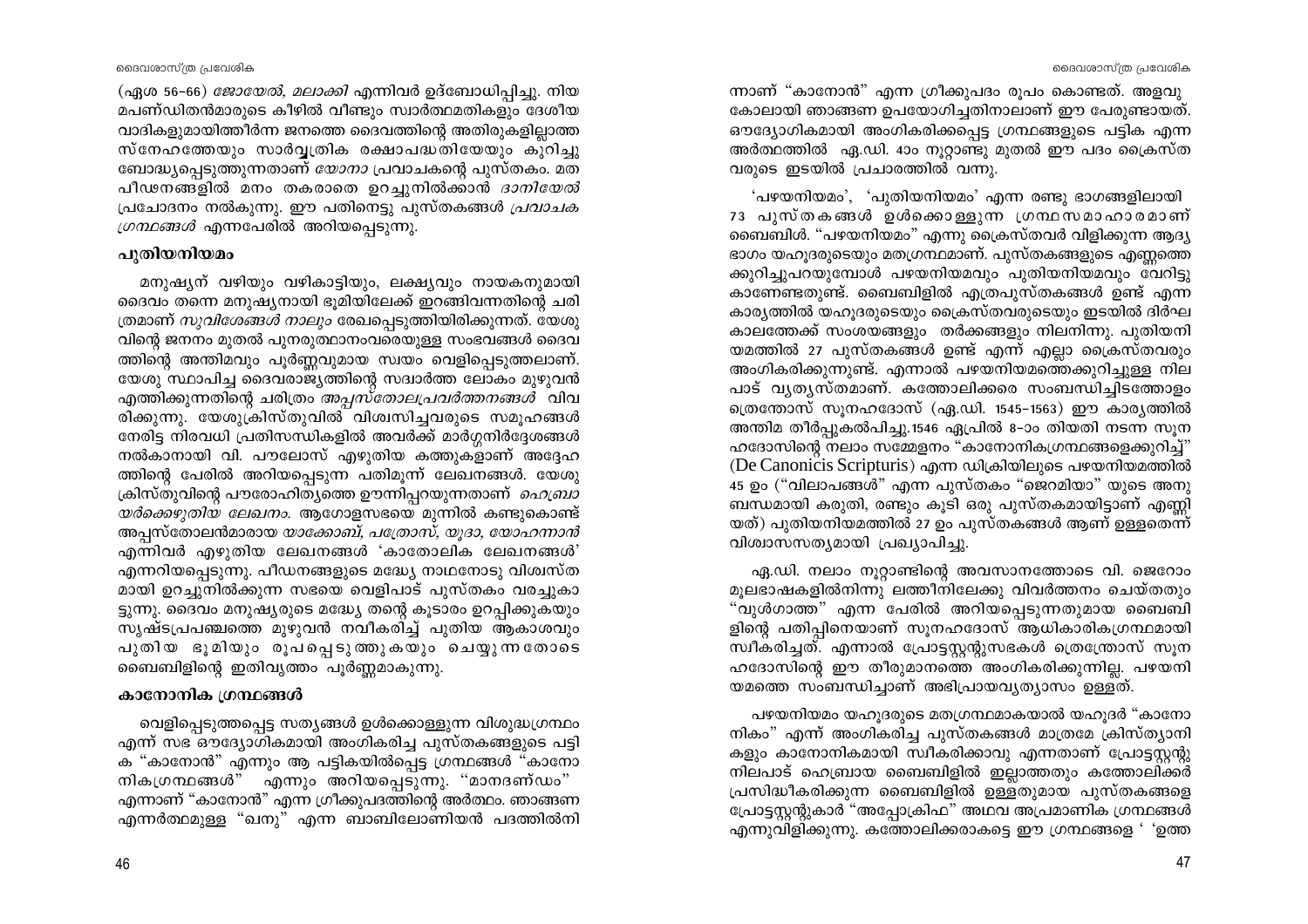രകാനോനിക" (deutero-canonical) ഗ്രന്ഥങ്ങൾ എന്നാണു വിളി ക്കുന്നത്.

തോബിത്, യൂദിത്, 1–2 മക്കബായർ, ജ്ഞാനം, പ്രഭാഷകൻ, ബാറുക് എന്നീ ഏഴുപുസ്തകങ്ങളും എസ്തേർ 10,4-16,24; ദാനി യേലിന്റെ പുസ്തകം 3–ാം അധ്യായം 23 ാം വാകൃത്തിനും 24–ാം വാകൃത്തിനുമിടയിൽ ചേർത്തിരിക്കുന്ന "അസറിയായുടെ പ്രാർത്ഥ നയും മൂന്നുയുവാക്കളുടെ കീർത്തനവും" ദാനിയേൽ 13 (സൂസ ന്ന); ദാനിയേൽ 14 (ബേലും വ്യാളവും) എന്നീ ഭാഗങ്ങളും ഉത്തര കാനോനിക ഗ്രന്ഥങ്ങളിൽപ്പെടുന്നു.

ഈ പുസ്തകങ്ങളും പുസ്തകഭാഗങ്ങളും പ്രോട്ടസ്റ്റന്റു നവീകര ണക്കാർ ആരംഭം മുതലേ ഉപേക്ഷിച്ചിരുന്നില്ല. നവീകരണപ്രസ്ഥാ നത്തിന്റെ ഉപജ്ഞാതാവെന്നറിയപ്പെടുന്ന മാർട്ടിൻ ലൂഥർ 1534-ൽ പ്രസിദ്ധീകരിച്ച ബൈബിൾ വിവർത്തനത്തിൽ മേൽപറഞ്ഞ ഭാഗ ങ്ങൾ പഴയനിയമത്തിന്റെ അവസാനത്തിൽ ചേർത്തിരുന്നു. അവ തരണക്കുറിപ്പ് എന്ന നിലയിൽ "അപ്പോക്രിഫ" - ഈ പുസ്തക ങ്ങൾ വിശുദ്ധഗ്രന്ഥത്തോടു തുല്യമല്ലെങ്കിലും വായിക്കുന്നത് നല്ലതും ഉപയോഗപ്രദവും ആയിരിക്കും എന്ന് ഈ സമാഹാര ത്തിന്റെ ആരംഭത്തിൽ ലുഥർ എഴുതിച്ചേർത്തിരുന്നു. പ്രോട്ടസ്റ്റന്റു നവീകരണത്തിന്റെ മറ്റൊരു പ്രമുഖനേതാവായ സ്വിംഗ്ലി 1527–29 ൽ സുറിച്ചിൽ നിന്നു പ്രസിദ്ധീകരിച്ച ബൈബിൾ വിവർത്തനത്തിലും ഉത്തരകാനോനിക ഗ്രന്ഥങ്ങൾ അവസാനത്തെ വാല്യമായി ചേർത്തി രുന്നു. കാൽവിൻ നേതൃത്വം നൽകിയ വിവർത്തനത്തിലും (1534 -35) ഈ ഗ്രന്ഥങ്ങൾ ഉൾക്കൊള്ളിച്ചിട്ടുണ്ട്. ജെയിംസ് രാജാവിന്റെ വിവർത്തനം (King James Version) എന്നറിയപ്പെടുന്ന ഇംഗ്ലീഷ് പരിഭാഷയിൽ (1611) ഉത്തര കാനോനികഗ്രന്ഥങ്ങൾ പഴയനിയമ ത്തിന്റെ അവസാനം ചേർത്തിട്ടുണ്ട്. കാലക്രമത്തിൽ പല പ്രോട്ട സ്റ്റന്റുവിഭാഗങ്ങളും ഉത്തര കാനോനിക ഗ്രന്ഥങ്ങൾ ബൈബിളിൽ നിന്നുമാറ്റി. എന്നാൽ അടുത്തകാലത്ത്, പ്രത്യേകിച്ചും യൂറോപ്പിൽ, പ്രോട്ടസ്റ്റന്റു സഭകളും ഉത്തര കാനോനിക ഗ്രന്ഥങ്ങളോടു കൂടു തൽ താല്പര്യം കാണിക്കുന്നുണ്ട്. യഹൂദരുടെ ബൈബിളിൽ ഇല്ലാത്ത പുസ്തകങ്ങൾ പഴയനിയമത്തിന്റെ ഭാഗമായി കരുതാൻ പാടില്ല എന്നുവാദിക്കുന്നവർ ചില കാര്യങ്ങൾ ശ്രദ്ധിക്കേണ്ടതു ണ്ട്.

1. പുതിയനിയമം രൂപംകൊണ്ട ഒന്നാംനുറ്റാണ്ടിൽ യഹുദരെ സംബന്ധിച്ചിടത്തോളം എല്ലാവരും അംഗികരിച്ച ഒരു കാനോൻ ഉണ്ടായിരുന്നില്ല. പലസ്തീനായിലെ യഹുദരുടെ ഇടയിൽ ഹെബ്രാ യഭാഷയിലുള്ള ബൈബിളും റോമാസാമ്രാജ്യത്തിന്റെ ഇതരഭാഗ ങ്ങളിൽ വസിച്ചിരുന്ന യഹൂദരുടെ ഇടയിൽ അലക്സാണ്ഡ്രിയാ

48

യിൽ വിവർത്തനം ചെയ്യപ്പെട്ട "സപ്തതി" എന്നറിയപ്പെടുന്ന ഗ്രീക്കു ബൈബിളുമാണ് പ്രചാരത്തിലിരുന്നത്. രണ്ടും തമ്മിൽ പുസ്തകങ്ങളുടെ എണ്ണത്തിൽ വ്യത്യാസവും ഉണ്ടായിരുന്നു.

2. ഉത്തര കാനോനികഗ്രന്ഥങ്ങൾ സപ്തതിയിൽ മാത്രമേ കാണു ന്നുള്ളു എന്നതിനാൽ അവ ഗ്രീക്കുഭാഷയിൽ രചിക്കപ്പെട്ടതാവണം എന്നില്ല. "പ്രഭാഷകൻ" എന്ന പുസ്തകം ഹെബ്രായഭാഷയിൽ നിന്നുള്ള വിവർത്തനമാണെന്ന് ഗ്രന്ഥകർത്താവുതന്നെ പറയുന്നു ണ്ട്. (പ്രഭാഷകൻ, മുഖവുര). ചാവുകടൽ തീരത്തെ ഗുഹകളിൽനി ന്നു കണ്ടെത്തിയ ഖുമ്റാൻ സന്യാസസമൂഹത്തിന്റെ ചുരുളുകളിൽ ബാറുക്, തോബിത്, പ്രഭാഷകൻ എന്നീ ഗ്രന്ഥങ്ങളുടെ ഭാഗങ്ങൾ ഉദ്ധരിച്ചിട്ടുണ്ട്. ഇവയെ ബൈബിളിന്റെ ഭാഗമായി അംഗീകരിച്ചി രുന്ന യഹുദർ (ഏ.ഡി. ഒന്നാം നൂറ്റാണ്ടിൽ) പലസ്തീനായിൽ ഉണ്ടാ യിരുന്നു എന്നതിന് ഇതു തെളിവാണ്.

<u>3. പലസ്തീനായ്ക്കു പുറത്ത് ഗ്രീക്കുകാരുടെ ഇടയിൽ</u> സുവിശേഷം പ്രസംഗിച്ച അപ്പസ്തോലൻമാർ "സപ്തതി" എന്ന ഗ്രീക്കു ബൈബിളാണ് ഉപയോഗിച്ചിരുന്നത്. പുതിയനിയമ ഗ്രന്ഥകർത്താക്കൾ ഉദ്ധരിക്കുന്നതും സപ്തതിയിൽനിന്നാണ്. തന്നെയുമല്ല, ഇന്ന് ബൈബിളിന്റെ ഭാഗമായി ആരും അംഗികരി ക്കാത്ത ചില പുസ്തകങ്ങളിൽനിന്നുള്ള ഉദ്ധരണികളും പുതിയ നിയമത്തിൽ കാണാം. ഉദാ: യുദാസ് എഴുതിയ ലേഖനം 14-ാം വാക്യം. "കണ്ടാലും, കർത്താവ് തന്റെ വിശുദ്ധരുടെ പതിനായിര ങ്ങളുടെ കുടെ ആഗതനായിരിക്കുന്നു". ഏനോക്കിന്റെ ഒന്നാം പുസ്തകം 1,9-ൽ നിന്നുള്ള ഉദ്ധരണിയാണിത്. യൂദാ 9-ൽ കൊടു ത്തിരിക്കുന്ന മോശയുടെ ശരീരത്തെച്ചൊല്ലി പിശാചിനോടു തർക്കിച്ച മിഖായേലിന്റെ ചിത്രം, "മോശയുടെ സ്വർഗ്ഗാരോഹണം" എന്ന ഗ്രന്ഥത്തിൽ നിന്നെടുത്തതാണ്. 'അവൻ നസ്രായൻ എന്നു വിളിക്കപ്പെടും' (മത്താ. 2,23) എന്ന പ്രവചനം ഇന്ന് അംഗികരിക്ക പ്പെട്ടിരിക്കുന്ന പഴയനിയമത്തിൽനിന്നല്ല, മറ്റേതോ പുസ്തക ത്തിൽനിന്നെടുത്തതായിരിക്കണം. ഇതിൽ നിന്നെല്ലാം വ്യക്തമാ കുന്നത് പുതിയനിയമം രചിക്കപ്പെട്ടകാലത്ത് ബൈബിളിലെ പുസ്ത കങ്ങളെക്കുറിച്ച് യഹുദരുടെ ഇടയിൽ അന്തിമമായ ഒരു തീരുമാനം നിലവിൽ വന്നിരുന്നില്ല എന്നാണ്.

4. ഏ.ഡി. രണ്ടാംനൂറ്റാണ്ടിന്റെ അവസാനത്തിലോ മൂന്നാം നൂറ്റാ ണ്ടിന്റെ ആരംഭത്തിലോ ആയിരിക്കണം പാലസ്തീനായിലെ യഹു ദർ ബൈബിൾ ഗ്രന്ഥങ്ങളുടെ അന്തിമമായ പട്ടിക തയ്യാറാക്കിയത് എന്നാണ് ബൈബിൾ പണ്ഡിതൻമാർ കരുതുന്നത്. ഈ തീരുമാ നത്തെ ലോകമെങ്ങുമുള്ള മറ്റു യഹൂദരും സ്വികരിച്ചു. ഇപ്രകാരം ഒരു തീരുമാനത്തെ ആധാരമാക്കി ക്രൈസ്തവർ വിശുദ്ധഗ്രന്ഥ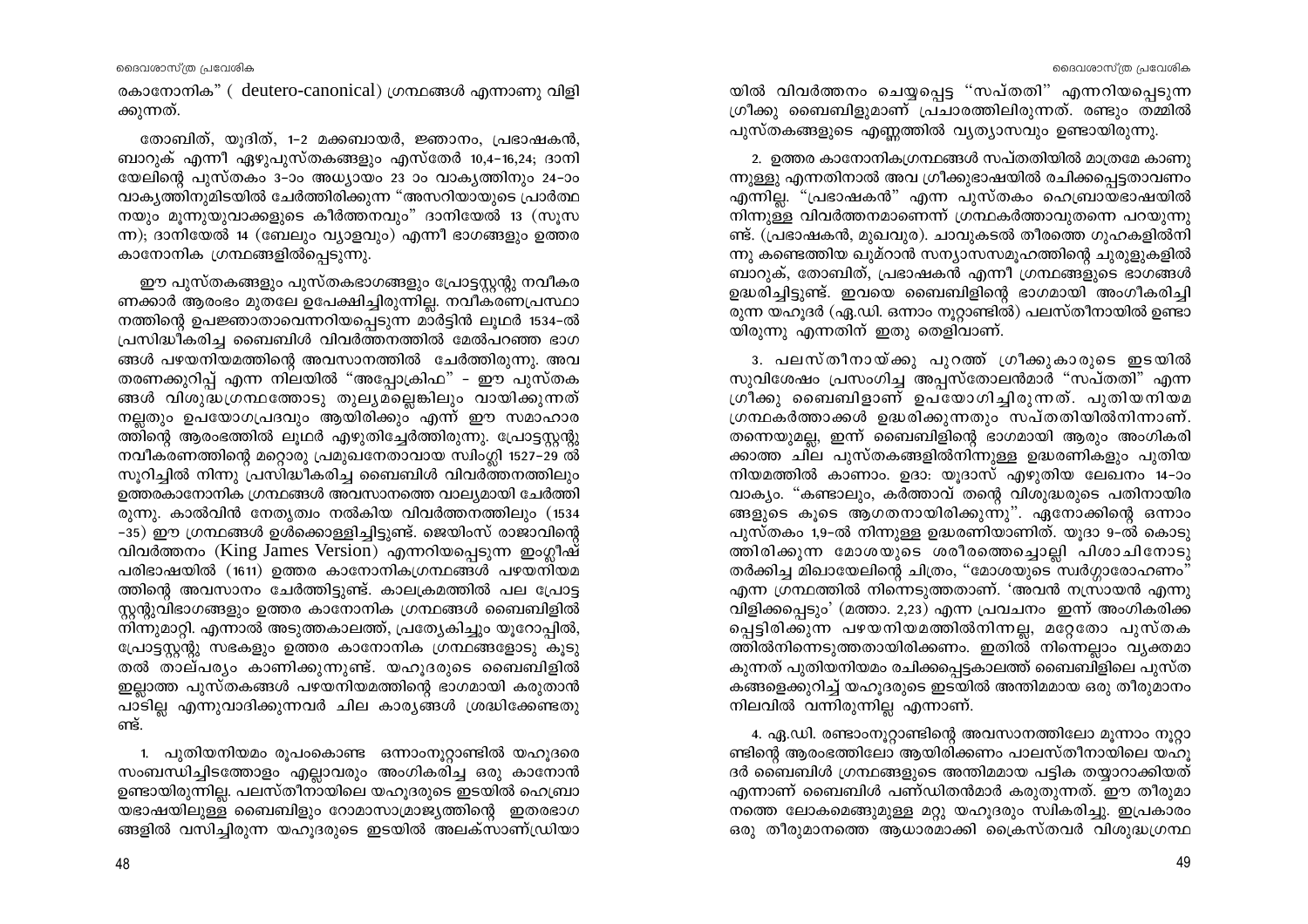ദൈവശാസ്ത്ര പ്രവേശിക

ത്തിന്റെ "കാനോൻ" സംബന്ധിച്ച തീരുമാനം എടുക്കുന്നതു യുക്തി പൂർവമായിരിക്കിലലോ.

ബൈബിളിലെ പുസ്തകങ്ങളെക്കുറിച്ച് ത്രെന്തോസ് സൂനഹ ദോസ് പെട്ടന്ന് ഒരു തീരുമാനം എടുക്കുകയായിരുന്നില്ല. ഏ.ഡി. 393 ലെ ഹിപ്പോ പട്ടണത്തിൽ കൂടിയ പ്രാദേശിക സൂനഹദോസും ഏ.ഡി. 397 ലെ രണ്ടാം കർത്തേജ് സുനഹദോസും കാനോനികഗ്ര ന്ഥങ്ങളെ സംബന്ധിച്ച പ്രഖ്യാപനങ്ങൾ പുറപ്പെടുവിച്ചിരുന്നു. ഏ. ഡി. 405 ൽ ഇന്നസെന്റ് ഒന്നാമൻ മാർപാപ്പ ടുളുസിലെ മെത്രാന യച്ച കത്തിൽ കാനോനിക ഗ്രന്ഥങ്ങൾ ഏവയെന്ന് പ്രഖ്യാപിക്കു ന്നുണ്ട് ഏ.ഡി. 1441 ൽ ഫ്ളോറൻസിൽ സമ്മേളിച്ച സാർവ്യതിക സൂനഹദോസ് ഇപ്രകാരമൊരു പട്ടിക പ്രസിദ്ധീകരിക്കുകയുണ്ടാ യി. മേല്പറഞ്ഞ തീരുമാനങ്ങളും പ്രഖ്യാപനങ്ങളും എല്ലാം ഒരേ പട്ടിക തന്നെയാണ് അവതരിപ്പിക്കുന്നത്. ഈ പട്ടികയാണ് ത്രെന്തോസ് സുനഹദോസ് വിശ്വാസസത്യമായി പ്രഖ്യാപിച്ചത്.

# ദൈവനിവേശിത ഗ്രന്ഥം

ബൈബിളിന്റെ രചനയ്ക്കായി ദൈവം ചില വ്യക്തികളെ പ്രത്യേ കമായി തിരഞ്ഞെടുത്തു. താൻ വെളിപ്പെടുത്താൻ ഇച്ചിച്ച കാര്യ ങ്ങൾ ഗ്രഹിക്കാൻ ദൈവം അവരുടെ ബുദ്ധിയെ പ്രകാശിപ്പിക്കു കയും ഗ്രഹിച്ചവ തെറ്റുകൂടാതെ എഴുതാൻ അവരുടെ മനസ്സിനെ ഉത്തേജിപ്പിക്കുകയും ചെയ്തു. വിശുദ്ധഗ്രന്ഥകാരൻമാരിലുള്ള പരി ശുദ്ധാത്മാവിന്റെ ഈ പ്രവർത്തനത്തെയാണ് "ദൈവനിവേശനം" (divine inspiration) എന്നുവിളിക്കുന്നത്. ഇപ്രകാരം പരിശുദ്ധാത്മാ വിന്റെ നിവേശനത്തിൻ കീഴിൽ രചിക്കപ്പെട്ട ഗ്രന്ഥമായതിനാൽ ബൈബിളിനെ ദൈവനിവേശിത ഗ്രന്ഥം എന്നു വിളിക്കുന്നു.

പ്രവചനങ്ങൾ ഒരിക്കലും മാനുഷിക ചോദനയാൽ രൂപം കൊണ്ട വയല്ല പരിശൂദ്ധാത്മാവിനാൽ പ്രചോദിതരായി ദൈവത്തിന്റെ മനു ഷ്യര് സംസാരിച്ചവയാണ് (2 പത്രോ.1,21) എന്ന് വിശുദ്ധ പ ത്രോസും, "വിശുദ്ധ ലിഖിതമെല്ലാം ദൈവനിവേശിതമാണ്. അവ പ്രബോധനത്തിനും ശാസനത്തിനും തെറ്റു തിരുത്തലിനും നീതി യിലുള്ള പരിശീലനത്തിനും ഉപകരിക്കുന്നു" (2 തിമോ. 3,16 ) എന്ന് വി. പൗലോസും രേഖപ്പെടുത്തിയിരിക്കുന്നു. "പ്രവചനങ്ങൾ" എന്നു വി. പത്രോസ് വിളിക്കുന്നത് പ്രവാചകഗ്രന്ഥങ്ങളെ മാത്ര മല്ല പഴയനിയമത്തെ മുഴുവനുമാണ്.

ദൈവനിവേശിത ഗ്രന്ഥമായതിനാൽ ബൈബിൾ ദൈവത്തിന്റെ വചനമാണ്. ചില വ്യക്തികളോട് തന്റെ വചനങ്ങൾ എഴുതി പിൻത ലമുറകൾക്കായി സൂക്ഷിക്കാൻ ദൈവം തന്നെ ആവശ്യപ്പെടുന്ന തായി ബൈബിളിൽകാണാം. "കർത്താവ് മോശയോട്

അരുൾചെയ്യതു : ഇതിന്റെ ഓർമ്മ നിലനിർത്താനായി നീ ഇത് ഒരു പുസ്തകത്തിലെഴുതി ജോഷായെ വായിച്ചു കേൾപിക്കുക"  $(\alpha$ ുറ.17, 14) കർത്താവ് ഏശയ്യായോട് അരുളിച്ചെയ്തു : "വരും നാളിൽ എന്നേക്കുമുള്ള സാക്ഷ്യത്തിനായി ഇത് അവരുടെ മുമ്പിൽ ഒരു ഫലകത്തിൽ രേഖപ്പെടുത്തുകയും പുസ്തകത്തിൽ എഴു തുകയും ചെയ്യുക" (ഏശ. $\overline{30}$ , 8) ' 'സൈനൃങ്ങളുടെ ദൈവമായ കർത്താവ് അരുളിച്ചെയ്യുന്നു: ഞാൻ നിന്നോടു പറഞ്ഞതെല്ലാം ഒരു പുസ്തകത്തിൽ എഴുതുക" (ജറെ. 30–2). ദൈവം നല്കിയ പ്രത്യേക പ്രചോദനം അനുസരിച്ചാണ് തങ്ങൾ എഴുതിയത് എന്ന വിശുദ്ധ ഗ്രന്ഥകാരൻമാർക്കുണ്ടായിരുന്ന അവബോധത്തെയാണ് മേലുദ്ധ രിച്ച വാകൃങ്ങൾ വ്യക്തമാക്കുന്നത്.

യേശുവും അപ്പസ്തോലൻമാരും പഴയനിയമത്തെ ദൈവവച നമായി കരുതിയിരുന്നു. (മത്താ. 4,4; 11,10; 19,4-5; ലുക്കാ 18,31; 24,44). യേശുവിന്റെ സഭ പുതിയനിയമത്തെയും ദൈവവചനമായി കരു തുന്നു. സഭാപിതാക്കൻമാരും സുനഹദോസുകളും ഈ പഠനം ആവർത്തിച്ചുറപ്പിച്ചിട്ടുണ്ട്. ദൈവനിവേശനത്തെക്കുറിച്ചുള്ള സഭ യുടെ പരമ്പരാഗതമായ പഠനത്തെ രണ്ടാം വത്തിക്കാൻ സുനഹ ദോസ് "ദൈവികവെളിപാട്" എന്ന പ്രമാണരേഖയിൽ ഇപ്രകാരം സംഗ്രഹിച്ചിരിക്കുന്നു: "അപ്പസ്തോലൻമാരിൽനിന്നു സ്വീകരിച്ച വിശ്വാസത്തിന്റെ അടിസ്ഥാനത്തിൽ മതാവായ തിരുസഭ ഇങ്ങനെ പഠിപ്പിക്കുന്നു. പുതിയനിയമത്തിലും പഴയനിയമത്തിലുമുള്ള എല്ലാ പുസ്തകങ്ങളും പൂർണ്ണമായി അവയുടെ എല്ലാ ഭാഗങ്ങളുമുൾപ്പെടെ സംപുജ്യവും കാനോനികവുമാണ്. കാരണം അവയുടെ രചന പരി ശുദ്ധാത്മാവിന്റെ നിവേശനത്തിൽനിന്നാകുന്നു. ദൈവമാണ് അവ യുടെ കർത്താവ്" (നമ്പർ 11).

ദൈവനിവേശിതമായി സഭ അംഗീകരിക്കുന്നത് മൂലഭാഷകളിൽ രചിക്കപ്പെട്ട ബൈബിൾ ഗ്രന്ഥങ്ങളാണ്. വിവർത്തനങ്ങൾ മൂലഭാ ഷയോടു വിശ്വസ്തത പുലർത്തുമ്പോൾ മാത്രമേ ദൈവനിവേശി തമാവുകയുള്ളു. ഗ്രന്ഥകാരൻമാർ ഉദ്ദേശിച്ച കാര്യങ്ങൾ വിശ്വസ്ത മായി വിവർത്തനം ചെയ്യാൻ പരിഭാഷകർ ശ്രദ്ധിക്കേണ്ടതുണ്ട്. വിവർത്തനം മുലഗ്രന്ഥത്തോടു വിശ്വസ്തമാണെന്ന കാര്യത്തിന് സഭയുടെ അംഗീകാരം നൽകുന്നത് ഇതുകൊണ്ടാണ്. വിശുദ്ധ ഗ്രന്ഥ കാരൻമാർ എഴുതിയ കയ്യെഴുത്തുപ്രതികൾ ഇന്ന് ലഭ്യമല്ല. പല ത വണ പകർത്തിയെഴുതിയതിന്റെ പകർപ്പുകൾ മാത്രമാണ് നമുക്കു ലഭിച്ചിരിക്കുന്നത്. ഈ കൈയ്യെഴുത്തുപ്രതികളിൽ ഏതാണ് മുല ഗ്രന്ഥത്തോട് ഏറ്റം വിശ്വസ്തമായത് എന്നുനിശ്ചയിക്കാൻ സൂക്ഷ്മ മായ പഠനം ആവശ്യമുണ്ട്. ബൈബിൾ വിജ്ഞാനീയത്തിന്റെ ഒരു ശാഖ (Textual criticism) ഈ വിഷയത്തിൽ ദീർഘകാലമായി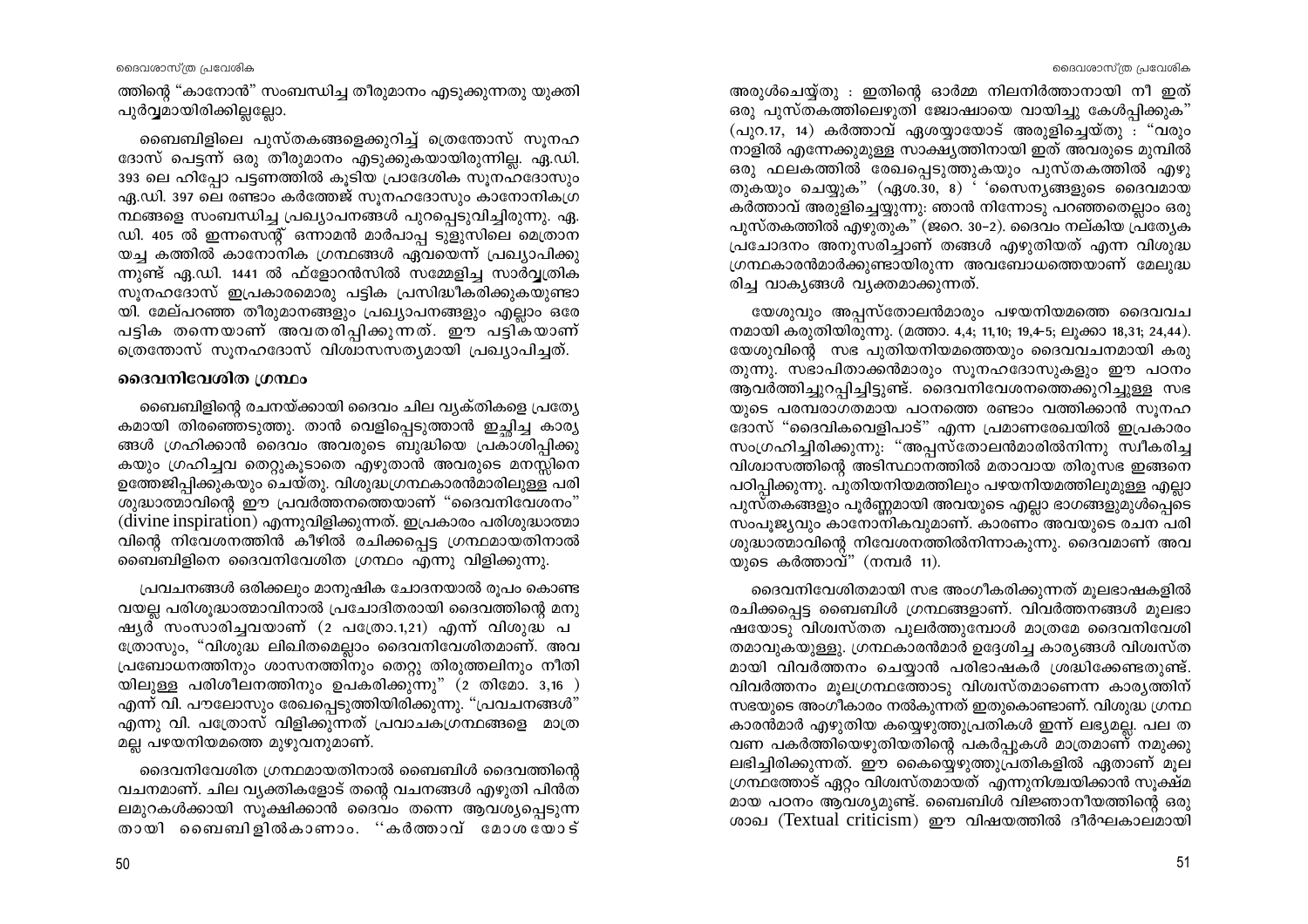ദൈവശാസ്ത്ര പ്രവേശിക

ശാസ്ത്രീയമായ വിധത്തിൽ ഗവേഷണങ്ങൾ നടത്തിക്കൊണ്ടാണി രിക്കുന്നത്.

## ദൈവനിവേശനത്തിന്റെ ഫലങ്ങൾ

ദൈവനിവേശനത്തിന്റെ ഫലമാണ് ബൈബിൾ ഗ്രന്ഥം. ദൈവ മാണ് ആത്യന്തികമായി അതിന്റെ കർത്താവ്. ഇതിൽനിന്നും സുപ്ര ധാനമായ ചില കാര്യങ്ങൾ ഓർത്തിരിക്കേണ്ടതുണ്ട്.

1. ദൈവീക വെളിപാട്: ബൈബിൾ ദൈവനിവേശിതമായ ഗ്രന്ഥ മായതിനാൽ അതു വായിക്കുന്നവർക്ക് ദൈവം സ്വയം വെളിപ്പെടു ത്തുന്നു. ദൈവത്തെ അറിയാനും ദൈവികജീവനിൽ പങ്കുചേരാനും ബൈബിൾ സഹായിക്കുന്നു.

2. ബൈബിൾ ഒറ്റഗ്രന്ഥമാണ്: ഏകദേശം ആയിരത്തിൽപരം വർഷങ്ങൾക്കുള്ളിൽ അനേകം പേരാൽ രചിക്കപ്പെട്ട 73 പുസ്തക ങ്ങളുടെ സമാഹാരമാണു ബൈബിളെങ്കിലും അവയുടെയെല്ലാം കർത്താവ് ദൈവമാകയാൽ ഈ സമാഹാരം ഒറു ഗ്രന്ഥമായി കരു തണം. ഒറ്റപ്പെട്ട പുസ്തകങ്ങളും അവയിലെ വാകൃങ്ങളും വ്യാഖ്യാ നിക്കുമ്പോൾ ബൈബിളിന്റെ മൊത്തമായ ഐക്യം മനസ്സിലുണ്ടാ യിരിക്കണം. എങ്കിൽ മാത്രമേ ബൈബിളിലൂടെ സ്വയം വെളിപ്പെ ടുത്തുന്ന ദൈവത്തെ കണ്ടെത്താനാവു. ബൈബിളിലെ അനേകം പുസ്തകങ്ങൾ യേശുക്രിസ്തുവിനെ കേന്ദ്രമാക്കിയാണ് രചിക്കപ്പെ ട്ടിരിക്കുന്നത്. യേശുവിലൂടെ സംഭവിച്ച ദൈവാവിഷ്കരണത്തിന്റെ വിശദീകരണമാണ് പുതിയനിയമം. ദൈവനിവേശനത്തിന്റെ ഫല മായി പഴയനിയമത്തിൽ പുതിയനിയമം നിഗൂഢമായി സ്ഥിതിചെ യ്യുന്നു; പുതിയനിയമത്തിൽ പഴയനിയമം പ്രകടമാകുന്നു. അഥവാ, പഴയനിയമം പുതിയനിയമത്തിനു വഴിയൊരുക്കുന്നു. പുതിയനി യമത്തിൽ പഴയനിയമം പൂർത്തിയാവുന്നു.

3. ബൈബിൾ ഒരു കുദാശ: യേശുക്രിസ്തുവിലൂടെ മനുഷ്യർ ദൈവവുമായി കണ്ടുമുട്ടുന്ന വേദിയാണല്ലോ കൂദാശകൾ. രക്ഷാക രമായ ഈ കണ്ടുമുട്ടൽ അടയാളങ്ങളിലുടെയാണ് നടക്കുന്നത്. ഏഴു കുദാശകളാണ് സഭ ഔദ്യോഗികമായി അംഗികരിച്ചിട്ടുള്ളത്. എന്നാൽ, യേശുക്രിസ്തുവിലൂടെ ദൈവത്തെ കണ്ടുമുട്ടാനുള്ള വേദി യാണ് ബൈബിളും. മനുഷ്യബുദ്ധിയെയും ഭാവനയെയും വികാര ങ്ങളെയും നേരിട്ടു സ്പർശിക്കുന്നതാകയാൽ ബൈബിളിലൂടെ നട ക്കുന്ന കണ്ടുമുട്ടൽ വളരെ പ്രധാനപ്പെട്ടതാണ്.

4. അപ്രമാദിത്വം: സത്യം തന്നെയായ ദൈവമാണ് ബൈബി ളിന്റെ കർത്താവ്. അതിനാൽ ബൈബിളിൽ സത്യവിരുദ്ധമായ പഠ നങ്ങൾ ഉണ്ടായിരിക്കുകയില്ല. മനുഷ്യന്റെ നിത്യരക്ഷയ്ക്ക് ആവ ശ്യകമായ കാര്യങ്ങളാണ് ദൈവം വെളിപ്പെടുത്തുന്നത്. ഈ നില

യിൽ വേണം ബൈബിളിൽ ആവിഷ്ക്കരിക്കപ്പെടുന്ന സത്യങ്ങളെ മനസ്സിലാക്കാൻ. ആധുനിക ശാസ്ത്രത്തിന്റെയും ചരിത്രപഠനങ്ങ ളുടെയും കാഴ്ചപ്പാടിൽ നിന്നു നോക്കുമ്പോൾ ബൈബിളിലെ ചില പ്രസ്താവനകൾ തെറ്റായി തോന്നിയേക്കാം. ശാസ്ത്രമോ ലോക ചരിത്രമോ പഠിപ്പിക്കുന്ന ഒരു ഗ്രന്ഥമല്ല, രക്ഷാകരചരിത്രമാണ് ബൈബിൾ എന്ന ബോദ്ധ്യത്തോടെ വേണം ബൈബിളിലെ പഠന ങ്ങളെ സമീപിക്കാൻ. ഓരോ പുസ്തകവും എഴുതപ്പെട്ടകാലത്തു നിലവിലിരുന്ന പ്രപഞ്ചവീക്ഷണവും സാഹിത്യശൈലികളും മാനു ഷികഗ്രന്ഥകാരൻമാരെ സ്വാധീനിച്ചിട്ടുണ്ട് എന്ന കാര്യം മറക്കാവുന്ന തല്ല. ഗ്രന്ഥകാരൻമാർ പഠിപ്പിക്കാൻ ഉദ്ദേശിക്കുന്ന രക്ഷാകര സത്യം എന്ത് എന്നു മനസ്സിലാക്കാനാണ് ശ്രമിക്കേണ്ടത്. അപ്പോൾ പ്രത്യ ക്ഷത്തിൽ തെറ്റെന്നു തോന്നിയേക്കാവുന്ന പല പ്രസ്താവനകളും തെറ്റല്ല എന്നു തെളിയും.

ദൈവമാണ് ബൈബിളിന്റെ ഗ്രന്ഥകർത്താവ് എന്നതുകൊണ്ട് വിശുദ്ധ ഗ്രന്ഥകാരൻമാർക്ക് യാതൊരു പ്രാധാന്യവും ഇല്ല എന്നു വരുന്നില്ല. അവർ സ്വതന്ത്രബുദ്ധിയും ഇച്ഛാശക്തിയും ഭാവനയും ഉള്ള യഥാർത്ഥ ഗ്രന്ഥകാരൻമാരായിത്തന്നെയാണ് പ്രവർത്തിക്കു ന്നത്.

# ബൈബിളും പാരമ്പര്യവും

ബൈബിളിലൂടെയാണ് ദൈവം സ്വയം വെളിപ്പെടുത്തുന്നതെ ങ്കിൽ ബൈബിളിൽ കാണാത്ത കാര്യങ്ങൾ വിശ്വാസസത്യമായി കരുതുന്നതു ശരിയോ? കത്തോലിക്കാ സഭ പഠിപ്പിക്കുന്ന പലകാ ര്യങ്ങളും ബൈബിളിൽ കാണുന്നില്ല. ഉദാ. മാതാവിന്റെ സ്വർഗ്ഗാ രോപണം, ശുദ്ധീകരണസ്ഥലം. മാത്രമല്ല, ബൈബിളിന്റെ സ്പഷ്ട മായ പഠനത്തിനു വിരുദ്ധമെന്നു തോന്നാവുന്ന പല ആചാരങ്ങളും കത്തോലിക്കാസഭ പ്രേത്സാഹിപ്പിക്കുകയും ചെയ്യുന്നു. ഉദാ. പ്രതി മാവണക്കം, മധൃസ്ഥപ്രാർത്ഥന. ഇന്ന് സാധാരണ കേൾക്കാറുള്ള ഒരു ചോദൃമാണിത്.

ബൈബിളിന്റെ ഉത്ഭവത്തെയും ഉള്ളടക്കത്തെയും സംബന്ധിച്ച വികലമായ ധാരണകളാണ് ഈ ചോദ്യത്തിൽ പ്രതിഫലിക്കുന്ന ത്. 'ദൈവം ചില വ്യക്തികളെ പ്രത്യേകം തെരഞ്ഞെടുത്ത് ദൈവി കരഹസ്യങ്ങൾ അവർക്കു വെളിപ്പെടുത്തി. അവർ എഴുതി പ്രസി ുധീകരിച്ച ഗ്രന്ഥമാണ് ബൈബിൾ. അതുവായിക്കുന്ന ആർക്കും ദൈവം വെളിപ്പെടുത്തിയ സത്യം മുഴുവൻ തെറ്റുകൂടാതെ ഗ്രഹി ക്കാൻ കഴിയും'. ഏതാണ്ട് ഈ വിധത്തിലുള്ള ചിന്തയാണ് മേലു ദ്ധരിച്ച ചോദ്യത്തിനു പിന്നിലുള്ളത്. എന്നാൽ ബൈബിളിന്റെ ഉത്ഭവം ഇത്ര ലളിതമായവിധത്തിലായിരുന്നില്ല. അതിസങ്കീർണ്ണ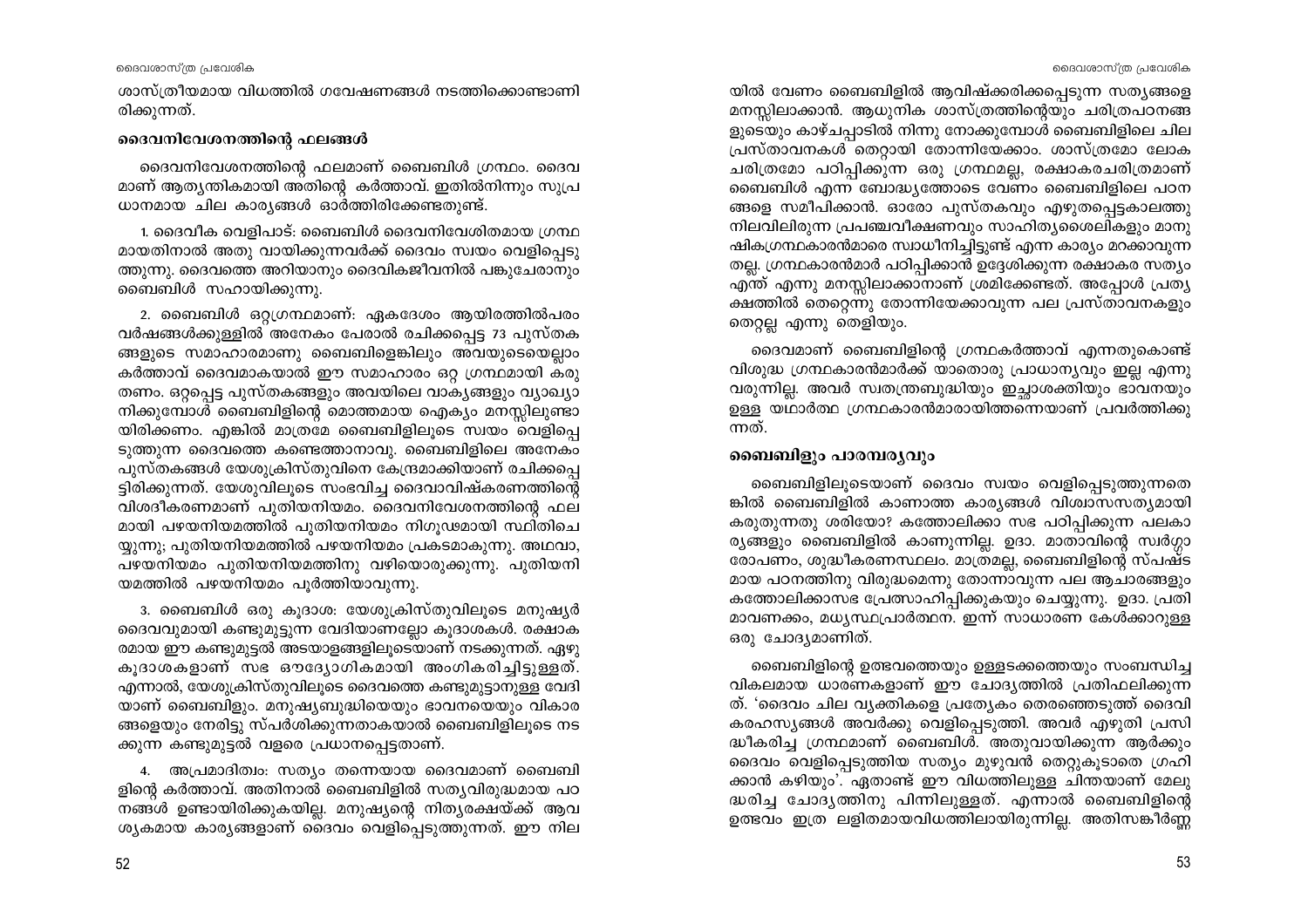മായ ഒരു പ്രയാണത്തിലുടെയാണ് ദൈവവചനം ലിഖിതരുപത്തി ലായത്. പഴയനിയമത്തെയും പുതിയനിയമത്തേയും സംബന്ധിച്ച് ഇതു വാസ്തവമാണ്.

ബി.സി. 19-ാം നുറ്റാണ്ടിൽ ജീവിച്ചിരുന്ന അബ്രാഹത്തെ സംബ ന്ധിച്ച കാര്യങ്ങൾ ബി.സി. 10–ാം നുറ്റാണ്ടിൽ ദാവിദിന്റെയും സോള മെന്റെയും കാലത്താണ് ലിഖിതരൂപത്തിലായത്. ബി.സി.13–ാം നൂറ്റാ ണ്ടിൽ നടന്ന പുറപ്പാടും സീനായ് ഉടമ്പടിയും മറ്റും ഇന്നു നമുക്കു ലഭിച്ചിരിക്കുന്ന വിധത്തിൽ അന്തിമമായി എഴുതപ്പെട്ടതു ബി.സി. 5-ാം നൂറ്റാണ്ടിലാണ്. ക്രിസ്ത്വാനുഭവത്തെ ലിഖിതരൂപത്തിൽ അവ തരിപ്പിക്കുന്ന സുവിശേഷങ്ങൾ എഴുതപ്പെട്ടത് ഏ.ഡി. 60-നു ശേഷ മാണ്- യേശുവിന്റെ മരണത്തിന് മുപ്പതിൽപ്പരം വർഷങ്ങൾക്കു ശേഷം. അപ്പോൾ, എഴുതപ്പെട്ട ബൈബിൾ ഉണ്ടാകുന്നതിനുമുമ്പേ ദൈവീക വെളിപാട് ഒരു സമുഹത്തിന് ലഭിക്കുകയും ആ സമുഹം അത് പിൻതലമുറകൾക്കു കൈമാറുകയും ചെയ്തിരുന്നു എന്നു വ്യക്തം. ദൈവവചനമായി കണ്ട് അവ ശേഖരിച്ചു സുക്ഷിച്ചതും പിൻതലമുറകൾക്കു കൈമാറിയതും സഭയാണ്. ഇതുതന്നെയാണ് മറ്റെല്ലാ പുസ്തകങ്ങളുടെയും അവസ്ഥ. അതിനാൽ സഭയിലാണ് ബൈബിൾ രൂപം കൊണ്ടത്; സഭയാണ് ബൈബിൾ സൂക്ഷിക്കു ന്നതും കൈമാറുന്നതും. സഭയ്ക്കാണ് ബൈബിൾ ഏൽപിച്ചു കൊടുത്തിരിക്കുന്നത്. ദൈവവചനമാകുന്ന ബൈബിൾ വിശ്വസ്ത മായി സൂക്ഷിക്കുകയും പ്രഘോഷിക്കുകയും ചെയ്യുക സഭയുടെ ദൈവദത്തമായ ദൗത്യമാണ്.

### ബൈബിൾ മാത്രമോ ?

ദൈവികവെളിപാടിന്റെ ഉറവിടം ബൈബിൾ മാത്രമാണെന്നും ബൈബിളിൽ എഴുതപ്പെട്ടിട്ടില്ലാത്ത യാതൊന്നും വിശ്വാസ ത്തിന്റെയോ ധാർമ്മികതയുടെയോ മാനദണ്ഡമായി സ്വീകരിക്കാൻ പാടില്ല എന്നും ഉള്ള വാദഗതി യുക്തിസഹമല്ല. സഭാസമുഹത്തിനു ലഭിച്ച ദൈവാവിഷ്കരണത്തിന്റെ ലിഖിതരൂപത്തിലുള്ള പ്രകാശ നമാണ് ബൈബിൾ. എന്നാൽ തങ്ങൾക്കു ലഭിച്ചതെല്ലാം എഴുത പ്പെട്ടിട്ടില്ല എന്നു സുവിശേഷകൻമാർതന്നെ സാക്ഷ്യപ്പെടുത്തിയി ട്ടുണ്ട്. "ഈ ഗ്രന്ഥത്തിൽ എഴുതപ്പെടാത്ത മറ്റനേകം അടയാളങ്ങൾ യേശു ശിഷ്യൻമാരുടെ സാന്നിധ്യത്തിൽ പ്രവർത്തിച്ചു" (യോഹ. 20,30). "യേശു ചെയ്ത മറ്റു പല കാര്യങ്ങളും ഉണ്ട്. അതെല്ലാം എഴുതിയിരുന്നെങ്കിൽ ആ ഗ്രന്ഥങ്ങൾ ഉൾക്കൊള്ളാൻ ലോകത്തി

നുതന്നെ സാധിക്കാതെ വരുമെന്നാണ് എനിക്കുതോന്നുന്നത്" (യോഹ. 21, 25). കോറിന്തോസിലെ സഭയ്ക്കു നാലുലേഖനങ്ങൾ എഴുതിയതായി വി. പൗലോസ് പറയുന്നുണ്ട്. അവയിൽ രണ്ടണ്ണം മാത്രമേ നമുക്ക് ലഭിച്ചിട്ടുള്ളു. ലാവോദിക്യായിലെ സഭയ്ക്കെഴു

തിയ കത്ത് (കൊളൊ. 4,16) നമുക്കു കിട്ടിയിട്ടില്ല. ഇന്നു ലഭിച്ചിരി ക്കുന്ന ബൈബിളിൽ ഉൾക്കൊണ്ടിട്ടില്ലാത്ത പലതും യേശുവും അപ്പ സ്തോലൻമാരും പഠിപ്പിക്കുകയും പ്രവർത്തിക്കുകയും ചെയ്തി ട്ടുണ്ട് എന്ന് ഇതിൽ നിന്നു വ്യക്തമാകുന്നു.

തന്നെയുമല്ല, യേശു പ്രവർത്തിക്കുകയും പഠിപ്പിക്കുകയും ചെയ്ത കാരൃ്ങ്ങളെയും, സർവ്വോപരി അവിടുത്തെ വൃക്തിത്വ ത്തിന്റെ ആഴങ്ങളെയും കുറിച്ചുള്ള പൂർണ്ണമായ അവബോധം സാവ ധാനമാണ് അപ്പസ്തോലൻമാർക്കും സഭാസമൂഹത്തിനും ലഭിച്ച ത്. "ഇനിയും വളരെ കാര്യങ്ങൾ നിങ്ങളോടുപറയാനുണ്ട്. എന്നാൽ അവ ഉൾക്കൊള്ളാൻ ഇപ്പോൾ നിങ്ങൾക്കു കഴിവില്ല. സത്യാത്മാ വു വരുമ്പോൾ നിങ്ങളെ സതൃത്തിന്റെ പൂർണ്ണതയിലേക്കു ന യിക്കും" (യോഹ. 16, 12). ക്രിസ്തുസംഭവത്തിലൂടെ നടന്ന ദൈവിക വെളിപാടിന്റെ പൂർണ്ണതയിലേക്കു പരിശുദ്ധാത്മാവാണ് സഭയെ സാവധാനം കൈപിടിച്ചു നടത്തുന്നത്. അതിനാൽ വെളിപ്പെടുത്ത പ്പെട്ട സത്യങ്ങളെക്കുറിച്ചുള്ള അറിവിന്റെ കാര്യത്തിൽ സഭയിൽ വളർച്ചയുണ്ടായിട്ടുണ്ട് ബൈബിളിൽ നിഗുഢമായി സ്ഥിതിചെയ്യുന്ന പലകാര്യങ്ങളും ക്രമേണയാണ് സഭ മനസ്സിലാക്കിയത്. പരിശുദ്ധ ത്രിത്വത്തെയും യേശുവിന്റെ ദൈവ–മനുഷ്യസ്വഭാവത്തെയും കുറി ച്ചുള്ള സഭയുടെ പഠനങ്ങൾ ഉദാഹരണങ്ങളാണ്.

പാരമ്പര്യത്തെക്കുറിച്ചുള്ള സഭയുടെ ഈ കാഴ്ചപ്പാട് ബൈബി ളിന്റെ പ്രാധാന്യത്തെ യാതൊരുവിധത്തിലും കുറച്ചുകാണിക്കുന്നില്ല. ബൈബിൾ പഠിപ്പിക്കുന്ന സത്യങ്ങൾക്കെതിരായി സഭാപാരമ്പര്യ ങ്ങൾ ഒന്നും പഠിപ്പിക്കുന്നില്ല. രണ്ടിന്റെയും ഉറവിടം ദൈവം തന്നെയാകയാൽ അവ തമ്മിൽ വൈരുദ്ധ്യം ഉണ്ടാവുകയില്ല. ബൈബിളിനെ മറന്നുകൊണ്ടു പാരമ്പര്യത്തിനോ, പാരമ്പര്യത്തെ മറന്നുകൊണ്ട് ബൈബിളിനോ നിലനില്ക്കാനാവില്ല.

അടിസ്ഥാനപരമായ വെളിപാടിന്റെ കാലം ശ്ലീഹൻമാരുടെ കാല ത്തോടെ അവസാനിച്ചു. അതുകൊണ്ട് ഈ വെളിപാടിനെ കേന്ദ്രീക രിച്ചും ബന്ധപ്പെടുത്തിയുമാണ് വിശ്വാസികൾ ജീവിക്കുന്നത്. അപ്പോൾ പാരമ്പര്യമെന്നത് ആത്മാവിനാൽ നയിക്കപ്പെടുന്ന സഭ യുടെ തെറ്റുപറ്റാനാവാത്ത ജീവിതമാണെന്നു പറയാം. കുറേക്കൂടി വ്യാപകമായ അർത്ഥത്തിൽ, ശ്ലീഹൻമാരിലും, സഭാപിതാക്കൻമാ രിലും, സഭാജീവിതത്തിലും കൂടി അവിച്ചിന്നമായി നിലനിന്നുപോ രുന്ന രക്ഷയുടെ സന്ദേശമാണ്, സിദ്ധാന്തമാണ്, പാരമ്പര്യം. വിശ്വാ സത്തിന് അധിഷ്ഠിതമായ തത്വസംഹിതകൾ മാത്രമല്ല, സഭയുടെ ആരാധനക്രമം, ആചാരനുഷ്ഠാനങ്ങൾ, നിയമങ്ങൾ, ജീവിതശൈലി എന്നിവയെല്ലാം പാരമ്പര്യത്തിൽപ്പെടുന്നു. ഒറ്റവാക്കിൽ പറഞ്ഞാൽ മിശിഹാതന്നെയാണ് യഥാർത്ഥ പാരമ്പര്യം (The Tradition).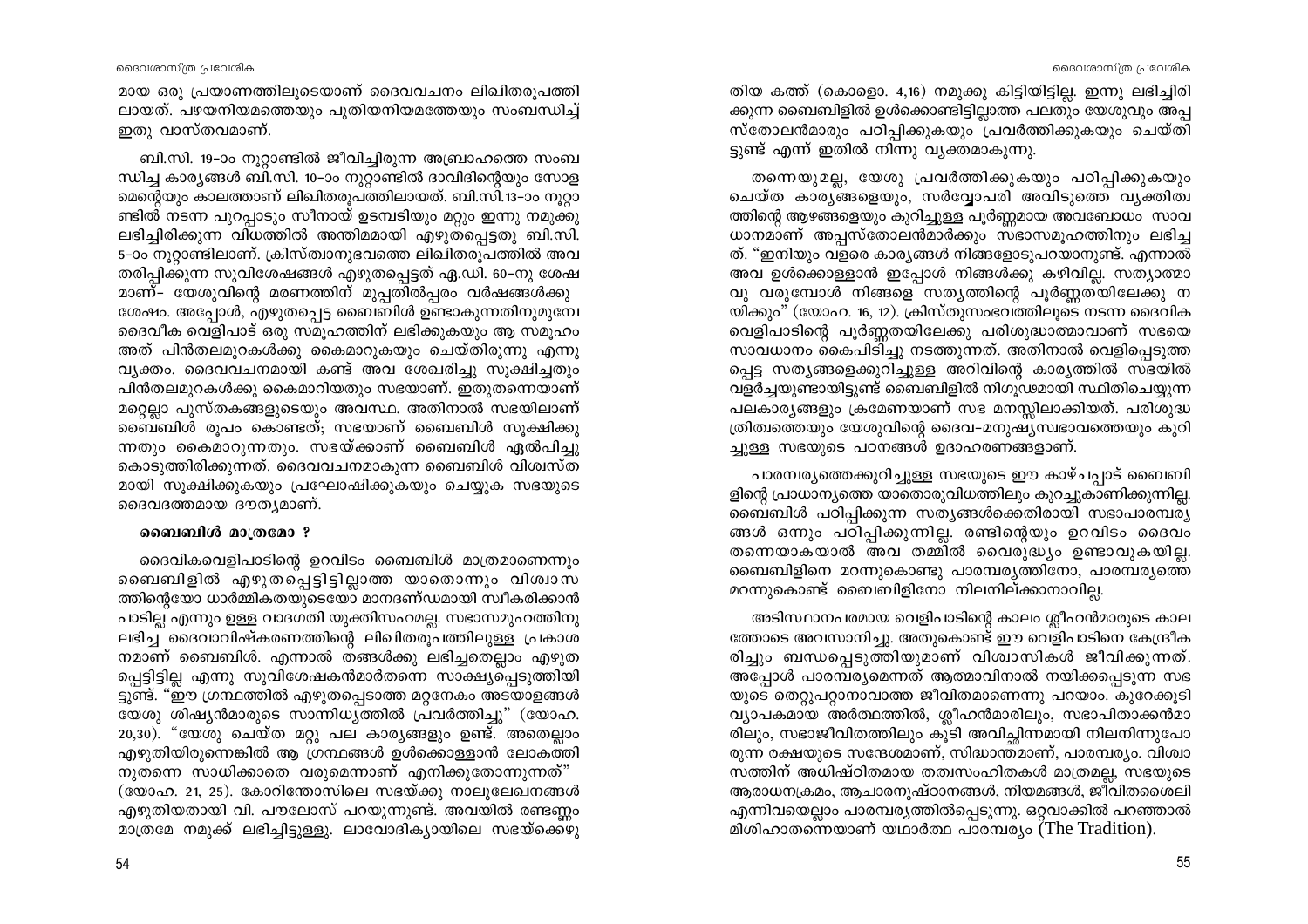## വെളിപാടും പാരമ്പര്യവും

ശ്ലീഹൻമാർ മിശിഹായിൽനിന്ന് ഏതെങ്കിലുമൊരു ലിഖിതരേഖ സ്ഥീകരിച്ചില്ല. മിശിഹായുടെ വചനങ്ങൾ കേട്ടും അവിടുത്തെ കണ്ടും തൊട്ടും, അനുഭവിച്ചും അറിഞ്ഞ കാര്യങ്ങൾ അവർ ഹൃദയത്തിൽ സ്ഥീകരിച്ചു, ധ്യാനിച്ചു, പ്രഖ്യാപിച്ചു. ഇതിന്റെയെല്ലാം പിന്നിൽ ദൈവമാതാവ് നിരന്തരം പ്രവർത്തിച്ചുകൊണ്ടിരുന്നു. അതുപോലെ തന്നെ വിശ്വാസികൾ ദൈവവചനം ശ്ലീഹൻമാരുടെ അധരങ്ങളിൽ നിന്നും സ്വീകരിച്ചു. ദൈവവചനത്തോടു സഹകരിച്ച അവർ ദൈവാ ത്മാവിന്റെ കൃപാവരത്താൽ നല്കപ്പെട്ട സത്യത്തെ ഹൃദയത്തിൽ സൂക്ഷിച്ചു; ജീവിതത്തിൽ പാലിച്ചു. അവസരം കിട്ടിയപ്പോ ഴൊക്കെയും അതു ആഘോഷിച്ചു പ്രഖ്യാപിച്ചു. അങ്ങനെയാണ് വെളിപ്പെടുത്തപ്പെട്ട സത്യത്തിന്റെ നിക്ഷേപമായ പാരമ്പര്യം ഉണ്ടാ കുന്നത്.

# ലിഖിതവും അലിഖിതവുമായ കൈമാറൽ

മേൽപറഞ്ഞതിൽനിന്നും ഒരു കാര്യം വ്യക്തമാകുന്നു. ലിഖിത വചനമായ വി. ഗ്രന്ഥം ഉണ്ടാകുന്നതിനുമുമ്പ് ഒരു വാചിക പാര മ്പര്യം ഉണ്ടായിരുന്നു. പുതിയനിയമത്തിന്റെ ഉള്ളടക്ക മായിത്തീർന്നത് അതാണ്. എങ്കിലും ഒന്ന് തീർച്ചയാണ്: തിരുലി ഖിതങ്ങൾ എഴുതപ്പെട്ടതുകൊണ്ട് പാരമ്പര്യം ഇല്ലാതാവുകയോ തീർന്നുപോവുകയോ ചെയ്യുന്നില്ല. മറ്റുവാക്കിൽ പറഞ്ഞാൽ തിരു ലിഖിതം പാരമ്പര്യത്തെ മാറ്റി മറിക്കുന്നില്ല. പാരമ്പര്യത്തിന്റെ ഭാഗ മായി ലിഖിതരുപം നിലനില്ക്കുകയാണ്.

വി. ഗ്രന്ഥവും വി. പാരമ്പര്യവും തമ്മിലുള്ള അഭേദ്യമായ ബന്ധ ത്തേക്കുറിച്ച് രണ്ടാം വത്തിക്കാൻ കൗൺസിലിന്റെ ദൈവാവിഷ്ക രണം 7-10ൽ (പ്രധാനമായും 9-ൽ) പറയുന്നുണ്ട്. വി.ലിഖിതവും പാരമ്പര്യവും തമ്മിൽ സുദൃഢമായ ബന്ധവും വിനിമയവും ഉണ്ട്. അവ രണ്ടിന്റെയും ഉത്ഭവം ഒരു ദിവ്യ സ്രോതസ്സിൽ നിന്നാണ്. ഒരുവിധത്തിൽ രണ്ടും ഒന്നായിച്ചേർന്ന് ഒരേ ലക്ഷ്യത്തിലേയ്ക്കു നീങ്ങിക്കൊണ്ടിരിക്കുന്നു. കാരണം പരിശുദ്ധ റൂഹായുടെ നിവേ ശനത്താൽ ദൈവവചനം ലിഖിതരുപത്തിലേയ്ക്കു പകർത്തിയി രിക്കുന്നതുകൊണ്ട് വി. ലിഖിതങ്ങൾ ദൈവവചസ്സുകളാണ്.... ദൈവികാവിഷ്ക്കരണത്തിലെ എല്ലാ വസ്തുതകളെയും സംബ ന്ധിച്ചുള്ള അസന്ദിഗ്ദ്ധമായ ബോധം വി. ലിഖിതങ്ങളിൽ നിന്നു മാത്രമല്ല സഭയ്ക്കു ലഭ്യമാകുന്നത്. അതുകൊണ്ട്, വി. ലിഖിതങ്ങളും പാരമ്പര്യവും ഒരേ ബഹുമാനത്തോടും ആദരവോടും കൂടി നാം സ്വികരിച്ചുവണങ്ങേണ്ടതാണ്.മേൽ പറഞ്ഞ കൗൺസിൽ പഠന ത്തിന്റെ വെളിച്ചത്തിൽ വി. ഗ്രന്ഥവും പാരമ്പര്യവും തമ്മിൽ താഴെപ്പറയുന്ന സാമ്യങ്ങൾ കണ്ടെത്താനാവും.

- i. വി. ഗ്രന്ഥത്തിന്റെയും പാരമ്പര്യത്തിന്റെയും പ്രഭവം ഒരേ സ്രോതസ്സിൽ നിന്നാണ്.
- ii. രണ്ടിന്റെയും ധർമ്മം വെളിപാടിന്റെ കൈമാറലാണ്
- <u>iii. രണ്ടിന്റെയും ഉള്ളടക്കവും ദൈവികവെളിപാട്–ഒന്നുതന്നെ</u>
- iv. ഇവ രണ്ടിന്റെയും ലക്ഷ്യവും -ദൈവികരഹസ്യങ്ങളെ വെളിപ്പെടുത്തുക– ഒന്നുതന്നെ.
- v. ഇവയ്ക്കുരണ്ടിനും തുലൃസ്ഥാനവും ആദരവുമാണ് സഭ നല്കിയിരിക്കുന്നത്.

സഭയുടെ ആന്തരികവും വസ്തുനിഷ്ഠവുമായ നിയമങ്ങളായി വി.ഗ്രന്ഥവും, പാരമ്പര്യവും സഭയിൽ നിലകൊള്ളുന്നു. അവയാണ് സഭയെ അവളാക്കിത്തീർക്കുന്ന തത്വങ്ങൾ. കാരണം അവയിലൂടെ ദൈവാത്മാവ് പ്രവർത്തിക്കുന്നു. ഈ ആത്മാവാണ് ആതൃന്തിക മായി സഭയെ അവളാക്കി രുപപ്പെത്തുന്നത്.

തിരുലിഖിതം വി. പാരമ്പര്യത്തിന്റെതന്നെ ഭാഗമാണ്. പാരമ്പ ര്യത്തിന്റെ വെളിച്ചത്തിൽ വേണം അതിനെ മനസ്സിലാക്കുവാൻ. വി. ഗ്രന്ഥത്തെ പാരമ്പര്യത്തിൽനിന്നു മാറ്റി നിർത്തി കാണാനാവാത്ത തുപോലെ പാരമ്പര്യത്തെ സഭയിൽനിന്നും, സഭയെ തിരുലിഖിത ത്തിൽനിന്നും പാരമ്പര്യത്തിൽനിന്നും, വേർപെടുത്താനും സാധി ക്കില്ല. ഇവ മൂന്നും പരസ്പരബന്ധിതങ്ങളാണ്. വി. ഗ്രന്ഥം കൂടാതെ ്രൈഹീക പ്രബോധനത്തിന്റെ ഉള്ളടക്കം എന്തെന്നുഗ്രഹിക്കനാ വില്ല. വി. ഗ്രന്ഥവും വി. പാരമ്പര്യവും കൂടാതെ സഭയില്ലാത്തതു പോലെ സഭയില്ലെങ്കിൽ വി. ഗ്രന്ഥവും, പാരമ്പര്യവുമില്ല. കാരണം, ദൈവാവിഷ്കാരത്തിന് ജനം നല്കിയ സ്വീകരണത്തിന്റെയും പ്രത്യു ത്തരത്തിന്റെയും - അതായത് വിശ്വാസം - പ്രതിഫലനവും, പ്രക ടനവും കുടിയാണ് വി. ലിഖിതവും വി. പാരമ്പര്യവും. അതു സ്വീ കരിച്ച ജനമായ സഭയാണ് ഇന്നിവയെ കാത്തുസൂക്ഷിക്കുന്നതും, പരിപോഷിപ്പിക്കുന്നതും.

# വെളിപാടും പാരമ്പര്യവും തിരുലിഖിതങ്ങളും

ഈശോയിലൂടെ സാക്ഷാത്കൃതമായ അടിസ്ഥാനപരമായ ദൈവ ത്തിന്റെ വെളിപാട് ശ്ലീഹൻമാരും, കൂട്ടാളികളും അനുഭവിച്ചറിഞ്ഞു. ശ്ലീഹൻമാരുടെ കാലമെന്നത് സഭയുടെ ആരംഭത്തിന്റെയും, പുതി യനിയമത്തിന്റെ രൂപീകരണത്തിന്റെയുംകൂടി കാലമാണ്. പല ക്രിസ്തീയസമൂഹങ്ങളിലും നിലവിലിരുന്ന പ്രധാനപ്പെട്ട പാരമ്പ ര്യങ്ങളെ കണക്കിലെടുത്തുകൊണ്ട് ആത്മാവിന്റെ സഹായത്താൽ രൂപം പ്രാപിച്ചവയാണ് തിരുലിഖിതങ്ങൾ . വെളിപാടും തിരുലി ഖിതങ്ങളും തമ്മിൽ അഭേദ്യമായ ബന്ധമുള്ളതുപോലെ അടിസ്ഥാ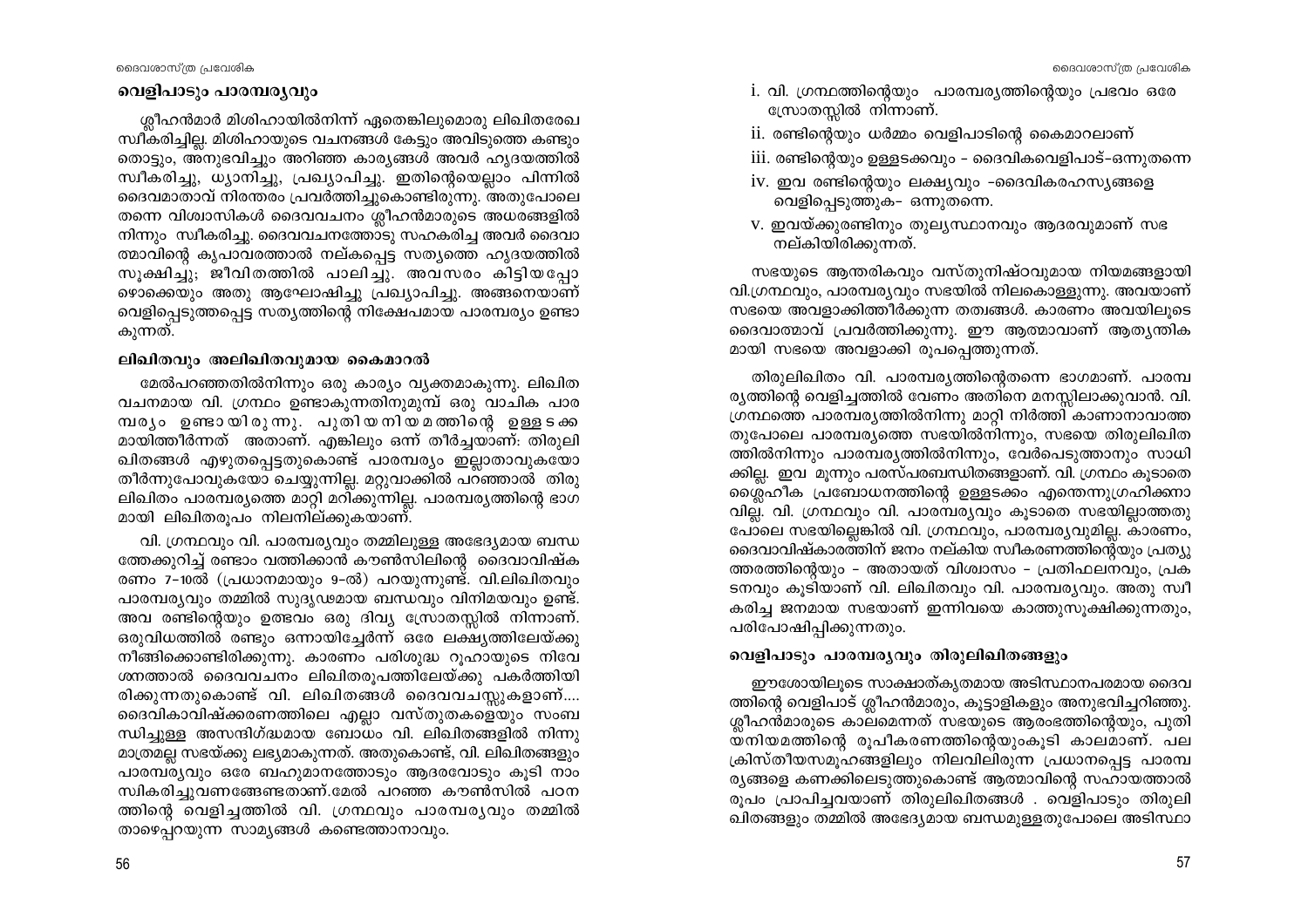നപരമായ വ്യത്യാസവുമുണ്ട്. വെളിപാട് എന്നത് ഒരു യാഥാർത്ഥ്യ വും (Reality) തിരുലിഖിതമെന്നത് അതിന്റെ ലിഖിതരുപവുമാണ് (Record). യാഥാർത്ഥ്യം എന്നത് ലിഖിതരുപമല്ല. എന്നാൽ ലിഖി തരൂപത്തിൽ യാഥാർത്ഥ്യമുണ്ട്. എന്നാൽ, അതു യഥാർത്ഥമായ അനുഭവമല്ല. അതിനാൽ വി. ഗ്രന്ഥത്തെ വെളിപാട് എന്ന യാഥാർത്ഥ്യവുമായി അന്ധമായി തുല്യപ്പെടുത്തുകയോ സാധർമ്മ്യ പ്പെടുത്തുകയോ ചെയ്യുവാൻ സാധിക്കുകയില്ല. വെളിപാട് എന്ന അനുഭവത്തിന്റെ സാക്ഷ്യമാണ് അതിൽ അന്തർഭവിച്ചിരിക്കുന്നത്. അതിനാൽ വെളിപാട് തിരുലിഖിതങ്ങൾ ഉൾക്കൊള്ളുന്നു എന്നു പറയുമ്പോഴും വെളിപാട് എന്ന യാഥാർത്ഥ്യം പൂർണ്ണമായി ലേശം പോലും കുറവുകുടാതെ അതിലുണ്ട് എന്നു ശാഠ്യം പിടിക്കേണ്ട തില്ല. വെളിപ്പെടുത്തപ്പെട്ട സത്യങ്ങൾ തിരുലിഖിതം ഉൾക്കൊ ള്ളുന്നു എന്നു പറയുന്നതാകും ഉത്തമം.

വെളിപാടിനെയും പാരമ്പര്യത്തേയും സംബന്ധിച്ചും ഇങ്ങനെ തന്നെ പറയാവുന്നതാണ്. വെളിപാട് എന്ന യാഥാർത്ഥ്യത്തെ സംബന്ധിച്ച് അതനുഭവിച്ചറിഞ്ഞവരും അതുകേട്ടറിഞ്ഞവരും (സഭ) നല്കുന്ന വ്യാഖ്യാനമാണ് അവരുടെ അനുഭവത്തിന്റെ പ്രകടനമാണ്, പ്രഘോഷണമാണ് പാരമ്പര്യമായി രൂപം പ്രാപിച്ചത്. ചുരുക്കത്തിൽ വെളിപാടിനെ തിരുലിഖിതവുമായോ, പാരമ്പര്യവുമായോ താദാ ത്മ്യപ്പെടുത്തുന്നതു ഉചിതമായിരിക്കുകയില്ല. അതേസമയം തന്നെ തിരുലിഖിതത്തിലും, പാരമ്പര്യത്തിലും വെളിപ്പെടുത്തപ്പെട്ട സത്യ ങ്ങളാണുള്ളത്.

# പാരമ്പര്യം: വിവിധമാനങ്ങൾ

വെളിപാടിന്റെ പ്രകടനത്തിൽ എഴുതപ്പെട്ടതും എഴുതപ്പെടാത്ത തുമായ പാരമ്പര്യങ്ങളാണ് സമാന്തരമായിട്ടുള്ളത്. അവസാനത്തെ ശ്ലീഹായുടെ മരണത്തോടെ ലിഖിതപാരമ്പര്യം ദിവ്യാത്മാവിന്റെ സഹായത്താൽ രൂപവത്ക്കരിക്കപ്പെടുകയും സഭയിൽ സംരക്ഷി ക്കപ്പെടുകയും ചെയ്യുന്നു. ആദ്യം വാചികമായിരുന്നെങ്കിലും പിന്നീട് പ്രാമാണികരേഖകളായി സഭയുടെ മഹത്തായ പാരമ്പര്യമായി, അതായത് ശ്ലൈഹികമോ സഭാത്മകമോ ആയ സ്മാരകങ്ങളായി അവ നിലകൊള്ളുന്നു.

ശ്ലൈഹികവും സഭാത്മകവുമായ പാരമ്പര്യം എന്നതുകൊണ്ട് എന്താണുദ്ദേശിക്കുന്നത്.? എന്നു വ്യക്തമാക്കേണ്ടിയിരിക്കുന്നു. കാലികമായ ഒരു കാഴ്ചപ്പാടിലൂടെ പരിഗണിച്ചാൽ പാരമ്പര്യത്തെ രണ്ടു വൃതൃസ്തരൂപത്തിൽ വേർതിരിക്കാനാവും. അതായത് മ്ലൈഹികപാരമ്പര്യവും സഭാത്മകപാരമ്പര്യവും ഇവ രണ്ടും പര സ്പര വിരുദ്ധമായവയല്ല. അപ്പസ്തോലിക പാരമ്പര്യം സഭാത്മക മാണ്. സഭാത്മകപാരമ്പര്യമാകട്ടെ, പാരമ്പര്യത്തിന്റെ മറ്റുചില രുപ ങ്ങളെക്കൂടി ഉൾക്കൊള്ളുന്നു. അവയെല്ലാം നേരിട്ടു ശ്ലൈഹികമായി രിക്കണമെന്നില്ല.

ശ്ലീഹൻമാരിലൂടെ നൽകപ്പെട്ട പാരമ്പര്യത്തിൽ ദൈവജനത്തിന്റെ ജീവിതം വിശുദ്ധമായി നയിക്കുന്നതിനും വിശ്വാസത്തിൽ അഭി വൃദ്ധി പ്രാപിക്കുന്നതിനുമാവശ്യമായവയെല്ലാം അടങ്ങിയിട്ടുണ്ട്. പാരമ്പര്യം കൈമാറപ്പെടുന്നത് സഭയുടെ ജീവിതത്തിലൂടെയും പ്രബോധനത്തിലുടെയും ആരാധനയിലുടെയും ആണ്. ഇവ പര സ്പരം ബന്ധപ്പെട്ടവയുമാണ്.

പരിശുദ്ധാത്മാവിന്റെ സഹായത്താൽ പാരമ്പര്യം നിരന്തരം വളർന്നുകൊണ്ടാണിരിക്കുന്നത്. കാരണം, മിശിഹ പറയുന്നു. "ഇനിയും വളരെ കാര്യങ്ങൾ എനിക്കു നിങ്ങളോടു പറയുവാനു ണ്ട്. എന്നാൽ ഇപ്പോൾ നിങ്ങൾക്കവ ഗ്രഹിക്കുവാൻ കഴിയുകയി ല്ല. എന്നാൽ സത്യത്മാവായ അവിടുന്നു വരുമ്പോൾ നിങ്ങളെ സക ലസത്യങ്ങളിലേയ്ക്കും നയിക്കും" (യോഹ 16:12–13). സത്യത്തിന്റെ പൂർണ്ണതയിലേയ്ക്കു നയിക്കുന്ന ദൈവത്തിന്റെ ആത്മാവിനാൽ രക്ഷാകരമായ ഈ സന്ദേശം കുടുതൽ ആഴത്തിൽ, മിഴിവിൽ വെളി പ്പെടുകയും തലമുറകളിലേയ്ക്കു പകരുകയും ചെയ്തുകൊണ്ടിരി ക്കുന്നു.

ശ്ലീഹൻമാരുടെ കാലശേഷമുള്ള സഭയുടെ പാരമ്പര്യത്തെ എങ്ങ നെയാണ് മനസ്സിലാക്കേണ്ടത് എന്നതാണ് അടുത്തതായി ചിന്തി ക്കേണ്ടത്. ഇതിന് ആദൃമേ തന്നെ പാരമ്പരൃത്തിന്റെ ക്രിയാത്മകമായ പ്രക്രിയയും (active process of tradition) ഉള്ളട ക്കവും (content of tradition) തമ്മിലുള്ള വ്യത്യാസമെന്തന്നു കാണേ ണ്ടിയിരിക്കുന്നു. ദൃശ്യമായ തലത്തിൽ ദൈവവചനം ഒന്നാകെ പാര മ്പര്യം കൈമാറുന്ന പ്രക്രിയയിൽ ഏർപ്പെട്ടിരിക്കുകയാണ്. വി. ഗ്രന്ഥ ത്തിന്റെ പാരായണം, വി. കുർബ്ബാനയുടെ ആഘോഷം, കുദാശക ളുടെ പരികർമ്മം, ദൈവവചനത്തിന്റെ പ്രഘോഷണം, അദ്ധ്യാപനം തുടങ്ങിയവയിലുടെയാണ് അത് നിർവ്വഹിക്കുന്നത്. ഇതിൽനിന്നും വൃക്തമാകുന്നത് ശ്ലീഹൻമാർക്കു ശേഷമുളള സഭയുടെ പാരമ്പര്യം എഴുതപ്പെട്ട പാരമ്പര്യമായ വി. ഗ്രന്ഥം മാത്രമല്ല, മറ്റുപലതും ഉൾക്കൊള്ളുന്നുണ്ട് എന്നാണല്ലോ. സഭയുടെ പാരമ്പര്യമെന്നത് നമ്മൾ കൈവശമാക്കുന്ന ഒരു വസ്തു (object) അല്ല, പിന്നയോ നമ്മെകൈവശമാക്കുന്ന ഒരു യഥാർത്ഥ്യമാണ്. (The tradition of the church not an object which we posses but a reality by which we are possessed.) ദൈവജനമാണ് ഇതിന്റെ ദൃശ്യമായ വാഹകർ.

ശ്ലൈഹികപാരമ്പരൃത്തിൽനിന്ന് സഭാത്മകപാരമ്പരൃത്തിലേ ക്കുള്ള നീക്കത്തെ സംബന്ധിച്ചുപറയുമ്പോൾ ദൈവശാസ്ത്ര ജ്ഞൻമാർ അതിനെ വിശദീകരിക്കുന്നതു താഴെ പറയും വിധമാ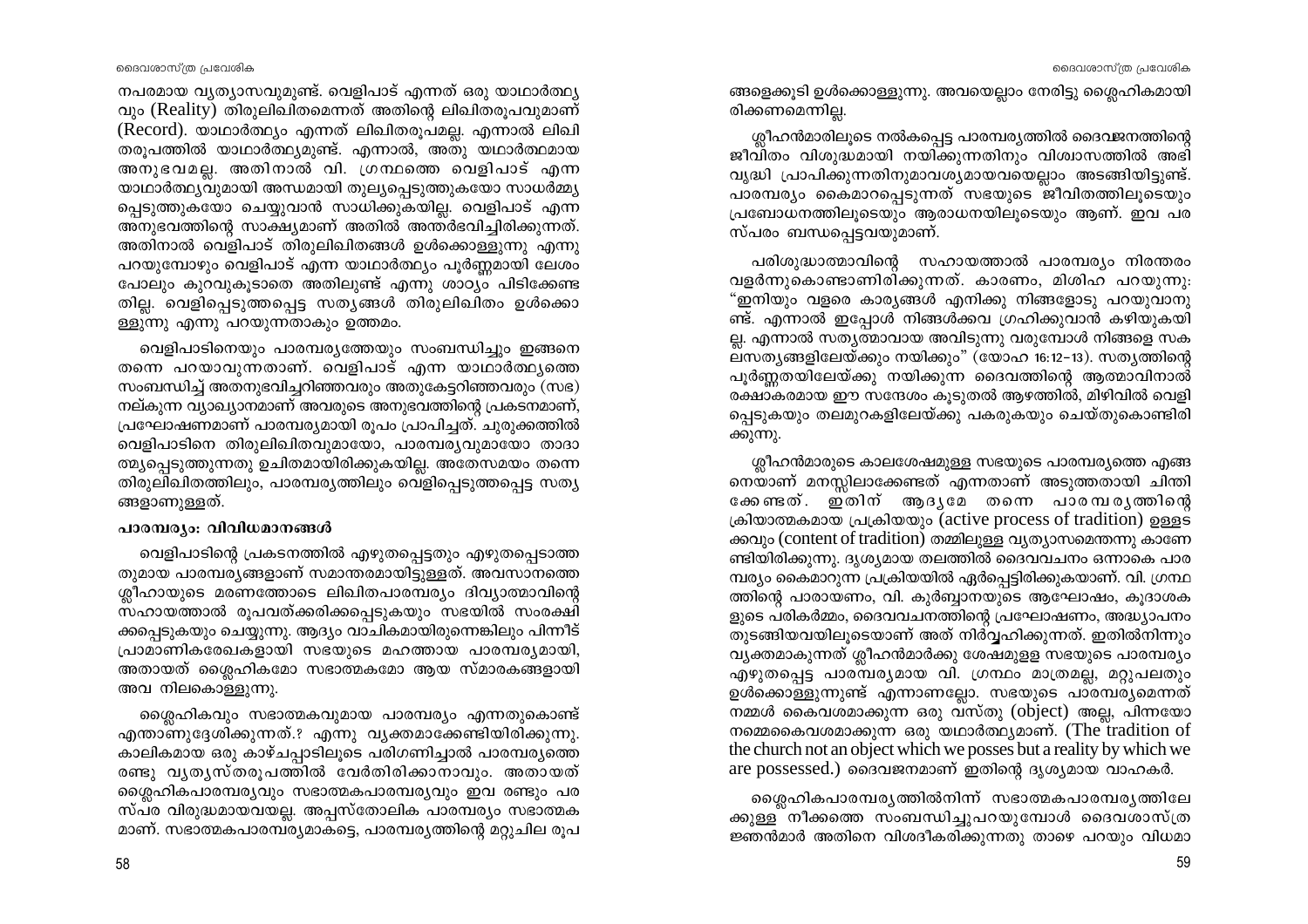ണ്. താരതമ്യേന ദീർഘമായ ഒരു കാലഘട്ടം വാചികമായാണ് വെളിപാടനുഭവം കൈമാറിക്കൊണ്ടിരുന്നത്. ഈ ആദ്യകാലഘ ട്ടത്തിലെ 'പാരമ്പര്യ'ത്തെ (tradition) ചെറിയ അക്ഷരം 't' കൊണ്ടു സുചിപിക്കുന്നു. ഇതിനെ തുടർന്നുവന്ന രണ്ടാംഘട്ടവിരചിതമായ വചനത്തിലൂടെയുള്ള കൈമാറൽ ആണ്. അതാണ് തിരുവചനം (Scripture); വലിയ അക്ഷരം 'S' കൊണ്ടു സൂചിപ്പിക്കുന്നു. മൂന്നാ മത്തെ ഘട്ടം വെളിപ്പെടുത്തപ്പെട്ട സത്യത്തെ കേന്ദ്രീകരിച്ചുള്ള വിവി ധ രൂപത്തിലുള്ള വ്യാഖ്യാനങ്ങളുടെയും ഭാഷ്യങ്ങളുടെയും ഘട്ട മാണ്. അതിനെ (scripture) ചെറിയ അക്ഷരം 's' സുചിപ്പിക്കുന്നു. മേൽപറഞ്ഞവയെല്ലാം ഉൾപ്പെട്ടതാണ് പാരമ്പര്യം. (tradition-Scripture-Tradition (t-S-s-T). ഈ വിധമാണ് പാരമ്പര്യം സഭയു ടെതായിത്തീരുന്നത്.

വെളിപാടിന്റെ ഈ കൈമാറൽ പ്രക്രിയയിലെ നാലാമത്തെഘ ട്ടമായ പാരമ്പര്യത്തിൽ, മിശിഹായും ശ്ലീഹൻമാരും കൈമാറിയതും സഭയിൽ സുക്ഷിക്കപ്പെടുന്നതുമായ പഠനങ്ങൾ ദർശ്ശിക്കാൻ കഴി യും. സഭയുടെ പഠനങ്ങൾ എന്നതുകൊണ്ടുദേശിക്കുന്നത് താഴെ പ്പറയുന്നവയാണ്. (a) തിരുലിഖിതങ്ങളെ സംബന്ധിച്ച വ്യാഖ്യാ നങ്ങൾ (b) ഔദ്യോഗികമായ വിശ്വാസത്തിന്റെ പ്രസ്താവനകളും ഏറ്റുപറച്ചിലുകളും (c) സാർവ്വത്രികസൂനഹദോസ്റ്റുകളുടെ വിശ്വാസപ്രമാണങ്ങളും നിർവ്വചനങ്ങളും (d) പിതാക്കൻമാരു ടെയും ഇതര ക്രൈസ്തവഗ്രന്ഥകാരൻമാരുടെയും പ്രബോധന ങ്ങളും പഠനങ്ങളും (e) ആദിമസഭയിലെ ആരാധനാക്രമങ്ങളും വിവിധ ആരാധനാരുപങ്ങളും. വിശുദ്ധപാരമ്പര്യവും തിരുലിഖി തത്തെപോലെ ദൈവീകോൽഭവത്തിൽ മാറ്റമില്ലാത്തത് ആണെ ങ്കിലും അതിന്റെ ബാഹ്യമായ രുപത്തിൽ അത് ചലനാത്മകമാ ണ്. അത് ദൈവീകവെളിപാടിന്റെ തുടർച്ചയും സജീവമായ പ്രക ടനവുമായി പ്രശോഭിക്കുന്നു.

# പാരമ്പര്യവും പാരമ്പര്യങ്ങളും

കത്തോലിക്കാസഭയിൽ: വിശുദ്ധപാരമ്പര്യം ഏറ്റുവാങ്ങിയ സഭ ഏകമാണെങ്കിലും ആസഭ പലസഭകളുടെ കൂട്ടായ്മയാണ്. ഈ സഭ കളോട് ബന്ധപ്പെട്ട് മാത്രമേ പാരമ്പര്യങ്ങളെ മനസ്സിലാക്കാൻ സാധി ക്കുകയുള്ളു. പാരമ്പര്യത്തിന്റെ സഭാത്മകതയാണ് ഇവിടെ പ്രകട മാകുന്നത്. ക്രിസ്തു സംഭംവം ഒന്നാണെങ്കിലും ശ്ലീഹൻമാരുടെ ക്രിസ്ത്വനുഭവം വ്യത്യസ്തമായിരുന്നു. ശ്ലീഹൻമാരുടെ ക്രിസ്ത്വനു ഭവങ്ങളും വിശ്വാസികളുടെ സാമൂഹിക സാംസ്കാരിക പശ്ചാത്ത ലങ്ങളും പരിശുദ്ധാത്മാവിനാൽ സമന്വയിക്കപ്പെട്ടതിന്റെ പരിണ തഫമാണ് വിവിധ സഭകൾ. വ്യത്യസ്ത സഭകളുടെ പാരമ്പര്യങ്ങൾ പരസ്പരവിരുദ്ധങ്ങളല്ല. സാർവ്വത്രികസഭയുടെ പൊതുസ്വത്താണ

60

വ. കത്തോലിക്കാസഭയിൽ പൊതുവെ മൂന്നു പാരമ്പര്യങ്ങളാണു ള്ളത്. 1.) ലത്തീൻ (പാശ്ചാത്യ) സഭാപാരമ്പര്യം, 2.) ഗ്രീക്ക് സഭാ പാരമ്പര്യം.

3.) സൂറിയാനി സഭാപാരമ്പര്യം. അവസാനത്തെ രണ്ടിനെയും പൊതുവായി പൗരസ്തൃ പാരമ്പരൃമെന്നാണ് സർവ്വസാധാരണ മായി പറയുക. ഈ രണ്ടു പാരമ്പര്യമങ്ങൾക്കും സ്വന്തമായ സവി ശേഷതകൾ ഉണ്ട്. എങ്കിലും സഭ പഠിപ്പിക്കുന്നതുപോലെ, "ആദ്ധ്യാ ത്മികത്വത്തിന്റെയും നിയമത്തിന്റെയും ദൈവശാസ്ത്രത്തിന്റെയും പിത്യസ്വത്ത് അവയുടെ വിവിധ പാരമ്പര്യങ്ങളിൽ പൂർണ്ണവും കാതോലികവും അപ്പസ്തോലികവുമായ സഭയുടെ സ്ഥാവ ത്തിലുൾപ്പെടുന്നു" (എക്യുമെനിസം 17). ചുരുക്കത്തിൽ ഈ മൂന്നു പാരമ്പര്യങ്ങളും 'പാരമ്പര്യം' തന്നെയാണ്. അതുപലതായിപ്രകാ ശിതമാകുന്നുവെന്നുമാത്രം. അതുകൊണ്ടാണ് മേല്പറഞ്ഞ ഡിക്രി പഠിപ്പിക്കുന്നത്, "ആവിഷ്കൃതത്തെ സംബന്ധിച്ചുള്ള പഠനങ്ങളിൽ കിഴക്കും, പടിഞ്ഞാറും അവലംബിക്കുന്ന മാർഗ്ഗങ്ങൾ വ്യത്യസ്ത ങ്ങളാണ്. ദൈവികസത്യങ്ങളുടെ അറിവിലും അതിന്റെ ഏറ്റുപറ ച്ചിലിലും അവർ വിവിധ പന്ഥാവിലുടെത്തന്നെയാണ് മുന്നേറിയ ത്. ചിലപ്പോൾ ഒരു പാരമ്പര്യം മറ്റൊന്നിനെ അപേക്ഷിച്ച് ആവി ഷ്കൃത രഹസ്യങ്ങളിലെ ചില വശങ്ങൾ കുടുതൽ വ്യക്തമായി ഗ്ര ഹിക്കാൻ സഹായിച്ചെന്നുവരാം; അല്ലെങ്കിൽ കൂടുതൽ കാര്യക്ഷമ മായ വിധത്തിൽ അവതരിപ്പിച്ചുിട്ടുണ്ടെന്നുവരാം. ഇങ്ങനെയുളള അവസരത്തിൽ വൈവിദ്ധ്യമാർന്ന ഈ ദൈവശാസ്ത്രാവതരണ ങ്ങളെ പരസ്പര വിരുദ്ധങ്ങളായി ചിത്രീകരിക്കാതെ പരസ്പര പു രകങ്ങളായി കണക്കാക്കണം. ചുരുക്കത്തിൽ, കത്തോലിക്കാസഭ യുടെ പഠനമനുസരിച്ച് പാരമ്പര്യവും, പാരമ്പര്യങ്ങളും അഭേദ്യ മായി ബന്ധപ്പെട്ടിരിക്കുന്നവയാണ്. ഒരേ ഒരു പാരമ്പര്യത്തിന്റെ വിവിധ പ്രകടനങ്ങൾ ആണ് പാരമ്പര്യങ്ങൾ.

# പാരമ്പരൃങ്ങളിലുള്ള പാരമ്പരൃത്തെ തിരിച്ചറിയാനുള്ള മാനദ ണ്ഡങ്ങൾ

സഭയുടെ പ്രബോധനാധികാരം (Magisterium): ദൈവവചനം ലിഖി ത രൂ പ ത്തിൽ ലഭിച്ച തായാലും അലിഖിത പാരമ്പര്യമായി ലഭിച്ചതായാലും അതിനെ ആധികാരികമായി വ്യാഖാനിക്കേണ്ട ചുമതല ജീവിക്കുന്ന സഭയുടെ അദ്ധ്യാപ നാധികാരത്തിനുമാത്രം നല്കപ്പെട്ടിട്ടുള്ള ഒന്നാകുന്നു. ഈ അധി കാരം ഈശോമിശിഹായുടെ നാമത്തിൽ അവൾ കൈകാര്യം ചെയ്യു ന്നു. ദൈവാവിഷ്കൃതങ്ങളാണെന്ന് അദ്ധ്യാപനാധികാരം പഠിപ്പി ക്കുന്നതെല്ലാം വിശ്വാസത്തിന്റെ ഏക കലവറയിൽനിന്ന് എടുത്തി ട്ടുള്ളവയാണ് (ദൈവാവിഷ്ക്കരണം, 10). വി. ഗ്രന്ഥത്തിലും വി.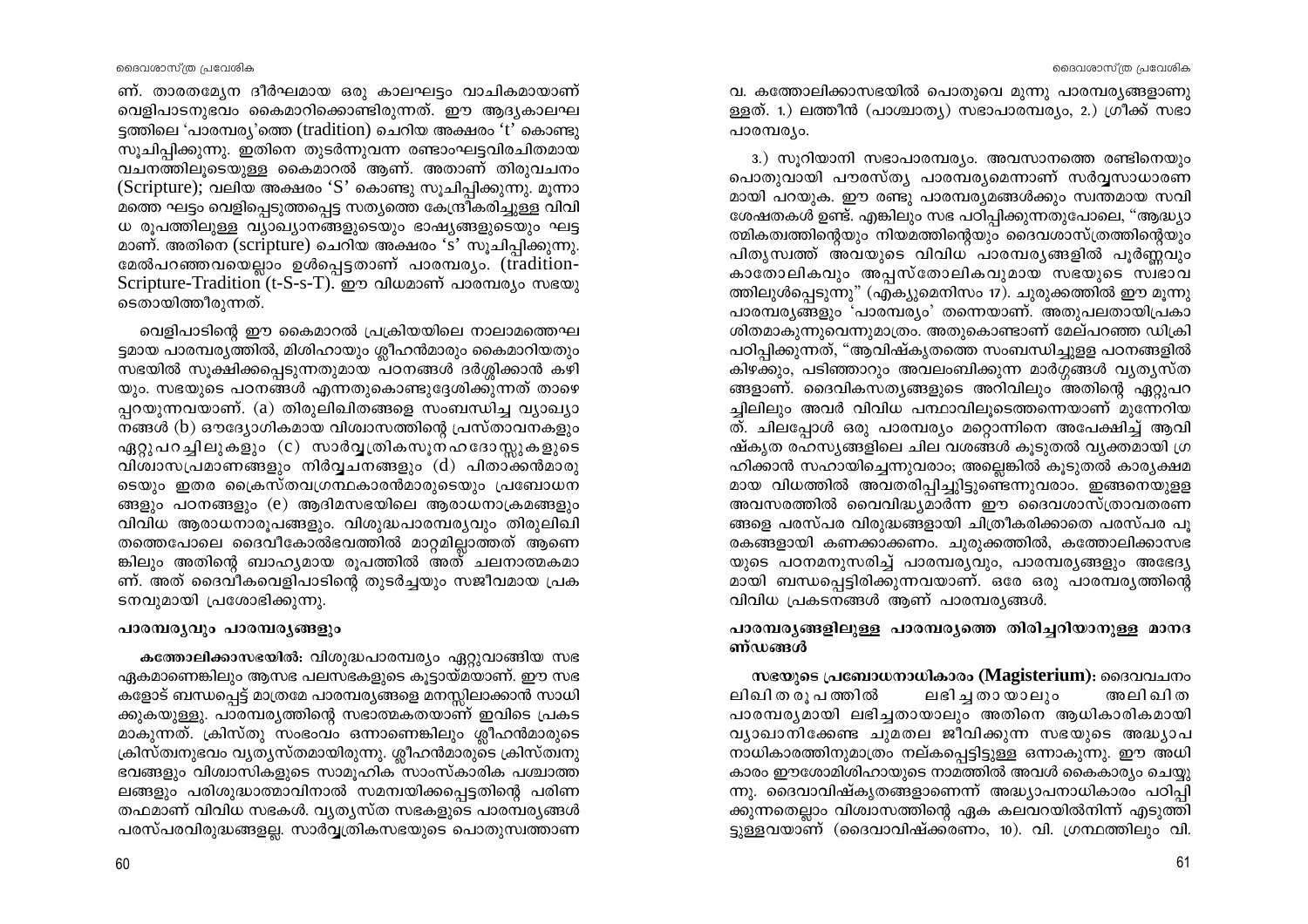പാരമ്പരൃത്തിലുമുളള ആവിഷ്കൃത സതൃങ്ങളെ തെറ്റുകൂടാതെ അവികലമായി പഠിപ്പിക്കുന്നതിനും, വ്യാഖാനിക്കുന്നതിനുമുള്ള കത്തോലിക്കാ തിരുസ്സഭയുടെ പ്രമാദരഹിതമായ അദ്ധ്യാപനാധി കാരമാണ് മജിസ്സ്തേരിയം. ഈ പ്രബോധനാധികാരം തിരുവച നത്തിന് അതീതമല്ല പിന്നയോ അതിനെ സേവിക്കാനുള്ളതാണ് (ദൈവാവിഷ്ക്കരണം, 10) സഭയുടെ ഈ പ്രബോധനാധികാരവും, വി. പാരമ്പര്യവും തിരുലിഖിതങ്ങളും പരസ്പരം ബന്ധപ്പെട്ടവയ ത്രേ. സഭയുടെ ഈ അധികാരമുപയോഗിച്ചു സഭ പഠിപ്പിക്കുന്ന കാര്യങ്ങൾ സ്ഥീകരിക്കുക എന്നത് വി.പാരമ്പര്യത്തോടുള്ള വിശ്വ സ്തതയുടെ അടയാളം കൂടിയാണ്.

സാർവ്വതിക പുരാതനത്വം, അഭിപ്രായയൈക്യം: വിശുദ്ധവും വഴിതെറ്റാത്തതുമായ സത്യമായി നിലകൊള്ളുക എന്നതാണ് രണ്ടാ മത്തെ മാനദണ്ഡം. അതായത് എല്ലായിടത്തും എല്ലായ്പ്പോഴും എല്ലാവരാലും വിശ്വസിക്കപ്പെടുന്ന സത്യം.

വിശ്വാസപ്രമാണം: വിശ്വാസപ്രമാണങ്ങൾ ക്രൈസ്തവ വിശ്വാ സത്തിന്റെ അടിസ്ഥാന തത്ത്വങ്ങളാണല്ലോ. വിശ്വാസത്തിന്റെ സാര സംഗ്രഹം അതിൽ ഉൾക്കൊണ്ടിട്ടുണ്ട്. ശ്ലീഹൻമാരുടെ വിശ്വാസ പ്രമാണം, നിഖ്യാസുനഹദോസിന്റെ വിശ്വാസപ്രമാണം എന്നിവ മേല്പറഞ്ഞ പ്രകാരം ക്രിസ്തിയവിശ്വാസത്തിന്റെ ആകെത്തുകയാ ണ്. പാരമ്പര്യങ്ങളുടെ ആധികാരികതയെ പരിശോധിച്ചറിയുവാൻ ഇവയെ മാനദണ്ഡമായി ഉപയോഗിക്കാം.

മെശ്ലഹികത: മിശിഹാസംഭവങ്ങളോട് ഏറ്റവും അടുത്തിടപെഴ കിയവരെന്ന നിലയിൽ ശ്ലീഹൻമാരുടെ അനുഭവവും പ്രഖ്യാപനവും, വിശ്വാസവും എല്ലാക്കാലത്തിലും സഭയുടെ വിശ്വാസത്തെയും പാര മ്പര്യത്തേയുമൊക്കെ സംബന്ധിച്ച്ഏറ്റവും തനതായ (unique) മാന ദണ്ഡങ്ങളാണ്. വി. പാരമ്പര്യവുമായുള്ള അവികലമായ ബന്ധം നൈയാമികമായി തുടരുന്നവരും പ്രസ്തുത പാരമ്പര്യത്തെ ഭംഗം കൂടാതെ സൂക്ഷിക്കുന്നവരും, സൂക്ഷിക്കേണ്ടവരുമാണ് ശ്ലീഹൻമാ രുടെ പിൻഗാമികൾ. ഓരോ സഭയുടെയും പാരമ്പര്യത്തിന്റെ വക്താ ക്കളും, പരിപോഷകരുമാണവർ. ഈ പാരമ്പര്യം ബൗദ്ധികതല ത്തിൽ എന്നപോലെ ജീവിതസാക്ഷ്യത്തിലൂടെ പിന്തുടരേണ്ടവരു മാണവർ

### ബൈബിൾ വ്യാഖ്യാനം

"പ്രഭാതം പൊട്ടിവിരിയുകയും പ്രഭാതനക്ഷത്രം നിങ്ങളുടെ ഹൃദ യത്തിൽ ഉദിക്കുകയും ചെയ്യുന്നതുവരെ ഇരുളിൽ പ്രകാശിക്കുന്ന ദീപത്തെ എന്നപോലെ പ്രവാചകവചനത്തെ നിങ്ങൾ ശ്രദ്ധിക്കേണ്ട താണ്. ആദ്യം നിങ്ങൾ ഇതു മനസ്സിലാക്കുവിൻ: വിശുദ്ധലിഖിത

ത്തിലെ പ്രവചനങ്ങൾ ഒന്നും ആരുടെയും സ്വന്തമായ വ്യാഖ്യാന ത്തിനുള്ളതല്ല" (2 പത്രോ.1.20).

പരിശുദ്ധാത്മാവിന്റെ പ്രചോദനത്താൽ എഴുതപ്പെട്ട ദൈവവച നമാണ് ബൈബിൾ. ദൈവം ബൈബിളിലൂടെ എന്താണ് നമ്മോടു പറയുന്നതെന്നു മനസ്സിലാക്കാൻ പരിശുദ്ധാത്മാവിന്റെ പ്രകാശം ദൈവം എല്ലാവർക്കും വാഗ്ദാനം ചെയ്തിട്ടുണ്ട്. എന്നാൽ, പാപ ത്താൽ പങ്കിലവും പരിമിതവുമായ അറിവും കഴിവുകളുമാണ് ഓരോ വ്യക്തിക്കുമുള്ളത്. അതിനാൽ പലപ്പോഴും സ്വന്തം താല്പര്യങ്ങളും ചിന്തകളും നിഗമനങ്ങളും പ. ആത്മാവിന്റെ പ്രകാശനങ്ങളായി തെറ്റിദ്ധരിക്കപ്പെട്ടു എന്നുവരാം. ഈ സാധ്യതയെ മൂന്നിൽ കണ്ടു കൊണ്ടാവണം ആരും സ്വന്തം താല്പര്യം അനുസരിച്ചു ബൈബിൾ വ്യാഖ്യാനിക്കാൻ പാടില്ല എന്ന് വി. പത്രോസ് താക്കീതുചെയ്യുന്ന ത്. പലരും ബൈബിൾ വാകൃങ്ങൾ വളച്ചൊടിക്കുന്നു എന്ന് മേലു ദ്ധരിച്ച ലേഖനത്തിൽ തുടർന്നു പറഞ്ഞിട്ടുണ്ട് (2പത്രോ.  $\overline{3,16-17}$ ). അതിനാൽ ബൈബിൾ വായിക്കുമ്പോൾ താഴെപ്പറയുന്ന കാര്യങ്ങൾ ശ്രദ്ധിക്കേണ്ടതുണ്ട്.

1. ബൈബിൾ ദൈവത്തിന്റെ വചനമാണ്. അതിനാൽ അർഹി ക്കുന്ന ആദരവോടും ഭക്തിയോടും കൂടെ വേണം ബൈബിൾ വായി ക്കാൻ. ദൈവം വെളിപ്പെടുത്തുന്നതും വിശുദ്ധഗ്രന്ഥകാരൻ ഉദ്ദേ ശിക്കുന്നതുമായ അർത്ഥം ഗ്രഹിക്കുന്നതിനായി ബുദ്ധിയെ പ്രകാ ശിപ്പിക്കാൻ പരിശുദ്ധാത്മാവിനോടു പ്രാർത്ഥിച്ചുകൊണ്ടു വായി ക്കുക.

2. വിശ്വാസികൾക്കുവേണ്ടി വിശ്വാസികളിലൂടെ രചിക്കപ്പെട്ട ഗ്രന്ഥമാണ് ബൈബിൾ. വിശ്വാസത്തിന്റെ വെളിച്ചത്തിലാണ് ഇതു വായിക്കുകയും മനസ്സിലാക്കുകയും ചെയ്യേണ്ടത്. വിശ്വാസം മാനു ഷി കബുദ്ധിക്കും യുക്തിക്കും വിരുദ്ധമല്ല, അതീതമാണ്. ലോക ത്തിന്റ ദൃഷ്ടിയിൽ ജ്ഞാനികളും ബുദ്ധിമാൻമാരും ആയവർക്കല്ല, ദൈവത്തിൽ വിശ്വസിക്കുകയും ആശ്രയിക്കുകയും ചെയ്യുന്ന ശിശു ക്കളെപ്പോലുള്ളവർക്കാണ്

ദൈവവചനം വെളിപ്പെടുത്തുക. ബൈബിളിലെ സത്യം ഗ്രഹി ക്കാൻ ഈ മനോഭാവം ആവശ്യമാണ്.

3. ബൈബിൾ രക്ഷാകരസന്ദേശമാണ്. നമ്മൂടെ ജിജ്ഞാസയെ തൃപ്തിപ്പെടുത്താനല്ല, നമുക്കു നിതൃരക്ഷ പ്രദാനം ചെയ്യാൻവേ ണ്ടിയാണ് ബൈബിൾ രചിക്കപ്പെട്ടത്. കേൾവിക്കാർമാത്രമാകാതെ വചനം അനുസരിച്ചു ജീവിക്കാനുള്ള സന്നദ്ധതയോടെ ആയിരി ക്കണം നാം വി. ഗ്രന്ഥം വായിക്കുന്നത്. ഇന്നു ജീവിക്കുന്ന നമ്മോ ടാണ് ദൈവം സംസാരിക്കുന്നത്. നിത്യജീവനിലേയ്ക്കുള്ള തീർത്ഥാ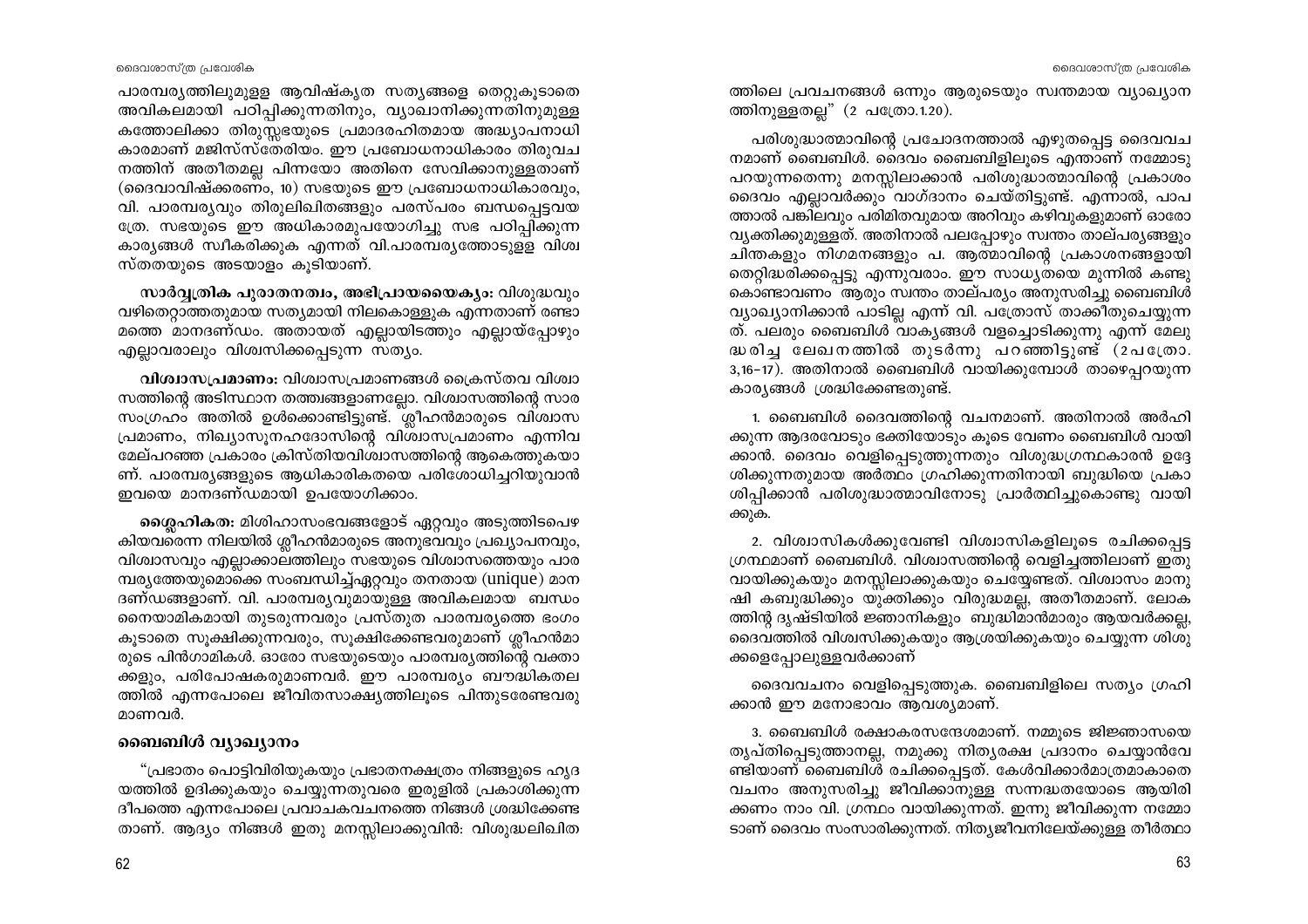7. യേശുവിൽ പുർത്തിയാകുന്ന രക്ഷാചരിത്രമാണ് ബൈബിൾ അവതരിപിക്കുന്നത്. ദൈവാവിഷ്കരണത്തിന്റെ പലഘട്ടങ്ങൾ `ബൈബിളിൽകാണാം. പഴയനിയമത്തിലെ പലകാര്യങ്ങളും നമുക്ക് അപ്രസക്തമായിരിക്കും. ഉദാ:– ബാഹ്യമായ ശുദ്ധിയെയും ബലി യർപ്പണത്തെയും മറ്റും കുറിച്ച് ലേവ്യരുടെ പുസ്തകത്തിലെ നിയ മങ്ങൾ; സങ്കീർത്തനങ്ങളിലെ ശത്രുക്കൾക്കെതിരായ പ്രാർത്ഥന കൾ മുതലായവ. ഈ കാര്യങ്ങൾ ഇന്ന് അക്ഷരാർത്ഥത്തിൽ അനുവർത്തിക്കുകയല്ല അവയുടെ ചൈതന്യവും ഉദ്ദേശ്യവും മന സ്സിലാക്കുകയും യേശു നല്കിയ പുതിയനിയമത്തിന്റെ വെളിച്ച ത്തിൽ വിവേചനാപൂർവ്വം സ്വീകരിക്കുകയുമാണു ചെയ്യേണ്ടത്.

8. ബൈബിളിനെ ഒറ്റപ്പെട്ട വാകൃങ്ങളായല്ല ഒറ്റ ഗ്രന്ഥമായി കാ ണണം. 73 പുസ്തകങ്ങൾ ഉണ്ടെങ്കിലും അവയുടെയെല്ലാം ഉറവി ടവും ആതൃന്തികമായ കർത്താവും ദൈവവമാകയാൽ ഓരോ പുസ്തകത്തേയും വേറിട്ടു വ്യാഖ്യാനിക്കുകയല്ല, ബൈബിളിൽ മൊത്തമായി വെളിപ്പെടുത്തുന്ന രക്ഷാകര സത്യത്തെ മനസ്സിലാ ക്കാൻ ശ്രമിക്കുകയാണു വേണ്ടത്. ബൈബിളിൽത്തന്നെ പ്രത്യക്ഷ ത്തിൽ പരസ്പരവിരുദ്ധങ്ങളായ പ്രസ്താവനകൾ കണ്ടെന്നുവരാം. ഓരോ പ്രസ്താവനയും തനിച്ചു കാണുമ്പോഴാണ് ഈ പ്രശ്നം ഉണ്ടാവുന്നത്. പടിപടിയായി വെളിപ്പെടുത്തപ്പെട്ട സതൃങ്ങളുടെ ഭാഗികമായ അവതരണമായിരിക്കും ചിലപ്പോൾ ഈ പ്രസ്താവന കൾ. മറ്റുചിലപ്പോൾ പ്രസ്താവനകളുടെ ശരിയായ അർത്ഥം ഗ്രഹി ക്കാത്തതു കൊണ്ടായിരിക്കും അവ പരസ്പരവിരുദ്ധങ്ങളായി അനു ഭവപ്പെടുന്നത്. ദൈവം പരസ്പരവിരുദ്ധമായി സംസാരിച്ചു എന്നു വിശ്വസിക്കാനാവില്ല. അതിനാൽ ഒറ്റപ്പെട്ട വാചകങ്ങളിൽ വ്യാഖ്യാനം ഒതുക്കി നിർത്താതെ ആ വാകൃത്തിന് അതു പ്രത്യ ക്ഷപ്പെടുന്നപുസ്തകത്തിലും ബൈബിളിൽ മൊത്തമായും ഉള്ള സ്ഥാനം എന്താണെന്നു മനസ്സിലാക്കാൻ ശ്രമിക്കണം.

9. സഭയുടെ ആധികാരികമായ പഠനവും ബൈബിളും തമ്മിൽ വൈരുദ്ധ്യമോ പൊരുത്തക്കേടോ ഉണ്ടായിരിക്കുകയില്ല.ബൈബിൾ രചനയ്ക്കായി ഗ്രന്ഥകാരൻമാരെ പ്രചോദിപ്പിക്കുകയും നയിക്കു കയും ചെയ്ത പരിശുദ്ധാത്മാവുതന്നെയാണ് സഭയെയും നയി ക്കുന്നത്. ഒരേ ആത്മാവുതന്നെ പരസ്പരവിരുദ്ധമായ വെളിപാടു കൾ നല്കുകയില്ല. സാർവ്വത്രിക സഭയുടെ ഏതെങ്കിലും ഔദ്യോ ഗിക പഠനം ബൈബിളിന്റെ പഠനത്തിനു വിരുദ്ധമെന്നു പ്രത്യക്ഷ ത്തിൽ തോന്നുന്നുണ്ടെങ്കിൽ അത് ബൈബിളിൽ വെളിപ്പെടുത്തുന്ന സത്യം ശരിക്കും ഗ്രഹിക്കാത്തതുകൊണ്ടാവും.

10. സഭയുടെ പ്രബോധനാധികാരമാണ് ബൈബിളിന് ഔദ്യോ ഗികവും അന്തിമവുമായ വ്യാഖ്യാനം നല്കുന്നത് സഭയിലാണ്

ടനത്തിൽ ദൈവവചനം നമ്മുടെ പാതയിൽ പ്രകാശമാകുന്നത് വചനം അനുസരിച്ചുജീവിക്കൻ നാം തയ്യാറാകുമ്പോൾ മാത്രമാണ്. വൃക്തികളുടെയും സമൂഹത്തിന്റെയും ജീവിതപരിവർത്തനം ലക്ഷ്യം വച്ചുകൊണ്ടാവണം ബൈബിൾ വായിക്കാൻ.

4. ബൈബിൾ മനുഷ്യന്റെ വാക്കുകളിൽ എഴുതപ്പെട്ട ദൈവവച നമാണ്. ഓരോ ഗ്രന്ഥകർത്താവും ഉപയോഗിച്ച സാഹിതൃരൂപ ങ്ങളും ഭാഷയുടെ പ്രത്യേകതകളും കണക്കിലെടുക്കേണ്ടതുണ്ട്. കഥകളെ ചരിത്രമായി തെറ്റിദ്ധരിക്കരുത്. എതെങ്കിലും ഒരു പ്രത്യേക സന്ദേശം നല്കുന്നതിനുവേണ്ടിയായിരിക്കും കഥകൾ ഉപയോഗിച്ചിരിക്കുന്നത്. അതിനാൽ കഥകളുടെ വിശദാംശങ്ങളിൽ തങ്ങിനിൽക്കുകയല്ല, അവ നല്കുന്ന സന്ദേശം എന്തെന്നു ഗ്രഹി ക്കാൻ ശ്രമിക്കുകയാണു വേണ്ടത്. ഓരോ ഗ്രന്ഥകാരനും തനതായ കാഴ്ചപ്പാടും ശൈലിയും ഉണ്ടായിരിക്കും സുവിശേഷങ്ങളെ സംബ ന്ധിച്ചിടത്തോളം ഇതു പ്രത്യേകം പ്രസക്തമാണ്. അതിനാൽ ഗ്രന്ഥ കാരൻമാർ എന്താണുദ്ദേശിക്കുന്നതെന്നു മനസ്സിലാക്കാൻ ശ്രമി ക്കണം. ഇതിനു വിശദമായ പഠനം ആവശ്യമാണ്. ബൈബിളിലെ പല ഭാഗങ്ങളിലും പ്രതീകാത്മകമായ ഭാഷയാണുപയോഗിച്ചിരി ക്കുന്നത്. ഒരാശയം തറപ്പിച്ചുപറയാൻവേണ്ടി ആവർത്തനങ്ങളും അതിശയോക്തികളും ഉപയോഗിച്ചിട്ടുണ്ട്. ഇതു കണക്കിലെടു ക്കാതെ ബൈബിളിലെ എല്ലാപുസ്തകങ്ങളും ഒരുപോലെ അക്ഷ രാർത്ഥത്തിൽ വ്യാഖ്യാനിച്ചാൽ ഗ്രന്ഥകർത്താവ് ഉദ്ദേശിക്കുന്ന അർത്ഥം ഗ്രഹിക്കാൻ സാധിക്കാതെ പോകും.

5. ബൈബിൾ ഒരു ശാസ്ത്ര ഗ്രന്ഥമല്ല. ശാസ്ത്രീയമായ സത്യ ങ്ങൾ അവതരിപ്പിക്കുകയല്ല ബൈബിളിന്റെ ലക്ഷ്യം. പ്രപഞ്ചോൽപ്പ ത്തി, പ്രപഞ്ചഘടന മുതലായ കാര്യങ്ങളെക്കുറിച്ച് ശാസ്ത്രീയമായ അറിവ് ബൈബിളിൽനിന്നു കിട്ടിയെന്നുവരില്ല. ഇന്നത്തെ ശാസ്ത്രീയമായ അറിവുവച്ചുനോക്കുമ്പോൾ ബൈബിളിലെ പല പരാമർശങ്ങളും പ്രാകൃതവും വികലവും ആയി തോന്നിയേക്കാം. അന്നത്തെ മനുഷ്യർക്കു മനസ്സിലാവുന്ന ഭാഷയിലാണ് ബൈബിൾ എഴുതപ്പെട്ടത് എന്ന കാര്യം മറക്കാതിരിക്കുക.

6. ബൈബിൾ രക്ഷാചരിത്രമാണ്. വസ്തുതകളും സംഭവങ്ങളും അനിഷേധ്യമായ രേഖകളുടെ അടിസ്ഥാനത്തിൽ വിവരിക്കുന്ന ഒരു ലോകചരിത്രമോ ഇസ്രായേൽ ചരിത്രമോ അല്ല ബൈബിൾ. ദൈവ മനുഷ്യബന്ധത്തിന്റെ ചരിത്രമാണത്–പാപിയായ മനുഷ്യന് ദൈവം നല്കുന്ന രക്ഷയുടെ ചരിത്രം. ആധുനിക കാഴ്ചപ്പാടിലുള്ള ഒരു ചരിത്രഗ്രന്ഥം എന്നതിനേക്കാൾ ചരിത്രത്തിന്റെ ദൈവശാസ്ത്രപ രമായ കാഴ്ചപ്പാട് അവതരിപ്പിക്കുന്ന ഗ്രന്ഥമായി ബൈബിളിനെ കാണണം.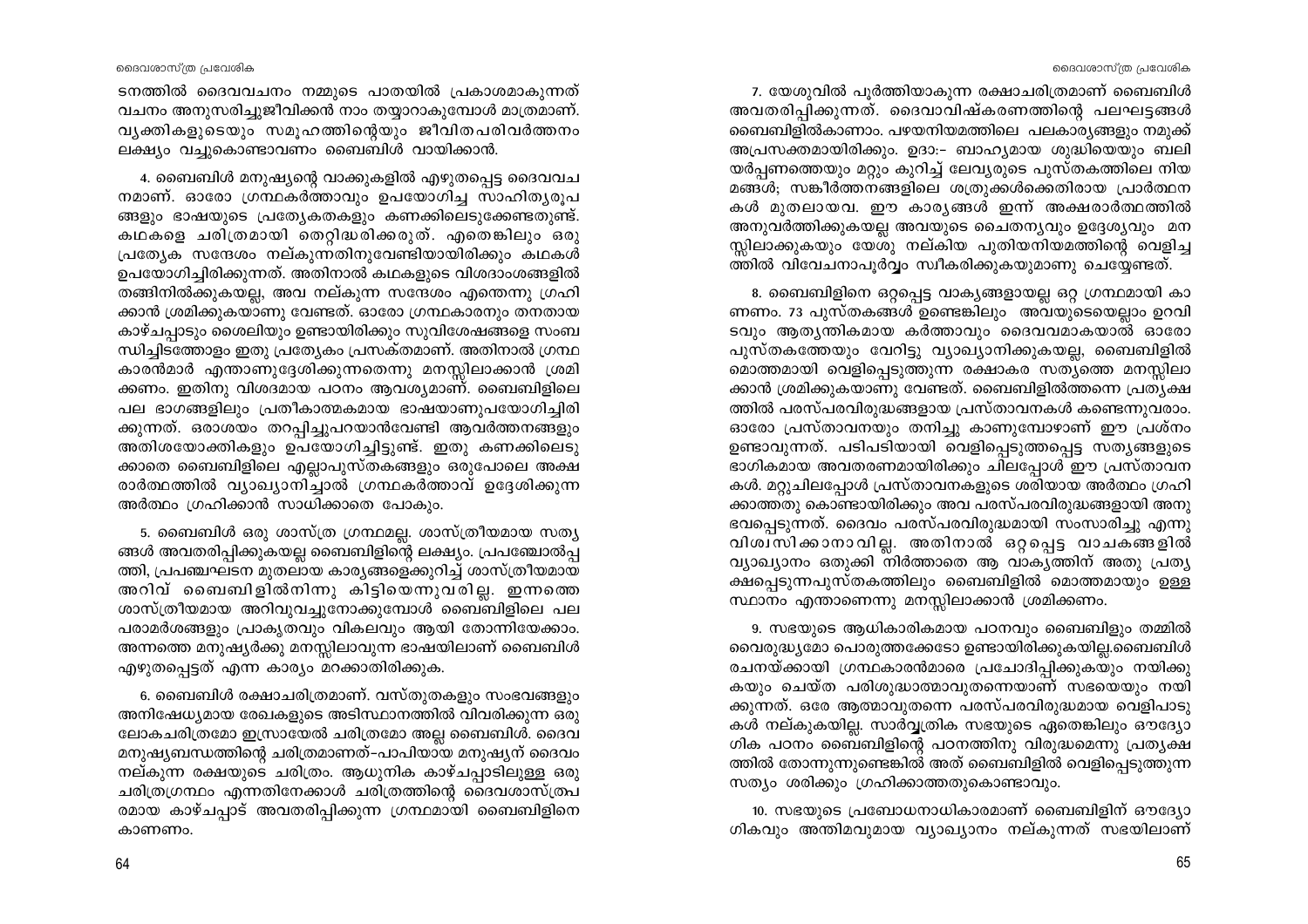ബൈബിൾ രൂപം കൊണ്ടത്; ബൈബിൾ കാത്തു സുക്ഷിക്കാനും പ്രഘോഷിക്കാനുമുള്ള അധികാരം സഭയ്ക്കാണു നല്കപ്പെട്ടിരി ക്കുന്നത്. അതിനാൽ സഭയുടെ ഔദ്യോഗിക പഠനത്തിനു വിരുദ്ധ മായുള്ള ബൈബിൾ വ്യാഖ്യാനം ശരിയാവുകയില്ല.

11. ബൈബിൾ മാത്രം പോരാ, പാരമ്പര്യവും പരിഗണിക്കണം. ബൈബിളിൽ നിഗുഢവും വ്യംഗൃവുമായി സ്ഥിതി ചെയ്യുന്ന സത്യ ങ്ങൾ പാരമ്പര്യത്തിലൂടെയാണ് പൂർണ്ണമായി വെളിപ്പെടുത്തപ്പെടു ന്നത്. വെളിപ്പെടുത്തപ്പെട്ട ദൈവസത്യങ്ങളെ കുറിച്ചുള്ള അറിവ് സഭയിൽ വളർന്നുകൊണ്ടിരിക്കുന്നു. പരിശുദ്ധാത്മാവാണ് സത്യ ത്തിന്റെ ആഴങ്ങളിലേക്ക് വ്യക്തികളെയും സഭാസമൂഹത്തെയും നയിക്കുന്നത്. അതിനാൽ ബൈബിളിൽ സ്പഷ്ടമായി കാണാത്ത ചില സത്യങ്ങൾ പില്ക്കാലത്തു സഭയുടെ വിശ്വാസസത്യമായി പ്രഖ്യാപിക്കപ്പെട്ടെന്നുവരാം. പാരമ്പര്യവും ബൈബിളും പരസ്പ രവിരുദ്ധങ്ങളല്ല്, പരസ്പരപുരകങ്ങളാണ്.

12. ബൈബിൾ ജീവിതത്തിനു മാനദണ്ഡമാണ്. നമ്മുടെ ജീവിത വീക്ഷണങ്ങളെയും താല്പര്യങ്ങളെയും സാധുകരിക്കാൻവേണ്ടി ബൈബിൾ ഉപയോഗിക്കുകയല്ല, ബൈബിൾ വെളിപ്പെടുത്തുന്ന സത്യത്തിന്റെ വെളിച്ചത്തിൽ അവയെ ചോദ്യം ചെയ്യുകയും തിരു ത്തുകയും ആണ് വേണ്ടത്. ഇത് വ്യക്തികൾക്കും സഭാസമൂഹ ങ്ങൾക്കും ബാധകമാണ്. ബൈബിൾ 'കാനോനികം' ആണെന്നു പഠിപ്പിക്കുമ്പോൾ ഇതും അർത്ഥമാക്കുന്നുണ്ട്. ജീവിതത്തിന്റെ മാന ദണ്ഡമാണ് ബൈബിൾ, മറിച്ചല്ല. സഭയിൽ കാലാകാലങ്ങളിൽ, മാനു ഷിക ബലഹീനതകൾ കാരണം, കടന്നുകൂടാവുന്ന അനാചാരങ്ങ ളെയും തെറ്റായ പ്രവണതകളെയും തിരുത്താൻ ബൈബിൾ ആവ ശ്യപ്പെടും. ആചാരാനുഷ്ഠാനങ്ങളെ അപ്പസ്തോലിക സഭയുടെ പാരമ്പര്യത്തിൽ നിന്നു വ്യവച്ഛേദിച്ചറിയണം. "ദൈവത്തിന്റെ വചനം സജീവവും ഊർജ്ജസ്വലവുമാണ്. ഇരുതലവാളിനെക്കാൾ മൂർച്ച യേറിയതും, ചേതനയിലും ആത്മാവിലും സന്ധിബന്ധങ്ങളിലും തുളച്ചുകയറി ഹൃദയത്തിന്റെ വികാരങ്ങളെയും നിയോഗങ്ങളെയും വിവേചിക്കുന്നതുമാണ്" (ഹെബ്രാ. 4.12). ചില മനോഭാവങ്ങളും വീക്ഷണങ്ങളും പ്രവർത്തന ശൈലികളും മാറ്റുക ശസ്ത്രക്രിയ പോലെ വേദനാജനകമായേക്കാം. എന്നാലും ദൈവവചനമാകുന്ന വാൾ നടത്തുന്ന ഈ പരിവർത്തനപ്രക്രിയയ്ക്ക് വ്യക്തികളും സഭാ സമൂഹം ഒന്നടങ്കവും വിധേയമാകണം.

13. ആഴമേറിയ അർത്ഥം (Sensus Plenior). ബൈബിളിലെ പല വാകൃങ്ങളും പ്രഖ്യാപനങ്ങളും അവയുടെ ഗ്രന്ഥകാരൻമാരും സമ കാലികരായ വായനക്കാരും മനസ്സിലാക്കിയതിനേക്കാൾ ആഴമേ റിയ അർത്ഥം ഉൾക്കൊള്ളുന്നവയാണ്; പ്രത്യേകിച്ചും പഴയനിയമ

ത്തിലെ പ്രവചനങ്ങൾ. ബൈബിളിൽ നിഗുഢമായിരിക്കുന്ന ഈ അർത്ഥത്തിന്റെ പൂർണ്ണതയിലേക്ക് പരുശുദ്ധാത്മാവിന്റെ സഹായ ത്തോടെ സഭ സാവധാനം കടന്നു വരുന്നു. യേശുവിന്റെ കന്യാജ നനം (ഏശ 7.14), മിശിഹായുടെ ദൈവത്വം (സങ്കീ 110.1) മുതലാ യവ ഉദാഹരണങ്ങൾ.

14. പഴയനിയമത്തെ പുതിയ നിയമത്തിന്റെ വെളിച്ചത്തിൽ വ്യാഖ്യാനിക്കുക. ദൈവിക വെളിപാടിന്റെ പൂർണ്ണത യേശു ക്രിസ്തു വിലാണ് നൽകപ്പെട്ടത്. അതിനാൽ വിശ്വാസത്തെയും ധാർമ്മിക തയെയും സംബന്ധിച്ച പഴയനിയമത്തിന്റെ പഠനങ്ങൾ യേശുവി ലൂടെ നൽകപെട്ടതും അപ്പസ്തോലിക സഭ ഗ്രഹിച്ചതുമായ പൂർണ്ണ മായ വെളിപാടിന്റെ വെളിച്ചത്തിൽ വ്യാഖ്യാനിക്കണം.

# പഞ്ചഗ്രന്ഥി (Pentateuch)

പഞ്ചഗ്രന്ഥി (Pentateuch) വി. ഗ്രന്ഥത്തിലെ ആദ്യത്തെ അഞ്ചു പുസ്തകങ്ങളെ (ഉൽപത്തി, പുറപ്പാട്, ലേവൃർ, സംഖ്യ, നിയമാ വർത്തനം) പൊതുവായി വിളിക്കുന്ന സംജ്ഞയാണ് തോറാ (Thorah-നിയമഗ്രന്ഥം) പഞ്ചഗ്രന്ഥിയെന്നും ഇതറിയപ്പെടുന്നു. പര മ്പരാഗത വിശ്വാസമനുസരിച്ച് മോശയാണ് പഞ്ചഗ്രന്ഥിയുടെ കർത്താവ്. ദൈവം മോശയോട് എഴുതി സൂക്ഷിക്കാൻ ആവശ്യ പ്പെട്ടതായും (പുറ. 17:4;34:27) ദൈവം പറഞ്ഞതെല്ലാം മോശ എ ഴുതിയെടുത്തതായും പഞ്ചഗ്രന്ഥിയിൽ സാക്ഷ്യപ്പെടുത്തുന്നുണ്ട് (പുറ. 24:4 cfr സംഖ്യ 33:2; നിയ. 31:9). പഞ്ചഗ്രന്ഥിക്കുവെളിയിലും മോശയുടെ ഗ്രന്ഥകർത്വത്തിന് തെളിവുകളുണ്ട് (1 രാജ. 2:3; 2ദിന.34:14; നെഹെ.8:1; മത്താ 8:4; 19:8; മാർക്കോ 12:26; ലൂക്കാ 16:31; 24:44) 19-ാം നൂറ്റാണ്ടുവരെ മോശയാണ് പഞ്ചഗ്രന്ഥിയുടെ കർത്താവെന്ന് അംഗീകരിക്കപ്പെട്ടിരുന്നു.

# മോശയുടെ കർത്തുത്വം ചോദ്യം ചെയ്യപ്പെടുന്നു

19-ാം നൂറ്റാണ്ടിൽ വളർച്ചപ്രാപിച്ച ബൈബിൾ സാഹിത്യ വിമർശനം (Literary Criticism) പഞ്ചഗ്രന്ഥി മോശയുടെ രചനയാ ണന്ന വിശ്വാസം തിരുത്തികുറിച്ചു. കാരണം,

1. ഒരേ സംഭവങ്ങൾ ആവർത്തിക്കപ്പെട്ടിട്ടുണ്ട്. ഉദാ: സൃഷ്ടി വിവരണം (ഉൽപ. 1:1-2:4a, 2: 4b 24), പ്രളയം (ഉൽപ. 6:5-9:18), മന്നാ (പുറ; 16:സംഖ്യ11) മോശയുടെ വിളി (പുറ, 3,6) പത്ത് കല്പ നകൾ (പുറ. 20; നിയ. 5) ഈ സമാന്തര വിവരണങ്ങളിൽ ആവർത്തനം മാത്രമല്ല പരസ് പര വൈരുദ്ധ്യങ്ങളുമുണ്ട് (ഉദാ. പെട്ട കത്തിൽ പ്രവേശിച്ച മൃഗങ്ങളുടെ എണ്ണം).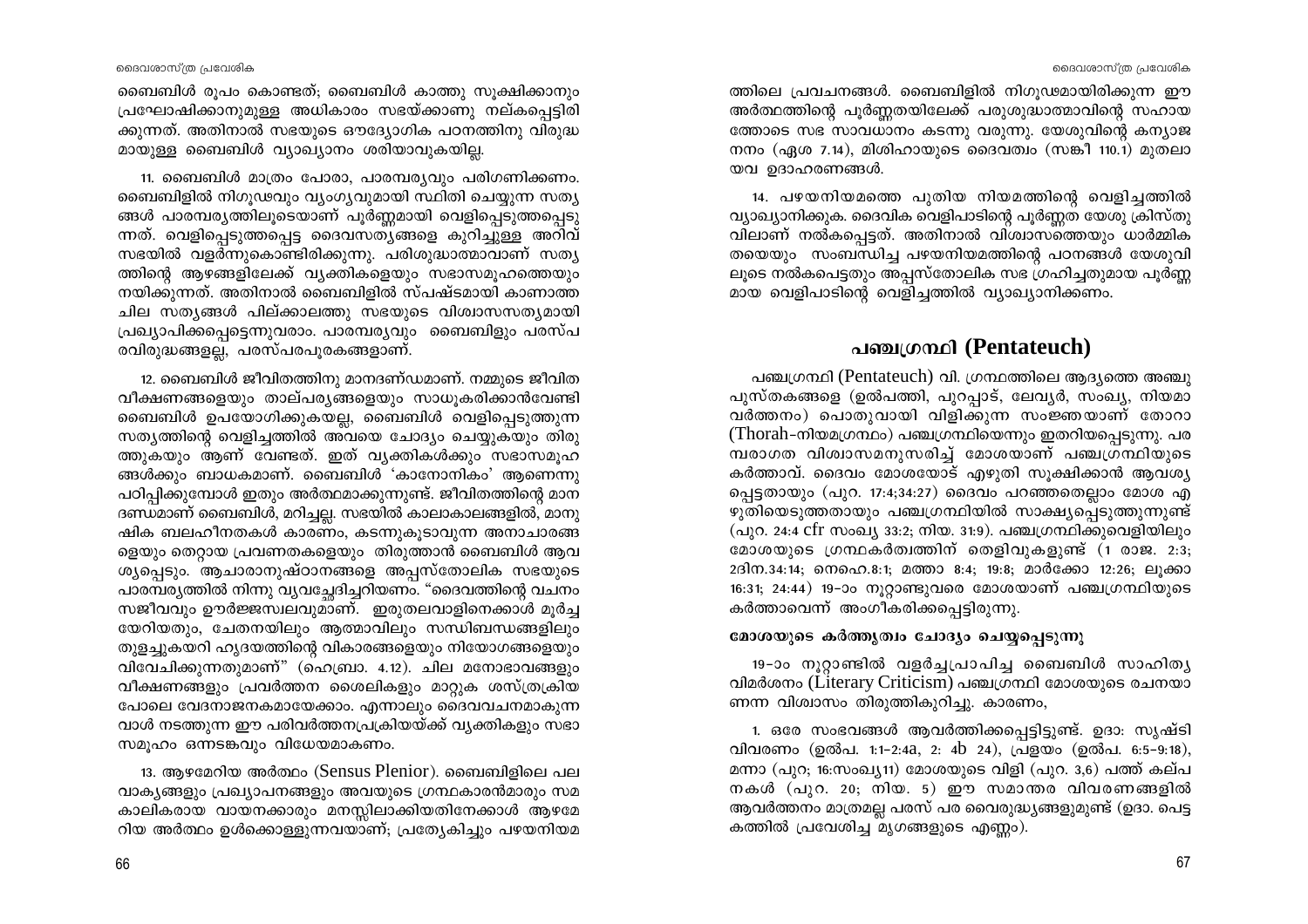2. ചില വിവരണങ്ങളുടെ ഇടയിൽ മറ്റൊരു സംഭവം ഉൾചേർക്ക പെട്ടിട്ടുണ്ട്. പുറ. 2:23ന്റെ തുടർച്ച 4:19ലാണ്. കോറഹിന്റെ കലഹം വിവരിക്കുന്നതിനിടയിൽ ദാത്താന്റെയും അബിറാമിന്റെയും കഥ ഉൾചേർത്തിരിക്കുന്നു (സംഖ്യ 16).

ഈ വസ്തുതകളുടെ വെളിച്ചത്തിൽ പഞ്ചഗ്രന്ഥി വൃതൃസ്ത പാരമ്പര്യങ്ങളിൽ എഴുതപ്പെട്ട വിവരണങ്ങളുടെ ക്രോഡീകൃത രൂപ മാണെന്ന് പണ്ഡിതൻമാർ കരുതിതുടങ്ങി. ഈ പാരമ്പര്യങ്ങളെ ചില പൊതു മാനദണ്ഡങ്ങളുടെ വെളിച്ചത്തിലാണ് വേർതിരിച്ചത്.  $(1)$  ദൈവത്തെ വിളിക്കാൻ ഉപയോഗിക്കുന്ന പേര് (യാഹ്വെ, എലോഹിം), (2) പുറപ്പാടിലെ വിശുദ്ധ മലയെ സുചിപ്പിക്കാനുപ യോഗിക്കുന്ന പേര് (ഹോറെബ്, സീനായ്), (3) കാനാൻ ദേശത്തെ ആദിവാസികളെ വിളിക്കുന്ന പേര് (അമോര്യർ, കാനാന്യർ) എന്നിവ വിവിധ പാരമ്പര്യങ്ങളിൽ വ്യത്യസ്തമാണ്.

# വിവിധ പാരമ്പര്യങ്ങൾ

മോശയുടെ രചനയല്ല പഞ്ചഗ്രന്ഥി എന്ന വസ്തുത ബൈബിൾ പണ്ഡിതരെ പല നിഗമനങ്ങളിലേക്കും നയിച്ചു.

1. ഫ്രഞ്ചുകാരനായ ഷാൻ ആസ്ട്രക്കും ജർമ്മൻ കാരനായ എയ്ക്ക് ഹോണും (1781) ഉൽപത്തി പുസ്തകത്തിന്റെ രചനക്കു പിന്നിൽ രണ്ടു പാരമ്പരൃങ്ങളുണ്ടെന്ന് വാദിച്ചു (ദൈവത്തെ യാഹ്വെ എന്നും എലോഹിം എന്നും വിളിക്കുന്ന പാരമ്പര്യങ്ങൾ).

2. ഇൽജണിന്റെ (1798) അഭിപ്രായത്തിൽ എലോഹിം എന്നു വിളിക്കുന്ന പാരമ്പര്യം (എലോഹിസ്റ്റ്) ഒന്നല്ല രണ്ടെണ്ണമുണ്ട്.

3. ദെവെ എന്ന പണ്ഡിതന്റെ അഭിപ്രായത്തിൽ നിയമാവർത്തന പുസ്തകം വൃതൃസ്തമായ മറ്റൊരു പാരമ്പര്യത്തിൽ നിന്നുള്ളതാ ണ്. എലോഹിസ്റ്റ് പാരമ്പര്യത്തിലെ വിവരണങ്ങൾ വികസിപ്പിച്ചെ ഴുതിയപ്പോൾ മറ്റു പാരമ്പര്യങ്ങളിലെ ചില വസ്തുതകൾ ഉൾച്ചേർക്ക പ്പെട്ടതാണെന്നും (compliementory Theory) അദ്ദേഹം വാദിച്ചു.

4. ഗ്രാഫ് – വെൽ ഹൗസൺ, ക്യുനൻ എന്നിവരുടെ സിദ്ധാന്തം അനുസരിച്ച് (1865) പഞ്ചഗ്രന്ഥിയുടെ രചനയിൽ നാല് പാരമ്പര്യ ങ്ങളുണ്ട്. (I) ദൈവത്തെ യാഹ്വെ എന്ന് അഭിസംബോധന ചെയ്യുന്ന പാരമ്പര്യം (J). ഇത് ബി.സി. 9-ാം നൂറ്റാണ്ടിൽ യൂദയാ യിൽ രൂപംകൊണ്ടതാണെന്ന് പറയപ്പെടുന്നു.  $(II)$  ദൈവത്തെ എലോഹിം എന്ന് അഭിസംബോധന ചെയ്യുന്ന പാരമ്പര്യം (E). ഇത് ബി.സി. 8-ാം നൂറ്റാണ്ടിൽ വടക്കൻ രാജ്യമായ ഇസ്രായേലിൽ രൂപംകൊണ്ടു  $(III)$  പുരോഹിത പാരമ്പര്യം  $(P)$  പൗരോഹി

ത്യത്തെകുറിച്ചും ആചാരാനുഷ്ഠാനങ്ങളെകുറിച്ചും പരാമർശിക്കുന്ന ഈ പാരമ്പര്യം ബി.സി. 5-ാം നുറ്റാണ്ടിലോ യവന കാലഘട്ടത്തിലോ രൂപം കൊണ്ടതാണ്.  $(IV)$  നിയമാവർത്തന പാരമ്പര്യം  $(D)$  ഇത് ജോസിയായുടെ മതനവീകരണ കാലത്ത് (ബി.സി. 621) രൂപം കൊണ്ടതാകാനാണ് സാധൃത.

കത്തോലിക്കാ സഭ ഈ സിദ്ധാന്തത്തെ ആദ്യം തള്ളി കളഞ്ഞു (Response of Pontifical Biblical Commission, June 27, 1906) എന്നാൽ 1945 ൽ 12-ാം പിയുസ് പാപ്പായുടെ ''ദിവിനോ അഫ്ളാതെ സ്പിരിത്തു" എന്ന ചാക്രിക ലേഖനം വി. ഗ്രന്ഥ ത്തെ ശാസ്ത്രീയമായും സമീപിക്കാം എന്ന ആശയം മുന്നോട്ടു വച്ചതോടെ മേൽപറഞ്ഞ ആശയം കത്തോലിക്കരായ ബൈബിൾ പണ്ഡിതരും അംഗീകരിച്ചു തുടങ്ങി.

# യാഹ്വിസ്റ്റ് പാരമ്പര്യം (Yahwist-J)

നാലു പാരമ്പര്യങ്ങളിൽ ആദ്യത്തേത് യാഹ്വിസ്റ്റ് എന്നപേരിൽ അറിയപ്പെടുന്നു. ദൈവനാമമായി യാഹ്വേ എന്നപേര് ഉപയോഗി ക്കുന്നതിനാലാണ് ഈ പാരമ്പര്യത്തിന് യാഹ്വിസ്റ്റ് എന്നപേര് ലഭി ച്ചത് ജർമ്മൻ ബൈബിൾ പണ്ഡിതൻമാരാണ് $\degree$ ഈ സിദ്ധാന്തം ആദ്യമായി അവതരിപ്പിച്ചത് അതിനാൽ ജർമ്മൻ ഭാഷയിൽ യാഹ്വേ (Jahweh) എന്ന പേരിന്റെ ആദ്യഅക്ഷരമായ J ഈ പാര ്മ്പര്യത്തെ സൂചിപ്പിക്കാൻ ഉപയോഗിക്കുന്നു. മനുഷ്യസൃഷ്ടി മുതൽ മോശയുടെ മരണം വരെയുള്ള സംഭവപരമ്പരകൾ ഈ രചന യിൽ പ്രതിപാദിക്കപ്പെടുന്നു. എന്നാൽ മുഖ്യമായും ഉൽപത്തി, പുറ പ്പാട്, സംഖ്യ എന്നീ പുസ്തകങ്ങളിലാണ് ഈ രചനയുടെ ഭാഗ ങ്ങൾ കാണപ്പെടുന്നത്. ഭാഷശൈലിയും ദൈവശാസ്ത്രപരമായ കാഴ്ച്ചപ്പാടും ഊന്നൽ നല്കുന്ന പ്രമേയങ്ങളും കണക്കിൽ എടുത്തുകൊണ്ട്, ദാവിദിന്റെയും സോളമന്റെയും ഭരണകാലത്ത്, ജറുസലെമിൽ വച്ചായിരിക്കണം യാഹ്വിസ്റ്റ് പാരമ്പര്യം എഴുത പ്പെട്ടത് എന്നു ബൈബിൾ പഠിതാക്കൾ കരുതുന്നു. മനുഷ്യനോട് അടുത്തു നില്ക്കുകയും അവനുമായി സംഭാഷണത്തിലേർപ്പെടു കയും ചെയ്യുന്ന ദൈവമാണ് യാഹ്വിസ്റ്റ് രചനയിലെ ദൈവം. പൂർവ്വപിതാക്കൻമാർക്കു നല്കിയ വാഗ്ദാനവും അവയുടെ പൂർത്തി കരണവും J യുടെ മുഖ്യപ്രമേയമാണ്. യുദാഗോത്രത്തിന് J വലി യപ്രാധാന്യം നല്കുന്നുണ്ട്. അബ്രാഹത്തിനു നല്കിയ വാഗ്ദാനം ഒരു പരിധിവരെ ദാവീദിൽ പൂർത്തിയായതായി J കരുതിയിട്ടുണ്ടാ വണം.

# ഏലോഹിസ്റ്റ് പാരമ്പര്യം (Elohist- E)

ദൈവത്തെ സൂചിപ്പിക്കാൻ "ഏലോഹിം" എന്ന പേരുപയോഗി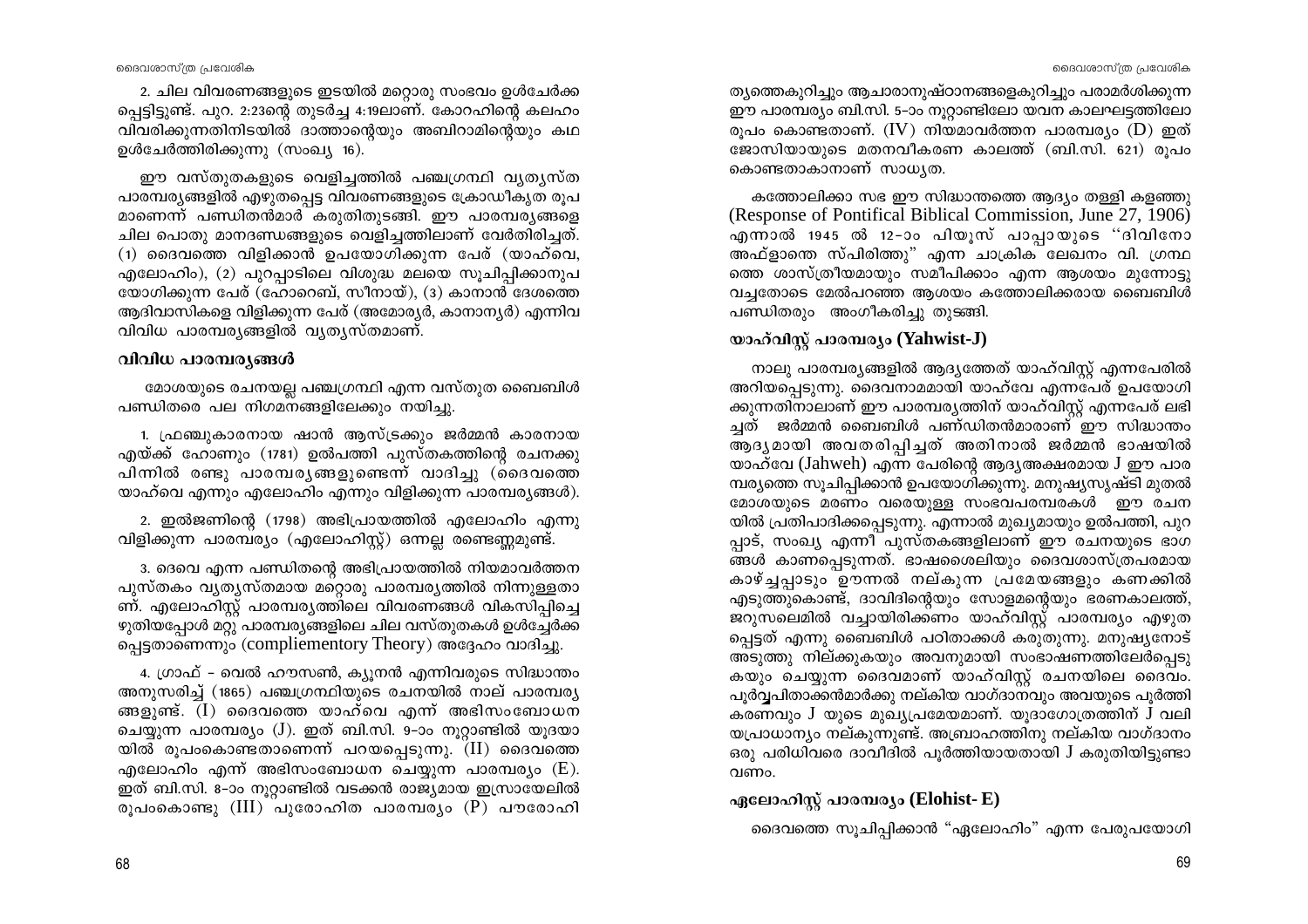ക്കുന്നതിനാൽ ഇതിനെ ഏലോഹിസ്റ്റ് പാരമ്പര്യം എന്നുവിളിക്കു ന്നു. (E എന്ന് ഹ്രസ്വരുപം). അബ്രാഹത്തിന്റെ വിളി മുതൽ ആരം ഭിക്കുന്ന  $E$  യുടെ വിവരണം  $J$  യുടെതുപോലെ തന്നെ ഉൽപത്തി, പുറപാട്, സംഖ്യ എന്നി പുസ്തകങ്ങളിലാണുള്ളത്. യുദാ ഗോത്ര ത്തേക്കാൾ റുബെൻ, ജോസഫ് (എഫ്രോ, മനാസ്ലെ) ഗോത്ര ങ്ങൾക്കും വാഗ്ദാനത്തിന്റെ പൂർത്തികരണത്തേക്കാൾ മോശയി ലൂടെ നല്കപ്പെട്ട ഉടമ്പടിക്കും E പ്രാധാന്യം നല്കുന്നു. വടക്കൻ രാജ്യമായ ഇസ്രായേലിന്റെ പ്രമുഖ ആരാധനാകേന്ദ്രമായ ഷെക്കെ മിൽ വച്ച് ജെറൊബൊവാം രണ്ടാമൻ രാജാവിന്റെ കാലത്തായിരി ക്കണം (ബി.സി. 783-743) ഇതു വിരചിതമായത്.

രാജാക്കൻമാരുടെ ദുർവൃത്തികളും നാട്ടിൽ നടമാടിയ വിഗ്രഹാ രാധനയും അവയ്ക്കെതിരായി ഏലിയ, ഏലിഷാ, ആമോസ് മുത ലായ പ്രവാചകൻമാർ നടത്തിയ വിമർശനങ്ങളും  ${\rm E}$  യുടെ രചനയെ സ്വാധീനിച്ചിട്ടുണ്ട്. പരമപരിശുദ്ധനും സൃഷ്ടികളിൽ നിന്ന് അന ന്തമായി ഉയർന്നു നിൽക്കുന്നവനുമാണ്  $E$  യുടെ വിവരണങ്ങളിലെ ദൈവം. അവിടുന്ന് സ്വപ്നങ്ങൾ വഴിയും മലാഖാമാർ വഴിയുമാണ് മനുഷ്യരോട് സംസാരിക്കുന്നത്. സമറിയായുടെ പതനത്തിനുശേഷം ഈ രേഖ ജറുസലേമിൽ കൊണ്ടുവന്ന് J യുമായി സംയോജിപ്പിച്ചു എന്നുബൈബിൾ പഠിതാക്കൾ കരുതുന്നു.

# നിയമാവർത്തനപാരമ്പര്യം (Deuteronomist-D)

സീനായ് മലയിൽവെച്ച് നൽകിയ നിയമങ്ങൾ മോശ വിണ്ടും ഒരിക്കൽ കൂടി ആവർത്തിച്ച് ജനങ്ങളെ അനുസ്മരിപ്പിക്കുന്നതായി രേഖപ്പെടുത്തിയിരിക്കുന്ന പുസ്തകമാണ് നിയമാവർത്തന പുസ്ത കം. ഇതിന്റെ പിന്നിലുള്ള രചനയെ നിയമാവർത്തനപാരമ്പര്യം എന്നുവിളിക്കുന്നു. (ഹ്രസ്വരൂപം.D). ബി.സി. 721-ൽ വടക്കൻ രാജ്യ മായ ഇസ്രായേലിനെ അസീറിയാ ആക്രമിച്ചു നശിപ്പിച്ചു. ഈ നാശ ത്തിന്റെ പശ്ചാത്തലത്തിൽ ഇസ്രായേൽ ചരിത്രത്തെ വിലയിരുത്തു കയും പരാജയത്തിന്റെ കാരണങ്ങൾ ആരായുകയും ചെയ്ത പു രോഹിതൻമാരുടെയും പ്രവാചകൻമാരുടെയും ഒരുഗണമാണ് നിയ മാവർത്തന പാരമ്പര്യത്തിനു രൂപം നൽകിയത്. ഇതും ഷെക്കി മിൽവച്ചുതന്നെ എഴുതപ്പെട്ടിരിക്കണം. ദൈവസ്നേഹത്തിന്റെ പ്രവാ ചകനായ ഹോസിയായുടെ പ്രസംഗങ്ങളുടെ സ്വാധീനം ഈ രേഖ യിൽ ദൃശ്യമാണ്.

ജനത്തെ അചഞ്ചലമായി സ്നേഹിക്കുകയും സൗജന്യമായി തെരഞ്ഞെടുക്കുകയും ചെയ്യുന്ന ദൈവത്തിന്റെ ചിത്രമാണ്  ${\bf D}$  വര ച്ചുകാട്ടുന്നത്. ദീർഘമായ ഉപദേശത്തിന്റെ ശൈലിയാണ്  ${\rm D}$  യുടേത്. നിയമത്തിന്റെ ആന്തരികതയ്ക്കും സ്നേഹത്തിന്റെ പ്രമാണത്തിനും ഇത് ഊന്നൽ നൽകുന്നു. നിയമാവർത്തനപുസ്തകം മിക്കവാറും മുഴുവനായും D യുടെ രചനയാണ്.

# പുരോഹിത പാരമ്പര്യം (Priestly- P)

പുരോഹിതൻമാർക്കു പ്രത്യേക താൽപര്യമുള്ള വിഷയങ്ങളായ ബലിയർപ്പണം, തിരുനാളുകൾ, അവയുമായി ബന്ധപ്പെട്ട നിയമ ങ്ങൾ, വംശാവലികൾ മുതലായവയ്ക്ക് പ്രധാന്യം നല്കുന്നതിനാൽ ഇത് പുരോഹിത പാരമ്പര്യം എന്നറിയപ്പെടുന്നു. ബാബിലോൺ പ്രവാസത്തിന്റെ പശ്ചാത്തലത്തിൽ ഇസ്രായേൽ ചരിത്രത്തെ വീണ്ടും അപഗ്രഥിച്ച പുരോഹിതൻമാരുടെ ഒരുഗണമാണ്, ഈ രചന നിർവ്വഹിച്ചത്. ബി.സി. അഞ്ചാം നുറ്റാണ്ടിന്റെ ആരംഭത്തോടെ ജറു സലേമിൽവച്ച് ഈ രചന പൂർത്തിയായി. "യാഹ്വേ" എന്നപേര് മോശയ്ക്ക് വെളിപ്പെടുത്തുന്നതുവരെ "ഏലോഹിം" എന്നപേരാണ് ദൈവത്തെ സൂചിപ്പിക്കാൻ ഈ രേഖ ഉപയോഗിക്കുന്നത്. ഇത് ദൈവത്തിന്റെ വിശുദ്ധിക്കു വലിയ ഊന്നൽ നല്കുന്നു. ദൈവജനം തങ്ങളെത്തന്നെ വിശുദ്ധമായി കാത്തുസൂക്ഷിക്കേണ്ടതിന്റെ ആവ ശ്യകതയും അതിനുള്ള നിയമങ്ങളും എടുത്തുകാട്ടുന്നു. ലേവ്യരുടെ പുസ്തകം മുഴുവൻ P യുടേതാണ്. അതിനു പുറമെ ഉൽപത്തി, പുറപാട്, സംഖ്യ എന്നീ പുസ്തകങ്ങളിലും P യുടെ വിവരണങ്ങൾ കാണാം.

ബി.സി. അഞ്ചാം നുറ്റാണ്ടിന്റെ മധ്യത്തോടെ, എസ്രായുടെ കാല ത്തായിരിക്കണം ഈ നാലുരേഖകളും സംയോജിപ്പിച്ച് പഞ്ചഗ്രന്ഥി ഇന്നത്തെ അവസ്ഥയിൽ അന്തിമമായി പ്രസാധനം ചെയ്തത്. ഈ പാരമ്പര്യങ്ങൾ ഓരോന്നിന്റെയും സവിശേഷതകൾ അതതിന്റെ ഭാഗങ്ങൾ പഠനവിഷയമാക്കുമ്പോൾ കൂടുതൽ വ്യക്തമാകുന്നതാണ്.

നൂറ്റാണ്ടുകളിലൂടെ അനേകം വൃക്തികളുടെ പ്രയത്നഫല മായാണ് ബൈബിൾ എഴുതപ്പെട്ടത് എന്ന നിഗമനം അവ ദൈവ നിവേശിത ഗ്രന്ഥങ്ങളാണ് എന്ന വിശ്വാസത്തിനുവിരുദ്ധമല്ല. ഈ പ്രക്രിയയിലുടനീളം ദൈവത്തിന്റെ പരിപാലനയും പ്രചോദനവും ഉണ്ടായിരുന്നു. എന്നാൽ ഇന്നു ലഭിച്ചിരിക്കുന്ന ഗ്രന്ഥങ്ങൾക്കുപി ന്നിലുണ്ട് എന്ന് ബൈബിൾ പണ്ഡിതൻമാർ അനുമാനിക്കുന്ന പാര മ്പര്യങ്ങളല്ല, അന്തിമമായി പ്രസാധനം ചെയ്തതും നമുക്കു ലഭി ച്ചിരിക്കുന്നതുമായ ബൈബിൾ ഗ്രന്ഥങ്ങൾ മാത്രമാണ് ദൈവനി വേശിതമായി സഭ അംഗികരിക്കുന്നത്. പാരമ്പര്യങ്ങളെ ക്കുറിച്ചുള്ള പഠനം പുസ്തകങ്ങളിലെ സന്ദേശം ഗ്രഹിക്കാൻ ഉപകരിക്കുന്നിട ത്തോളം മാത്രമേ പ്രസക്തമാകുന്നുള്ളു.

(ഡോ. മൈക്കിൾ കാരിമറ്റം, ഡോ. ജോസഫ് പാംപ്പാനി)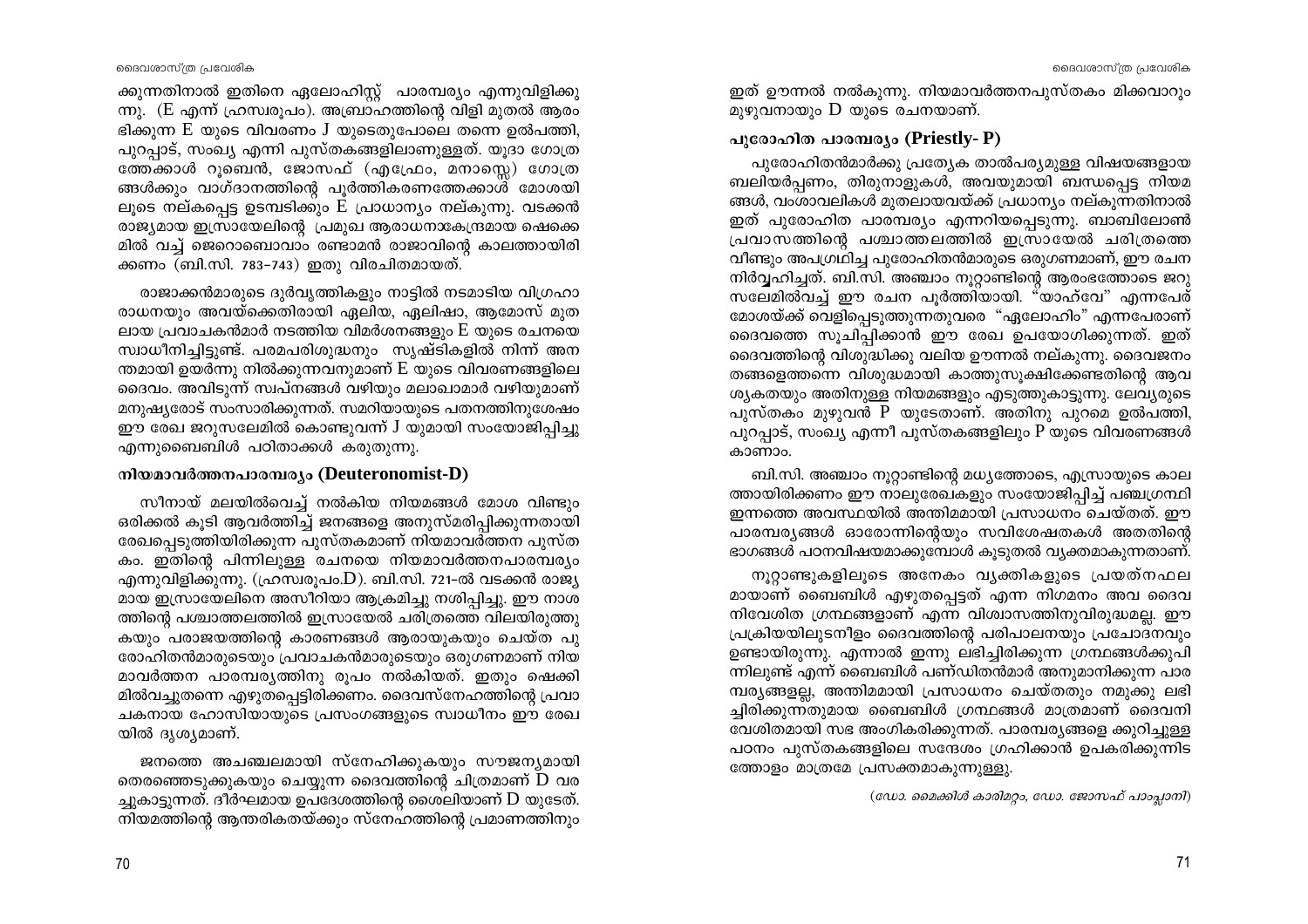നമുക്കു മനസ്സിലാക്കാനാവാത്ത ഒരു കാര്യമാണിത് എന്നുപറഞ്ഞ് സൗകര്യപൂർവ്വം ഒഴിഞ്ഞുമാറാനാണ് പലരും ശ്രമിക്കുക. എന്നാൽ ഈ ഒഴിഞ്ഞുമാറൽ അസാധ്യമാക്കിക്കൊണ്ട് ഇന്ന് അനേകം ചോദ്യ ങ്ങൾ ഉയർന്നുവരുന്നു.

തങ്ങളുടെ വിശ്വാസം എന്തെന്ന് മനസ്സിലാക്കാൻ ആത്മാർത്ഥ മായി ശ്രമിക്കുകയും അല്പം ചിന്തിക്കുകയും ചെയ്യുന്ന ക്രൈസ്ത വരുടെ ഉള്ളിൽ ഉയർന്നുവരുന്ന ഒരു ചോദ്യമാണ് "ഒന്ന് എങ്ങനെ മൂന്നാകും? മുന്നെങ്ങിനെ ഒന്നാകും?" ഒന്നുകിൽ ഒരു ദൈവം, അല്ലെങ്കിൽ മൂന്നു ദൈവങ്ങൾ. പക്ഷേ ദൈവം ഒരുവനേയുള്ളു എന്ന് ബൈബിൾ അനിഷേധ്യമായി പഠിപ്പിക്കുന്നു. ഏകദൈവവി ശ്വാസമാണ് മനുഷ്യബുദ്ധിക്കും യുക്തിക്കും കൂടുതൽ സ്വീകാര്യം. "ത്രിയേകദൈവം" എന്ന വിശ്വാസം പിന്നെ എങ്ങനെ ഉണ്ടായി എന്ന ചോദ്യം അവശേഷിക്കുന്നു.

യഹോവാ സാക്ഷികൾ മുതലായവരുടെ ചോദ്യങ്ങൾ ഈ ദിശ യിൽ ചിന്തിക്കാൻ കത്തോലിക്കരെ ഇന്നു നിർബന്ധിക്കുന്നുണ്ട്. 'ഒരു ദൈവം മാത്രമേയുള്ളു. അവന്റെ നാമം യഹോവാ എന്നാണ്. യേശുക്രിസ്തു ഏറ്റം ഉന്നതനായ മനുഷ്യനാണെങ്കിലും ദൈവ ത്തിന്റെ ഒരു സ്യഷ്ടി മാത്രമാണ്. പിതാവു തന്നെക്കാൾ വലിയവ നാണെന്നും, തനിക്കജ്ഞാതമായ രഹസ്യങ്ങൾ ഉണ്ടെന്നും യേശു ക്രിസ്തുതന്നെ ഏറ്റുപറഞ്ഞിട്ടുണ്ട്. അതിനാൽ ക്രിസ്തു ദൈവമ ല്ല, ദൈവത്തിന്റെ ശക്തി മാത്രമാണ്'. ബൈബിളിലെ ചില വാക്യ ങ്ങൾ ഉദ്ധരിച്ചുകൊണ്ട് ഇപ്രകാരം വാദിക്കുന്നതു കേൾക്കുമ്പോൾ എന്തുത്തരം പറയണമെന്നറിയാതെ അനേകർ കുഴങ്ങുന്നു.

അനേകം കത്തോലിക്കരുടെ വിശ്വാസത്തെ ഇതൊരു പ്രതിസ ന്ധിയിൽ എത്തിക്കുന്നുണ്ട്. 'പരിശുദ്ധത്രിത്വം' എന്ന സത്യം എന്താണ് അർത്ഥമാക്കുന്നത്? ഇതു ബൈബിളിന്റെ പഠനത്തിനു വിരുദ്ധമാണോ? എപ്രകാരമാണ് സഭ ഈ നിർവ്വചനത്തിൽ എത്തി ച്ചേർന്നത്? ഇപ്രകാരം ഒരു സത്യം ഏറ്റുപറയുന്നതിന് വ്യക്തികളു ടെയും സമുഹത്തിന്റെയും ജീവിതത്തിൽ എന്തെങ്കിലും പ്രസക്തി യുണ്ടോ? ഈ ചോദ്യങ്ങൾക്ക് ഉത്തരം നല്കാനാണ് ''ത്രിയേക ദൈവം" എന്ന ഈ രണ്ടാംഭാഗത്ത് ശ്രമിക്കുന്നത്. കത്തോലിക്കാ സഭയുടെ മതബോധനഗ്രന്ഥം ഒന്നാം ഭാഗം- നമ്പർ 26-1065 ഈ വിഷയം വിശദമായി അവതരിപ്പിക്കുന്നുണ്ട്.

ക്രിസ്തീയ ദൈവശാസ്ത്രത്തിലെ ഏറ്റവും അടിസ്ഥാനപരമായ

04

# ത്രിത്വൈക ദൈവശാസ്ത്രം

 $\Omega$  താവിന്റെയും പുത്രന്റെയും പരിശുദ്ധാത്മാവി ന്റെയും നാമത്തിൽ്'' എല്ലാ പ്രവൃത്തികളും തുടങ്ങുകയും "പിതാവിനും പുത്രനും പരിശുദ്ധാത്മാവിനും സ്തുതി" അർപ്പിച്ചുകൊണ്ട് അവസാനിപ്പിക്കുകയും ചെയ്യുക ക്രിസ്ത്യാനികളുടെ ഇടയിൽ സർവ്വസാധാരണമാണ്. പിതാവും പുത്രനും പരിശുദ്ധാത്മാവും ദൈവമാണെന്നും എന്നാൽ ഈ മൂവരുംകൂടി മൂന്നു ദൈവങ്ങളല്ല, ഒരേ ഒരു ദൈവം മാത്രമാണെന്നും ഉള്ള സത്യത്തെ സൂചിപ്പിക്കാ നാണ് "പരിശുദ്ധത്രിത്വം" അഥവാ "ത്രിയേകദൈവം'' എന്ന പദം ഉപയോഗിക്കുന്നത്.

ക്രൈസ്തവ വിശ്വാസത്തിന്റെ കാതലും അടിത്തറ യുമാണ് ഈ സത്യമെങ്കിലും ഇത്രയേറെ തെറ്റിദ്ധാര ണകൾക്കും വിവാദങ്ങൾക്കും ദുർവ്യാഖ്യാനങ്ങൾക്കും ഇടനല്കിയ മറ്റൊരു വിശ്വാസസത്യമില്ല. കാരണം ഇത്ര മാത്രം നിഗൂഢവും ദുർജ്ഞേയവുമായ മറ്റൊരു രഹ സ്യമില്ല എന്നതുതന്നെ. അതിനാൽ വേദപാഠക്ലാസു കളിലും ദൈവശാസ്ത്രക്ലാസുകളിലും അധ്യാപകർ പഠിപ്പിക്കാൻ ഏറ്റവുമധികം മടിക്കുന്നതും ബുദ്ധിമുട്ടു ന്നതുമായ ഒരു വിഷയമാണ് "പരിശുദ്ധത്രിത്വം".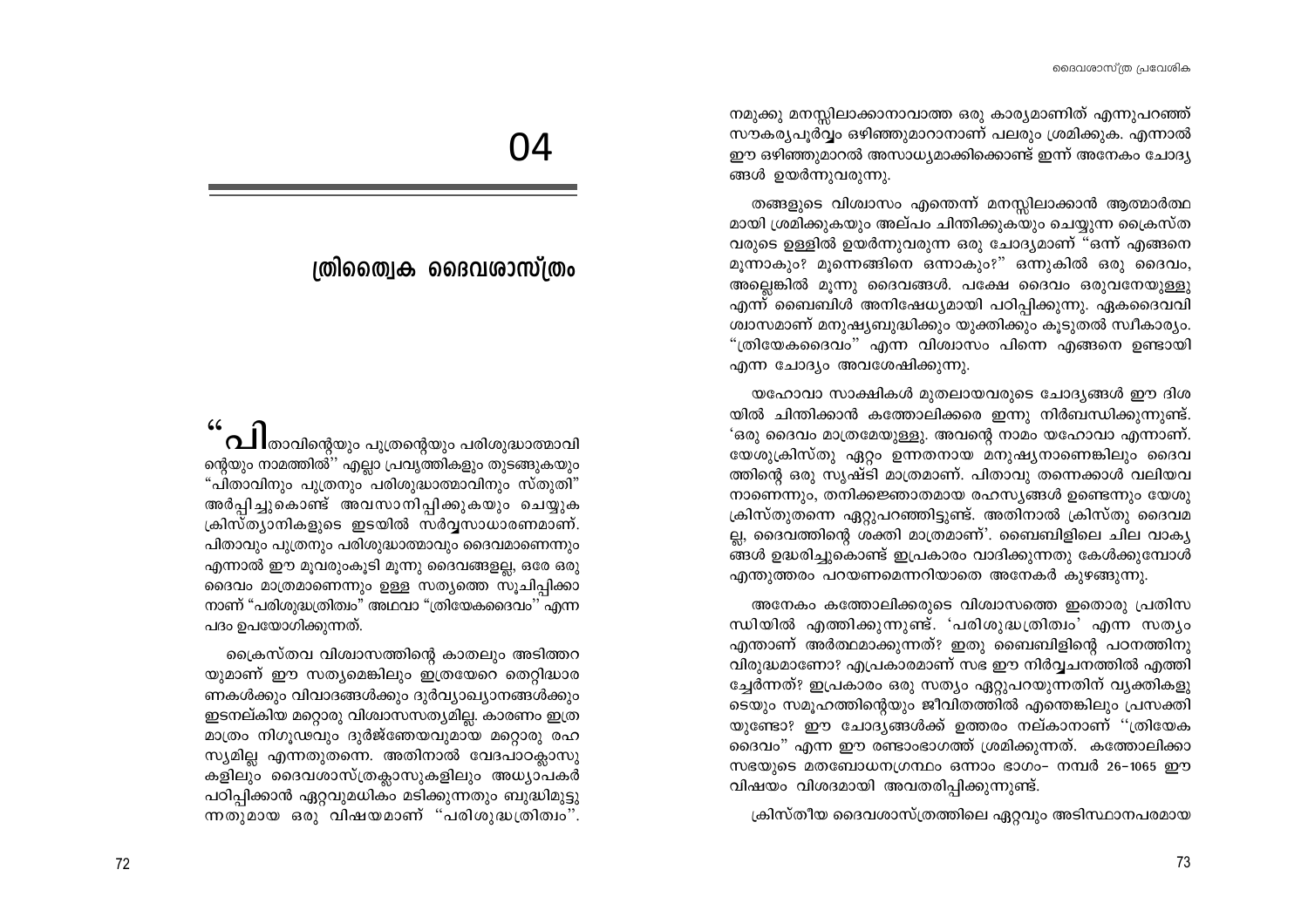ദൈവശാസ്ത്ര പ്രവേശിക

വിശ്വാസസത്യമാണ് പരി. ത്രിത്വം. ദൈവം ഏകനാണ്, എങ്കിലും മുന്ന് ആളുകളായി സ്ഥിതിചെയ്യുന്നു; പിതാവ് പുത്രൻ പരിശുദ്ധാ ത്മാവ് എന്നിങ്ങനെയാണ് ഈ മുന്ന് ആളുകൾ.

പിതാവ് ത്രിത്വത്തിലെ ഒന്നാമത്തെ ആളാണ്. പിതാവ്, പുത്രന് അനാദിയിലെ ജന്മം നൽകിയതിനാൽ, പിതാവായി. പിതാവായ തിനാൽ പൂത്രനേക്കാളോ, പരിശൂദ്ധാത്മാവിനേക്കാളോ അധിക മായ ദൈവികതയോ, പ്രായമോ പിതാവിനില്ല. ത്രിത്വത്തിലെ രണ്ടാ മത്തെ ആളാണ് പൂത്രൻ. സമയത്തിന്റെ പൂർണ്ണതയിൽ കന്യകാമ റിയത്തിൽ നിന്ന് ശരീരമെടുത്ത് മനുഷ്യനായി പിറന്നത് പുത്രനായ ദൈവമാണ്. ത്രിത്വത്തിലെ മുന്നാമത്തെയാള് പരിശുദ്ധാത്മാവ് എന്ന് വിളിക്കപ്പെടുന്നു.

ക്രിസ്തീയ വിശ്വാസത്തിന്റെ ആരംഭം മുതലേ, ദൈവത്തിൽ മൂന്ന് ആളുകൾ ഉണ്ട് എന്നും ഈ മൂന്നാളുകൾ വ്യത്യസ്തരാണെ ങ്കിലും നിത്യമായി പരസ്പരബന്ധിതരും, അവിഭാജ്യവും ഏകവു മായ ദൈവികസത്തയും കേവലമായ ഏകഅസ്തിത്വവുമാണ് എന്നും പഠിപ്പിച്ചിരുന്നു. ക്രൈസ്തവ ദൈവശാസ്ത്രത്തിന്റെ കേന്ദ്രവും ഉറവിടവും ത്രിതൈക ദൈവത്തിലുള്ള വിശ്വാസമാണ്. രക്ഷാകരചരിത്രത്തിന്റെ അടിസ്ഥാന മാനദണ്ഡമായ ത്രിതൈ്വക ദൈവവിശ്വാസം ആരാധനാക്രമത്തിലൂടെ നാം ആഘോഷിക്കു കയും അനുഭവിക്കുകയും ചെയ്യുന്നു.

പിതാവിന്റെയും, പുത്രന്റെയും, പരിശുദ്ധാത്മാവിന്റെയും നാമ ത്തിൽ എല്ലാ പ്രവൃത്തികളും തുടങ്ങുകയും, പിതാവിനും, പുത്ര നും, പരിശുദ്ധാത്മാവിനും സ്തുതിഅർപ്പിച്ചുകൊണ്ട് അവസാനി പ്പിക്കുകയും ചെയ്യുന്ന പതിവ് ക്രിസ്ത്യാനികളുടെ ഇടയിൽ സർവ്വസാധാരണമാണ്. ഇവിടെ പിതാവിനെയും പുത്രനെയും പരി ശുദ്ധാത്മാവിനെയും തുലൃരായി, ദൈവമായി കരുതുന്നു. പക്ഷേ ഇവർ, മൂന്ന് ദൈവങ്ങളല്ല, മൂവരും കൂടി ഏകദൈവം മാത്രമാണ്. ഈ യാഥാർത്ഥ്യത്തെ സുചിപ്പിക്കാനാണ് – ത്രിത്വം, അഥവാ ത്രിയേ കദൈവം എന്ന പദം ഉപയോഗിക്കുന്നത്.

ക്രൈസ്തവ ദൈവശാസ്ത്രത്തിന്റെ കേന്ദ്രവും ഉറവിടവും ത്രിതൈക ദൈവത്തിലുള്ള വിശ്വാസമാണെങ്കിലും, ഒത്തിരിയേറെ തെറ്റിദ്ധാരണകൾക്കും, വിവാദങ്ങൾക്കും, ദുർവ്യാഖ്യാനങ്ങൾക്കും ഈ വിശ്വാസം ഇടയായിട്ടുണ്ട്. അതിനു കാരണം പരി. ത്രിത്വത്തിന്റെ രഹസ്യാത്മകതയും നിഗൂഢതയുമാണ്. ആയതിനാൽ ത്രിതൈക രഹസ്യപഠനം സഭയിൽ ഇന്ന് വളരെ വലിയ പ്രധാ

ന്യം നേടിയിരിക്കുന്നു. തങ്ങളുടെ വിശ്വാസമെന്തെന്ന് മനസ്സിലാ ക്കുവാൻ ആത്മാർത്ഥമായി ശ്രമിക്കുകയും, ധ്യാനിക്കുകയും പ്രാർത്ഥിക്കുകയും ചെയ്യുന്ന ക്രൈസ്തവരുടെ ഉള്ളിൽ പോലും ഉയർന്നു വരുന്ന ചോദ്യമാണ് ഒന്ന് എങ്ങനെ മൂന്നാകും? മൂന്ന് എ ങ്ങനെ ഒന്നാകും? ഒന്നുകിൽ ഒരു ദൈവം, അല്ലെങ്കിൽ മൂന്ന് ദൈവ ങ്ങൾ. പക്ഷേ ദൈവം ഒന്നേയുള്ളുവെന്ന് ബൈബിൾ അനിഷേ ധ്യമായി പഠിപ്പിക്കുന്നു.

്തിതൈക ദൈവശാസ്ത്രത്തിലെ സുപ്രധാന പദങ്ങൾ

1. പെരിക്കൊറേസിസ് (Perichoresis): ത്രിതൈക ദൈവ ത്തിലെ മൂന്നു വ്യക്തികൾ തമ്മിലുള്ള അഭേദ്യവും അന്യൂനവു മായ ഐക്യത്തെ സുചിപ്പിക്കുന്ന പദമാണിത്. ത്രിത്വത്തിലെ ഓരോ ആളിന്റെയും വ്യതിരിക്തത നിലനിൽക്കുമ്പോൾ തന്നെ മറ്റു രണ്ടു പേരുടെയും ജീവനിൽ പങ്കുചേരുന്നു എന്നാണ് ഇതിന്റെ ആശ യം. യോഹ 17:21 നെ ആധാരമാക്കി രൂപപ്പെടുത്തിയ ഈ ഗ്രീക്കു പദത്തിന്റെ ലത്തീൻ രൂപം (cirmincession) എന്നാണ് പെരിക്കൊ റേവോ (perichoreo) എന്ന ക്രിയ (ഉൽപ 13:10, മത്താ 14:35) നിശ്ചിത സ്ഥലത്തുള്ള അനുസ്യുതമായ വാസം എന്ന അർത്ഥത്തിൽ ഉപ യോഗിക്കാറുണ്ട്. പിതാവും പുത്രനും പരിശുദ്ധാത്മാവും തമ്മിലുള്ള ആഴമേറിയതും സത്താപരവുമായ ബന്ധത്തെ സൂചിപ്പിക്കാനുള്ള ഈ പദത്തിന്റെ ദൈവശാസ്ത്രമാനങ്ങളെ സൗമ്യക്കായി അവത രിപ്പിച്ചത് ദമാസ്കസിലെ വി. യോഹന്നാനാണ് (A.D. 7ാം നുറ്റാണ്ട്).

2. ഹോമോഊസിയ (Homoousia): പരിശുദ്ധ ത്രിത്വത്തിൽ മൂന്നു വ്യതിരിക്ത വ്യക്തികളുണ്ടെങ്കിലും അവർതമ്മിൽ സത്താപ രമായി ഐക്യമുണ്ട് എന്ന വിശ്വാസ സത്യത്തെയാണ് ഈ പദം പ്രതിനിധാനം ചെയ്യുന്നത്. പിതാവുമായി പുത്രൻ സത്തയിൽ ഏക നാണ് എന്നു സുചിപ്പിക്കാൻ നിഖ്യാ വിശ്വാസ പ്രമാണത്തിൽ ഈ പദം ഉപയോഗിച്ചിട്ടുണ്ട്. ഒരേസത്ത എന്നാണ് ഈ പദത്തിന്റെ വാച്യാർത്ഥം. പൗരസ്ത്യ സഭകളിൽ പലതും ഹോമോയ് ഊസി യ (homoiousia) എന്ന് ഉപയോഗിച്ചിരിക്കുന്നു. ഒരേസത്ത എന്ന തിനുപകരം ഒരുപോലെയുള്ള സാമ്യമുള്ള സത്ത എന്നാണ് ഈ പദത്തിനർത്ഥം. സഭാപിതാവായ ഹിലാരി പോർട്ടിയേഴ്സിന്റെ കാലം മുതൽ (A.D. നാലാം നൂറ്റാണ്ട്) പൗരസ്തൃസഭകളും ഹോമോ ഊസിയ എന്ന പദം ഉപയോഗിച്ചുതുടങ്ങി.

3. പ്രോസോപ്പോൻ (Prosopan), ഹുപോസ്റ്റാസിസ് (hypostasis): പ്രോസോപ്പോൻ എന്ന ഗ്രീക്കുപദത്തിന്റെ അർത്ഥം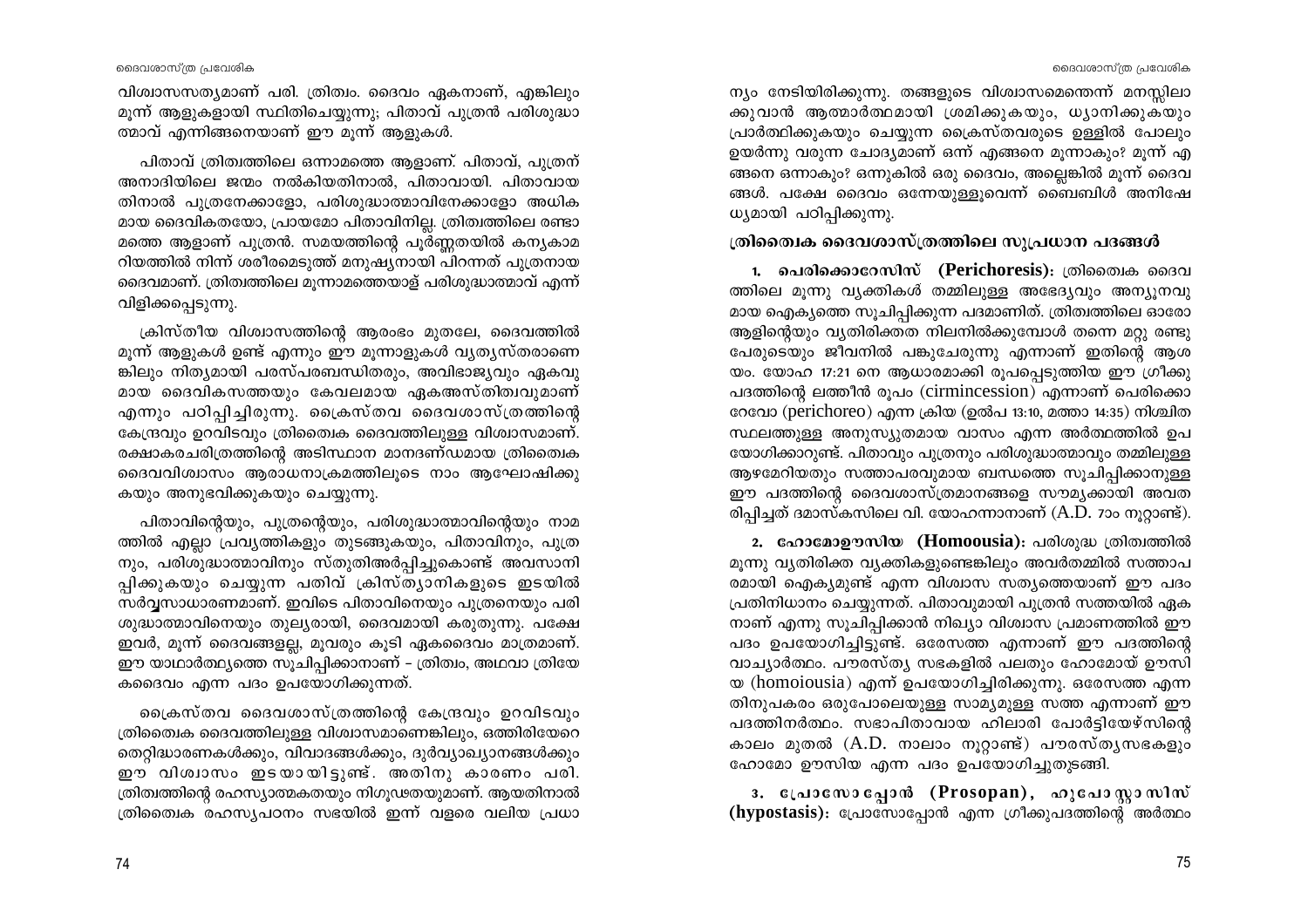05

# സഭാവിജ്ഞാനീയം

 $\mathop{\hbox{1}}\limits$ ടയെക്കുറിച്ചുള്ള പഠനമാണ് സഭാവിജ്ഞാനീ യം. സഭ എന്താണെന്നും അത് എങ്ങിനെ ആയിരിക്ക ണമെന്നും, അത് എങ്ങിനെയൊക്കെ ആയിരുന്നു വെന്നും അറിയാനുള്ള ശ്രമമാണ് സഭാവിജ്ഞാനീയ പഠനം. "ജറുസലേമിലും യൂദയാ മുഴുവനിലും സമരി യായിലും ഭൂമിയുടെ അതിർത്തികൾ വരെയും നിങ്ങൾ എനിക്ക് സാക്ഷികളായിരിക്കുകയും ചെയ്യും" (അപ്പ 1,8) എന്ന ലക്ഷ്യത്തോടെ ഈശോ സ്ഥാപിച്ച സഭയെ - നമ്മുടെ അമ്മയെ അടുത്തറിയുക എന്നതാണ് ഈ പഠനത്തിന്റെ ലക്ഷ്യം. സഭാതനയരുടെ ഏറ്റവും വലിയ കടമകളിലൊന്നാണ് സ്വന്തം അമ്മയായ സഭയെ അറി യുക എന്നത്. 'അമ്മയായ' സഭയെക്കുറിച്ച് കൂടുതൽ അറിയുന്നത് അവളെ കുടുതൽ സ്നേഹിക്കുന്നതിനും കുടുതൽ മെച്ചപ്പെട്ട സഭാ തനയരായി ജീവിക്കുന്ന തിനും അതുവഴി 'എനിക്കു സാക്ഷികളാകണമെന്ന' ഈശോയുടെ ആഗ്രഹത്തെ നിറവേറ്റുന്നതിനും നമ്മെ സഹായിക്കും.

20–ാം നൂറ്റാണ്ടിന്റെ സവിശേഷശ്രദ്ധ പതിഞ്ഞ വിഷ യങ്ങളിലൊന്നാണ് സഭാവിജ്ഞാനീയം. എക്യുമെനി ക്കൽ പ്രസ്ഥാനങ്ങളും ലോകസഭാ കൗൺസിലും,

ദൈവശാസ്ത്ര പ്രവേശിക

"മുഖം" എന്നാണ്. വൃക്തി (ഹൂപോസ്റ്റാസിസ്) അഥവാ പ്രത്യക്ഷമാ കുന്ന രുപം എന്ന് ഇതിനെ നിയതാർത്ഥത്തിൽ നിർവ്വചിക്കാം. പോസോ പ്പോൻ, ഹുപോസ്ലാസിസ് എന്നീ പദങ്ങളെ സമാനാർത്ഥത്തിലാണ് ഔദ്യോഗിക ക്രിസ്തു വിജ്ഞാനീയം ഉപയോഗിക്കുന്നത് (രണ്ടു പദങ്ങ ളെയും persona-വ്യക്തി - എന്നാണ് ലത്തീനിൽ വിവർത്തനം ചെയ്യ ന്നത്). എന്നാൽ മൊപ്സുവെസ്തിയായിലെ തെയഡോറും നെസ്തോ റിയസും ഈ രണ്ടുപദങ്ങളെ വേർതിരിച്ചുമനസ്സിലാക്കി. ക്രിസ്തുവിൽ ദൈവസ്വഭാവവും മനുഷ്യസ്വഭാവവും പരിപൂർണ്ണമായി ദൈവവ്യക്തിത്വ ത്തിൽ ഒന്നുചേരുന്നു എന്ന വിശ്വാസ സത്യത്തെ (hypostatic union) നിഷേധിച്ചുകൊണ്ട് നെസ്തോറിയൻ പാഷാണ്ഡതയുടെ വക്താക്കളായ ഇവർ ക്രിസ്തുവിലെ ദൈവ– മനുഷ്യസ്വഭാവങ്ങളെ രണ്ടു വ്യതിരിക്ത വ്യക്തിത്വങ്ങളുടെ സമ്മേളനമായി (prosopic union) അവതരിപിച്ചു. പരി ശുദ്ധത്രിത്വത്തിൽ ഒരു സത്തയും (ousia) മുന്നു വൃക്തികളും (hypostases) ഉണ്ട്. യേശുവിൽ രണ്ടു സ്വഭാവങ്ങളും (phuses) ഒരു വ്യക്തിത്വവും (hypostasis) ആണുള്ളത്.

(ഡോ. മൈക്കിൾ കാരിമറ്റം, ഡോ. ജോസഫ് പാംപ്ലാനി)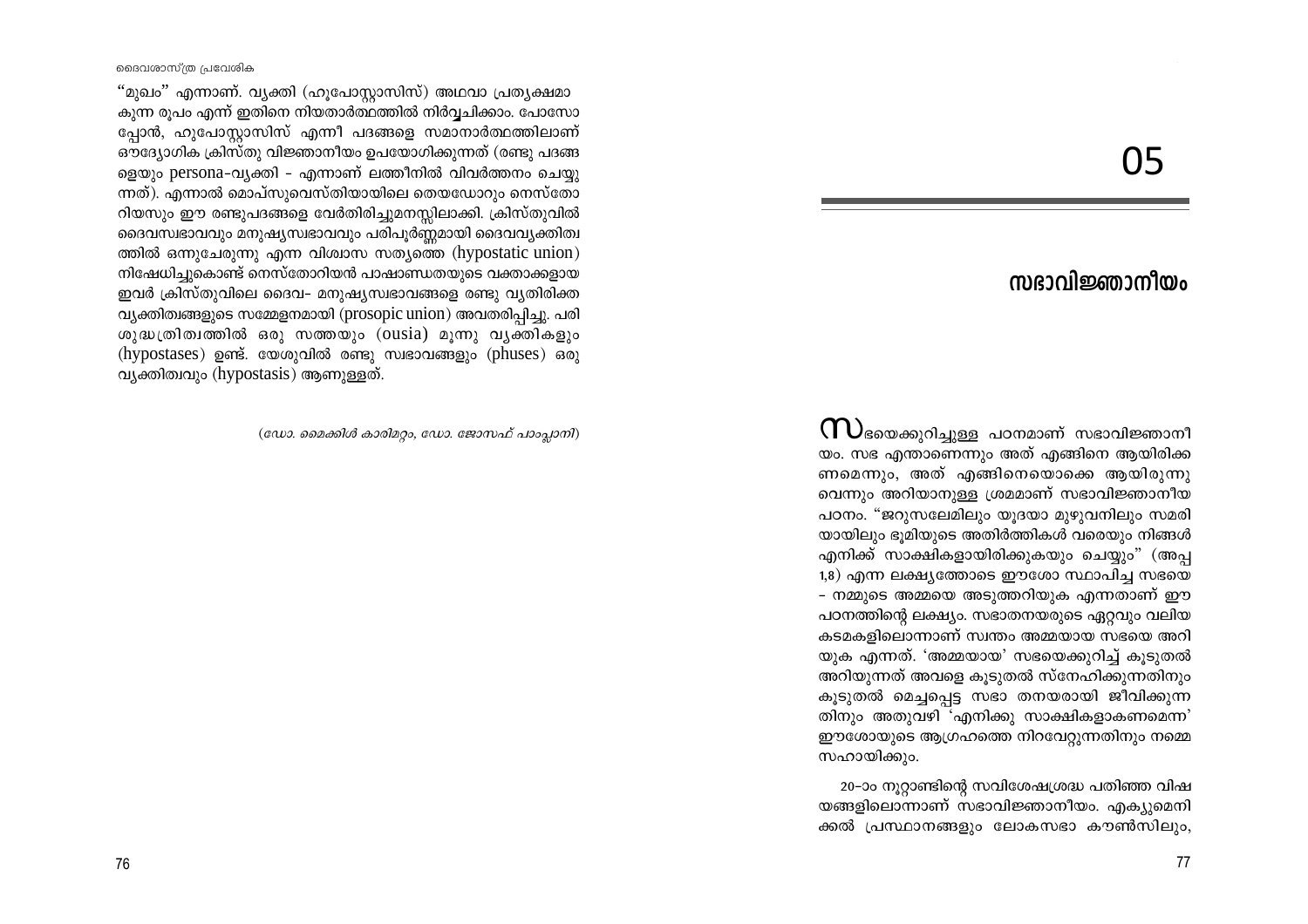ദൈവശാസ്ത്ര പ്രവേശിക

രണ്ടാം വത്തിക്കാൻ കൗൺസിലും സഭയെക്കുറിച്ച് ചിന്തിക്കാനും പഠിക്കാനും ശക്തമായി പ്രേരിപ്പിച്ചതുവഴി 20-ാം നുറ്റാണ്ട് 'സഭ യുടെ നൂറ്റാണ്ട്' എന്നുകൂടി വിശേഷിപ്പിക്കപ്പെടുന്നുണ്ട്. അധികാര ത്തിന്റെയും സമ്പത്തിന്റെയും പിടിയിലമർന്നിരിക്കുന്ന ഒരു ചിന്താ ധാരയിൽ നിന്നും ഉറവിടങ്ങളിലേക്ക് – വി. ഗ്രന്ഥത്തിലേക്കും വി. പാരമ്പര്യങ്ങളിലേക്കും - മടങ്ങിച്ചെന്നുകൊണ്ടുള്ള ഒരു സഭാവി ജ്ഞാനീയ നിർമ്മിതി സഭയുടെ വളർച്ചയ്ക്ക് അത്യന്താപേക്ഷിത മാണെന്നും രണ്ടാം വത്തിക്കാൻ കൗൺസിൽ കണ്ടെത്തിയതോ ടെയാണ് ഈ വിജ്ഞാനശാഖ ഇത്രയധികം ശ്രദ്ധിക്കപ്പെട്ടുതുട ങ്ങിയത്. കാലഘട്ടത്തിന്റെ ചുവരെഴുത്തുകളെ വായിച്ചു മനസ്സിലാ ക്കികൊണ്ട് അധികാരത്തെ ശ്രുശ്രൂഷയുടെ ശൈലിയായി സ്ഥീക രിച്ചുകൊണ്ട് സഭയ്ക്ക് അകത്തും പുറത്തുമുള്ള നവീകരണ സംരം ഭങ്ങൾക്ക് കൂടുതൽ പ്രോത്സാഹനം കൊടുത്തുകൊണ്ട് കൂടുതൽ ഫലപ്രദമായരീതിയിൽ സുവിശേഷം പ്രഘോഷിക്കാനും ജീവി ക്കാനും സഭയെയും സഭാതനയരെയും പ്രാപ്തരാക്കുക എന്നതാണ് സഭാവിജ്ഞാനീയ പഠനത്തിന്റെ ലക്ഷ്യം.

#### മൂലാർത്ഥം

ഇംഗ്ലീഷിലെ എക്ലേസിയോളജി (Ecclesiology) എന്ന പദമാണ് സഭാവിജ്ഞാനീയം എന്ന് മലയാളത്തിലേക്ക് വിവർത്തനം ചെയ്തി ട്ടുള്ളത്. 'എക്ലേസിയ' (Ecclesia) എന്ന ഗ്രീക്കു പദത്തിൽ നിന്നാണ് എക്ലേസിയോളജി എന്ന വാക്കിന്റെ അർത്ഥം ( $ek = out + kalein =$ to call- വിളിച്ചുചേർക്കുക) ഇംഗ്ലീഷിൽ സഭയെ സൂചിപ്പിക്കാനായി ഉപയോഗിച്ചിരിക്കുന്നത് ചർച്ച് (Church) എന്ന പദമാണ്. ദൈവ ത്തിന്റേത് എന്നർത്ഥമുള്ള കീറിയോസ് (Kyrios) എന്ന പദത്തിൽ നിന്നാണ് ചർച്ച് (Church) ഉത്ഭവിച്ചിരിക്കുന്നത്. കർത്താവിന്റെ കുടുംബാംഗങ്ങൾ, കർത്താവിന്റെ ജനം എന്നൊക്കെ അർത്ഥമുള്ള Kirche (ജർമ്മൻ), Kyrke (സ്വീഡ്ഷ്), Kerk (ഡച്ച്), Carkor (സ്ലാചി ക്) എന്നീ പദങ്ങൾ കീരിയോസ് എന്ന ഗ്രീക്ക്പദത്തിൽ നിന്ന് ഉത്ഭവിച്ച പദങ്ങളാണ്.

#### പഴയനിയമത്തിൽ

എക്ലേസിയ എന്ന ഗ്രീക്കുപദം ആദ്യമായി ഉപയോഗിച്ചത് വി. ഗ്രന്ഥത്തിന്റെ സപ്തതി (Lxx) വിവർത്തനത്തിലാണ്. 'ദൈവത്താൽ വിളിച്ചുകൂട്ടപ്പെട്ട' എന്നർത്ഥമുള്ള കഹാൽ (Qhal) എന്ന ഹീബ്രുപ ദത്തെ സൂചിപ്പിക്കാനാണ് ഈ പദം ഉപയോഗിച്ചത്. ശബ്ദം എന്നർത്ഥം വരുന്ന qol എന്ന ഹീബ്രുപദത്തിൽ നിന്നാണ് ghal ഉരുത്തിരിഞ്ഞത്. 'വിളിച്ചുചേർക്കപ്പെട്ട' എന്നർത്ഥമുള്ള കഹാൽ (Qhal) എന്ന പദത്തിനെ സൂചിപ്പിക്കാനായി ഗ്രീക്കു വിവർത്തകൻ എക്ലേസിയ (Ecclesia) എന്ന വാക്കുപയോഗിച്ചപ്പോൾ ഒരു പ്രത്യേക വ്യക്തിയാൽ വിളിച്ചുചേർക്കപ്പെട്ട ഒരു സമൂഹം എന്ന അർത്ഥം ഇതിന് കൈവന്നു. ഈ അർത്ഥത്തിന് മൂന്ന് തലങ്ങൾ കണ്ടെത്താ നാകും.

1. ഇസ്രായേൽ ജനത്തെ വിളിച്ചുകൂട്ടിയത് ദൈവമാണ്. അതു കൊണ്ട് ഇസ്രായേൽ 'ദൈവജനം' (Kahal YHWH-People of God) എന്നറിയപ്പെടണം.

2. ഇസ്രായേലിനെ ഒരു ജനതയായി ദൈവം വിളിച്ചുകൂട്ടിയത് ഒരു പ്രത്യേക ലക്ഷ്യത്തിനുവേണ്ടിയാണ്. ഈ ലക്ഷ്യം ദൈവത്താൽ സ്ഥാപിതമായതിനാൽ ഈ ലക്ഷ്യം നേടുന്നതിനായി ഇസ്രായേൽ പരിശ്രമിക്കണം.

3. ഇസ്രായേലിനെ ദൈവം വിളിച്ചുകുട്ടി ഒന്നിപ്പിച്ചത് പല 'ഇട ങ്ങളിൽ'നിന്നുമാണ് (calling from). പലയിടങ്ങളിൽനിന്നും ഒന്നിച്ചു കെട്ടപ്പെട്ടവർ ഒന്നായി ദൈവത്തോട് ചേർന്ന് നിൽക്കണം.

# സുവിശേഷങ്ങളിലെ സഭാവിജ്ഞാനീയ ആശയങ്ങൾ

അധികാരത്തെ ശുശ്രൂഷയ്ക്കുവേണ്ടി വിനിയോഗിക്കുന്ന ശിഷ്യ ന്മാരുടെ ഒരു സമുഹത്തെയാണ് സഭ എന്ന പദംകൊണ്ട് വി. മർക്കോസ് ഉദ്ദേശിക്കുന്നത്. ഈശോയുടെ കുരിശുമരണത്തോടെ ചിതറിക്കപ്പെട്ട ജനസമൂഹം ഉത്ഥാനത്തോടെ വീണ്ടും ഒന്നിച്ചു ചേർക്കപ്പെടുകയും മറ്റു ജനതകളോട് സുവിശേഷം പ്രഘോഷി ക്കുന്ന ഒരു മിഷനറി സമുഹമായി മാറുകയും ചെയ്തു (മാർക്കോ.  $13,10$ ). സുവിശേഷത്തിന്റെ ആരംഭത്തിൽ തന്നെ ഈശോ ആദ്യ ശിഷ്യന്മാരെ വിളിക്കുന്നു (മാർക്കോ. 1,16,20). പിന്നീട് 12 പേരെ പ്രത്യേകം തിരഞ്ഞെടുക്കുകയും അവർക്ക് 'അപ്പസ്തോലർ' എന്ന പേരു നൽകുകയും ഇവരിൽ നിന്നും പത്രോസ്, യാക്കോബ്, യോഹന്നാൻ എന്നിവരെ മാത്രം ഉൾപ്പെടുത്തി വീണ്ടും ഒരു പ്രത്യേക സമൂഹത്തെ രൂപീകരിക്കുകയും, ശിഷ്യത്വത്തെക്കുറിച്ചും അധികാരത്തെ സേവനത്തിനായി വിനിയോഗിക്കേണ്ടതിനെക്കുറി ച്ചുമുള്ള പ്രബോധനങ്ങൾ നൽകിക്കൊണ്ട് ഒരു സമൂഹമെന്ന നില യിൽ ഒന്നിച്ചു പോകാൻ അവരെ പ്രാപ്തരാക്കുകയും ചെയ്യുന്നു. ഈ സമൂഹത്തെയാണ് സഭ എന്ന പ്രയോഗത്തിലൂടെ വി. മർക്കോസ് വിവക്ഷിക്കുന്നത്.

അൽപംകൂടി വളർച്ച നേടിയ സഭാവിജ്ഞാനീയ ചിന്തകളാണ് വി. മത്തായി അവതരിപ്പിക്കുന്നത്. മലമുകളിലെ പ്രസംഗം, ശിഷ്യ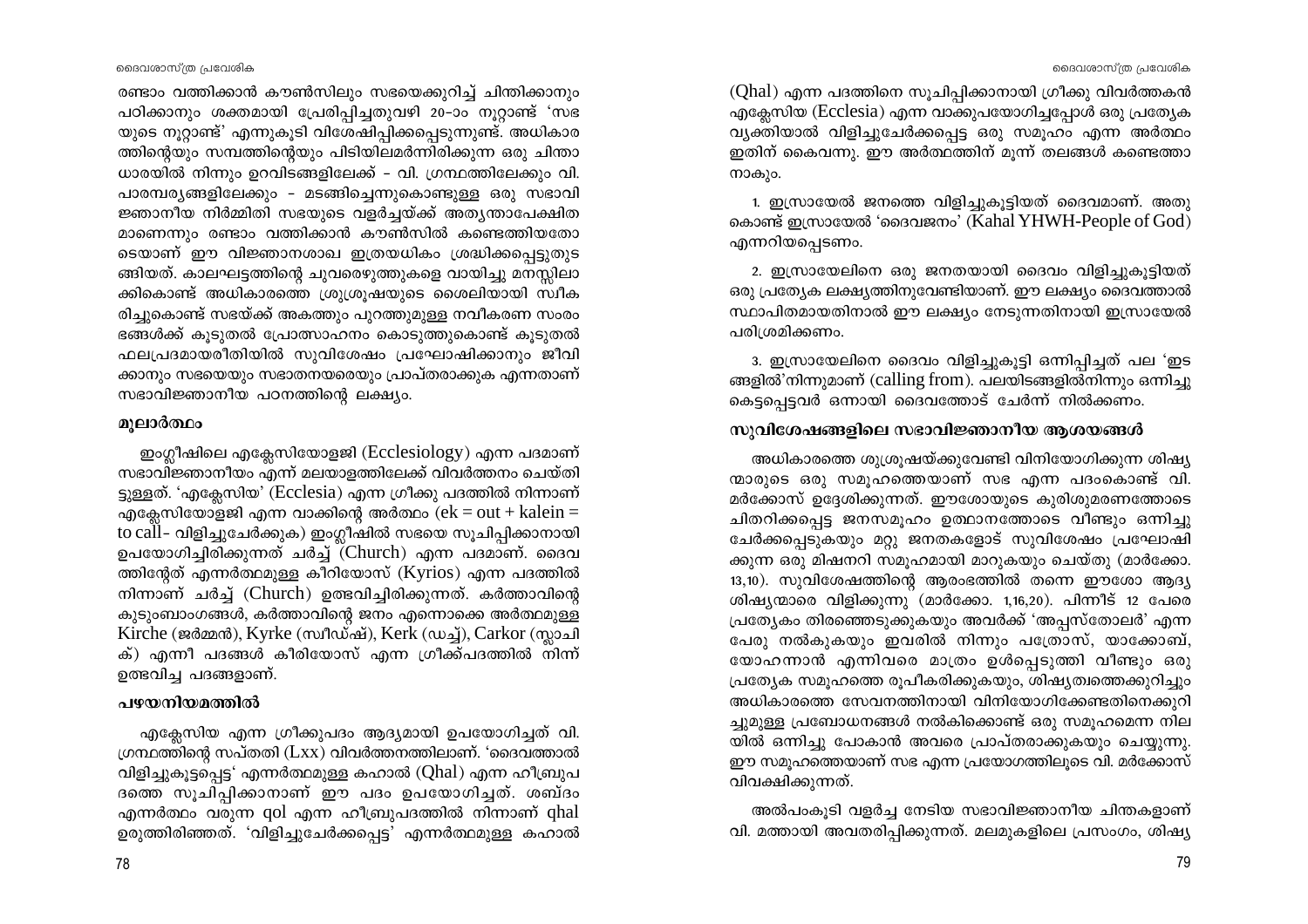പ്പിക്കുന്നു. വിജാതീയരിലേക്ക് കടന്നുചെന്ന സഭ എപ്രകാരം പരി ശുദ്ധാത്മാവിന്റെ പ്രേരണകൾക്കനുസരിച്ച് പടർന്നു പന്തലിച്ചു വെന്ന് അപ്പസ്തോല പ്രവർത്തനങ്ങളിൽ ലൂക്കാ വിവരിക്കുന്നു.

ക്രിസ്തു വിജ്ഞാനീയത്തിന് ഊന്നൽ കൊടുത്തിട്ടുള്ള യോഹ ന്നാനും സഭയേക്കുറിച്ചുള്ള ചില ദർശനങ്ങൾ ചർച്ചചെയ്യുന്നുണ്ട്. മനോഹരമായ പ്രതീകങ്ങളിലൂടെയാണ് യോഹന്നാൻ സഭയെ അവ തരിപ്പിക്കുന്നത്. ഇടയനും ആടുകളും, മുന്തിരിച്ചെടിയും ശാഖക ളും, ഈശോയും സഭാതനയരും തമ്മിലുണ്ടാകേണ്ട ആത്മബന്ധ ത്തിന്റെ ആഴത്തെ വ്യക്തിബന്ധത്തിന്റെ തീവ്രതയെ യോഹന്നാൻ ഇവയിലൂടെ സൂചിപ്പിക്കുന്നു.

#### അപസ്തോല പ്രവർത്തനങ്ങളിലെ സഭ

സുവിശേഷങ്ങളെ അപേക്ഷിച്ച് കുടുതൽ വ്യക്തവും വിശദവു മായൊരു സഭാവിജ്ഞാനീയമാണ് അപ്പസ്തോല പ്രവർത്തനങ്ങൾ നല്കുന്നത്. എക്ലേസിയ (സഭ) എന്ന പദം 23 തവണ അപ്പസ്തോല പ്രവർത്തനത്തിൽ ഉപയോഗിച്ചിട്ടുണ്ട്. സഭ എന്നപദം കുടാതെ മറ്റ നേകം സംജ്ഞകളും ലുക്കാ സഭയെ കുറിക്കാനായി ഉപയോഗി ച്ചിട്ടുണ്ട്. ഉദാ: സഹോദരങ്ങൾ, വിശുദ്ധർ, ക്രിസ്ത്യാനികൾ, വിശ്വ സിച്ചവർ, മാർഗ്ഗം, ശിഷ്യർ... പന്തക്കുസ്താനാളിൽ ഉദ്ഘാടനം ചെയ്യ പ്പെട്ട പരിശുദ്ധാത്മാവിന്റെ സൃഷ്ടിയായിട്ടാണ് വി. ലുക്കാ സഭയെ അവതരിപ്പിക്കുന്നത്. ആദ്യ അധ്യായങ്ങളിൽ സഭ എന്ന പദത്തി ലൂടെ വിശ്വസിച്ച് സ്നാനം സ്വീകരിച്ച ഇസ്രായേൽക്കാരെ സൂചി പ്പിക്കുന്ന ലുക്കാ പിന്നീടിത് ഇസ്രായേലിൽനിന്നും വേർതിരിക്ക പ്പെട്ട ഒരു സമൂഹമെന്ന നിലയിൽ ആദിമസഭയെ ഒന്നിപ്പിച്ചു നിർത്തിയ 4 ഘടകങ്ങളെ ചൂണ്ടിക്കാണിക്കുന്നുമുണ്ട്. അപ്പസ്തോ ലന്മാരുടെ പ്രബോധനം (Didascalia), അപ്പം മുറിക്കൽ (Eucharistia), പ്രാർത്ഥന (Eulogia), കൂട്ടായ്മ (Koinonia) ഇഎന്നിവയാണവ. യേശുവിന്റെ ജീവിതത്തിന്റെ ദൃക്സാക്ഷികളായിരുന്ന 12 ശിഷ്യ ന്മാരായിരുന്നു സഭാസമൂഹത്തിന്റെ നെടുംതൂണുകൾ. സഭയിലെ അംഗങ്ങളുടെ എണ്ണം വർദ്ധിക്കുകയും അപ്പസ്തോലന്മാർക്ക് വച നപ്രഘോഷണത്തിൽ മുഴുവൻ സമയവും ചിലവഴിക്കേണ്ടിവരി കയും ചെയ്തപ്പോൾ സഭാസമൂഹത്തിന്റെ സംഘടനാപരമായ പ്രശ്നങ്ങൾക്ക് പരിഹാരമെന്നോണം സർവ്വസമ്മതരായി ഏഴുഡീ ക്കന്മാരെ തിരഞ്ഞെടുത്ത് കൈവയ്പ്മൂലം അവരെ ദൗത്യം ഭര മേൽപ്പിക്കുകയും ചെയ്തു. സഭാസമൂഹങ്ങൾ ജറുസലേമിനു പുറ ത്തേക്ക് വ്യാപിച്ചതോടെ പ്രാദേശിക സഭകൾ എന്ന ഒരു സംജ്ഞ കൂടി അപ്പസ്തോല നടപടികളിൽ കാണാം. അന്തോക്യായിലെ

ത്വത്തെക്കുറിച്ചുള്ള പ്രഭാഷണം, ഉപമകളിലൂടെയുള്ള പ്രബോധന ങ്ങൾ (മത്താ. 13) സഭാത്മക ജീവിതത്തെക്കുറിച്ചുള്ള പ്രബോധന ങ്ങൾ (മത്താ. 18) യുഗാന്ത്യോന്മുഖ പ്രഭാഷണങ്ങൾ എന്നിവയി ലൂടെ നീളുന്ന പ്രഭാഷണ പരമ്പരയിലൂടെയാണ് വി. മത്തായി സഭ യുടെ ഘടന, നിയമങ്ങൾ മുതലായവ വിവരിക്കുന്നത്. മിശിഹ ആയി അവതരിച്ച ഈശോയുടെ പ്രബോധനങ്ങൾ ശ്രവിച്ച് അവയെ ജീവിതത്തിൽ പകർത്തുന്ന സമൂഹമായ സഭയെ മലയിലെ പ്രസം ഗത്തിലൂടെ വിശുദ്ധ മത്തായി അവതരിപ്പിക്കുന്നു. സഭയുടെ ഒരു സമുഹമെന്ന നിലയിൽ സഭയിലെ എല്ലാ കാര്യങ്ങളും ശുഭമായി രിക്കില്ല എന്ന ചിന്തയാണ് കളകളുടെ ഉപമ (മത്താ. 13) കടലിലെ റിയപ്പെട്ട വലയുടെ ഉപമ എന്നിവയിലൂടെ മത്തായി നൽകുന്നത്, സഭാംഗങ്ങൾക്ക് വീഴ്ചകൾ വരാം, വ്യക്തിപരമായി തിരുത്തണം, കുറവുകൾ കണ്ടാൽ സഭയോട് പറയണം, സഭയുടെ നിർദ്ദേശങ്ങൾ അനുസരിക്കണം, പാപങ്ങൾ ബന്ധിക്കാനും മോചിക്കാനും സഭയ്ക്ക് അധികാരമുണ്ട് തുടങ്ങിയ സഭാസമുഹത്തിന്റെ ശിക്ഷണ വശങ്ങളിലേക്കുപോലും വി. മത്തായി വെളിച്ചം വീശുന്നു. മണവാ ളനെ കാത്തിരിക്കുന്ന കന്യകമാരെപ്പോലെ, യജമാനനെ കാത്തിരി ക്കുന്ന വിശ്വസ്തനായ ഭൃത്യനെപ്പോലെ സഭ എപ്പോഴും ശ്രദ്ധാലു വായിരിക്കണമെന്ന് യുഗാന്ത്യോന്മുഖ പ്രഭാഷണങ്ങളിലൂടെ വി. മത്തായി ചൂണ്ടിക്കാണിക്കുന്നു. ഇപ്പോൾ ഇസ്രായേലിന്റെ തുടർച്ചയും മിശിഹായാൽ സ്ഥാപിതവും സ്വഭാവത്താൽ മിഷന റിയും വ്യക്തമായ നിയമ വ്യവസ്ഥകളോടും കുടി ശുശ്രുഷയിൽ ആഴപ്പെട്ടുവളരുന്നതുമായ ഒരു സമൂഹത്തെയാണ് വി. മത്തായി സഭയിലൂടെ വിഭാവനം ചെയ്യന്നത്.

സഭയുടെ സാർവ്വദേശീയ മാനത്തെക്കുറിച്ചാണ് വി. ലൂക്കാ വിവ രിക്കു ന്നത്. ലോകരക്ഷകനായ ഈശോയുടെ വചനത്തിൽ ആകൃ ഷ്ടരായി വിജാതീയർ സഭയിൽ വന്നുചേരുന്നതിന് ലൂക്കാ വലിയ ഊന്നൽ കൊടുക്കുന്നുണ്ട്. അപ്പസ്തോല പ്രവർത്തനങ്ങളുടെ ഒന്നാംഭാഗമായ സുവിശേഷത്തിൽ സഭയുടെ വിജാതീയരിലേക്കുള്ള വളർച്ച, ഈശോയുടെ നസറത്തിലെ വാസം, ആദം വരെയെത്തി നിൽക്കുന്ന വംശാവലി. ശിമയോന്റെ പ്രവചനം (ഈശോ വിജാ തീയരുടെ പ്രകാശം) (ലുക്ക 2,21) സമരിയാക്കാർ, വിജാതീയർ, പാപികൾ, വിജാതീയനായ ശതാധിപൻ, സിറിയാക്കാരനായ നാമാൻ, സ്റെപ്തായിലെ വിധവ എന്നിവർക്ക് ഈശോ കൊടു ക്കുന്ന പരിഗണന, നസ്രത്തിലെ അത്ഭുതങ്ങൾ, സുവിശേഷ പ്രഘോഷണത്തിനായി 70 പേരെ അയക്കൽ തുടങ്ങിയവയിലൂടെ സഭയുടെ സാർവ്വദേശീയ മാനത്തെ ലൂക്കാ വ്യക്തമായി അവതരി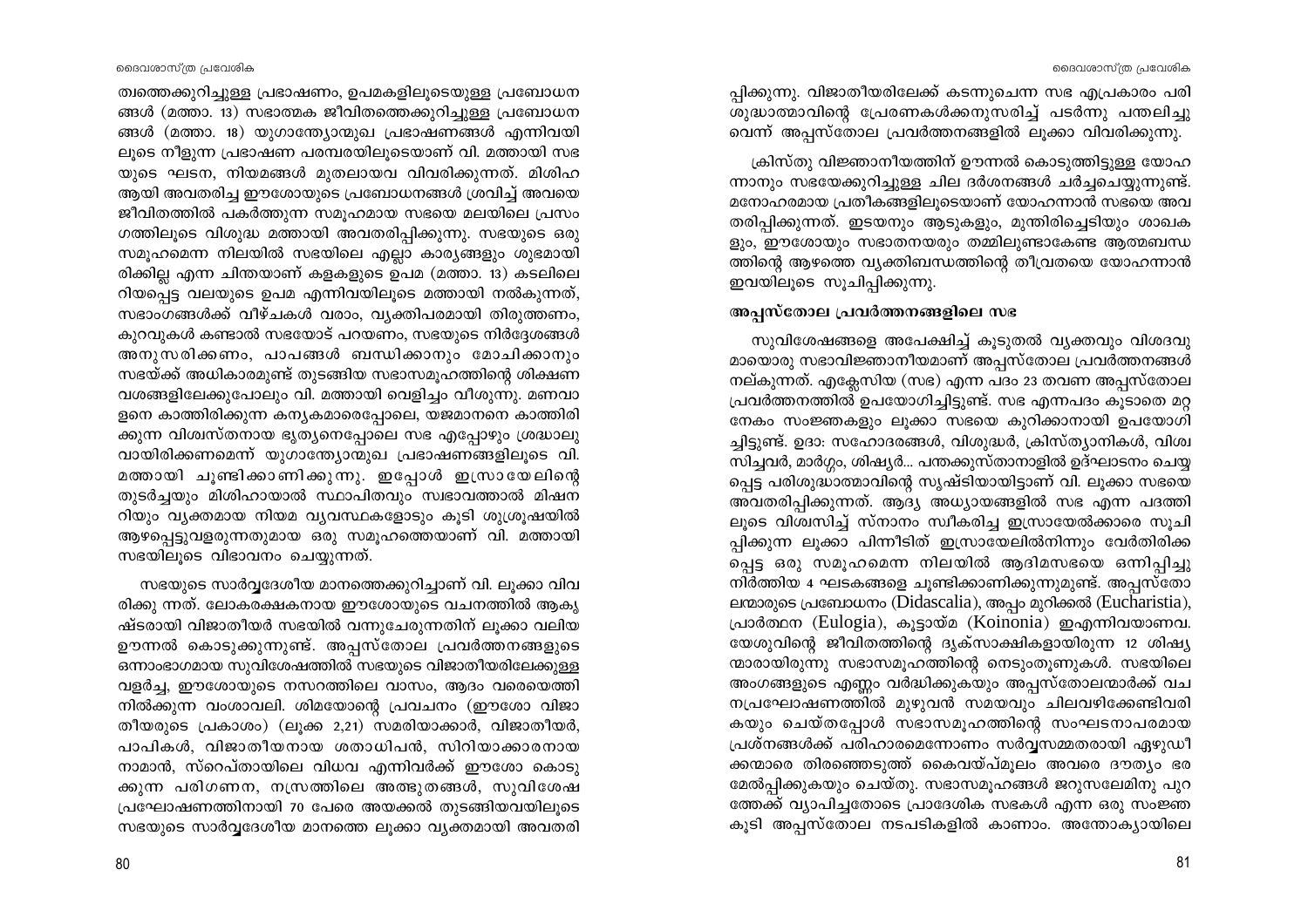നമുക്ക് ദർശിക്കാനാകും. ക്രിസ്തുവിന്റെ രക്തത്താൽ വിമോചി ക്കപ്പെട്ടവരുടെ ഗണമായ സഭയിലെ (1 പത്രോസ് 9,19) എല്ലാ അംഗ ങ്ങളും മൂലക്കല്ലായ ക്രിസ്തുവിനോട് ചേർന്ന് ആധ്യാത്മിക സൗധം പണിയുന്നതിനായുള്ള ശിലകളായി വർത്തിക്കണം. ഈയൊരു പ്രബോധനമാണ് തന്റെ ലേഖനത്തിലൂടെ വി. പത്രോസ് നല്കു ന്നത്.

#### വെളിപാടു പുസ്തകത്തിലെ സഭാവിജ്ഞാനീയ ദർശനങ്ങൾ

അപ്പോക്കല്പ്റ്റിക് ശൈലിയിൽ വിരചിതമായ വെളിപാടുഗ്രന്ഥം അതിന്റെ ആശയങ്ങളിൽ ഉൾക്കൊള്ളിച്ചിരിക്കുന്നത് ഏഴു സഭ കൾക്കുള്ള കത്തുകളാണ്. സഭകളുടെ ഇപ്പോഴത്തെ അവസ്ഥയെ ക്കുറിച്ചും അവ എത്തിപ്പിടിക്കേണ്ട ലക്ഷ്യങ്ങളെക്കുറിച്ചും അതിനു സാധിക്കാതെവന്നാൽ അനുഭവിക്കേണ്ടിവരുന്ന ശിക്ഷകളെക്കു റിച്ചും ആദ്യ അദ്ധ്യായങ്ങൾ പ്രതിപാദിക്കുന്നു. തുടർന്നുവരുന്ന അധ്യായങ്ങൾ സഭയുടെ രണ്ട് സാർവ്വത്രിക മാനങ്ങളെയാണ് വിശ ദീകരിക്കുന്നത്. 1) തിന്മയുടെ ശക്തികളുമായുള്ള സഭയുടെ നിര ന്തര സമരം. 2) തിന്മയ്ക്കുമേൽ സഭ നേടുന്ന അന്തിമവിജയം. സഭയെ വിശുദ്ധ നഗരമെന്നും, പുതിയ ജറുസലേമെന്നും യോഹ ന്നാൻ വെളിപാട് പുസ്തകത്തിൽ വിളിക്കുന്നുണ്ട്.

സമഗ്രവും സമ്പൂർണ്ണവുമായ ഒരു സഭാവിജ്ഞാനീയ ദർശനം പുതിയനിയമ പുസ്തകങ്ങളിൽ കാണുന്നില്ലെങ്കിലും ഇവയെല്ലാം കൂട്ടിച്ചേർത്തുവയ്ക്കുമ്പോൾ, ധ്യാനപൂർവ്വം അവയിലൂടെ കടന്നു പോകുമ്പോൾ സഭാവിജ്ഞാനീയത്തിന്റെ സമഗ്രത ഇവയിൽ നമുക്ക് ദർശിക്കാനാകും.

#### സഭകളുടെ ഉത്ഭവം

പരിശുദ്ധാരുപിയെ സ്വീകരിച്ച ക്രിസ്തുശിഷ്യന്മാർ ദിവ്യരക്ഷ കന്റെ സദ്വാർത്ത അറിയിക്കുവാൻ പല സ്ഥലങ്ങളിലും പോയി. അവർ സുവിശേഷം പ്രസംഗിച്ചു; സഭകൾ സ്ഥാപിച്ചു. ഈ സഭ കൾ റോമാ സാമ്രാജ്യത്തിനകത്ത് പലയിടത്തും മർദ്ദിക്കപ്പെട്ടെങ്കിലും അതിനെയെല്ലാം അതിജീവിച്ചു. സാമ്രാജ്യത്തിലെ വിവിധ കേന്ദ്ര ങ്ങൾ ക്രമേണ സഭാഭരണകേന്ദ്രങ്ങളുമായി.

ഓരോ സഭയിലും രൂപംകൊണ്ട ആരാധനാക്രമമായിരുന്നു സഭാ ജീവിതത്തിന്റെ കേന്ദ്രബിന്ദു. ബലിയർപ്പണം, കുദാശാനുഷ്ഠാന ങ്ങൾ, നോമ്പ്, ഉപവാസം, ഭരണരീതി, ആദ്ധ്യാത്മികത എന്നിവ യെല്ലാം സഭകളുടെ തനിമയാർന്ന വ്യക്തിത്വത്തിന്റെ അടിസ്ഥാന ഘടകങ്ങളാണ്. അപ്പസ്തോലന്മാർ രൂപം നൽകിയ അടിസ്ഥാന

സഭ, കേസറിയായിലെ സഭ, എഫേസൂസിലെ സഭ എന്നിങ്ങനെ ചില പ്രാദേശിക സഭകളെക്കുറിച്ചും അവയ്ക്കിടയിൽ ജറുസലേമി നുണ്ടായിരുന്ന കേന്ദ്രസ്ഥാനത്തെക്കുറിച്ചും ലുക്കാ വിവരിക്കുന്നു.

#### വി. പൗലോസിന്റെ ലേഖനങ്ങളിൽ

സഭാവിജ്ഞാനീയം ഒരു ദൈവശാസ്ത്രശാഖ എന്നരീതിയിൽ ഏറ്റവും പുരോഗതി പ്രാപിച്ചിരിക്കുന്നത് വി. പൗലോസിന്റെ ലേഖ നങ്ങളിലാണ്. വിജാതീയർക്കിടയിൽ പ്രേഷിതപ്രവർത്തി നടത്തിയ പശ്ചാത്തലത്തിൽ നിന്നുകൊണ്ടുള്ള വി. പൗലോസിന്റെ സഭാവി ജ്ഞാനീയ ദർശനങ്ങൾ അതിസമ്പന്നമാണ്. 'എക്ലേസിയ' എന്ന പദം 62 തവണ തന്റെ ലേഖനങ്ങളിൽ അദ്ദേഹം ഉപയോഗിക്കുന്നു ണ്ട്. കുടാതെ, ക്രിസ്തുവിന്റെ ശരീരം (Body of Christ) ദൈവ ത്തിന്റെ ആലയം (Temple of god) എന്നീ വാക്കുകളും സഭയെ കുറിക്കാനായി വി. പൗലോസ് ഉപയോഗിക്കുന്നുണ്ട്. സഭ ഏകമാ ണെന്ന കാഴ്ചപ്പാടിന് ഊന്നൽ കൊടുത്തുകൊണ്ടുള്ള സഭാവി ജ്ഞാനീയമാണ് വി. പൗലോസ് പഠിപ്പിക്കുന്നത്. സഭ ഏകമാണ്, അത് ദൈവത്തിന്റെ സഭയാണ് (ഫിലിപ്പി 3, 6). ഈ സഭയുടെ അടിത്തറ അപ്പസ്തോലന്മാരും പ്രവാചകരുമാണ്. ഈ അടിത്തറ യുടെ ആധാരശില ക്രിസ്തുവാണ് (എഫേ 2,20). ദൈവത്തിന്റെ എല്ലാ വാഗ്ദാനങ്ങളും നിറവേറ്റപ്പെട്ട ഒരു ദൈവജനസമൂഹമാണ് mg.

മൂന്ന് വ്യത്യസ്ത അർത്ഥങ്ങളിലാണ് സഭ (എക്ലേസിയ), എന്ന പദം പൗലോസ് ഉപയോഗിക്കുന്നത്. 1) ഒരു പ്രാദേശിക സഭാസമൂ ഹത്തെ സൂചിപ്പിക്കാൻ (റോമാ 16,1 1 കോറി 1,2). 2) ഒരു പ്രത്യേക നഗരത്തിലെയോ പ്രവിശ്യയിലെയോ വിശ്വാസികളുടെ സമൂഹത്തെ സഭയെന്ന് വി.പൗലോസ് സംബോധന ചെയ്യുന്നുണ്ട്. 3) സമുഹ ത്തെയോ കുടുംബാംഗങ്ങളെയോ സംബോധനചെയ്യയുന്നതിനായി സഭ എന്നവാക്ക് പൗലോസ് ഉപയോഗിക്കുന്നുണ്ട്. പ്രിസ്ക്ക, അക്വീല (റോമ 16,1-5), (1 കോറി 11,18), (1 കോറി 14,23) എന്നിവ ഇതിന് ഉദാഹരണങ്ങളാണ്.

#### വി. പത്രോസിന്റെ ലേഖനങ്ങളിൽ

എക്ലേസിയ (സഭ) എന്ന പദത്തിനു പകരം ദൈവജനം എന്ന വാക്കാണ് പത്രോസ് ഉപയോഗിക്കുന്നത്. നിങ്ങൾ തെരഞ്ഞെടു ക്കപ്പെട്ട വംശവും രാജകീയ പുരോഹിതഗണവും വിശുദ്ധ ജന തയും ദൈവത്തിന്റെ സ്വന്തം ജനവുമാണ് (1 പത്രോസ് 2,9). ഈ ഒറ്റവാക്യത്തിൽ പത്രോസിന്റെ സഭാവിജ്ഞാനീയത്തിന്റെ സമഗ്രത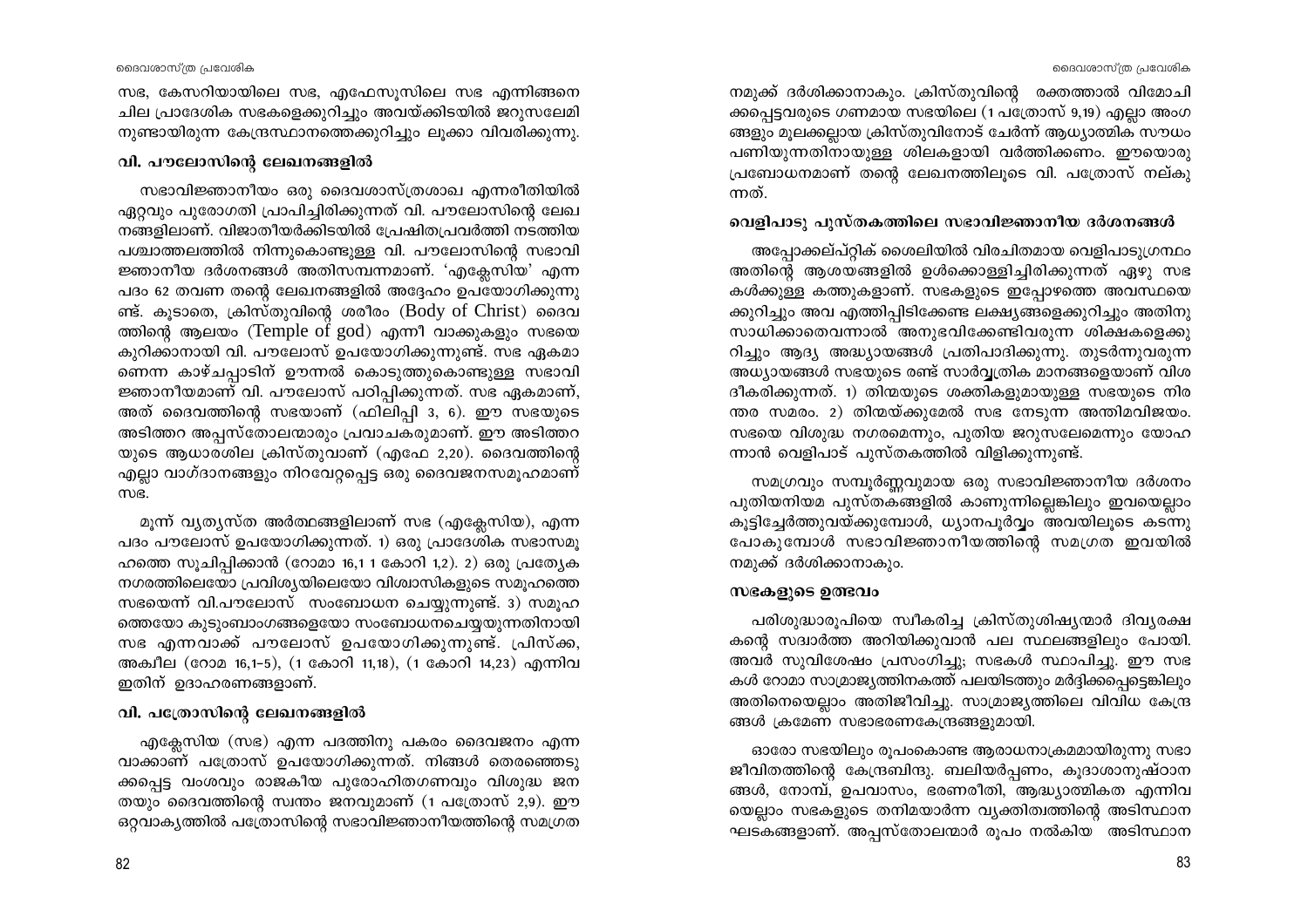ധനാരീതിയുമൊക്കെ ശ്ലൈഹിക പാരമ്പര്യത്തിന്റെ വെളിച്ചത്തിൽ സമ്പുഷ്ടമാക്കി. ദൈവശാസ്ത്ര കേന്ദ്രങ്ങൾ ഇവയെ സ്വാധീനി ച്ചു. ഇപ്രകാരമുള്ള ആരാധനാപാരമ്പര്യം വിശ്വസ്തതയോടെ സഭ കൾ ആചരിച്ചുപോന്നു. അഞ്ചാം നൂറ്റാണ്ടോടെ ആരാധനാപാര മ്പര്യത്തിന്റെ വെളിച്ചത്തിൽ വിവിധ സഭകൾ വ്യക്തമായി രൂപം കൊണ്ടു. പ്രാചീന ക്രൈസ്തവപഠനകേന്ദ്രങ്ങൾ ആസ്ഥാനമാക്കി ഇവ വളർന്നു.

#### കത്തോലിക്കാസഭ: സഭകളുടെ കൂട്ടായ്മ

കത്തോലിക്കാസഭ വിവിധ സഭകളുടെ കൂട്ടായ്മ (Communion) യാണ്. ഈ സഭകൾ തമ്മിൽ ഗാഢമായ ഐക്യമുണ്ട്. വിശ്വാസം, സന്മാർഗ്ഗം, കൂദാശകൾ, പരിശൂദ്ധ കൂർബാന, ഹയരാർക്കി എന്നി വയാണ് ഐകൃത്തിന്റെ ഘടകങ്ങൾ. എന്നാൽ ഈ ഐക്യം വൈവി ധ്യാമാർന്ന പാരമ്പര്യങ്ങളിലൂടെയാണ് പ്രകടമാവുക. ആരാധനാ ക്രമം, ആദ്ധ്യാത്മികത, ഭരണരീതി, ദൈവശാസ്ത്രം, ശിക്ഷണക്ര മം എന്നിങ്ങനെ പലതിലും ഈ സഭകളുടെ ഇടയിൽ വൈവിധ്യ മുണ്ട്. ഈ വൈവിധ്യം ഐക്യത്തിന്റെ ആഴവും പരപ്പും പ്രകടമാ ക്കുന്നു. ഈ രംഗത്ത് കത്തോലിക്കാസഭ ബാഹ്യമായ ഐക്യരുപ്യം ആവശ്യപ്പെടുന്നില്ല. വൈവിധ്യമാർന്ന സഭാപാരമ്പര്യങ്ങൾ അഭംഗം നിലനിർത്തണമെന്ന് വ്യക്തമായ നിർദ്ദേശം സഭ നൽകുന്നു.

കത്തോലിക്കാസഭയിലെ വിവിധ സഭകളെ വ്യക്തിഗത സഭകൾ (Individual Churches) എന്ന് പറയുന്നു. തനതായ വ്യക്തിത്വം (Individuality) ഉള്ളതിനാലാണ് ഇങ്ങനെ അറിയപ്പെടുന്നത്.

രണ്ടാം വത്തിക്കാൻ കൗൺസിലിനുശേഷം പരിഷ്കരിച്ച പൗര സ്ത്യകാനൻ നിയമസംഹിത (Codex Canoum Ecclesiarum Orientalium) വ്യക്തിവ്യക്തിഗത സഭകളെ "Sui Juris Churches" എന്നാണ് വിളിക്കുക. ഇതനുസരിച്ച് കത്തോലിക്കാസഭയിൽ താഴെ പ്പറയുന്ന വ്യക്തിഗത സഭകളാണുള്ളത്. അവ ആചരിക്കുന്ന ആരാ ധനക്രമപാരമ്പര്യങ്ങളെ അടിസ്ഥാനമാക്കിയാണ് ഈ വിഭജനം.

കോപ്റ്റിക് സഭ

സിറിയൻ സഭ

കൽദായ സഭ

എത്യോപ്യൻ സഭ

സിറിയൻ മാറൊനൈറ്റ് സഭ

(പൗരസ്ത്യ സൂറിയാനി സഭ)

സീറോ - മലങ്കര സഭ

സീറോ മലബാർ സഭ

- 1. റോമാസഭ (ലത്തീൻ)
- 2. അലക്സാണ്ഡ്രിയൻ സഭ
- 3. അന്ത്യോകൃൻ സഭ
- 4. പൗരസ്ത്യ സുറിയാനിസഭ

ദൈവശാസ്ത്ര പ്രവേശിക സഭാജീവിതരീതി വിവിധ ദേശീയസംസ്ക്കാരങ്ങളിലൂടെ വൈവി ധ്യമാർന്ന സഭാജീവിതശൈലികളുമായി വളർന്നുവന്നു. യാമ പ്രാർത്ഥനകൾ, തിരുവസ്ത്രങ്ങൾ മുതലായവയിലും സഭകൾക്കു തമ്മിൽ കുറെയൊക്കെ വൃത്യാസങ്ങളുണ്ട്. ആരാധനാക്രമം, ദൈവ ശാസ്ത്രം, കാനൻനിയമം, ഭരണരീതി, ആദ്ധ്യാത്മികത എന്നിവ യെല്ലാം സഭയുടെ വ്യക്തിത്വത്തിന് മാറ്റുകുട്ടി. ഇവയെല്ലാം ആച രിക്കുന്ന ക്രിസ്തീയ വിഭാഗത്തിന് പില്ക്കാലത്ത് പാശ്ചാതൃർ 'റീത്തെ'ന്ന പേരു നല്കി. എന്നാൽ, റീത്ത് എന്ന പേര് പൗര സ്ത്യർക്കു സ്വീകാര്യമല്ല. റീത്ത് എന്ന പദത്തിന് ബാഹ്യമായ ആചാ രവിധികൾ എന്ന അർത്ഥമാണ് ഉള്ളത്. ആചാരവിധികൾക്കപുറ ത്തുള്ള സഭാപൈതൃകമാണ് സഭയുടെ വ്യക്തിത്വത്തിന് നിദാനം. ഇപ്രകാരം മലബാർ സഭ എന്നുപറയുമ്പോൾ മലബാർസഭയുടെ ആരാധനക്രമം, കാനൻനിയമം, ഹയരാർക്കി, നോമ്പ്, ഉപവാസം, ഭരണരീതി, ആചാരങ്ങൾ, ആദ്ധ്യാത്മികത, പാരമ്പര്യം, അവ പാലി ക്കുന്ന ആളുകൾ എന്നെല്ലാം അർത്ഥമാകും. (CCEO 27, 28). പാശ്ചാതൃർ ഇപ്രകാരമുള്ള സഭകൾക്ക് 'റീത്തുകൾ' എന്ന പദം ഉപയോഗിക്കുമ്പോൾ പൗരസ്തൃർ അവയെ 'സഭകൾ'എന്നാണ്

വിളിക്കുക. ആരാധനാക്രമത്തെയും ശ്ലൈഹിക പൈതൃകത്തെയും അടിസ്ഥാ നമാക്കിയാണ് വിവിധ സഭകൾ വളർന്നത്. ഈശോമിശിഹാ സ്ഥാപിച്ച വി. കുർബാനയും മറ്റു കൂദാശകളുമാണ് ആരാധനാക്ര മമെന്നു പറഞ്ഞാൽ പ്രഥമമായി മനസ്സിലാക്കുന്നത്. ക്രിസ്ത്വനു യായികൾ ഒരുമിച്ചുകൂടി ദിവ്യപ്രബോധനങ്ങളെപ്പറ്റി ധ്യാനിച്ചിരുന്ന സാബത്തുദിനാചാരണം യഹൂദപാരമ്പര്യമായിരുന്നല്ലോ. യഹൂദ

രിൽനിന്നു മാനസാന്തരപ്പെട്ട അനുയായികൾ സിനഗോഗിലെ പാര മ്പര്യം കുറെയൊക്കെ നിലനിർത്തി. അപ്പമെടുത്തുവാഴ്ത്തി സ്തുതി പറഞ്ഞ് എല്ലാവരും ദിവ്യബലിയിൽ പങ്കുകൊണ്ടിരുന്നു; മാമ്മോ ദീസാ നൽ്കിയിരുന്നു. ഇതോടുചേർന്ന് ശ്രേഷ്ഠാചാരൃന്മാർ കൈകൾ അവർക്ക് തലയിൽ വച്ച് പരിശുദ്ധാരുപിയുടെ ദാന ങ്ങൾക്കായി പ്രാർത്ഥിക്കുകയും ആത്മീയ നേതൃത്വം നൽകുകയും ചെയ്തിരുന്നതായി കാണാം. എന്നാൽ ഇന്നത്തെപ്പോലെ വ്യക്ത മായ രീതിയിലായിരുന്നില്ല അന്നത്തെ ആരാധനാക്രമം. വിശ്വാ സികളുടെ എണ്ണം വർദ്ധിച്ചതോടെ ക്രമക്കേടുകളൊഴിവാക്കാൻ വേണ്ടി പ്രാർത്ഥനകളുടെ രീതിക്കും ദൈർഘ്യത്തിനും കൂദാശക ളുടെ കർമ്മ വിധിക്കുമെല്ലാം കുറെയൊക്കെ വ്യക്തവും ക്ലിപ്ത വുമായ രൂപം നല്കേണ്ടതായി വന്നു. വിശുദ്ധരും പണ്ഡിതരു മായ സഭാപിതാക്കന്മാർ ഈ പ്രാർത്ഥനകളും ആചാരങ്ങളും ആരാ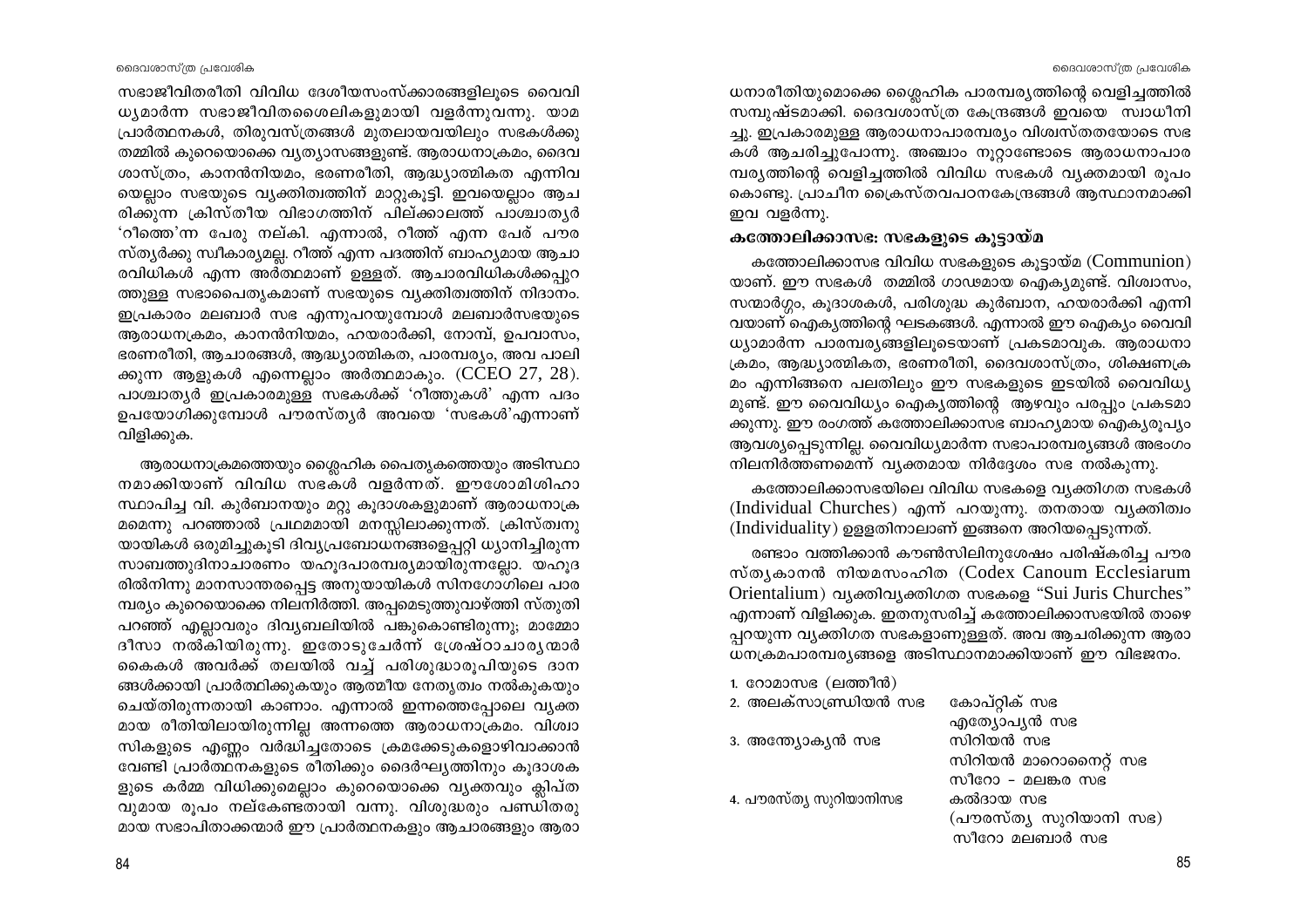5. അർമേനിയൻ സഭ

6. ബൈസന്റൈൻ സഭ

ഗ്രീക്ക് മെൽകൈറ്റു സഭ, ഉക്രേനിയൻ സഭ, റുമേനിയൻ സഭ, റുത്തേനിയൻ സഭ സ്ലോവാക് സഭ, ഹങ്കേറിയൻ സഭ ഇറ്റാലോ അൽബേനിയൻ സഭ ക്രിസ്സേവ് ചി സഭ ബൾഗേറിയൻ സഭ ശ്രീക്ക് സഭ റഷ്യൻ സഭ ബൈലോ - റഷ്യൻ സഭ അൽബേനിയൻ

പൗരസ്ത്യ സഭകളെ സംബന്ധിച്ചുള്ള കൗൺസിൽ ഡിക്രിയിൽ ഈ ആശയം തന്നെ പ്രകടമാക്കുന്നു.

"വിശ്വാസികൾ വിവിധ സമൂഹങ്ങളായി, ഹയരാർക്കിയുടെ കീഴിൽ വ്യതിരിക്ത (Separate) സഭകൾ അല്ലെങ്കിൽ റീത്തുകളു മായി സമ്മേളിച്ചിരുന്നു. ഈ സഭകൾ തമ്മിൽ പ്രശംസനീയമായ ബന്ധം പുലർത്തുന്നുണ്ട്. അതിനാൽ വൈവിദ്ധ്യം സഭയുടെ ഐകൃത്തെ തകർക്കുകയല്ല, പ്രത്യുത പ്രത്യക്ഷമാക്കുകയാണ് ചെയ്യുന്നത്" (പൗരസ്ത്യ സഭകൾ 2).

#### പാശ്ചാതൃ പൗരസ്തൃസഭകൾ

പൗരസ്ത്യം പാശ്ചാത്യം എന്നീ സംജ്ഞകൾ റോമാസാമ്രാജ്യവു മായി ബന്ധപ്പെട്ടതാണ്. എ.ഡി. മൂന്നാം നൂറ്റാണ്ടിന്റെ അവസാന ത്തിൽ ഡയക്ലീഷൻ ചക്രവർത്തി (284-305) സാമ്രാജ്യം നാലായി വിഭജിച്ചു. ക്രമേണ അതു രണ്ടായിത്തീർന്നു; പാശ്ചാതൃവും പൗര സ്ത്യവും. പൗരസ്ത്യ സാമ്രാജ്യത്തിൽ വളർന്നു വികസിച്ച സഭക ളാണ് പൗരസ്തൃസഭകൾ; പാശ്ചാതൃ സാമ്രാജൃത്തിലേത് പാശ്ചാത്യ സഭകളും. റോമാ സാമ്രാജ്യത്തിനു പുറത്തും അപ്പസ്തോ ലന്മാർ സഭകൾ സ്ഥാപിച്ചു. തോമാശ്ലീഹായാൽ സ്ഥാപിതമായ പേർഷ്യൻ സഭയും ഭാരതസഭയും ഇതിനുദാഹരണങ്ങളാണ്. പാശ്ചാത്യ വിഭാഗത്തിൽപ്പെടാത്ത സഭകൾക്കെല്ലാം ക്രമേണ പൗര സ്തൃസഭകളെന്ന പേര് പ്രാബലൃത്തിൽ വന്നു. ഇങ്ങനെയാണ് പേർഷ്യയിലെയും ഭാരതത്തിലെയും സഭകളും പൗരസ്ത്യ സഭക ളെന്നറിയപ്പെടുക. പൗരസ്ത്യ റോമാസാമ്രാജ്യത്തിലെ സഭകൾ സ്ഥാപിച്ച ഇതര സഭകൾക്കും ഈ പേരുതന്നെ ലഭിച്ചു.

പാശ്ചാത്യ റോമാസാമ്രാജ്യത്തിൽ റോമൻ, ഗാളളിക്കൻ, അംബ്രോ സിയൻ, മൊസ്ലാറബിക്ക് എന്നിങ്ങനെ പല പ്രാദേശിക ആരാധനാ

86

രീതികളുമുണ്ടായിരുന്നു. എന്നാൽ റോമിന്റെ പ്രാമുഖ്യം വർദ്ധിച്ചു വന്നതോടെ മേല്പറഞ്ഞ മറ്റു വൈവിധ്യം ക്ഷയിക്കുകയും റോമൻ ആരാധനാക്രമത്തിന്റെ ഭാഗമായിത്തീരുകയും ചെയ്തു. ഇവ ഇന്നും നാമമാത്രമായി ചില സ്ഥലങ്ങളിൽ നിലനിൽക്കുന്നുണ്ട്. റോമൻ സഭയും പാശ്ചാത്യസഭയും ഇന്നത്തെ വ്യവസ്ഥിതിയിൽ ഒന്നാണെ ന്നുപറയാം. ആരാധനക്രമഭാഷയുടെ പേരിൽ ലത്തീൻ റീത്തെന്നും ഇതറിയപ്പെടുന്നു.

എന്നാൽ പൗരസ്ത്യ റോമാസാമ്രാജ്യത്തിലെ സ്ഥിതി വ്യത്യ സ്തമായിരുന്നു. അവിടെ വിവിധ സഭകൾ സ്വതന്ത്രമായി വളർന്നു. ഒന്നു മറ്റൊന്നിനെ വിഴുങ്ങിയില്ല! സാമ്രാജ്യത്തിന്റെ പൗരസ്ത്യത ലസ്ഥാനത്ത് വളർന്നു വികസിച്ചത്. ബൈസന്റൈൻ സഭയാണ്. ഇതു മറ്റുസഭകളുടെ വളർച്ചയ്ക്ക് പ്രതിബന്ധമായില്ല. ക്രമേണ ഇത് മറ്റുസ്ഥലങ്ങളിലേയ്ക്കു വ്യാപിച്ചു. ഇന്ന് പല ഉപ വിഭാഗങ്ങൾ ഇതി നുണ്ട്. ഇവയ്ക്കു പുറമേ, അലക്സാൺഡ്രിയൻ, അന്ത്യോക്യൻ, പൗരസ്ത്യ സുറിയാനി, അർമേനിയൻ എന്നീ ആരാധനക്രമങ്ങൾ പൗരസ്ത്യസഭകളിൽ കാണാം. അർമ്മേനിയൻ സഭയൊഴിച്ച് മറ്റുള്ളവയ്ക്ക് ഉപവിഭാഗങ്ങളുണ്ട്.

കോപ്റ്റിക്, എത്യോപ്യൻ എന്നീ വിഭാഗങ്ങൾ അലക്സാഡ്രി യൻ സഭയ്ക്കുണ്ട്. കേരളത്തിലുള്ള മലങ്കര സഭയും ലെബനോ ണിലെ മാറോനീത്താസഭയും സിറിയായിലെ സുറിയാനിസഭയും അന്ത്യോക്യൻ ആരാധനക്രമത്തിന്റെ പൊതുവായ പൈതൃകങ്ങളു ള്ള വയാണ്. ഒരേ ശ്ലൈഹിക പൈതൃകത്തിൽ വേരുന്നി പേർഷ്യയിലും മെസൊപ്പൊട്ടേമിയായിലും ഇൻഡ്യയിലും വളർന്നു പന്തലിച്ച, പൗരസ്ത്യ ആരാധനക്രമം ആചരിക്കുന്ന രണ്ട് സഭക ളാണുള്ളത്. അവയാണ് സീറോ മലബാർസഭയും പൗരസ്ത്യ സുറി യാനിസഭയും. തോമ്മാശ്ലീഹായുടെ ശ്ലൈഹികപൈതൃകമാണ് ഈ അയൽസഭകൾക്ക് പൊതുവായിട്ടുള്ളത്. തന്മൂലം ഹയരാർക്കി തല ത്തിലും ഈ ബന്ധം ക്രമേണ വളർന്നുവന്നു. എങ്കിലും ഭാരത ത്തിലെ സഭയ്ക്ക് തനതായ ഭരണ സംവിധാനമുണ്ടായിരുന്നു.

സഭയിലെ വൈവിധ്യം തിരുസ്സഭയുടെ സാർവ്വത്രികതയുടെ മാത്ര മല്ല വളർച്ചയുടെയും സാംസ്ക്കാരികോദ്ഗ്രഥനത്തിന്റെയും അട യാളമാണ്. ആദിമസഭയുടെ ശ്ലൈഹികപാരമ്പര്യമാണിവയിലുള്ള ത്. സഭാപിതാക്കന്മാരുടെ നേതൃത്വത്തിൽ വളർന്നു വന്ന ഈ സഭകൾ തിരുസ്സഭയുടെ അമുല്യസമ്പത്താണ്. ഓരോ സഭയുടെയും ഈ ശ്ലൈഹികപൈതൃകം സഭ മുഴുവന്റെയും പൊതുസ്വത്താണ്. ഇടുങ്ങിയ ദേശീയ ചിന്തകളുടെ പരിമിതികളിൽ ഇവയെ ഒതുക്കാ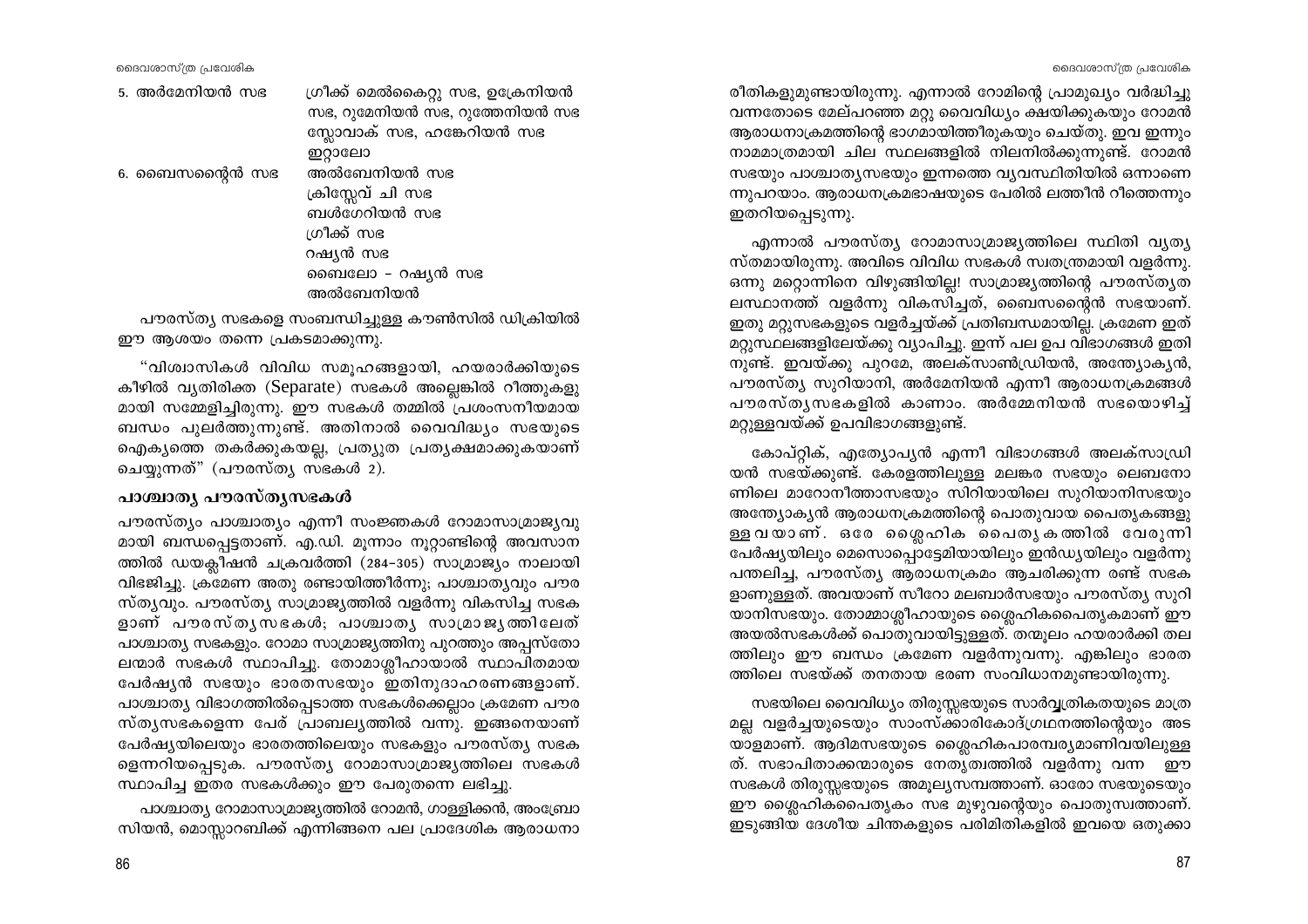വുന്നതല്ല. ശ്ലൈഹിക പൈതൃകത്തിന്റെ കേന്ദ്രബിന്ദു ആരാധനക്ര മമാണ്. ഇവയെ വെറും 'ദേശീയ സഭകളായി' മുദ്രകുത്താവുന്നത ല്ല. തിരുസ്സഭയുടെ ആദ്ധ്യാത്മിക പൈതൃകമാണ് ഇവയിലൂടെ തുട രുന്നത്. വർഗ്ഗവർണ്ണദേശഭേദമന്യേ ലോകമെങ്ങും വളർന്നു വിക സിക്കാൻ ഇവയ്ക്കവകാശമുണ്ട്.

#### സഭകളുടെ തുലൃപദവി

ശ്ലൈഹിക പൈതൃകത്തിന്റെയും ആദിമസഭാപാരമ്പരൃത്തി ന്റെയും അവകാശികളാണ് സഭകൾ. തന്മൂലം രണ്ടാം വത്തിക്കാൻ കൗൺസിൽ ഇപ്രകാരം പഠിപ്പിക്കുന്നു;

"അഭികാമൃമായ അവയുടെ പൗരാണികത്വം കൊണ്ട് ഒരു പ്രത്യേക സ്ഥാനം ഈ സഭകൾക്കുണ്ട്. അപ്പസ്തോലന്മാരിൽ നിന്ന് സഭാപിതാക്കളിലൂടെ കൈവന്ന പാരമ്പര്യം അവയിൽ പ്രശോഭി ക്കുന്നുണ്ട്. ഈ പാരമ്പര്യമാവട്ടെ, സാർവ്വത്രികസഭയുടെ ദൈവാ വിഷ്കൃതവും അവിഭാജ്യവുമായ പിതൃസ്വത്തിന്റെ ഭാഗവുമാകുന്നു.... പ്രസ്തുത സഭകൾ ഈ പാരമ്പര്യത്തിന്റെ സജീവ സാക്ഷികളാ ണല്ലോ. അവ വളർന്നു വികസിക്കാനും, അതോടൊപ്പം അവയിൽ നിക്ഷിപ്തമായിരിക്കുന്ന ദൗത്യം നവമായ ശ്ലൈഹിക ചൈതന്യ ത്തോടെ പൂർണ്ണമാകാനും ഈ സുനഹദോസ് ആഗ്രഹിക്കുന്നു".

വിശുദ്ധ ലിഖിതവും വിശുദ്ധ പാരമ്പര്യവും ഒരേ ആദരവോടെ സ്വീകരിക്കുകയും വിലമതിക്കുകയും ചെയ്യണമെന്നും കൗൺസിൽ പഠിപ്പിക്കുന്നു.

സഭാപൈതൃകത്തിന്റെ അവകാശികളാകയാൽ സഭകളെല്ലാം തുല്യമാണ്. ഒരേ കടമയും ഒരേ അവകാശങ്ങളുമാണവയ്ക്കുളള ത്. റോമാമാർപ്പാപ്പയുടെ കീഴിൽ ലോകം മുഴുവനും സുവിശേഷമ റിയിക്കുക എല്ലാ സഭകളുടെയും കടമയാകുന്നു.

സുവിശേഷ പ്രഘോഷണം നടത്തുകയും സഭാംഗത്വം സ്വീക രിച്ചവർക്ക് അജപാല സംവിധാനം ഏർപ്പെടുത്തുകയും ചെയ്യുക ഓരോ സഭയുടെയും കടമയും അവകാശവുമാകുന്നു. ഈ അവ കാശം ആർക്കും നിഷേധിക്കുവാൻ അവകാശമില്ല. കാരണം, ദൈവ ദത്തമാണിവ. ഈ ദൗത്യനിർവ്വഹണത്തെ സഹായിക്കുകയും ത്വരി തപ്പെടുത്തുകയുമാണ് സഭാനേതൃത്വത്തിന്റെ കടമ.

"സഭയുടെ ന്യായത്താൽ ഒന്നു മറ്റൊന്നിന്റെ മുമ്പിലല്ല" ഇത് തിരുസ്സഭയുടെ ഘടനയിലെ അടിസ്ഥാനപരമായൊരു തത്വമാണ്. പല സഭകൾ സഭയിലുണ്ട്. ഓരോന്നിനുമുണ്ട് അതാതിന്റെ സവി

ശേഷതകൾ. എല്ലാ സഭകൾക്കും സ്ഥാനവും മാഹാത്മ്യവും ഉത്ത രവാദിത്വവും തുല്യമാണ്. ശ്ലൈഹിക പാരമ്പര്യത്തിന്റെ തുല്യാവ കാശികളാണ് ഈ സഭകളെല്ലാം.

വിശ്വാസത്തിലും സന്മാർഗ്ഗത്തിലും കൂദാശകളിലും സഭാനേതൃ ത്വത്തിലും പൂർണ്ണമായ ഐക്യമാണ് വിവിധ സഭകളുടെ ഇടയ്ക്കു ള്ളത്. ഒന്നു മറ്റൊന്നിനെക്കാൾ പദവി കൂടിയതെന്നു അവകാശ പ്പെടാനാവില്ല. അംഗസംഖ്യ മേന്മയുടെ മാനദണ്ഡമല്ല. പല രാഷ്ട്രീയകാരണങ്ങളും കാലാകാലങ്ങളിൽ അംഗസംഖ്യ വർദ്ധി ക്കുന്നതിനോ കുറയുന്നതിനോ കളമൊരുക്കാം. യുറോപൃൻ രാജ്യ ങ്ങളിൽ പൗരാവകാശം ലഭിക്കാൻ ക്രിസ്ത്യാനിയാകണമെന്നു നിർബന്ധമുണ്ടായിരുന്നു. റോമാസാമ്രാജ്യത്തിലെ ചക്രവർത്തിയാ യിരുന്ന ജസ്കീനിയനും (627-565) കാറൽമാനുമൊക്കെ (768-814) നിർബന്ധമുണ്ടായിരുന്നു. എല്ലാവരും മാമ്മോദീസാ സ്വീകരിച്ചവ രായിരിക്കണമെന്ന് പൊതുവെ പറഞ്ഞാൽ 16-ാം നൂറ്റാണ്ടുവരെ പാശ്ചാത്യ യൂറോപ്പിൽ ഒതുങ്ങിയിരുന്നു ലത്തീൻ സഭ എന്നാൽ പിന്നീട് തെക്കേ അമേരിക്കയിൽ പോർട്ടുഗീസുകാരും സ്പെയിൻകാരും കോളനികൾ സ്ഥാപിച്ചപ്പോൾ ഭരണത്തലവന്മാ രുടെ മതം ഭരണീയരുടേതുമായിരിക്കണമെന്ന നിയമമുണ്ടാക്കി. പാശ്ചാതൃമിഷനറിമാർ പോയിടത്തും പാശ്ചാതൃസഭാപാരമ്പരൃ ങ്ങൾ തന്നെ പ്രചരിപ്പിച്ചു. ഭാരതത്തിൽ വന്ന പോർട്ടുഗീസുകാർ മാർത്തോമ്മാ ക്രിസ്ത്യാനികളെക്കൂടി ലത്തീൻസഭയിൽ ചേർക്കാൻ കരുക്കൾ നീക്കി.

പൗരസ്ത്യസഭകൾ നിലവിലിരുന്ന പല രാജ്യങ്ങളിലും രാഷ്ട്രീ യഗതി പ്രതികൂലമായിരുന്നു. അറബികളുടെ ആക്രമണം മദ്ധ്യപൂർവ്വ ദേശത്തെ ക്രിസ്തുമതം നാമാവശേഷമാക്കിയെന്നു പറയാം. പിന്നീട് കോൺസ്റ്റാന്റിനോപ്പിൾ വരെ ഇസ്ലാം വ്യാപിച്ചു. കമ്മ്യൂ ണിസ്റ്റ് ആധിപത്യകാലത്ത് സോവിയറ്റ് യൂണിയനിലും സഭകൾ ഇരുമ്പഴികൾക്കുള്ളിലായി. ഇപ്രകാരമുള്ള ഗതിവിഗതികൾ പരി ശോധിച്ചാൽ അവ പ്രാദേശിക സഭകളുടെ വളർച്ചയെ വികസിപ്പി ക്കുകയോ നശിപ്പിക്കുകയോ ചെയ്തിരുന്നതായി കാണാം. ഇക്കാ രണങ്ങളാൽ അംഗസംഖ്യയുടെ മാനദണ്ഡമനുസരിച്ച് സഭകളെ വിലയിരുത്താനാവില്ലെന്നു വ്യക്തം. എന്നാൽ ഈ തുല്യാവകാശം നിഷേധിക്കപ്പെട്ട നിരവധി സംഭവങ്ങൾ സഭാചരിത്രത്തിന്റെ കറു ത്തപൊട്ടുകൾ തന്നെ. ഇൻഡ്യയിൽതന്നെ ഇതിനു നിരവധി ഉദാ ഹരണങ്ങളുണ്ടല്ലോ.

(ഡോ. തോമസ് നീണ്ടുർ)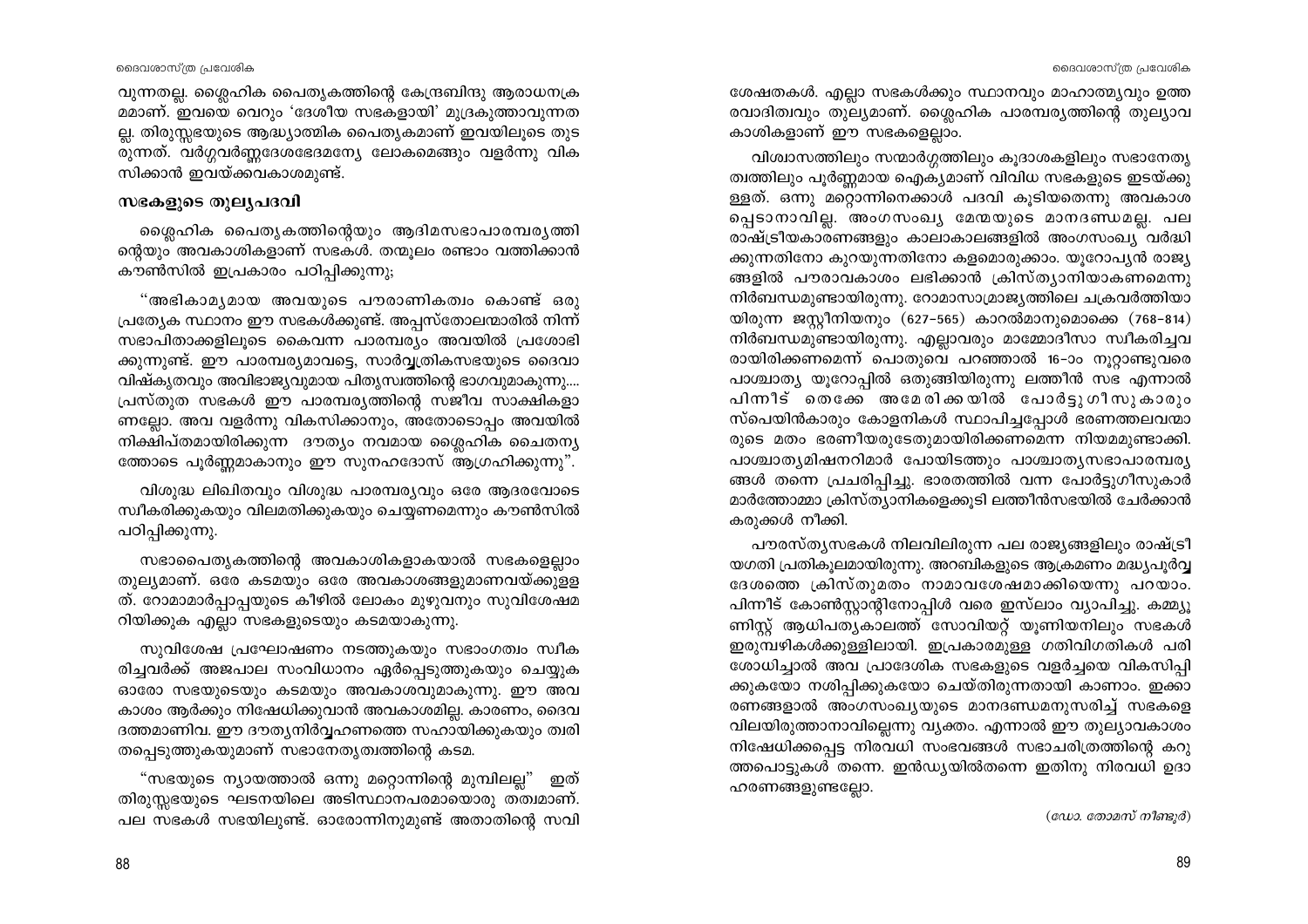ണത്തിൽ നാം വായിക്കുന്നു. ദൈവ മനുഷ്യബന്ധത്തിന്റെ ധാർമ്മി കതയെ അളക്കുന്ന ദൃശ്യമായ അടയാളമായി പഴയനിയമം അവത രിപിക്കുന്നത് സീനായ് ഉടമ്പടിയിലൂടെ ലഭിച്ച പത്തുകല്പനക ളെയാണ്. കല്പനകളുടെ ലിഖിതരുപത്തെ വാഗ്ദാനപേടകത്തിൽ മാത്രമല്ല ഓരോ യഹൂദനും തന്റെ ശിരോവസ്ത്രത്തിലും സൂക്ഷി ച്ചിരുന്നു. പാപമെന്നത് ദൈവവുമായി ഏർപ്പെട്ട ഉടമ്പടിയുടെ ലംഘ നമാണെന്ന് പ്രവാചകന്മാർ അനുസ്മരിപ്പിക്കുന്നുണ്ട്. സീനായ് ഉട ്മ്പടിയിലൂടെ മനുഷ്യകുലവുമായ് ദൈവം സ്നേഹബന്ധത്തിലായി എന്ന് വി. ഗ്രന്ഥം സമർത്ഥിക്കുന്നു. ദൈവം പിതാവും ഇസ്രായേൽ മകനുമാണെന്നും (ഹോസി 11:14), ദൈവം ഇടയനും ഇസ്രായേൽ അജഗണവുമാണെന്നും (എസെ 34:11-23), ഇസ്രായേൽ വധുവും ദൈവം വരനുമാണെന്നും (എശ 54:1-10) പ്രവാചകന്മാർ ഓർമ്മി പ്പിക്കുന്നതിന്റെ അർത്ഥം ഉടമ്പടിയിലുടെ നിലവിൽവന്ന ദൈവ മനുഷ്യബന്ധം തീവ്രമായ സ്നേഹത്തിന്റേതാണ് എന്ന വസ്തുത യാണ്. ഈ സ്നേഹബന്ധത്തെ പാപംമൂലം നിരസിച്ച ഇസ്രായേൽ ജനത ഉടമ്പടിയെ നിഷേധിക്കുയായിരുന്നു. (ജെറെ 22:8-9). ഇസ്രാ യേലിന്റെ ഉടമ്പടി ലംഘനത്തെ വ്യഭിചാരം മൂലം ദാമ്പത്യ ഉടമ്പ ടിയെ നശിപ്പിക്കുന്ന അഭിസാരികയായ ഭാര്യയുടെ നടപടിയോ ടാണ് ഹോസിയ പ്രവാചകൻ ഉപമിക്കുന്നത് (2:2–5). ചുരുക്കത്തിൽ, മനുഷ്യനെ അഗാധമായി സ്നേഹിക്കുന്ന ദൈവത്തിന്റെ സ്നേഹ ത്തോടുള്ള മനുഷ്യന്റെ പ്രതികരണമാണ് മാനുഷിക ധാർമ്മികത യുടെ മാനദണ്ഡമായി ബൈബിൾ അവതരിപ്പിക്കുന്നത്. മനുഷ്യൻ നഷ്ടമാക്കിയ ഉടമ്പടിയുടെ സദ്ഫലങ്ങളെ പുതിയ ഉടമ്പടിയിലൂടെ വീണ്ടെടുത്തതിനാൽ ദൈവജനം ദൈവമക്കളുടെ പദവിയിലേക്കു യർത്തപ്പെട്ടു. അതുകൊണ്ട് ക്രിസ്തു സംഭവത്തിന്റെ പശ്ചാത്തല ത്തിൽ മാത്രമേ ധാർമ്മികതയെക്കുറിച്ചു പുതിയ നിയമം പ്രതിപാ ദിപ്പിക്കുന്നുള്ളു. പഴയനിയമ, പുതിയനിയമ ഉടമ്പടികളുടെ പരി പ്രേക്ഷ്യത്തിലാണ് ക്രിസ്തീയധാർമ്മികതയെ നാം മനസ്സിലാക്കേ ണ്ടത്.

ദൈവവുമായുള്ള ബന്ധം പുന:സ്ഥാപിച്ച് ദൈവത്തിൽ എത്തി ച്ചേരാൻ മനുഷ്യനെ സഹായിക്കുക എന്നതാണ് ധാർമ്മിക ദൈവ ശാസ്ത്രത്തിന്റെ അടിസ്ഥാന ലക്ഷ്യം. ധാർമ്മിക ദൈവശാ സ്ത്രത്തെക്കുറിച്ചുള്ള പഠനങ്ങളാണ് ഈ അദ്ധ്യായത്തിൽ പ്രതി പാദിക്കുന്നത്. ധാർമ്മിക ദൈവശാസ്ത്രത്തിലെ അടിസ്ഥാന ആശ യങ്ങളായ സ്വാതന്ത്ര്യം, മനസാക്ഷി, മനുഷ്യപ്രവൃത്തി, പാപം തുട ങ്ങിയവയാണ് ഇവിടെ വിശദീകരിക്കുന്നത്.

#### സ്വാതന്ത്ര്യം: നമ്മുടെ തിരഞ്ഞെടുപ്പ്

സ്വതന്ത്രമായ പ്രവർത്തനം എപ്പോഴും ഒരു തിരഞ്ഞെടുപ്പാണ്.

# 06

# ക്രിസ്തീയ ധാർമ്മികത

 $\omega$ ിന്നെ സൃഷ്ടിക്കുകയും സ്നേഹിച്ചുപരിപാലിക്കു കയും ചെയ്യുന്ന ദൈവത്തോടുള്ള മനുഷൃന്റെ ബന്ധമാണ് മനുഷ്യപ്രവൃത്തികളിലെ നന്മതിന്മകളെ വേർതിരിക്കുന്നത്. ദൈവഹിതത്തിനനുസൃതമായുള്ള മനുഷ്യപ്രവൃത്തികൾ നന്മയായിട്ടുള്ളതും ദൈവഹി തത്തിനുവിരുദ്ധമായ പ്രവൃത്തികൾ തിന്മയായിട്ടുള്ള തുമാണ്. ക്രൈസ്തവ ധാർമ്മികതയുടെ മാനദണ്ഡം ദൈവമാണെന്ന് ഇതിൽ നിന്ന് വ്യക്തമാകുന്നു.

തന്റെ ജനത്തിൽനിന്ന് താൻ എന്തു പ്രതീക്ഷിക്കു ന്നുവെന്ന് ദൈവം വെളിപ്പെടുത്തിയിട്ടുണ്ട്. ഇപ്രകാര മുള്ള ദൈവിക വെളിപാടിന്റെ ലിഖിതരൂപമാണ് ബൈബിൾ. തന്റെ ജനവുമായി മോശയിലൂടെ നട ത്തിയ പഴയ നിയമ ഉടമ്പടിയും അതിനെ പൂർത്തീക രിച്ചുകൊണ്ട് ദൈവപുത്രനായ ക്രിസ്തുവിലൂടെ നട ത്തിയ പുതിയ ഉടമ്പടിയും ധാർമ്മിക ദൈവശാസ്ത്ര ത്തിന്റെ അടിസ്ഥാന ശിലകളാണ്. "എന്റെ ഉടമ്പടി പാലിച്ചു ജീവിച്ചാൽ നിങ്ങൾ എന്നേക്കും എന്റെ സ്വന്തം ജനമായിരിക്കും" (പുറ.19:5) എന്ന ദൈവിക നിബന്ധനയോട് "ദൈവം പറഞ്ഞതെല്ലാം ഞങ്ങൾ അനുസരിച്ച് ജീവിക്കും" (പുറ. 19:8) എന്ന് ദൈവജനം മറുപടി പറയുന്നതായി സീനായ് ഉടമ്പടിയുടെ വിവര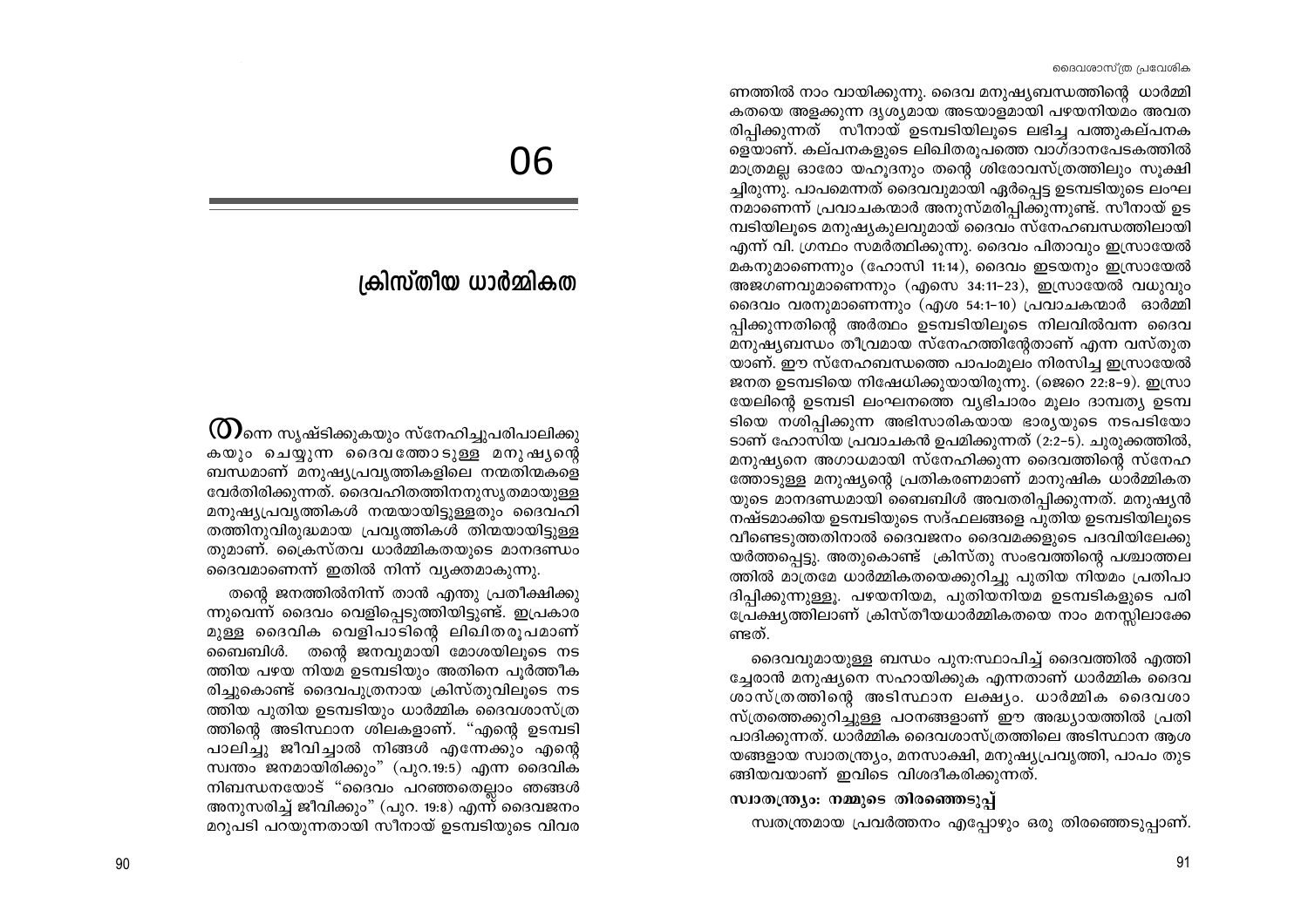(Choice). ഒരു പ്രവൃത്തി ചെയ്യുവാൻ നാം തയ്യാറാകുന്നതോടു കുടി മറ്റൊന്നിനെ നാം ഉപേക്ഷിക്കുന്നു. ഒരു നന്മയെ സ്ഥീകരിക്കു മ്പോൾ മറ്റൊന്നിനെ നാം സ്വതന്ത്രമായി നിരസിക്കുന്നു. അങ്ങനെ ഒന്നിനുവേണ്ടി മറ്റൊന്നിനെ സ്വതന്ത്രമായി പരിതൃജിച്ചുകൊണ്ടാണ് മനുഷ്യൻ പ്രവർത്തിക്കുന്നത്. സ്വതന്ത്രമായ ഈ തെരഞ്ഞെടുപ്പി ലാണ് ആതൃന്തികമായി മനുഷ്യന്റെ സ്വാതന്ത്ര്യം അടങ്ങിയിരിക്കു ന്നത്.

ഈ തിരഞ്ഞെടുപ്പ് നന്മയുടെ തിരഞ്ഞെടുപ്പാണ്. അടിസ്ഥാന പരമായി നന്മയിലേക്കു ചാഞ്ഞിരിക്കുന്ന മനുഷ്യമനസ്സ് നന്മയുടെ തിരഞ്ഞെടുപ്പിൽ മാത്രമേ സംതൃപ്തമാവുകയുള്ളൂ. അതുകൊണ്ട് സാക്ഷാൽ സ്വാതന്ത്ര്യം അടങ്ങിയിരിക്കുന്നത് സ്വതന്ത്ര മനസ്സ് നന്മ തിരഞ്ഞെടുക്കുന്നതിലാണ്.

# ബുദ്ധി: സ്വതന്ത്ര മനസ്സിന്റെ നാരായവേര്

മനുഷ്യൻ ബുദ്ധിയുള്ളവനായതുകൊണ്ടാണ് സ്വതന്ത്ര നായിരിക്കുന്നത്. അവന്റെ ബുദ്ധി ഉപയോഗിച്ച് നന്മ തിന്മകളെ വേർതിരിക്കുകയും ലക്ഷ്യപ്രാപ്തിക്കുള്ള മാർഗ്ഗങ്ങളെ വിവേചിച്ച് സ്ഥീകരിക്കുകയും ചെയ്യുന്നു. അങ്ങനെ ജീവിതത്തിന്റെ അർത്ഥവും വ്യാപ്തിയും ആവശ്യങ്ങളും മനസ്സിലാക്കി അതിനുവേണ്ട അവി കലങ്ങളായ തീരുമാനങ്ങളിലേയ്ക്ക്്മനുഷ്യനെ എത്തിക്കുകയാണ് അവന്റെ നൈസർഗ്ഗികമായ ബുദ്ധി. ഈ വിശിഷ്ടദാനമുപയോഗി ച്ചാണ് മനുഷ്യൻ സാഹചര്യങ്ങളെ വിലയിരുത്തുന്നതും, തീരുമാ നങ്ങളെടുക്കുന്നതും പ്രവർത്തിക്കുന്നതും. ബുദ്ധിരഹിതങ്ങളായ ചെടികളും ജീവികളും പ്രേരണകൾക്കും വാസനകൾക്കും വശംവ ദരായിട്ടാണ് ഓരോ പ്രവർത്തനവും നടത്തുന്നത്. എന്നാൽ, മനു ഷ്യൻ അവ ഒരോന്നിനെക്കുറിച്ചും ബോധവാനായി അവയെ സ്വാഭീ ഷ്ടമനുസരിച്ച് നിയന്ത്രിക്കുന്നു. ബുദ്ധിപൂർവ്വമായ ഈ വിവേചന മാണ് മനുഷ്യനെ സ്വതന്ത്രനാക്കുന്നതും ധാർമ്മികത അംഭംഗുരം കാത്തുസൂക്ഷിക്കുവാൻ പ്രേരിപ്പിക്കുന്നതും. അതുകൊണ്ട് ബുദ്ധി യുടെ അഭാവം, വസ്തുക്കളെപ്പറ്റിയുള്ള അജ്ഞാനം മനുഷ്യനെ അടിമത്തത്തിലേക്കും അരാജകത്വത്തിലേക്കും നയിക്കും.

സ്വാതന്ത്ര്യത്തിന് അടിസ്ഥാനമായ ബുദ്ധി മനുഷ്യനിൽ പരിമി തമായ തോതിൽ മാത്രമേ പ്രവർത്തിക്കുന്നുള്ളൂ. കാരണം മനു ഷ്യൻ പരിമിതനാണ്. മാത്രവുമല്ല, മനുഷ്യന്റെ ആദ്യപതന (Orginal fall) ത്തോടുകൂടി അവന്റെ തിന്മയിലേക്കുള്ള ആകർഷണത്തിന് ശക്തി കൂടുകയും ബുദ്ധിയുടെ പ്രവർത്തനം മന്ദീഭവിക്കുകയും ചെയ്തിട്ടുണ്ട്. ബുദ്ധിയുടെ വിഷയമായ നന്മ (goodness) അനന്ത നന്മ (infinite good ness - God) വിവേചിച്ചറിയുന്നതിന് മനുഷ്യൻ പരാജയപ്പെടുന്നതിന്റെ കാരണമിതാണ്.

# മനസ്സിന്റെ പങ്ക്

ഒരു പ്രവൃത്തി ചെയ്യുന്നതിനു മുമ്പായി നാം അതിന്റെ നാനാവ ശങ്ങളെപ്പറ്റി ബുദ്ധികൊണ്ടറിഞ്ഞാൽ മാത്രം പോരാ; ര്തതുചെ യ്യുന്നതിനോ ചെയ്യാതിരിക്കുന്നതിനോ നമ്മുടെ മനസ്സുകൊണ്ട് തീരുമാനിക്കുക കൂടി വേണം. അതുകൊണ്ട് മനുഷ്യ സ്വാതന്ത്ര്യ ത്തിന്റെ അഭിഭാജ്യ ഘടകമാണ് മനസ്സ് (Will). ബുദ്ധി അറിവ് പ്രധാനം ചെയ്യുമ്പോൾ മനസ്സ് തെരഞ്ഞെടുപ്പിന് (Choice) മനു ഷ്യനെ പ്രാപ്തനാക്കുന്നു. മനസ്സിന്റെ ലക്ഷ്യം എല്ലായ്പ്പോഴും നന്മ യാണ്. എങ്കിലും ബുദ്ധിയെപ്പോലെ തന്നെ മനസ്സിനും പരിമിതിക ളുണ്ട്. അതിനാൽ മറ്റുസാഹചര്യങ്ങളുടെ സ്വാധീനം മൂലം വലിയ നന്മയെ ഉപേക്ഷിച്ച്, ചെറിയ നന്മയെ അല്ലെങ്കിൽ താല്ക്കാലിക ഗുണം നല്കുന്ന വസ്തുക്കളെ തെരഞ്ഞെടുക്കുന്നതിന് നമ്മെ പ്രേരിപ്പിച്ചേക്കാം. സുശക്തമായ ശിക്ഷണത്തിലൂടെ മനസ്സിനെ ഈ പരിമിതിയിൽനിന്നും കുറെയൊക്കെ നമുക്ക് മോചിപ്പിക്കുവാൻ സാധിക്കും. അങ്ങനെ മനുഷ്യ സ്വാതന്ത്ര്യത്തിന്റെ അടിസ്ഥാന കാരണം മനസ്സാണ്. കാരണം മനസ്സാണ് ആതൃന്തകമായി തെര ഞ്ഞെടുപ്പ് നടത്തുന്നത്.

മനുഷ്യന്റെ വികാരങ്ങ (Passions)ളും ശീല (habit)ങ്ങളും സ്വാത ന്ത്ര്യത്തെ ഹനിക്കുന്നുണ്ട്. എന്നാൽ ഇവയെക്കാളേറെ സ്വാത ന്ത്ര്യത്തെ കുച്ചുവിലങ്ങിടുന്നത് മനുഷ്യന്റെ സ്വാർത്ഥതയാ (selfishness) ണ്. മനുഷ്യനു സ്വതസിദ്ധമായ കുർമ്മബുദ്ധിയും സുശ ക്തമായ മനസ്സും കരഗതമായിട്ടുണ്ടെങ്കിലും സ്വാർത്ഥത അവനെ അടിമയാക്കിയേക്കും. സ്വാർത്ഥത പോലെതന്നെ ദൂഷ്യം ചെയ്യുന്ന മറ്റൊന്നാണ് സ്വന്തം ശക്തിയിലുള്ള അതിരുകടന്ന ആത്മവിശ്വാ സവും അതിൽനിന്നും ഉടലെടുക്കുന്ന അഹംഭാവവും. ഈ രണ്ടു കാര്യങ്ങളാണ് ലോകത്തിൽ കുറ്റവാളികളെയും അസൻമാർഗ്ഗിക ളെയും പ്രദാനം ചെയ്യുന്നത്. ഇക്കൂട്ടർ അടിമകളാണ്– സ്വാർത്ഥത യുടെയും അഹംഭാവത്തിന്റെയും അടിമകൾ.

തൻമുലം മനുഷ്യന്റെ സ്വാതന്ത്ര്യത്തിന് ബുദ്ധിയും വിവേചനവും പൂർണ്ണമായ മനസ്സും മാത്രം പോരാ, സ്വാർത്ഥതയുടെയും അഹം ഭാവത്തിന്റെയും കരാളഹസ്തങ്ങളിൽ നിന്നും മോചനം നല്കുന്ന ജീവദായകമായ - കർമ്മദ്യോതകമായ സ്നേഹവും കൂടി വേണം. കാരണം സ്നേഹജന്യമായ പ്രവർത്തികൾ മനുഷ്യന്റെ ഹൃദയ ശൂന്യതയെ അകറ്റുന്നു. നന്മയ്ക്കു പ്രേരണ നല്കുന്നു, അതാണ് യഥാർത്ഥമായ സ്വാതന്ത്ര്യം.

#### എന്തിനുള്ള സ്വാതന്ത്ര്യം

പാപത്തിന്റെയും മരണത്തിന്റെയും ദാസ്യത്തിൽനിന്നും ക്രിസ്തു നമ്മെ സ്വതന്ത്രരാക്കിയിരിക്കുന്നു (ഗലാ. 5:1). ഈ സ്വാതന്ത്ര്യം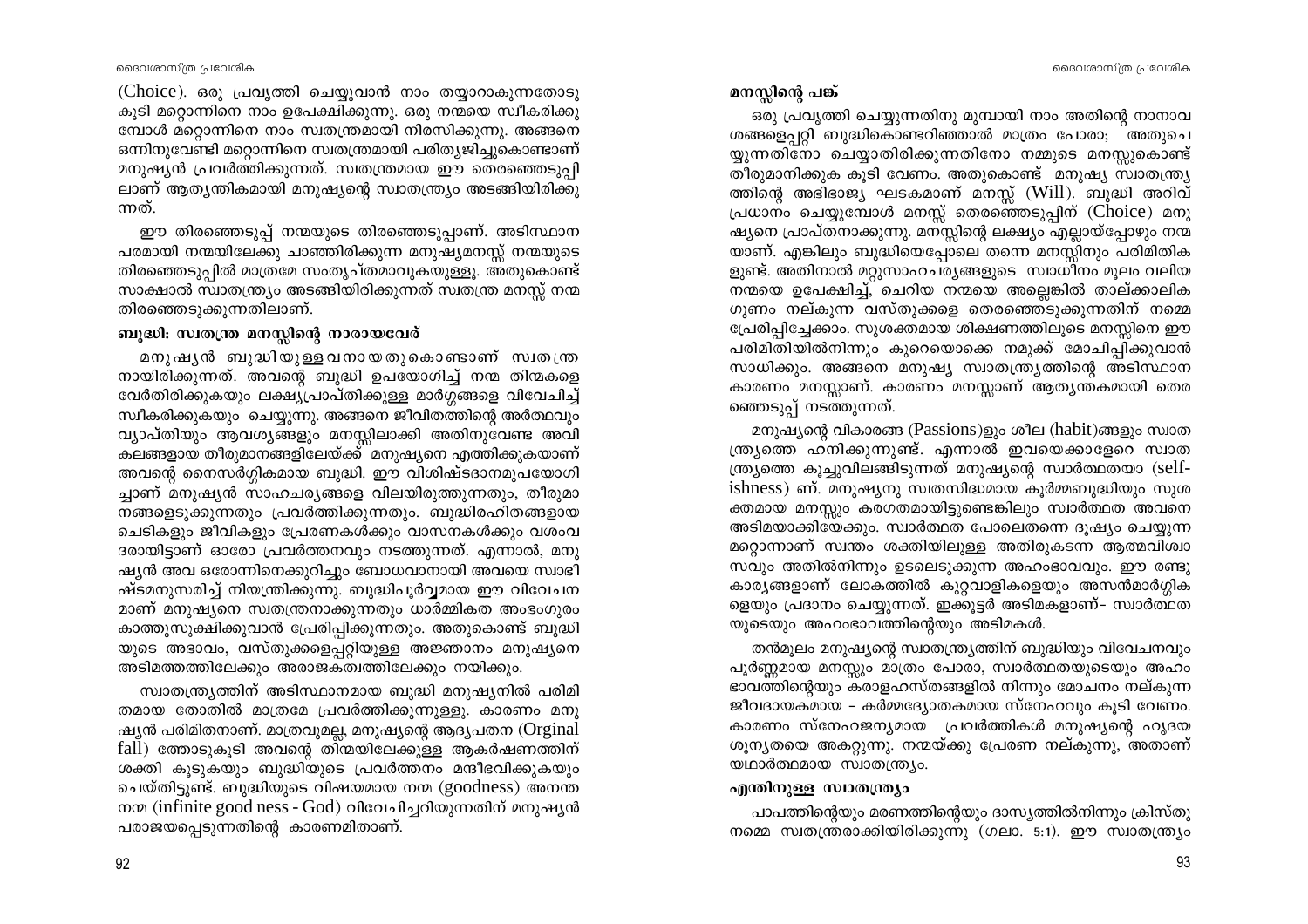ലേയ്ക്കു വിളിക്കപ്പെട്ടിരിക്കുന്നവരാണു നിങ്ങൾ. എന്നാൽ, ഇത് ഭൗതീക സൂഖത്തിനുള്ള സ്വാതന്ത്ര്യമായി കരുതരുത്. പ്രത്യുത സ്നേഹത്താൽ അന്യോന്യം സേവിക്കുവിൻ" (ഗലാ. 5:13). വി. അപ്പസ്തോലന്റെ വാക്കുകളിൽനിന്നും വ്യക്തമാകുക, ദൈവസ്നേ ഹത്തിനുവേണ്ടിയുള്ള തിരഞ്ഞെടുപ്പിനും, അതനുസരിച്ചുള്ള പ്രവർത്തനത്തിനുമാണ് ക്രിസ്തു നമ്മെ സ്വതന്ത്രരാക്കിയത് എന്നാണ്. അതുകൊണ്ടു ദൈവ സ്നേഹപ്രവർത്തനങ്ങൾക്ക് എതി രായിനിൽക്കുന്നവയിൽനിന്നുമുള്ള - സ്വാർത്ഥതയിൽനിന്നും അതിൽനിന്നും ഉയിർകൊള്ളുന്ന ജഡികാഭിലാഷങ്ങളിൽനിന്നുമു ള്ള - മോചനമാണ് ആത്മാവിന്റെ ആന്തരിക പ്രചോദനങ്ങൾക്കനു സരിച്ച് ദൈവത്തിനും മനുഷ്യനും സേവനം ചെയ്യുന്നത്. വി. അപ്പ സ്തോലൻ പറയുന്നു. "കർത്താവ് അരുപിയാകുന്നു. കർത്താവിന്റെ അരൂപി എവിടെയുണ്ടോ അവിടെ സ്വാതന്ത്ര്യമുണ്ട് (2 കൊറി. 3:17).

എന്തിനുവേണ്ടിയുള്ളതാണ്?. "സഹോദരരെ സ്വാതന്ത്ര്യത്തി

# മാനുഷിക പ്രവൃത്തി (Human Act)

പൊതുവിൽ മാനുഷിക പ്രവൃത്തി എന്നതുകൊണ്ടു വിവക്ഷി ക്കുക മനുഷ്യന്റെ എല്ലാ പ്രവർത്തനങ്ങളെയുമാണ്. എന്നാൽ, ക്ലിപ്താർത്ഥത്തിൽ ബുദ്ധിയും സ്വതന്ത്രമനസ്സും ഉപയോഗിച്ച് മനു ഷ്യൻ ചെയ്യുന്ന പ്രവൃത്തിയാണ് മാനുഷിക പ്രവൃത്തി. മാനുഷിക പ്രവൃത്തി സ്വതന്ത്രമനസ്സിന്റെ തീരുമാനത്തിൽനിന്ന് ഉരുത്തിരിയു ന്നതാണ്.

#### യുക്തിയും വിവേചനവും

സ്വതന്ത്രതീരുമാനത്തിനുശേഷം ചെയ്യുന്ന ഓരോ പ്രവൃത്തിയും നടപ്പാക്കുന്നത് ആ പ്രവൃത്തിയെക്കുറിച്ചുള്ള അറിവിന്റെ വെളിച്ച ത്തിലാണ്. അറിവിനുശേഷമാണ് മാനുഷിക പ്രവൃത്തി രൂപം കൊള ളുന്നത്. അപ്പോൾ ആ പ്രവൃത്തിയുടെ മൂല്യത്തെ (Value) മനസ്സ് അംഗീകരിക്കുന്നു. മനസ്സിന്റെ ശരിയായ വിഷയം നന്മയാണ്.  $(Goodness)$  എന്നാൽ ഓരോ പ്രത്യേക നന്മയും അനന്തനന്മ (Absolute goodness) യുടെ മുമ്പിൽ നിസ്സംഗ മനോഭാവം പ്രകടിപ്പി ക്കുന്നു. കാരണം, അനന്തനന്മയൊഴിച്ച് സൃഷ്ടിക്കപ്പെട്ട എല്ലാ നന്മയും പരിമിതമാണ്. തൻമുലം ഈ പരിമിത നന്മകളിൽ നല്ല വശവും തിന്മയുടെ വശവുമുണ്ട്. അതുകൊണ്ട് ഇപ്രകാരമുള്ള പരി മിതനന്മകളുടെ മുമ്പിൽ, മനസ്സിന് ബുദ്ധിയുടെ വിവേചനം കൂടാതെ പ്രവർത്തിക്കുവാൻ സാധിക്കുകയില്ല. അങ്ങനെ ബുദ്ധിയുടെ വിവേ ചനത്തിലൂടെ മനസ്സ് സ്വീകാര്യമായവ തിരഞ്ഞെടുക്കുന്നു. (തെര ഞ്ഞെടുപ്പ് സ്വാതന്ത്ര്യം-freedom of Choice).

ഒരു വസ്തുവിനെയോ പ്രവൃത്തിയേയോ വിവേചിച്ചറിയുന്നത് അതിനെക്കുറിച്ചുളള അറിവിന്റെയും മനനത്തിന്റെയും അടിസ്ഥാ

#### ദൈവശാസ്ത്ര പ്രവേശിക

നത്തിലുള്ള മൂല്യനിർണ്ണയത്തിന്റെ വെളിച്ചത്തിലാണ് (assessment of values). ഒരു മൃഗം പോലും അതു ദർശിക്കുന്നതിനെ മനസിലാ ക്കുന്നു. എന്നാൽ, ഈ അറിവ് ഇന്ദ്രിയപരവും പദാർത്ഥപരവുമാ ണ് (Sensibile and material). തദ്ഫലമായി അത് പെട്ടന്നൊരു പ്രതി കരണം കാണിക്കുന്നു. ഇതുപോലെ തന്നെ മനുഷ്യനും ചില പ്രതി കരണങ്ങൾ കാണിക്കാറുണ്ട്. ഉദാഹരണമായി വീഴാൻ തുടങ്ങു മ്പോൾ കൈകൾ നിലത്തുകുത്തുന്നു. ഇത് " ഒരു മനുഷ്യ പ്രവൃത്തി" (human act, actus hominis) ആണ്. എന്നാൽ മാനു ഷിക പ്രവൃത്തി (human act, actus humanus) യല്ല. മാനുഷിക പ്രവൃത്തി അറിവിന്റെയും മനസ്സിന്റെയും പ്രവർത്തന ഫലമായി ചെയ്യുന്ന പ്രവൃത്തിയാണ് മനുഷ്യപ്രവൃത്തിയിൽ ഈ രണ്ടു ഘട കങ്ങൾ ആവശ്യം ഉണ്ടായിരിക്കണമെന്നില്ല.

# ഇച്ചാശക്തിയുടെ പ്രവർത്തനം

മാനുഷിക പ്രവൃത്തി എപ്പോഴും സ്വതന്ത്രമായ തീരുമാനത്തിൽ നിന്നും ഉയിർക്കൊള്ളുന്ന പ്രവൃത്തിയാണ്. അതുകൊണ്ട് അതിനെ ഡേച്ചയാ ചെയ്യുന്ന പ്രവൃത്തി (voluntary act, actus voluntarius) എന്നു പറയുന്നു. സ്വേച്ചയാ ചെയ്യുന്ന ഈ പ്രവൃത്തിയിൽനിന്നും വൃതിരക്തമാണ്. നമ്മുടെ മനസ്സ് ആഗ്രഹിക്കുക മാത്രം ചെയ്യുന്ന പ്രവൃത്തി (actus volitum)കൾ. ഉദാഹരണമായി, മരിച്ചുകാണുവാ നായി നാം ആഗ്രഹിക്കുന്ന വ്യക്തി മരിക്കുമ്പോൾ നാം സന്തോ ഷിക്കുന്നു. ഈ പ്രവൃത്തിക്ക്, അതായത് നാം ആഗ്രഹിക്കുകമാത്രം 'ചെയ്ത പ്രവൃത്തിക്ക്, നാം പൂർണ്ണമായി ഉത്തരവാദികളല്ല. ബുദ്ധി യുടെയും മനസ്സിന്റെയും പ്രവർത്തനഫലമായുണ്ടാകുന്ന തീരുമാ നത്തിലധിഷ്ഠിതമായി സേച്ചയാ ചെയ്യുന്ന പ്രവൃത്തിക്ക് (voluntary act) നാം പൂർണ്ണമായി ഉത്തരവാദിത്വപ്പെട്ടിരിക്കുന്നു.

സേച്ഛയാ ചെയ്യുന്ന പ്രവൃത്തികൾ രണ്ടുതരത്തിലുണ്ട്.

അറിവിന്റെ അടിസ്ഥാനത്തിൽ: പൂർണ്ണമായും സ്വേച്ഛയാ ചെയ്യുന്ന പ്രവൃത്തി (Fully voluntary, voluntarium perfectum) കളും അപൂർണ മായി സേച്ചയാ ചെയ്യുന്ന പ്രവൃത്തി (voluntarium imperfectum) കളും. പൂർണ്ണമായും സേച്ചയാ ചെയ്യുന്ന പ്രവൃത്തികൾ വൃക്ത മായ അറിവിന്റെയും സ്വാത്ത്രമനസ്സിന്റെയും തീരുമാനത്തിന്റെ വെളിച്ചത്തിൽ ചെയ്യുന്ന പ്രവൃത്തികളാണ്. അപൂർണ്ണമായും സേച്ചയാ ചെയ്യുന്ന പ്രവൃത്തികളിൽ ഭാഗികമായ അറിവോ അപൂർണ്ണമായ സമ്മതമോ ആണ് ഉള്ളത്.

നിർവ്വഹണ (execution)ത്തിന്റെ അടിസ്ഥാനത്തിൽ: പ്രത്യക്ഷമായി സേച്ചയാ ചെയ്യുന്ന പ്രവൃത്തി (voluntarium indirctum) കളും പരോ ക്ഷമായി സേച്ഛയാ ചെയ്യുന്ന പ്രവൃത്തി (voluntarium indirctum) കളും ഈ ഗണത്തിൽപെടുന്നു. ഒരു വൃക്തി ഒരു പ്രവൃത്തി ചെയ്യു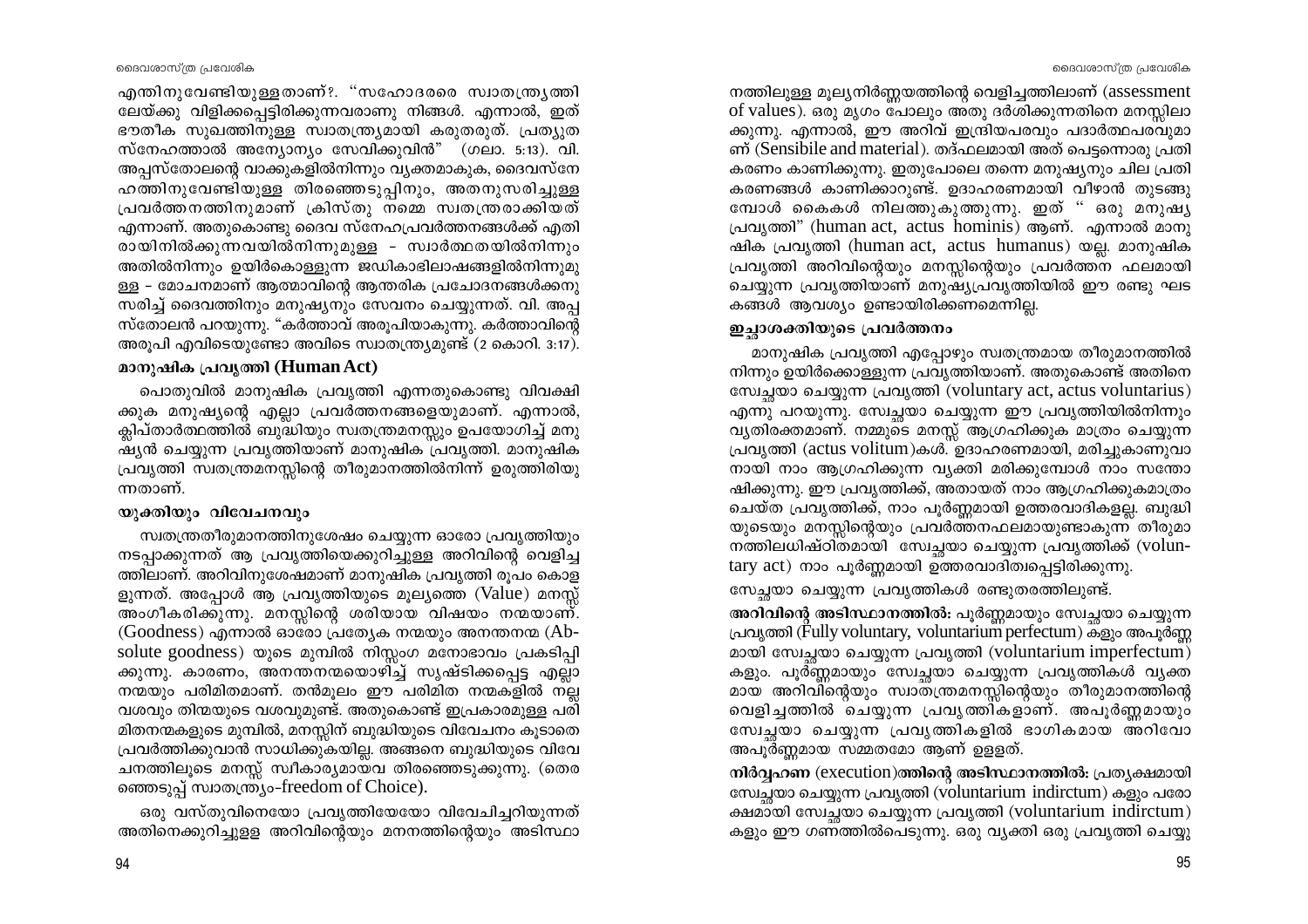ദൈവശാസ്ത്ര പ്രവേശിക

വാൻ തീരുമാനമെടുക്കുകയും അപ്രകാരം പ്രവർത്തിക്കുകയും ചെയ്യുമ്പോൾ ആ പ്രവൃത്തി അതിൽ തന്നെ (inse) പ്രത്യക്ഷമായി സ്വേച്ചയാ ചെയ്യുന്ന പ്രവൃത്തിയാകുന്നു. ഉദാ. പ്രതികാര ബുദ്ധി യോടുകുടിയ പ്രവൃത്തി, പരോക്ഷമായി സ്വേച്ചയാ ചെയ്യുന്ന പ്രവൃ ത്തിയിൽ ആ പ്രവൃത്തിയെക്കുറിച്ച് മുൻകൂട്ടി് കാണുന്നു. അത് പ്രകാരം സംഭവിക്കാനുദ്ദേശിക്കുന്നില്ലെങ്കിലും പ്രത്യക്ഷമായി തീരു മാനിച്ച പ്രവൃത്തിയുടെ ഒരു പരിണിതഫലം (Consequence) എന്ന നിലയിൽ അതിനു മൗനാനുവാദം നല്കുന്നു. ഉദാഹരണമായി ഗർഭാശയത്തിനു ക്യാൻസർ ബാധിച്ച രോഗിയുടെ ഗർഭാശയം എടു ത്തുകളയുന്നു, രോഗവിമോചനത്തിനായി ഇവിടെ ഗർഭാശയവിച്ചേ ദനം പരോക്ഷമായി മാത്രമേ ആഗ്രഹിക്കുന്നുള്ളു. രോഗവിമുക്തി ക്കായി ചികിത്സിച്ചപ്പോൾ ഒരു അനുബന്ധഫലം (Side effect) ആയി ഗർഭാശയ വിച്ചേദനം സംഭവിച്ചു എന്നുമാത്രം. ഇത്തരത്തി ലുള്ള പരോക്ഷമായി സ്വേച്ഛയാ ചെയ്യുന്ന പ്രവൃത്തികൾക്ക് നാം ധാർമ്മികമായി ഉത്തരവാദികളല്ല.

# മാനുഷിക പ്രവൃത്തികൾക്കുള്ള തടസ്സങ്ങൾ

അറിവോടും സമ്മതത്തോടും കുടി ചെയ്യുന്ന മാനുഷിക പ്രവൃ ത്തികൾക്ക് വിഘാതം സൃഷ്ടിക്കുന്നവയാണ് സമ്മർദ്ദം, ഭയം, വികാ രവിക്ഷോഭം, അശ്രദ്ധ, അജ്ഞത, ശീലം, ശാരിരീക മാനസിക സ്വാധീനങ്ങൾ തുടങ്ങിയവ.

സമ്മർദ്ദത്തിനു വിധേയമായി ചെയ്യുന്ന പ്രവൃത്തി സ്വതന്ത്രമല്ല എന്നു മനസ്സിലാക്കാൻ വിഷമമില്ല. എനിക്കിഷ്ടമില്ലാത്ത ഭക്ഷണം അടിച്ചും ഇടിച്ചും എന്നെക്കൊണ്ടു കഴിപ്പിച്ചെന്നിരിക്കാം. ചെയ്യാൻ ആഗ്രഹിക്കുന്നില്ലെങ്കിലും കൈക്കുപിടിച്ച് എന്നെക്കൊണ്ട് ഒരാളെ അടിപ്പിച്ചെന്നിരിക്കാം. ഇച്ഛാശക്തിയുടെ കുറവുകൊണ്ട് ആ പ്രവൃ ത്തികൾ സ്വതന്ത്രമാകുന്നില്ല.

സമ്മർദ്ദം ശാരീരികമല്ലാതെ മാനസീകമാകുമ്പോൾ അതു ഭയ ത്തിന്റെ രൂപം പ്രാപിക്കുന്നു. ഒരു പ്രത്യേക വ്യക്തിയെ വിവാഹം കഴിച്ചില്ലെങ്കിൽ ആത്മഹത്യ ചെയ്യുമെന്നു മകളോടു പറയുന്ന പിതാവ് അവളെ ഭയപ്പെടുത്തുകയാണ്. ആ ഭയപ്പാടുകൊണ്ടുള്ള വിവാഹ സമ്മതം മാനുഷിക പ്രവൃത്തി എന്നുപറയുക വയ്യ. വിഷ മസന്ധിയിൽ ആന്തരീകമായി പരപ്രേരണ കൂടാതെ ഒരു ഭയം എല്ലാ വർക്കുമുണ്ടാകാം. അത് സ്വാതന്ത്ര്യത്തെ നിഹനിക്കുന്നില്ല. വിവാ ഹാവസരത്തിൽ ഏറ്റെടുക്കുന്ന ഉത്തരവാദിത്വത്തെപറ്റി ഭയം തോന്നിയ ചുറ്റുപാടിൽ വിവാഹസമ്മതം കൊടുത്താൽ ആ സമ്മ തവും തത്ഫലമായി ആവിവാഹവും ആസാധുവാകുന്നില്ല, വിവാഹം വാസ്തവമായിരിക്കും.

വികാരവിക്ഷോഭം സ്വാതന്ത്ര്യം കുറയ്ക്കുകയോ നിശ്ശേഷം എടു ത്തുകളയുകയോ ചെയ്തെന്നുവരാം. തന്നോട് അസഭ്യം പറയുന്ന ഒരു മനുഷ്യനോട് വെറുപ്പും ദേഷ്യവും തോന്നുകയും അതിന്റെ ഫലമായി അസഭ്യം പറയുന്നവനെ അടിക്കുകയും ചെയ്താൽ (Antecedent passion) ആ പ്രവൃത്തി സ്വതന്ത്രമായിരിക്കുകയില്ല. പ്രത്യേകിച്ച് പെട്ടെന്ന് ദേഷ്യം വരുന്ന പ്രകൃതിയാണുള്ളതെങ്കിൽ ശത്രുവിനെ വഴക്കുപറയുന്നതുകൊണ്ടുതന്നെ വികാരം രുക്ഷമായി വിക്ഷോഭിക്കുകയും അതുകൊണ്ട് ശക്തമായി വഴക്കുപറയുകയും ചെയ്താൽ (Concomtant Passion) അവിടെയും ഉത്തരവാദിത്വം കുറയുകയും ചെയ്യുന്നു.

എന്നാൽ മൂന്നാമതൊരു തരത്തിലുള്ള വികാരവിക്ഷേഭമുണ്ട്. എന്നെ അസഭ്യം പറഞ്ഞിട്ടുള്ള ഒരു മനുഷ്യനോടു പകരം വീട്ടണ മെന്നു ഞാൻ തീരുമാനിച്ചുറയ്ക്കുക. എപ്പോൾ എങ്ങനെ ആ പകരം വീട്ടൽ പ്രാവർത്തികമാക്കണമെന്നെല്ലാം നിശ്ചയിക്കുക. അങ്ങനെ എടുത്ത തീരുമാനത്തിന്റെ ഫലമായി (Consequent Passion) ശത്രു വിനെ ഉപദ്രവിക്കുക. ഇവിടെ ഉത്തരവാദിത്വം കുടുതലാണ്.

#### അശ്രദ്ധ (Inattention)

അശ്രദ്ധയോടുകൂടി ചെയ്യുന്ന ഒരു പ്രവൃത്തി മാനുഷിക പ്രവൃത്തി ആകുന്നില്ല. കാരണം ബുദ്ധിയുടെയും സ്വതന്ത്രമന സ്സിന്റെയും പ്രവർത്തനം നടക്കുന്നില്ല. ഉദാഹരണം ഒരാളെ യാദൃ ശ്ചികമായി മുറിവേൽപ്പിക്കുന്നു. ഇപ്രകാരമുള്ള പ്രവൃത്തികളുടെ ധാർമ്മിക ഉത്തരവാദിത്വം ആ പ്രവൃത്തിയിലുണ്ടായ അശ്രദ്ധയുടെ ഉത്തരവാദിത്വത്തെ ആശ്രയിച്ചിരിക്കുന്നു.

#### അജ്ഞത

ആവശ്യം വേണ്ട അറിവിന്റെ അഭാവമാണ് അജ്ഞത. ഇപ്രകാ രമുള്ള അജ്ഞത രണ്ടുവിധത്തിലാകാം. ഒന്ന്: അജയ്യമായ അജ്ഞത (Invincible ignorance) യാതൊരുവിധേനയും മറിക്കടക്കുവാൻ സാധ്യമല്ലാത്ത വിധമുള്ള അജ്ഞതയാണിത്. അജയ്യമായ അജ്ഞത സ്വേച്ചയേ ഹനിക്കുന്നു. അതുകൊണ്ട് അപ്രകാരം ചെയ്യുന്ന പ്രവൃത്തി ഒരു മാനുഷിക പ്രവൃത്തി ആകാത്തതിനാൽ നാം അതിന് ഉത്തരവാദികളല്ല. രണ്ട് : ഈ അജ്ഞതയെ (Invincible ignorance) മനുഷ്യന്റെ പരിശ്രമത്തിലൂടെ നിർമ്മാർജനം ചെയ്യാവുന്നതാണ്. ഇത്തരത്തിലുള്ള അജ്ഞതയോടെ ചെയ്യുന്ന പ്രവൃത്തിയുടെ ധാർമ്മിക ഉത്തരവാദിത്വം ഇല്ലാതാകുന്നില്ല.

# ശീലം

നല്ല ശീലങ്ങൾ നല്ല പ്രവൃത്തികൾ ചെയ്യുക സുഖകരമാക്കുന്നു. എങ്കിലും ശീലങ്ങളുടെ അടിസ്ഥാനത്തിൽ ചെയ്യുന്ന പ്രവൃത്തി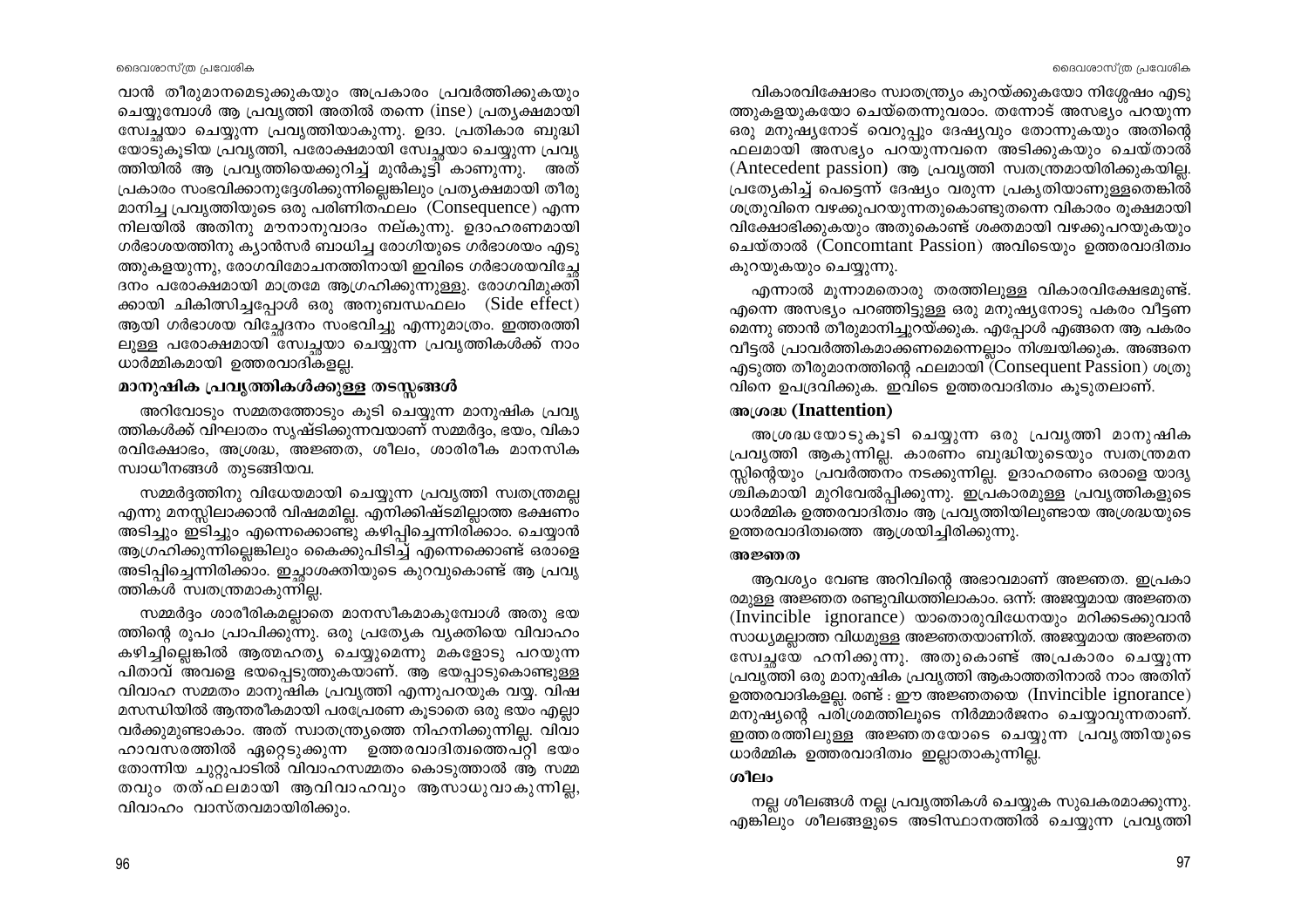സ്വേച്ചയാ ചെയ്യുന്ന പ്രവൃത്തിയല്ല. കാരണം, അവിടെ ബുദ്ധിയു ടെയും മനസ്സിന്റെ വിവേചനത്തിന്റെയും അടിസ്ഥാനമില്ല.

ഒരുവൻ പ്രവർത്തിക്കുക അത് പെട്ടെന്നുള്ള ഒരു പ്രേരണയുടെ ഫലമായി ചെയ്യുന്ന പ്രവൃത്തിയാണ്. തന്മുലം അത് ഒരു മാനു ഷിക പ്രവൃത്തിയല്ലാത്തതായിരുന്നു.

#### ശാരീരിക, മാനസിക സ്വാധീനങ്ങൾ

മാനുഷിക പ്രവൃത്തിയെ തടസ്സപ്പെടുത്തുന്നവയാണ് ശരീരി കവും മാനസികവുമായ ചില സ്ഥാധീനങ്ങൾ. മനുഷ്യമനസ്സിന്റെ തീരുമാനത്തിനനുസൃതമായി പ്രവർത്തിക്കുവാൻ ശാരീരിക ബല ഹീനതകൾ ചിലപ്പോൾ അനുവദിച്ചില്ലെന്നു വരാം. അതുപോലെ ഭയം, അമിതമായ ഉൽക്കണ്ഠ തുടങ്ങിയവയും ബുദ്ധിയുടെയും മനസ്സിന്റെയും തീരുമാനങ്ങൾക്കനുസൃതമായി പ്രവർത്തിക്കുന്ന തിൽ നിന്നും പിന്തിരിപ്പിക്കാം.

#### ധാർമ്മികതയുടെ അന്ത;സത്ത

ഒരു പ്രവൃത്തി ധാർമ്മികമായി ശരിയോ തെറ്റോ എന്ന് വിധി യെഴുതുന്നത് ഒരു മാനദണ്ഡം (Norm) ത്തിന്റെ അടിസ്ഥാനത്തി ലാണ്. ആ മാനദണ്ഡത്തിന് അനുയോജ്യമായ പ്രവൃത്തികൾ ധാർമ്മികമായി നല്ലവയാണ്. അതിനെതിരായിട്ടുള്ളവ അധാർമ്മി കവും. എല്ലാത്തിന്റെയും ഉറവിടം ദൈവമാകയാൽ ധാർമ്മികതയുടെ ആദ്ധ്യാത്മിക മാനദണ്ഡം നൽകുന്ന മാനദണ്ഡം (unnormed norm) അതായത് മാനദണ്ഡം നൽകുന്ന മാനദണ്ഡം (ദൈവം തന്നെ). എന്നാൽ, ഒരു വിശ്വാസി ദൈവവിശ്വാസത്താൽ ഉജ്ജ്വലമാക്കപ്പെട്ടു മനസ്സിലാക്കുകയും അതിന്റെ വെളിച്ചത്തിൽ സ്വാതന്ത്ര്യത്തെ ക്രമീ കരിക്കുകയും ചെയ്യുന്നു. അപരൻ ദൈവത്തിന്റെ ഛായയിലും സാദൃശ്യത്തിലും സൃഷ്ടിക്കപ്പെട്ടിട്ടുള്ളതിനാൽ അവന്റെ സ്വാത ന്ത്ര്യത്തെയും നമുക്കു ബഹുമാനിക്കാൻ കടമയുണ്ട്. ആ ബഹു മാനം നൽകികൊണ്ടുമാത്രമേ സ്വാതന്ത്ര്യം ഉപയോഗിക്കുവാൻ നമ്മുക്ക് അവകാശമുള്ളൂ. വിശ്വാസിയല്ലാത്ത മനുഷ്യനും അവനു ലഭ്യമായിട്ടുള്ള പ്രായോഗിക ജ്ഞാനത്തിന്റെ വെളിച്ചത്തിൽ, സ്വന്തം സഹോദരന്റെ സ്വാതന്ത്യത്തെ മാനിക്കുന്നതാണ് തന്റെ സ്വാതന്ത്ര്യം എന്നു മനസ്സിലാക്കി പ്രവർത്തിക്കുവാൻ കഴിയുന്നു.

ധാർമ്മികമായി നന്മയായിട്ടുള്ളത് അവശ്യം സ്വതന്ത്രമായി തീരു മാനിക്കപ്പെട്ടതാകണമെന്നില്ല. കാരണം, അപ്രകാരം തീരുമാനിക്കുക എന്നത് മനസ്സിന്റെ കടമയാണ്. ധാർമ്മികതയുടെ സംരക്ഷണാർത്ഥ മുള്ള മനസ്സിന്റെ തീരുമാനങ്ങൾ നമ്മുടെ സ്വാതന്ത്ര്യത്തെ അപക ടത്തിലാക്കുന്നില്ല.

ധാർമ്മികോത്തരവാദിത്വം (Moral Obligation) നമ്മുടെ സ്വാത ന്ത്ര്യത്തിനു കടിഞ്ഞാണിടുന്ന ചങ്ങലയല്ല. അത് ഭൗതികവും ശാരീ രികവും മാനസികവുമായ പ്രേരണ ( $\overline{\text{Force}}$ ) - കളിൽ നിന്നും വിഭി ന്നമാണ്. അതുപോലെ തർക്കശാസ്ത്രാധിഷ്ഠിതമായ സത്യ (Logical necessity of Truth) ത്തിൽ നിന്നും വ്യത്യസ്തമാണ്. എന്നാ ലത് ഉദാത്ത (Superior) മായ ഒരു മനസ്സിന്റെ പ്രതിഫലനമാണ്. ഇവിടെ മനുഷ്യൻ അടിമയാകേണ്ട ആവശ്യം വരുന്നില്ല. ഒരു തീരു മാനത്തിലെത്താനുള്ള സ്വാതന്ത്ര്യം അവന് എപ്പോഴുമുണ്ട്.

#### ഉപസംഹാരം

സത്തയിലധിഷ്ഠിതമാണ് മനുഷ്യന്റെ സ്വാതന്ത്ര്യദാഹം. ചുറ്റു പാടുകളുടെയും പാരമ്പര്യങ്ങളുടെയും നീരാളിപ്പിടുത്തത്തിലിരുന്ന മനുഷ്യൻ സ്വയം അടിമയായി കരുതുന്നു. അതുപോലെ സ്വാതന്ത്ര്യം എന്നത് എന്തും ചെയ്യുന്നതിനുള്ള ലൈസൻസാണെന്നുള്ള വിക ലധാരണയോടെ സ്വാതന്ത്ര്യാസ്തിത്വത്തെ നിഷേധിക്കുന്നവരുമു ണ്ട്. എന്നാൽ സുഷ്മദൃഷ്ട്യാ മനുഷ്യൻ തന്റെ പ്രവർത്തനങ്ങളെയും ലോകത്തിലെ സ്ഥിരസ്ഥായിയായ ധാർമ്മിക മൂല്യങ്ങളെയും അപ ഗ്രഥിച്ചാൽ വ്യക്തമാകും, അവനിൽത്തന്നെ സ്വാതന്ത്ര്യം സ്ഥിതി ചെയ്യുന്നുണ്ടെന്ന യാഥാർത്ഥ്യം. ആത്യന്തികമായി ഈ സ്വാതന്ത്ര്യം എന്തും ചെയ്യുന്നതിനുള്ള അനുവാദമല്ല. നന്മയുടെ തിരഞ്ഞെടു പ്പാണെന്നാണ് അവന്റെ ബുദ്ധിയും മനസ്സും സാമൂഹിക പ്രകൃതിയും വ്യക്തമാക്കുന്നത്. ഈ നന്മയുടെ തിരഞ്ഞെടുപ്പിനു ദൈവം തന്റെ കൃപാവരം മനുഷ്യനു നൽകുന്നു. അനന്തനന്മയായ ദൈവം രക്ഷാ കരപദ്ധതിയിലുടെ മനുഷ്യനെ പാപ-മൃത്യു-നിയമ ദാസ്യങ്ങ ളിൽനിന്നും മോചിപ്പിച്ച് കൃപാവര സഹായത്തിലൂടെ മാനുഷിക പ്രവൃത്തി ചെയ്യന്നതിനു പ്രാപ്തനാക്കി. ഈ കൃപാവരത്തോടു സഹകരിച്ച് യുക്തിയും മനസ്സും ഉപയോഗിച്ച് നന്മ തിരഞ്ഞെടു ക്കുന്നതിനുള്ള ഉത്തരവാദിത്വം മനുഷ്യനുണ്ട്. ഇതാണ് ധാർമ്മിക ഉത്തരവാദിത്വം. ഈ ധാർമ്മിക ഉത്തരവാദിത്വം സ്വാതന്ത്ര്യത്തിന് ഒരിക്കലും പ്രതിബന്ധമല്ല. അതിന്റെ നിർവ്വഹണത്തിലൂടെ മാത്രമേ ഒരുവൻ യാഥാർത്ഥ്യത്തിൽ സ്വതന്ത്രനാകുന്നുള്ളൂ.

(ഡോ. ജോസഫ് കോയിക്കക്കുടി)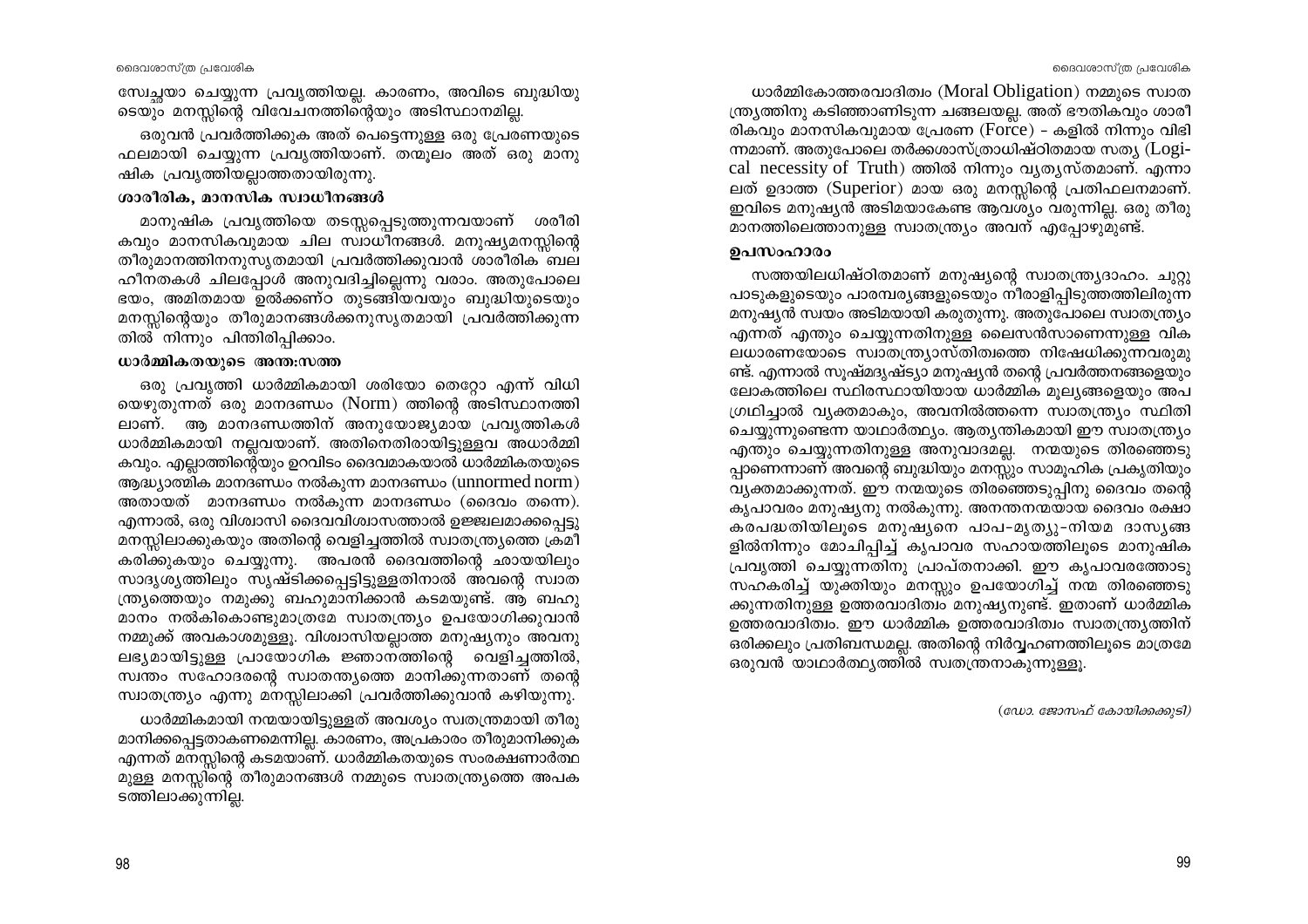മായി ഭാരതത്തിലും സഭകൾ രൂപം കൊള്ളുകയും വളർന്ന് പരി പുഷ്ടമാവുകയും ചെയ്തു. ഇതുപോലെ ജറുസലേമിലും, എഫേ സുസിലും ഗ്രീസിലും, ഈജിപ്തിലും അന്ത്യോക്യായിലുമൊക്കെ സഭകൾ രൂപംകൊണ്ടു. ഇങ്ങനെ രൂപംകൊണ്ട സഭകളുടെ ഐക്യ മാണ്, കൂട്ടായ്മയാണ് സാർവ്വത്രിക സഭ. ഇപ്രകാരമുള്ള വ്യക്തി സഭകളെയാണ് റീത്ത് എന്ന് സാധാരണ വിളിക്കുക.

ഒരു റീത്തിന്റെ തനതായ വ്യക്തിത്വത്തെ ഏറ്റവും കുടുതൽ പ്രക ടമാക്കുന്നത് അവയുടെ ആരാധനക്രമം, ദൈവശാസ്ത്രം, ആദ്ധ്യാ ത്മിക ജീവിതശൈലി, ഭരണസംവിധാനം, ശിക്ഷണക്രമം എന്നിവ യിലൂടെയാണ്. ചിലപ്പോൾ ഇവയിൽതന്നെ ചിലതെല്ലാം പര സ്പരം പങ്കുവയ്ക്കാറുമുണ്ട്. ഉദാഹരണത്തിന്, ഒരേ ആരാധനാ ക്രമം തന്നെ പല സഭകൾ ഉപയോഗിക്കുന്നുണ്ട്.

എന്നാൽ ഇവയോടൊപ്പം എല്ലാ സഭകളെയും പരസ്പരം ബന്ധി പ്പിക്കുന്ന പൊതുവായ ചില ഘട്കങ്ങളുണ്ട്. വിശ്വാസം, വി. ഗ്രന്ഥം, കുദാശകൾ, സന്മാർഗ്ഗം, ദൈവികാധികാരം എന്നിവ എല്ലാവരെയും പൊതുവായി ബാധിക്കുന്നതും പരസ്പരം ബന്ധപ്പെട്ടതുമാണ്. അതിനാൽ സഭകളുടെ ഐക്യം അതിന്റെ ബാഹ്യരുപത്തിലല്ല, ആന്തരികതയിലാണ്. എന്നാൽ ബാഹൃഘടകങ്ങളാണ് ഇവയെ പര സ്പരം വൃത്യാസപ്പെടുത്തിക്കാണിക്കുന്നത്. ഇവയിലൂടെയാണ് ഓരോ സഭയുടേയും വി. പാരമ്പര്യങ്ങൾ പ്രകടമാകുന്നതും.

സാർവ്വത്രിക സഭയെ ഒരു പുന്തോട്ടത്തോട് ഉപമിക്കാവുന്നതാ ണ്. ഒരു പൂന്തോട്ടം മനോഹരമാകുന്നതു വിവിധ ചെടികളും പുഷ്പ ങ്ങളും അതിൽ നിറഞ്ഞുനിൽക്കുമ്പോഴാണ്. പൂന്തോട്ടം മുഴുവ നിലും ഒരേ ജാതി ചെടികളും പുഷ്പങ്ങളുമാണുള്ളതെങ്കിൽ അത് അത്രമാത്രം മനോഹരമായിരിക്കുകയില്ല. അതിനാൽ ഭൂമിയിൽ മനോഹരങ്ങളായ വിവിധയിനം പുഷ്പങ്ങൾ (പ്രാർത്ഥനാരീതി കൾ, ആദ്ധ്യാത്മികത etc...) വിടർന്നു പുഷ്പിക്കുന്ന മനോഹര മായ മലർവാടിയാണ് സഭ. വൈവിധൃത്തിൽ ഏകത്വം എന്ന പൊതു തത്വമാണ് ഇവിടെ ഏറ്റവും പ്രകടമാകുന്നത്.

വിവിധ സ്ഥലങ്ങളിൽ അപ്പസ്തോലന്മാരോടു ബന്ധപ്പെട്ടു രൂപ മെടുത്ത സഭാസമൂഹങ്ങളിൽ അംഗങ്ങളെല്ലാം അപ്പസ്തോലന്മാ രുടെ പ്രബോധനം, കൂട്ടായ്മ, അപ്പംമുറിക്കൽ, പ്രാർത്ഥന എന്നിവ യിൽ സദാ താല്പര്യപൂർവ്വം പങ്കെടുത്തു (അപ്പ 2:46). ഇപ്രകാരം അപ്പസ്തോലന്മാരുടെയും അവരുടെ പിൻഗാമികളുടെയും നേതൃ ത്വത്തിൽ സഭാസമുഹം ഒരുമിച്ചു കുടുമ്പോൾ അതു പ്രഥമവും പ്രധാനവുമായി ഒരു ആരാധനാസമുഹമായിട്ടാണ് വർത്തിച്ചിരുന്നത്.

അപ്പസ്തോലന്മാരും അവരുടെ പിൻഗാമികളും തങ്ങൾക്കു മി ശിഹാനുഭവം ഏറ്റവും കൂടുതലായി പങ്കുവച്ച സന്ദർഭങ്ങളായിരുന്നു

# 07

# ആരാധന്വകമങ്ങളുടെ രൂപീകരണം

 $\Omega$ ിന്തക്കുസ്തയെ തുടർന്ന് അപ്പസ്തോലന്മാർ മിശി ഹായുടെ സുവിശേഷത്തിന്റെ സാക്ഷികളായിക്കൊണ്ട് ലോകത്തിന്റെ വിവിധ ഭാഗങ്ങളിലേക്ക് പോകുകയും സഭാസമൂഹങ്ങൾ സ്ഥാപിക്കുകയും ചെയ്തു. ദൈവ ത്തിന്റെ അനന്തമായ സ്നേഹവും അവർണ്ണനീയമായ കരുണയും അനിർവചനീയമായ രക്ഷയും മിശിഹാ യിൽനിന്നും അപ്പസ്തോലന്മാർ അനുഭവിച്ചറിഞ്ഞത് തങ്ങളുടെ വ്യക്തിത്വ സവിശേഷതകളോടുകൂടിയായി രുന്നു. വൈവിധ്യമാർന്ന സംസ്കാരങ്ങളും ഭാഷകളും ആചാരാനുഷ്ഠാനങ്ങളുമുള്ള ജനപദങ്ങൾ അപ്പസ്തോ ലന്മാരിൽനിന്നും മിശിഹാനുഭവം ഏറ്റുവാങ്ങിയതും അവരവരുടെ സാമുഹിക സാംസ്കാരിക പശ്ചാത്തല ങ്ങളിൽ തന്നെയാണ്. ഇപ്രകാരം സ്ഥാപിക്കപ്പെട്ട സഭാസമുഹങ്ങൾ അതാതു സംസ്കാരങ്ങളും പ്രത്യേ കതകളും ഉൾക്കൊണ്ട് വളർന്നുവന്നു. ഇപ്രകാരം അപ്പ സ്തോലന്മാരാൽ സ്ഥാപിതവും വിവിധ സ്ഥലങ്ങ ളിലും സംസ്കാരങ്ങളിലും വളർന്നു വികസിതവുമായ വിവിധ സഭകളുടെ കൂട്ടായ്മയാണ് തിരുസ്സഭ.

വി. പത്രോസ്, പൗലോസ് ശ്ലീഹന്മാരുടെ അപ്പ സ്തോലിക പ്രവർത്തനങ്ങളുടെ ഫലമായി റോമിലും തോമാശ്ലീഹായുടെ പ്രേഷിതപ്രവർത്തനങ്ങളുടെ ഫല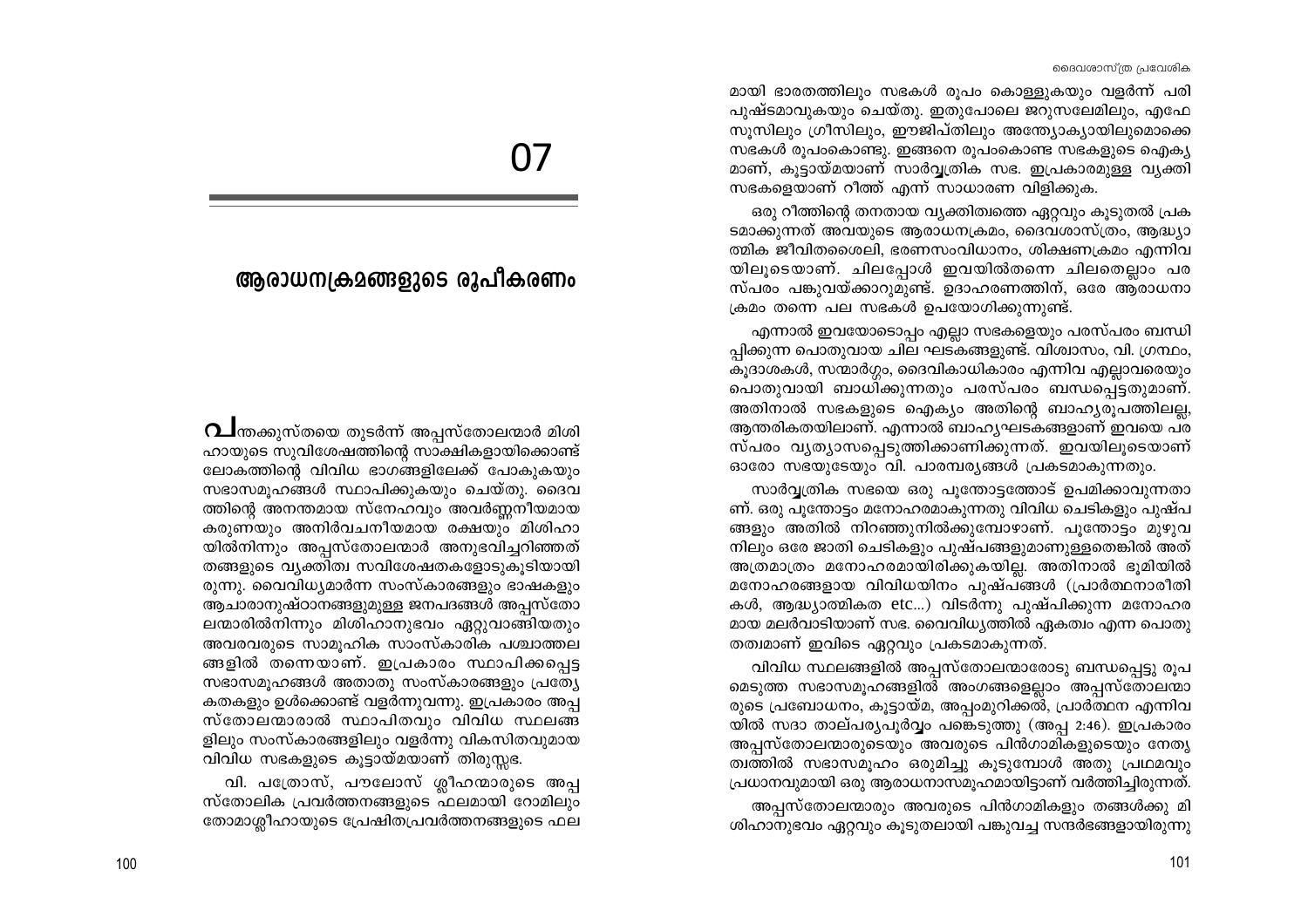ദൈവശാസ്ത്ര പ്രവേശിക

ഇപ്രകാരമുള്ള ആരാധനാ സമ്മേളനങ്ങൾ. ആരാധനാ സമ്മേളന ങ്ങളിൽ വച്ച് വി. ഗ്രന്ഥഭാഗങ്ങൾ വായിക്കുകയും ധ്യാനിക്കുകയും വ്യാഖ്യാനിച്ചു പഠിപ്പിക്കുകയും ചെയ്തിരുന്നു. കൂടാതെ മിശിഹാ യുടെ പീഡാനുഭവത്തിന്റെയും മരണത്തിന്റെയും ഉത്ഥാനത്തി ന്റെയും ഓർമ്മയാചരണവും അനുഷ്ഠാനവുമായ അപ്പംമുറിക്കൽ ശുശ്രൂഷ നടത്തുകയും ദൈവത്തെ സ്തുതിക്കുകയും അവിടു ത്തേക്കു കൃതജ്ഞത പ്രകാശിപ്പിക്കുകയും ചെയ്തുപോന്നു.

യഹുദ പശ്ചാത്തലത്തിൽ രൂപംകൊണ്ട സഭ യഹുദരുടെ പ്രാർത്ഥനാരീതികൾ തന്നെയാണ് അടിസ്ഥാനപരമായി അനു വർത്തിച്ചു പോന്നത്. പുതിയനിയമ ഗ്രന്ഥങ്ങൾ രചിക്കപ്പെട്ടതോ ടുകൂടി പഴയനിയമ ഗ്രന്ഥങ്ങളെക്കാൾ പുതിയനിയമഗ്രന്ഥങ്ങൾക്കു പ്രാമുഖ്യം ലഭിക്കുകയും അവ ഇപ്രകാരമുള്ള ആരാധനാസമൂഹ ത്തിൽവച്ചു പരസ്യമായി വായിക്കുകയും വ്യാഖ്യാനിക്കപ്പെടുകയും ചെയ്തിരുന്നു.

ആദ്യമാദ്യം ഇപ്രകാരമുള്ള സമ്മേളനങ്ങളിൽ വി. ഗ്രന്ഥവായ നയ്ക്കും അപ്പംമുറിക്കൽ കർമ്മങ്ങൾക്കും പ്രാർത്ഥനാരീതികൾക്കും ക്ലിപ്തമായ രൂപമൊന്നും ഉണ്ടായിരുന്നില്ല. കുടാതെ മതപീഢനം ശക്തമായിരുന്നതിനാൽ ഇപ്രകാരമുള്ള സഭാസമ്മേളനങ്ങൾ പല പ്പോഴും രഹസ്യമായിട്ടാണ് നിർവ്വഹിച്ചിരുന്നത്. എന്നാൽ കാലം മുന്നോട്ടു പോയതനുസരിച്ചു പ്രാർത്ഥനാസമ്മേളനങ്ങൾക്കും പ്രാർത്ഥനാരീതികൾക്കുമെല്ലാം നിയതമായ രൂപങ്ങൾ കൈവന്നു തുടങ്ങി. ഏതാണ്ട് ഒന്നാം നൂറ്റാണ്ടിന്റെ അവസാനത്തോടെയും രണ്ടാം നൂറ്റാണ്ടിന്റെ ആരംഭത്തോടെയും ഇവയ്ക്കെല്ലാം ഒരു ഏക ദേശരൂപം ലഭിക്കുകയുണ്ടായി. ഇത് എല്ലാ സഭകളുടെയും കാര്യ ത്തിൽ വാസ്തവമാണ്. എങ്കിൽത്തന്നെയും അവയൊന്നും ഈ കാലയളവിൽ പൂർണ്ണമായി ലിഖിത രൂപങ്ങൾ സ്വീകരിച്ചിരുന്നില്ല.

അപ്പസ്തോലന്മാരുടെയും അവരുടെ ആദ്യകാല പിൻഗാമികളു ടെയും കാലം കഴിഞ്ഞപ്പോൾ ക്രിസ്തുസംഭവത്തിനു ദൃക്സാക്ഷി കളായവരുടെ നിര അവസാനിക്കുവാനും അനുഭവസാക്ഷ്യം നൽകാൻ കഴിയുന്നവരുടെ സംഖ്യ കുറയുവാനും തുടങ്ങി. തന്മൂലം, ഈ കാലയളവിൽ സമുഹത്തിൽ ആരാധനാരീതികൾക്ക് ക്ലിപ്ത മായ ഒരു രൂപം ഉണ്ടാകേണ്ടതായി വന്നു. അക്കാലത്തെ പ്രമുഖ ങ്ങളായ മതാദ്ധ്യായന കേന്ദ്രങ്ങളോടും സഭാകേന്ദ്രങ്ങളോടും ബന്ധ പ്പെട്ട് ആരാധന ക്രമങ്ങൾ രൂപംകൊള്ളുവാൻ ഇടയായപ്പോൾ അതാതുകേന്ദ്രങ്ങളോടു ബന്ധപ്പെട്ട സഭകൾ അവിടെ രൂപംകൊണ്ട ആരാധനാക്രമങ്ങൾ ഉപയോഗിക്കാൻ തുടങ്ങി.

ചില സഭകൾക്ക് ശ്രദ്ധേയങ്ങളായ മതാദ്ധ്യായന കേന്ദ്രങ്ങൾ ഇല്ലാതിരുന്ന സാഹചര്യത്തിൽ അപ്രകാരമുള്ള സഭകൾ തങ്ങൾ ഏറ്റവും അടുത്ത ബന്ധം പുലർത്തിയിരുന്ന മതാദ്ധ്യയന കേന്ദ്ര ത്തിലോ സഭാ കേന്ദ്രത്തിലോ രൂപംകൊണ്ട ആരാധനക്രമ ങ്ങൾതന്നെ ഉപയോഗിക്കുവാൻ ഇടയായി. അതിനാൽ എല്ലാ സഭ കളും സ്വന്തമായി ആരാധനക്രമങ്ങൾക്കു രൂപം കൊടുക്കണമെന്നു വരുന്നില്ല; മറിച്ച്, ഒരേ ആരാധനക്രമം തന്നെ പല സഭകൾ ഉപ യോഗിക്കാൻ ഇടയാവുന്ന സാഹചര്യങ്ങളാണുള്ളത്. അതുപോ ലെതന്നെ ഒരു സ്ഥലത്തു രൂപംകൊണ്ട ആരാധനക്രമം ആ സ്ഥലത്തു മാത്രം ഉപയോഗിക്കപ്പെടേണ്ടതാണെന്നും വരുന്നില്ല. മറിച്ച്, അതാതു സഭകളോടു ബന്ധപ്പെട്ട് ലോകത്ത് എവിടെ വേണ മെങ്കിലും അത് ഉപയോഗിക്കപ്പെടാം. ഭാരതത്തിലെ സീറോ മല ബാർ സഭയുടെയും മലങ്കര സഭയുടെയും ലത്തീൻ സഭയുടെയും ആരാധനക്രമങ്ങൾ ഇവയിൽനിന്ന് ഒട്ടും വ്യത്യസ്തമല്ല എന്നു നമുക്കു കാണാവുന്നതാണ്.

തന്നിമിത്തം എല്ലാ അപ്പസ്തോലിക സഭകളുടെയും ആരാധന ക്രമങ്ങൾ അതാത്്അപ്പസ്തോലൻമാരാൽ തന്നെ വിരചിതമാവ ണമെന്നില്ല. കാരണം, അപ്പസ്തോലന്മാരാണ് ഓരോ സ്ഥലത്തും സഭയ്ക്കു രൂപം കൊടുത്തതെങ്കിലും ആരാധന ക്രമങ്ങൾ അതിൽതന്നെ അതിന്റെ വികാസപരിണാമങ്ങൾക്കു വിധേയമായി ക്ലിപ്തമായ രൂപം സ്വീകരിച്ചത് മൂന്നു നാലു നൂറ്റാണ്ടുകളിലാണ്. . ഇതു സുവിശേഷ രചനയുടെ കാര്യത്തിലും വാസ്തവമാണല്ലോ സുവിശേഷം പ്രസംഗിച്ച എല്ലാ അപ്പസ്തോലന്മാരും സുവിശേഷം എഴുതിയിട്ടില്ല; അതേ സമയം അപ്പസ്തോലന്മാരല്ലാത്തവർ എഴു തുകയും ചെയ്തിട്ടുണ്ട്. സുവിശേഷങ്ങൾ എഴുതിയതാവട്ടെ സുവി ശേഷപ്രഘോഷണം ആരംഭിച്ചിട്ടു ദശാബ്ദങ്ങൾ പിന്നിട്ടതിനു ശേഷം മാത്രമാണ്. എഴുതപ്പെട്ട സുവിശേഷങ്ങൾ ഇന്ന് എല്ലാ സഭ കളും സ്വന്തമെന്നപോലെയാണ് കാണുകയും അംഗീകരിക്കുകയും ചെയ്തിരിക്കുന്നത്.

# വിവിധ ആരാധനക്രമ കുടുംബങ്ങൾ

പ്രമുഖങ്ങളായ മതാദ്ധ്യാപന കേന്ദ്രങ്ങളോടും സഭാകേന്ദ്രങ്ങ ളോടും ബന്ധപ്പെട്ടാണ് ആരാധനക്രമങ്ങളുടെ രൂപീകരണം നട ന്നത് എന്നു നാം കാണുകയുണ്ടായി. അതിൻപ്രകാരം നാലു പ്രമുഖ മതാദ്ധ്യായന കേന്ദ്രങ്ങളും നാലു ആരാധനക്രമ കുടുംബങ്ങളുമാണ് നമുക്കു കാണുവാൻ കഴിയുക. റോം, അന്ത്യോക്യാ, അലക്സാ ണ്ഡ്രിയാ, എദേസാ എന്നിവയാണ് ആ നാലു മതാദ്ധ്യായന കേന്ദ്ര ങ്ങൾ. തന്നിമിത്തം ഈ കേന്ദ്രങ്ങളോടു ബന്ധപ്പെട്ടാണ് നാല് ആരാ ധനാക്രമ കുടുംബങ്ങളെ നാം കണ്ടെത്തുക.

# റോമൻ (ലത്തീൻ) ആരാധനാക്രമ കുടുംബം

അപ്പസ്തോല പ്രമുഖനായ വി. പത്രോസിന്റെയും വിജാതീയ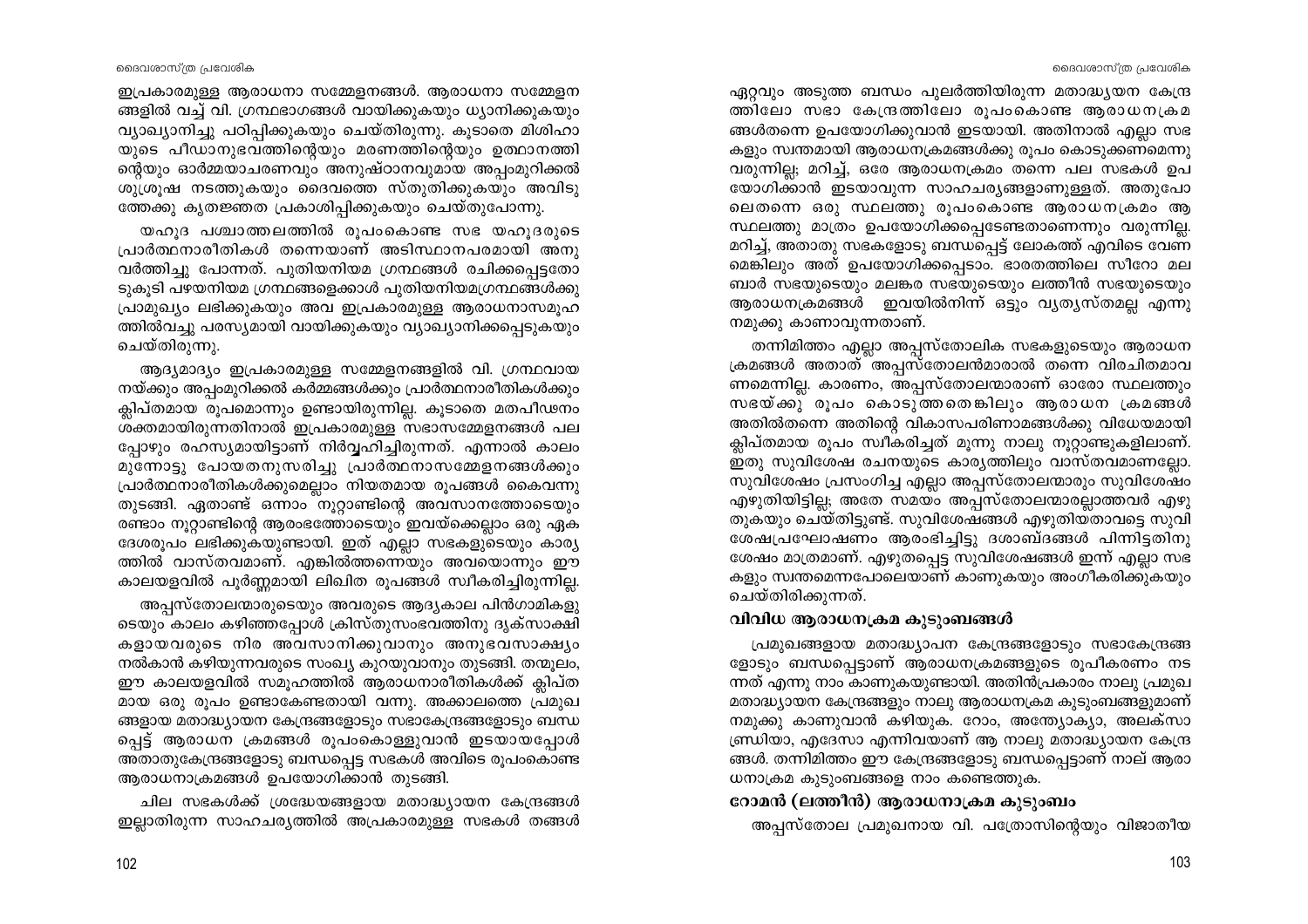രുടെ അപ്പസ്തോലനായിരുന്ന വി. പൗലോസിന്റെയും പ്രവർത്ത നകേന്ദ്രമായിരുന്ന റോം ആദിമകാലംമുതലേ ഒരു മതാദ്ധ്യാപന കേന്ദ്രവും സഭാകേന്ദ്രവുമായിരുന്നു. റോമിനെ കേന്ദ്രമാക്കി വളർന്ന ആരാധനാക്രമത്തെയാണ് റോമൻ ആരാധനാക്രമം എന്നും ഭാഷ യുടെ അടിസ്ഥാനത്തിൽ ലത്തീൻ ക്രമം എന്നും വിളിക്കുന്നു. റോമൻ ആരാധനാക്രമം റോമിൽമാത്രം ഉപയോഗിക്കപ്പെടുന്നതാണെന്നു വരുന്നില്ല. റോമിനെ കേന്ദ്രീകരിച്ചുകൊണ്ട് ആദിമകാല മിഷനറി മാർ പാശ്ചാത്യ നാടുകളിൽ മുഴുവൻ പ്രേഷിത പ്രവർത്തനം നട ത്തിയപ്പോൾ ആ നാടുകളിലെല്ലാം റോമൻ ആരാധനാക്രമമാണ് അവർ ഉപയോഗിച്ചത്. 16-ാം നൂറ്റാണ്ടിൽ പാശ്ചാത്യ മിഷനറിമാർ ഭാരതത്തിൽ വരുകയും പ്രേഷിതപ്രവർത്തനം നടത്തുകയും ചെയ്തപ്പോൾ മുതൽ ഇവിടെയും ലത്തീൻ ആരാധനാക്രമം ഉപ യോഗിക്കാൻ തുടങ്ങി. അങ്ങനെയാണ് കേരളത്തിലും ലത്തീൻ സഭയും ലത്തീൻ ആരാധനക്രമവും പ്രചാരത്തിൽ വന്നത്.

റോമൻ ആരാധനാക്രമ കുടുംബത്തിൽ വേറെ നാലു ആരാധന ക്രമങ്ങൾ കൂടിയുണ്ട്. അവയാണ് അംബ്രോസിയൻ, മൊസാറബി ക്, കെൽട്ടിക്, ഗാള്ളിക്കൻ ആരാധനാക്രമങ്ങൾ. പാശ്ചാതൃനാടുക ളിലെ ചില സഭാകേന്ദ്രങ്ങളെ ആസ്ഥാനമാക്കിയാണ് അവ രൂപം പ്രാപിച്ചതെങ്കിലും അവയ്ക്കൊന്നും കാര്യമായ വളർച്ചയോ പ്രചാ രമോ ലഭിച്ചില്ല. ഇന്നവ നാമമാത്രമായി ചില സ്ഥലങ്ങളിൽ മാത്രം ഉപയോഗിക്കുന്നുണ്ട്. അതിൻപ്രകാരം അംബ്രോസിയൻ ആരാധ നക്രമം ഇറ്റലിയിലെ മിലാൻ രുപതയിലും, കെൽട്ടിക് ആരാധനാ ക്രമം ഫ്രാൻസിലെ ലിയോൺസിലും മൊസാറബിക് ആരാധന ക്രമം സ്പെയിനിലെ ടൊളേഡോ കത്തീഡ്രലിലും മാത്രമാണ് ഇന്നു ഉപയോഗത്തിലുള്ളത്.

#### അന്ത്യോകൃൻ ആരാധനാക്രമ കുടുംബം

ആദിമകാലങ്ങളിൽ തന്നെ അന്ത്യോക്യാ സഭാപ്രവർത്തനങ്ങ ളുടെ ഒരു ആസ്ഥാനവും മതാദ്ധ്യായനകേന്ദ്രവുമായിരുന്നു. അവിടെ രുപംകൊണ്ട ആരാധനാക്രമം അന്ത്യോകൃൻ ആരാധനക്രമം എന്നാ ണറിയപ്പെടുക. ഈ ആരാധനാക്രമം ഭാഷയുടെ അടിസ്ഥാനത്തിൽ "പാശ്ചാത്യ സുറിയാനി ആരാധനക്രമം" എന്നും വിളിക്കപ്പെടു ന്നുണ്ട്. ഈ ആരാധനാക്രമമാണ് ഇന്ന് അന്ത്യോക്യായിലെ സിറി യൻ കത്തോലിക്കരും, മാറോനീത്താ സഭക്കാരും, കേരളത്തിലെ സീറോ മലങ്കര കത്തോലിക്കാസഭയും ഉപയോഗിക്കുന്നത്. കൂടാതെ യാക്കോബായക്കാരും ഓർത്തഡോക്സുകാരും മാർത്തോമ്മാ ക്കാരും തൊഴിയൂർ സഭയും ഈ ആരാധനക്രമം ഉപയോഗിക്കു ന്നുണ്ട്. പാശ്ചാത്യ മിഷണറിമാർ കേരളത്തിലെ നമ്മുടെ സഭയുടെ ഭരണം നടത്തിയപ്പോഴുണ്ടായ സഭാവിഭജനത്തെ തുടർന്നാണ് ഈ ആരാധനക്രമം കേരളത്തിൽ പ്രചരിച്ചത്.

#### ബൈസന്റയിൻ ആരാധനാക്രമം

അന്ത്യോക്യ ഒരു മതാദ്ധ്യയന കേന്ദ്രവും സഭാകേന്ദ്രവുമായിരു ന്നെങ്കിലും പൗരസ്ത്യ റോമാ സാമ്രാജ്യത്തിന്റെ ആസ്ഥാനം ബൈസാൻസിയം ആയതിനെ തുടർന്ന് അതും ഒരു സഭാകേന്ദ്ര മായി പരിണമിക്കുവാൻ തുടങ്ങി. ബൈസാൻസിയം കേന്ദ്രമായി വളർന്നുവന്ന ആരാധനാക്രമത്തെയാണ് ബൈസന്റയിൻ ആരാധ നാക്രമം എന്നു വിളിക്കുക. ഇന്നു ഗ്രീസിലേയും റഷ്യയിലേയും മറ്റും നിരവധി സഭകൾ ഈ ആരാധനാക്രമമാണ് ഉപയോഗിക്കുക. ഗ്രീക്കു മൽക്കൈറ്റ്, യുക്രേനിയൻ, അൽബേനിയൻ, റൊമേനിയൻ തുടങ്ങി കത്തോലിക്കാ സഭയുടെ കൂട്ടായ്മയിലുള്ള 13 സഭകളും ഗ്രീക്ക് ഓർത്തഡോക്സ് സഭ, ബൈസന്റയിൻ ഓർത്തഡോക്സ് സഭ തുടങ്ങി ഒട്ടേറെ അകത്തോലിക്കാ സഭകളും ഈ ആരാധന ാക്രമമാണ് ഇന്ന് ഉപയോഗിക്കുക. ഗ്രീക്കു ഭാഷയിലാണ് ഈ ആരാ ധനാക്രമം രൂപം കൊണ്ടിട്ടുള്ളത്.

#### അർമേനിയൻ ആരാധനാക്രമം

എ.ഡി. 384 മുതൽ മറ്റു സഭകളുമായുള്ള ബന്ധം വിടർത്തി സ്വത ന്ത്രമായ ശൈലിയിൽ വർത്തിക്കുവാനിടയായ അർമേനിയൻ സഭ ഉപയോഗിക്കുന്ന ആരാധനക്രമത്തെയാണ് അർമേനിയൻ ആരാധ നക്രമം എന്നു വിളിക്കുക.

#### അലക്സാണ്ഡ്രിയൻ ആരാധനാക്രമ കുടുംബം

അലക്സാണ്ഡ്രിയ ആദിമകാലത്തെ ഒരു പ്രമുഖ മതബോധന കേന്ദ്രമായിരുന്നു. അലക്സാണ്ഡ്രിയയെ കേന്ദ്രമാക്കി രണ്ടു ആരാ ധനക്രമങ്ങൾ രൂപം പ്രാപിക്കുകയുണ്ടായി. കോപ്റ്റിക് ആരാധന ക്രമവും എത്യോപൃൻ ആരാധനക്രമവും. എത്യോപ്യായിലും ഈജിപ്തിലുമുള്ള സഭകളാണ് ഇവ പ്രധാനമായും ഉപയോഗിക്കുക.

#### പേർഷ്യൻ ആരാധനാക്രമ കുടുംബം

ഏറെനാൾ പേർഷ്യൻ സാമ്രാജ്യത്തിൻ കീഴിലായിരുന്ന എദേസ്ലാ യിലാണ് ഇത് രൂപംകൊണ്ടത്. അതുകൊണ്ടാണ് ഇതിനെ പേർഷ്യൻ ആരാധനാക്രമം എന്നുവിളിക്കുക. എദേസ്സ ഒരു ആദിമ കാല മതാദ്ധ്യായന കേന്ദ്രമായിരുന്നു. സഭാപിതാവായ മാർ അപ്രേം ഈ മതാദ്ധ്യായന കേന്ദ്രത്തോടാണ് ബന്ധപ്പെട്ടിരിക്കുന്നത്. റോം, അന്ത്യോക്യാ, അലക്സാണ്ഡ്രിയ ഇവയെല്ലാം റോമാ സാമ്രാജ്യ ത്തിലെ മതാദ്ധ്യായന കേന്ദ്രങ്ങളായിരുന്നപ്പോൾ എഡേസാ മാത്ര മാണ് അതിന് അപവാദമായി നിലകൊണ്ടത്. അതിനാൽതന്നെ എഡേസായിൽ രൂപംകൊണ്ട ആരാധനാക്രമം റോമാ സാമ്രാജ്യ ത്തിനു വെളിയിൽ രൂപംകൊണ്ട ഏക ആരാധനക്രമവുമാണ്. അതി നാൽ ഇതിന് സാർവ്വത്രിക പൈതൃകത്തിൽ അതുല്യവും അഭികാ മൃവുമായ ഒരു സ്ഥാനവും മാഹാത്മൃവുമുണ്ട്.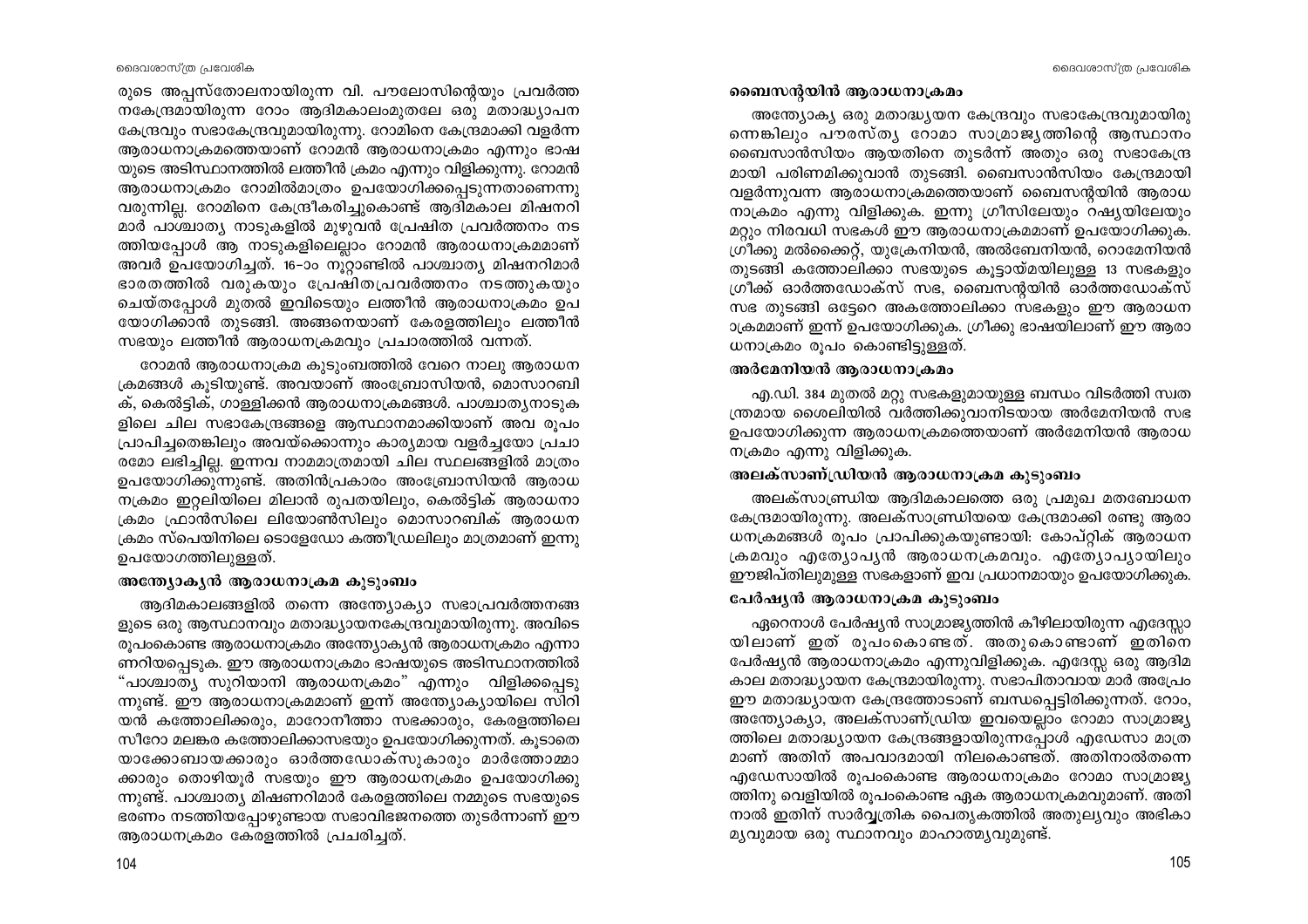ഭാഷാപരമായി "പൗരസ്ത്യ സുറിയാനി ആരാധനക്രമം" എന്ന പേരിലാണ് ഇത് ഏറ്റവും കൂടുതലായി അറിയപ്പെടുന്നത്. എഡേ സായിൽ ഈ ആരാധനക്രമം രൂപംകൊണ്ടതിനെ തുടർന്ന് തോമാ ശ്ലീഹായുടെ അപ്പസ്തോലിക പൈതൃകമുള്ള ഭാരതത്തിലെയും എഡേസായിലെയും, പാർസിലെയും സെലുഷ്യ-സ്റ്റെസിഫോണി ലെയും സഭകൾ ഈ ആരാധനാക്രമം തന്നെയാണ് ഉപയോഗിച്ചു പോന്നത്. എഡേസായിലേയും പാർസിലെയും സെലുഷ്യ–സ്കെ സിഫോണിലെയും സഭകളാണ് പില്ക്കാലത്ത് കാൽഡിയൻ സഭ എന്ന് അറിയപ്പെടുവാൻ തുടങ്ങിയത്. ഇന്നു കാൽഡിയൻ കത്തോ ലിക്കാ സഭയും സീറോ മലബാർ സഭയും ഈ ആരാധനാക്രമ മാണ് ഉപയോഗിക്കുന്നത്.

# പാശ്ചാതൃ-പൗരസ്തൃ സഭകളും ആരാധനാക്രമങ്ങളും

സഭ വിവിധ സഭകളുടെ കുട്ടായ്മയാണെന്ന് നാം കാണുകയു ണ്ടായി. ഈ സഭകളെ പൊതുവിൽ രണ്ടായി തിരിക്കാവുന്നതാണ് -പാശ്ചാത്യമെന്നും പൗരസ്ത്യമെന്നും. ഈ തിരിവിനു അടിസ്ഥാ നമായിട്ടുള്ളത് റോമാ സാമ്രാജ്യത്തിന്റെ വിഭജനം തന്നെയാണ്. റോമാ സാമ്രാജ്യത്തെ പാശ്ചാത്യമെന്നും പൗരസ്ത്യമെന്നും വേർതി രിച്ചപ്പോൾ, പാശ്ചാത്യ റോമാ സാമ്രാജ്യത്തിന്റെ പരിധിയിൽ വന്ന സഭയെ പാശ്ചാതൃസഭയെന്നും, പൗരസ്തൃ $\sim$ റോമാ സാമ്രാജ്യ ത്തിന്റെ പരിധിയിൽ വന്ന സഭകളെ പൗരസ്ത്യസഭകളെന്നും വിളി ക്കുവാനിടയായി.

പിന്നീട് ഈ തിരിവ് ആഗോളവ്യാപകമായ ഒരു തിരിവായി പരി ണമിച്ചു. അതിൻപ്രകാരം പാശ്ചാത്യ റോമാസാമ്രാജ്യത്തിന്റെ പരി ധിയിൽപ്പെട്ടതും അതിനു പടിഞ്ഞാറോട്ടുള്ളതുമായ സ്ഭയെ പാശ്ചാത്യ സഭയെന്നും, പൗരസ്ത്യ റോമാ സാമ്രാജ്യത്തിന്റെ പരി ധിയിലുള്ളതും അതിനു കിഴക്കോട്ടുള്ളതുമായ സഭകളെ പൗരസ്ത്യ സഭകളെന്നും വിളിക്കുവാനിടയായി.

അതിനാൽ ഇന്ന് പാശ്ചാത്യ-പൗരസ്ത്യ സഭകൾ എന്നു പറയു മ്പോൾ അതു ഭൂമിശാസ്ത്രപരമായ ഒരുതരം തിരിവിലേക്കല്ല; മറിച്ച് വ്യക്തിസഭകളുടെ ഉത്ഭവത്തിലേക്കാണ് വിരൽ ചുണ്ടുക. അതാ യത് പാശ്ചാതൃ നാട്ടിലും പൗരസ്തൃ നാട്ടിലുമായി രൂപം കൊണ്ടതും വളർന്നു വികസിച്ചതുമായ സഭകളെയാണ് അർത്ഥമാ ക്കുക. അതിൻപ്രകാരം ഇന്ന് പൗരസ്ത്യസഭകളെ പാശ്ചാത്യ നാടു കളിലും പാശ്ചാത്യ സഭകളെ പൗരസ്ത്യ നാടുകളിലും നമുക്ക് കണ്ടെത്താനാവും. ഉദാഹരണത്തിന്, ലത്തീൻ സഭയ്ക്ക് ഇന്നു കേര ളത്തിൽ പല രൂപതകളുമുണ്ട്. സീറോ മലബാർ സഭയ്ക്ക് ഇന്ന് അമേരിക്കയിലെ ചിക്കാഗോയിൽ ഒരു രുപതയുണ്ട്.

പാശ്ചാത്യ സഭയിൽ ലത്തീൻസഭ മാത്രമാണുള്ളത്. റോമിൽ

കേന്ദ്രീകരിച്ചു വളർന്ന ലത്തീൻസഭ എല്ലാ പാശ്ചാതൃരാജ്യങ്ങളിലും ഒട്ടേറെ പൗരസ്തുരാജുങ്ങളിലും്ഇന്നു നിലനിൽക്കുന്നു. ലത്തീൻസഭയൊഴിച്ചുള്ള മറ്റെല്ലാ സഭകളും പൗരസ്തൃസഭകളുടെ നിരയിലാണ് വരിക. അതിന്മപ്രകാരം സീറോ മലബാർ സഭയും സീറോ മലങ്കരസഭയും ബൈസന്റയിൻ സഭയും അലക്സാണ്ഡ്രി യൻ സഭയും അന്ത്യോകൃൻ സഭയുമെല്ലാം പൗരസ്ത്യ സഭകളാ ണ്

പാശ്ചാത്യ-പൗരസ്ത്യ ആരാധനക്രമങ്ങളുടെ തിരിവും ഏതാണ്ട് ഇപ്രകാരം തന്നെയാണ്. പാശ്ചാത്യ സഭയിൽ രുപംകൊണ്ട ആരാ ധനക്രമം പാശ്ചാത്യ ആരാധനക്രമമെന്നും, പൗരസ്ത്യസഭകളിൽ രുപംകൊണ്ട ആരാധനക്രമങ്ങൾ പൗരസ്ത്യ ആരാധനക്രമങ്ങൾ എന്നുമാണ് അറിയപ്പെടുക. ദൈവശാസ്ത്രം, ആദ്ധ്യാത്മികത, സഭാ നിയമം, ഭരണരീതി എന്നീ തലങ്ങളിലും പാശ്ചാതൃ-പൗരസ്തൃ വിഭജനം നമുക്ക് കണ്ടെത്താനാവുന്നതാണ്. ഇതനുസരിച്ച് സീറോ മലബാർ സഭയുടെ ആരാധനാക്രമം പൗരസ്ത്യ ആരാധനക്രമമാ ണ്. അതിനാൽ, സീറോ മലബാർ സഭയുടെ ദൈവശാസ്ത്രവും, ആദ്ധ്യാത്മികതയും സഭാഭരണവും സഭാനിയമവുമെല്ലാം പൗരസ്ത്യം തന്നെയായിരിക്കുക യുക്തിയുക്തമാണല്ലോ.

# പൗരസ്തൃസഭകളും പൗരസ്തൃ-ആരാധനക്രമങ്ങളും

രണ്ടാം വത്തിക്കാൻ കൗൺസിൽ വളരെ അഭിമാനത്തോടെയാണ് പൗരസ്തൃസഭകളെയും പൗരസ്തൃ ആരാധനക്രമങ്ങളെയും നോക്കിക്കാണുന്നത്. അപ്പസ്തോലികമായ ഉറവിടങ്ങളോടുകൂടിയും സമ്പന്നവും ആദരണീയവുമായ വി. പാരമ്പര്യങ്ങളുടെ ചുവടുപി ടിച്ചും തനതായ വ്യക്തിത്വം കാത്തുസൂക്ഷിച്ചും വളർന്നുവന്നിട്ടുള്ള പൗരസ്ത്യസഭകൾ സാർവ്വത്രിക സഭയുടെ വലിയ മുതൽക്കുട്ടാ ണെന്ന് ഈ കൗൺസിൽ വ്യക്തമാക്കുന്നു. പൗരസ്ത്യസഭയെയും ആരാധനക്രമങ്ങളെയും കുറിച്ച് രണ്ടാം വത്തിക്കാൻ കൗൺസിൽ "പൗരസ്തൃസഭകൾ", "എകൃുമെനിസം" എന്നീ ഡിക്രികളിൽ വ്യക്തമാക്കുന്ന ശ്രദ്ധേയങ്ങളായ ചില പരാമർശങ്ങൾ ഇവിടെ എടുത്തു കാട്ടുവാനാണ് പ്രധാനമായും ഉദ്ദേശിക്കുന്നത്.

പൗരസ്തൃസഭകൾ എന്ന പ്രമാണരേഖ ഇപ്രകാരം സാക്ഷ്യപ്പെ ടുത്തുന്നു:

\* "പൗരസ്തൃസഭയുടെ ആരാധനക്രമങ്ങൾ, ക്രൈസ്തവജീവിത രീതി എന്നിവയെ വലിയ മതിപ്പോടെയാണ് കത്തോലിക്കാസഭ വീക്ഷിക്കുന്നത്. കാരണം, അഭികാമൃമായ അവരുടെ പൗരാണി കത്വം ഒരു പ്രത്യേകസ്ഥാനം അവർക്കു നല്കുന്നുണ്ട്. സഭാപിതാ ക്കന്മാരിലൂടെ കൈവന്ന അപ്പസ്തോലിക പാരമ്പര്യം അവരിൽ പ്രശോഭിക്കുന്നുണ്ട്. ഈ പാരമ്പര്യമാകട്ടെ, സാർവത്രികസഭയുടെ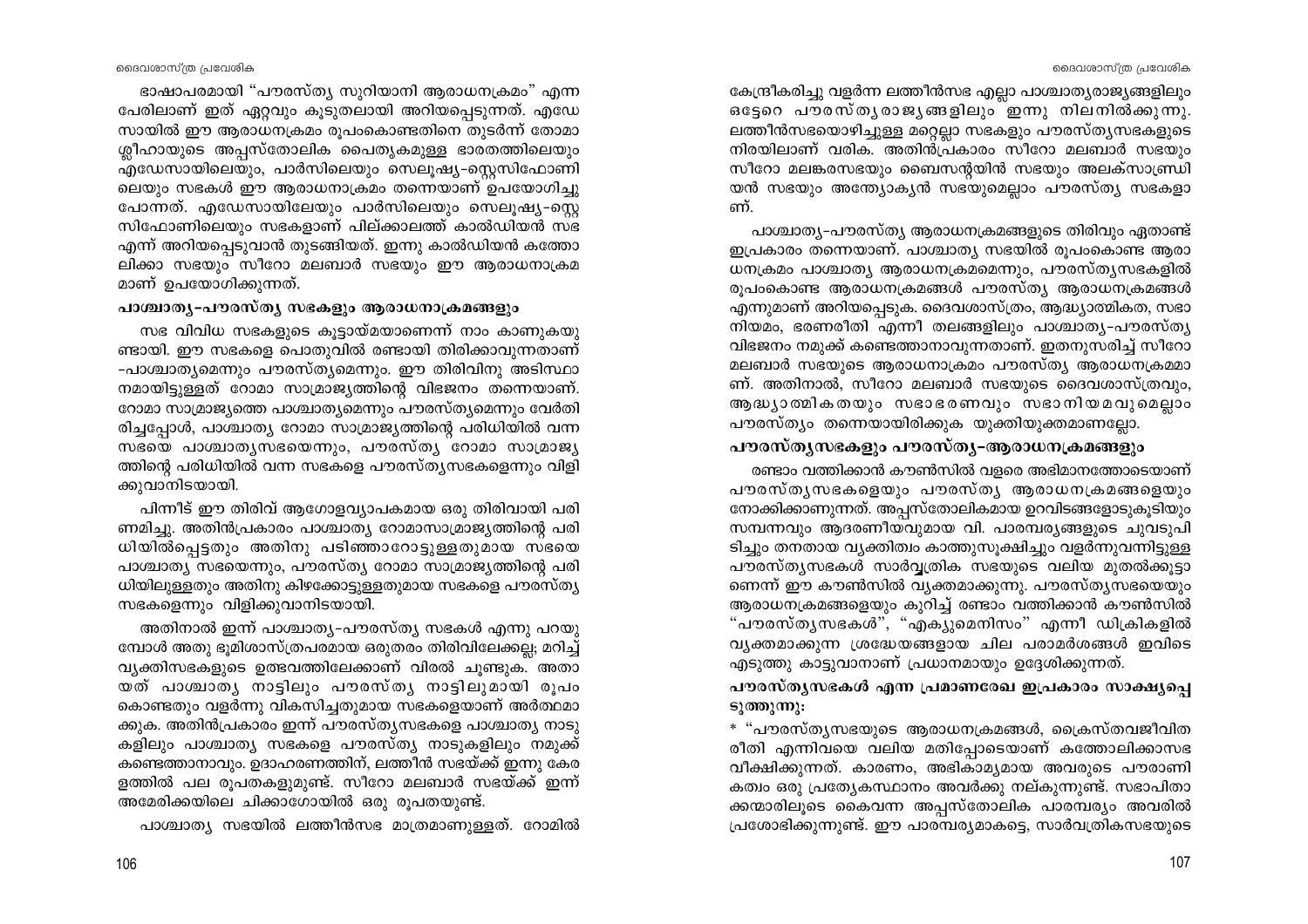ദൈവാവിഷ്കൃതവും അവിഭാജ്യവുമായ പിതൃസമ്പത്തിന്റെ ഭാഗ മാണ്. അതിനാൽ പൗരസ്തൃസഭകളുടെ കാര്യത്തിൽ പ. സുനഹ ദോസിന് അതിയായ താല്പര്യമാണുള്ളത്. പ്രസ്തുത സഭകൾ ഈ പാരമ്പര്യത്തിന്റെ സജീവസാക്ഷികളാണല്ലോ. അവ വളർന്നു വികസിക്കുവാനും അതോടൊപ്പം അവയിൽ നിക്ഷിപ്തമായിരി ക്കുന്ന ദൗത്യം നവമായ അപ്പസ്തോലികചൈതന്യത്തോടെ പൂർണ്ണ മാക്കാനും ഈ സുനഹദോസ് ആഗ്രഹിക്കുന്നു" (പൗരസ്തൃസഭ കൾ 1).

\* "സാർവത്രികസഭ പൗരസ്തൃസഭകളോടു വളരെ അധികം കടപ്പെട്ടിരിക്കുന്നു. ഇതിന് ചരിത്രവും എണ്ണമറ്റ സഭാ സ്ഥാപന ങ്ങളും വൃക്തമായ സാക്ഷ്യം വഹിക്കുന്നുണ്ട്. സഭാപരവും ആദ്ധ്യാ ത്മികവുമായ പിതൃസ്വത്തിനെ കൗൺസിൽ വിലമതിക്കുകയും പ്രശംസിക്കുകയും ചെയ്യുന്നു. അതോടൊപ്പം ഇതിനെ ക്രിസ്തു വിൽ സാർവത്രികസഭയുടേതായി പരിഗണിക്കുകയും ചെയ്യുന്നു. അതിനാൽ പൗരസ്തൃസഭകൾക്കും പാശ്ചാതൃസഭകളെപ്പോലെ തന്നെ തങ്ങളുടെ പ്രത്യേക ശിക്ഷണത്തിനനുസരിച്ച് സ്വയം ഭരി ക്കുവാനുള്ള അവകാശവും കടമയുമുണ്ടെന്ന് ഈ കൗൺസിൽ ഔദ്യോഗികമായി പ്രഖ്യാപിക്കുന്നു. ഇവയെല്ലാം സംപൂജ്യമായ പൗരാണികത്വത്താൽ വിശ്വാസികളുടെ ആചാരാനുഷ്ഠാനങ്ങളോട് ഏറ്റം ഒത്തുപോകുന്നതും ആത്മാക്കളുടെ നന്മക്ക് കൂടുതൽ ഉപക രിക്കുന്നതുമാണ്. അതിനാൽ അവ അത്യന്തം അഭിനന്ദനീയം തന്നെ."  $($ പൗരസ്തൃസഭകൾ. 5)

എക്യുമെനിസം എന്ന പ്രമാണ രേഖയിൽ പൗരസ്ത്യ സഭ കളെക്കുറിച്ചുള്ള പ്രധാന പരാമർശങ്ങൾ ചുവടെ ചേർക്കുന്നു:

\* "തുടക്കംമുതലേ പൗരസ്തൃസഭകൾക്ക് ഒരു ആധ്യാത്മിക ഭണ്ഡാഗാരം ഉണ്ടായിരുന്നു. അതിൽനിന്നാണ് പാശ്ചാതൃസഭ ആരാ ധനക്രമവും ആദ്ധ്യാത്മികപാരമ്പര്യവും നിയമവും ഗണ്യമായ തോതിൽ പകർന്നെടുത്തത്. ഇക്കാര്യം വിസ്മരിക്കപ്പെടാവുന്നത ല്ല." (എക്യുമെനിസം 14.b)

\* "എത്രയധികം സ്നേഹാദരങ്ങളോടെയാണ് പരിശുദ്ധമായ ആരാധനക്രമം, പ്രത്യേകിച്ച്, സഭാജീവന്റെ ഉറവിടവും ഭാവി സൗഭാ ഗൃത്തിന്റെ അച്ചാരവുമായ ദിവ്യകാരുണ്യമെന്ന രഹസ്യം, പൗര സ്ത്യസഭകൾ അനുഷ്ഠിക്കുന്നതെന്നു ഏവർക്കും അറിയാവുന്ന താണ്" (എക്യു. 15a).

\* സന്യാസജീവിതത്തിൽ പ്രത്യേകിച്ചും പ്രകടിതമാകുന്ന ആദ്ധ്യാ ത്മിക പാരമ്പര്യസമ്പത്തു പൗരസ്ത്യസഭകളിലും കാണുന്നുണ്ട്. വിഖ്യാതരായ പരിശുദ്ധപിതാക്കന്മാരുടെ കാലം മുതൽ സന്യാസ ജീവിതത്തിന്റെ ആദ്ധ്യാത്മികത്വം കിഴക്കൻ സഭകളിൽ പുഷ്പിക്കു

കയും പിന്നീട് അത് പാശ്ചാതൃനാടുകളിലേയ്ക്ക് വ്യാപിക്കുകയും ചെയ്തു. അങ്ങനെ ലത്തീൻ സന്യാസജീവിതത്തിനു ബീജാവാപം ചെയ്ത അന്നുമുതലിന്നോളം ലത്തീൻ സന്യാസജീവിതം അവി ടെനിന്നു പുതുചൈതന്യം നേടിയിട്ടുണ്ട്. മനുഷ്യനെ ദൈവിക കാര്യ ങ്ങളിലുള്ള ധ്യാനനിർലീനതയിലാഴ്ത്തുന്ന പൗരസ്തൃപിതാക്ക ളുടെ ആദ്ധ്യാത്മിക സമ്പത്തിൽനിന്ന് അടുക്കലടുക്കൽ ഫലമെടു ക്കാൻ കത്തോലിക്കരെ ആത്മാർത്ഥമായി ആഹ്വാനം ചെയ്യുന്നു. (എക്യു 15 d)

\* "പൗരസ്ത്യ സഭകളുടെ സമൃദ്ധിയാർന്ന ആരാധനപരവും ആദ്ധ്യാത്മികവുമായ പിതൃസ്വത്ത് എല്ലാവരും അറിയണം, ആദരി ക്കണം, കാത്തുസുക്ഷിക്കുകയും വേണം. പൂർണ്ണമായ ക്രിസ്തീയ പാരമ്പര്യത്തെ വിശ്വസ്തതാപൂർവം സംരക്ഷിക്കാനും കിഴക്കും പടിഞ്ഞാറുമുള്ള ക്രൈസ്തവർ തമ്മിൽ ഐക്യം കൈവരുത്തു വാനും ഇതനുപേക്ഷണീയ ആവശ്യമാണ് എന്ന് അവർ മനസ്സിലാ ക്കണം" (എക്യു. 15 e.)

\* "പൗരസ്ത്യസഭകളുടെ സാക്ഷത്തായ ദൈവശാസ്ത്ര പാര മ്പര്യങ്ങളെപ്പറ്റി വിചിന്തനം ചെയ്യുമ്പോൾ അവ വേദപുസ്തകത്തിൽ ആഴത്തിൽ വേരോടുകയും ആരാധനക്രമജീവിതത്തിലൂടെ പോഷി പ്പിക്കപ്പെടുകയും പ്രകാശിപ്പിക്കപ്പെടുകയും ചെയ്തിട്ടുണ്ടെന്ന വസ്തുത നാം അംഗീകരിക്കേണ്ടതുണ്ട്. അവ അപ്പസ്തോലന്മാ രുടെ സജീവ പാരമ്പര്യത്താലും പിതാക്കന്മാരുടേയും പൗരസ്ത്യ സഭകളിലെ ആദ്ധ്യാത്മിക ഗ്രന്ഥകർത്താക്കളുടേയും കൃതികളാലും പരിപോഷിപ്പിക്കപ്പെട്ടിട്ടുള്ളവയാണ്. അങ്ങനെ അവ ശരിയായ പരി ശീലനം നൽകുന്നു. പോരാ, ക്രിസ്തീയസത്യത്തിന്റെ സമ്പൂർണ്ണ വീക്ഷണത്തിന് വഴിതെളിക്കുന്നു."(എക്യു17 a).

\* ഈ ആദ്ധ്യാത്മികത്വത്തിന്റെയും, ആരാധനക്രമത്തിന്റെയും, നിയമത്തിന്റെയും, ദൈവശാസ്ത്രത്തിന്റെയും പിതൃസ്വത്ത്, അവ യുടെ വിവിധപാരമ്പര്യങ്ങളിൽ, പൂർണ്ണവും കാതോലികവും അപ്പ സ്തോലികവുമായ സഭയുടെ സ്വഭാവത്തിലുൾപ്പെട്ടുവെന്ന് ഈ പരി ശുദ്ധ സുനഹദോസ് ഉറപ്പിച്ചു പറയുന്നു. കത്തോലിക്കാസഭയിലെ പൗരസ്ത്യ സന്താനങ്ങൾ ഈ പിതൃസ്വത്ത് കാത്തുസുക്ഷിക്കുകയും അതിനെ കൂടുതൽ വിശ്വസ്തതാപൂർവം പൂർണ്ണമായി തങ്ങളുടെ ജീവിതത്തിലുടെ വെളിപ്പെടുത്താൻ ആഗ്രഹിക്കുകയും ചെയ്യുന്നു. തീർച്ചയായും അവർ പാശ്ചാതൃസഭാപാരമ്പര്യത്തെ പിൻചെല്ലുന്ന അവരുടെ സഹോദരങ്ങളുമായി പൂർണ്ണമായ ഐകൃത്തിലാണ് വർത്തിക്കുന്നത്. ഇവ ദൈവത്തിനു നന്ദി പറയാൻ ഞങ്ങളെ പ്രേരി പ്പിക്കുന്ന വസ്തുതകളാണ്" (എക്യു 17 b)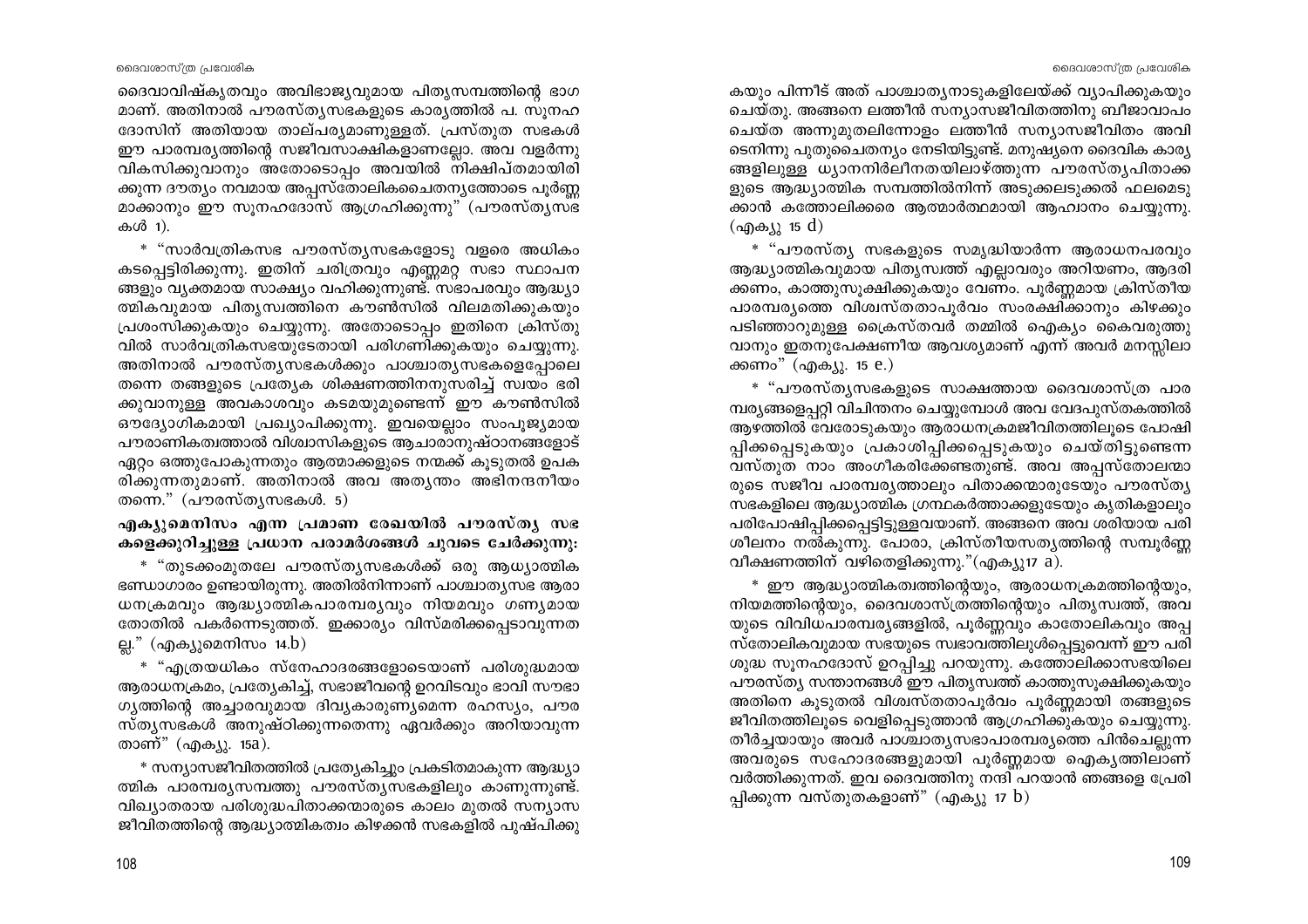#### പൗരസ്ത്യ സഭകൾ

"നിയമാനുസ്യതമായ ആരാധനക്രമങ്ങളും ശിക്ഷണങ്ങളും സംര ക്ഷിക്കാമെന്നും സംരക്ഷിക്കണമെന്നും എല്ലാ പൗരസ്ത്യ സഭകളും സുനിശ്ചിതമായി അറിഞ്ഞിരിക്കട്ടെ. ജീവാത്മകമായ വളർച്ചയ്ക്കു വേണ്ടി മാത്രമല്ലാതെ യാതൊരു മാറ്റവും അവയിൽവരുത്താവുന്ന തല്ല. അതിനാൽ ഏറ്റവും വിശ്വസ്തതയോടെ ഇവയെല്ലാം പൗര സ്ത്യർ തന്നെ അനുസരിക്കണം. മുമ്പത്തേക്കാൾ കുടുതലായി ഇവ പഠിക്കുകയും പൂർണ്ണമായി ആചരിക്കുകയും വേണം. കാല ത്തിന്റേയോ വൃക്തികളുടേയോ സാഹചര്യങ്ങൾക്ക് അടിപ്പെട്ട് തങ്ങൾക്ക് ചേരാത്ത വിധത്തിൽ ഇവയിൽനിന്ന് വൃതിചലിച്ചു പോയിട്ടുണ്ടെങ്കിൽ പൗരാണിക പാരമ്പര്യത്തിലേക്ക് തിരിയുവാൻ അവർ ശ്രദ്ധിക്കേണ്ടതാണ്. ഉദ്യോഗം, അപ്പസ്തോലിക സേവനം എന്നിവയിൽ പൗരസ്ത്യ സഭകളോടോ അവയിലെ വിശ്വാസിക ളോടോ അടുത്തു സമ്പർക്കം പുലർത്തുന്നവരുണ്ട്. തങ്ങൾ ചെയ്യുന്ന ജോലിയുടെ ഗൗരവമനുസരിച്ച് പൗരസ്ത്യരുടെ റീത്തു കൾ, ശിക്ഷണം, പഠനം, ചരിത്രം, സ്വഭാവം, എന്നിവയെ സംബ ന്ധിച്ച ശരിയായ അറിവ് അവർ സമ്പാദിക്കുകയും അവയെ വില മതിക്കുകയും വേണം. പൗരസ്തൃദേശങ്ങളിലോ പൗരസ്തൃരുടെ ഇടയിലോ ജോലി ചെയ്യുന്ന ലത്തീൻ റീത്തിൽപ്പെട്ട സന്യാസസ്ഥാ പനങ്ങളും സംഘടനകളും പ്രേഷിതവേലയുടെ കാര്യക്ഷമത വർദ്ധി പ്പിക്കുവാൻവേണ്ടി കഴിയുന്നിടത്തോളം പൗരസ്ത്യ റീത്തിലുള്ള ഭവനങ്ങളും പ്രവിശ്യകളും സ്ഥാപിക്കണമെന്ന് ശക്തിയായി ഉദ്ബോ ധിപ്പിക്കുന്നു." (പൗ. സ. 6)

"പൗരസ്ത്യസഭകളിൽ കാണുന്ന കൂദാശകളുടെ പരികർമ്മരീതി അതിപുരാതനമാണ്. അതിനെ കൗൺസിൽ സ്ഥിരീകരിക്കുകയും സ്തുതിക്കുകയും ചെയ്യുന്നു. അതുപോലെതന്നെ അർപ്പിക്കുകയും പരികർമ്മം ചെയ്യുകയും ചെയ്യുന്ന വിധത്തെ കൗൺസിൽ അംഗീ കരിച്ചുറപ്പിക്കുന്നു. ആവശ്യമെങ്കിൽ പരമ്പരാഗതമായ രീതിതന്നെ പുനഃസ്ഥാപിക്കണമെന്ന് കൗൺസിൽ ആഗ്രഹിക്കുന്നു'.'

"എല്ലാ വൈദികർക്കും വൈദിക വിദ്യാർത്ഥികൾക്കും റീത്തു കളെ സംബന്ധിച്ചും അവ തമ്മിലുള്ള ഇടപാടുകൾ നിയന്ത്രിക്കുന്ന പ്രായോഗിക മാനദണ്ഡങ്ങളെ സംബന്ധിച്ചും ശരിയായ പരിശീ ലനം നൽകണം. മതാദ്ധ്യായനാവസരങ്ങളിൽ റീത്തുകളേയും അവ യുടെ നിബന്ധനകളെയും പറ്റിയുള്ള ജ്ഞാനം അത്മായർക്കും നൽകണം. എല്ലാ കത്തോലിക്കരും തങ്ങളുടെ റീത്തുതന്നെ തുട രേണ്ടതാണ്. അതുപോലെതന്നെ കത്തോലിക്കാ സഭയോടുള്ള പൂർണ്ണമായ യോജിപ്പിനെ ആശ്ലേഷിക്കുന്ന അകത്തോലിക്കാ സഭ കളിലേയും സമൂഹങ്ങളിലേയും മാമ്മോദീസ സ്വീകരിച്ച എല്ലാ

അംഗങ്ങളും ലോകത്തിൽ എവിടെ ആയിരുന്നാലും തങ്ങളുടെ റീത്തിൽ ഉറച്ചുനിൽക്കണം."

#### നവീകരണം അതൃന്താപേക്ഷിതം

പൗരസ്തൃവും ഭാരതീയവുമായ നമ്മുടെ സാംസ്കാരിക പശ്ചാ ത്തലത്തിൽ വിടർന്നുപുഷ്പിച്ച ഒരു അപ്പസ്തോലിക പാരമ്പര്യവും സഭാജീവിതവും നമുക്കിവിടെ കണ്ടെത്താനാവും. അപ്പസ്തോലിക പൈതൃകത്തിൻ കീഴിൽ സത്യവിശ്വാസത്തിൽ വേരുറപ്പിച്ച് ആദിമ സഭാ പാരമ്പര്യത്തിൽ നിന്ന് ജലവും വളവും സ്വീകരിച്ച് ബൈബിൾ പശ്ചാത്തലത്തിൽ വിരിഞ്ഞ നമ്മുടെ ആരാധനക്രമം ദൈവശാസ്ത്ര സമ്പന്നവും സഭാത്മകജീവിത്തെ പ്രസ്പഷ്ടമാക്കുന്നതും ദൈവാ നുഭവത്തിന്റെ ഉന്നത മേഖലകളിലേയ്ക്ക് നമ്മെ ആനയിക്കുന്നതു മാണ്. അതിനാൽ അതിനെ നാം സ്നേഹിക്കുകയും ആഴത്തിൽ പഠിക്കുകയും അതിന്റെ ചൈതന്യം ഉൾക്കൊള്ളുകയും ചെയ്യുക ഇന്നിന്റെ ആവശ്യമാണ്.

രണ്ടാം വത്തിക്കാൻ കൗൺസിൽ ആഹ്വാനം ചെയ്യുന്നതു പോലെ ഉറവിടങ്ങളിലേയ്ക്ക് മടങ്ങിച്ചെന്ന് നമുക്കു നഷ്ടപ്പെട്ടു പോയതു കണ്ടെത്തി അതിന്റെ സമ്പന്നത മനസ്സിലാക്കി സഭയുടെ വ്യക്തിത്വം വീണ്ടെടുത്ത് ക്രൈസ്തവ ജീവിതത്തിന്റെ അടിത്തറ നമുക്ക് ഉറപ്പിക്കാം. പാറയിൽ അടിസ്ഥാനമിടുന്ന ഭവനം ഏതു പ്രതി കൂല സാഹചര്യങ്ങളേയും അതിജീവിച്ച് സ്ഥിരമായി ഉറച്ചുനില്ക്കും  $(cf.$  മത്ത. 7:24  $ff$ ). പുരോഗതിയുടേയും, ശാസ്ത്രസാങ്കേതിക വിദൃ കളുടേയും, കുത്തഴിഞ്ഞുകൊണ്ടിരിക്കുന്ന ധാർമ്മിക വ്യവസ്ഥിതി കളുടേയും, മിന്നിമറഞ്ഞുകൊണ്ടിരിക്കുന്ന ആധുനിക സംസ്കാര ത്തിന്റേയും, അതിന്റെ നൂതന പ്രവണതകളുടേയും ആശയഗതിക ളുടേയും മദ്ധ്യത്തിൽ ക്രൈസ്തവ ജീവിതത്തിന് സ്ഥായിയായ ഒരു അടിത്തറ നമുക്കു പണിയുവാൻ കഴിയുന്നില്ലെങ്കിൽ, നമ്മുടെ ഇന്നുള്ള വിശ്വാസം മണലിൽ അടിസ്ഥാനമിട്ടു പണിചെയ്ത വീടു പോലെ തകർന്നു തരിപ്പണമാകാൻ, ക്ഷയിച്ചു നിർജ്ജീവമാകാൻ അധികം കാലമൊന്നും വേണ്ടിവരികയില്ല. ഈ നുറ്റാണ്ടിനപ്പുറ ത്തേയ്ക്കു കടന്നുചിന്തിക്കാൻ നമുക്കു കഴിയണമെങ്കിൽ, വിശ്വാസം നിലനിർത്തണമെങ്കിൽ നമ്മുടെ വിശ്വാസത്തെ ശരിയായ അടി സ്ഥാനങ്ങളിൽ ഉറപ്പിക്കുകയും ശരിയായി പോഷിപ്പിക്കുയും ചെയ്യുക അതൃന്താപേക്ഷിതമാണ്.

 $(caw$ , ജോസ് പൂവന്നിക്കുന്നേൽ, ഡോ. തോമസ് മേൽവെട്ടം)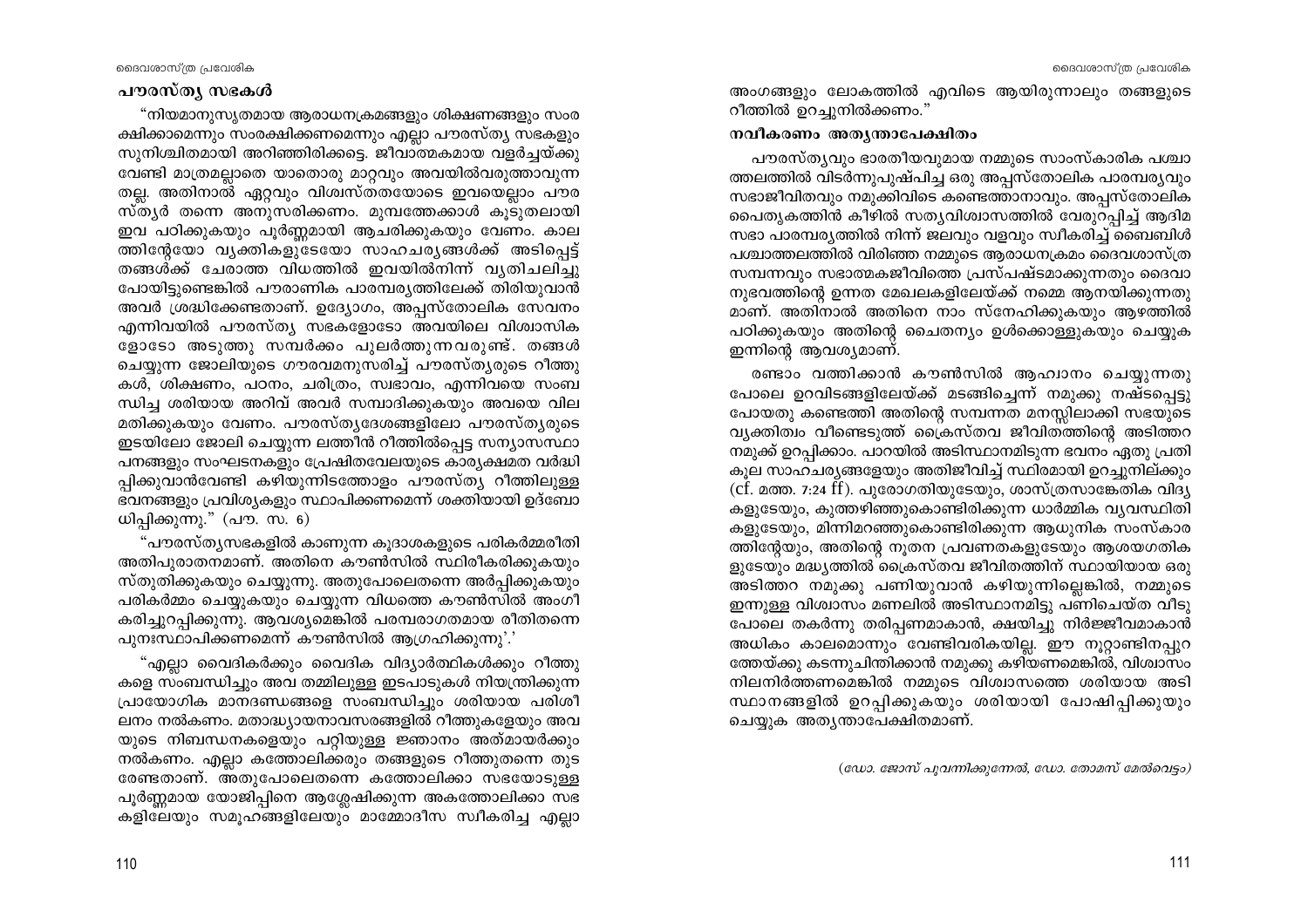വി. കുർബാനയിൽ കേന്ദ്രീകൃതമാ ണ്. മിശിഹായുടെ രക്ഷാകര പ്രവ ർത്തനങ്ങൾ സഭയിലൂടെ തൂടരു <u>ന്ന തലം.</u>

#### കുദാശ എന്ന പദം

കുദാശ എന്ന സുറിയാനി പദത്തിന്റെ അർത്ഥം വിശുദ്ധീകരി ക്കുന്നത്എന്നാണ്. Sacrament എന്നാണ് ഇംഗ്ലീഷിൽ പറയുന്ന ത്. ലത്തീൻ മുലത്തിൽനിന്നാണ് ഈ പദമുണ്ടായത്. വിശുദ്ധീകരി ക്കുന്നത് എന്നുതന്നെയാണ് ഈ പദത്തിന്റേയും അർത്ഥം.

കുദാശ എന്ന ആശയം സുചിപ്പിക്കാൻ പുതിയ നിയമത്തിൽ ഉപയോഗിച്ചിരിക്കുന്നപദം Mystery ആണ്. രഹസ്യം, 'മറഞ്ഞി രിക്കുന്നത്' എന്നൊക്കെയാണ് ഈ പദത്തിന്റെ അർത്ഥം. നാം പഠിച്ചിരിക്കുന്ന കുദാശകളുടെ നിർവ്വചനം ഈ രഹസ്യാത്മകത സൂചിപ്പിക്കുന്നത് – കാണപ്പെടാത്ത ദൈവവരപ്രസാദം നൽകു ന്നതിന് ഈശോമിശിഹാ സ്ഥാപിച്ച കാണാവുന്ന അടയാളമാകുന്നു കുദാശ എന്നാണ്. യേശുവിലുടെ പൂർത്തിയായ രക്ഷാകര രഹ സ്യങ്ങളാണ് കൂദാശകളിലൂടെ വെളിവാക്കപ്പെടുന്നത്.

#### കൂദാശകളുടെ സവിശേഷതകൾ

മനുഷ്യരുടെ വിശുദ്ധീകരണത്തിനുവേണ്ടിയാണ് യേശു കൂദാ ശകൾ സ്ഥാപിച്ചത്. പിതാവും പുത്രനും പരിശുദ്ധാത്മാവുമായ ത്രിത്വൈകദൈവത്തിന് ദൈവജനം അടയാളങ്ങളിലൂടെ സഭയിൽ പരസ്യമായി അർപ്പിക്കുന്ന സ്തുതിയും ആരാധനയും പുകഴ്ച യുമാണ് കുദാശയുടെ അന്ത:സത്ത. ഭക്താനുഷ്ഠാനങ്ങളിലൂടെയും ദൈവത്തിനു സ്തുതി അർപ്പിക്കുന്നുണ്ടെങ്കിലും കുദാശകളിലുടെ യുളള ആരാധന വ്യത്യസ്തമാണ്. ഈ പ്രത്യേകതകൾ അടങ്ങി യിരിക്കുന്ന ഘടകങ്ങൾ :

#### കൂദാശകൾ പിതാവായ ദൈവത്തിനുളള സ്തുതിയും ആരാധനയു മാണ്.

ദൈവം നമ്മുടെ പിതാവാണ്. അവിടുന്നാണ് നമ്മുടെ സ്രഷ്ടാവും നിയന്താവും. പിതാവിനു സ്തുതിയും ആരാധനയും കൃതജ്ഞതയും അർപ്പിക്കുക മക്കളായ നമ്മുടെ കടമയാണല്ലോ. ഓരോ കൂദാശയും ഈ വസ്തുത നമ്മെ അനുസ്മരിപ്പിക്കുന്നുണ്ട്. മാമ്മോദീസായിൽ ദൈവമക്കളായിതീരുന്നതോടെ ഈ ദൗത്യം നിർവ്വഹിക്കാൻ നാം പ്രത്യേകമാംവിധം കടപ്പെട്ടിരിക്കുന്നു.

# 08

# ആദ്ധ്വാത്മിക ജീവിതത്തിന്റെ ശക്തിന്രോതസ്സ് – കൂദാശകൾ

 $\sim 600$  ( $\Theta$ സ്തവ ജീവിതം - മിശിഹായുടെ ജീവി തത്തിലുളള പങ്കുചേരലാണ്. ഈ പങ്കുചേരൽ സ്ഥലകാലങ്ങൾക്കതീതമായി സാധ്യമാകുന്നത് കുദാശകളിലുടെയാണ്.

പ്രൈസ്തവജീവിതത്തിന് മൂന്നു തലങ്ങൾ ഉണ്ട്.

- 1. ഭൗതികതലം പഞ്ചേന്ദ്രിയഗോചരമായ ഈ ലോകജീവിതം.
- 2. സ്വർഗീയതലം മരണാനന്തരം ദൈവികകൂട്ടാ യ്മയിൽ പൂർണ്ണമായും പങ്കു ചേർന്നുള്ള ജീവിതം.
- ഈ ലോകത്തിലായിരിക്കു 3. കൗദാശികതലം – മ്പോൾത്തന്നെ കൂദാശകളി ലൂടെ (സഭയുടെ ആരാധനാ ജീവിതം) ദൈവാനുഭവം ഉള വാകുന്നത്. ഭൗതികജീവിത ത്തെ സ്വർഗ്ഗീയജീവിതവുമായി ബന്ധിപ്പിക്കുന്ന തലം. ഇത്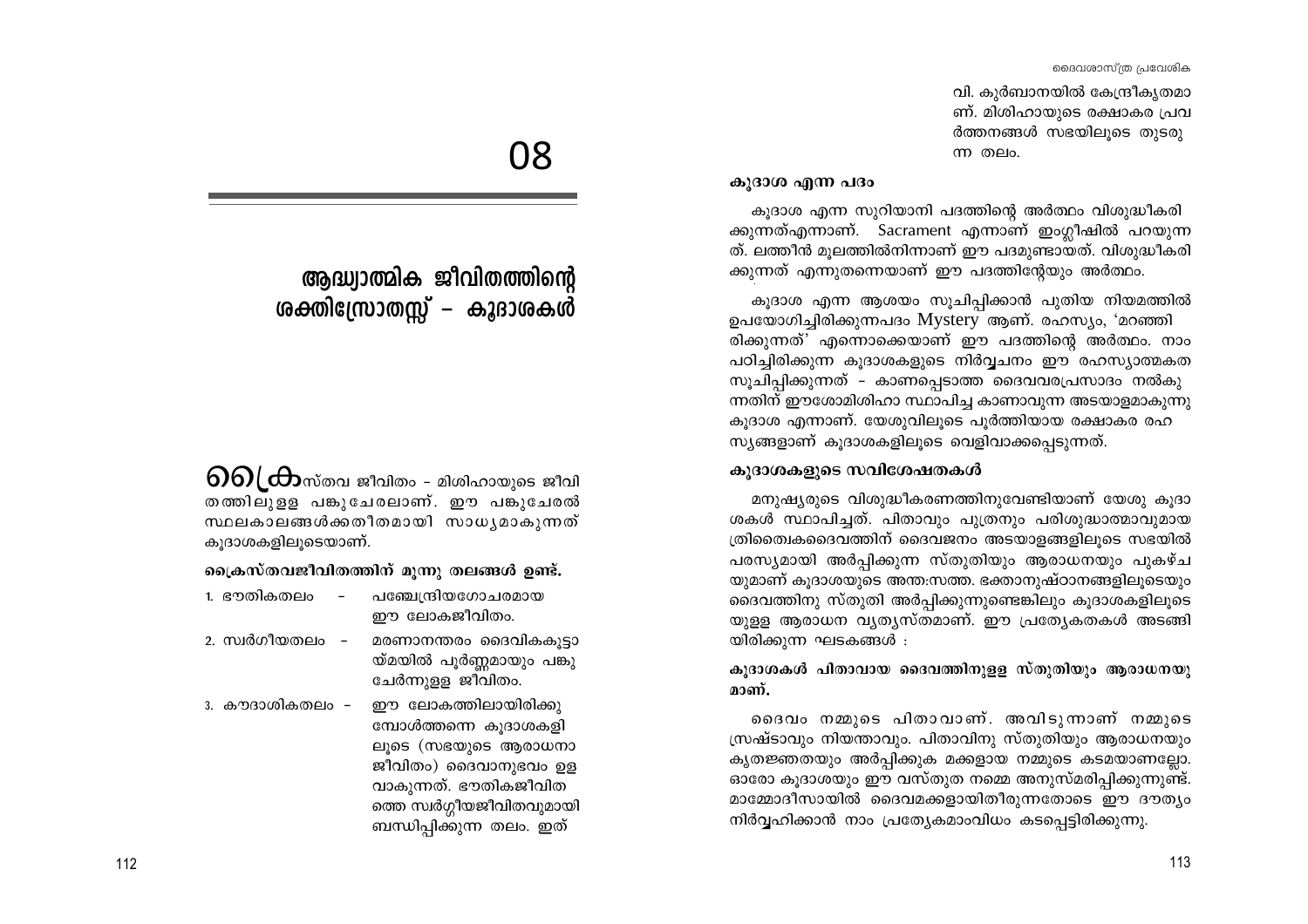പിതാവായ ദൈവത്തെ സ്തുതിക്കുന്നത് അവിടുത്തെ പുത്രനും നമ്മുടെ രക്ഷകനുമായ മിശിഹായിലുടെയാണ്.

അദൃശൃനായ പിതാവിനെ നമുക്ക് ദൃശൃനാക്കിയവനാണ് അവി ടുത്തെ പുത്രനായ മിശിഹാ. അതുകൊണ്ടാണ് ഈശോ പറഞ്ഞത് എന്നെ കാണുന്നവൻ പിതാവിനെ കാണുന്നു(യോഹ 14:9) എന്നി ലൂടെയല്ലാതെ ആരും പിതാവിന്റെ അടുത്തേക്കു വരുന്നില്ല(യോഹ 14:6)ഞാനാകുന്നു വഴി (14:6)എന്നൊക്കെ. കർത്താവായ ക്രിസ്തു വഴി പിതാവായ ദൈവത്തിന് സ്തുതി അർപ്പിക്കുന്നുവെന്ന് പ്രാർത്ഥ നകളിൽ ചൊല്ലുന്നത് ഈ വസ്തുതയിലേക്ക് വിരൽചുണ്ടുന്നു. ദൈവത്തിനും മനുഷ്യർക്കുമിടയിൽ മറ്റൊരു മധ്യസ്ഥനില്ലെന്ന്  $(100)$ മോ 2:5)പറയുന്നതിന്റെ അർത്ഥവും ഇതുതന്നെ.

യേശുവിലൂടെ പിതാവിനു സ്തുതിയും ആരാധനയും സമർപ്പി ക്കുന്നതിന് നമ്മൾ ശക്തരാകുന്നത് പരിശുദ്ധാത്മാവിന്റെ സഹായ ത്താലാണ്.

യേശു ഭുമിയിലെ ദൗത്യം പൂർത്തിയാക്കി പിതാവിന്റെ പക്കലേ ക്കുമടങ്ങുന്നതിനുമുമ്പ് മനുഷ്യവംശത്തിന് ഒരു സഹായകനെ വാഗ്ദാനം ചെയ്തു.ഞാൻ പിതാവിനോടപേക്ഷിക്കുകയും എന്നേക്കും നിങ്ങളോടുകൂടി ആയിരിക്കുവാൻ മറൊരു സഹായ കനെ അവിടുന്നു നിങ്ങൾക്കു തരുകയും ചെയ്യും (യോഹ 14:16) പന്തക്കുസ്താ ദിനത്തിൽ ഈ വാഗാദാനം പൂർത്തിയായി (നട 2:1-4). ഈ ദൈവാത്മാവുതന്നെയാണ് ഇന്നും സഭയുടെ എല്ലാ പ്രവർത്തനങ്ങളുടേയും ശക്തികേന്ദ്രം.

മാമോദീസായിൽ ജന്മപാപം നീക്കുന്നത് - തൈലാഭിഷേകത്തിൽ സൈഥര്യം നൽകുന്നത് – വി. കുർബാനയിൽ അപ്പത്തേയും വീഞ്ഞി നേയും മിശിഹായുടെ ശരീരരക്തങ്ങളാക്കി മാറ്റുന്നത് – കുമ്പസാ രത്തിൽ പാപങ്ങൾ മോചിക്കുന്നത് – രോഗീലേപനത്തിൽ ആത്മാ വിനേയും ശരീരത്തേയും സുഖപ്പെടുത്തുന്നത് - തിരുപ്പട്ടത്തിലും വിവാഹത്തിലും ഏറ്റെടുക്കുന്ന ദൗതൃങ്ങൾ വിശ്വസ്തതയോടെ നിർവഹിക്കുന്നതിനു ശക്തിപകരുന്നത് - പരിശുദ്ധാത്മാവാണ്.

പിതാവും പുത്രനും പരിശുദ്ധാത്മാവുമായ ത്രിതൈഥക്കെദവ ത്തിന് സ്തുതിയും ആരാധനയും സമർപ്പിക്കുക സഭയുടെ – ദൈവസമൂഹത്തിന്റെ കൂട്ടായ കടമയാണ്.

ആരാധനക്രമം - കൂദാശകളുടെ പരികർമ്മം - ആരുടേയും വ്യക്തിപരമായ ശുശ്രൂഷയോ രഹസ്യാചാരമോ അല്ല. സഭാസമൂ ഹത്തിന്റെ പൊതു ശ്രുശൂഷയാണ്. അതുകൊണ്ട് അതു വൃക്തിപ രവും സ്വകാര്യവുമായി അനുഷ്ഠിക്കുന്ന രീതി കഴിവതും ഒഴിവാ ക്കണം. (ആരാധനക്രമം 26, 27) സഭ മിശിഹായുടെ ശരീരവും സഭാംഗങ്ങൾ അതിലെ അവയവങ്ങളുമാണ്. സഭയെന്ന നിലയിൽ കൂദാശകൾ പരികർമ്മം ചെയ്യുമ്പോൾ സാമൂഹിക സ്വഭാവം കാത്തു സുക്ഷിക്കണം.

# അദൃശൃവരപ്രസാദം സൂചിപ്പിക്കുന്ന കൂദാശകൾ പരികർമ്മം ചെയ്യപെടുന്നത് ദൃശ്യമായ അടയാളങ്ങളിലൂടെയാണ്.

അദൃശ്യമായ യാഥാർത്ഥ്യങ്ങൾ ഗ്രഹിക്കുന്നതിന് ശരീരബന്ധി യായ മനുഷ്യന് ഇന്ദ്രിയ ഗോചരങ്ങളായ അടയാളങ്ങൾ ആവശ്യ മാണ്. രണ്ടാം വത്തിക്കാൻ സുനഹദോസ് പഠിപ്പിക്കുന്നതുപോലെ, ആരാധനക്രമം മനുഷ്യവിശുദ്ധീകരണം ഐന്ദ്രികമായ അടയാള ങ്ങളിലൂടെ പ്രകാശിപ്പിക്കുന്നു. ഈ അടയാളങ്ങൾ അവയുടേതാ യ രീതിയിൽ അതു സാക്ഷാത്കരിക്കുകയും ചെയ്യുന്നു. (ആരാ ധനക്രമം - നമ്പർ 7) അതുകൊണ്ട് കുദാശകളിൽ ഉപയോഗിച്ചിരി ക്കുന്ന അടയാളങ്ങളും പ്രതീകങ്ങളും തിരിച്ചറിയുക അവയിൽ ഫല പ്രദമായി പങ്കെടുക്കുന്നതിന് അത്യന്താപേക്ഷിതമാണ്.

#### കുദാശകളിൽ അടയാളങ്ങളും പ്രതീകങ്ങളുമുണ്ട്

ഇവരണ്ടും തമ്മിൽ സാമ്യവും അടുപ്പവുമുണ്ടെങ്കിലും വ്യത്യാ സമുണ്ട്. അടയാളം ഒരു ചുണ്ടുപലകയാണ്. മറ്റൊന്നിലേക്കു ശ്രദ്ധ തിരിക്കുന്നതിനുളള ഒരു മാധ്യമം. (ഉദാ: കൈചൂണ്ടി) എന്നാൽ പ്രതീകം അടയാളമാണെന്നുമാത്രമല്ല അത് ഒരു യാഥാർത്ഥ്യം ഉൾകൊളളുകകൂടി ചെയ്യുന്നു. (ഉദാ: വി. കുർബാനയിൽ അപ്പവും വീഞ്ഞും. അപ്പവും വീഞ്ഞുമെന്ന അടയാളങ്ങൾ യേശുവിന്റെ തിരു ശരീരരക്തങ്ങളാകുന്ന യാഥാർത്ഥ്യവും ഉൾകൊള്ളുന്നു.)

അദൃശ്യമായ യാഥാർത്ഥ്യം എളുപ്പത്തിൽ മനസ്സിലാക്കിക്കൊടു ക്കുക എന്ന വലിയ ദൗത്യമാണ് അടയാളത്തിനുള്ളത്.അതുകൊ ണ്ടുതന്നെ,ഉപയോഗിക്കുന്ന അടയാളം അധികം വിശദീകരണമി ല്ലാതെ മനസ്സിലാക്കാൻ കഴിയുന്നതായിരിക്കണം.

#### കുദാശകളും ഭക്താനുഷ്ഠാനങ്ങളും.

കൂദാശകളും സ്വകാര്യ പ്രാർത്ഥനകളും (ഭക്താനുഷ്ഠാനങ്ങ ളും) തമ്മിൽ വ്യത്യാസമുണ്ട്. ഭക്താനുഷ്ഠാനങ്ങളിൽ രണ്ട് ഉപവി ഭാഗങ്ങളുണ്ട്.

ഭക്താഭ്യാസങ്ങൾ ഭക്താനുഷ്ഠാനങ്ങൾ

– ധ്യാനം, ആത്മശോധന തുടങ്ങിയവ (Pious exercises)

- ജപമാല, കുരിശിന്റെ വഴി, നൊവേന........ (Popular devotions)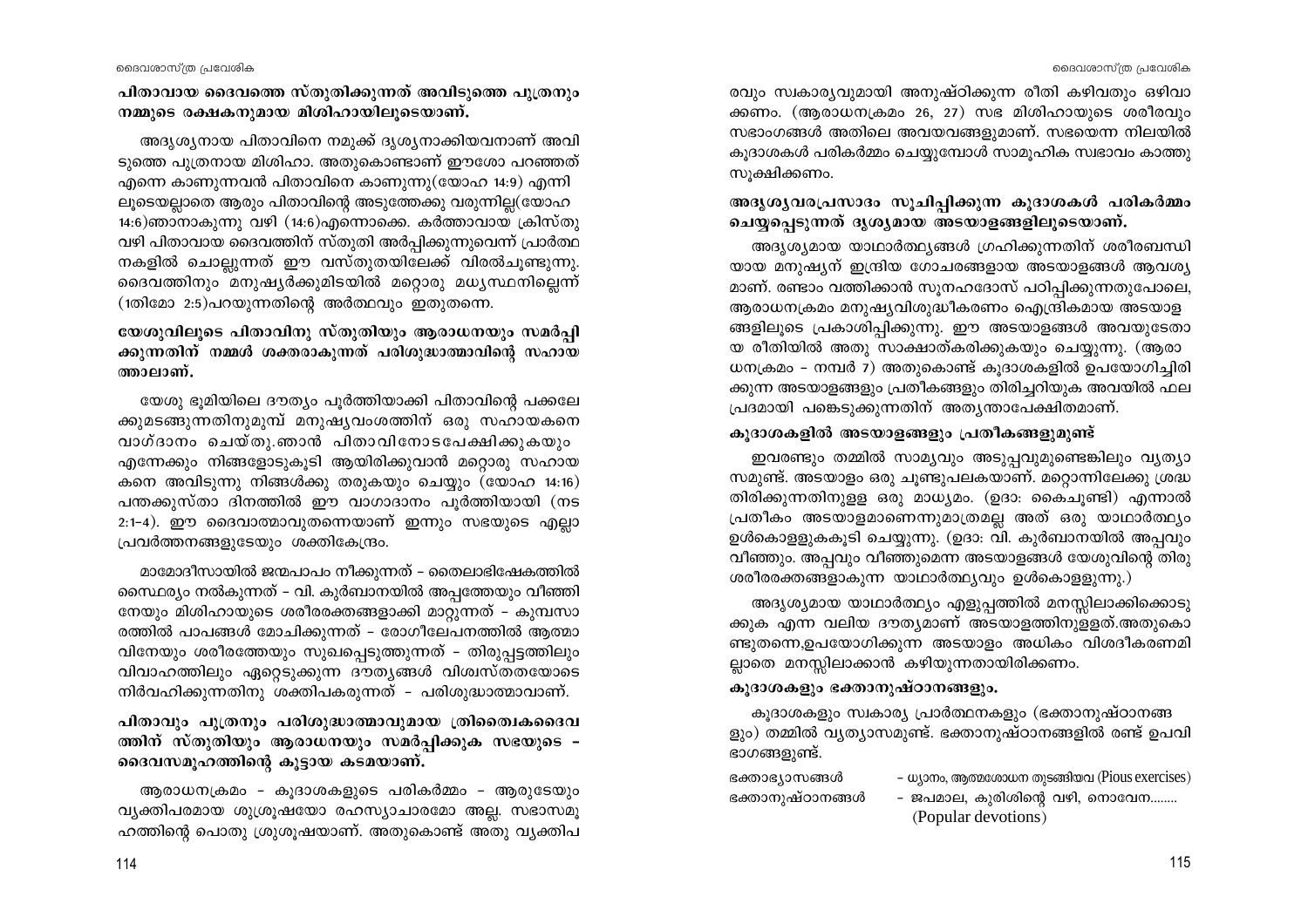കുദാശകളും ഭക്താനുഷ്ഠാനങ്ങളും തമ്മിലുള്ള വൃത്യാസ ങ്ങൾ

# കുദാശകൾ യേശു സ്ഥാപിച്ചവയാണ്. ഭക്താനുഷ്ഠാനങ്ങൾ മനുഷൃർ സ്ഥാപിച്ചവയും.

കുദാശകൾ ഏഴും യേശു സ്ഥാപിച്ചവയാണ്. ഭക്താനുഷ്ഠാന ങ്ങൾ മനുഷ്യരുടെ അനുഭവത്തിൽനിന്നും താല്പര്യങ്ങളിൽനിന്നും ജന്മമെടുക്കുന്നവയാണ്. അവയിൽ ക്രൈസ്തവ വിശ്വാസത്തിനും ആചാരത്തിനും യോജ്യമായവയെ സഭഔദ്യോഗികമായി അംഗീ കരിക്കുകയും പ്രോത്സാഹിപ്പിക്കുകയും ചെയ്തുപോരുന്നു. പരി. കന്യാമറിയത്തിന്റെ ജപമാലയും യേശുവിന്റെ പിഢാനുഭവം അനു സ്മരിക്കുന്ന കുരിശിന്റെ വഴിയും മറ്റും ഇപ്രകാരം സ്വീകാരൃത ലഭിച്ച ഭക്തമുറകളാണ്.

#### കൂദാശകൾ വിശുദ്ധീകരിക്കുന്നു. ഭക്താനുഷ്ഠാനങ്ങളോ?

ഓരോ കൂദാശയും ഓരോ തലത്തിൽ വിശുദ്ധീകരണം നടത്തു ന്നു. ഭക്താനുഷ്ഠാനങ്ങൾ ആധ്യാത്മിക ജീവിതത്തിനു സഹായക മാണെങ്കിലും ഒരു വ്യക്തിയെ വിശുദ്ധീകരിക്കാൻ പര്യാപ്തമാ ണെന്നു കരുതാൻ ന്യായം കാണുന്നില്ല. ഉദാ : ജന്മപാപം നീക്കാൻ മാമോദീസയല്ലാതെ മറ്റെന്തു മാർഗ്ഗമാണുളളത്? മാരകപാപാവസ്ഥ യിൽ ജീവിക്കുന്ന വ്യക്തി കുമ്പസാരിക്കാതെ നൊവേന നടത്തി യാൽ പാപമോചനം ലഭിച്ച് വിശുദ്ധീകരിക്കപ്പെടുകയില്ല.

# ദൈവവും മനുഷ്യനും തമ്മിൽ സംഗമിക്കുന്ന പ്രക്രിയയാണ് കൂദാശയിൽ നടക്കുന്നത്. എന്നാൽ ഭക്താനുഷ്ഠാനങ്ങളിൽ ഈ സംഗമം നടക്കുമെന്നു പറയാനാവില്ല.

എല്ലാ കൂദാശകളിലും കയറിച്ചെല്ലുന്ന( ascending) മനുഷ്യനും ഇറങ്ങിവരുന്ന (descending) ദൈവമുണ്ട്. ചോദിക്കുവിൻ നൽക പ്പെടും എന്ന യേശുവിന്റെ വാഗ്ദാനം അക്ഷരംപ്രതി യാഥാർത്ഥ മാകുന്ന മേഖലയാണ് കൂദാശകളുടേത്. പാപിയായ മനുഷ്യൻ മന സ്തപിച്ച് തെറ്റുകൾ ഏറ്റുപറഞ്ഞാൽ കുമ്പസാരമെന്ന കുദാശയി ലൂടെ അവൻ ആഗ്രഹിക്കുന്ന പാപമോചനം ലഭിക്കുന്നു. ഒരുക്ക ത്തോടെ തിരുപ്പട്ടം സ്വീകരിക്കാൻ അണയുന്ന വ്യക്തിക്ക് കൈവ യ്പു ശുശ്രുക്ഷയിലുടെ അഗ്രഹിച്ചത് ലഭിക്കുന്നു. അങ്ങനെ എല്ലാ കുദാശകളിലും സംഭവിക്കുന്നു.

ഭക്താനുഷ്ഠാനങ്ങളിലോ - ചില പ്രത്യേക കാര്യങ്ങൾ സാധി ച്ചുകിട്ടുന്നതിന് നൊവേനയോ തീർത്ഥാടനമോ നടത്തുന്ന വൃക്തി കളുണ്ട്. പക്ഷേ ചോദിച്ചതു ലഭിക്കുമെന്ന് എന്താണുറപ്പ്? ചുരുക്ക ത്തിൽ, ഭക്താനുഷ്ഠാനങ്ങളിൽ കയറിച്ചെല്ലുന്ന മനുഷ്യരുണ്ട്, ഇറ ങ്ങിവരുന്ന ദൈവത്തിന്റെ കാര്യത്തിൽ ഉറപ്പില്ല.

# കുദാശകൾ വസ്തു നിഷ്ഠമാണ്; ഭക്താനുഷ്ഠാനങ്ങൾ വൃക്തി നിഷ്ഠവും.

പരികർമ്മം ചെയ്യുന്ന വൈദികന്റെ അറിവോ വിശുദ്ധിയോ അല്ല, കൂദാശയുടെ ഫലം നിർണ്ണയിക്കുന്നത്. പാപിയായ വൈദികൻ ബലിയർപ്പിച്ചാലും അപ്പവും, വീഞ്ഞും യേശുവിന്റെ തിരുശരീരരക്ത ങ്ങളായി രൂപാന്തരപ്പെടും. പാപമോചനം നൽകിയാൽ പാപം മോചി ക്കപ്പെടും. കാരണം കൂദാശയുടെ ഫലം അനുഷ്ഠാനബന്ധവും വസ്തുനിഷ്ഠവുമാണ്.

ഭക്താനുഷ്ഠാനങ്ങളാകട്ടെ, അനുഷ്ഠിക്കുന്ന വ്യക്തിയുടെ വിശ്വാ സത്തേയും ആഗ്രഹത്തേയും ആശ്രയിച്ചിരിക്കുന്നു. നിയമം പാലി ക്കാൻവേണ്ടിയോ മറ്റുള്ളവരെ ബോധിപ്പിക്കാൻ വേണ്ടിയോ മാത്രം ഭക്താനുഷ്ഠാനങ്ങൾ നിർവ്വഹിക്കുന്നവർക്ക് അതിലൂടെ ഒരു ഫലവും സിദ്ധിക്കുന്നില്ല. കൂദാശകൾ വസ്തുനിഷ്ഠമാണെന്നു പറ യുമ്പോൾ അവയിൽ പങ്കെടുക്കുന്ന വ്യക്തികളുടെ സജീവമായ സാന്നിദ്ധ്യവും ഭാഗഭാഗിത്വവും ആവിശ്യമില്ലെന്ന് അർത്ഥമാക്കുന്നി ല്ല. തീർച്ചയായും അവ വേണം. കൂദാശകശ് പരികർമ്മം ചെയ്യു ബോൾ അതിനാൽത്തന്നെ (ex opere operato) ഫലം സിദ്ധിക്കു മെന്ന ധാരണയിൽ അവയെ സമീപിക്കുന്നത് ശരിയല്ല. മറിച്ച് കൂദാശ ഒരനുഭവമാകത്തക്കവിധത്തിൽ വേണം അതിനെ സമീപി ക്കാൻ.

# കൂദാശകൾ സാർവ്വത്രികമാണ്; ഭക്താനുഷ്ഠാനങ്ങൾ പ്രാദേശിക  $Q1$ ) $Q$ .

സഭയിൽ ആര്, എവിടെ പരികർമ്മം ചെയ്താലും ഒരേ ഫല മാണ് കൂദാശകൾക്കുളളത്. കാർമ്മികൻ മാർപാപ്പയോ മെത്രാനോ വൈദികനോ അത്മായനോ (വീട്ടുമാമ്മോദീസയിൽ) ആയാലും ഫലത്തിൽ വ്യത്യാസമുണ്ടാവുകയില്ല. കാരണം കൂദാശകൾക്ക് സാർവ്വത്രികമാനമുണ്ട്. ഭക്താനുഷ്ഠാനങ്ങൾക്ക് പ്രാദേശിക സ്വഭാ വമാണുള്ളത്. അതുകൊണ്ടാണ് വിശുദ്ധരുടെ വണക്കത്തിനു ചില പ്രത്യേക സങ്കേതങ്ങളിൽ ആളുകൾ തിങ്ങിക്കൂടുന്നത്. തീർത്ഥാട നകേന്ദ്രങ്ങളുടേയും സ്ഥിതി വ്യത്യസ്ഥമല്ല.

# കൂദാശകൾ നിർബന്ധമാണ്; ഭക്താനുഷ്ഠാനങ്ങൾ ഐച്ഛികവും.

പ്രൈസ്തവന്റെ ആത്മീയ ഭക്ഷണമാണ് കുദാശകൾ. ജനനം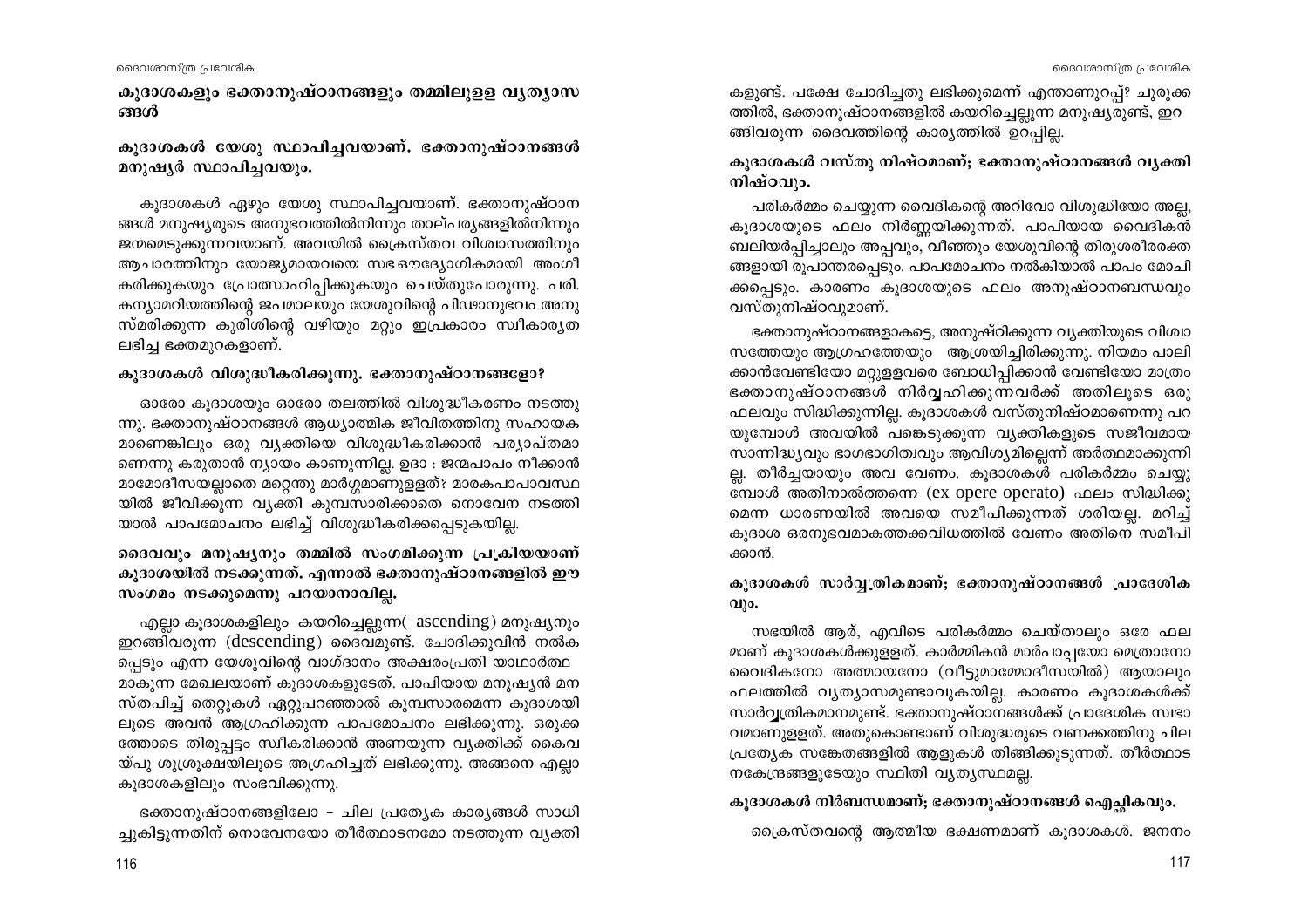മുതൽ മരണംവരെയുളള അവന്റെ എല്ലാ ആവശ്യങ്ങളിലും അവനോടൊപ്പം ആയിരിക്കുന്നതിനും, അവനെ വിശുദ്ധീകരിക്കു ന്നതിനും യേശു സ്ഥാപിച്ചവയാണല്ലോ കുദാശകൾ. യേശുവിലു ള്ള പുതുജന്മത്തിന് മാമോദീസായും, വളർച്ചയ്ക്കു സൈഥര്യലേപ നവും, ആരോഗ്യത്തിനു വി. കുർബാനയും, തളർച്ചയ്ക്കു പ്രതിവി ധിയായി കുമ്പസാരവും, ജീവിതാന്തസ്സുമായി ബന്ധപ്പെടുത്തി വിവാ ഹം, തിരുപ്പട്ടം എന്നിവയും ഈ ലോകത്തോടു വിടവാങ്ങുന്നതിനു മുമ്പായി രോഗീലേപനവും നൽകപ്പെട്ടു. ഇവ ആത്മീയ ജീവിത യാത്രയിൽ ആവശ്യമുള്ള ദൈവീക സഹായമാണല്ലോ. അതുകൊ ണ്ടാണ് ഇവ യഥാസമയം നിർബന്ധമായും സ്വീകരിക്കണമെന്നു പറയുന്നത്. ഭക്താനുഷ്ഠാനങ്ങളുടെ സ്ഥിതി വൃതൃസ്തമാണ്. അവ ആത്മീയോന്നമനത്തിന് സഹായകമാണെങ്കിലും കുദാശകൾ പോലെ നിർബന്ധമുള്ളവയല്ല.

ആരാധനക്രമാനുഷ്ഠാനങ്ങൾക്കുള്ള ചില സവിശേഷതകൾ ഭക്താനുഷ്ഠാനങ്ങൾക്കുണ്ടെന്ന വസ്തുതയും ശ്രദ്ധാർഹമാണ്. ഉദാഹരണത്തിന് പൊതുവേ പറഞ്ഞാൽ ഭക്താനുഷ്ഠാനങ്ങൾ പര സ്യമായി അനുഷ്ഠിക്കുന്നവയാണ്. പൊതുജന സഹകരണത്തോടെ നടത്തപ്പെടുന്ന ഈ അനുഷ്ഠാനങ്ങളിൽ പലതും സഭാസമൂഹ ത്തിൽ കുട്ടായ്മയും ഐകൃബോധവും പരസ്പര സഹകരണവും കൈവളർത്താൻ സഹായകമാകുന്നുണ്ടന്ന് സമ്മതിക്കണം. അതേ സമയം ഇവയോടുളള അമിതമായ ആഭിമുഖ്യം ഇവയെ പതിന്മ ടങ്ങ് അതിശയിക്കുന്ന കുദാശകളുടെ സ്വീകരണത്തിൽനിന്ന് വിശ്വാ സികൾ അകന്നു നിൽക്കാൻ ഇടവരരുത്.

# ഏഴു കുദാശകൾ

# 1. മാമോദീസാ

ഉയർത്തെഴുന്നേറ്റ യേശു സഭയെ പ്രേഷിതദൗത്യം ഏൽപ്പി ച്ചുകൊണ്ട് നൽകിയ സന്ദേശമാണ് അവിടുന്നു മാമ്മോദീസാ സ്ഥാപിച്ചുവെന്നതിനു തെളിവായി ചുണ്ടിക്കാണിക്കാവുന്നത്. സ്വർഗ്ഗത്തിലും ഭൂമിയിലുമുളള എല്ലാ അധികാരവും എനിക്കു നൽകപ്പെട്ടിരിക്കുന്നു. ആകയാൽ നിങ്ങൾ പോയി എല്ലാ ജനങ്ങ ളേയും ശിഷ്യപ്പെടുത്തുവിൻ. പിതാവിന്റേയും പുത്രന്റേയും പരി ശുദ്ധാത്മാവിന്റേയും നാമത്തിൽ അവർക്കു ജ്ഞാനസ്നാനം നൽകു വിൻ(മത്താ 28:19-20). യേശു മാമോദീസാ എന്ന കൂദാശ ഉദ്ദേശി ച്ചിരുന്നുവെന്ന് വ്യക്തമാകുന്നു. മാത്രമല്ല വിശ്വസിച്ച് സ്നാനം സ്വീകരിക്കുന്നവൻ രക്ഷിക്കപ്പെടും (മർക്കോ 16 :16) എന്ന

വാകൃവും ഈ സത്യംതന്നെ പ്രഖ്യാപിക്കുന്നു. റോമ : 6:34, അപ്പ:പ്രവർത്തനങ്ങൾ 2:38, 8:16, 8:38, 9:18 - മാമോദീസായെക്കു റിച്ചു പറയുന്നു.

മാമോദീസാ എന്നപദം: മാമോദീസാ എന്ന സുറിയാനിപദത്തി ന്റെ അർത്ഥം മുക്കുക,സ്നാനപ്പെടുത്തുക എന്നൊക്കെയാണ്. ഇംഗ്ലീഷിൽ ഉപയോഗിക്കുന്ന ആമുശേറെ എന്ന പദമാകട്ടെ, ഗ്രീക്കു മുല്ത്തിൽനിന്നു വന്നതാണ്. അതിന്റെയും അർത്ഥം മുക്കുക,സ്നാനപ്പെടുത്തുകഎന്നൊക്കെത്തന്നെയാണ്. ജലം കൊണ്ടുള്ള മാമോദീസായാണ് സ്നാപകയോഹന്നാൻ നൽകിയ ത്. അതിന്റെ ലക്ഷ്യം മാനസാന്തരമായിരുന്നു. എന്നാൽ യേശുവി

ന്റെ മാമോദീസാ പരിശുദ്ധാത്മാവിനാലും അഗ്നിയാലും(മത്താ 3:11) ഉളളതായിരുന്നു. അതിന്റെ ലക്ഷ്യം മാനസാന്തരത്തോടൊപ്പം പരിശുദ്ധാത്മാവിലുള്ള ജീവിതം കൂടിയാണ്. തിന്മയെ ദുരീകരി ക്കുവാനും നന്മയിൽ നമ്മെ വളർത്തുന്നവനുമാണ് പരിശുദ്ധാത്മാ വ്. പുതിയനിയമത്തിൽ അഗ്നിയും ജലവും പരിശുദ്ധാത്മാവിന്റെ പ്രതീകങ്ങളാണ്. അഗ്നിക്കും ജലത്തിനും മാലിന്യം നീക്കാനും ശുദ്ധീകരിക്കാനും കഴിയും. ജലത്താലും പരിശുദ്ധാത്മാവിനാലും മാമോദീസാ സ്വീകരിക്കുന്ന വ്യക്തി പാപമോചനത്തിലൂടെ ശുദ്ധീ കരിക്കപ്പെടുന്നു. അതിലുപരി പരിശുദ്ധാത്മാവിന്റെ ആവാസത്താൽ അവൻ ദൈവപുത്രനും മിശിഹായുടെ രക്ഷാകര രഹസ്യങ്ങളിൽ പങ്കാളിയും ആയിത്തീരുന്നു. ജലംകൂടാതെ തൈലം, വെളള വസ്ത്രം കത്തിച്ചതിരി എന്നിവയാണ് മാമ്മോദീസായിൽ ഉപയോഗിക്കുന്ന മറ്റ് അടയാളങ്ങൾ.

മാമ്മോദീസായുടെ ഫലങ്ങൾ: ജന്മപാപവും കർമ്മപാപവുമു ണ്ടെങ്കിൽ അതും നീക്കി നമ്മെ ദൈവത്തിന്റെ മക്കളും, സ്വർഗ്ഗ ത്തിന് അവകാശികളുമാക്കുന്നു. യേശുവിന്റെ പെസഹാരഹസ്യ ത്തിൽ പങ്കുപറ്റുന്നുവെന്നതാണ് ഏറ്റവും ശ്രദ്ധേയമായ ഫലം. പുതു ജന്മം ലഭിക്കുന്നു, പുതിയ സൃഷ്ടിയായിതീരുന്നു, മുദ്രലഭിക്കുന്നു  $(2 \circ 0)$ <sub>s</sub>  $6 \cdot 14$  ff) ജന്മപാപം നീങ്ങുന്നു, കർമ്മപാപം നീങ്ങുന്നു. ദൈവപുത്രസ്ഥാനം ലഭിക്കുന്നു, യേശുവിനോട് താദാത്മ്യപ്പെടു ന്നു, സഭയിൽ അംഗത്വത്തിന് അർഹത നേടുന്നു, യേശുവിന്റെ പൊതുപൗരോഹിതൃത്തിൽ പങ്കുപറ്റുന്നു, മറ്റു കൂദാശകൾ സ്വീക രിക്കാൻ യോഗ്യത ലഭിക്കുന്നു, സ്വർഗസൗഭാഗ്യത്തിന് അവകാശി യാകുന്നു.

# 2. തൈലാഭിഷേകം: (സൈ്ഥര്യലേപനം)

പരിശുദ്ധാത്മാവിനെ നൽകുന്ന കുദാശയാണെന്ന് സൈഥരൃലേ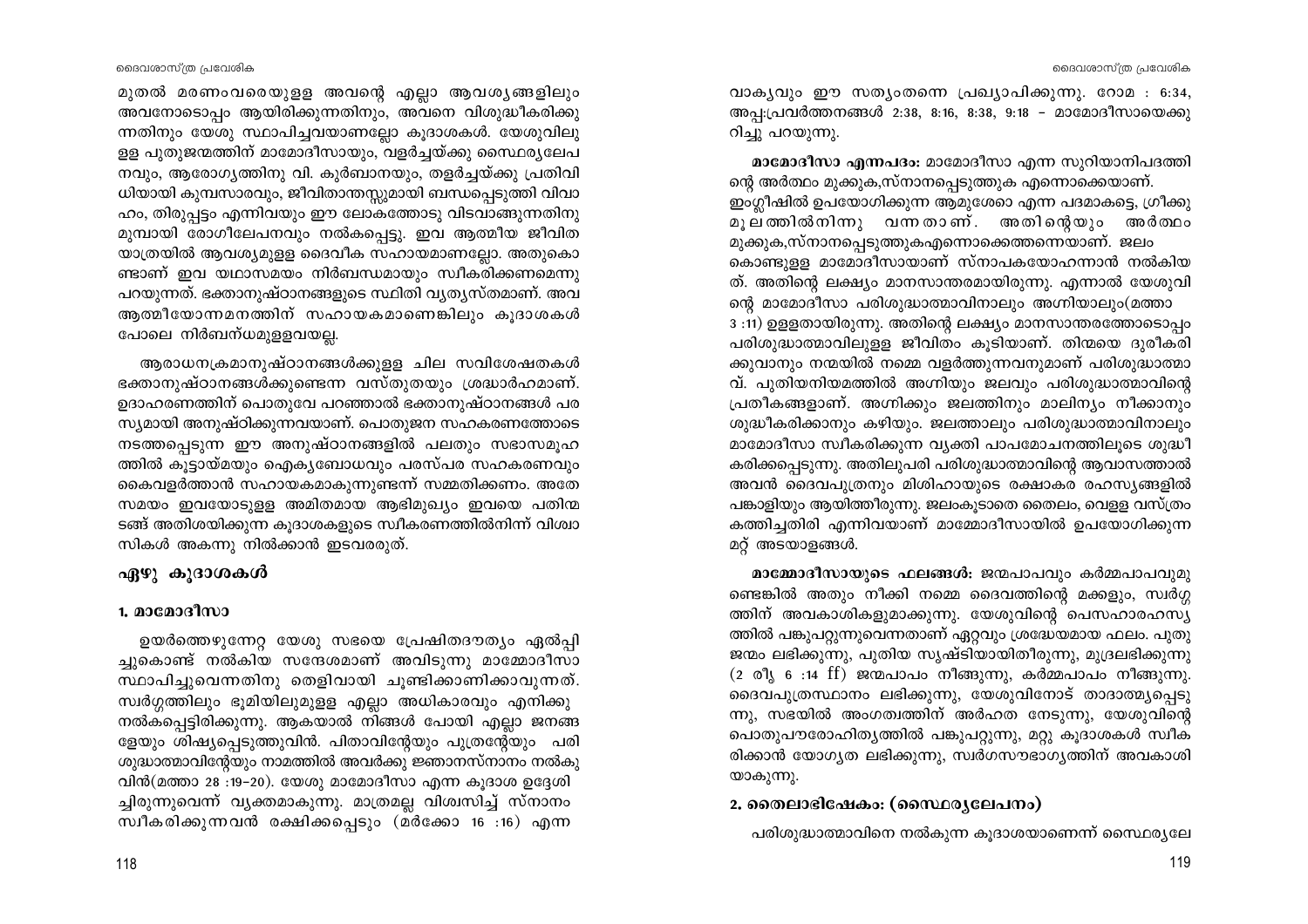പനമെന്ന് പൊതുവെ പറയാറുണ്ട്. മാമ്മോദീസായിലാണ് പരിശു ദ്ധാത്മാവിനെ നമുക്ക് ആദ്യമായി ലഭിക്കുന്നത്. യേശുവിനെ പ്രഘോഷിക്കുവാനും ധീരതയോടെ സുവിശേഷത്തിനു സാക്ഷ്യം വഹിക്കാനുള്ള ശക്തിയാണ് സൈഥരൃലേപനത്തിലൂടെ നമ്മിലേക്ക് എഴുന്നളളിവരുന്ന പരിശുദ്ധാത്മാവ് നമുക്ക് നൽകുന്നത്. പൗരസ്ത്യ കാനൻനിയമം സൈ്ഥര്യലേപനത്തെ തൈലാഭിഷേകം എന്നാണു വിളിക്കുന്നത്. മാമോദീസായും സൈഥര്യലേപനവും ഒരുമിച്ചു നൽക ണമെന്നും നിർദ്ദേശിച്ചിട്ടുണ്ട്.

വി.മൂറോൻ ഉപയോഗിച്ചാണ് ലേപനം നടത്തുന്നത്. മാമ്മോദീ സായിലൂടെ പുതുജീവനിലേക്കു പ്രവേശിച്ചിരിക്കുന്ന് വ്യക്തിയെ പൂർണ്ണനാക്കി സ്ഥിരീകരിക്കുന്ന കൂദാശയാണ് സൈഥര്യലേപനം. പരിശുദ്ധാത്മാവിന്റെ ജീവദായകമായ അടയാളത്താൽ മുദ്രിതനായി നീതിയുടെ കവചം ധരിച്ച് ശത്രുവിന്റെ എല്ലാ തന്ത്രങ്ങളിൽനിന്നും സംരക്ഷിക്കാൻ സൈ്ഥര്യലേപനം ഒരുവനെ പ്രാപ്തനാക്കുന്നു.

### 3. വി.കുർബാന

പെസഹായുടെ ദിവസത്തിൽ സെഹിയോൻ ഊട്ടുശാലയിൽ തന്റെ പന്ത്രണ്ടു ശിഷ്യരുടെ മധ്യത്തിൽ വച്ച് അപ്പവും വീഞ്ഞും ഉപയോഗിച്ച് യേശു വി.കുർബാന സ്ഥാപിച്ചു. (മത്താ 26: 26-28, മർക്കോ 14 : 22-24, ലുക്ക 22 : 17-20, 1 Cor 11: 23-26) എന്റെ ഓർമ്മ യ്ക്കായി ഇതു നിങ്ങൾ ചെയ്യുവിൻ (1 കൊറി 11 : 24–25) നമ്മുടെ കർത്താവിന്റെ കൽപനപ്രകാരമാണ് നാം ബലിയർപ്പിക്കാൻ ഒരു മിച്ചു കൂടുന്നത്. ദൈവം മനുഷ്യരുടെ ഇടയിൽ വസിക്കുകയും മനു ഷ്യൻ ദൈവത്തെ കണ്ടുമുട്ടുകയും ചെയ്യുന്ന സ്തുത്യർഹവും പരി ശുദ്ധവും ജീവദായകവും ദൈവികവുമായ രക്ഷയുടെ രഹസ്യമാണ് വി. കുർബാന. അന്ത്യ അത്താഴസമയത്ത് യേശുചെയ്ത നാലുകാ രൃങ്ങളുടെ അനുസ്മരണവും അനുഷ്ഠാനവുമാണ് വി.കുർബാന.

അപ്പമെടുത്ത് (കാസാ എടുത്ത്) കൃതജ്ഞതാ സ്തോത്രം ചെയ്തു: ബലിവസ്തുവിന്റെ സജ്ജീകരണം – രക്ഷകനായ മിശി ഹായാണ് യഥാർത്ഥ ബലിവസ്തു. ദൈവം രക്ഷകനെ വാഗ്ദാനം ചെയ്തതോടെ ബലിവസ്തുവിന്റെ സജ്ജീകരണത്തിന് ആരംഭം കൂറിച്ചു. പഴയനിയമ കാലഘട്ടത്തിലെ നിരവധി സംഭവങ്ങളിലു ടെയും ദൈവത്തിന്റെ ഇടപെടലുകളിലൂടേയും ബലിവസ്തു സജ്ജീ കരിക്കപ്പെടുകയായിരുന്നു. മിശിഹായുടെ ജനനം ബലിവസ്തുവി ന്റെ വ്യക്തമായ രൂപപ്പെടലായിരുന്നു. കർത്താവിന്റെ പരസ്യജീവി തസമാപനത്തോടെ ബലിവസ്തുവിന്റെ സജ്ജീകരണവും പൂർത്തി യായി. സജ്ജീകരണ പ്രക്രിയയിലെ അവസാനഘട്ടം : ഈശോ

യുടെ പീഢാസഹനം, മരണം, സംസ്കാരം.

വി. കുർബാനയിൽ അനാഫൊറ വരെയുളള ഭാഗത്ത്, രക്ഷക നായ മിശിഹാ ബലിവസ്തുവായി തയ്യാറാക്കപ്പെട്ട രക്ഷാകരസം ഭവങ്ങളെല്ലാം അനുസ്മരിക്കുന്നു.

വാഴ്ത്തി: റുഹാക്ഷണ പ്രാർത്ഥനയോടെ പൂർത്തിയാകുന്ന അനാഫൊറയിൽ വാഴ്ത്തുക എന്ന കർമ്മം അനുഷ്ഠിക്കപ്പെടുന്നു. നമ്മുടെ കർത്താവിന്റെ ഉയിർപ്പിന്റെ രഹസ്യമാണ് ഇവിടെ മുഖ്യ മായും അനുസ്മരിക്കുന്നത്. വി. കുർബാനയിലെ മുഖ്യപ്രമേയവും രക്ഷാകരചരിത്രത്തിലെ പ്രമുഖ സംഭവവുമാണ് കർത്താവിന്റെ ഉയിർപ്പ്.

ബലിവസ്തു പൂർണ്ണമായും സ്വീകരിക്കപ്പെട്ടു എന്നതിന്റെ സാക്ഷ്യമാണ് തിരുവുത്ഥാനം. ബലിവസ്തുവിന്റെ സമ്പൂർണ്ണമായ രുപാന്തരീകരണവും വിശുദ്ധീകരണവുമാണ് ഉയിര്പ്പെന്ന രഹസ്യം.

വിഭജിച്ചു: ഉയിർത്തെഴുന്നേറ്റ ഈശോ ഓരോ വ്യക്തിയിലും ഏതുസമയത്തും പൂർണ്ണമായി സന്നിഹിതനാകാൻ കഴിവുളളവ നായി രൂപാന്തരപ്പട്ടിരിക്കുന്നുവെന്ന് വിഭജന ശുശ്രൂഷ സൂചിപ്പി ക്കുന്നു. വിഭജിക്കപ്പെട്ട അപ്പത്തിന്റെ ഓരോ അംശത്തിലും കർത്താവു പൂർണ്ണനായി സ്ഥിതിചെയ്യുന്നു. അപ്പത്തിലും കാസാ യിലും ഭാഗഭാക്കാകുന്ന ഓരോ വ്യക്തിക്കും കർത്താവിനെ പൂർണ്ണ മായി ലഭിക്കുന്നു. ഈശോയുടെ പൂർണ്ണമായ ആത്മ സമർപ്പണ ത്തിന്റെ ഫലമാണിത്.

നൽകി: വി. കുർബാനയിലെ ദിവ്യകാരുണ്യ സ്വീകരണം -യുഗാന്ത്യ-സ്വർഗീയാനുഭവത്തിന്റെ മുന്നാസ്വാദനമാണ് ദിവ്യകാ രുണ്യ സ്വീകരണം.

മിശിഹാ പൂർത്തിയാക്കിയ രക്ഷാകരപദ്ധതിയിലൂടെ നമുക്കുല ഭിച്ച അനുഗ്രഹങ്ങൾ മുഴുവനും സംഗ്രഹിക്കുന്നതാണ് എന്റെ ഓർമ്മക്കായി' എന്നത്.

#### 4. കുമ്പസാരം

മാനസാന്തരത്തിന്റെ കുദാശയാണ് പാപമോചനം. പശ്ചാത്താ പം, പാപം ഏറ്റുപറയൽ, പ്രായശ്ചിത്തം എന്നീ മൂന്നു ഘടകങ്ങൾ അതിനുണ്ട്. ചെയ്തുപോയ പാപത്തെക്കുറിച്ചുള്ള ബോധ്യം, ദൈവ സ്നേഹത്തെ തിരസ്കരിച്ചതിലുള്ള ദുഃഖം, വഴിമാറാനുള്ള തീരു മാനം – ഇത്രയും കാര്യങ്ങളാണ് പശ്ചാത്താപം എന്നതുകൊണ്ട് അർത്ഥമാക്കുക. പ്രായശ്ചിത്തം എന്നത് മുഖ്യമായും ജീവിതനവീ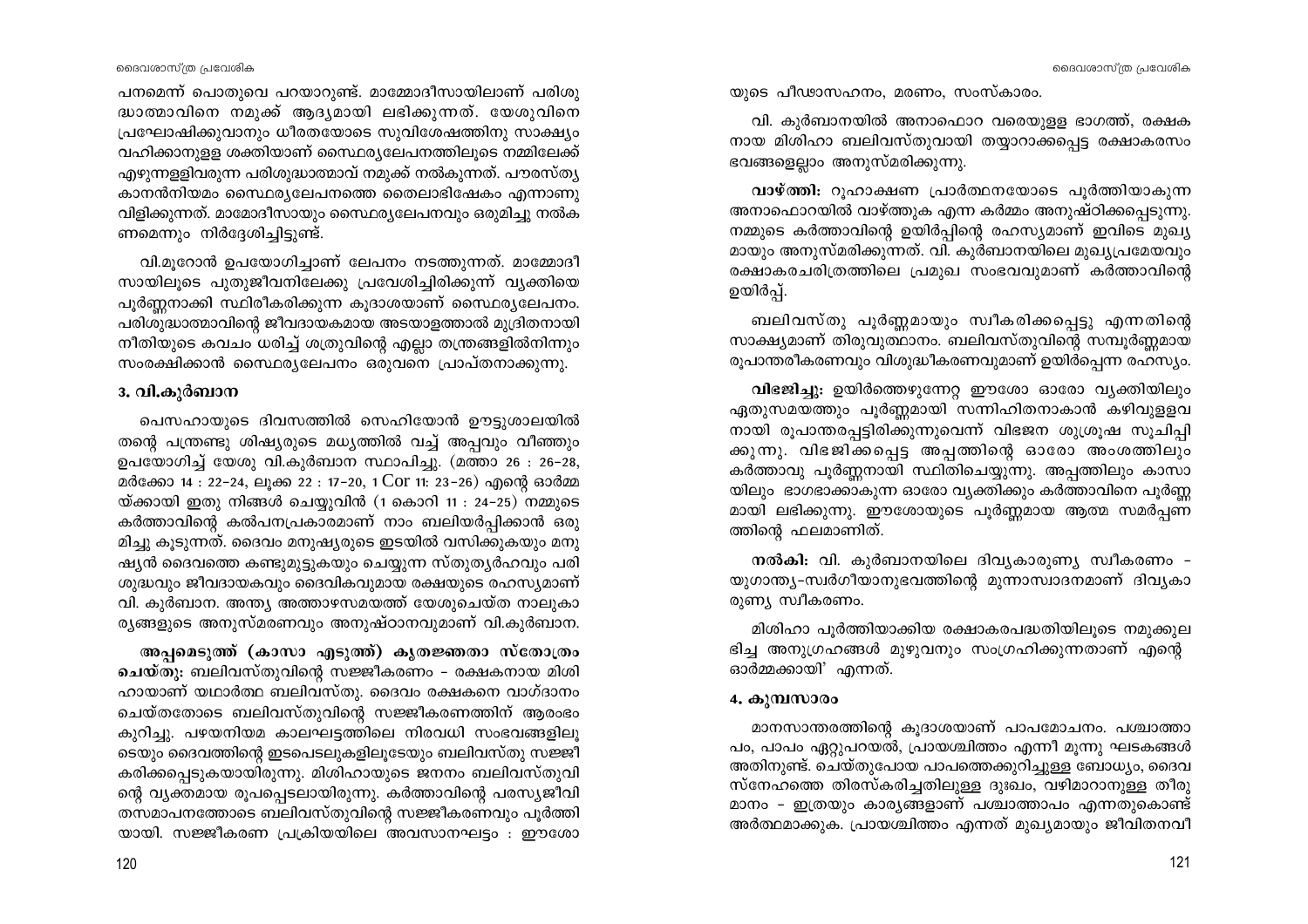ദൈവശാസ്ത്ര പ്രവേശിക

കരണത്തിനുള്ള ശ്രമമാണ്. ഇതൊന്നുമില്ലാതെ തിടുക്കത്തിൽ പാപ ങ്ങൾ ഏറുപറഞ്ഞ് മോചനം സ്വീകരിച്ച് പഴയപടി ജീവിതം തുടരു മ്പോൾ പാപമോചനം എന്ന കൂദാശ എന്തുഫലം പുറപ്പെടു വിക്കുന്നു എന്ന ചോദ്യം ന്യായമായും നാം ചോദിക്കണം. കുമ്പ സാരം ഒരു 'കടമ തീർക്കൽ' മാത്രമാകുമ്പോൾ അർത്ഥശൂന്യമായി ത്തീരുന്നു. ആദിമസഭയിൽ വളരെ ചുരുക്കമായി മാത്രമേ പാപമോ ചനം നല്കിയിരുന്നുള്ളു എന്നും ദീർഘമായ ഒരുക്കവും പ്രായ ശ്ചിത്ത പ്രവൃത്തികളും സഭ ആവശ്യപ്പെട്ടിരുന്നു എന്നും നാം ഓർമ്മി ക്കണം. അനുരഞ്ജനത്തിന്റെ കൂദാശയാണിത്. സഹോദരനുമായി രമൃതയിലെത്താതെ ദൈവത്തോടു രമൃതപ്പെടാൻ സാധിക്കുകയി ല്ല. ദൈവം സൗജന്യമായി നല്കുന്ന പാപ്മോചനം വലിയൊരു ത്തരവാദിത്വം നമ്മിൽ നിന്ന് ആവശ്യപ്പെടുന്നു. "മറ്റുള്ളവരോടു നിങ്ങൾ ക്ഷമിക്കുകയില്ലെങ്കിൽ നിങ്ങളുടെ പിതാവ് നിങ്ങളുടെ തെറ്റുകളും ക്ഷമിക്കുകയില്ല" (മത്താ 6:15).

#### 5. വിവാഹം

സ്ത്രീയും പുരുഷനും തമ്മിൽ സ്ഥാപിക്കുന്നതും ജീവിതകാലം മുഴുവൻ നീണ്ടുനിൽക്കുന്നതുമായ ഒരുടമ്പടിയാണ് വിവാഹം. ദൈവം തന്നെയാണ് വിവാഹം സ്ഥാപിച്ചതെന്ന് രണ്ടാംവത്തിക്കാൻ സുനഹദോസ് പ്രഖ്യാപിക്കുന്നു. (സഭ ആധുനിക ലോകത്തിൽ, 48) കാരണം മനുഷ്യൻ ഏകനായിരിക്കുന്നതു നന്നല്ല (ഉൽപ 2.78) എന്ന് ദൈവം തീരുമാനിച്ചു. പുരുഷൻ മാതാപിക്കന്മാരെ വിട്ട് ഭാര്യയോടു ചേരും. അവർ ഒരു ശരീരമായ് തീരും (ഉൽപ 2:24) സൃഷ്ടാവിന്റെ ഈ പദ്ധതി യേശുവും ഊന്നിപറഞ്ഞു: പിന്നീ ടൊരിക്കലും അവർ രണ്ടല്ല, ഒറ്റ ശരീരമായിരിക്കും (മത്താ 19:6) യേശു അതിനു മറ്റൊരു മാനവും നൽകി – ദൈവം യോജിപ്പിച്ചത് മനുഷ്യൻ വേർപെടുത്തരുത്. അങ്ങനെ വിവാഹം അവിഭാജ്യമായ ഒരു ഉടമ്പടിയാണെന്ന് യേശു പ്രഖ്യാപിച്ചു.

വിവാഹ കർമ്മത്തിലെ പ്രധാന ഭാഗമാണല്ലോ വധുവരന്മാർ പരസ്പര സമ്മതം പ്രകടിപ്പിക്കുന്ന വിവാഹ ഉടമ്പടി.. സ്വതന്ത്രമന സ്സോടും പൂർണ്ണമായ സമ്മതത്തോടുംകൂടി പരസ്പരം സ്വീകരി ക്കുന്ന ദമ്പതിമാർ നിസ്വാർത്ഥമായ ആത്മ സമർപ്പണത്തിലൂടെയും, സൃഷ്ടികർമ്മത്തിലെ പങ്കാളിത്തത്തിലൂടെയും, പരസ്പര സഹാ യത്തിലൂടെയും ഈ ശുശ്രൂഷ യാഥാർത്ഥ്യമാക്കണം.

# 6. രോഗീലേപനം

രോഗീലേപനത്തെ സംബന്ധിച്ചുളള അപ്പസ്തോലിക സഭയ്ക്കു ണ്ടായിരുന്ന വീക്ഷണം യാക്കോബ് 5 :14–15 ൽ നിന്നു ലഭിക്കുന്നു

- നിങ്ങളിൽ ആരെങ്കിലും രോഗിയാണെങ്കിൽ അവൻ സഭയിലെ ശ്രേഷ്ഠൻമാരെ വിളിക്കട്ടെ. അവർ കർത്താവിന്റെ നാമത്തിൽ അവനെ തൈലാഭിഷേകം ചെയ്ത് അവനുവേണ്ടി പ്രാർത്ഥിക്ക ട്ടെ. വിശ്വാസത്തോടെയുളള പ്രാർത്ഥന രോഗിയെ സുഖപ്പെടുത്തും അവിടുന്നു അവനെ എഴുന്നേൽപ്പിക്കും. അവൻ പാപങ്ങൾ ചെയ്തി ട്ടുണ്ടെങ്കിൽ അവിടുന്നു മാപ്പുനൽകും. അതായത് രോഗിക്ക് സമാ ശ്വാസവും ശാന്തിയും ലഭിക്കുമെന്ന് സൂചന.

രോഗീലേപനം പാപമോചനത്തിനും ഉതകുന്ന കൂദാശയാണെ ങ്കിലും പ്രധാനമായും രോഗിയുടെ ആത്മാവിനും ശരീരത്തിനും സൗഖ്യം നൽകുന്നതാണിത്. രണ്ടു സന്ദർഭങ്ങളിൽ സാധാരണ യായി രോഗിലേപനം നൽകും. രോഗം മൂലമോ മരണം സാധ്യ മായ സാഹചര്യങ്ങളാണിവ. അന്ത്യലേപനം എന്ന കുദാശയ്ക്ക് രോഗീലേപനം എന്ന പേരാണ് കുടുതൽ അർത്ഥവത്തായിരിക്കു ക. മരണാസന്നർക്കുവേണ്ടിയുളള കൂദാശയല്ലിത്. ആകയാൽ രോഗമോ വാർദ്ധകൃമോ നിമിത്തം ആരെങ്കിലും മരണാപകടത്തി ലായാൽ തീർച്ചയായും അതയാൾക്ക് ഈ കൂദാശ സ്ഥീകരിക്കാൻ പറ്റിയ അവസരമായിരിക്കും (ആരാധനക്രമം, നമ്പർ 73)

രോഗീലേപനം അന്ത്യകൂദാശയാണെന്ന തെറ്റിദ്ധാരണ മാറ്റാ നുതകും വിധത്തിലാണ് ഈ ശുശ്രുഷാക്രമം സ്വീകരിച്ചിട്ടുള്ളത്.

# 7. തിരുപ്പട്ടം

മാമോദീസായിലൂടെ ക്രൈസ്തവരെല്ലാം യേശുവിന്റെ പൊതു പൗരോഹിത്യത്തിൽ പങ്കുചേരുന്നവരാണ്. ചുരുക്കം ചിലർക്ക് അവി ടുത്തെ രക്ഷാകര ശുശ്രൂഷയിലും പങ്കുചേരാൻ കൃപലഭിച്ചിരിക്കു ന്നു. സഭയുടെ തലവനായ യേശുക്രിസ്തുവിന്റെ നാമത്തിൽ ശുശ്രൂഷ നിർവ്വഹിക്കുന്നതിനുളള ദൗത്യമാണ് പുരോഹിതന്മാർക്കു നൽകപ്പെടുന്നത്. പഠിപ്പിക്കുക, വിശുദ്ധീകരിക്കുക, നയിക്കുക എന്നീ ദൗത്യങ്ങളിലൂടെയാണ് ഈ ശുശ്രുഷ നിർവഹിക്കപ്പെടുന്നത്.

പൗരോഹിത്യം പഴയനിയമത്തിൽ: ആദ്യകാലത്ത് ഇസ്രായലിൽ ഔദ്യോഗിക പൗരോഹിത്യ ശുശ്രൂഷ ഉണ്ടായിരുന്നില്ല. കുടുംബ ത്തലവന്മാർതന്നെയാണ് ബലിയർപ്പിച്ചിരുന്നത്. പിന്നീട് ദേവാലയം നിർമ്മിച്ചു ഔദ്യോഗിക ബലിയർപ്പണം ആരംഭിച്ചു. പുരോഹിതാ ഭിഷേകവുമായി ബന്ധപ്പെട്ട നിബന്ധനകൾ കാലക്രമേണ രൂപപ്പെ ട്ടു. പുറപ്പാട് 29 :1-37, ലേവൃർ 8:1-36 ഇവിടെ വിശദീകരിക്കുന്നുണ്ട്.

പൗരോഹിത്യം പുതിയ നിയമത്തിൽ: യേശു തന്നെതന്നെ ബലി യർപ്പിച്ചുകൊണ്ട് ബലിയർപ്പണത്തിനു പുതിയൊരു മാനം നൽകി. കുരിശിൽ സ്വയം ബലിയായിത്തീർന്ന് മനുഷ്യരെ ദൈവവുമായി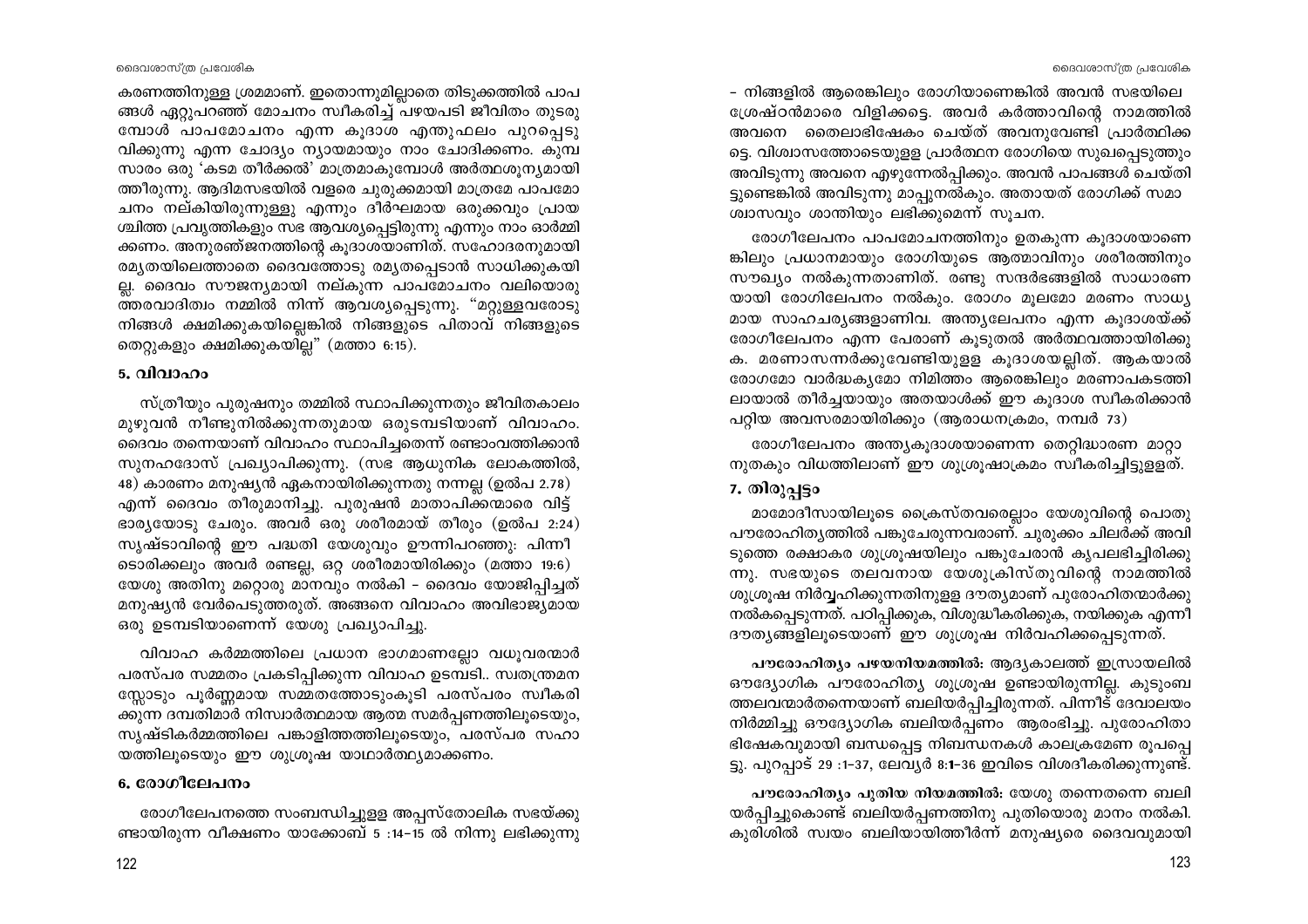അനുരഞ്ജനപ്പെടുത്തിയ യേശു നിത്യവും നൂതനവുമായ ഒരുട മ്പടി സ്ഥാപിച്ചു. യേശു നിതൃരക്ഷ സാധിച്ചത് സ്വന്തരക്തത്തിലു ടെയാണ് (ഹെബ്രാ 9:12-14).

#### വിവിധ പട്ടങ്ങൾ

സീറോമലബാർ റീത്തിൽ രണ്ടു ചെറിയ പട്ടങ്ങളും മുന്ന് വലിയ പട്ടങ്ങളുമുണ്ട്. കാറോയപ്പട്ടം - എന്നാൽ വായനപ്പട്ടം, ഹെവ്പ്ദയാക്കോൻപട്ടം - ദേവാലയത്തിലെ വിവിധ ശുശരൂഷ കൾക്കായി നിയോഗിക്കപ്പെടുന്നവരാണ് രണ്ടാമത്തെ ചെറിയ പട്ടം സ്ഥീകരിക്കുന്ന ഹെവ്പ്പദ്യാക്കന്മാർ (സബ് സീക്കന്മാർ) മൂന്നു വലീയ പട്ടങ്ങളുണ്ട് :-

1. മ്ശംശാനപ്പട്ടം - ഡീക്കൻ പട്ടം :- ആരാധനക്രമാനുഷ്ഠാനങ്ങ ളിൽ ലേഖനം വായിക്കുക, ശുശ്രുഷിയായി അറിയിപ്പുകൾ നട ത്തുക, പ്രാർത്ഥനകൾ ചൊല്ലുക, മെത്രാനെയും വൈദികനേയും ലിറ്റർജിയിൽ സഹായിക്കുക എന്നിവയാണ് ഇവരുടെ ദൗത്യങ്ങൾ. പിൽക്കാലത്ത് വേറെ ചില ദൗതൃങ്ങളും നൽകി. സുവിശേഷ പ്രസംഗം നടത്തുക (homily) ദിവ്യകാരുണ്യം നൽകുക, മനസ്സമ്മ തത്തിനു സഭയുടെ ഔദ്യോഗിക സാക്ഷിയാവുക, പരി.കുർബാന എഴുന്നളളിച്ചു വയ്ക്കുക.

2. പുരോഹിതപട്ടം - 3. മെത്രാൻപട്ടം :-യേശുവിന്റെ ശിഷ്യരാകാ നുള്ള വിളി എല്ലാവർക്കും നൽകപ്പെട്ടിട്ടുണ്ട്. (ലുക്ക 9:23) എങ്കിലും ആദ്യം 12 ശിഷ്യരെയും പിന്നീട് 72 പേരേയും (ലൂക്കാ 10 :1-12) പ്രത്യേകമായി തിരഞ്ഞെടുത്ത് അയയ്ക്കുന്നുണ്ട്. സെഹിയോൻ ശാലയിൽവച്ച് വി.കുർബാന സ്ഥാപിച്ചത് തിരഞ്ഞെടുക്കപ്പെട്ട ശ്ലീഹ ന്മാരുടെ മധ്യത്തിൽ വച്ചായിരുന്നു. പാപമോചനാധികാരം കൽപിച്ചു നൽകിയതും ശ്ലീഹന്മാർക്കുതന്നെ. യേശുവിന്റെ ശിഷ്യരാകാനുളള വിളി എല്ലാവർക്കും നൽകുന്നതിനും നേതാക്കന്മാരുടെ – അപ്പ സ്തോലന്മാരുടെ ഒരു സമൂഹത്തെ യേശു നിയോഗിച്ചു.

(ഡോ. ജോസ് പൂവന്നിക്കുന്നേൽ, ഡോ. തോമസ് മേൽവെട്ടം)

# ႶႳ

# സദാചരിത്ര പഠനം

 $\delta$ 10) $\cup$ ൻ നിങ്ങളുടെ സഭയെ സ്നേഹിക്കുന്നു. കാരണം എനിക്ക് നിങ്ങളുടെ സഭയുടെ ചരിത്രം അറിയാം". എന്ന് പൗരസ്തൃതിരുസംഘത്തിന്റെ സെക്രട്ടറിയായിരുന്ന യൂജിൻ കാർഡിനൽ ടിസ്സറന്റ് സീറോ മലബാർ സഭയിലെ മെത്രാൻമാരോട് ഒരി ക്കൽ പറയുകയുണ്ടായി. അറിഞ്ഞതിനെ സ്നേഹി ക്കുക, കൂടുതൽ അറിഞ്ഞതിനെ കൂടുതൽ സ്നേഹി ക്കുക എന്നത് മനുഷ്യസഹജമാണല്ലോ. സഭയെ സ്നേഹിക്കണമെങ്കിൽ സഭയെ അറിയണം. സഭയെ അറിഞ്ഞ് സ്നേഹിക്കാനായി സഭയുടെ ചരിത്രം പറിക്കണം.

#### എന്താണ് സഭാചരിത്രം

"നിങ്ങൾ ലോകമെങ്ങും പോയി എല്ലാ സൃഷ്ടി കളോടും സുവിശേഷം പ്രസംഗിക്കുവിൻ" എന്ന ക്രിസ്തുനാഥന്റെ ആഹ്വാനത്തിനു ചെവികൊടുത്തു കൊണ്ട് പരിശുദ്ധാത്മാവിന്റെ പ്രേരണയാൽ ശ്ലീഹ ന്മാരിലൂടെ സ്ഥാപിതമായ തിരുസഭയുടെ ജീവിത മാണ് സഭാചരിത്രം. ക്രിസ്തുവിന്റെ ആഹ്വാനത്തെ കടമയായി സ്വീകരിച്ച സഭ ആ ഉത്തരവാദിത്വത്തോട് എന്തുമാത്രം വിശ്വസ്തത പുലർത്തി എന്നതിന്റെ ആത്മപരിശോധന കുടിയാണ് സഭാചരിത്രം. ഈ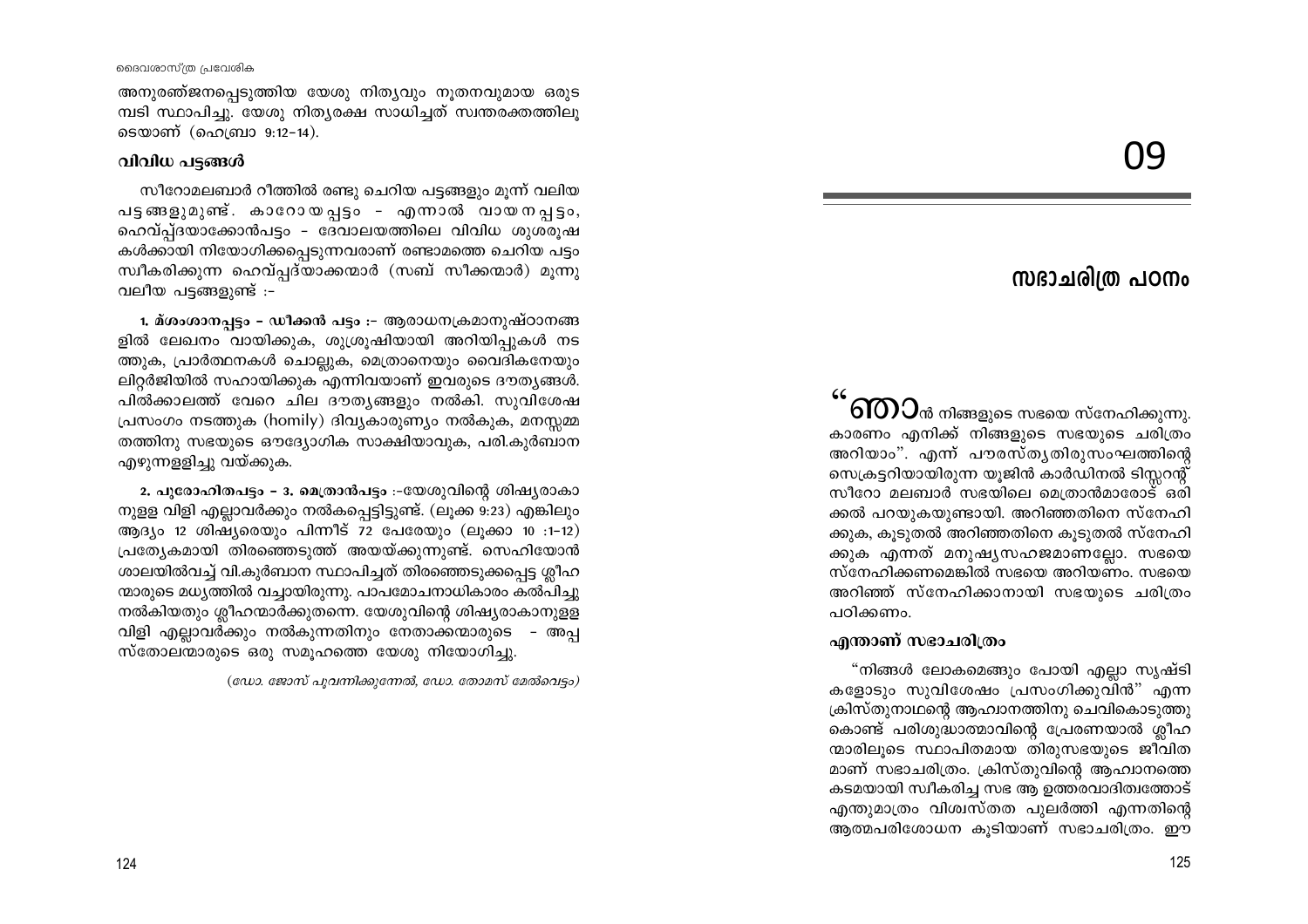കീഴടക്കി ഉയിർത്ത് സ്വർഗ്ഗാരോഹണം ചെയ്ത രക്ഷാകരസംഭവം നടന്നത് ചരിത്രത്തിലാണ്. ദൈവം മനുഷ്യനായതും ഈ മനുഷ്യാ വതാരത്തിലൂടെ ലക്ഷ്യം വച്ചതിനെ നേടിയെടുക്കാനുള്ള സഭയുടെ നിതാന്ത പരിശ്രമവും ഈ പരിശ്രമങ്ങളിലെല്ലാം അദൃശ്യമായി നില്ക്കുന്ന പരിശുദ്ധാത്മാവിന്റെ വഴി നടത്തലുമാണ് സഭാ ചരി ത്രത്തിന് ദൈവശാസ്ത്രപരത കല്പിച്ചു നല്കുന്നത്. സഭാചരി ത്രത്തിന്റെ ദൈവശാസ്ത്രപരതയെ അറിഞ്ഞ് അതിനെ ജീവിക്കാൻ സഭാംഗങ്ങൾ പരിശ്രമിച്ചപ്പോഴാണ് വി. പാരമ്പര്യങ്ങൾ ഉണ്ടായ ത്. ഈ പാരമ്പര്യങ്ങളിൽ നിന്ന് ആരാധനാക്രമവും മറ്റെല്ലാ ദൈവ ശാസ്ത്രശാഖകളും ജന്മം കൊള്ളുന്നു. ഈ അർത്ഥത്തിൽ സഭാച രിത്രത്തിന് സഭാ ജീവിതത്തിൽ സവിശേഷ സ്ഥാനമുണ്ട്.

# സഭാചരിത്രം എന്തിനു പഠിക്കണം

ചരിത്രത്തെ മാറ്റിമറിച്ച രണ്ടാം വത്തിക്കാൻ കൗൺസിൽ ഉദ്ഘാ ടനം ചെയ്തുകൊണ്ട് ഭാഗൃസ്മരണാർഹനായ ജോൺ XXIII-മൻ മാർപാപ്പ പ്രസ്താവിച്ചു; "ക്രൈസ്തവവിശ്വാസ സതൃങ്ങളുടെ പാവന നിക്ഷേപം ഫലപ്രദമായി സംരക്ഷിക്കുകയും പഠിക്കുകയും പ്രചരിപ്പിക്കുകയുമാണ് ഈ സാർവ്വത്രിക സൂനഹദോസിന്റെ ലക്ഷ്യം". സഭാചരിത്ര പഠനത്തിന്റെ ലക്ഷ്യവും ഇതു തന്നെയാ ണെന്ന് നിസ്സംശയം പറയാം. രണ്ടായിരം വർഷങ്ങളിലൂടെ കൈമാറി പോന്ന വിശ്വാസത്തിന്റെ നിക്ഷേപത്തെ അറിയുക, സഭ കടന്നുവന്ന വഴികളെ അറിയുക. സത്യത്തിന്റെയും നന്മകളുടെയും വശങ്ങളെ മുറുകെപിടിക്കുക തെറ്റുകളെ തിരുത്തി മുന്നേറുക അറി ഞ്ഞതിനെ സ്നേഹിക്കുകയും സംരക്ഷിക്കുകയും പ്രചരിപ്പിക്കു കയും ചെയ്യുക. ഇതാണ് ഏതൊരു ചരിത്രവിദ്യാർത്ഥിയുടേയും ലക്ഷ്യം. ക്രിസ്തുവിന്റെ സുവിശേഷവത്ക്കരണാഹ്വാനം സ്വീകരിച്ച ഏതൊരു ക്രൈസ്തവനും സഭാചരിത്രവിദ്യാർത്ഥിയാകാതിരിക്കാൻ കഴിയില്ല. കാരണം ഈ ആഹ്വാനത്തെ എപ്രകാരം എന്തുമാത്രം ആത്മാർത്ഥതയോടെ നിറവേറ്റി എന്ന വസ്തുതയുടെ സത്യം ഉര ച്ചുനോക്കാനുള്ള ഉരകല്ലാണ് സഭാചരിത്രം. 1883 ൽ പതിമൂന്നാം ലെയോ മാർപാപ്പ വത്തിക്കാൻ രേഖാലയം ചരിത്രാന്വേഷി കൾക്കായി തുറന്നു കൊടുത്തപ്പോൾ ഇങ്ങനെ പ്രസ്താവിക്കുക യുണ്ടായി. "ചരിത്രരചനയുടെ ഒന്നാമത്തെ നിയമം തെറ്റായതു പറയാൻ തുനിയാതിരിക്കുക. ശരിയായതു പറയാൻ ഭയപ്പെടാതി രിക്കുക എന്നതാണ്." തെറ്റായത് പറയാതിരിക്കാൻ കഴിയണമെ ങ്കിൽ ശരിയായതെന്തെന്ന് പഠിക്കേണ്ടത് അതൃന്താപേക്ഷിതമാ ണ്. ഈ ലക്ഷ്യങ്ങളാണ് സഭാചരിത്രപഠനത്തെ ഏതൊരു സഭാം ഗത്തിന്റെയും പ്രധാനമായ കടമയാക്കിത്തീർക്കുന്നത്.

(ഡോ. ജോസ് വെട്ടിക്കൽ)

ദൈവശാസ്ത്ര പ്രവേശിക

ആത്മപരിശോധനയുടെ വെളിച്ചത്തിൽ എല്ലാം ക്രിസ്തുവിൽ ഒന്നാ യിത്തീരുന്ന രണ്ടാമത്തെ ആഗമനം വരെ സഭാ നൗകയെ ഏതു പാതയിലൂടെ നയിക്കുമെന്ന് നിർദ്ദേശിക്കുന്ന ദിശാസൂചി കൂടിയാണ് സഭാചരിത്രം. അനേകം കൊടുങ്കാറ്റുകളുടെ മധ്യേ സഭാ നൗകയെ മനുഷ്യ കരങ്ങളിലൂടെ ദൈവം എപ്രകാരം നയിച്ചു എന്നതിന്റെ വിവരണം കൂടിയാണ് സഭാചരിത്രം. സഭാമക്കളെ സംബന്ധിച്ചിട ത്തോളം സഭാ ചരിത്രമെന്നത് സ്വന്തം കുടുംബചരിത്രമാണ്. മാമ്മോ ദീസായിലൂടെ സഭയുടെ മടിത്തട്ടിൽ ജനിച്ച് കൂദാശകളിലൂടെ ദൈവി ക ജീവന്റെ പാൽ നുകർന്ന് വളർന്നു വന്ന ഓരോ സഭാംഗത്തിനും സഭാചരിത്രം സ്വന്തം കൂടുംബചരിത്രമാണ്.

ദൈവിക വെളിപാടിന്റെ അഥവാ ദൈവാവിഷ്കരണത്തിന്റെ രണ്ട് ദൈവവഴികളിലൊന്നാണ് വി. പാരമ്പര്യം. കാരണം യേശു ക്രിസ്തു വിലൂടെ വെളിപ്പെടുത്തപ്പെട്ട ദൈവവചനങ്ങളുടെ, ദൈവതിരുമന സ്ലിന്റെ ദൃശ്യാവിഷ്ക്കാരങ്ങളാണ് വി. പാരമ്പര്യവും വി. ലിഖിതവും. വി. പാരമ്പര്യത്തിൽ നിന്നാണ് വി. ലിഖിതവും ജന്മമെടുത്തത്. ക്രിസ്തുനാഥന്റെ വചനങ്ങളെ ഹൃദയമാകുന്ന നല്ല നിലത്ത് സ്വീക രിച്ച വിശ്വാസി വചനാസുനുസൃത ജീവിതത്തിലൂടെ ദൈവരാജ്യ ത്തിന്റെ ജീവിതശൈലി സ്വന്തമാക്കി. ഈ ജീവിതശൈലിയുടെ ഓരോ സൂക്ഷ്മവശവും പാരമ്പര്യത്തിന്റെ ഘടകങ്ങളാണ്. മറ്റൊരു തരത്തിൽ പറഞ്ഞാൽ പാരമ്പര്യമെന്നു പറയുന്നത് ദൈവവചനം ജീവിച്ചതിന്റെ തിരുശേഷിപ്പുകളാണ്. ഇത്തരം പാരമ്പര്യങ്ങൾ വാമൊഴിയായി രൂപാന്തരം പ്രാപിച്ചപ്പോൾ വി.ലിഖിതങ്ങൾ ജന്മം കൊണ്ടു. ഇപ്രകാരം ദൈവാവിഷ്കരണത്തിന്റ രണ്ടു കൈവഴിക ളായി വി.പാരമ്പര്യവും വി. ലിഖിതവും നിലകൊള്ളുന്നു. ഇതേ ക്കുറിച്ച് രണ്ടാം വത്തിക്കാൻ കൗൺസിൽ പറയുന്നത് ഇപ്രകാര മാണ് "ദൈവാവിഷ്കരണത്തിലെ എല്ലാ വസ്തുതകളേയും സംബ ന്ധിച്ചുള്ള അസന്നിഗ്ധമായ ബോധം വി. ലിഖിതങ്ങളിൽ നിന്നു മാത്രമല്ല സഭയ്ക്ക് ലഭിക്കുന്നത്. അതുകൊണ്ട് വി. ലിഖിതങ്ങളും പാരമ്പര്യവും ഒരേ ബഹുമാനത്തോടും ഒരേ ആദരവോടും കൂടി നാം സ്വീകരിച്ചു വണങ്ങേണ്ടതാണ്." (ദൈവാവിഷ്ക്കരണം No.9).

വി. ലിഖിതങ്ങൾക്കൊപ്പം തന്നെ തുല്യപ്രാധാന്യത്തോടും ആദ രവോടും കൂടി വി. പാരമ്പര്യങ്ങളെ കൂടി പിരിഗണിക്കണമെന്ന് കൗൺസിൽ പിതാക്കൻമാർ പഠിപ്പിക്കുന്നതു തന്നെ വി. പാരമ്പ രുങ്ങൾക്ക് സഭയിലുള്ള പ്രസക്തി എടുത്തു കാണിക്കുന്നു. മറ്റേതു ചരിത്രത്തിനും അവകാശപ്പെടാനാകാത്ത അമുല്യമായൊരു സവി ശേഷത സഭാചരിത്രത്തിനുണ്ട്. അത് സഭാചരിത്രത്തിന്റെ ദൈവ ശാസ്ത്രപരതയാണ്. ദൈവം മനുഷ്യനായി അവതരിച്ച് ഈ ഭൂമി യിൽ ജീവിച്ച് പീഢകൾ സഹിച്ച് മരിച്ച് മരണത്തേയും പാപത്തേയും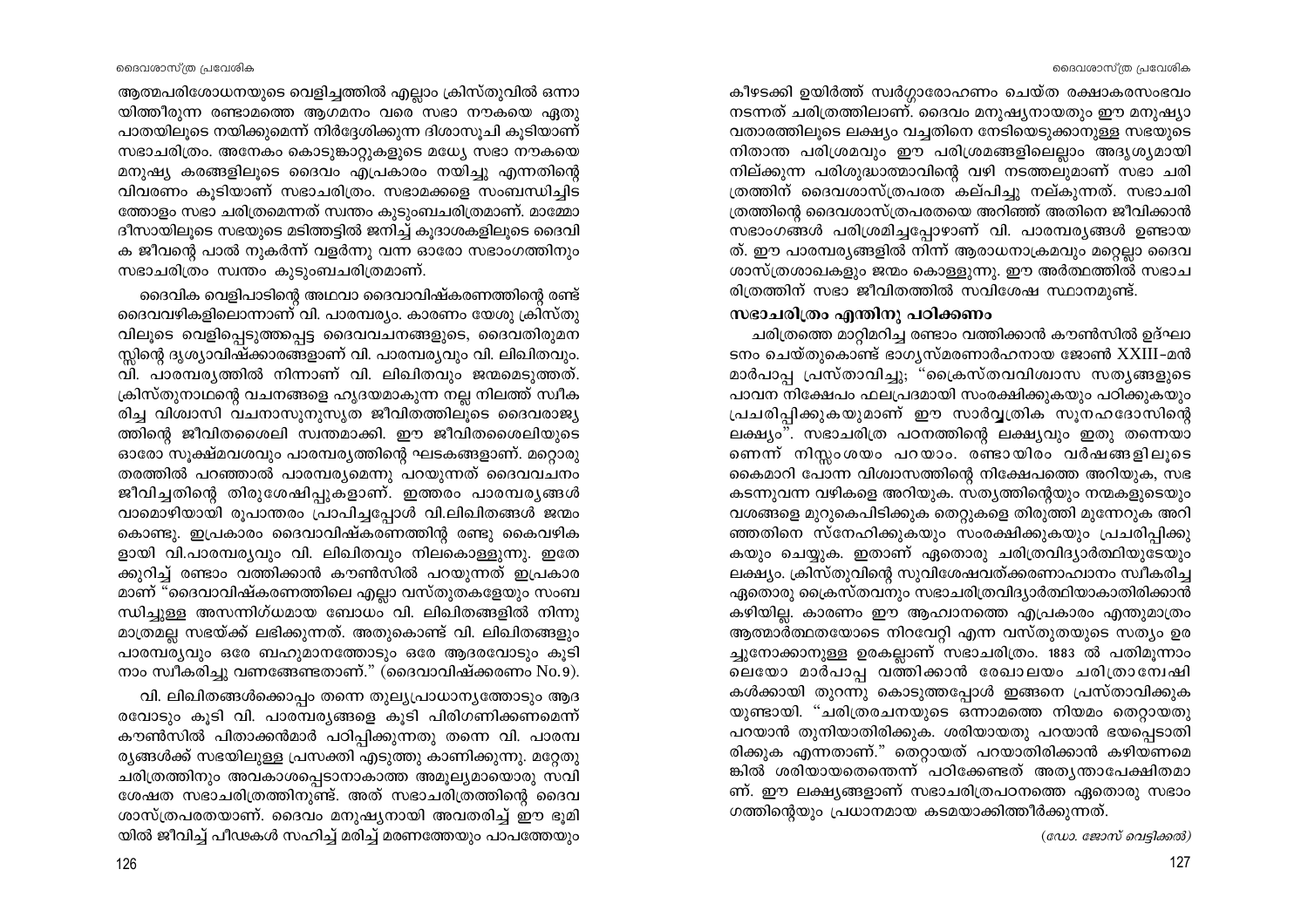ഹിതം മനുഷ്യപ്രകൃതിയിൽ ഉൾച്ചേർന്നിരിക്കുന്ന ഈ നിയമങ്ങൾ മനുഷ്യമനസ്സാക്ഷിയിൽ നിന്ന് ഉത്ഭൂതമാകുന്നതാണ്. ഉദാ: കള്ളം പറയരുത്, കൊല്ലരുത്.

എല്ലാ വൃക്തികൾക്കും ഒരുപോലെ ബാധകവും ദൈവം സൃഷ്ടിച്ച സകലരും അനുഷ്ഠിക്കാൻ കടപ്പെട്ടതുമാണ് സ്വാഭാവിക നിയമം. എന്തെന്നാൽ ഇതിനുപിന്നിൽ എപ്പോഴും ഒരു കാര്യവും കാരണവുമുണ്ടായിരിക്കും. ഈ നിയമപാലനത്തിന് നീതി, സത്യം, ധാർമ്മികത എന്നീ ത്രിവിധ മുല്യങ്ങളുടെ അടിസ്ഥാനമുണ്ടായിരി ക്കേണ്ടത് അനിവാര്യമാണ്. കാരണം ഇവയാണ് സ്വാഭാവികനിയ മത്തിന് തന്നെ അസ്തിത്വം നല്കുന്ന സുപ്രധാന ഘടകങ്ങൾ. അതിനാൽത്തന്നെ ഈ നിയമങ്ങൾ പാലിക്കാൻ സകലരും ബാധ്യ സ്ഥരുമാണ്.

#### സർഗാത്മകനിയമങ്ങൾ

സമുദായത്തിന്റെയും സമൂഹത്തിന്റെയും സുസ്ഥിതിക്കും നില നില്പിനും വേണ്ടിയാണ് നിയമം നിർമ്മിക്കപ്പെട്ടിരിക്കുന്നത്. അത് ജീവിതത്തിന് അടുക്കും ചിട്ടയും കൈവരുത്തുന്നു. സമൂഹജീവി യായ മനുഷ്യൻ തനിക്കുള്ള അധികാരങ്ങളും അവകാശങ്ങളും എന്തൊക്കെയാണെന്നും, നിയമം എന്തിനുവേണ്ടി, എപ്രകാരം പാലിക്കണം എന്നും അറിഞ്ഞിരിക്കണം. ഒരു വ്യക്തിക്ക് പലതര ത്തിലുള്ള നിയമങ്ങൾ പാലിക്കേണ്ടതായി വരാറുണ്ട്. ഒരു രാജ്യ ത്തിലെ പൗരനെന്നനിലയിൽ ആ രാജ്യത്തിന്റെനിയമം (civil law), ഏതെങ്കിലും ഒരു മതവിഭാഗത്തിലെ അംഗം എന്ന നിലയിൽ മത ത്തിന്റെ നിയമം തുടങ്ങിയവ പാലിക്കാൻ ഒരുവൻ കടപ്പെട്ടിരിക്കു ന്നു. അതിനാൽത്തന്നെ കത്തോലിക്കാസഭയുടെ അംഗങ്ങൾ സഭ യുടെ നിയമം (canon law) പാലിക്കാൻ കടപ്പെട്ടവരാണ്.

ഏതെങ്കിലുമൊരു രാജ്യത്തിന്റെ, ഉദാഹരണത്തിന്, ഇന്ത്യയുടെ നിയമം നിർമ്മിക്കുന്നത് പാർലമെന്റാണ്. അതേസമയം ആഗോള കത്തോലിക്കാ സഭയ്ക്കുവേണ്ടി നിയമനിർമ്മാണം നടത്തുക സഭാ തലവനായ മാർപ്പാപ്പയാണ്.

സർഗ്ഗാത്മക നിയമം (positive law) ഉണ്ടാക്കാൻ പ്രത്യേക അധി കാരമുള്ളവർക്കേ സാധിക്കുകയുള്ളൂ. 4 തരം നിയമങ്ങളാണ് ഇതിൽപ്പെടുക.



# 10

# കാനൻ നിയാം

പാത്രാത്വ (CIC), പൗരസ്ത്വ (CCEO) സഭകളുടെ കാനോൻ നിയമസംഹിതകൾ

ആകെത്തുകയാണ് നിയമം. അവ ഒരേ സമയം ചില കാര്യങ്ങൾ ചെയ്യാൻ കല്പിക്കുന്നതും ചിലത് ചെയ്യ രുതെന്ന് നിഷ്കർഷിക്കുന്നതുമാണ്. നിയമങ്ങൾ ജീവി തത്തിന്റെ മാർഗ്ഗരേഖകളുമാണ്. ഉദാ: ട്രാഫിക് നിയ മങ്ങൾ. നിയമം പലപ്പോഴും കാരണങ്ങൾ (Reasons) തരാറില്ല. അവ അതിനാൽത്തന്നെ നിശ്ചയിക്കപ്പെട്ടി രിക്കുന്നതും സാധാരണവുമാണ്. 'ദൈവത്തേയും അയൽക്കാരനേയും സ്നേഹിക്കുക' എന്ന ക്രിസ്തീ യനിയമം വെളിപ്പെടുത്തുന്നത് നിയമത്തിന്റെ ഈ സ്വഭാവമാണല്ലോ.

# വിവിധതരം നിയമങ്ങൾ

# സ്വാഭാവിക നിയമം (ius Naturale)

മനസ്സാക്ഷി മനുഷ്യമനസ്സിൽ ആലേഖനം ചെയ്യ ച്ചെട്ടിരിക്കുന്നതും മനുഷ്യപ്രകൃതിയിൽത്തന്നെ അന്തർലീനമായിരിക്കുന്നതുമാണ് Natural law അഥവാ സ്വാഭാവിക നിയമങ്ങൾ. കാര്യകാരണസ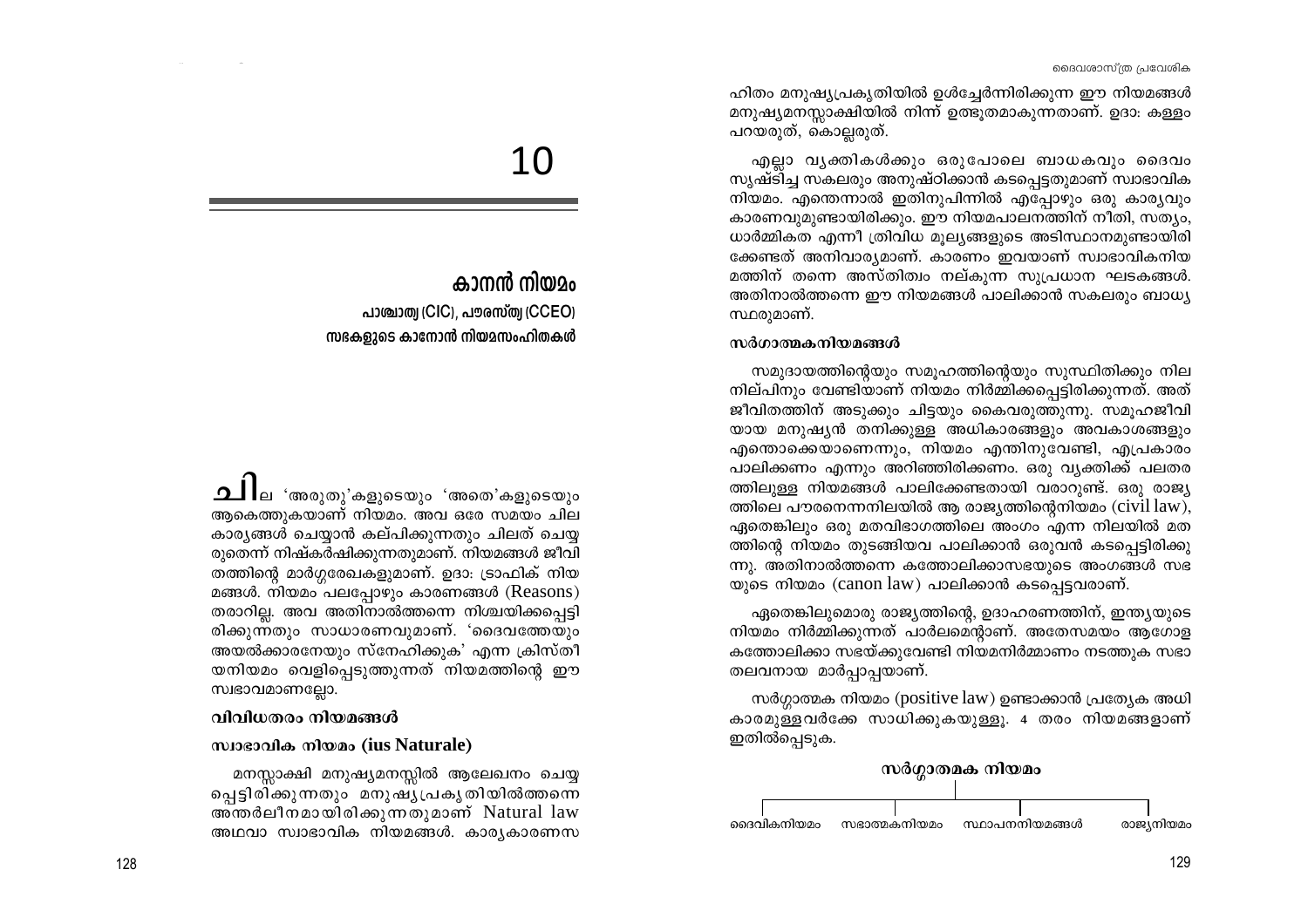ദൈവിക നിയമം: ദൈവം നേരിട്ട് തരുന്നവ. ഉദാ: പത്തു കല്പനകൾ.

സ്ഥാപന നിയമം: ഓരോ സ്ഥാപനത്തിലും നിയമനിർമ്മാണ അധി കാരമുള്ള വ്യക്തികൾ വഴി ലഭിക്കുന്നവ.

രാജ്യ നിയമം: അതതു രാജ്യത്തിലെ പാർലമെന്റ് വഴി നല്കപ്പെ ടുന്നവ.

ദൈവിക നിയമം: ദൈവം മനുഷ്യന് നേരിട്ട് നല്കിയ ഈ ദൈവി കനിയമങ്ങൾ പാലിക്കാൻ സകല സൃഷ്ടികളും കടപ്പെട്ടിരിക്കുന്നു. കത്തോലിക്കാ വിശ്വാസസംഹിതയുടെ ആകെത്തുകയാണ് ഈ നിയമങ്ങൾ എന്നുപറയാം. മനുഷ്യജീവിതത്തിന്റെ ഊടും പാവു മായ ദൈവികനിയമങ്ങൾ എഴുതപ്പെട്ടിരിക്കുന്നത് മനുഷ്യബുദ്ധിക്കു മനസ്സിലാക്കാനും ഗ്രഹിക്കാനും സ്വീകരിക്കാനും ഉപയുക്തമായ വിധത്തിലാണ്. ദൈവത്താൽ നല്കപ്പെട്ടവയായതിനാൽ ദൈവി കനിയമങ്ങളിൽ മാറ്റം വരുത്താൻ സഭയ്ക്കും മനുഷ്യനും അവകാ ശമോ അധികാരമോ ഇല്ല. എന്നാൽ സ്ഥലകാലസാഹചര്യങ്ങൽക്ക നുസൃതം ഇവയ്ക്ക് ചില വ്യാഖ്യാനങ്ങൾ നൽകാനും ചില നവീ കരണങ്ങൾ വരുത്താനും സാധിക്കും. ഉദാ:– ഒരു കാലഘട്ടത്തിൽ ദൈവികനിയമത്തിന്റെ ഭാഗമായി അടിമത്തത്തെ കണക്കാക്കിയി രുന്നു. എങ്കിൽ, ഇന്നത് ദൈവനിയമത്തിന് എതിരാണ് എന്നു വ്യക്ത മായി സഭ പഠിപ്പിക്കുന്നു.

വിശ്വാസവീക്ഷണത്തിനും പാരമ്പര്യങ്ങൾക്കും അനുയോജ്യ മായും ഇന്നിന്റെ ആവശ്യങ്ങൾ കണക്കിലെടുത്തും ക്രിസ്തീയജീ വിതത്തിന്റെ ആതൃന്തികലക്ഷ്യം സാധിതമാക്കും വിധവും വേണം ദൈവീകനിയമങ്ങൾ വ്യാഖ്യാനിക്കുവാനും നവീകരിക്കുവാനും. ദൈവികനിയമങ്ങൾ നല്കപ്പെട്ടത് വെളിപാടുകൾ വഴിയാണ്. ക്രിസ്തുവഴി നമുക്കുലഭ്യമായ ദൈവികനിയമം ആണ് പുതിയനി യമവും പാരമ്പര്യങ്ങളും. സ്വാഭാവിക നിയമവും ദൈവികനിയമവും പരസ്പര ബന്ധിതങ്ങളും പരസ്പര പുരകങ്ങളുമാണ്. ദൈവിക നിയമം സ്വാഭാവികനിയമത്തെ പൂർണ്ണമാക്കുകയും അതിന്റെ അന്തഃ സത്തയെ പരിപോഷിപ്പിക്കുകയും ചെയ്യുന്നു. സ്വാഭാവികനിയമ ത്തിന്റെ ഉത്ഭവംതന്നെ ദൈവികനിയമത്തിൽ നിന്നാണ്.

#### സർഗാത്മക മാനുഷികനിയമങ്ങൾ

സഭയ്ക്കുവേണ്ടിയുള്ള നിയമനിർമ്മാണ അധികാരം യേശുക്രി സ്തുവിൽനിന്ന് ഏറ്റെടുത്തവരാണ് അപ്പസ്തോലന്മാർ. ഇതിന്റെ തെളിവുകൾ പുതിയനിയമലേഖനങ്ങളിലും പാരമ്പര്യങ്ങളിലും ഉണ്ട്. ഈ അധികാരാവകാശങ്ങൾ അപ്പസ്തോലന്മാരുടെ പിന്തു ടർച്ചക്കാരായ മെത്രാന്മാർ ഏറ്റെടുക്കുകയും കാലാകാലങ്ങളിൽ സഭ യ്ക്കാവശ്യമായ നിയമങ്ങൾ നിർമ്മിക്കുകയും, നിലവിലുള്ളതിനെ

നവീകരിക്കുകയും ചെയ്യുന്നു. സാർവ്വത്രിക സഭയെ സംബന്ധിച നിയമങ്ങളിൽ പരമാധികാരം പത്രോസിന്റെ പിൻഗാമിയും റോമിന്റെ മെത്രാനുമായ മാർപ്പാപ്പയ്ക്കു മാത്രമാണ്. ഈ ആധികാരികതയെ ക്കുറിച്ചുള്ള അറിവ് ബൈബിളും പാരമ്പര്യങ്ങളും തന്നെയാണ് നമുക്ക് നൽകുന്നത്.

# രാജ്യനിയമവും സഭാനിയമവും

രാജ്യനിയമത്തിന്റെയും സഭാനിയമത്തിന്റെയും സവിശേഷതകൾ പ്രതിപാദിച്ചിട്ടുള്ള പട്ടിക ചുവടെ ചേർക്കുന്നു.

#### രാജ്യനിയമം

# സഭാനിയമം ● പരമാധികാരിയായ മാർപാപ്പ നിയ

മങ്ങൾ വിളംബരം ചെയ്യുന്നു.

ക്കാൻ കടപ്പെട്ടിരിക്കുന്നു.

• വിശ്വാസികൾ ഇവ അനുസരി

● വിശ്വാസജീവിതക്രമീകരണ

● നിയമങ്ങളുടെ അനുസരണം

• നിയമങ്ങൾ അനുസരിപ്പിക്കാൻ

പ്രത്യേക സംവിധാനങ്ങളില്ല.

⊕ നിയമപാലനത്തിന് സഭയിൽ

വ്യക്തിയുടെ സ്വതന്ത്ര തെര

ത്തിന് ഊന്നൽ നൽകുന്നു

ഞ്ഞടുപ്പാണ്.

പരിമിതികളുണ്ട്.

- $\bullet$  ഈ നിയമങ്ങൾ ലോകസഭയിൽ അവതരിപ്പിച്ച് പാസ്സാക്കുന്നു.
- രാജൃസഭയിൽവച്ച് വേണ്ട വൃതിയാനങ്ങൾ വരുത്തുന്നു.
- രാജ്യസഭയിൽ നിന്നും ഈ നിയമങ്ങൾ പ്രസിഡണ്ട് സ്വീക രിച്ച് തന്റെ ഒപ്പോടുകൂടി പുറപ്പെ ടുവിക്കുന്നു.
- ഈ നിയമങ്ങളിൽ വരുന്ന വീഴ്ച കൾക്ക് ശിക്ഷാവിധികളുണ്ട്.
- ≀കമസമാധാനത്തിന് ∶പതേ്യക സംവിധാന ക്രമങ്ങളുണ്ട് (പോ ലീസ്, പട്ടാളം  $etc.$ )

# കാനൻ നിയമത്തിന്റെ ഉത്ഭവം

"കാനോൻ" (kanon) എന്ന ഗ്രീക്കുവാക്കിന്റെ അർത്ഥതലങ്ങൾ താഴെപ്പറയുന്നവയാണ്.

- 'അളവുകോൽ' അഥവാ അളക്കാൻ ഉപയോഗിക്കുന്ന നീളമുള്ളതും വക്രമല്ലാത്തതുമായ മരക്കഷണം
- നേർരേഖ വരയ്ക്കാൻ ഉപയോഗിക്കുന്ന മരക്കോൽ
- നേർവഴി കാണിക്കാനും, സ്വഭാവരുപീകരണം, ശിക്ഷണം എന്നിവയ്ക്കുമുള്ള ചൂണ്ടുപലകകൾ അഥവാ മാർഗ്ഗരേഖകൾ.

തിരുസഭയിൽ ഉപയോഗത്തിലിരുന്ന 'വിശുദ്ധപുസ്തകങ്ങൾക്ക്' പൊതുവായി 'കാനോന' എന്നു പറഞ്ഞിരിക്കുന്നു (canonical  $books$ ). ക്രിസ്തീയ സഭകളുടെ പശ്ചാത്തലത്തിൽ വിശ്വാസസത്യ ങ്ങൾ, ദൈവീക നിയമങ്ങൾ, ശിക്ഷണനിയമങ്ങൾ എന്നീ പേരുക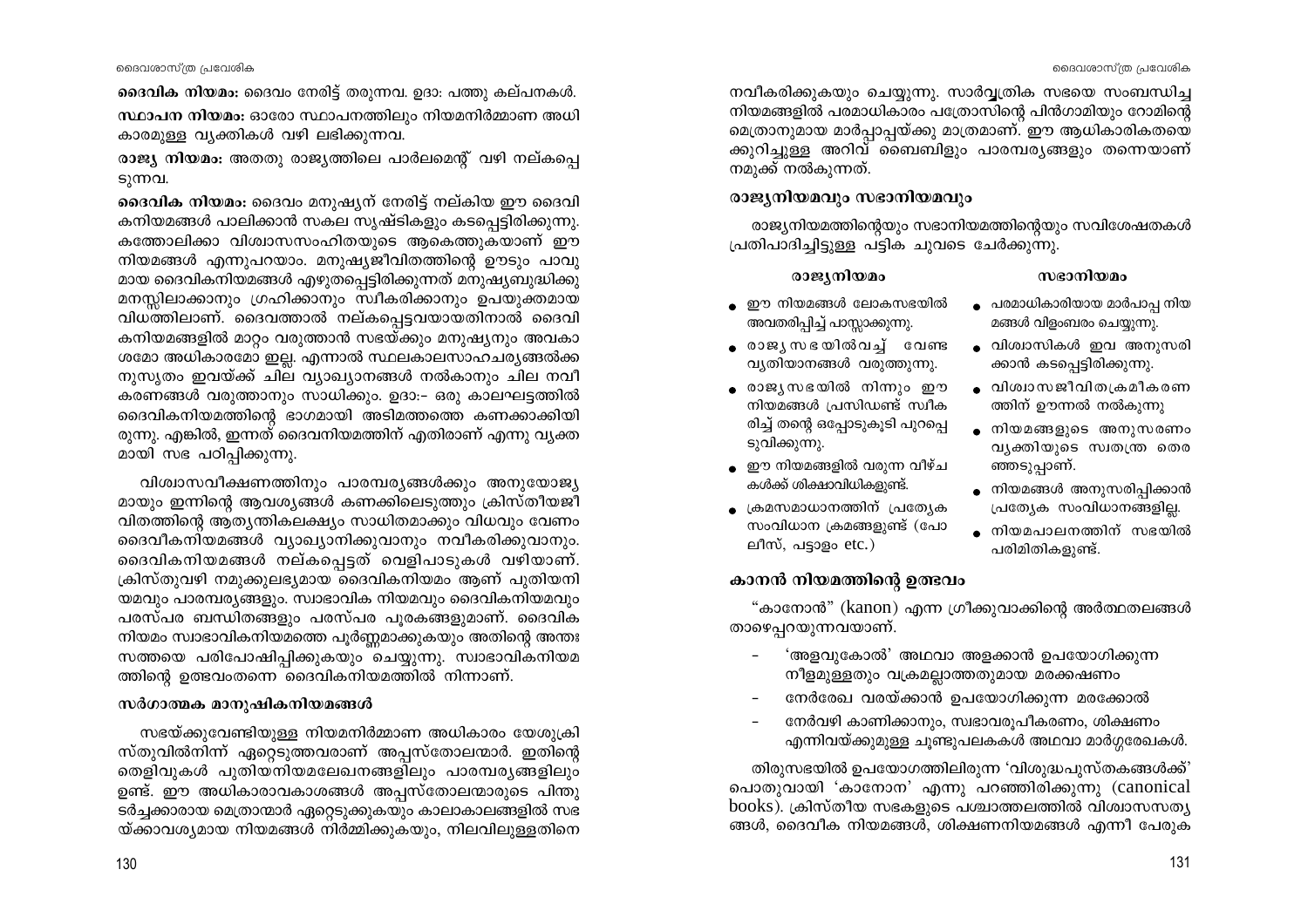ളാൽ ഈ മാർഗ്ഗരേഖകൾ (കാനോനകൾ) അറിയപ്പെടാൻ തുടങ്ങി.

- നിയമങ്ങൾ പാലിച്ച് സന്യാസജീവിതം നയിച്ചിരുന്ന ഒരുകൂട്ടം സമർപിതർ കാനോൻസ് (canons) എന്നറിയപ്പെട്ടിരുന്നു.
- സഭയിൽ വിശ്വാസരഹസ്യങ്ങളെ സൂചിപ്പിക്കാന്ത് "കാനൻ" എന്ന പദം ഉപയോഗിച്ചിരുന്നു. ഉദാ: വി. ഗ്രന്ഥകാനൻ, ആരാ ധനാക്രമകാനോന, വിശുദ്ധരാക്കുന്ന പ്രക്രിയ.
- ലത്തീൻ ഭാഷയിൽ ''yegalae'', ''Lex'', ''ius'' എന്നീ "കാനോന" യെ സൂചിപ്പിക്കാനാണ് ഉപയോഗിക്കുന്നത്.

# നിയമത്തിന്റെ മുന്നുതലങ്ങൾ

ജനനം, ജീവിതം, മരണം തുടങ്ങിയഘട്ടങ്ങൾ ഒരു വ്യക്തിയുടെ ജീവിതത്തിനുള്ളതുപോലെ നിയമവും വിവിധ ഘട്ടങ്ങളിലൂടെ യാണ് പുർത്തീകരിക്കപ്പെടുന്നത്.

#### സൃഷ്ടി

ഇതിൽ ഒരു നിയമനിർമ്മാതാവ് ഉണ്ടായിരിക്കും. ഇദ്ദേഹം നിയ മത്തിന്റെ മൂല്യം, സ്വീകരണം എന്നിവ നിർണ്ണയിക്കുകയും തീരുമാ നങ്ങൾ കൈക്കൊള്ളുകയും ചെയ്യുന്നു. നിയമം ആർക്കുവേണ്ടി? എന്തിനുവേണ്ടി? എന്താണിതിന്റെ പ്രസക്തി? ഈ നിയമം സ്വീക രിക്കാൻ സമൂഹം തയ്യാറാണോ? തുടങ്ങിയ ചോദ്യങ്ങൾക്കെല്ലാം തൃപ്തികരമായ ഉത്തരം കിട്ടിയാൽ നിയമത്തിന്റെ ഉത്ഭവമായി.

#### ആശയവിനിമയം

നിയമത്തിലെ സുപ്രധാന കണ്ണികൾ നിയമനിർമ്മാതാവും സ്വീകർത്താവുമാണ്. നിയമപാലനത്തിന് അത് ഔദ്യോഗികമായി പുറപ്പെടുവിച്ചിരിക്കണം. ഉചിതമായ മാർഗ്ഗങ്ങളിലൂടെ സ്വീകർത്താ ക്കളിൽ എത്തിക്കണം. നിയമം പ്രാബല്യത്തിൽ വരുത്തുന്നതിന് നിശ്ചിതമായ കാലപരിധി നിശ്ചയിക്കണം. നിയമപഠനത്തിനും പാല നത്തിനും സമയപരിധി ഉണ്ടായിരിക്കണം. നിയമവിളംബരത്തിനും പാലനത്തിനുമിടയ്ക്കുള്ള സമയപരിധിക്ക് ''Vocatio Legis''/ ''Vocation of law" എന്നുപറയുന്നു.

# സ്വീകരണം

നിയമം ആരെ ഉദ്ദേശിക്കുന്നുവോ അവൻ അല്ലെങ്കിൽ സമുഹം/ സമുദായം ആ നിയമം സ്വീകരിക്കുകയും പാലിക്കുകയും വേണം. ഇത് നിയമത്തെ 'അംഗീകരിക്കൽ' എന്നതിലുപരി ഒരു 'ഉൾക്കൊ ള്ളൽ' ആണ്. സമുഹം സ്വതന്ത്രബുദ്ധി ഉപയോഗിച്ച് നിയമനിർമ്മാ താവിന്റെ ഉദ്ദേശശുദ്ധിയും നിയമത്തിന്റെ പൊരുളും മനസ്സിലാക്ക ണം. ഈ മനസ്സിലാക്കലിന് മൂന്നു കാര്യങ്ങൾ ആവശ്യമാണ്.

- $(i)$  ബൗദ്ധികമായ മനസ്സിലാക്കൽ
- (ii) പണ്ഡിതരുടെ വ്യാഖ്യാനങ്ങൾ
- (iii) സമൂഹത്തിലുള്ള നടപ്പിലാക്കൽ

അതിനാൽ സഭയുടെ നിയമജീവിതത്തിലെ കഥാപാത്രങ്ങൾ സമുഹവും നിയമനിർമ്മാതാക്കളും നിയമത്തിന്റെ വിധികർത്താ ക്കളും ആണ്. നിയമം വേണ്ടവിധത്തിൽ മനസ്സിലാക്കുക, സ്വീകരി ക്കുക, ജീവിതത്തിൽ പ്രാവർത്തികമാക്കുക എന്നതാണ് സർവ്വപ്ര  $\omega$ 

# കാനൻ നിയമത്തിന്റെ ഉദ്ദേശ്യവും ലക്ഷ്യവും

തിരുസ്സഭയുടെ കാനോനിക സംഹിത സഭയുടെ ജീവിതക്രമീക രണത്തിനും ശിക്ഷണത്തിനും വേണ്ടിയുള്ളതാണ്. അല്ലാതെ അവ വിശ്വാസസത്യങ്ങളല്ല. കാനൻസംഹിതയുടെ ലക്ഷ്യം സഭാസമൂ ഹത്തിന് മാർഗ്ഗനിർദ്ദേശം നൽകുക എന്നതിലാണടങ്ങിയിരിക്കു ന്നത്. വിശ്വാസ്സത്യങ്ങളെക്കാൾ മാർഗ്ഗനിർദ്ദേശങ്ങളാണ് കാനോ നസംഹിതയിലെ പ്രതിപാദ്യം. ഇത് ക്രിയാത്മകമായ ചെയ്തി കൾക്ക്, നന്മപ്രവൃത്തികൾക്ക്, നിർദ്ദേശങ്ങൾ നൽകുന്നു. ഇതിൽ വിശ്വാസത്തിന്റെ ഘടകങ്ങൾക്കായിരിക്കുകയില്ല മുൻതുക്കം.

# നിയമത്തിന്റെ ധർമ്മങ്ങൾ

്വ്യത്യസ്തമായ രീതിയിൽ ചരിക്കുന്ന സംവിധാനങ്ങളായ രാഷ്ട്ര ത്തെയും തിരുസ്സഭയെയും നാം വേർതിരിച്ചുതന്നെ കാണണം. നന്മ യുടെ ഉത്ഭവം, ചരിത്രം, വളർച്ച, ലക്ഷ്യം എല്ലാം രാഷ്ട്രത്തിന്റേ തിൽനിന്നു വൃതൃസ്തമാണ്. ദൈവശാസ്ത്രപരമായി നോക്കു മ്പോൾ സഭ എന്നുപറയുന്നത് ഒരു രഹസ്യമാണ്. പരിശുദ്ധാത്മാ വിന്റെ ആവാസസ്ഥലവും രക്ഷയുടെ അടയാളവുമായ സഭയ്ക്ക് ഒരു ദൗത്യം സാധിക്കാനുണ്ട്. എത്തിപ്പിടിക്കാനായി ഒരു അന്ത്യ വുമുണ്ട്. ശിക്ഷാനടപടികൾക്കെന്നതിനേക്കാൾ സഭ ഊന്നൽ കൊടു ക്കുന്നത് ശിക്ഷണത്തിനാണ്. അതു നടപ്പിൽ വരുത്താൻ പോലീസോ പട്ടാളമോ വേണ്ട. സാധാരണക്കാരും പാപികളുമട ങ്ങിയ ഒരു സമൂഹമാണ് സഭ. അതിനാൽ സഭയിൽ ക്രമങ്ങളും ശിക്ഷണവും അവകാശങ്ങളും നിജപ്പെടുത്തണം.

നിയമത്തിന്റെ നാലു ധർമ്മങ്ങൾ: ഏതൊരു നിയമത്തിനും നിർവ്വ ഹിക്കുവാനുള്ളത് നാലുതരം ധർമ്മങ്ങളാണ്.

- 1. ലക്ഷ്യങ്ങൾ നിശ്ചയിക്കുക
- 2. ഭദ്രത ഉറപ്പാക്കുക
- 3. ഉത്തരവാദിത്വങ്ങളും കടമകളും നിർവ്വചിക്കുക.
- 4. ബോധനം നല്കുക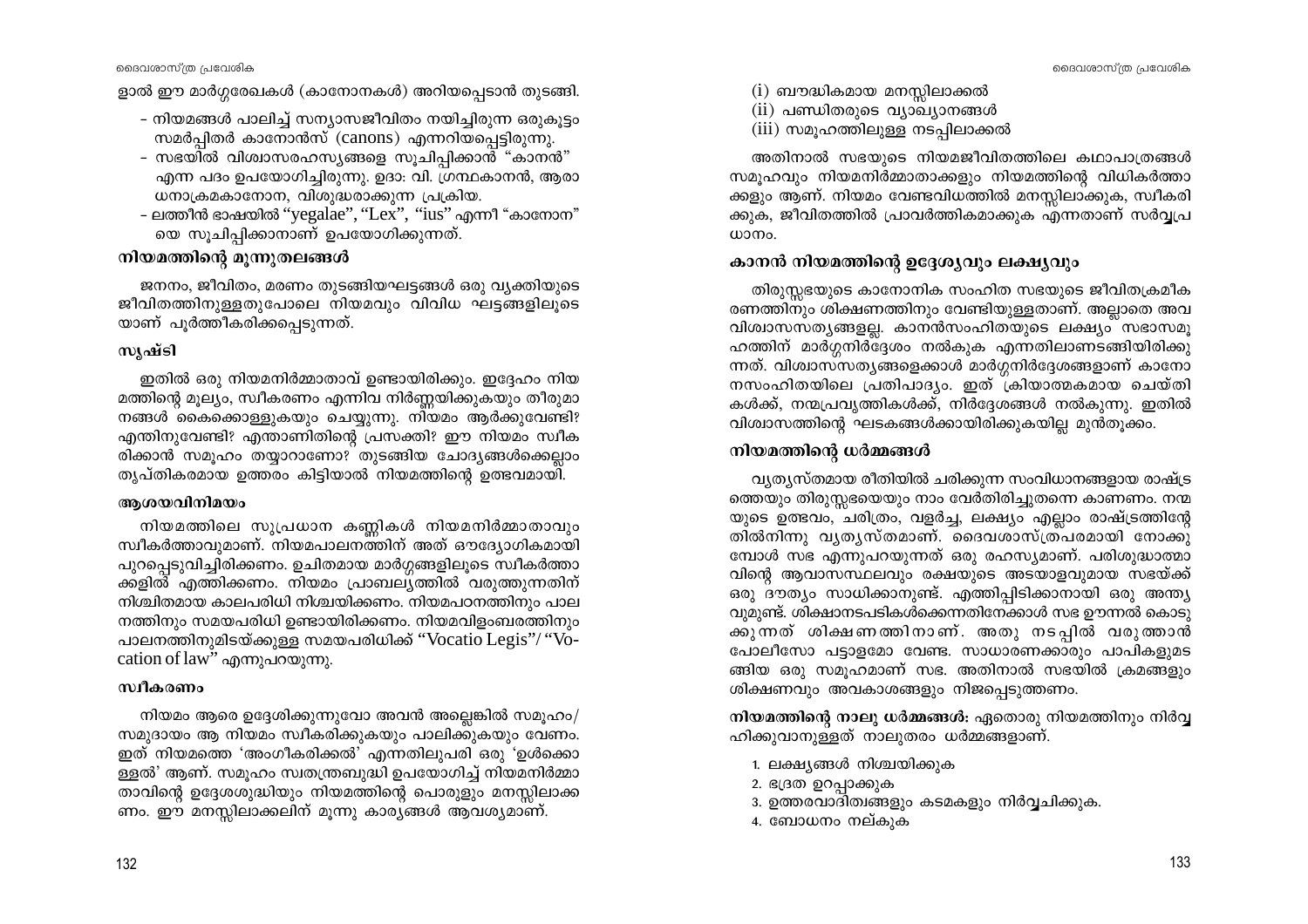ളിലൂടെ കാനോനിക നിയമ ചരിത്രത്തെ വളരെ ചുരുക്കവും സാരാംശം നഷ്ടപെടുത്താതെയും പ്രതിപാദിക്കുകയാണിവിടെ. ഏകമായ ആഗോള കത്തോലിക്കാസഭ വിവിധതരം പാരമ്പര്യങ്ങളും അനുഷ്ഠാനങ്ങളും കാനോനിക നിയമസംഹിതകളുംകൊണ്ട് സമ്പ ന്നമാണ്. പന്തക്കുസ്താദിനത്തിൽ ജറുസലെമിൽ ആരംഭംകൂറിച്ച സഭ വിവിധരാജ്യങ്ങളിൽ, വ്യത്യസ്തരുപഭാവങ്ങളിൽ വളർന്ന് 'പാശ്ചാത്യം', 'പൗരസ്ത്യം' എന്നീ രണ്ട് വിഭാഗങ്ങളായി ഇന്നും നിലകൊള്ളുന്നു. ഈ വിഭജനം റോമാസാമ്രാജ്യവുമായി ബന്ധ പ്പെട്ടുണ്ടായതാണ്. എ.ഡി. മുന്നാം നുറ്റാണ്ടിന്റെ അവസാനത്തിൽ  $\overline{0}$ യോകീഷൻ ചക്രവർത്തി (284-305) റോമാസാമ്രാജ്യത്തെ നാലായി് വിഭജിച്ചെങ്കിലും ക്രമേണ നാലാം നൂറ്റാണ്ടിന്റെ അവ സാനത്തോടെ (395) അത് പാശ്ചാത്യം, പൗരസ്ത്യം എന്നിങ്ങനെ രണ്ടുവിഭാഗങ്ങൾ മാത്രമായിത്തീർന്നു. പാശ്ചാതൃറോമാസാമ്രാജ്യ ത്തിന്റെ തലസ്ഥാനം റോമായും പൗരസ്തൃറോമാസാമ്രാജ്യത്തിന്റെ തലസ്ഥാനം കോൺസ്ലാന്റിനോപിളും ആയിരുന്നു. പൗരസ്ത്യറോ മാസാമ്രാജ്യത്തിൽ പാരമ്പര്യങ്ങളും ക്രമാനുഷ്ഠാനങ്ങളും വഴി രുപം കൊണ്ട് വളർന്നുവികസിച്ച സഭകളാണ് പൗരസ്തൃസഭകൾ എന്ന റിയപ്പെടുന്നത്. പാശ്ചാതൃസാമ്രാജ്യത്തിൽ വളർന്നുവന്ന സഭ പാശ്ചാതൃസഭ എന്നറിയപ്പെടുന്നു.

കാലക്രമേണ റോമാസാമ്രാജ്യത്തിനുപുറത്ത് ശ്ലീഹന്മാർ സഭ കൾ സ്ഥാപിക്കുകയുണ്ടായി. അങ്ങനെ ലോകത്തിന്റെ വിവിധഭാഗ ങ്ങളിലായി അഞ്ച് പൗരസ്ത്യ പാരമ്പര്യങ്ങൾ രൂപംകൊണ്ടു. അവ പേർഷ്യൻ, ബൈസന്റയിൻ, അലക്സാണ്ട്രിയൻ, അർമേനിയൻ, അന്ത്യോക്യൻ എന്നിവയാണ്. ഇവയ്ക്ക് തനതായ ആരാധനക്രമ പാരമ്പര്യങ്ങൾ, അതായത്, ബലിയർപ്പണം, യാമപ്രാർത്ഥനകൾ, കുദാശാനുഷ്ഠാനങ്ങൾ, നോമ്പ്, ഉപവാസം, തിരുനാളുകൾ, കാനോൻ നിയമസംഹിതകൾ ഇവയുണ്ടായിരുന്നു. കാലക്രമേണ പാശ്ചാതൃവിഭാഗത്തിൽപ്പെടാത്ത സഭകൾക്കെല്ലാം പൗരസ്തൃസ ഭകൾ എന്നപേര് പ്രാബല്യത്തിൽ വന്നു. മേൽപ്പറഞ്ഞ പൗരസ്ത്യ -പേർഷ്യൻ-കൽദായ പശ്ചാത്തലത്തിലാണ് നമ്മുടെ സീറോമല ്ബാർസഭ വളർന്നുവന്നത്. പൗരസ്ത്യ-പാശ്ചാത്യ കത്തോലിക്കാ സഭകൾ എല്ലാ കാര്യങ്ങളും വിഭിന്ന രീതിയിലാണ് കണ്ടിരുന്നതും നടത്തിയിരുന്നതും. ഇങ്ങനെയാണ് രണ്ടുതരം കാനോനികനിയമ സംഹിതകൾ രൂപപ്പെട്ടതും അതിന്റെ വിവിധരൂപങ്ങൽ മാറിമാറി പ്രാബല്യത്തിൽ വന്നതും. ഈ ദ്വിവിധ കാനൻ സംഹിതകളുടെയും ചരിത്രത്തിലേയ്ക്ക് കടക്കുന്നതിനുമുമ്പ് അവയുടെ സ്രോതസ്സുകൾ ഏവയെന്ന് പരിശോധിക്കാം.

# കാനൻ നിയമത്തിന്റെ ഉറവിടങ്ങൾ

രണ്ടു സ്രോതസ്സുകളാണ് പ്രധാനമായും കാനൻ നിയമത്തിന്റെ

ദൈവശാസ്ത്ര പ്രവേശിക

തിരുസഭയുടെ കാനൻസംഹിത ഈ നാലുധർമ്മങ്ങളും നിർവ്വ ഹിക്കുന്നതായി കാണാം.

1. ലക്ഷ്യങ്ങൾ നിശ്ചയിക്കുക: 'ആത്മാക്കളുടെ രക്ഷ' (Salus animarum) സഭയുടെ പ്രധാന ഉദ്ദേശ്യമാണ്. സഭ അവളുടെ മക്ക ളുടെ രക്ഷ എല്ലാ പ്രവർത്തനങ്ങളുടെയും കേന്ദ്രമായി കാണുന്നു. നിയമസംഹിതയിലെ ഓരോ കാനോനയും സഭ എങ്ങനെ ഈ രക്ഷ സാധിക്കുന്നു, ഇതിനായി എന്തുചെയ്യുന്നു എന്ന് എടുത്തു കാണിക്കുന്നു. സഭയുടെ സുപ്രധാനനിയമം (supreme rule) തന്നെ 'ആത്മാക്കളുടെ രക്ഷ'യാണ്. ഇതിനായി സഭ മറ്റെല്ലാം മാറ്റിവയ്ക്കു (m).

2. ഭദ്രത ഉറപ്പാക്കുക: നിയമം സഭയിൽ ക്രമീകരണവും സ്ഥിരത (stability)യും കൈവരുത്തുന്നു. ഈ നിയമം വഴി സംജാതമാകുന്ന ഐക്യം എല്ലാവരും അവരവരുടെ ജീവിതത്തിൽ അനുഭവിക്കണ മെന്ന് സഭാമാതാവ് ആഗ്രഹിക്കുന്നു. അതിനുവേണ്ടി സഭ അധി കാരികളെ തെരഞ്ഞെടുക്കുന്നു, കൂദാശകൾ പരികർമ്മം ചെയ്യുന്നു, ദൈവവചനം പ്രഘോഷിക്കുന്നു. യഥോചിതം തീരുമാനങ്ങൾ കൈക്കൊള്ളുന്നു, നീതി നിർവ്വഹിക്കുന്നു.

3. കടമകളും ഉത്തരവാദിത്തങ്ങളും: വൃക്തിഗത അവകാശങ്ങ ളുടെ സംരക്ഷണത്തിലാണ് നിയമം നിർമ്മിക്കപ്പെട്ടിരിക്കുന്നത്. വിപ രീതസാഹചര്യങ്ങളെ നേരിടേണ്ടിവരുമ്പോൾ പരിഹാരം കാണു ന്നതിനും നിയമം ആവശ്യമാണ്. പ്രശ്നപരിഹാരത്തിനും ചോദ്യ ങ്ങൾക്ക് ഉത്തരം ലഭ്യമാക്കാനും സംശയനിവാരണത്തിനും ആവ ശ്യമായ നിയമഫോറങ്ങൾ സഭ രൂപപ്പെടുത്തിയിട്ടുണ്ട്. സഭയിലും രാഷ്ട്രത്തിലും അംഗങ്ങളുടെ അവകാശങ്ങൾക്കും കടമകൾക്കും തുല്യപ്രാധാന്യമാണ് നല്കപ്പെടുന്നത്. സഭ തീർച്ചയായും വിശ്വാ സികളുടെ അവകാശങ്ങളും കടമകളും വേണ്ടവിധം സംരക്ഷിക്കാൻ ബാധൃസ്ഥയുമാണ്.

4. ബോധനം: സഭാ സമൂഹത്തെ എല്ലാകാര്യങ്ങളും വേണ്ടവിധം പഠിപ്പിക്കാനുള്ള ഒരു ഉപാധിയാണ് നിയമങ്ങൾ. വിശ്വാസികൾ തങ്ങ ളുടെ ജീവിതമൂല്യങ്ങളും നിലയും വിലയുമെല്ലാം ആർജ്ജിച്ചെടുക്കുന്നത് നിയമപഠനത്തിലൂടെയാണ്. സഭാതനയരുടെ പ്രതീക്ഷകളും വിവിധ തസ്തികകളിലുള്ള ഉദ്യോഗസ്ഥരുടെ യോഗൃത (qualifications) യും സന്യസ്തരുടെ ജീവിതാന്തസ്സിന്റെ കടമകളും ക്രമീകരിക്കുന്നതും നിജ പ്പെടുത്തുന്നതും സഭാ നിയമങ്ങൾ തന്നെയാണ്.

#### കാനൻ നിയമചരിത്രം

കാനൻ നിയമചരിത്രം വളരെ വിസ്തൃതവും അതിരുകാണാൻ കഴിയാത്തവിധം വിശാലവുമാണ്. പ്രധാന്തപ്പട്ട ചരിത്രവികാസങ്ങ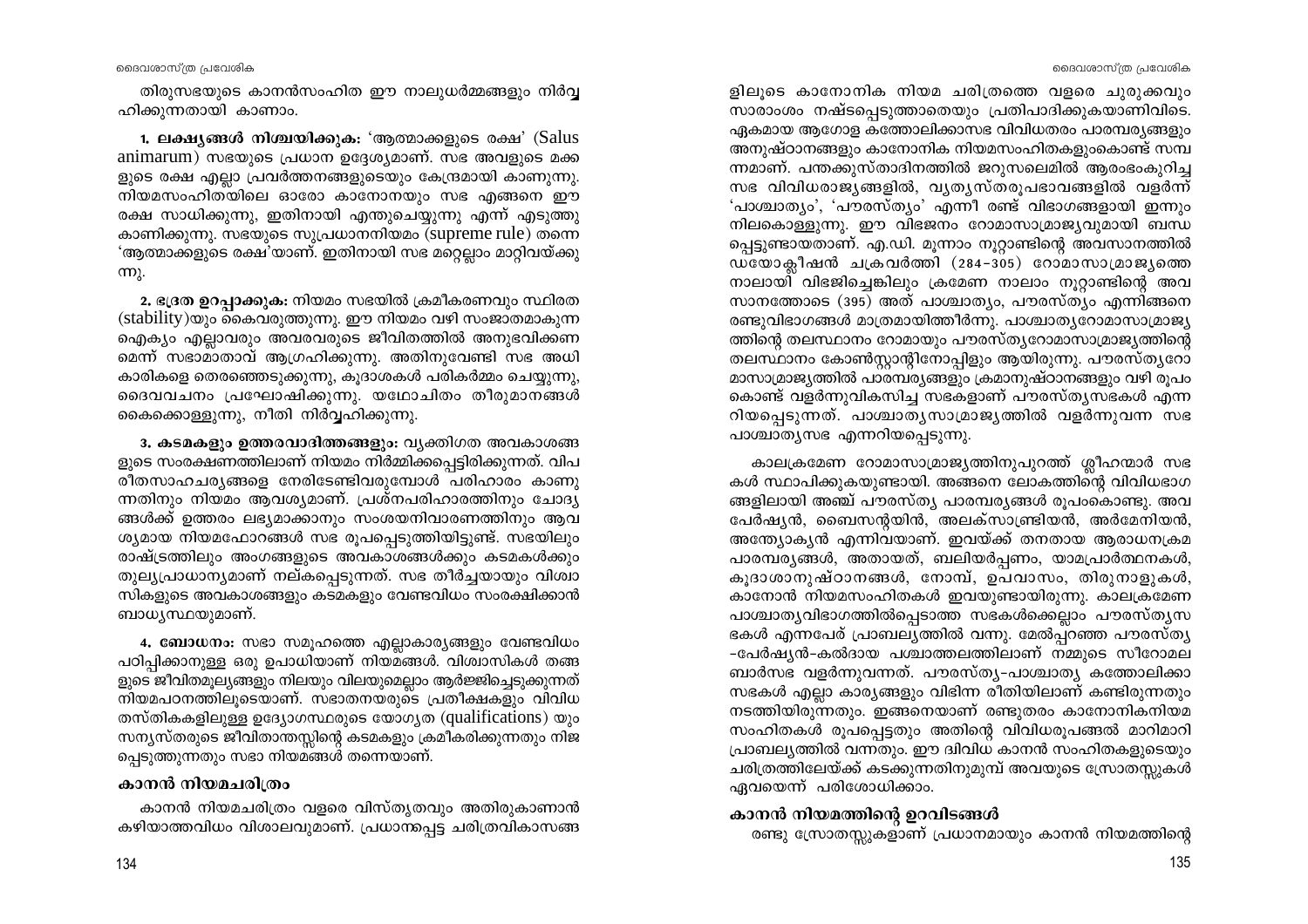പ്രചോദകങ്ങൾ ആയി എക്കാലവും നിലകൊള്ളുന്നത്.

1. പത്തുകല്പനകൾ, യേശുക്രിസ്തുവിന്റെ പഠനങ്ങൾ, അപ്പ സ്തോലന്മാരുടെ പഠനങ്ങൾ, മാർപാപ്പമാരും എക്യുമെനിക്കൽ് സുനഹദോസുകളും കൗൺസിലുകളും.

2. നിയമങ്ങൾ അടങ്ങിയ രേഖകളുടെ ശേഖരങ്ങൾ, സഭയിലെ പാരമ്പര്യങ്ങളും അനുഷ്ഠാനങ്ങളും വിശ്വാസങ്ങളും കാനൻ നിയ മചരിത്രത്തെ മൂന്നു ചോദ്യങ്ങൾക്കുത്തരമായി വിശദീകരിക്കുക യാണ് അഭികാമ്യം.

- a) ആരാണ് കാനോൻ നിയമസംഹിത ഉണ്ടാക്കിയത്?
- b) സ്വീകരിച്ചിരിക്കുന്ന അധികാരവും രൂപഭാവങ്ങളുമേവ?
- c) നിയമങ്ങളുടെ രുപകല്പനയ്ക്ക് സ്വീകരിച്ച നയങ്ങളും രീതി കളും ഏവ?

ഈ ചോദ്യങ്ങളുടെ ഉത്തരങ്ങൾ തുടർന്നുള്ള കാനൻനിയമച രിത്രത്തിന്റെ വിശകലനത്തിലൂടെ വ്യക്തമാക്കുന്നതാണ്.

#### ലത്തീൻ സഭയുടെ കാനൻ നിയമ സംഹിത (CIC)

1985 ജനുവരി 25-ാം തീയതി ജോൺപോൾ രണ്ടാമൻ മാർപാപ്പ ലത്തീൻ സഭയ്ക്കുവേണ്ടിയുള്ള നിയമസംഹിതയുടെ പരിഷ്കരിച്ച പതിപ്പ് പ്രസിദ്ധീകരിച്ചു.

"നിയമങ്ങൾ ദൈവത്തിന്റെ അത്യുദാരമായ ദാനമാകുന്നു. അവ യുടെ അനുഷ്ഠാനമോ സാക്ഷാത്തായ വിവേകവും (പ്രഭാ: 24)". എന്ന പഴയനിയമത്തിലെ ആശയം ഉദ്ധരിച്ചുകൊണ്ടാണ് പാപ്പാ പുതിയ കാനൻനിയമസംഹിതയുടെ ഔപചാരികമായ പ്രകാശനം നിർവ്വഹിച്ചത്. ലത്തീൻ സഭയുടെ നിയമസംഹിതയുടെ രണ്ടാമത്തെ പ്രധാനപതിപ്പാണിത്. പാശ്ചാതൃസഭയിൽ നിലവിലിരുന്ന നിയമ ക്കുറിപ്പുകൾ ക്രോഡീകരിച്ച് 1917ൽ പുറത്തിറക്കിയ നിയമസംഹി തയാണ് ആദ്യപതിപ്പ് (CIC 1917-codex iuris canomici-The code of canon law).

വിവിധവകുപ്പുകളുടെ തരംതിരിവനുസരിച്ചുള്ള പൊതുനിയമ ങ്ങൾ വ്യക്തികളെ സംബന്ധിക്കുന്ന, വസ്തുക്കളെ സംബന്ധിക്കു ന്ന, നിയമനടപടികളെ സംബന്ധിക്കുന്ന, കുറ്റകൃത്യങ്ങളെയും അവ യ്ക്കുള്ള ശിക്ഷകളേയും സംബന്ധിക്കുന്ന നിയമങ്ങൾ – എന്നീ അഞ്ചുപുസ്തകങ്ങളിലായി ആകെ രണ്ടായിരത്തി നാനുറ്റി പതി നാല് (2414) കാനോനകൾ ഇതിലുണ്ട്. 1917 ലെ  $\rm CIC$  യ്ക്കുമുമ്പുള്ള ചരിത്രം പരിശോധിക്കുമ്പോൾ കാണുന്ന വസ്തുതകൾ ഇവയാ ണ്. മുൻപറഞ്ഞതുപോലെ ഇന്നു ലഭ്യമായിരിക്കുന്ന കത്തോലി ക്കാസഭയുടെ കാനൻ നിയമസംഹിതകളുടെ സ്രോതസ്സും ആദ്യ

നിയമങ്ങളുമായി നിലകൊള്ളുന്നത് ബൈബിൾ പഠനങ്ങളാണ്. തുടർന്ന് അപസ്തോലന്മാരുടെ പഠനങ്ങൾ ഇതിനോടുചേർക്കപെ ട്ടു. പില്ക്കാലത്ത്, മാർപ്പാപ്പമാരും സാർവ്വത്രിക കൗൺസിലുകളും സഭാകേന്ദ്രാലയങ്ങലും കാലാകാലങ്ങളിൽ നല്കിക്കൊണ്ടിരുന്ന നിയമശാസനകളെയും നിർദ്ദേശങ്ങളെയും ആധാരമാക്കിയായി രുന്നു സഭയുടെ സ്ഥാപന-സാമുഹൃവ്യവസ്ഥിതി ക്രമീകരിച്ച് നിയ ന്ത്രിച്ചുപോന്നിരുന്നത്.

കാലഹരണപ്പെട്ടുപോയവയെ മാറ്റി വൈവിധ്യമാർന്നതും ഭിന്നാ ത്മകവുമായ നിയമങ്ങൾ അടങ്ങിയിട്ടുള്ള വിവിധശേഖരങ്ങ ളിൽനിന്നും (collections) പ്രസക്തമായവ മാത്രം തെരഞ്ഞെടുത്ത് ഒരു സംഹിതയുടെ ചട്ടക്കൂടിലാക്കിക്രമീകരിക്കുക എന്ന ദുഷ്കര മായ ജോലിയായിരുന്നു 1917–ലെ നിയമസംഹിതാ വിധാതാക്കൾക്ക് നിർവ്വഹിക്കേണ്ടിയിരുന്നത്. പന്ത്രണ്ടുകൊല്ലത്തെ നിതാന്ത പരി ശ്രമത്തിന്റെ ഫലമായിട്ടാണ് CIC-1917 പുറത്തിറങ്ങിയത്.

ലോകത്തിന്റെ ഗതിവിഗതികൾ അനുസ്യൂതം മാറിക്കൊണ്ടിരി ക്കുന്നതിനാൽ ക്രമേണ ഈ നിയമസംഹിതയും പരിഷ്കരിക്കേണ്ട ആവശ്യം നേരിട്ടു. കാലത്തിന്റെ ചുവരെഴുത്തുകൾ വായിച്ചും മാറുന്ന കാലഘട്ടത്തിലെ സഭയുടെ ആവശ്യങ്ങൾ പരിഗണിച്ചും 1959 ജനുവരി 25–ാം തീയതി ജോൺ 23–ാമൻ മാർപാപ്പ II–ാം വത്തി ക്കാൻ കൗൺസിലിന് സമാഹ്വാനം ചെയ്തു. പ്രസ്തുത അവസര ത്തിൽ കൗൺസിലിൽവച്ച് കാനൻനിയമപരിഷ്കരണത്തിനുള്ള സജ്ജീകരണങ്ങൾ ഉണ്ടായിരിക്കുമെന്നും അറിയിച്ചു. 1963 മാർച്ച് 28-ന് നിയമസംഹിത പരിഷ്കരിക്കുന്നതിനുള്ള പൊന്തിഫിക്കൽ കമ്മീഷൻ സ്ഥാപിതമായി. എങ്കിലും  $II$ -ാം വത്തിക്കാൻ കൗൺസിൽ മൂലം ഈ ജോലി നീട്ടിവയ്ക്കുകയാണുണ്ടായത്. 1965 നവംബർ 20 -ാം തീയതി നിയുക്ത കമ്മീഷൻ ഈ ജോലിക്ക് തുടക്കം കുറിച്ചു. തദവസരത്തിൽ അന്നത്തെ മാർപാപ്പ പോൾ ആറാമൻ നവീകരണ ജോലി സംബന്ധിച്ച് രണ്ടു സുപ്രധാന നിർദ്ദേശങ്ങൾ പ്രസ്തുത കമ്മീഷന് നല്കി. അവ താഴെപ്പറയുന്നവയാണ്.

- 1. നവീകരണം കൊണ്ടുദ്ദേശിക്കുന്നത് നിലവിലുള്ള നിയമങ്ങളുടെ പുനസംവിധാനം മാത്രമല്ല, ഉടച്ചുവാർക്കൽ (Recasting) കൂടി യാണ്.
- 2. നിയമനിർമ്മാണത്തിന് അടിസ്ഥാനമായി സ്വീകരിക്കേണ്ടത് വത്തിക്കാൻ കൗൺസിലിന്റെ പ്രമാണരേഖകളായിരിക്കണം.

അഞ്ചു ഭൂഖണ്ഡങ്ങളിലെ മുപ്പത്തൊന്നു രാഷ്ട്രങ്ങളിൽ നിന്നുള്ള ഒരു വിദഗ്ധസംഘമാണ് റിവിഷൻജോലി നിർവ്വഹിച്ചത്.

അവർ: 105 കർദ്ദിനാളന്മാർ, 77 മെത്രാപ്പോലീത്താമാരും മെത്രാ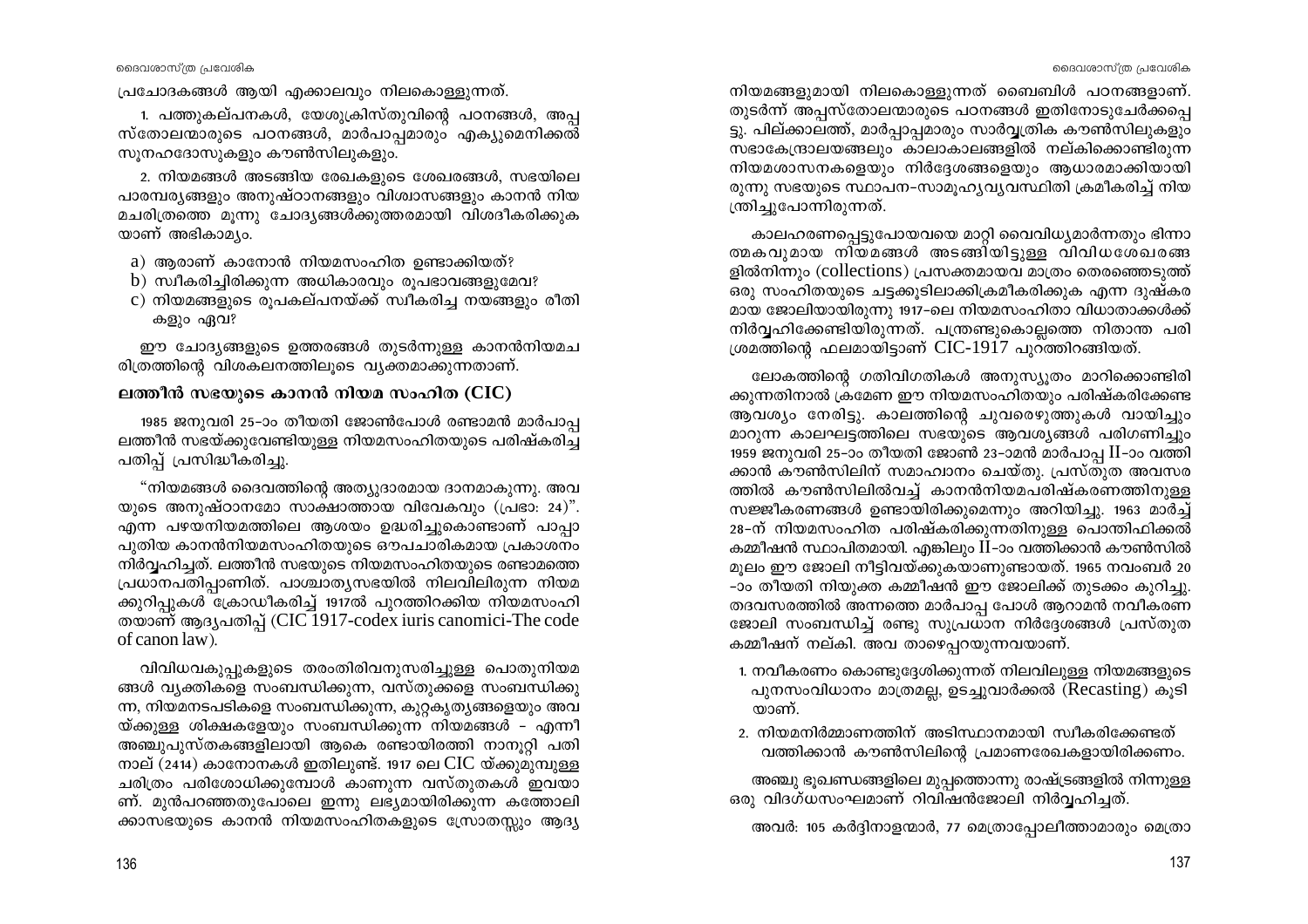ന്മാരും, 73 രൂപതാവൈദികർ, 47 സന്യാസവൈദികർ, 3 സിസ്റ്റേ ഴ്സ്, 12 അല്മായർ എന്നിവരാണ്. ഇവരുടെ സംഘാതാത്മക പ്രവർത്തനഫലമാണ് പുതിയ നിയമസംഹിത. 1917 CIC യുടേതിൽ നിന്നും പുതിയ നിയമസംഹിതയുടെ ഘടനയും ക്രമീകരണവും വൃതൃസ്തമാണ്.

പ്രതിപാദ്യവിഷയങ്ങളുടെ സ്വഭാവം പരിഗണിച്ച് പ്രത്യേകശീർഷ കങ്ങളോടുകൂടി ഭാഗങ്ങളും വകുപ്പുകളും ഉപവകുപ്പുകളുമായി തരം തിരിച്ച് ഏഴുപുസ്തകങ്ങളിലായി 1752 കാനോനകൾ ഈ സംഹി തയിലുണ്ട്.

| ഒന്നാം പുസ്തകം – പൊതുനിയമങ്ങൾ |                                              |
|-------------------------------|----------------------------------------------|
| രണ്ടാം പുസ്തകം – ദൈവജനം       |                                              |
|                               | മൂന്നാം പുസ്തകം – സഭയുടെ പ്രബോധനാധികാരം      |
|                               | നാലാം പുസ്തകം – സഭയിലെ വിശുദ്ധീകരണ ശുശ്രൂഷകൾ |
|                               | അഞ്ചാം പുസ്തകം– സഭയുടെ സ്ഥാവരജംഗമവസ്തുക്കൾ   |
|                               | ആറാം പുസ്തകം  -    സഭയിലെ  അനുമതികൾ          |
|                               | ഏഴാം പുസ്തകം  – സഭയിലെ നിയമവൃവസ്ഥിതി         |

1917 CIC-യിലേക്കാൾ 662 കാനോനകൾ ഇതിൽ കുറവാണ്. ക്രമാനുഗതവും അർത്ഥസമ്പുഷ്ടവുമായ ഘടനയാണ് 1983-ലെ CIC യ്ക്കുള്ളത്. അവതരണത്തിലും കാലാനുഗതമായ നവീകര ണങ്ങൾ വരുത്തുന്നതിലും - ചില സാങ്കേതിക പോരായ്മകളെ ഒഴിച്ചുനിർത്തിയാൽ – പുതിയ സംഹിത വിജയിച്ചിട്ടുണ്ട്. സഭയെ സംബന്ധിച്ചുള്ള II-ാം വത്തിക്കാൻ കൗൺസിലിന്റെ ശാസ്ത്രീയ പഠനവും സിദ്ധാന്തവും (Ecclesiology) നിയമത്തിന്റെ ഭാഷയിൽ (Judicial Language) അവതരിപ്പിച്ചിരിക്കുന്നു എന്നതാണ് പുതിയ  $\rm CIC$  യുടെ പ്രധാനസവിശേഷത. 1983 ലെ  $\rm CIC$ ലത്തീൻറീത്തിൽപ്പെട്ട കത്തോലിക്കാസഭാ വിഭാഗത്തിനുമാത്രമേ ബാധകമായിരിക്കുകയുള്ളൂ (Can. I). പൗരസ്തൃറീത്തുകളിൽപ്പെട്ട സഭാവിഭാഗങ്ങൾക്കുവേണ്ടിയുള്ള നിയമസംഹിത ( $CIEO$ ) പിന്നീ ടാണ് പുറത്തുവന്നത്.

#### പൗരസ്തൃസഭകളുടെ കാനൻ നിയമസംഹിത

പൗരസ്ത്യസഭകൾക്കുവേണ്ടി പരിഷ്കരിച്ച പൊതുവായ നിയ മസംഹിത 'sacri canones' എന്ന തിരുവെഴുത്തുവഴി 1990 ഒക്ടോ ബർ 18-ാം തീയതി ജോൺപോൾ രണ്ടാമൻ മാർപാപ്പ ഒപ്പുവച്ചു പ്രസിദ്ധീകരിച്ചു. CCEO-Codex Canonum Ecelesiarum Orientalium - The code of canons of the eastern churches-(പൗരസ്തൃസഭക ളുടെ കാനോൻ നിയമസംഹിത) എന്ന ശീർഷകത്തിൽ പ്രകാശ നംചെയ്ത നിയമസംഹിത 1991 ഒക്ടോബർ 1-ാം തീയതി മുതൽ

പ്രാബല്യത്തിൽവന്നു. ഈ പുതിയ കാനൻ നിയമസംഹിതയെ പൗര സ്ത്യസഭകളുടെ ഉത്തമഭരണമാധ്യമമായും സഭാചരിത്രത്തിലെ നാഴി കക്കല്ലായും മാർപാപ്പ വിശേഷിപ്പിച്ചു. 21 പൗരസ്ത്യ വ്യക്തിഗത കത്തോലിക്കാ സഭകൾക്കു മുഴുവനുമായുള്ള common code ആയ  $\text{CCEO-}$ യെ പൗരസ്തുസഭകളുടെ 'മാഗ്നാകാർട്ട' എന്നുവിശേഷി പ്പിക്കാം. മെത്രാന്മാരുടെ സിനഡിൽ CCEO-യെ അവതരിപ്പിച്ചു .<br>കൊണ്ട് ജോൺപോൾ മാർപാപ്പ നടത്തിയ പ്രസംഗത്തിലെ ചില പ്രധാന പരാമർശങ്ങൾ താഴെക്കൊടുക്കുന്നു.

1. വത്തിക്കാൻ കൗൺസിൽ വിഭാവനംചെയ്ത സഭാനിയമപരി ഷ്കരണത്തിന്റെ കാര്യത്തിലെ മുന്നാമത്തെ ചുവടുവയ്പായിരുന്നു ഇഇഋഛ യുടെ പ്രസിദ്ധീകരണം. 1983-ൽ CIC യും 1988-ൽ റോമൻ കൂരിയായുടെ പരിഷ്കരണം ലക്ഷ്യംവച്ചു പുറപ്പെടുവിച്ച 'നല്ല ഇട യൻ' (Pastor Bonus) എന്ന തിരുവെഴുത്തുമാണ് മറ്റു സുപ്രധാന നാഴികക്കല്ലുകൾ. സാർവ്വത്രികസഭയുടെ നിയമസംവിധാനതലങ്ങ ളിൽ ലത്തിൻ-പൗരസ്തൃസഭകളുടെ നിയമസംഹിതകൾക്ക് തുല്യ സ്ഥാനമാണുള്ളത്.

2. സാർവ്വത്രികസഭയുടെ എല്ലാ വിഭാഗങ്ങളും ഈ നിയമസം ഹിതയെ (CCEO) അതിന്റെ വിശദാംശങ്ങളോടുകൂടി സ്വീകരിച്ച് അംഗീകരിക്കേണ്ടിയിരിക്കുന്നു.

3. പൗരസ്ത്യസഭകളുടെ ഭരണസീമകൾക്കുവെളിയിൽ സ്ഥിതി 'ചെയ്യുന്ന പൗരസ്തൃകത്തോലിക്കാ വിശ്വാസികളുടെ പ്രത്യേകസാ ഹചര്യങ്ങൾ കണക്കിലെടുത്തുകൊണ്ടുള്ള പ്രത്യേകനിയമങ്ങൾക്കാ യുള്ള (Particular law-Jus speciale) വ്യവസ്ഥകൾ ഈ നിയമസം ഹിത വിഭാവനം ചെയ്തിട്ടുണ്ട്.

4. പുതിയ നിയമസംഹിതയുടെ (CCEO) എക്യുമെനിക്കൽ സ്വഭാ വമാണ് അതിന്റെ എടുത്തുപറയാവുന്ന മറ്റൊരു സവിശേഷത.

ജോൺപോൾ മാർപാപ്പ CCEO യ്ക്കു നല്കുന്ന വിശേഷണം 'സഭാശുശ്രൂഷയിലെ സ്നേഹവാഹനം' (The vehicle of charity in the service of the church) എന്നാണ്. "പൗരസ്തൃസഭകൾ വളർന്നു വികസിക്കാനും അതോടൊപ്പം അവയിൽ നിക്ഷിപ്തമായിരിക്കുന്ന ദൗത്യം നവമായ അപ്പസ്തോലിക ചൈതന്യത്തോടെ പൂർണ്ണമാ ക്കുവാനും" (OE.I) CCEO ഏറെ സഹായകരമാകുമെന്ന് ഇതിനാൽ വ്യക്തമാണ്.

# CCEO യുടെ രൂപീകരണചരിത്രം

എല്ലാ പൗരസ്തൃസഭകൾക്കും പൊതുവായും സമ്പൂർണ്ണമായ തുമായ ഒരു കാനൻനിയമസംഹിതയ്ക്കു രൂപംകൊടുക്കുക എന്ന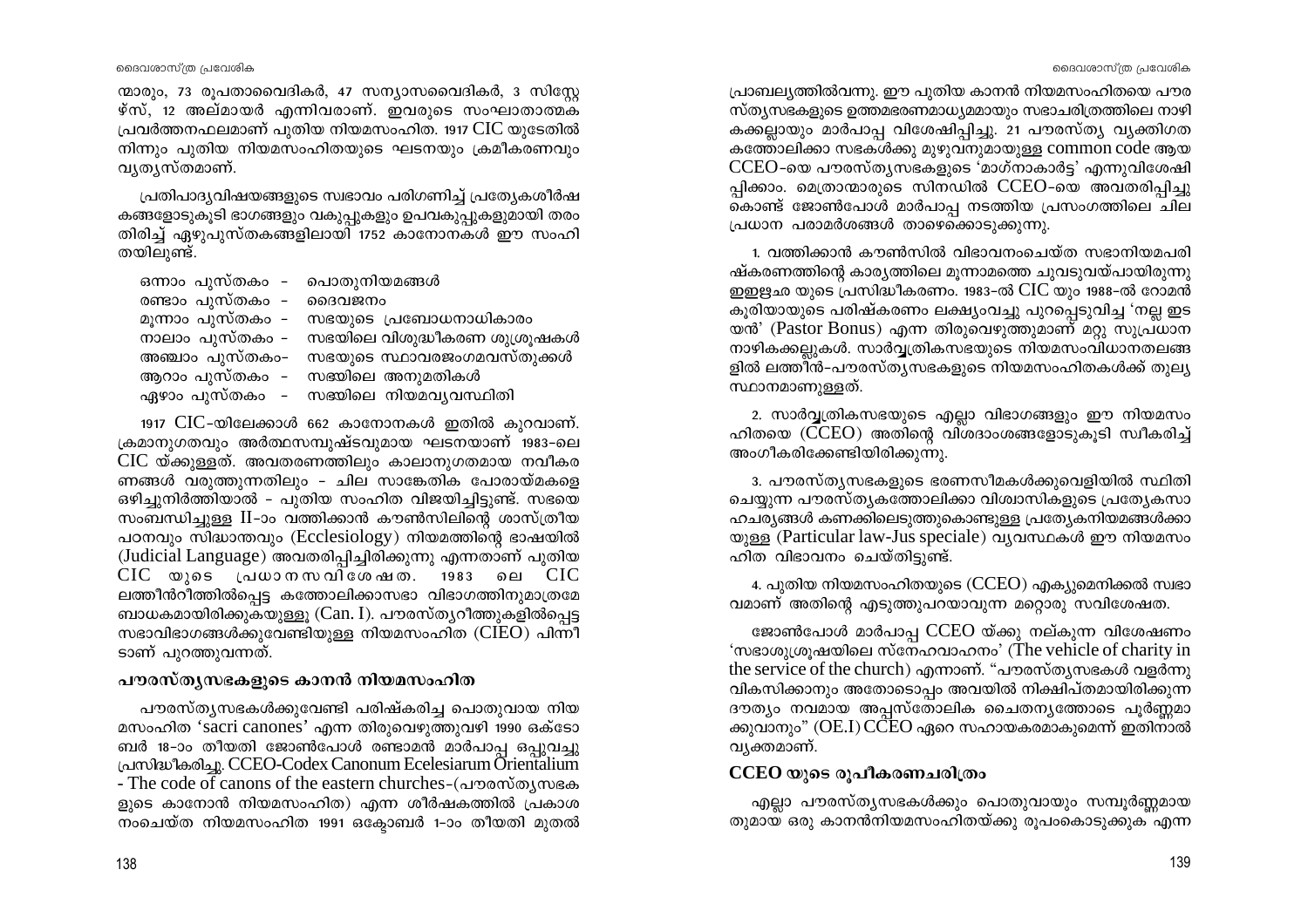ലക്ഷ്യം മുൻനിർത്തി പതിനൊന്നാം പീയൂസ് മാർപാപ്പ അധ്യക്ഷ നായുള്ള ഒരു സമിതി 1927-ൽ നിയമിതമായി. തുടർന്ന് 1929-ൽ കർദ്ദിനാൾ ഗാസ്പാരിയുടെ അധ്യക്ഷതയിൽ കർദ്ദിനാൾമാരുടെ പ്രാരംഭ കമ്മീഷൻ നിലവിൽവന്നു. 1935-ൽ കാനൻ നിയമ സംഹി തയുടെ ക്രോഡീകരണത്തിനായി പതിനൊന്നാം പീയുസ് പാപാ ഒരു പൊന്തിഫിക്കൽ കമ്മീഷനെ നിയമിച്ചു. പ്രസ്തുത കമ്മീഷന്റെ പ്രവർത്തനഫലമായി 1948 ൽ സമ്പൂർണ്ണനിയമസംഹിതയുടെ കര ടുരേഖ അംഗീകാരത്തിനും പ്രസിദ്ധീകരണത്തിനുമായി പന്ത്രണ്ടാം പീയൂസ് മാർപാപ്പയ്ക്കു സമർപ്പിച്ചു. എങ്കിലും ഈ കരടുരേഖയിൽ നിന്ന് ചില ഭാഗങ്ങൾമാത്രം പല തവണകളിലായി തിരുവെഴുത്തു കൾ (Motu Proprio) മുഖേന പ്രസിദ്ധപ്പെടുത്തുകയാണുണ്ടായത്. അവ:-

- a) 1948-ൽ വിവാഹം സംബന്ധിച്ചവ (crebrae allatac)
- b) 1950-ൽ നീതിന്യായം, കോടതിനടപടികൾ എന്നിവയെ സംബ ന്ധിച്ചവ
- c) 1952-ൽ സന്യസ്തരെ സംബന്ധിച്ചും പള്ളിവസ്തുക്കളുടെ ഭരണക്രമം സംബന്ധിച്ചും ഉള്ളവ
- d) 1957-ൽ വ്യക്തികളെ സംബന്ധിച്ചവ

മറ്റ് കുദാശകളെ സംബന്ധിച്ച കാനോനകൾ പ്രസിദ്ധീകരിക്ക പ്പെട്ടിരുന്നില്ല. വത്തിക്കാൻ ശേഖരത്തിൽ ഇന്നും അതിന്റെ ഫയൽ സൂക്ഷിക്കപ്പെട്ടിരിക്കുന്നു. 12-ാം പീയൂസ് പാപ്പായുടെ കാലശേഷം സ്ഥാനാരോഹണം ചെയ്ത 23-ാം ജോൺ മാർപാപ്പ പൗരസ്ത്യ നിയമ സംഹിതയുടെ ബാക്കിവരുന്ന ഭാഗങ്ങളുടെ പ്രസിദ്ധീകരണം തല്ക്കാലം നിറുത്തിവയ്ക്കുകയാണുണ്ടായത്. 2–ാം വത്തിക്കാൻ കൗൺസിൽ വിളിച്ചുകൂട്ടിയ പാപ്പായ്ക്ക് സാർവ്വത്രികസഭയുടെ നിയ മസംവിധാനം മുഴുവനായും വത്തിക്കാൻ കൗൺസിൽ പ്രമാണരേ ഖകളുടെ വെളിച്ചത്തിൽ പരിഷ്കാര വിധേയമാക്കാനായിരുന്നു താല്പര്യം. സഭയിലും ലോകത്തിലും ത്വരിതഗതിയിൽ സംഭവി ച്ചുകൊണ്ടിരിക്കുന്ന വ്യതിയാനങ്ങൾക്കനുസരിച്ച് കാലാനുഗതമായ ഒരു നവീകരണം പൗരസ്തൃസഭകളുടെ കാനോനസംഹിതകൾക്കും ഉണ്ടായിരിക്കണമെന്ന് പാപ്പാ നിഷ്കർഷിച്ചു. അതിനാൽ 1959 ജനു വരി 25-ന് രണ്ടാം വത്തിക്കാൻ കൗൺസിൽ ആഹ്വാനംചെയ്ത അവസരത്തിൽത്തന്നെ പ്രസ്തുത കൗൺസിലിൽവച്ച് കാനൻനി യമപരിഷ്കരണങ്ങൾക്കുള്ള സജ്ജീകരണവുംകൂടി ഉണ്ടായിരിക്കു മെന്ന് സഭയെ അറിയിച്ചതായി നാം മുമ്പ് കണ്ടതാണല്ലോ. എങ്കിലും 1965-ൽ രണ്ടാം വത്തിക്കാൻ കൗൺസിൽ കഴിഞ്ഞിട്ടും കാനൻ പരി ഷ്കരണക്രമീകരണങ്ങൾ കാര്യമായി പുരോഗമിയ്ക്കാകയാൽ 1972 -ൽ പോൾ ആറാമൻ പാപ്പ പൗരസ്ത്യ നിയമ സംഹിതയുടെ സമ ഗ്രപരിഷ്കരണത്തിനായി കർദ്ദേനാൾ ജോസഫ് പാറേക്കാട്ടിൽ

അധ്യക്ഷനായുള്ള ഒരു പൊന്തിഫിക്കൽ കമ്മീഷനെ നിയമിച്ചു. 1974 മാർച്ച് 18-ാം തീയതിയിലെ ഉദ്ഘാടനസമ്മേളനത്തോടുകൂടി നിയുക്തകമ്മീഷൻ (PCCICOR) ജോലി ആരംഭിച്ചു. ഇരുപ ത്തൊന്നു പൗരസ്ത്യവ്യക്തിസഭകളുടെ (Ecclesia Sui iuris) പ്രാതി നിധ്യസ്വഭാവമുള്ള ഒരു വിദഗ്ധസംഘമാണ് നിയമസംഹിതയുടെ ജോലി നിർവ്വഹിക്കുവാനുണ്ടായിരുന്നത്. ഈ കമ്മീഷന് പോൾ ആറാമൻ പാപ്പാ ചില മാർഗ്ഗനിർദ്ദേശങ്ങൾ നല്കിയത് ചുരുക്ക മായി നമുക്കു കാണാം.

a) തിരുസ്സഭ ( $LG$ ), പൗരസ്തൃസഭകൾ ( $OE$ ), എക്യുമെനിസം ഇവയെ സംബന്ധിച്ച വത്തിക്കാൻ കൗൺസിൽ പ്രമാണരേഖകൾ ക്രോഡീകരണപ്രക്രിയയ്ക്ക് അടിസ്ഥാനമായി സ്വീകരിക്കുക.

 $b$ )എല്ലാ പൗരസ്തൃവൃക്തിസഭകൾക്കും ബാധകമാകുന്ന പൊതു നിയമങ്ങൾ മാത്രം ഉൾക്കൊള്ളിച്ച് പുതിയ നിയമസംഹിത ക്രോഡീകരിക്കുക.

c) യഥാർത്ഥവും കാലോചിതവും പൗരസ്തൃപാരമ്പര്യങ്ങളിൽ അടിയുറച്ചതും പൗരസ്ത്യസ്വഭാവമുള്ളതുമായ നിയമസംഹി തയ്ക്ക് രൂപംനൽകുക. ഓരോ സഭയ്ക്കും തങ്ങളുടെ പൈതൃകം കാത്തുസൂക്ഷിക്കാനും സ്ഥലകാല അനുരൂപണങ്ങൾ നടത്താ നുമുള്ള സാധൃത ഉണ്ടായിരിക്കണം.

d) എക്യുമെനിസത്തെ പ്രോത്സാഹിപ്പിക്കുന്നതും നൈയാമിക -സ്വഭാവമുള്ളതും (Juridical) അജപാലനാഭിമുഖ്യമുള്ളതും (pos toral) ആയിരിക്കണം. "പ്രത്യേകനിയമം" ഉണ്ടാകാനുള്ള സാധ്യത ഓരോ സഭയ്ക്കും ഉണ്ടായിരിക്കണം

ഈ കമ്മീഷനിലെ അംഗങ്ങൾ: 6 പാത്രിയർക്കീസുമാർ, 8 കർദ്ദി നാൾമാർ, 7 മെത്രാന്മാർ, കൺസൾട്ടേഴ്സായി 11 മെത്രാന്മാർ, 33 രൂപതാ വൈദികർ, 21 സന്യാസവൈദികർ, 2 അല്മായർ എന്നി വരാണ്.

ഒൻപത് പഠനഗ്രൂപ്പുകൾ ആയി തിരിച്ച് നിയമസംഹിതയുടെ കരടിനു രൂപം കൊടുത്തതോടുകൂടി 1980 ൽ ക്രോഡീകരണപ്രക്രി യയുടെ 1-ാം ഘട്ടം അവസാനിക്കുകയും കൺസൾട്ടേഴ്സിന്റെ ദൗത്യം പൂർത്തിയാവുകയും ചെയ്തു. ലത്തീൻ കാനോൻ നിയമ ത്തിൽ നിന്നും തികച്ചും വ്യത്യസ്തമായ ക്രമീകരണത്തോടുകു ടിയ ഘടനയാണ് CCEO യ്ക്കുള്ളത്. വത്തിക്കാന്റെ ഔദ്യോഗിക പ്രസിദ്ധീകരണമായ 'Acta apostolica sedis' - AAS vol.82 No.II ൽ ആണ്  $\rm CCEO$  യുടെ ലത്തീൻ രൂപത്തിലുള്ള ഗ്രന്ഥം കൊടു ത്തിരിക്കുന്നത്. നീണ്ടവർഷങ്ങളിലെ ക്രോഡീകരണചരിത്രം 32 വാല്യങ്ങളിലായി പ്രസിദ്ധീകരിച്ചിട്ടുണ്ട്.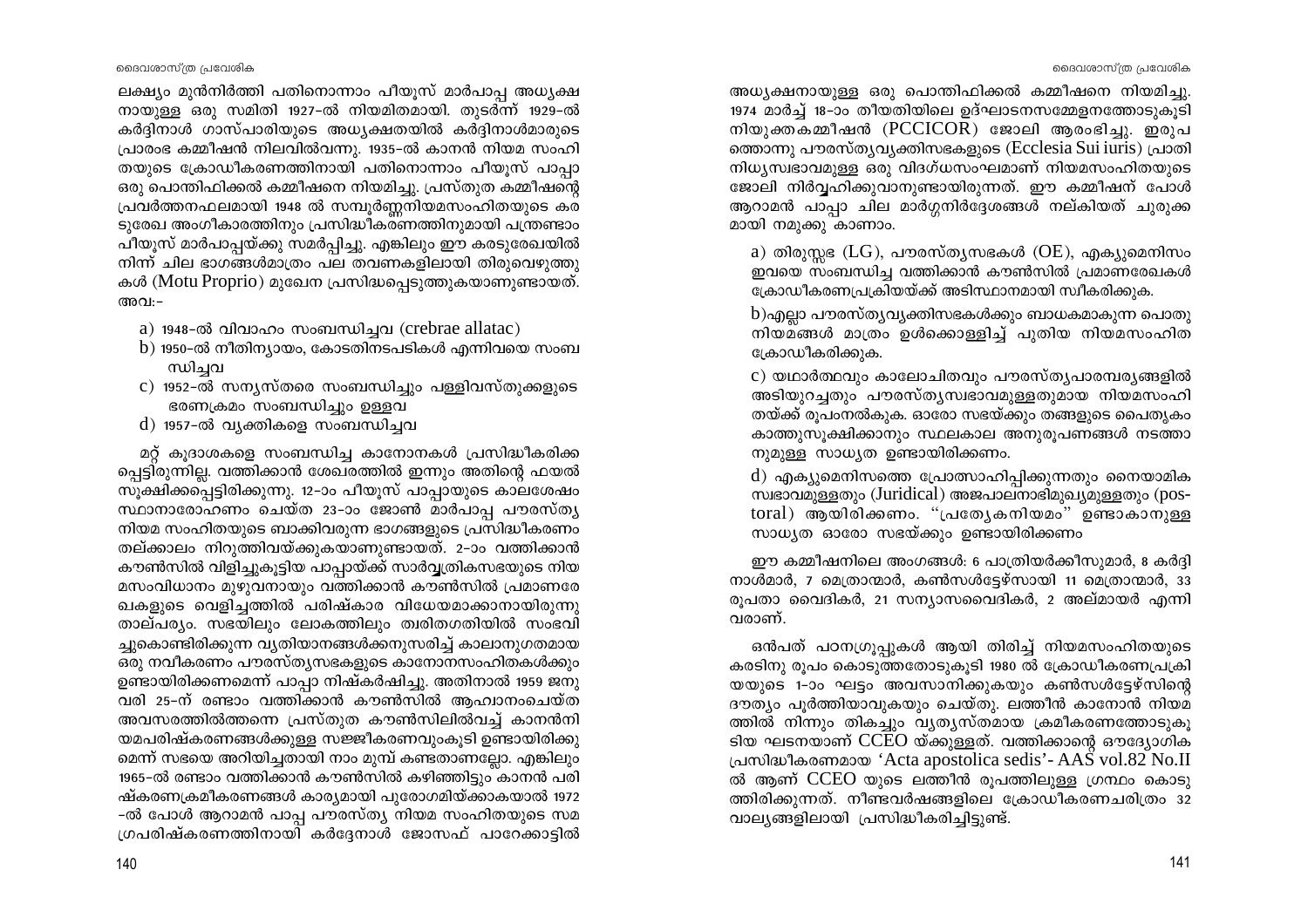ന്നതുകൊണ്ടും ഇന്നുവരെ വത്തിക്കാനിൽ വേറെ യാതൊരു ഭാഷയും ഔദ്യോഗികമായി ഉപയോഗിച്ചിട്ടില്ലാത്തതുകൊണ്ടും  $\text{CCEO}$  ഉം ലത്തീൻ ഭാഷയിൽത്തന്നെ 1990 ൽ പ്രസിദ്ധപ്പെടുത്തി. എന്നാൽ വിവിധഭാഷകളിലേയ്ക്ക് വിവർത്തനം നടത്താനുള്ള അവ കാശം ഇതോടൊപ്പം കൊടുത്തിരിക്കുന്നു. ലത്തീൻഭാഷയിൽ പുറ ത്തിറങ്ങിയ  $\text{CCEO}$  യുടെ മുലകൃതിയിൽ ഒട്ടേറെ ഗ്രീക്കുപദങ്ങൾ ഉപയോഗിച്ചിട്ടുണ്ട്. അത് CCEO യുടെ ഭംഗി വർധിപ്പിച്ചിട്ടേ ഉള്ളു.

നിയമനിർമ്മാണം: പൗരസ്ത്യസഭകൾക്കായുള്ള കാനൻനിയ മസംഹിത മാർപാപ്പയ്ക്കൊപ്പം പൗരസ്തൃവൃക്തിസഭകളുടെ തല വന്മാരും കൂടിച്ചേർന്ന് പ്രസിദ്ധപ്പെടുത്തുവാനുള്ള ചിന്തകളും ചർച്ച കളും ഏറെ നടന്നിരുന്നു. 'ഒരുമിച്ചുള്ള' ഒരു വിളംബരം സഭയുടെ കൂട്ടായ്മ വർദ്ധിപ്പിക്കാനും കൂട്ടുത്തരവാദിത്വം എടുത്തുകാണി ക്കാനും ഉപയുക്തമായ ഒരു വിലപ്പെട്ട അവസരമായിരിക്കുമെന്ന ചിന്തയാണ് ഇതിനു പിന്നിൽ പ്രബലപ്പെട്ടിരിക്കുന്നത്. പക്ഷേ വിവി ധകാരണങ്ങളാൽ ഈ ചിന്ത ഉപേക്ഷിക്കപ്പെടുകയാണുണ്ടായത്. അതിനുനിരത്തപെട്ട കാരണങ്ങൾ:

a) ഇന്നുവരെയുള്ള കത്തോലിക്കാ സഭാ ചരിത്രത്തിൽ ഒരു നിയമസംഹിതയും 'ഒരുമിച്ച്' പുറത്തിറക്കിയതായി കേട്ടിട്ടില്ല. b) പൗരസ്ത്യസഭകൾക്ക് ഏകനേതൃത്വം ഇല്ലാത്തസ്ഥിതിക്ക് ആരെ തലവനായി സ്വീകരിക്കും എന്ന പ്രശ്നം അവശേഷിച്ചു. c) വ്യത്യസ്ത റീത്തുകളെയും സഭകളെയും സംബന്ധിക്കുന്ന തീരുമാനങ്ങൾ പുറപ്പെടുവിക്കുവാനുള്ള അധികാരം മാർപാ പ്പയ്ക്കു മാത്രമേ ഉള്ളൂ. അതിനാൽ അന്നത്തെ മാർപാപ്പ തന്നെ  $\overline{C}$ CEO ഒപ്പുവച്ച് പ്രസിദ്ധപ്പെടുത്തി.

# ഉള്ളടക്കവും ഘടനയും

 $CIC$  യും  $CCEO$  യും തമ്മിൽ എന്തെങ്കിലും വ്യത്യാസങ്ങ ളുണ്ടോ? അതോ ഒരേ കാര്യങ്ങൾ രണ്ടു ശീർഷകങ്ങൾകൊണ്ടു സൂചിപ്പിക്കുന്നതാണോ? എന്നു സംശയം തോന്നാം.

ഒറ്റവാക്കിൽ പറഞ്ഞാൽ, ആഗോള കത്തോലിക്കാസഭയെ സംബ ന്ധിച്ച പൊതുവായതും സാമ്യമുള്ളതുമായ കാര്യങ്ങൾ രണ്ടു നിയ മസംഹിതകളിലും ഉണ്ട്. ഏതു നിയമവും സഭയുടെ തനിമയും നാനാത്വവും പരിരക്ഷിക്കാനുള്ള മാധ്യമമാണ്. നിയമത്തിന്റെ സ്വഭാ വവും ഘടനയും മാറുമ്പോഴും തനിമ നഷ്ടപ്പെടുന്നില്ല. തിരുസഭ യുടെ ഐക്യം കാത്തുസൂക്ഷിക്കുന്നതിൽ വലിയ പങ്കുവഹിക്കു ന്നത് വിവിധങ്ങളായ നിയമങ്ങളാണ്.  $CIC$  യിലും  $CCEO$  യിലും പൊതുവായിട്ടുള്ള കാനോനകളുണ്ട്. അവ പ്രധാനമായും ഒരേ കാര്യ ങ്ങളാമ് ദ്യോതിപ്പിക്കുന്നത്. ചിലകാര്യങ്ങളിൽ CCEO യിൽ നിന്നു

#### CCEO യുടെ ഘടനയും ഉള്ളടക്കവും

ശീർഷകം: പൗരസ്ത്യസഭകളുടെ കാനോൻനിയമസംഹിതയുടെ തലക്കെട്ട് എന്തായിരിക്കണമെന്നത് ഒരു നീണ്ട വിവാദമായിരുന്നു. ലാറ്റിൻകോഡ് ലാറ്റിൻ സഭയ്ക്കുള്ളതായതിനാൽ അതു ദ്യോതി പ്പിക്കുന്ന ഒരു ശീർഷകം ലത്തീൻ കോഡിന് ഉണ്ടാകണമെന്ന് കർദ്ദി നാൾ പാറേക്കാട്ടിൽ നിർബന്ധം പറഞ്ഞിരുന്നു. എങ്കിലും ലത്തീൻസഭ ഈ നിർദ്ദേശം ഉൾക്കൊണ്ടില്ലെന്നു മാത്രമല്ല, 'The code of Canon Law' എന്ന പൊതുശീർഷകം സ്വീകരിക്കുകയും അത് പല വിവാദങ്ങൾക്കും വഴി തെളിക്കുകയും ചെയ്തു. പൗര സ്ത്യസഭാനിയമസംഹിതയ്ക്ക് ആ സഭകൾക്കാണ് നിയമം എന്നു കാണിക്കത്തക്ക രീതിയിലുള്ള ഒരു ശീർഷകം വേണമെന്ന് കമ്മീ ഷൻ നിർദ്ദേശിച്ചു. അവസാനം ഏറെ ചർച്ചയ്ക്കും പഠനത്തിനും ശേഷം സ്വീകൃതമായത് CCEO എന്ന ശീർഷകം ആണ്. കമ്മീ ഷന്റെ നല്ലൊരുശതമാനം വോട്ട് ഈ പേരിനു കിട്ടിയിരുന്നു. ഈ ശീർഷകം പൗരസ്ത്യസഭകൾക്കുള്ള നിയമത്തെ വേർതിരിച്ചുകാ ണിക്കുകയും അതോടൊപ്പം ആദ്യകാലസഭയുടെ നിയമസംഹിത കളുടെ മധുരിമ നിലനിർത്തുകയും ചെയ്യുന്നു.

ഭാഷ: ക്രോഡീകരണത്തിന്റെ ആരംഭംമുതലേ (1972) പുതിയ നിയമസംഹിതയുടെ ഭാഷ എന്തായിരിക്കണമെന്നതിനെക്കുറി ച്ചൊരു തർക്കം കമ്മീഷൻ അംഗങ്ങൾക്കിടയിൽ ഉണ്ടായിരുന്നു. ഗ്രീക്കു വേണമെന്ന് ഒരുകൂട്ടവും അതല്ല ലാറ്റിൻമതിയെന്ന് മറുപ ക്ഷവും വാദിച്ചു. ഒരു ഘട്ടത്തിൽ പുതിയനിയമസംഹിത ഈ പറഞ്ഞ രണ്ടുഭാഷയിലും പ്രസിദ്ധീകരിക്കാമെന്ന തീരുമാനത്തി ലെത്തി എങ്കിലും ആദ്യസമ്പൂർണ്ണകരടുരൂപം ലത്തീൻഭാഷയിൽ മാത്രമേ പുറത്തിറങ്ങിയുള്ളൂ. ഒരു ഭാഗവും ഗ്രീക്കുഭാഷയിലുണ്ടാ യിരുന്നില്ല.

ഗ്രീക്കുഭാഷ ഇന്ന് വളരെ ചുരുക്കം ജനങ്ങൾ മാത്രമേ ഉപയോ ഗിക്കുന്നുള്ളൂ. ഗ്രീക്ക് മൂലഭാഷയാക്കി നിയമം പുറത്തിറക്കിയാൽ പൗരസ്ത്യസഭാംഗങ്ങളിൽ വളരെ ചുരുക്കംപേർ മാത്രമേ ഇതു വായിക്കാനും പഠിക്കാനും ഇടവരികയുള്ളു. കൂടുതൽപേർ ഉപ യോഗിക്കുന്ന ഭാഷ എന്നത് ഒരു മാനദണ്ഡമാക്കുകയാണെങ്കിൽ ഉക്രേനിയൻ, മലയാളം, അറബിക് എന്നീ ഭാഷകളിലൊന്ന് സ്വീക രിക്കേണ്ടിവരും. കാരണം, ഗ്രീക്കുഭാഷയെക്കാൾ പൗരസ്തൃസഭ കളിൽ പ്രാധാന്യം ഈ ഭാഷകൾക്കാണ്. മാർപാപ്പയ്ക്ക് വളരെ എളുപ്പത്തിൽ കൈകാര്യം ചെയ്യാവുന്ന ഒരു ഭാഷയായിരിക്കണം ഉപയോഗിക്കേണ്ടത് എന്നതിനാലും ഔദ്യോഗികഭാഷ ലത്തീൻ ആയതുകൊണ്ടും മാർപാപ്പായുടെ ഇന്നുവരെയുള്ള എല്ലാ രേഖ കളും ലത്തീൻഭാഷയിൽ പ്രസിദ്ധീകരിച്ച പാരമ്പര്യം നിലനിൽക്കു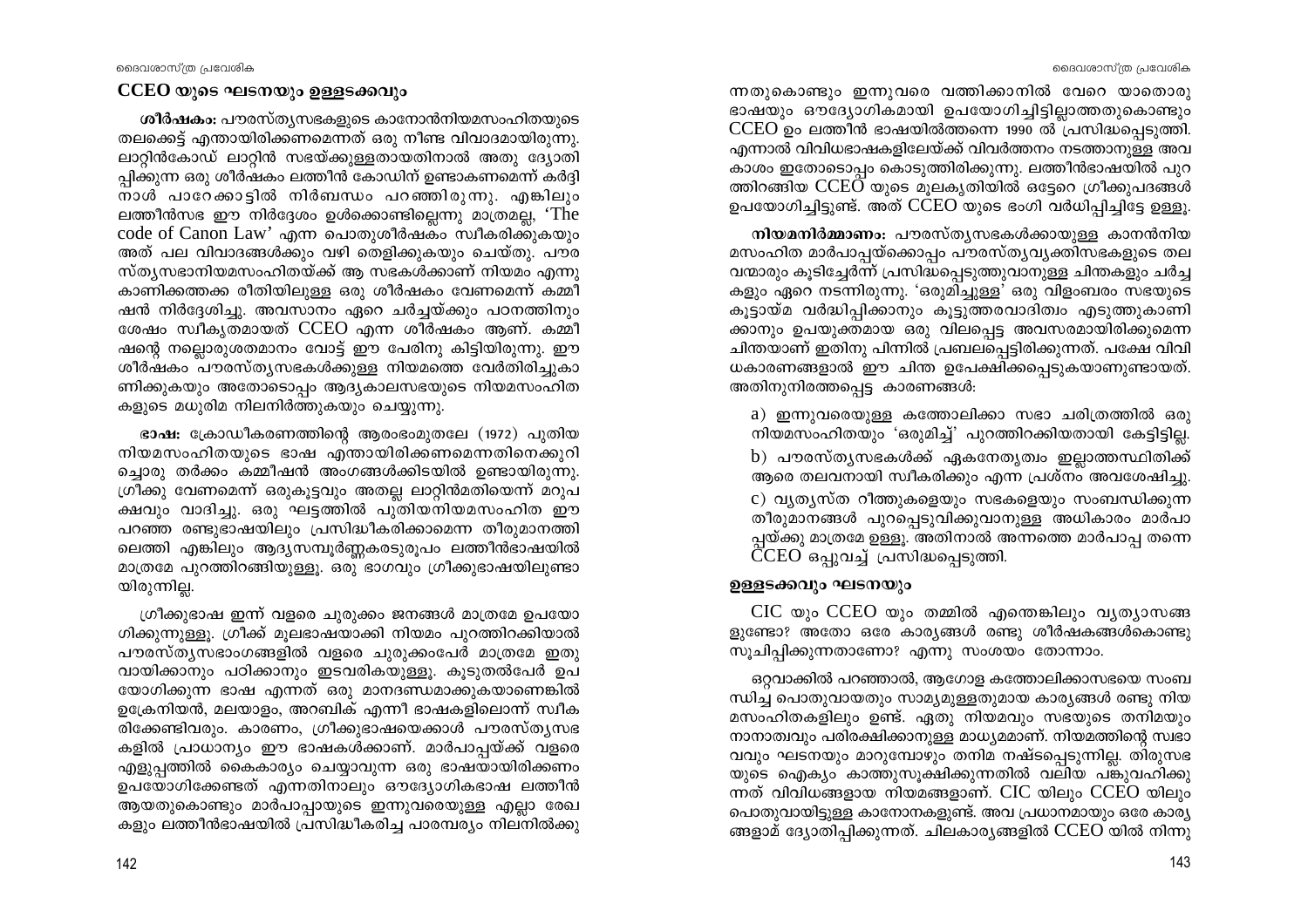CIC വ്യത്യസ്തമായിരിക്കേണ്ടതുണ്ട്. അതിന് കാരണം, ലാറ്റിൻ <u>സഭയിൽ നിന്ന് വളരെ ഭിന്നമായ അനേകം ഘടകങ്ങൾ പൗരസ്ത്യ</u> സഭകളിലുണ്ട്. അതിന്റെ പാരമ്പര്യങ്ങളും ആചാരങ്ങളും വിശ്വാ സവും നിയമവും കാത്തുരക്ഷിക്കേണ്ട ചുമതല CCEO യ്ക്കാണ്. <u>എന്നാൽ ചില കാര്യങ്ങളിൽ രണ്ടു സഭകൾക്കും ഐക്യരൂപ്യം</u> വേണം താനും. ഉദാ: നടപടി ക്രമങ്ങളെ സംബന്ധിക്കുന്ന നിയമ ങ്ങൾ. സഭയിൽ നീതി നടപ്പാക്കാൻ രണ്ടു നിയമസംഹിതകളിലും വ്യത്യസ്തമായ നിയമം ഉണ്ടാകുന്നത് ഉചിതമല്ലല്ലോ.

 $CCEO 21 (+1)$  വ്യക്തിഗത കത്തോലിക്കാസഭകൾക്ക് (Eceleisia Sui iuris) വേണ്ടിയുള്ള പൊതുനിയമമാണ്. ഈ സഭകളുടെ പാര മ്പര്യം, ദൈവശാസ്ത്രം, ആരാധനാക്രമങ്ങൾ, ആദ്ധ്യാത്മികത എല്ലാം വളരെ വ്യത്യസ്തമാണ്. അതിനാൽ വ്യതിരിക്തമായ കാര്യ ങ്ങൾക്ക് ഓരോ വ്യക്തിസഭയ്ക്കും അതിന്റേതായ പ്രത്യേകനിയമം (particular law) ഉണ്ടാക്കാനുള്ള അനുവാദം CCEO യിൽ കൊടു ത്തിട്ടുണ്ട്.

CCEO യിൽ 153 സ്ഥലത്ത് 'ius particulare' പ്രത്യേകനിയമം-ഉ ണ്ടാക്കാനുള്ള അവസരം നല്കിയിരിക്കുന്നത് ശ്രദ്ധേയമാണ്. പ്രധാ നകാര്യങ്ങളിൽ തീരുമാനങ്ങളെടുക്കാനും നിയമങ്ങൾ നിർമ്മിക്കാ നുമുള്ള സാധ്യത ഈ അവസരം പ്രദാനംചെയ്യുന്നു.  $\rm CCEO$  യുടെ ഉള്ളടക്കവും ഘടനയും പൗരസ്ത്യസഭകളുടെ ആചാരങ്ങൾക്കും പാരമ്പരൃങ്ങൾക്കുമനുസരിച്ചാണ് ക്രമപ്പെടുത്തിയിരിക്കുന്നത്. അതോടൊപ്പം CCEO യ്ക്ക് മുമ്പുണ്ടായിരുന്ന നിയമസംഹിതക ളുടെ (CICO, MP) രീതികളും സ്വീകരിച്ചിട്ടുണ്ട്. പൗരസ്തൃപാര മ്പര്യമാണ് 'ശീർഷകങ്ങൾ' ആയി 1546 കാനോനകളെയും വിന്യ സിപ്പിച്ചിരിക്കുന്നത്. പാശ്ചാതൃരീതി ആയിരുന്നെങ്കിൽ "പുസ്തകം" ആകുമായിരുന്നു. 30 ശീർഷകങ്ങൾ വിഷയങ്ങളുടെ പ്രാധാന്യമനു സരിച്ച് ക്രമാനുഗതമായി ചിട്ടപ്പെടുത്തിയിരിക്കുന്നു.

| CCEO യുടെ ഘടന                                                                 | CIC യുടെ ഘടന                                                                                                  |
|-------------------------------------------------------------------------------|---------------------------------------------------------------------------------------------------------------|
| 30 ശീർഷകങ്ങൾ – അധ്യായങ്ങൾ<br>- ഉപാധ്യായങ്ങൾ - കാനനുകൾ -<br>ഖണ്ഡികകൾ ഉപകാനനുകൾ | പുസ്തകങ്ങൾ – ഭാഗങ്ങൾ – ശീർഷ<br>കങ്ങൾ - അദ്ധ്യായങ്ങൾ - ഉപാദ്ധ്യാ<br>യങ്ങൾ - കാനനുകൾ - ഖണ്ഡിക<br>കൾ – ഉപകാനനുകൾ |
| ആകെ 1546 കാനനുകൾ                                                              | ആകെ 1752 കാനനുകൾ                                                                                              |

(ഡോ. ജോസഫ് വാരണത്ത്, ഡോ. സിസ്റ്റർ സിബി CMC)

# 11

# യുഗാന്ത്ര്വാന്മുഖ ദൈവശാസ്ത്രം

 $\Omega$ a) സ്കത്താ' (അന്തി മയാഥാർത്ഥ്യങ്ങൾ) 'ലോഗോസ്' (പഠനശാസ്ത്രം) എന്നീ ഗ്രീക്കുപദങ്ങ ളിൽ നിന്നാണ് 'എസ്കത്തോളജി', അല്ലെങ്കിൽ യുഗാ ത്ത്യോന്മുഖ ദൈവശാസ്ത്രം എന്ന വാക്ക് രുപപ്പെട്ടത്. മനുഷ്യജീവിതത്തിലെ യുഗാന്ത്യോന്മുഖ യാഥാർത്ഥ്യ ങ്ങളായ നിത്യജീവൻ, മരണം, വിധി, നരകം, സ്വർഗ്ഗം, ശുദ്ധീകരണസ്ഥലം, സ്വർഗ്ഗീയജീവിതം തുടങ്ങിയവയെ ക്കുറിച്ചുള്ള സഭാപ്രബോധനമാണ് നമ്മുടെ പഠനവി ഷയം. ഈ യാഥാർത്ഥ്യങ്ങൾ ജീവിതാന്ത്യത്തിൽ മാത്രം ഒരുവനെ സ്വാധീനിക്കുന്നവയല്ല; മറിച്ച് ജീവിതത്തിലു ടനീളം മനുഷൃജീവിതത്തെ ബാധിക്കുന്നവയാണ്. 'എസ്കത്തോളജി' എന്നത് മിശിഹായുടെ മഹത്വമേ റിയ ആഗമനവുമായി (പരുസിയ) ബന്ധപ്പെട്ടതാണ്. ആധുനിക ദൈവശാസ്ത്രത്തിൽ യുഗാന്ത്യോന്മുഖ വീക്ഷണത്തിന് വളരെയേറെ പ്രാധാന്യമുണ്ട്. കത്തോ ലിക്കാസഭ തീർത്ഥാടക സഭയാണ്, സ്വർഗ്ഗത്തെ ലക്ഷ്യ മാക്കി എല്ലാവരും തീർത്ഥാടനം ചെയ്തു കൊണ്ടിരി ക്കുന്നു. ആയതിനാൽ ക്രൈസ്തവ അസ്ഥിത്വം തന്നെ യുഗാന്ത്യോന്മുഖമാണ്; സ്വർഗ്ഗീയജറുസലെമിനെ ലക്ഷ്യ മാക്കി തീർത്ഥാടനം ചെയ്യുന്ന സമൂഹമാണ് സഭ. ഇപ്ര കാരം ഭുമിയിൽ ജീവിക്കുന്ന എല്ലാവരെയും ലക്ഷ്യോ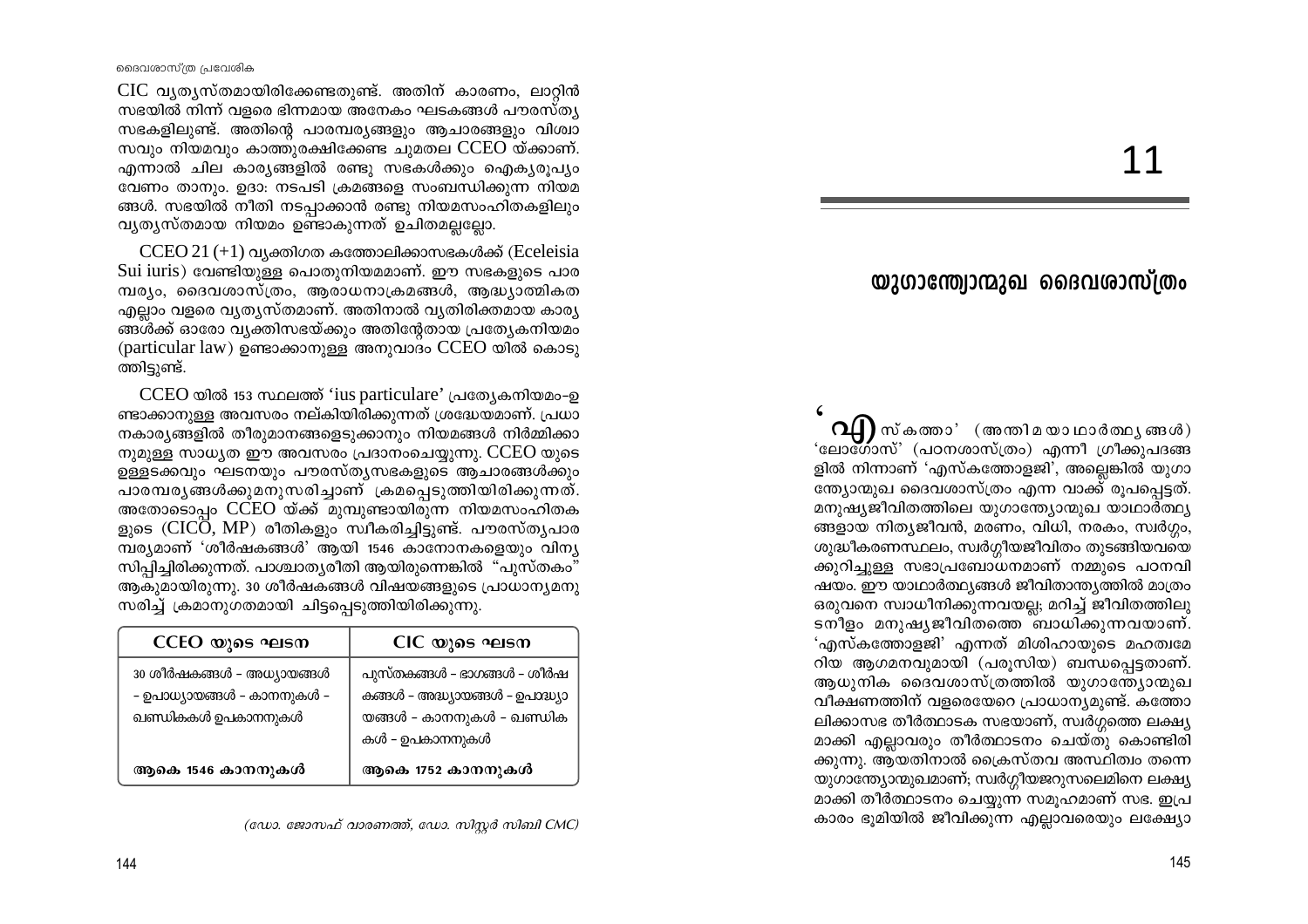സുനിശ്ചിതമാണ്. ക്രിസ്തുവിന്റെ ഉയിർപ്പാണ് എല്ലാ മനുഷ്യരു ടെയും ഉയർപ്പിന്റെ അച്ചാരവും ആണിക്കല്ലും. ലോകവസാനത്തിൽ സാർവ്വതിക ഉയിർപ്പ് നടക്കുമെന്ന് കത്തോലിക്കാസഭ വിശ്വസി ക്കുന്നു. മരണാനന്തരം എല്ലാവരുടെയും വിധി നടക്കും. ജീവിത ത്തിൽ നിരന്തരം നടക്കുന്ന ഒരു കാര്യമാണ് വിധി. ക്രിസ്തുവിനെ സ്ഥീകരിക്കുക അല്ലെങ്കിൽ തിരസ്കരിക്കുക അതാണ് വിധി.

്ദൈവം തന്നെ സ്നേഹിക്കുന്നവർക്കായി സജീകരിച്ചിരിക്കു ന്നവ കണ്ണുകൾ കാണുകയോ, ചെവികൾ കേൾക്കുകയോ, മനുഷ്യ മനസ്സ് ഗ്രഹിക്കുകയോ ചെയ്തിട്ടില്ല. എന്നാൽ, നമുക്ക് അതെല്ലാം ആത്മാവ് മുഖേന വെളിപ്പെടുത്തിത്തരുന്നു' (1 കോറി 2:9–10). മനു ഷ്യവൃക്തികളുടെയും സൃഷ്ടപ്രപഞ്ചം മുഴുവന്റെയും ആതൃന്തിക മായ ലക്ഷ്യത്തെക്കുറിച്ച് പരിശുദ്ധാത്മാവ് ബൈബിളിലുടെയും കത്തോലിക്കാ സഭയുടെ ഔദ്യോഗിക പ്രബോധനത്തിലൂടെയും വെളിപ്പെടുത്തി തന്നിട്ടുള്ള കാര്യങ്ങളാണ് നാമിവിടെ വിശദീകരി ക്കുന്നത്. മരിച്ച മനുഷ്യന് എന്ത് സംഭവിക്കുന്നു? ശുദ്ധീകരണ സ്ഥലം ഉള്ളതാണോ? മരിച്ചവർക്ക് വേണ്ടി പ്രാർത്ഥിക്കുന്നതിന് എന്ത് പ്രസക്തിയാണുള്ളത്? തുടങ്ങിയ നിരവധി ചോദ്യങ്ങൾ നമ്മെ അലട്ടുന്നുണ്ട്. മരണവും മരണാനന്തരജീവിതവും നമുക്ക് അഗ്രാഹ്യമാണ് പക്ഷേ ദൈവം പടിപടിയായി തിരുവചനങ്ങളി ലൂടെ യുഗാന്ത്യരഹസ്യങ്ങൾ നമുക്ക് വെളിപ്പെടുത്തി തരുന്നു. ക്രിസ്തുവിന്റെ ഉത്ഥാനത്തിൽ ഇതിന്റെ പൂർണ്ണത നമുക്ക് ദർശി ക്കാനാവും.

## വ്യക്തിയുടെ അന്ത്യം

മരണം എന്നതിനെ ഒരു വ്യക്തിയുടെ സ്വഭാവിക അന്ത്യമായും പാപത്തിന്റെ പരിണിതഫലമായും നമുക്ക് കാണാനാവും. ക്രിസ്തു വിന്റെ മരണം എല്ലാവരെയും മരണത്തിൽ നിന്നും രക്ഷിച്ചു. പാപ മാണ് മരണത്തിന്റെ യഥാർത്ഥ കാരണം. പരിശുദ്ധദൈവമാതാവ് പാപമില്ലാത്തവളായിരുന്നതിനാൽ മരിച്ച് മണ്ണോട് ചേരാതെ സ്വർഗ്ഗാ രോപണം ചെയ്തു. ഹെബ്രയാർക്കുള്ള ലേഖനത്തിൽ നാം വായി ക്കുന്നു, 'മനുഷ്യൻ ഒരു പ്രാവശ്യം മരിക്കണം; അതിനുശേഷം വിധി എന്ന് നിശ്ചയിക്കപ്പെട്ടിരിക്കുന്നു' (ഹെബ്രാ 9:27–28).

ക്രിസ്തുവിലൂടെ മരണത്തിൽമേൽ നാം വിജയം നേടി എങ്കിലും ഗദ്സമെനിലെയും ഗാഗുൽത്തായിലെയും ക്രിസ്തുവിന്റെ മരണ വേദന സൂചിപ്പിക്കുന്നത് പാപത്തിന്റെ കാഠിന്യമാണ്. യേശുവിന്റെ പ്രവർത്തി പറുദീസയിൽ നടന്നതിന് എതിരാണ്; ദൈവഹിതത്തിന് തന്നെതന്നെ പൂർണ്ണമായി സമർപ്പിച്ച യേശുവിന്റെ ഉത്ഥാനത്തി ലുടെ പാപം നിർവീര്യമാക്കപ്പെട്ടു.

ന്മുഖരാക്കി നയിക്കുന്നതിനും തങ്ങളുടെ അന്ത്യത്തെപ്പറ്റി കൂടുതൽ ബോധവാൻമാരാക്കുന്നതിനും ഈ പഠനം സഹായകമാണ്.

മനുഷ്യജീവിതത്തിന്റെ അർത്ഥം എന്ത്? മരണം, മരണാനന്തര ജീവിതം, പ്രത്യാശ എന്നിവയുടെ വിവിധ വശങ്ങളെ അപഗ്രഥിച്ച് ദൈവശാസ്ത്രപരമായി വിലയിരുത്തി പ്രത്യാശയുടെ പാതയി ലേക്ക് നയിക്കുകയാണ് ഇവിടെ ലക്ഷ്യമാക്കുന്നത്.

#### മരണം

ഈ ലോകത്തിൽ ജനിച്ച ആർക്കും മരണത്തെ മറികടക്കുവാ നാവില്ല. ശാസ്ത്രസാങ്കേതികനേട്ടങ്ങളെല്ലാം മനുഷ്യന്റെ ആയുസ്സ് വർദ്ധിപ്പിക്കുവാനും, മരണത്തെ മറികടക്കുവാനും പരിശ്രമിക്കുന്നു. എന്നാൽ അവയൊന്നും പൂർണ്ണവിജയത്തിൽ എത്തുന്നില്ല. ഒരി ക്കൽ മാത്രം സംഭവിക്കുന്ന മരണം മനുഷ്യനിൽ ഭയാശങ്കകൾ ഉയർത്തുന്നു. മരണത്തെ കേവലം കോശശോഷണമെന്ന് നിർവ്വ ചിക്കുന്നവരുണ്ട്. ഷാർദാൻ എന്ന ദൈവശാസ്ത്രചിന്തകൻ മനു ഷ്യന്റെ അന്ത്യത്തെ 'മരണമെന്ന പരിണാമമായും' അസ്ഥിത്വചിന്ത കർ മരണത്തെ നിരർത്ഥകതയായും കാറൽ മാക്സും കൂട്ടരും മര ണത്തെ ഒരു ചൂഷണമായും കണ്ടു. എന്നാൽ ക്രിസ്തുവിന്റെ മരണം മനുഷ്യന്റെ മരണത്തിന് നുതനമായ ഒരു അർത്ഥം നൽകി. മരണം നിത്യജീവിതത്തിലേക്കുള്ള യാഥാർത്ഥ ജനനമാണെന്ന ബോധ്യം ഉറപ്പിക്കുകയാണ് ക്രിസ്തുവിന്റെ മരണത്തിലുടെ ചെയ്തത്. മര ണത്തെ ഒരു സാമുഹിക പ്രതിഭാസമായും ധാർമ്മികപ്രശ്നമായും നമുക്ക് കാണുവാൻ സാധിക്കും. മനുഷ്യന്റെ ആയുസ്സ് വർദ്ധിപ്പി ക്കുവാൻ ശാസ്ത്രം പരിശ്രമിക്കുമ്പോഴും മരണം ഈ പ്രകൃതിക്ക് അനിവാര്യമായ യാഥാർത്ഥ്യമായി നില കൊള്ളുന്നു.

#### മരണാനന്തരജീവിതം

മരണത്തിനുള്ള ഉത്തരമാണ് മരണാനന്തരജീവിതം. മരണത്തെ മറികടക്കുക, അമർതൃതയുടെ ചക്രവാളങ്ങളിൽ പറന്നുയരുക എന്നത് മനുഷ്യന്റെ ഒരു സ്വപ്നമാണ്. മരണത്തിനു ശേഷം ഒരു ജീവിതം – മരണമില്ലാത്ത ജീവിതം – ഉണ്ടെന്ന് മിക്കവാറും എല്ലാ മനുഷ്യരും വിശ്വസിക്കുന്നു. പ്രാചീനമനുഷ്യരുടെയും വിവിധമത ങ്ങളുടെയും മൃതസംസ്കാരചടങ്ങുകൾ ഇതിന് തെളിവാണ്. ഉയിർത്തെഴുന്നേറ്റ ക്രിസ്തുവാണ് ക്രൈസ്തവന്റെ മരണാനന്തര ജീവിതത്തിന്റെ കാതൽ. വിശുദ്ധഗ്രന്ഥങ്ങളിൽ ഉത്ഥിതജീവിത ത്തിന്റെ സ്വഭാവം വിവരിക്കുന്നുണ്ട്. വി.പൗലോസ് ശ്ലീഹായുടെ ഉയർത്തെഴുന്നേറ്റ 'ആത്മീയശരീരം' (1 കോറി, 15:40) എന്ന പ്രതി പാദനം ഇതിന് ഉദാഹരണമാണ്. എല്ലാ മനുഷ്യരുടെയും ഉയർപ്പ്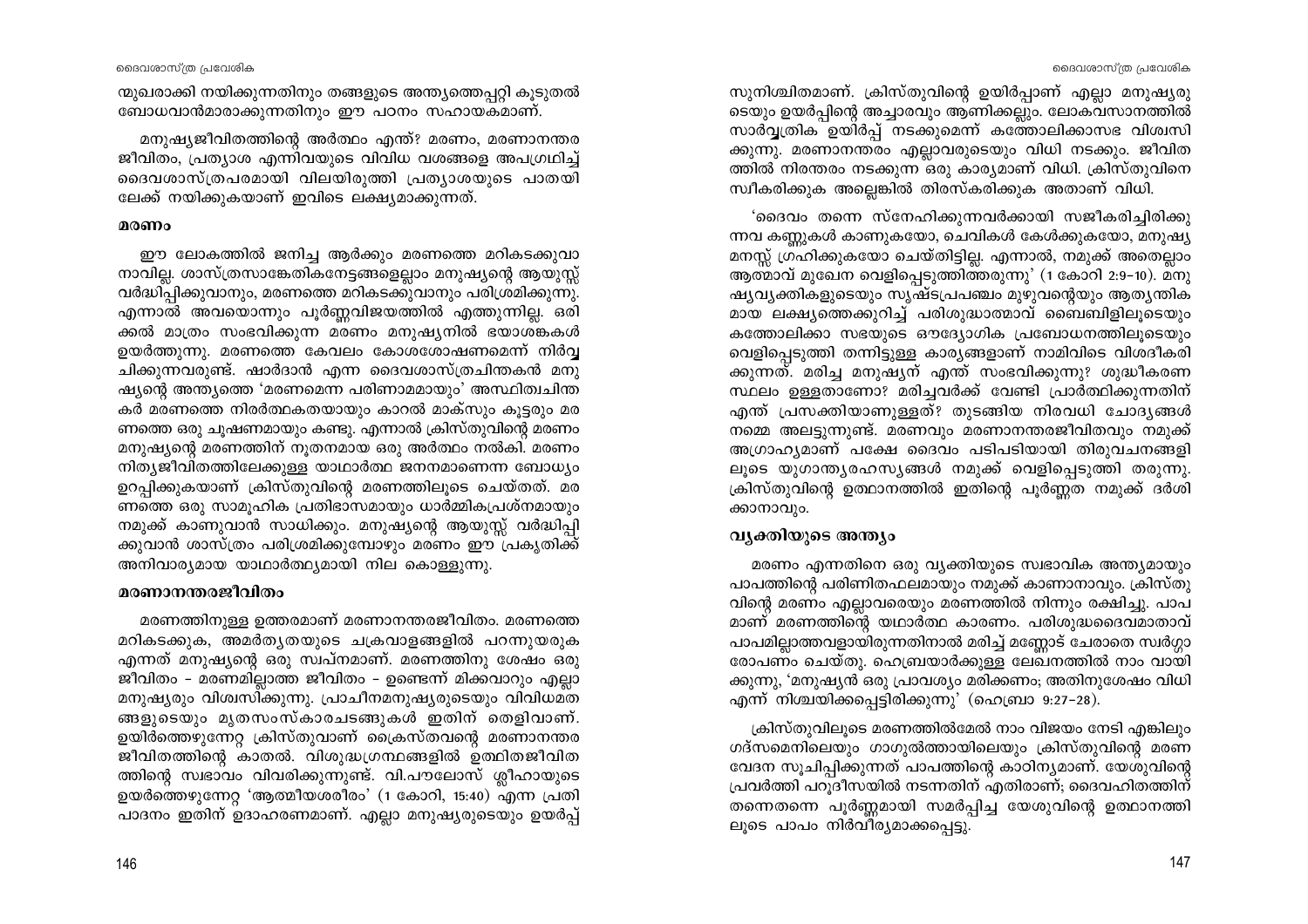#### ദൈവശാസ്ത്ര പ്രവേശിക

ദൈവശാസ്ത്ര പ്രവേശിക

# ക്രൈസ്തവന്റെ മരണം

മാമോദീസായിലൂടെയും ക്രൈസ്തവജീവിതത്തിലൂടെയും മര ണത്തിലൂടെയും ക്രിസ്തുവിന്റെ ജീവിതത്തിൽ നാം പങ്കുചേരു ന്നു. പഴയമനുഷ്യനെ ഉരിഞ്ഞ് മാറ്റി പുതിയമനുഷ്യനെ ധരിക്കു ന്നു. ഈശോ തന്റെ ശിഷ്യന്മാരോട് പറയുന്നു 'തന്റെ ജീവൻ നില നിർത്താൻ പരിശ്രമിക്കുന്നവൻ അത് നഷ്ടപ്പെടുത്തും, എന്നാൽ തന്റെ ജീവൻ നഷ്ടപ്പെടുത്തുന്നവൻ അതിനെ നിലനിർത്തും' (ലുക്കാ 17:23: മത്താ 10:39).

ക്രൈസ്തവന്റെ മരണം ജീവിതാവസാനമല്ല, ജീവിതത്തിന്റെ പൂർത്തീകരണമാണ്. ക്രൈസ്തവൻ തന്റെ ജീവിതം ഒരു ബലി യായി അർപ്പിക്കുന്നു. അവന്റെ മരണം നിത്യജീവിതത്തിലേക്കു ള്ള ജനനമാണ്. ഉദാഹരണമായി, വിശുദ്ധരുടെ മരണദിനം അവ രുടെ തിരുനാളായി സ്വർഗ്ഗത്തിലേക്കുള്ള ജന്മദിനമായി സഭ ആച രിക്കുന്നു. യേശു എല്ലാവരെയും നിതൃജീവിതത്തിലേക്ക് കുട്ടി ചേർക്കുന്നു. രോഗിലേപനവും വിശുദ്ധകുർബ്ബാനയും നമ്മുടെ ശരീ രത്തെ വിശുദ്ധീകരിച്ച് കർത്താവിനോടൊപ്പമുള്ള ബലിക്ക് തയ്യാ റാക്കുന്നു. വി. കുർബ്ബാന സ്വർഗ്ഗീയ യാത്രയ്ക്കുള്ള ആഹാരമാണ്, (Viaticum-തിരുപ്പാഥയം). വി.യോഹന്നാന്റെ സുവിശേഷത്തിൽ നാം വായിക്കുന്നു, "എന്റെ ശരീരം ഭക്ഷിക്കുകയും, എന്റെ രക്തം പാനം ചെയ്യുകയും ചെയ്യുന്നവന് നിത്യജീവനുണ്ട്. അവസാനദി വസം ഞാൻ അവനെ ഉയിർപ്പിക്കൂം" (യോഹ 6:54).

# തനതുവിധി

നിത്യതയിലേക്കുള്ള മനുഷ്യന്റെ തീർത്ഥാടനം മരണത്തോടെ അവസാനിക്കുന്നു. മരണാവസരത്തിൽ തന്നെ വ്യക്തിപരമായ വിധി നടക്കുന്നു. നീതിമാന് നിതൃസൗഭാഗൃവും ദുഷ്ടന് നിതൃശിക്ഷയും നൽകുന്നു. ലഘുപാപങ്ങൾ ചെയ്തവർക്ക് അതിൽ നിന്നുള്ള മോച നത്തിനായി ശുദ്ധീകരണസ്ഥലം ലഭിക്കുന്നു. വ്യക്തിയുടെ അന്ത്യ ത്തെക്കുറിച്ചുള്ള വിധി നിർണ്ണയം 'തനതുവിധി' എന്നറിയപ്പെടു ന്നു. യുഗാന്ത്യത്തിൽ സംഭവിക്കാൻ ഇരിക്കുന്ന പൊതുവിധിയിൽ നിന്നും വ്യത്യസ്തമാണിത്.

# സ്ഥർഗ്ഗം

വി.ആഗതീനോസ് പറയുന്നു: 'നാം അവിടത്തെ നേടുമ്പോൾ അവിടുന്ന് നമ്മുടെ സ്വർഗ്ഗമാകുന്നു. നഷ്ടപ്പെടുത്തുമ്പോൾ നമ്മുടെ നരകവും'. 'നീതിമാന്മാരുടെ ആത്മാവ് ദൈവകരങ്ങളിലാണ്, ഒരു ഉപദ്രവവും അവരെ സ്പർശിക്കുകയില്ല……. അവരാകട്ടെ ശാന്തി അനുഭവിക്കുന്നു' (ജ്ഞാനം 3:1-3). സ്വർഗ്ഗമെന്ന പദത്തിന് ദൈവീക

സാന്നിദ്ധ്യം, ദൈവം എന്നീ പര്യായപദങ്ങളുണ്ട്. ആയതിനാൽ സ്വർഗ്ഗമെന്ന് പറഞ്ഞാൽ ദൈവമാണ്. യേശു സ്വർഗ്ഗാരോഹണം . ചെയ്തു എന്ന് പറയുമ്പോൾ പിതാവിന്റെ മഹത്വത്തിൽ പ്രവേ ശിച്ചു എന്ന് അർത്ഥമാകുന്നു (അപ്പ. 2:36; യോഹ. 13:1). ദൈവ ത്തിന്റെ പൈതൃകവാത്സല്യം അനന്തമായി അനുഭവിക്കുകയും അവി ടത്തെ സാന്നിദ്ധ്യത്തിൽ ആനന്ദിക്കുകയും ചെയ്യുന്ന അവസ്ഥയെ സ്വർഗ്ഗത്തിലായിരിക്കുക എന്ന് വിളിക്കുന്നു. മരിച്ചവർക്ക് ഉടനെ തന്നെ സ്വർഗ്ഗത്തിൽ പ്രവേശിക്കുവാൻ സാധിക്കുമെന്ന് യേശു പഠി പ്പിച്ചിട്ടുണ്ട്. നല്ല കള്ളന്റെയും, ലാസറിന്റെയും സംഭവം ഇത് വിശദമാ ക്കുന്നു (ലുക്കാ 23:43, 16:22-25).

മരണാനന്തരം ലഭിക്കുന്ന ഒന്നുമാത്രമല്ല സ്വർഗ്ഗാനുഭവം അത് ഈ ഭൂമിയിൽ തന്നെ ആരംഭിക്കുന്നു. മനുഷൃർ പരസ്പരം സ്നേഹിച്ചും പങ്കുവെച്ചും ദൈവീക സാന്നിദ്ധ്യത്തിൽ ജീവിക്കു ന്നിടത്ത് ഇതിന്റെ മുന്നാസ്വാദനം ലഭിക്കുന്നു. ഒരു നല്ല കൂടുംബം ഭുമിയിലെ സ്വർഗ്ഗമാണ്. നന്മചെയ്യുമ്പോൾ ഉണ്ടാകുന്ന ആനന്ദം സ്വർഗ്ഗീയാനുഭവത്തിന്റെ മുന്നാസ്വാദനമാണ്.

### നരകം

കഠിനപാപികൾ നിതൃശിക്ഷ അനുഭവിക്കേണ്ടിവരുമെന്ന് ബൈബിൾ പഠിപ്പിക്കുന്നു. മണവറയിൽ പ്രവേശനം നിഷേധിക്ക പ്പെടുക (മത്താ 25:11), വിരുന്നുശാലയിൽ നിന്നും പുറന്തള്ളപ്പെ ടുക (മത്താ 25:30), പുറത്തുള്ള അന്ധകാരത്തിലേക്ക് വലിച്ചെറിയ പ്പെടുക (മത്താ 7:27) എന്നീ പരാമർശങ്ങൾ ഉദാഹരണങ്ങളാണ്. നരകത്തെ സൂചിപ്പിക്കുവാൻ ശേഹെന്നാ എന്ന പദമാണ് യേശു കുടുതലായി ഉപയോഗിച്ചിരിക്കുന്നത്. ജറുസലെം പട്ടണത്തിനടു ത്തുള്ള **ബെൻഹിന്നോം** താഴ്വരയുടെ ഒരു പര്യായമാണ് ശേഹെ ന്നാ. ബി.സി. 527-ൽ ജറുസലെം നശിപ്പിക്കപ്പെട്ടപ്പോൾ ഈ താഴ്വരയിൽ ശവങ്ങൾ നിറഞ്ഞു. പിൻകാലത്ത് ചപ്പുചവറുകൾ കൂട്ടിയിട്ടുകത്തിക്കുന്ന ഒരു സ്ഥലമായി മാറി അത്. അവിടെ എപ്പോഴും നീറിപുകയുന്ന തീ ഉണ്ടായിരുന്നു. മാർക്കോസിന്റെ സുവിശേഷം 9:48 ഈ വിവരണത്തിൽ നിന്നും രൂപപ്പെട്ടതാണ്.

### ശുദ്ധീകരണസ്ഥലം

ശുദ്ധീകരണസ്ഥലം കത്തോലിക്കാ വിശ്വാസത്തിന്റെ ഭാഗമാണ്. മരണാവസ്ഥയിൽ ദൈവത്തോട് ഐകൃത്തിൽ കഴിയുന്നവരെ ങ്കിലും പാപത്തിന്റെ കെട്ടുപാടുകളിൽ നിന്ന് പൂർണമായും വിമു ക്തരല്ലാത്തവർക്ക്, പൂർണ്ണമായ ശുദ്ധീകരണം പ്രാപിച്ചതിനുശേ ഷമേ ദൈവസന്നിധിയിൽ പ്രവേശിക്കാൻ കഴിയുകയുള്ളു എന്ന വിശ്വാസമാണ് ശുദ്ധീകരണസ്ഥലം എന്ന ആശയത്തിന്റെ അടിസ്ഥാ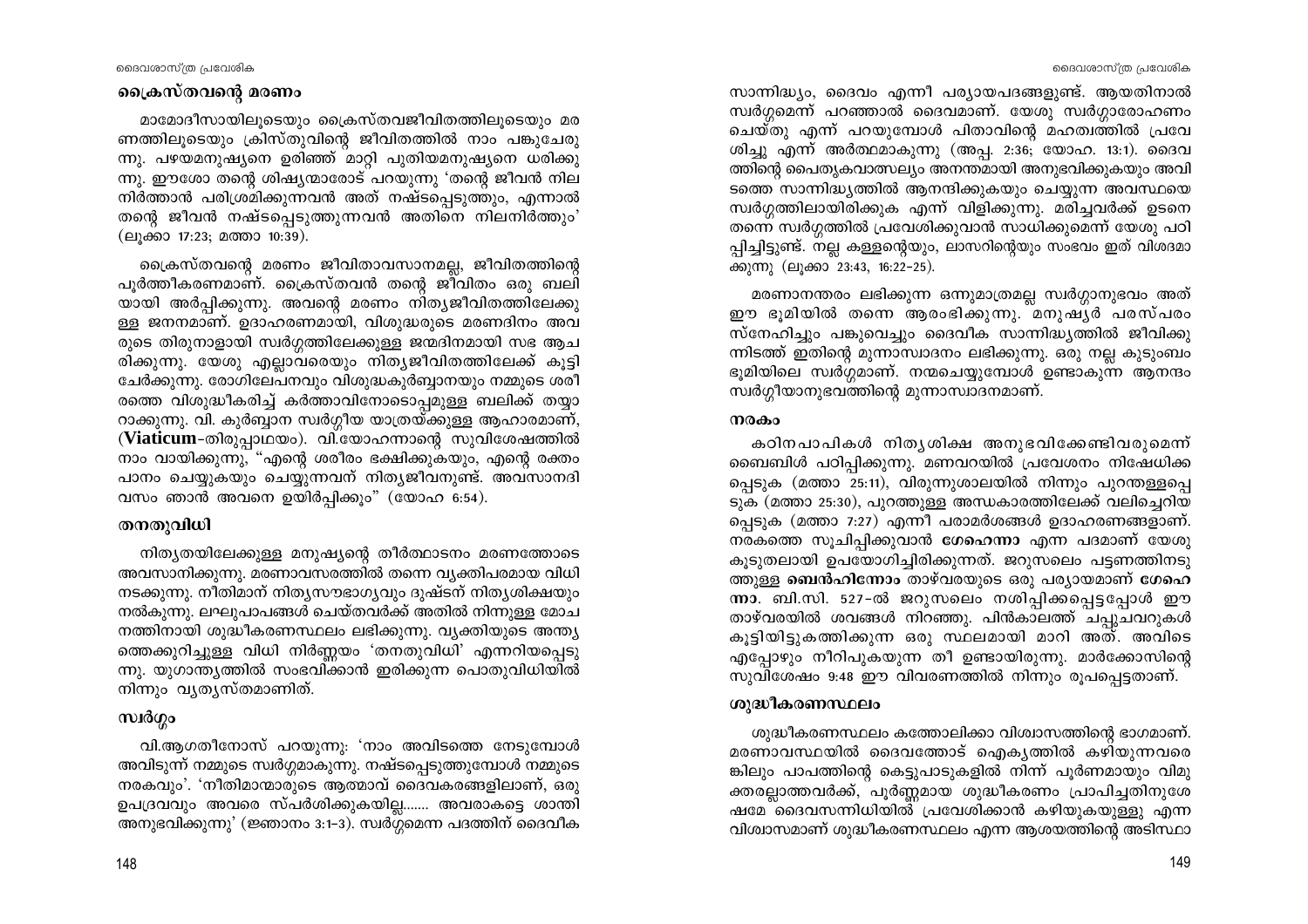നം. ജീവിച്ചിരിക്കുന്നവർക്ക് ഇക്കാര്യത്തിൽ മരിച്ചവരെ സഹായി ക്കാൻ കഴിയും. തന്മുലം ശുദ്ധീകരണസ്ഥലമെന്നത് ഒരു വ്യക്തി യുടെ മരണത്തിനും സ്വർഗ്ഗപ്രവേശനത്തിനും മദ്ധ്യേയുള്ള ഒരവ സ്ഥയായി കണക്കാക്കപ്പെടുന്നു.

വി.ഗ്രന്ഥത്തിൽ ശുദ്ധീകരണാവസ്ഥയെ സാധുകരിക്കുന്ന സൂച നകളുണ്ട്. 2 മക്ക 12:18-46; മത്താ 5:26: 12:32;1 കോറി 3:11-15 എന്നീ വചന ഭാഗങ്ങൾ ഈ വിശ്വാസത്തിന് ഉപോദ്ബലകമായി ഉദ്ധരി ക്കാറുണ്ട്. "മരിച്ചവർക്ക് പാപമോചനം ലഭിക്കുന്നതിനു വേണ്ടി അവൻ (യുദാസ് മക്കബായൻ) പാപപരിഹാരകർമ്മം അനുഷ്ഠിച്ചു" (2 മക്ക 12;46). മരിച്ചവർക്കു വേണ്ടി പ്രാർത്ഥിക്കുന്നത് വി. ഗ്രന്ഥാ ധിഷ്ഠിതമാണെന്ന് ഇതിൽ നിന്ന് വ്യക്തമാണല്ലോ. പരിശുദ്ധാത്മാ വിനെ ദുഷണം പറയുന്നവരോട് ഈ യുഗത്തിലോ വരാനിരിക്കുന്ന യുഗത്തിലോ ക്ഷമിക്കപ്പെടുകയില്ലെന്ന് സത്യം തന്നെയായവൻ പറ യുന്നു. ചില കുറ്റങ്ങൾ ഈ യുഗത്തിൽ ക്ഷമിക്കപ്പെടാമെന്നും എന്നാൽ മറ്റു ചിലത് വരാനുള്ള യുഗത്തിലും ക്ഷമിക്കപ്പെടുകയില്ല. ഈ വാചകത്തിൽ നിന്ന് നാം മനസ്സിലാക്കുന്നു (മത്താ 12:31).

ജീവിച്ചിരിക്കുന്നവരും മരിച്ചവരും തമ്മിൽ സജീവമായ ഒരു ബന്ധം നിലനിൽക്കുന്നുവെന്ന ബോധ്യവും (പുണ്യവാൻമാരുടെ ഐക്യം) മരിച്ചവർക്കുവേണ്ടി പ്രാർത്ഥിക്കാൻ ക്രൈസ്തവർക്ക് പ്രചോദനമായിത്തീർന്നു.

ആരംഭകാലം മുതൽ സഭ മരിച്ചവരുടെ അനുസ്മരണത്തെ ആദ രിക്കുകയും അവർക്കുവേണ്ടി പരിഹാര പ്രാർത്ഥനകൾ സർവ്വോ പരി ദിവ്യബലി അർപ്പിക്കുകയും ചെയ്തിരുന്നു. മരിച്ചവർക്കുവേ ണ്ടിയുള്ള ധർമ്മദാനം, പ്രായശ്ചിത്ത പ്രവൃത്തികൾ എന്നിവയും സഭ പ്രോത്സാഹിപ്പിക്കുന്നു. (കത്തോലിക്കാസഭയുടെ മതബോധന ഗ്രന്ഥം (1030–1032)).

പ്രൊട്ടസ്റ്റന്റ് സഭകൾ, മരിച്ചവർക്കുവേണ്ടിയുള്ള പ്രാർത്ഥന പാടെ നിരാകരിക്കാൻ കാരണം രക്ഷയെപ്പറ്റിയുള്ള അവരുടെ കാഴ്ചപ്പാ ടാണ്: കൃപയാലാണ് രക്ഷ സാധിതമാകുന്നത്. മനുഷ്യന്റെ പ്രവൃ ത്തിയിലല്ല. അതിനാൽ മരിച്ചവർക്കു വേണ്ടി പ്രാർത്ഥിക്കുന്നതു നിരർത്ഥകമാണെന്ന് അവർ വാദിക്കുന്നു.

# കർത്താവിന്റെ ദിവസം

ഞായറാഴ്ച കർത്താവിന്റെ ദിവസമായി നാം ആചരിക്കുന്നു. അതിനു കാരണം യേശു ആ ദിവസം ഉത്ഥാനം ചെയ്തുവെന്നു ള്ളതാണ്. ഞായറാഴ്ച ആചരിക്കുമ്പോൾ യേശുവിന്റെ ഉത്ഥാന ത്തിന്റെ ഓർമ്മ ആചരിക്കുക മാത്രമല്ല, പുതിയ യുഗത്തിന്റെ പൂർത്തീകരണത്തിലുള്ള പ്രത്യാശ ഏറ്റുപറയുകയും ചെയ്യുന്നു. ഈ പൂർത്തീകരണം അഞ്ച് കാര്യങ്ങൾ ഉൾകൊള്ളുന്നു. 1) ലോക ത്തിന്റെ രൂപാന്തരീകരണം. 2) മരിച്ചവരുടെ പുനരുത്ഥാനം. 3) കർത്താവിന്റെ ആഗമനം. 4) പൊതുവിധി. 5) നിത്യഭാഗ്യം.

## 1. ലോകത്തിന്റെ രൂപാന്തരീകരണം

ലോകത്തിന്റെ അവസാനം ശുന്യതമാത്രമെന്ന് വിചാരിക്കുന്ന വരും ലക്ഷ്യമില്ലാത്ത ആവർത്തനമാണെന്ന് വിചാരിക്കുന്നവരും ഈ ലോകത്തിൽ ഉണ്ട്. കാലചക്രം, ചക്രംപോലെ തിരിയുകയല്ല ഒരു ലക്ഷ്യത്തിലേക്ക് പ്രയാണം ചെയ്യുകയാണ്. ഈ ലോകം മുഴു വൻ തീർത്ഥാടകരെ പോലെ ലക്ഷ്യത്തിലേക്ക് നീങ്ങിക്കൊണ്ടിരി ക്കുന്നു എന്ന് വെളിപാടുകളിലൂടെ സഭ പഠിപ്പിക്കുന്നു. ആധുനിക ലോകത്തിൽ സംഭവിച്ചുകൊണ്ടിരിക്കുന്ന വളർച്ചയും വികാസവു മെല്ലാം ഇതിലേക്ക് വിരൽ ചൂണ്ടുന്നു. ദൈവം എല്ലാത്തിനും ആരംഭം കുറിച്ചു. എല്ലാം ദൈവത്തിൽ അവസാനിക്കുന്നു.

യേശുവിന്റെ പെസഹാ രഹസ്യത്തിലൂടെ, അതായത് മരണത്തി ലൂടെയും ഉയിർപ്പിലൂടെയും ലോകം രക്ഷിക്കപ്പെട്ടിരിക്കുന്നു. ഇതു പോലെ ലോകം മുഴുവൻ മരിച്ച് ഉയിർക്കണം; ഇതാണ് ലോകാവ സാനം (മർക്കോ 13:24-25; വെളി 6:13-14). എന്നാൽ മരണം ലോക ത്തിന്റെ അവസാനമല്ല പുതിയ ജീവിതത്തിന്റെ തുടക്കം മാത്രമാണ്. ലോകാവസാനം സമ്പൂർണ്ണ നാശമല്ല, സമ്പൂർണ്ണ നവീകരണമാ ണ്. പൗലോസ് ശ്ലീഹാ പറയുന്നു 'സമസ്ത സൃഷ്ടികളും ഒന്നു ചേർന്ന് ഇതുവരെയും ഈറ്റുനോവ് അനുഭവിക്കുകയും നെടുവീർപ്പി ടുകയും ചെയ്യുന്നുവെന്ന് നമുക്ക് അറിയാം' (റോമ. 8:22). പുതിയ ജനനത്തിനു വേണ്ടി എല്ലാവരും കാത്തിരിക്കുന്നു. എന്നാൽ എങ്ങ നെയെന്നോ, എപ്പോഴെന്നോ, ദൈവം മാത്രമേ അറിയുന്നുള്ളു.

## 2. മരിച്ചവരുടെ പുനരുത്ഥാനം

വിശ്വാസപ്രമാണത്തിന്റെ ഭാഗമാണ് മരിച്ചവരുടെ പുനരുത്ഥാനം. പഴയനിയമത്തിൽ ഏശ 26:19; 2 മക്കാ 7; 12:44 എന്നിവയും പുതിയ നിയമത്തിൽ യോഹ 5:29 മരിച്ചവരുടെ പുനരുത്ഥാനത്തെക്കുറിച്ച് പഠിപ്പിക്കുന്നു. യേശുവിന്റെ പുനരുത്ഥാനമാണ് മരിച്ചവരുടെ പുന രുത്ഥാനത്തിലുള്ള വിശ്വാസത്തിന്റെ അടിസ്ഥാനം (1 കോറി 15:12 -19). ഈ ഭൂമിയിൽ ജീവിക്കുന്ന അതേ ശരീരമായിരിക്കും ഉയർപ്പി ക്കപ്പെടുക. എന്നാൽ അത് രൂപാന്തരീകരിക്കപ്പെട്ടതായിരിക്കും, നമ്മുടെ മരിച്ച ശരീരം തന്നെ ഉയർത്തെഴുന്നേൽക്കുന്നു. ഉയർത്തെ ഴുന്നേറ്റ കർത്താവിന്റെ കൈകളിലെ ആണിപഴുതുകളും തിരുവി ലാവിലെ മുറിവും ഇത് സൂചിപ്പിക്കുന്നു. എന്നാൽ രൂപാന്തരീക രണം സംഭവിച്ച ശരീരം സ്ഥലകാലപരിമിതിക്ക് അതീതമാണ്.